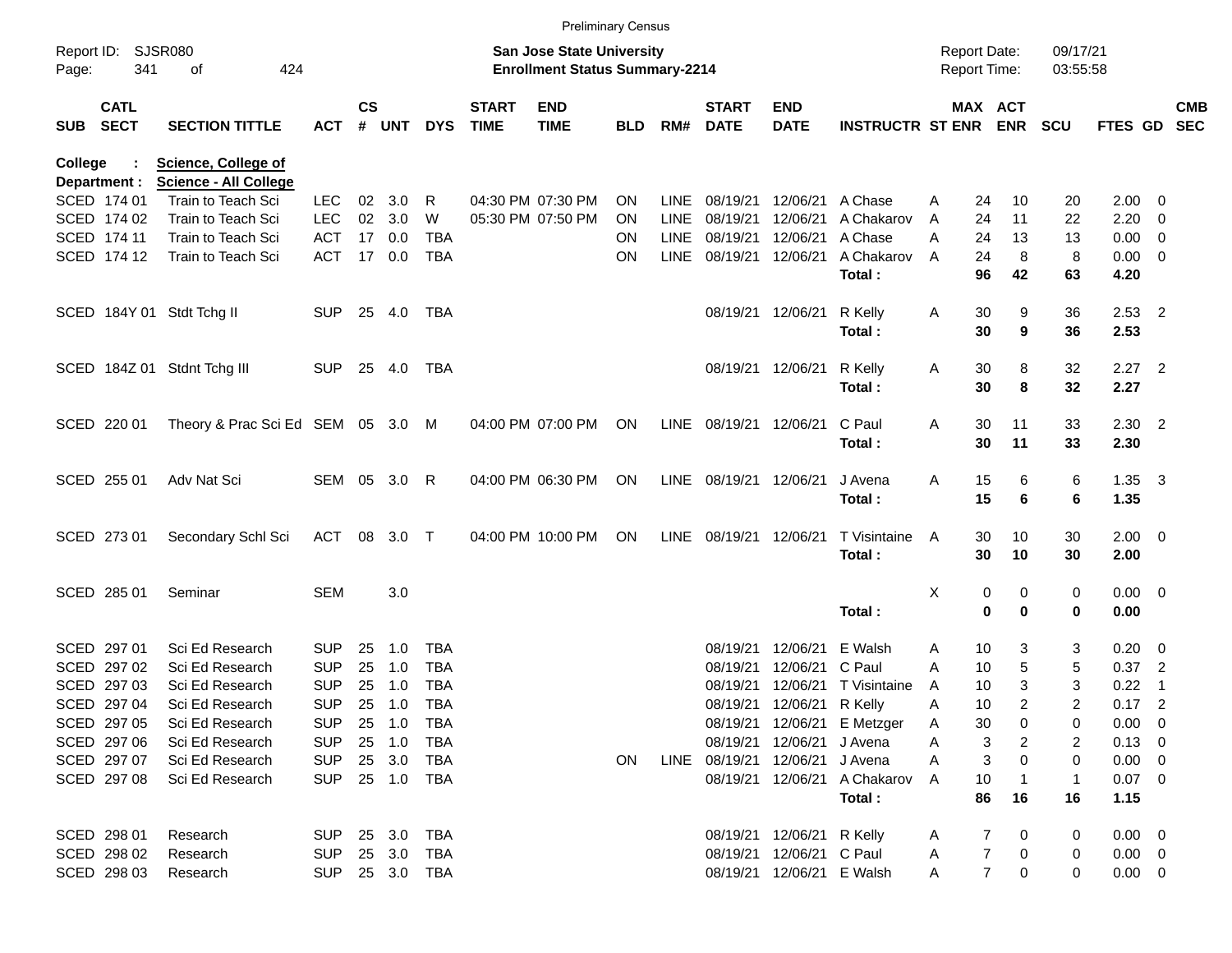|                     |                            |                           |            |                    |            |             |                             |                                                                           | <b>Preliminary Census</b> |             |                             |                           |                         |                                     |                       |                      |             |                          |                          |
|---------------------|----------------------------|---------------------------|------------|--------------------|------------|-------------|-----------------------------|---------------------------------------------------------------------------|---------------------------|-------------|-----------------------------|---------------------------|-------------------------|-------------------------------------|-----------------------|----------------------|-------------|--------------------------|--------------------------|
| Report ID:<br>Page: | 342                        | SJSR080<br>424<br>οf      |            |                    |            |             |                             | <b>San Jose State University</b><br><b>Enrollment Status Summary-2214</b> |                           |             |                             |                           |                         | <b>Report Date:</b><br>Report Time: |                       | 09/17/21<br>03:55:58 |             |                          |                          |
| <b>SUB</b>          | <b>CATL</b><br><b>SECT</b> | <b>SECTION TITTLE</b>     | <b>ACT</b> | $\mathsf{cs}$<br># | <b>UNT</b> | <b>DYS</b>  | <b>START</b><br><b>TIME</b> | <b>END</b><br><b>TIME</b>                                                 | <b>BLD</b>                | RM#         | <b>START</b><br><b>DATE</b> | <b>END</b><br><b>DATE</b> | <b>INSTRUCTR ST ENR</b> |                                     | MAX ACT<br><b>ENR</b> | <b>SCU</b>           | FTES GD     |                          | <b>CMB</b><br><b>SEC</b> |
|                     | SCED 298 04                | Research                  | <b>SUP</b> | 25                 | 3.0        | <b>TBA</b>  |                             |                                                                           |                           |             | 08/19/21                    | 12/06/21                  | T Visintaine            | $\overline{7}$<br>A                 | 0                     | 0                    | 0.00        | $\overline{\mathbf{0}}$  |                          |
|                     | SCED 298 05                | Research                  | <b>SUP</b> | 25                 | 3.0        | <b>TBA</b>  |                             |                                                                           |                           |             | 08/19/21                    | 12/06/21                  | E Metzger               | 7<br>Α                              | 0                     | 0                    | 0.00        | $\overline{0}$           |                          |
|                     |                            |                           |            |                    |            |             |                             |                                                                           |                           |             |                             |                           | Total:                  | 35                                  | 0                     | 0                    | 0.00        |                          |                          |
|                     | SCED 375 01                | Colloq Sci Ed             | <b>LEC</b> | 02                 | 2.0        | W           |                             | 05:00 PM 06:40 PM                                                         | ON                        | <b>LINE</b> | 08/19/21                    | 12/06/21                  | <b>R</b> Peters         | Α<br>30                             | 8                     | 16                   | $1.13$ 2    |                          |                          |
|                     |                            |                           |            |                    |            |             |                             |                                                                           |                           |             |                             |                           | Total:                  | 30                                  | 8                     | 16                   | 1.13        |                          |                          |
| SCI                 | 1 0 1                      | Acadmc Excel Wkshp ACT    |            |                    | 07 1.5     | MW          |                             | 12:30 PM 01:45 PM                                                         | DH.                       | 515         | 08/19/21                    | 12/06/21                  | K Singmaster A          | 25                                  | 11                    | 11                   | $1.10 \ 0$  |                          |                          |
| SCI                 | 1 0 2                      | Acadmc Excel Wkshp ACT    |            |                    | 07 1.5     | TR          |                             | 12:30 PM 01:45 PM                                                         | <b>ON</b>                 | <b>LINE</b> | 08/19/21                    | 12/06/21                  | K Singmaster A          | 35                                  | 35                    | 35                   | 3.50        | $\overline{\phantom{0}}$ |                          |
| SCI                 | 1 0 3                      | Acadmc Excel Wkshp ACT    |            |                    | 07 1.5     | МW          |                             | 02:15 PM 03:30 PM                                                         | <b>ON</b>                 | <b>LINE</b> | 08/19/21                    | 12/06/21                  | K Singmaster A          | 25                                  | 15                    | 15                   | 1.50        | - 0                      |                          |
| SCI                 | 1 04                       | Acadmc Excel Wkshp ACT    |            |                    | 07 1.5     | МW          |                             | 02:15 PM 03:30 PM                                                         | OΝ                        | <b>LINE</b> | 08/19/21                    | 12/06/21                  | K Singmaster A          | 25                                  | 11                    | 11                   | 1.10        | $\overline{\mathbf{0}}$  |                          |
| SCI                 | 1 0 5                      | Acadmc Excel Wkshp ACT    |            | 07                 | 1.5        | <b>TR</b>   |                             | 02:15 PM 03:30 PM                                                         | ON                        | LINE        | 08/19/21                    | 12/06/21                  | K Singmaster A          | 25                                  | 21                    | 21                   | 2.10        | $\overline{0}$           |                          |
| SCI                 | 1 0 6                      | Acadmc Excel Wkshp ACT    |            |                    | 1.5        |             |                             |                                                                           |                           |             |                             |                           |                         | 0<br>X                              | $\mathbf 0$           | 0                    | 0.00        | $\overline{0}$           |                          |
| SCI                 | 1 0 7                      | Acadmc Excel Wkshp ACT    |            |                    | 1.5        |             |                             |                                                                           |                           |             |                             |                           |                         | X<br>$\mathbf 0$                    | $\Omega$              | 0                    | 0.00        | 0                        |                          |
| SCI                 | 1 0 8                      | Acadmc Excel Wkshp ACT    |            | 07                 | 1.5        | <b>MW</b>   |                             | 04:00 PM 05:15 PM                                                         | ON                        | <b>LINE</b> |                             | 08/19/21 12/06/21         | K Singmaster A          | 25                                  | 9                     | 9                    | 0.90        | 0                        |                          |
| SCI                 | 1 0 9                      | Acadmc Excel Wkshp ACT    |            |                    | 1.5        |             |                             |                                                                           |                           |             |                             |                           |                         | 0<br>X                              | $\Omega$              | 0                    | 0.00        | 0                        |                          |
| SCI                 | 1 10                       | Acadmc Excel Wkshp ACT    |            |                    | 1.5        |             |                             |                                                                           |                           |             |                             |                           |                         | X<br>$\mathbf 0$                    | $\Omega$              | 0                    | 0.00        | 0                        |                          |
| SCI                 | 1 1 6                      | Acadmc Excel Wkshp ACT    |            | 07                 | 1.5        | MW          |                             | 06:00 PM 07:15 PM                                                         | SН                        | 242         | 08/19/21                    | 12/06/21                  | K Singmaster A          | 25                                  | 10                    | 10                   | 1.00        | 0                        |                          |
| SCI                 | 1 1 7                      | Acadmc Excel Wkshp ACT    |            |                    | 07 1.5     | МW          |                             | 06:00 PM 07:15 PM                                                         | <b>ON</b>                 | <b>LINE</b> | 08/19/21                    | 12/06/21                  | K Singmaster A          | 45                                  | 13                    | 13                   | 1.30        | 0                        |                          |
| SCI                 | 1 18                       | Acadmc Excel Wkshp ACT    |            |                    | 07 1.5     | <b>TR</b>   |                             | 06:00 PM 07:15 PM                                                         | OΝ                        | <b>LINE</b> | 08/19/21                    | 12/06/21                  | K Singmaster A          | 25                                  | 21                    | 21                   | 2.10        | - 0                      |                          |
| SCI                 | 1 1 9                      | Acadmc Excel Wkshp ACT    |            | 07                 | 1.5        | <b>MW</b>   |                             | 06:00 PM 07:15 PM                                                         | ON                        | LINE        | 08/19/21                    | 12/06/21                  | K Singmaster A          | 45                                  | 20                    | 20                   | 2.00        | 0                        |                          |
| SCI                 | 1 2 0                      | Acadmc Excel Wkshp ACT    |            |                    | 1.5        |             |                             |                                                                           |                           |             |                             |                           |                         | 0<br>X                              | $\Omega$              | 0                    | 0.00        | 0                        |                          |
| SCI                 | 1 2 1                      | Acadmc Excel Wkshp ACT    |            |                    | 1.5        |             |                             |                                                                           |                           |             |                             |                           |                         | Χ<br>0                              | 0                     | 0                    | 0.00        | 0                        |                          |
| SCI                 | 1 2 2                      | Acadmc Excel Wkshp ACT    |            |                    | 1.5        |             |                             |                                                                           |                           |             |                             |                           |                         | X<br>$\mathbf 0$                    | $\Omega$              | 0                    | 0.00        | 0                        |                          |
| SCI                 | 1 2 3                      | Acadmc Excel Wkshp ACT    |            | 07                 | 1.5        | TR          |                             | 01:30 PM 02:45 PM                                                         | <b>ON</b>                 | <b>LINE</b> | 08/19/21                    | 12/06/21                  | K Singmaster A          | 30                                  | $\overline{7}$        | $\overline{7}$       | 0.70        | 0                        |                          |
| SCI                 | 1 2 4                      | Acadmc Excel Wkshp ACT    |            |                    | 07 1.5     | <b>TR</b>   |                             | 12:00 PM 01:15 PM                                                         | <b>ON</b>                 | <b>LINE</b> | 08/19/21                    | 12/06/21                  | K Singmaster A          | 25                                  | 22                    | 22                   | 2.20        | 0                        |                          |
| SCI                 | 1 2 5                      | Acadmc Excel Wkshp ACT    |            |                    | 07 1.5     | МW          |                             | 04:30 PM 05:45 PM                                                         | MН                        | 520         | 08/19/21                    | 12/06/21                  | K Singmaster A          | 25                                  | 16                    | 16                   | 1.60        | $\overline{0}$           |                          |
| SCI                 | 1 2 6                      | Acadmc Excel Wkshp ACT    |            |                    | 07 1.5     | TR.         |                             | 12:30 PM 01:45 PM                                                         | <b>ON</b>                 | <b>LINE</b> | 08/19/21                    | 12/06/21                  | K Singmaster A          | 25                                  | 10                    | 10                   | 1.00        | 0                        |                          |
| SCI                 | 1 27                       | Acadmc Excel Wkshp ACT    |            |                    | 07 1.5     | <b>MW</b>   |                             | 06:00 PM 07:15 PM                                                         | ON                        | <b>LINE</b> | 08/19/21                    | 12/06/21                  | K Singmaster A          | 35                                  | 16                    | 16                   | 1.60        | - 0                      |                          |
|                     |                            |                           |            |                    |            |             |                             |                                                                           |                           |             |                             |                           | Total:                  | 440                                 | 237                   | 237                  | 23.70       |                          |                          |
| SCI                 | 2 0 1                      | Success in Science        | LEC.       | 02                 | 3.0        | МW          |                             | 12:30 PM 01:20 PM                                                         | <b>ON</b>                 | LINE        | 08/19/21                    |                           | 12/06/21 S Lilienthal   | 195<br>A                            | 175                   | 350                  | 35.00       | - 0                      |                          |
| SCI                 | 2 10                       | Success in Science        | <b>ACT</b> | 07                 | 0.0        | M           |                             | 02:15 PM 04:05 PM                                                         | МH                        | 235         | 08/19/21                    | 12/06/21                  | L Phan                  | 15<br>Α                             | 13                    | 13                   | 0.00        | 0                        |                          |
| SCI                 | 2 11                       | Success in Science        | ACT        | 07                 | 0.0        | М           |                             | 04:00 PM 05:50 PM                                                         | МH                        | 233         | 08/19/21                    | 12/06/21                  | L Josefik               | 15<br>A                             | 14                    | 14                   | 0.00        | 0                        |                          |
| SCI                 | 2 1 2                      | <b>Success in Science</b> | ACT        | 07                 | 0.0        | M           |                             | 06:00 PM 07:50 PM                                                         | МH                        | 235         | 08/19/21                    | 12/06/21                  | L Josefik               | 15<br>A                             | 15                    | 15                   | 0.00        | 0                        |                          |
| SCI                 | 2 1 3                      | Success in Science        | ACT        | 07                 | 0.0        | $\mathsf T$ |                             | 09:00 AM 10:50 AM                                                         | IS.                       | 215         | 08/19/21                    | 12/06/21                  | K Salubre               | 15<br>A                             | 13                    | 13                   | 0.00        | 0                        |                          |
| SCI                 | 2 14                       | Success in Science        | ACT        | 07                 | 0.0        | T           |                             | 02:15 PM 04:05 PM                                                         | МH                        | 235         | 08/19/21                    | 12/06/21                  | K Brown                 | 15<br>Α                             | 12                    | 12                   | 0.00        | 0                        |                          |
| SCI                 | 2 1 5                      | Success in Science        | ACT        | 07                 | 0.0        | W           |                             | 04:00 PM 05:50 PM                                                         | DH                        | 243         | 08/19/21                    | 12/06/21                  | J Tran                  | 15<br>Α                             | 15                    | 15                   | 0.00        | $\overline{\phantom{0}}$ |                          |
| SCI                 | 2 1 6                      | Success in Science        | ACT        |                    | 07 0.0     | W           |                             | 04:00 PM 05:50 PM                                                         | ON                        | <b>LINE</b> | 08/19/21                    |                           | 12/06/21 H Mora-Torre A | 15                                  | 15                    | 15                   | $0.00 \t 0$ |                          |                          |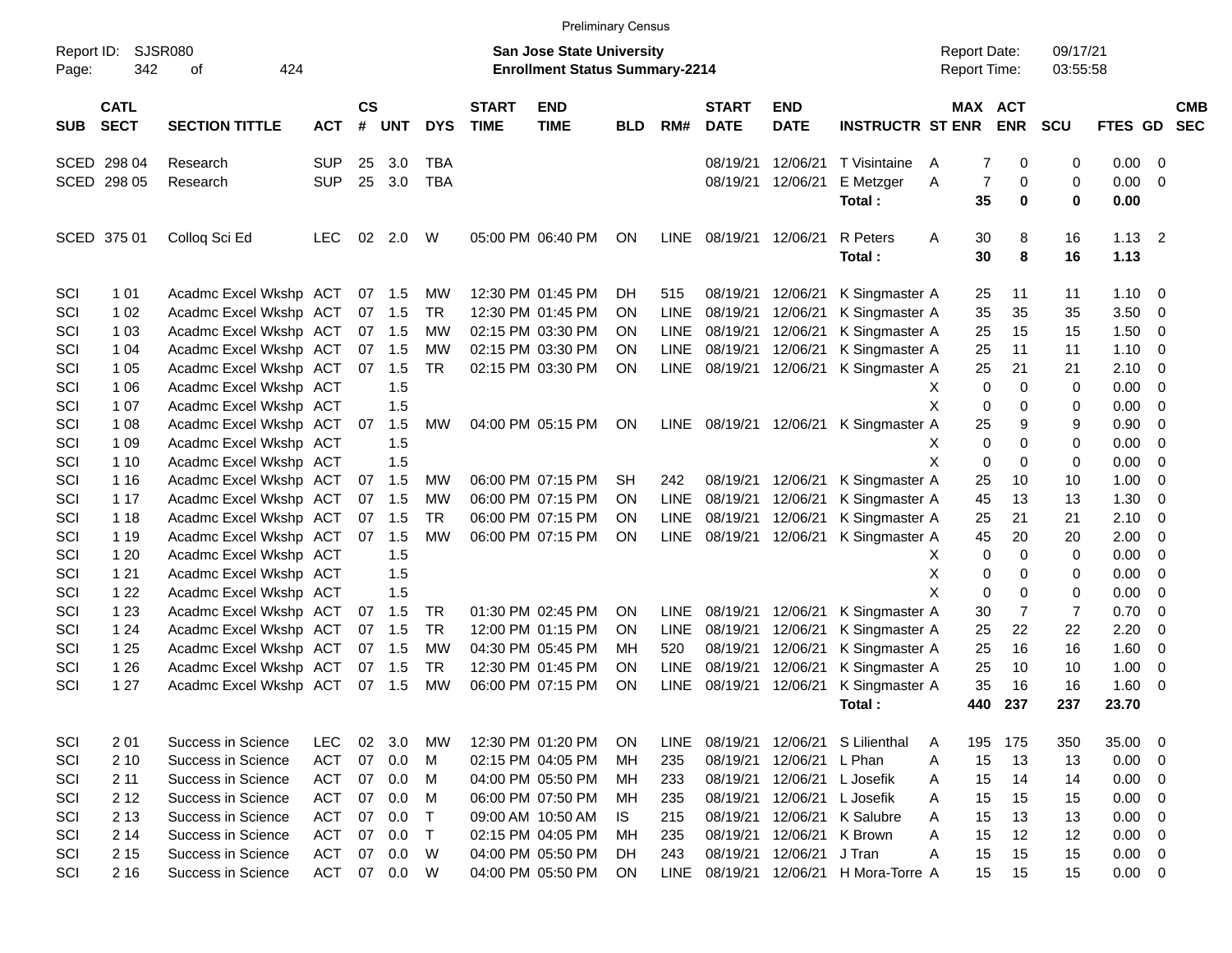|                     |                            |                           |            |                    |            |            |                             | <b>Preliminary Census</b>                                                 |            |             |                             |                           |                         |   |                                     |                  |                      |             |                |                          |
|---------------------|----------------------------|---------------------------|------------|--------------------|------------|------------|-----------------------------|---------------------------------------------------------------------------|------------|-------------|-----------------------------|---------------------------|-------------------------|---|-------------------------------------|------------------|----------------------|-------------|----------------|--------------------------|
| Report ID:<br>Page: | 343                        | SJSR080<br>424<br>οf      |            |                    |            |            |                             | <b>San Jose State University</b><br><b>Enrollment Status Summary-2214</b> |            |             |                             |                           |                         |   | <b>Report Date:</b><br>Report Time: |                  | 09/17/21<br>03:55:58 |             |                |                          |
| <b>SUB</b>          | <b>CATL</b><br><b>SECT</b> | <b>SECTION TITTLE</b>     | <b>ACT</b> | $\mathsf{cs}$<br># | <b>UNT</b> | <b>DYS</b> | <b>START</b><br><b>TIME</b> | <b>END</b><br><b>TIME</b>                                                 | <b>BLD</b> | RM#         | <b>START</b><br><b>DATE</b> | <b>END</b><br><b>DATE</b> | <b>INSTRUCTR ST ENR</b> |   | MAX ACT                             | <b>ENR</b>       | <b>SCU</b>           | <b>FTES</b> | <b>GD</b>      | <b>CMB</b><br><b>SEC</b> |
| SCI                 | 2 1 7                      | Success in Science        | <b>ACT</b> | 07                 | 0.0        | R          |                             | 02:15 PM 04:05 PM                                                         | MН         | 235         | 08/19/21                    | 12/06/21                  | L Phan                  | A | 15                                  | 9                | 9                    | 0.00        | 0              |                          |
| SCI                 | 2 1 8                      | Success in Science        | <b>ACT</b> | 07                 | 0.0        | R          |                             | 04:00 PM 05:50 PM                                                         | <b>ON</b>  | LINE        | 08/19/21                    | 12/06/21                  | C Sanchez               | A | 15                                  | 14               | 14                   | 0.00        | 0              |                          |
| SCI                 | 2 1 9                      | Success in Science        | <b>ACT</b> | 07                 | 0.0        | F          |                             | 09:00 AM 10:50 AM                                                         | DН         | 243         | 08/19/21                    | 12/06/21                  |                         | A | 15                                  | 15               | 15                   | 0.00        | 0              |                          |
| SCI                 | 2 2 0                      | Success in Science        | <b>ACT</b> | 07                 | 0.0        | F          |                             | 11:00 AM 12:50 PM                                                         | DН         | 416         | 08/19/21                    | 12/06/21                  |                         | A | 15                                  | 14               | 14                   | 0.00        | 0              |                          |
| SCI                 | 2 2 1                      | Success in Science        | <b>ACT</b> | 07                 | 0.0        | F          |                             | 02:15 PM 04:05 PM                                                         | DН         | 243         | 08/19/21                    | 12/06/21                  | K Brown                 | A | 15                                  | 15               | 15                   | 0.00        | 0              |                          |
| SCI                 | 2 2 2                      | Success in Science        | <b>ACT</b> | 07                 | 0.0        | Т          |                             | 04:00 PM 05:50 PM                                                         | <b>SH</b>  | 413         | 08/19/21                    | 12/06/21                  | D Soriano               | A | 15                                  | 11               | 11                   | 0.00        | 0              |                          |
|                     |                            |                           |            |                    |            |            |                             |                                                                           |            |             |                             |                           | Total:                  |   | 390                                 | 350              | 525                  | 35.00       |                |                          |
| SCI                 | 101 02                     | Leadership                | <b>ACT</b> | 07                 | 0.0        | W          |                             | 06:00 PM 07:50 PM                                                         | <b>ON</b>  | <b>LINE</b> | 08/19/21                    | 12/06/21                  | M Mcneil                | A | 120                                 | 0                | 0                    | 0.00        | 0 <sup>o</sup> |                          |
| <b>UNVS</b>         | 101 02                     | Leadership                | <b>ACT</b> | 07                 | 0.0        | W          |                             | 06:00 PM 07:50 PM                                                         | <b>ON</b>  | <b>LINE</b> | 08/19/21                    | 12/06/21                  | M Mcneil                | A | 0                                   | 86               | 86                   | 0.00        | 5 C            |                          |
| SCI                 | 101 03                     | Leadership                | <b>ACT</b> | 07                 | 0.0        | Т          |                             | 06:00 PM 07:50 PM                                                         | <b>ON</b>  | <b>LINE</b> | 08/19/21                    | 12/06/21                  | M Mcneil                | A | 120                                 | 0                | 0                    | 0.00        | 0 <sup>o</sup> |                          |
| <b>UNVS</b>         | 101 03                     | Leadership                | <b>ACT</b> | 07                 | 0.0        | Т          |                             | 06:00 PM 07:50 PM                                                         | ON         | <b>LINE</b> | 08/19/21                    | 12/06/21                  | M Mcneil                | A | 0                                   | 89               | 89                   | 0.00        | 10 C           |                          |
| SCI                 | 101 04                     | Leadership                | <b>ACT</b> |                    | 0.0        |            |                             |                                                                           |            |             |                             |                           |                         | X | 0                                   | 0                | 0                    | 0.00        | $\mathbf 0$    |                          |
| <b>UNVS</b>         | 101 04                     | Leadership                | <b>ACT</b> |                    | 0.0        |            |                             |                                                                           |            |             |                             |                           |                         | X | 0                                   | 0                | 0                    | 0.00        | 0              |                          |
| SCI                 | 101 05                     | Leadership                | <b>ACT</b> |                    | 0.0        |            |                             |                                                                           |            |             |                             |                           |                         | X | 0                                   | 0                | 0                    | 0.00        | 0              |                          |
| <b>UNVS</b>         | 101 05                     | Leadership                | <b>ACT</b> |                    | 0.0        |            |                             |                                                                           |            |             |                             |                           |                         | X | 0                                   | 0                | 0                    | 0.00        | 0              |                          |
| SCI                 | 101 06                     | Leadership                | <b>ACT</b> |                    | 0.0        |            |                             |                                                                           |            |             |                             |                           |                         | X | 0                                   | 0                | 0                    | 0.00        | 0              |                          |
| <b>UNVS</b>         | 101 06                     | Leadership                | <b>ACT</b> |                    | 0.0        |            |                             |                                                                           |            |             |                             |                           |                         | X | 0                                   | 0                | 0                    | 0.00        | 0              |                          |
| SCI                 | 101 07                     | Leadership                | <b>ACT</b> |                    | 0.0        |            |                             |                                                                           |            |             |                             |                           |                         | X | 0                                   | 0                | 0                    | 0.00        | 0              |                          |
| <b>UNVS</b>         | 101 07                     | Leadership                | <b>ACT</b> |                    | 0.0        |            |                             |                                                                           |            |             |                             |                           |                         | X | 0                                   | 0                | 0                    | 0.00        | 0              |                          |
| SCI                 | 101 08                     | Leadership                | <b>ACT</b> |                    | 0.0        |            |                             |                                                                           |            |             |                             |                           |                         | X | 0                                   | 0                | 0                    | 0.00        | 0              |                          |
| <b>UNVS</b>         | 101 08                     | Leadership                | <b>ACT</b> |                    | 0.0        |            |                             |                                                                           |            |             |                             |                           |                         | X | 0                                   | 0                | 0                    | 0.00        | 0              |                          |
| SCI                 | 101 09                     | Leadership                | <b>ACT</b> |                    | 0.0        |            |                             |                                                                           |            |             |                             |                           |                         | X | 0                                   | 0                | 0                    | 0.00        | 0              |                          |
| <b>UNVS</b>         | 101 09                     | Leadership                | <b>ACT</b> |                    | 0.0        |            |                             |                                                                           |            |             |                             |                           |                         | X | 0                                   | 0                | 0                    | 0.00        | 0              |                          |
| SCI                 | 10181                      | Leadership                | <b>LEC</b> | 01                 | 3.0        | <b>TBA</b> |                             |                                                                           |            |             | 08/19/21                    | 12/06/21                  | M Mcneil                | A | 240                                 | 0                | 0                    | 0.00        | $0\,C$         |                          |
| <b>UNVS</b>         | 10181                      | Leadership                | LEC        | 01                 | 3.0        | <b>TBA</b> |                             |                                                                           |            |             | 08/19/21                    | 12/06/21                  | M Mcneil                | A | 0                                   | 175              | 350                  | 35.75 15 C  |                |                          |
|                     |                            |                           |            |                    |            |            |                             |                                                                           |            |             |                             |                           | Total:                  |   | 480                                 | 350              | 525                  | 35.75       |                |                          |
| SCI                 | 180 01                     | <b>Individual Studies</b> | <b>SUP</b> | 36                 | 2.0        | <b>TBA</b> |                             |                                                                           |            |             | 08/19/21                    | 12/06/21                  |                         | Α | 6                                   | 0                | 0                    | 0.00        | 0              |                          |
|                     |                            |                           |            |                    |            |            |                             |                                                                           |            |             |                             |                           | Total:                  |   | 6                                   | $\bf{0}$         | 0                    | 0.00        |                |                          |
| SCI                 | 184 01                     | Directed Reading          | <b>SUP</b> | 36                 | 1.0        | <b>TBA</b> |                             |                                                                           |            |             | 08/19/21 12/06/21           |                           |                         | A | 15                                  | $\boldsymbol{0}$ | 0                    | 0.00        | 0              |                          |
| SCI                 | 184 02                     | Directed Reading          | <b>SUP</b> | 36                 | 2.0        | <b>TBA</b> |                             |                                                                           |            |             | 08/19/21                    | 12/06/21                  |                         | A | 15                                  | $\pmb{0}$        | 0                    | 0.00        | 0              |                          |
| SCI                 | 184 03                     | Directed Reading          | <b>SUP</b> |                    | 36 3.0     | <b>TBA</b> |                             |                                                                           |            |             | 08/19/21 12/06/21           |                           |                         | A | 15                                  | 0                | 0                    | 0.00        | - 0            |                          |
| SCI                 | 184 04                     | Directed Reading          | <b>SUP</b> |                    | 36 4.0     | <b>TBA</b> |                             |                                                                           |            |             | 08/19/21 12/06/21           |                           |                         | А | 15                                  | $\boldsymbol{0}$ | 0                    | 0.00        | - 0            |                          |
|                     |                            |                           |            |                    |            |            |                             |                                                                           |            |             |                             |                           | Total:                  |   | 60                                  | $\bf{0}$         | 0                    | 0.00        |                |                          |
| SCI                 | 299 01                     | Thesis                    | <b>SUP</b> |                    | 25 3.0     | TBA        |                             |                                                                           |            |             | 08/19/21 12/06/21           |                           |                         | Α | 1                                   | 0                | 0                    | $0.00 \t 0$ |                |                          |
|                     |                            |                           |            |                    |            |            |                             |                                                                           |            |             |                             |                           | Total:                  |   | $\mathbf 1$                         | $\pmb{0}$        | $\bf{0}$             | 0.00        |                |                          |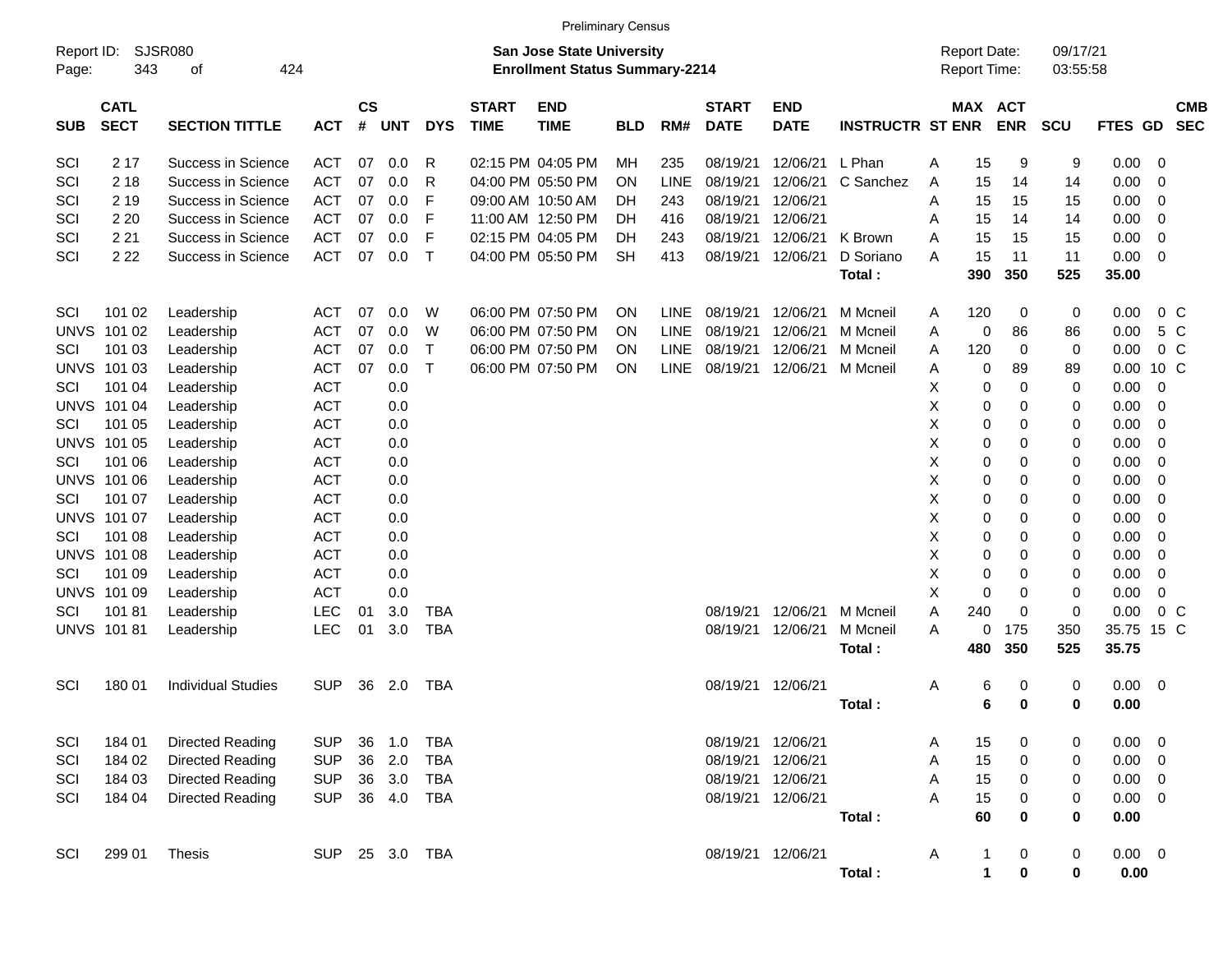|                             |                            |     |                       |     |         |    |     |            |                             |                           | Preliminary Census                                                        |     |                             |                           |                         |                              |            |                      |             |            |
|-----------------------------|----------------------------|-----|-----------------------|-----|---------|----|-----|------------|-----------------------------|---------------------------|---------------------------------------------------------------------------|-----|-----------------------------|---------------------------|-------------------------|------------------------------|------------|----------------------|-------------|------------|
| Report ID: SJSR080<br>Page: |                            | 344 | of                    | 424 |         |    |     |            |                             |                           | <b>San Jose State University</b><br><b>Enrollment Status Summary-2214</b> |     |                             |                           |                         | Report Date:<br>Report Time: |            | 09/17/21<br>03:55:58 |             |            |
| <b>SUB</b>                  | <b>CATL</b><br><b>SECT</b> |     | <b>SECTION TITTLE</b> |     | $ACT$ # | СS | UNT | <b>DYS</b> | <b>START</b><br><b>TIME</b> | <b>END</b><br><b>TIME</b> | <b>BLD</b>                                                                | RM# | <b>START</b><br><b>DATE</b> | <b>END</b><br><b>DATE</b> | <b>INSTRUCTR ST ENR</b> | MAX ACT                      | <b>ENR</b> | <b>SCU</b>           | FTES GD SEC | <b>CMB</b> |

| Department : | Science - All College<br>Department Total: | 1759 | 1047 | 1519 | 111.38 |
|--------------|--------------------------------------------|------|------|------|--------|
|              | <b>Lower Division:</b>                     | 830  | 587  | 762  | 58.70  |
|              | <b>Upper Division:</b>                     | 702  | 409  | 656  | 44.75  |
|              | <b>Graduate Division:</b>                  | 227  | 51   | 101  | 7.93   |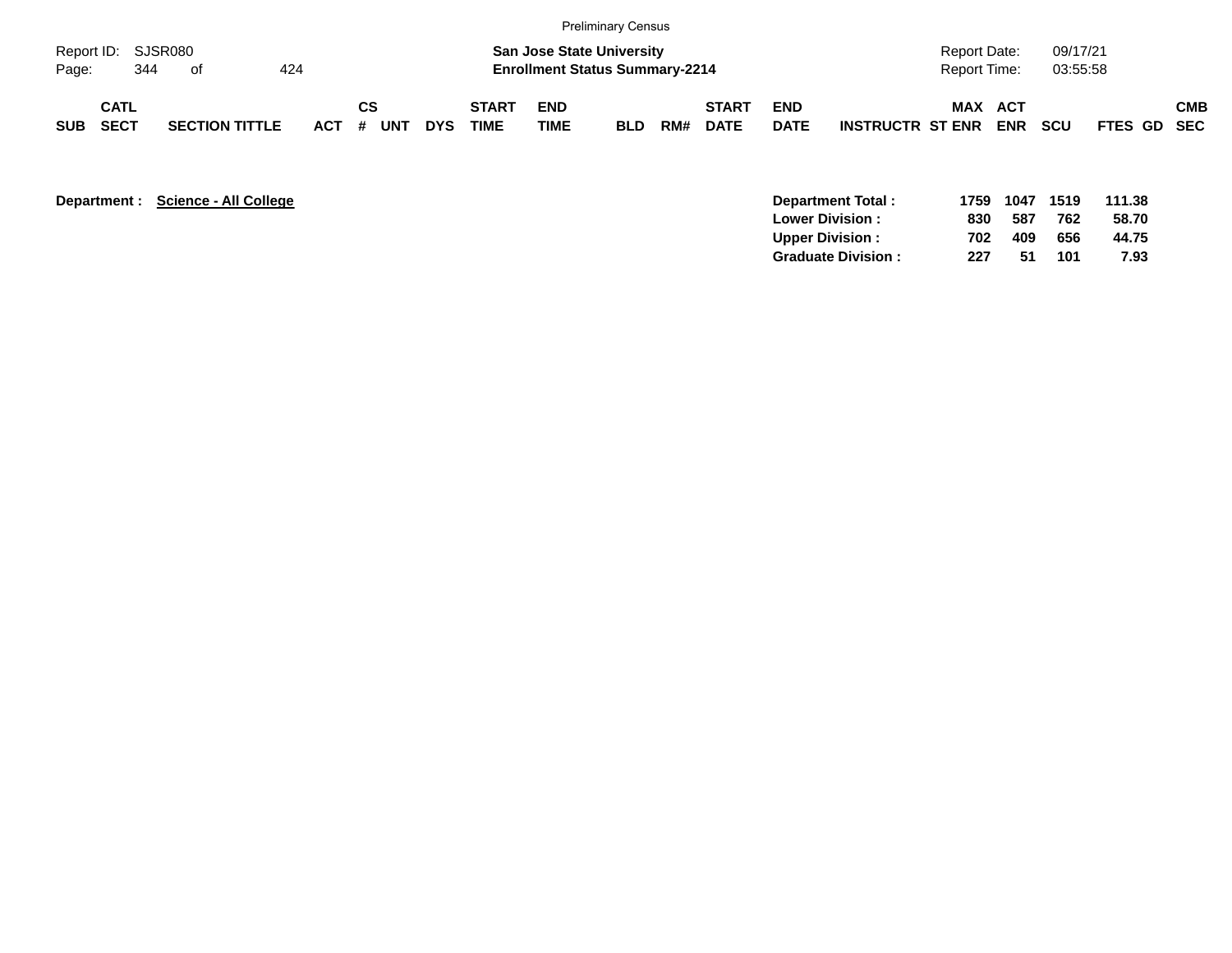|                     |                            |                             |               |                |            |            |                             | <b>Preliminary Census</b>                                                 |            |             |                             |                           |                         |   |                                     |            |                      |         |     |                          |
|---------------------|----------------------------|-----------------------------|---------------|----------------|------------|------------|-----------------------------|---------------------------------------------------------------------------|------------|-------------|-----------------------------|---------------------------|-------------------------|---|-------------------------------------|------------|----------------------|---------|-----|--------------------------|
| Report ID:<br>Page: | 345                        | <b>SJSR080</b><br>οf<br>424 |               |                |            |            |                             | <b>San Jose State University</b><br><b>Enrollment Status Summary-2214</b> |            |             |                             |                           |                         |   | <b>Report Date:</b><br>Report Time: |            | 09/17/21<br>03:55:58 |         |     |                          |
| <b>SUB</b>          | <b>CATL</b><br><b>SECT</b> | <b>SECTION TITTLE</b>       | <b>ACT</b>    | <b>CS</b><br># | <b>UNT</b> | <b>DYS</b> | <b>START</b><br><b>TIME</b> | <b>END</b><br><b>TIME</b>                                                 | <b>BLD</b> | RM#         | <b>START</b><br><b>DATE</b> | <b>END</b><br><b>DATE</b> | <b>INSTRUCTR ST ENR</b> |   | MAX ACT                             | <b>ENR</b> | <b>SCU</b>           | FTES GD |     | <b>CMB</b><br><b>SEC</b> |
| <b>College</b>      |                            | <b>Science, College of</b>  |               |                |            |            |                             |                                                                           |            |             |                             |                           |                         |   |                                     |            |                      |         |     |                          |
|                     | Department :               | <b>Biological Sciences</b>  |               |                |            |            |                             |                                                                           |            |             |                             |                           |                         |   |                                     |            |                      |         |     |                          |
| <b>BIOL</b>         | 10 01                      | The Living World            | <b>LEC</b>    | 02             | 3.0        | TR         | 09:00 AM 10:15 AM           |                                                                           | ΟN         | LINE.       | 08/19/21                    | 12/06/21                  | I Yuwanita              | Α | 95                                  | 91         | 273                  | 18.20   | 0   |                          |
| BIOL                | 10 02                      | The Living World            | <b>LEC</b>    | 02             | 3.0        | МW         | 08:00 AM 09:15 AM           |                                                                           | ΟN         | LINE        | 08/19/21                    | 12/06/21                  | I Yuwanita              | A | 95                                  | 92         | 276                  | 18.40   | 0   |                          |
| BIOL                | 10 03                      | The Living World            | <b>LEC</b>    | 02             | 3.0        | МW         | 10:45 AM 12:00 PM           |                                                                           | ON         | <b>LINE</b> | 08/19/21                    | 12/06/21                  | S Cuellar-Or A          |   | 95                                  | 94         | 282                  | 18.80   | 0   |                          |
| BIOL                | 10 04                      | The Living World            | <b>LEC</b>    | 02             | 3.0        | МW         | 02:15 PM 03:30 PM           |                                                                           | ΟN         | <b>LINE</b> | 08/19/21                    | 12/06/21                  | S Cuellar-Or A          |   | 95                                  | 93         | 279                  | 18.60   | 0   |                          |
| BIOL                | 10 99                      | The Living World            | <b>LEC</b>    | 02             | 3.0        | <b>TBA</b> |                             |                                                                           | ON         | LINE        | 08/19/21                    | 12/06/21                  | M Poffenroth A          |   | 95                                  | 90         | 270                  | 18.00   | 0   |                          |
|                     |                            |                             |               |                |            |            |                             |                                                                           |            |             |                             |                           | Total:                  |   | 475                                 | 460        | 1380                 | 92.00   |     |                          |
| <b>BIOL</b>         | 20 01                      | <b>Ecol Biol</b>            | LEC           | 01             | 3.0        | МW         | 09:30 AM 10:20 AM           |                                                                           | ΟN         | LINE.       | 08/19/21                    | 12/06/21                  | S Trewhitt              | A | 88                                  | 82         | 164                  | 16.40   | 0   |                          |
| <b>BIOL</b>         | 20 11                      | <b>Ecol Biol</b>            | LAB           | 16             | 0.0        | м          | 10:45 AM 01:35 PM           |                                                                           | ΟN         | LINE        | 08/19/21                    | 12/06/21                  | G Smith                 | A | 22                                  | 21         | 21                   | 0.00    | 0   |                          |
| <b>BIOL</b>         | 20 12                      | <b>Ecol Biol</b>            | LAB           | 16             | 0.0        | Т          | 10:45 AM 01:35 PM           |                                                                           | ON         | <b>LINE</b> | 08/19/21                    | 12/06/21                  | A Rothstein             | A | 22                                  | 21         | 21                   | 0.00    | 0   |                          |
| BIOL                | 20 13                      | <b>Ecol Biol</b>            | LAB           | 16             | 0.0        | W          | 10:45 AM 01:35 PM           |                                                                           | ON         | <b>LINE</b> | 08/19/21                    | 12/06/21                  | A Rothstein             | A | 22                                  | 22         | 22                   | 0.00    | 0   |                          |
| BIOL                | 20 14                      | <b>Ecol Biol</b>            | LAB           | 16             | 0.0        | R          |                             | 10:45 AM 01:35 PM                                                         | ON         | LINE        | 08/19/21                    | 12/06/21                  | R Hall                  | Α | 22                                  | 18         | 18                   | 0.00    | 0   |                          |
|                     |                            |                             |               |                |            |            |                             |                                                                           |            |             |                             |                           | Total:                  |   | 176                                 | 164        | 246                  | 16.40   |     |                          |
| <b>BIOL</b>         | 21 01                      | Human Biology               | <b>LEC</b>    | 01             | 3.0        | МW         | 09:00 AM 09:50 AM           |                                                                           | ON         | LINE.       | 08/19/21                    | 12/06/21                  | M Harness               | A | 450                                 | 439        | 878                  | 87.80   | 0   |                          |
| <b>BIOL</b>         | 21 11                      | Human Biology               | LAB           | 16             | 0.0        | <b>TBA</b> |                             |                                                                           | ΟN         | <b>LINE</b> | 08/19/21                    | 12/06/21                  | R French                | A | 24                                  | 24         | 24                   | 0.00    | 0   |                          |
| BIOL                | 21 12                      | Human Biology               | LAB           | 16             | 0.0        | <b>TBA</b> |                             |                                                                           | ΟN         | <b>LINE</b> | 08/19/21                    | 12/06/21                  | R French                | Α | 24                                  | 24         | 24                   | 0.00    | 0   |                          |
| BIOL                | 21 13                      | Human Biology               | LAB           | 16             | 0.0        | <b>TBA</b> |                             |                                                                           | ON         | <b>LINE</b> | 08/19/21                    | 12/06/21                  | R French                | Α | 24                                  | 24         | 24                   | 0.00    | 0   |                          |
| <b>BIOL</b>         | 21 14                      | Human Biology               | LAB           | 16             | 0.0        | <b>TBA</b> |                             |                                                                           | ON         | <b>LINE</b> | 08/19/21                    | 12/06/21                  | R French                | Α | 24                                  | 24         | 24                   | 0.00    | 0   |                          |
| BIOL                | 21 15                      | Human Biology               | LAB           | 16             | 0.0        | <b>TBA</b> |                             |                                                                           | ON         | <b>LINE</b> | 08/19/21                    | 12/06/21                  | R French                | Α | 24                                  | 25         | 25                   | 0.00    | 0   |                          |
| BIOL                | 21 16                      | Human Biology               | LAB           | 16             | 0.0        | <b>TBA</b> |                             |                                                                           | ON         | <b>LINE</b> | 08/19/21                    | 12/06/21                  | R French                | Α | 24                                  | 24         | 24                   | 0.00    | 0   |                          |
| <b>BIOL</b>         | 21 17                      | Human Biology               | LAB           | 16             | 0.0        | <b>TBA</b> |                             |                                                                           | ON         | <b>LINE</b> | 08/19/21                    | 12/06/21                  | R French                | Α | 24                                  | 24         | 24                   | 0.00    | 0   |                          |
| <b>BIOL</b>         | 21 18                      | Human Biology               | LAB           | 16             | 0.0        | <b>TBA</b> |                             |                                                                           | ON         | <b>LINE</b> | 08/19/21                    | 12/06/21                  | R French                | Α | 24                                  | 24         | 24                   | 0.00    | 0   |                          |
| BIOL                | 21 19                      | Human Biology               | LAB           | 16             | 0.0        | <b>TBA</b> |                             |                                                                           | ON         | <b>LINE</b> | 08/19/21                    | 12/06/21                  | R French                | Α | 24                                  | 24         | 24                   | 0.00    | 0   |                          |
| <b>BIOL</b>         | 21 20                      | Human Biology               | LAB           | 16             | 0.0        | <b>TBA</b> |                             |                                                                           | ON         | <b>LINE</b> | 08/19/21                    | 12/06/21                  | R French                | Α | 24                                  | 24         | 24                   | 0.00    | 0   |                          |
| <b>BIOL</b>         | 21 21                      | Human Biology               | LAB           | 16             | 0.0        | <b>TBA</b> |                             |                                                                           | ON         | <b>LINE</b> | 08/19/21                    | 12/06/21                  | R French                | Α | 24                                  | 22         | 22                   | 0.00    | 0   |                          |
| BIOL                | 21 22                      | Human Biology               | LAB           | 16             | 0.0        | <b>TBA</b> |                             |                                                                           | ON         | LINE        | 08/19/21                    | 12/06/21                  | R French                | Α | 24                                  | 23         | 23                   | 0.00    | 0   |                          |
| BIOL                | 21 23                      | Human Biology               | LAB           | 16             | 0.0        | <b>TBA</b> |                             |                                                                           | ΟN         | LINE        | 08/19/21                    | 12/06/21                  | R French                | Α | 24                                  | 22         | 22                   | 0.00    | 0   |                          |
| <b>BIOL</b>         | 21 24                      | Human Biology               | LAB           | 16             | 0.0        | <b>TBA</b> |                             |                                                                           | ON         | LINE        | 08/19/21                    |                           | 12/06/21 R French       | A | 24                                  | 24         | 24                   | 0.00    | 0   |                          |
| <b>BIOL</b>         | 21 25                      | Human Biology               | LAB           | 16             | 0.0        | <b>TBA</b> |                             |                                                                           | ON         | LINE        | 08/19/21                    | 12/06/21                  | R French                | A | 24                                  | 23         | 23                   | 0.00    | 0   |                          |
| <b>BIOL</b>         | 21 26                      | Human Biology               | LAB           |                | 16 0.0     | <b>TBA</b> |                             |                                                                           | <b>ON</b>  | LINE        | 08/19/21                    | 12/06/21                  | R French                | A | 24                                  | 22         | 22                   | 0.00    | 0   |                          |
| <b>BIOL</b>         | 21 27                      | Human Biology               | LAB           |                | 16 0.0     | <b>TBA</b> |                             |                                                                           | ON         | LINE        | 08/19/21                    | 12/06/21                  | R French                | A | 24                                  | 21         | 21                   | 0.00    | - 0 |                          |
| <b>BIOL</b>         | 21 28                      | Human Biology               | LAB           |                | 16 0.0     | <b>TBA</b> |                             |                                                                           | ON         | LINE        | 08/19/21                    | 12/06/21                  | R French                | A | 24                                  | 23         | 23                   | 0.00    | - 0 |                          |
| <b>BIOL</b>         | 21 29                      | Human Biology               | LAB           |                | 16 0.0     | TBA        |                             |                                                                           | ON         |             | LINE 08/19/21               | 12/06/21                  | R French                | A | 24                                  | 18         | 18                   | 0.00    | - 0 |                          |
|                     |                            |                             |               |                |            |            |                             |                                                                           |            |             |                             |                           | Total:                  |   | 906                                 | 878        | 1317                 | 87.80   |     |                          |
| <b>BIOL</b>         | 30 01                      | Biology I                   | LEC 01 4.0 TR |                |            |            |                             | 04:00 PM 05:15 PM                                                         | ON         |             |                             | LINE 08/19/21 12/06/21    | K Wilkinson A           |   |                                     | 384 271    | 813                  | 72.27 0 |     |                          |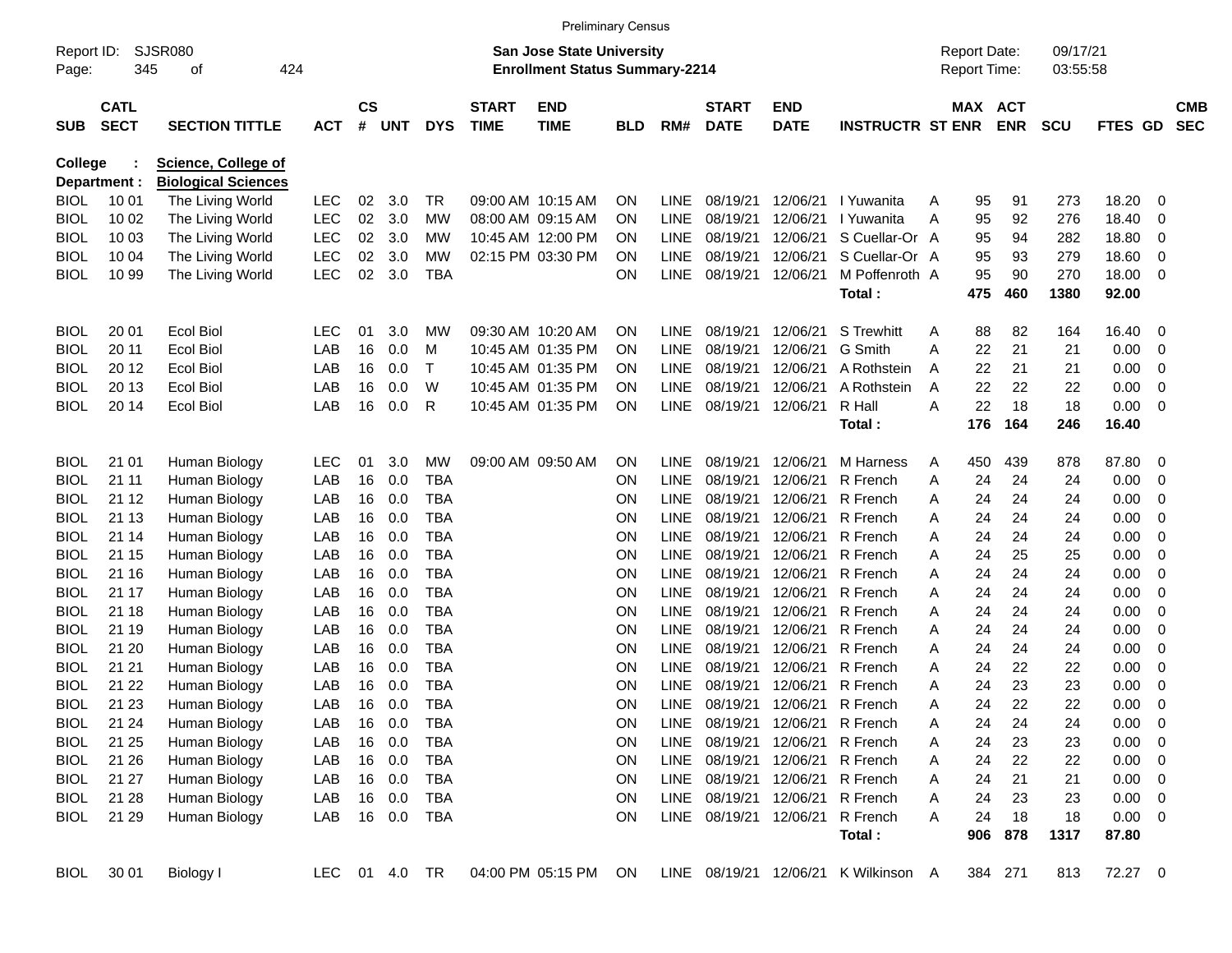|                     |                            |                       |            |                    |            |              |                             | <b>Preliminary Census</b>                                                 |            |             |                             |                           |                         |                                            |                            |                      |             |                |                          |
|---------------------|----------------------------|-----------------------|------------|--------------------|------------|--------------|-----------------------------|---------------------------------------------------------------------------|------------|-------------|-----------------------------|---------------------------|-------------------------|--------------------------------------------|----------------------------|----------------------|-------------|----------------|--------------------------|
| Report ID:<br>Page: | 346                        | SJSR080<br>424<br>οf  |            |                    |            |              |                             | <b>San Jose State University</b><br><b>Enrollment Status Summary-2214</b> |            |             |                             |                           |                         | <b>Report Date:</b><br><b>Report Time:</b> |                            | 09/17/21<br>03:55:58 |             |                |                          |
| <b>SUB</b>          | <b>CATL</b><br><b>SECT</b> | <b>SECTION TITTLE</b> | <b>ACT</b> | $\mathsf{cs}$<br># | <b>UNT</b> | <b>DYS</b>   | <b>START</b><br><b>TIME</b> | <b>END</b><br><b>TIME</b>                                                 | <b>BLD</b> | RM#         | <b>START</b><br><b>DATE</b> | <b>END</b><br><b>DATE</b> | <b>INSTRUCTR ST ENR</b> |                                            | MAX ACT<br><b>ENR</b>      | <b>SCU</b>           | FTES GD     |                | <b>CMB</b><br><b>SEC</b> |
| <b>BIOL</b>         | 30 02                      | Biology I             | <b>LEC</b> |                    | 4.0        |              |                             |                                                                           |            |             |                             |                           |                         | х                                          | 0<br>0                     | 0                    | 0.00        | - 0            |                          |
| <b>BIOL</b>         | 30 03                      | Biology I             | LEC        |                    | 4.0        |              |                             |                                                                           |            |             |                             |                           |                         | X                                          | 0<br>0                     | 0                    | 0.00        | $\mathbf 0$    |                          |
| <b>BIOL</b>         | 30 11                      | Biology I             | LAB        | 16                 | 0.0        | $\top$       |                             | 10:45 AM 01:35 PM                                                         | ON         | <b>LINE</b> | 08/19/21                    | 12/06/21                  | A Deguzman A            | 24                                         | 24                         | 24                   | 0.00        | 0              |                          |
| <b>BIOL</b>         | 30 12                      | Biology I             | LAB        | 16                 | 0.0        | $\top$       |                             | 05:45 PM 08:35 PM                                                         | <b>ON</b>  | <b>LINE</b> | 08/19/21                    | 12/06/21                  | J Bennett               | 24<br>Α                                    | 24                         | 24                   | 0.00        | 0              |                          |
| <b>BIOL</b>         | 30 13                      | Biology I             | LAB        | 16                 | 0.0        | W            |                             | 10:45 AM 01:35 PM                                                         | <b>ON</b>  | <b>LINE</b> | 08/19/21                    | 12/06/21                  | A Deguzman A            | 24                                         | 23                         | 23                   | 0.00        | 0              |                          |
| <b>BIOL</b>         | 30 14                      | Biology I             | LAB        | 16                 | 0.0        | W            |                             | 02:30 PM 05:20 PM                                                         | <b>ON</b>  | <b>LINE</b> | 08/19/21                    | 12/06/21                  | M Hernandez A           | 24                                         | 23                         | 23                   | 0.00        | 0              |                          |
| <b>BIOL</b>         | 30 15                      | Biology I             | LAB        | 16                 | 0.0        | $\top$       |                             | 07:30 AM 10:20 AM                                                         | DH         | 443         | 08/19/21                    | 12/06/21                  | N Vysotska              | 24<br>A                                    | 17                         | 17                   | 0.00        | $\mathbf 0$    |                          |
| <b>BIOL</b>         | 30 16                      | Biology I             | LAB        | 16                 | 0.0        | $\top$       |                             | 10:45 AM 01:35 PM                                                         | DH         | 443         | 08/19/21                    | 12/06/21                  | J Sanchez               | 24<br>Α                                    | 22                         | 22                   | 0.00        | 0              |                          |
| <b>BIOL</b>         | 30 17                      | Biology I             | LAB        | 16                 | 0.0        | $\top$       |                             | 05:45 PM 08:35 PM                                                         | DH         | 443         | 08/19/21                    | 12/06/21                  | C Bautista              | 24<br>Α                                    | 16                         | 16                   | 0.00        | 0              |                          |
| <b>BIOL</b>         | 30 18                      | Biology I             | LAB        | 16                 | 0.0        | W            |                             | 07:30 AM 10:20 AM                                                         | DH         | 443         | 08/19/21                    | 12/06/21                  | N Butelet               | 24<br>Α                                    | 11                         | 11                   | 0.00        | $\mathbf 0$    |                          |
| <b>BIOL</b>         | 30 19                      | Biology I             | LAB        | 16                 | 0.0        | W            |                             | 10:45 AM 01:35 PM                                                         | DH         | 443         | 08/19/21                    | 12/06/21                  | N Butelet               | Α<br>24                                    | 12                         | 12                   | 0.00        | $\mathbf 0$    |                          |
| <b>BIOL</b>         | 30 20                      | Biology I             | LAB        | 16                 | 0.0        | W            |                             | 02:30 PM 05:20 PM                                                         | DH         | 443         | 08/19/21                    | 12/06/21                  | C Montan                | 24<br>Α                                    | 23                         | 23                   | 0.00        | 0              |                          |
| <b>BIOL</b>         | 30 21                      | Biology I             | LAB        |                    | 0.0        |              |                             |                                                                           |            |             |                             |                           |                         | X                                          | $\mathbf 0$<br>$\mathbf 0$ | $\mathbf 0$          | 0.00        | $\mathbf 0$    |                          |
| <b>BIOL</b>         | 30 22                      | Biology I             | LAB        | 16                 | 0.0        | R            |                             | 07:30 AM 10:20 AM                                                         | DH         | 443         | 08/19/21                    | 12/06/21                  | R Hall                  | Α<br>24                                    | 12                         | 12                   | 0.00        | $\mathbf 0$    |                          |
| <b>BIOL</b>         | 30 23                      | Biology I             | LAB        | 16                 | 0.0        | R            |                             | 10:45 AM 01:35 PM                                                         | DH         | 443         | 08/19/21                    | 12/06/21                  | J Sanchez               | 24<br>Α                                    | 21                         | 21                   | 0.00        | $\mathbf 0$    |                          |
| <b>BIOL</b>         | 30 24                      | Biology I             | LAB        | 16                 | 0.0        | $\mathsf{R}$ |                             | 05:45 PM 08:35 PM                                                         | DH         | 443         | 08/19/21                    | 12/06/21                  | J Bennett               | Α<br>24                                    | 18                         | 18                   | 0.00        | 0              |                          |
| <b>BIOL</b>         | 30 25                      | Biology I             | LAB        | 16                 | 0.0        | F            |                             | 07:30 AM 10:20 AM                                                         | DH         | 443         | 08/19/21                    | 12/06/21                  | J Marsh                 | Α<br>24                                    | 11                         | 11                   | 0.00        | $\mathbf 0$    |                          |
| <b>BIOL</b>         | 30 26                      | Biology I             | LAB        | 16                 | 0.0        | F            |                             | 10:45 AM 01:35 PM                                                         | DH         | 443         | 08/19/21                    | 12/06/21                  | J Marsh                 | Α<br>24                                    | 14                         | 14                   | 0.00        | $\mathbf 0$    |                          |
| <b>BIOL</b>         | 30 27                      | Biology I             | LAB        |                    | 0.0        |              |                             |                                                                           |            |             |                             |                           |                         | X                                          | 0<br>0                     | 0                    | 0.00        | 0              |                          |
| <b>BIOL</b>         | 30 28                      | Biology I             | LAB        |                    | 0.0        |              |                             |                                                                           |            |             |                             |                           |                         | X                                          | 0<br>0                     | 0                    | 0.00        | 0              |                          |
| <b>BIOL</b>         | 30 29                      | Biology I             | LAB        |                    | 0.0        |              |                             |                                                                           |            |             |                             |                           |                         | X                                          | 0<br>0                     | 0                    | 0.00        | $\mathbf 0$    |                          |
| <b>BIOL</b>         | 30 30                      | Biology I             | LAB        |                    | 0.0        |              |                             |                                                                           |            |             |                             |                           |                         | X                                          | 0<br>0                     | 0                    | 0.00        | $\mathbf 0$    |                          |
| <b>BIOL</b>         | 30 31                      | Biology I             | LAB        |                    | 0.0        |              |                             |                                                                           |            |             |                             |                           |                         | X                                          | 0<br>0                     | 0                    | 0.00        | 0              |                          |
| <b>BIOL</b>         | 30 32                      | Biology I             | LAB        |                    | 0.0        |              |                             |                                                                           |            |             |                             |                           |                         | X                                          | 0<br>0                     | 0                    | 0.00        | $\mathbf 0$    |                          |
| <b>BIOL</b>         | 30 33                      | Biology I             | LAB        |                    | 0.0        |              |                             |                                                                           |            |             |                             |                           |                         | X                                          | 0<br>0                     | $\mathbf 0$          | 0.00        | $\mathbf 0$    |                          |
| <b>BIOL</b>         | 30 34                      | <b>Biology I</b>      | LAB        |                    | 0.0        |              |                             |                                                                           |            |             |                             |                           |                         | X                                          | 0<br>$\mathbf 0$           | $\mathbf 0$          | 0.00        | - 0            |                          |
|                     |                            |                       |            |                    |            |              |                             |                                                                           |            |             |                             |                           | Total:                  | 744                                        | 542                        | 1084                 | 72.27       |                |                          |
| <b>BIOL</b>         | 31 01                      | <b>Biology II</b>     | <b>LEC</b> | 01                 | 4.0        | МW           |                             | 04:00 PM 05:15 PM                                                         | <b>ON</b>  | <b>LINE</b> | 08/19/21                    | 12/06/21                  | K Wilkin                | Α<br>120                                   | 62                         | 186                  | 16.60       | - 1            |                          |
| <b>BIOL</b>         | 31 02                      | <b>Biology II</b>     | <b>LEC</b> | 01                 | 4.0        | <b>TR</b>    |                             | 04:00 PM 05:15 PM                                                         | <b>ON</b>  | <b>LINE</b> | 08/19/21                    | 12/06/21                  | K Wilkin                | A<br>120                                   | 35                         | 105                  | 9.47        | $\overline{2}$ |                          |
| <b>BIOL</b>         | 31 11                      | <b>Biology II</b>     | LAB        | 16                 | 0.0        | $\top$       |                             | 07:30 AM 10:20 AM                                                         | DH         | 337         |                             | 08/19/21 12/06/21         | J McLaughlin A          | 24                                         | 20                         | 20                   | $0.00 \t 0$ |                |                          |
| <b>BIOL</b>         | 31 12                      | <b>Biology II</b>     | LAB        | 16                 | 0.0        | $\top$       |                             | 10:45 AM 01:35 PM                                                         | DH         | 337         | 08/19/21                    | 12/06/21                  | J McLaughlin A          | 24                                         | 23                         | 23                   | 0.00 2      |                |                          |
| <b>BIOL</b>         | 31 13                      | <b>Biology II</b>     | LAB        | 16                 | 0.0        | $\top$       |                             | 02:30 PM 05:20 PM                                                         | DH         | 337         | 08/19/21                    | 12/06/21                  | D Vu                    | 24<br>Α                                    | 14                         | 14                   | $0.00 \t 0$ |                |                          |
| <b>BIOL</b>         | 31 14                      | <b>Biology II</b>     | LAB        | 16                 | 0.0        | $\top$       |                             | 10:45 AM 01:35 PM                                                         | ON         |             | LINE 08/19/21               | 12/06/21                  | D Vu                    | 24<br>Α                                    | 26                         | 26                   | $0.00$ 1    |                |                          |
| <b>BIOL</b>         | 31 15                      | <b>Biology II</b>     | LAB        |                    | 0.0        |              |                             |                                                                           |            |             |                             |                           |                         | Χ                                          | $\pmb{0}$<br>0             | 0                    | $0.00 \t 0$ |                |                          |
| <b>BIOL</b>         | 31 16                      | <b>Biology II</b>     | LAB        |                    | 0.0        |              |                             |                                                                           |            |             |                             |                           |                         | Χ                                          | 0<br>0                     | 0                    | $0.00 \t 0$ |                |                          |
| <b>BIOL</b>         | 31 17                      | <b>Biology II</b>     | LAB        |                    | 0.0        |              |                             |                                                                           |            |             |                             |                           |                         | Χ                                          | 0<br>0                     | 0                    | $0.00 \t 0$ |                |                          |
| <b>BIOL</b>         | 31 18                      | <b>Biology II</b>     | LAB        |                    | 0.0        |              |                             |                                                                           |            |             |                             |                           |                         | Χ                                          | 0<br>0                     | 0                    | $0.00 \t 0$ |                |                          |
| <b>BIOL</b>         | 31 19                      | <b>Biology II</b>     | LAB        |                    | 0.0        |              |                             |                                                                           |            |             |                             |                           |                         | X                                          | 0<br>$\mathbf 0$           | $\mathbf 0$          | $0.00 \t 0$ |                |                          |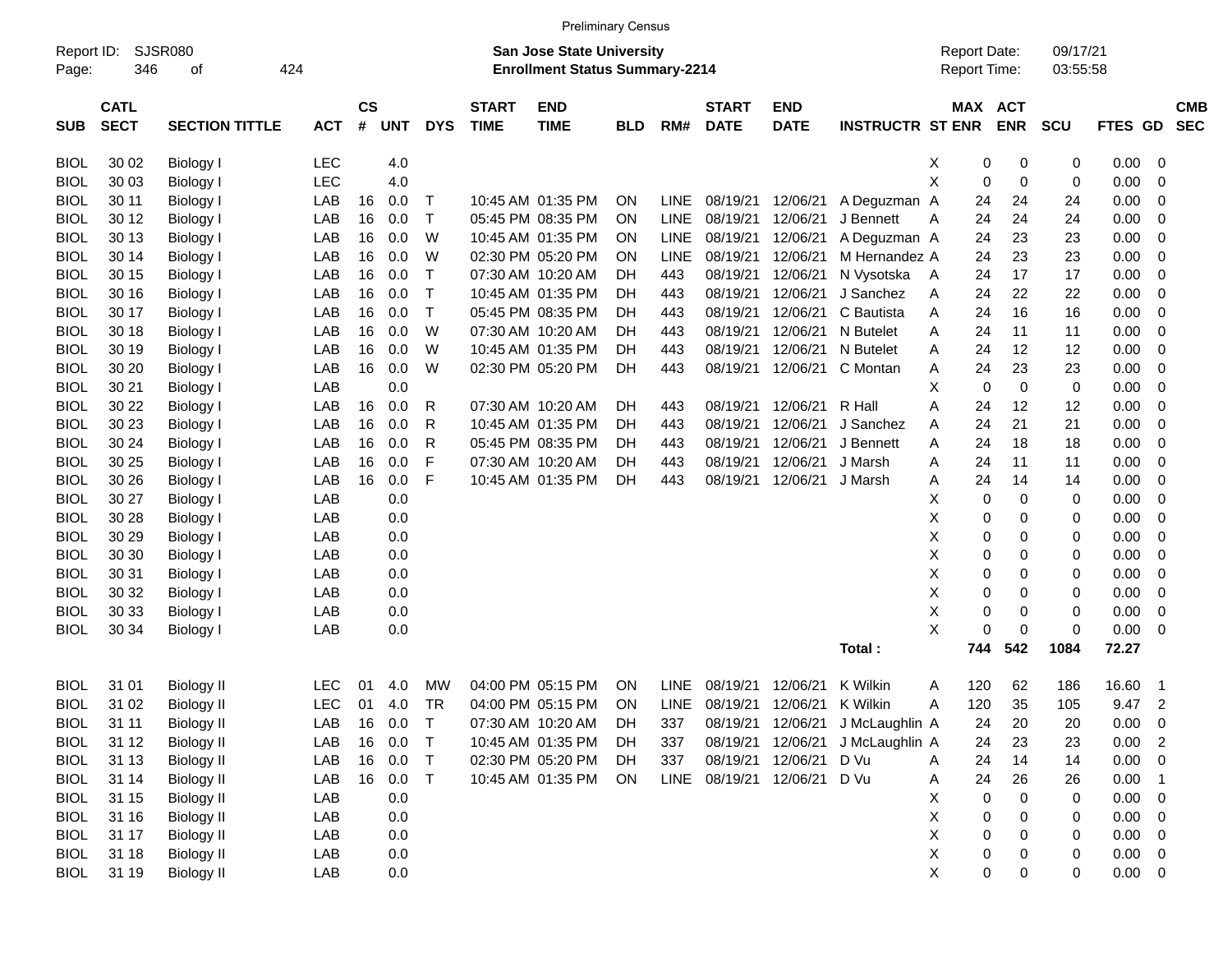|                     |                            |                             |            |                |            |              |                             | <b>Preliminary Census</b>                                                 |            |             |                             |                           |                         |                                     |            |                      |             |                          |                          |
|---------------------|----------------------------|-----------------------------|------------|----------------|------------|--------------|-----------------------------|---------------------------------------------------------------------------|------------|-------------|-----------------------------|---------------------------|-------------------------|-------------------------------------|------------|----------------------|-------------|--------------------------|--------------------------|
| Report ID:<br>Page: | 347                        | <b>SJSR080</b><br>424<br>οf |            |                |            |              |                             | <b>San Jose State University</b><br><b>Enrollment Status Summary-2214</b> |            |             |                             |                           |                         | <b>Report Date:</b><br>Report Time: |            | 09/17/21<br>03:55:58 |             |                          |                          |
| <b>SUB</b>          | <b>CATL</b><br><b>SECT</b> | <b>SECTION TITTLE</b>       | <b>ACT</b> | <b>CS</b><br># | <b>UNT</b> | <b>DYS</b>   | <b>START</b><br><b>TIME</b> | <b>END</b><br><b>TIME</b>                                                 | <b>BLD</b> | RM#         | <b>START</b><br><b>DATE</b> | <b>END</b><br><b>DATE</b> | <b>INSTRUCTR ST ENR</b> | <b>MAX ACT</b>                      | <b>ENR</b> | <b>SCU</b>           | FTES GD     |                          | <b>CMB</b><br><b>SEC</b> |
| <b>BIOL</b>         | 31 20                      | <b>Biology II</b>           | LAB        | 16             | 0.0        | R            |                             | 05:45 PM 08:35 PM                                                         | DH         | 337         | 08/19/21                    | 12/06/21                  | M Ross Tacco A          | 24                                  | 14         | 14                   | 0.00        | - 0                      |                          |
| <b>BIOL</b>         | 31 21                      | <b>Biology II</b>           | LAB        |                | 0.0        |              |                             |                                                                           |            |             |                             |                           |                         | X<br>0                              | 0          | 0                    | 0.00        | 0                        |                          |
| <b>BIOL</b>         | 31 22                      | Biology II                  | LAB        |                | 0.0        |              |                             |                                                                           |            |             |                             |                           |                         | Х<br>0                              | 0          | 0                    | 0.00        | 0                        |                          |
| <b>BIOL</b>         | 31 23                      | <b>Biology II</b>           | LAB        |                | 0.0        |              |                             |                                                                           |            |             |                             |                           |                         | Х<br>0                              | 0          | 0                    | 0.00        | 0                        |                          |
| <b>BIOL</b>         | 31 24                      | <b>Biology II</b>           | LAB        |                | 0.0        |              |                             |                                                                           |            |             |                             |                           |                         | X<br>0                              | 0          | 0                    | 0.00        | 0                        |                          |
|                     |                            |                             |            |                |            |              |                             |                                                                           |            |             |                             |                           | Total:                  | 360                                 | 194        | 388                  | 26.07       |                          |                          |
| <b>BIOL</b>         | 54 01                      | Human Understanding LEC     |            | 01             | 3.0        | TR           |                             | 04:00 PM 05:15 PM                                                         | <b>ON</b>  | <b>LINE</b> | 08/19/21                    | 12/06/21                  | I Yuwanita              | A<br>60                             | 57         | 171                  | 11.40       | - 0                      |                          |
| <b>BIOL</b>         | 54 02                      | Human Understanding LEC     |            | 01             | 3.0        | <b>TR</b>    |                             | 07:15 AM 08:30 AM                                                         | <b>ON</b>  | <b>LINE</b> | 08/19/21                    | 12/06/21                  | N Balabanian A          | 60                                  | 59         | 177                  | 11.80       | 0                        |                          |
| <b>BIOL</b>         | 54 60                      | Human Understanding LEC     |            | 01             | 3.0        | <b>TR</b>    |                             | 02:15 PM 03:30 PM                                                         | <b>ON</b>  | <b>LINE</b> | 08/19/21                    | 12/06/21                  | I Yuwanita              | Α<br>100                            | 84         | 252                  | 16.80       | 0                        |                          |
| <b>BIOL</b>         | 54 99                      | Human Understanding LEC     |            | 01             | 3.0        | <b>TBA</b>   |                             |                                                                           | ON         | <b>LINE</b> | 08/19/21                    | 12/06/21                  | M Poffenroth A          | 60                                  | 57         | 171                  | 11.40       | 0                        |                          |
|                     |                            |                             |            |                |            |              |                             |                                                                           |            |             |                             |                           | Total:                  | 280                                 | 257        | 771                  | 51.40       |                          |                          |
| <b>BIOL</b>         | 55 01                      | <b>Biostatistics</b>        | <b>LEC</b> | 01             | 3.0        | TR           |                             | 10:45 AM 11:35 AM                                                         | DН         | 135         | 08/19/21                    | 12/06/21                  | S Anand                 | 25<br>A                             | 23         | 46                   | 4.60        | 0                        |                          |
| <b>BIOL</b>         | 55 02                      | <b>Biostatistics</b>        | LEC        | 01             | 3.0        | <b>TR</b>    |                             | 12:00 PM 12:50 PM                                                         | DН         | 135         | 08/19/21                    | 12/06/21                  | S Anand                 | 25<br>Α                             | 24         | 48                   | 4.80        | 0                        |                          |
| <b>BIOL</b>         | 55 11                      | <b>Biostatistics</b>        | LAB        | 16             | 0.0        | $\top$       |                             | 01:30 PM 04:20 PM                                                         | <b>ON</b>  | <b>LINE</b> | 08/19/21                    | 12/06/21                  | R Hallisey              | 10<br>A                             | 9          | 9                    | 0.00        | 0                        |                          |
| <b>BIOL</b>         | 55 12                      | <b>Biostatistics</b>        | LAB        | 16             | 0.0        | W            |                             | 08:30 AM 11:20 AM                                                         | <b>ON</b>  | <b>LINE</b> | 08/19/21                    | 12/06/21                  | F Hijazi                | Α<br>10                             | 12         | 12                   | 0.00        | 0                        |                          |
| <b>BIOL</b>         | 55 13                      | <b>Biostatistics</b>        | LAB        | 16             | 0.0        | W            |                             | 11:30 AM 02:20 PM                                                         | <b>ON</b>  | LINE        | 08/19/21                    | 12/06/21                  | F Hijazi                | Α<br>10                             | 8          | 8                    | 0.00        | 0                        |                          |
| <b>BIOL</b>         | 55 14                      | <b>Biostatistics</b>        | LAB        | 16             | 0.0        | R            |                             | 01:30 PM 04:20 PM                                                         | <b>ON</b>  | LINE        | 08/19/21                    | 12/06/21                  | R Hallisey              | 10<br>A                             | 10         | 10                   | 0.00        | $\mathbf 0$              |                          |
| <b>BIOL</b>         | 55 15                      | <b>Biostatistics</b>        | LAB        | 16             | 0.0        | F            |                             | 10:45 AM 01:35 PM                                                         | ON         | <b>LINE</b> | 08/19/21                    | 12/06/21                  | F Hijazi                | A<br>10                             | 8          | 8                    | 0.00        | $\mathbf 0$              |                          |
|                     |                            |                             |            |                |            |              |                             |                                                                           |            |             |                             |                           | Total:                  | 100                                 | 94         | 141                  | 9.40        |                          |                          |
| <b>BIOL</b>         | 65 01                      | Human Anatomy               | <b>LEC</b> | 02             | 4.0        | TR           |                             | 04:00 PM 05:15 PM                                                         | <b>ON</b>  | <b>LINE</b> | 08/19/21                    | 12/06/21                  | R Hardin                | 175<br>A                            | 172        | 516                  | 45.87       | - 0                      |                          |
| <b>BIOL</b>         | 65 02                      | Human Anatomy               | <b>LEC</b> | 02             | 4.0        | <b>TR</b>    |                             | 07:15 AM 08:30 AM                                                         | <b>ON</b>  | <b>LINE</b> | 08/19/21                    | 12/06/21                  | M Cepin                 | Α<br>200                            | 167        | 501                  | 44.53       | 0                        |                          |
| <b>BIOL</b>         | 65 11                      | Human Anatomy               | LAB        | 16             | 0.0        | М            |                             | 10:45 AM 01:35 PM                                                         | <b>ON</b>  | <b>LINE</b> | 08/19/21                    | 12/06/21                  | M Cepin                 | Α<br>35                             | 34         | 34                   | 0.00        | 0                        |                          |
| <b>BIOL</b>         | 65 12                      | Human Anatomy               | LAB        | 16             | 0.0        | М            |                             | 02:15 PM 05:05 PM                                                         | <b>ON</b>  | <b>LINE</b> | 08/19/21                    | 12/06/21                  | A Bui                   | Α<br>35                             | 33         | 33                   | 0.00        | 0                        |                          |
| <b>BIOL</b>         | 65 13                      | Human Anatomy               | LAB        | 16             | 0.0        | Т            |                             | 07:30 AM 10:20 AM                                                         | <b>ON</b>  | <b>LINE</b> | 08/19/21                    | 12/06/21                  | G Aldama                | 35<br>Α                             | 34         | 34                   | 0.00        | 0                        |                          |
| <b>BIOL</b>         | 65 14                      | Human Anatomy               | LAB        | 16             | 0.0        | $\top$       |                             | 10:45 AM 01:35 PM                                                         | <b>ON</b>  | LINE        | 08/19/21                    | 12/06/21                  | M Cepin                 | Α<br>35                             | 35         | 35                   | 0.00        | 0                        |                          |
| <b>BIOL</b>         | 65 15                      | Human Anatomy               | LAB        | 16             | 0.0        | $\top$       |                             | 02:15 PM 05:05 PM                                                         | <b>ON</b>  | <b>LINE</b> | 08/19/21                    | 12/06/21                  | A Bui                   | Α<br>35                             | 35         | 35                   | 0.00        | 0                        |                          |
| <b>BIOL</b>         | 65 16                      | Human Anatomy               | LAB        | 16             | 0.0        | W            |                             | 10:45 AM 01:35 PM                                                         | ON         | <b>LINE</b> | 08/19/21                    | 12/06/21                  | G Aldama                | 35<br>A                             | 34         | 34                   | 0.00        | $\mathbf 0$              |                          |
| <b>BIOL</b>         | 65 17                      | Human Anatomy               | LAB        | 16             | 0.0        | W            |                             | 02:15 PM 05:05 PM                                                         | <b>ON</b>  | LINE        | 08/19/21                    | 12/06/21                  | A Leal                  | 35<br>A                             | 35         | 35                   | 0.00        | $\overline{\phantom{0}}$ |                          |
| <b>BIOL</b>         | 65 18                      | Human Anatomy               | LAB        | 16             | 0.0        | R            |                             | 07:30 AM 10:20 AM                                                         | <b>ON</b>  | LINE        | 08/19/21                    | 12/06/21                  | G Aldama                | 35<br>A                             | 33         | 33                   | 0.00        | $\overline{\phantom{0}}$ |                          |
| <b>BIOL</b>         | 65 19                      | Human Anatomy               | LAB        |                | 16 0.0     | $\mathsf{R}$ |                             | 10:45 AM 01:35 PM                                                         | <b>ON</b>  |             | LINE 08/19/21               | 12/06/21                  | A Leal                  | 35<br>Α                             | 32         | 32                   | 0.00        | $\overline{\phantom{0}}$ |                          |
| <b>BIOL</b>         | 65 20                      | Human Anatomy               | LAB        | 16             | 0.0        | $\mathsf{R}$ |                             | 02:15 PM 05:05 PM                                                         | <b>ON</b>  |             | LINE 08/19/21               | 12/06/21                  | A Leal                  | 35<br>Α                             | 34         | 34                   | 0.00        | $\overline{\phantom{0}}$ |                          |
| <b>BIOL</b>         | 65 21                      | Human Anatomy               | LAB        |                | 0.0        |              |                             |                                                                           |            |             |                             |                           |                         | X<br>0                              | 0          | 0                    | $0.00 \t 0$ |                          |                          |
|                     |                            |                             |            |                |            |              |                             |                                                                           |            |             |                             |                           | Total:                  | 725                                 | 678        | 1356                 | 90.40       |                          |                          |
| <b>BIOL</b>         | 65O 80                     | Human Anatomy               | <b>LEC</b> |                | 4.0        |              |                             |                                                                           |            |             |                             |                           |                         | X<br>$\mathbf 0$                    | 0          | 0                    | $0.00 \t 0$ |                          |                          |
| <b>BIOL</b>         |                            | 65O 91 Human Anatomy        | LAB        |                | 0.0        |              |                             |                                                                           |            |             |                             |                           |                         | X<br>$\pmb{0}$                      | 0          | 0                    | $0.00 \t 0$ |                          |                          |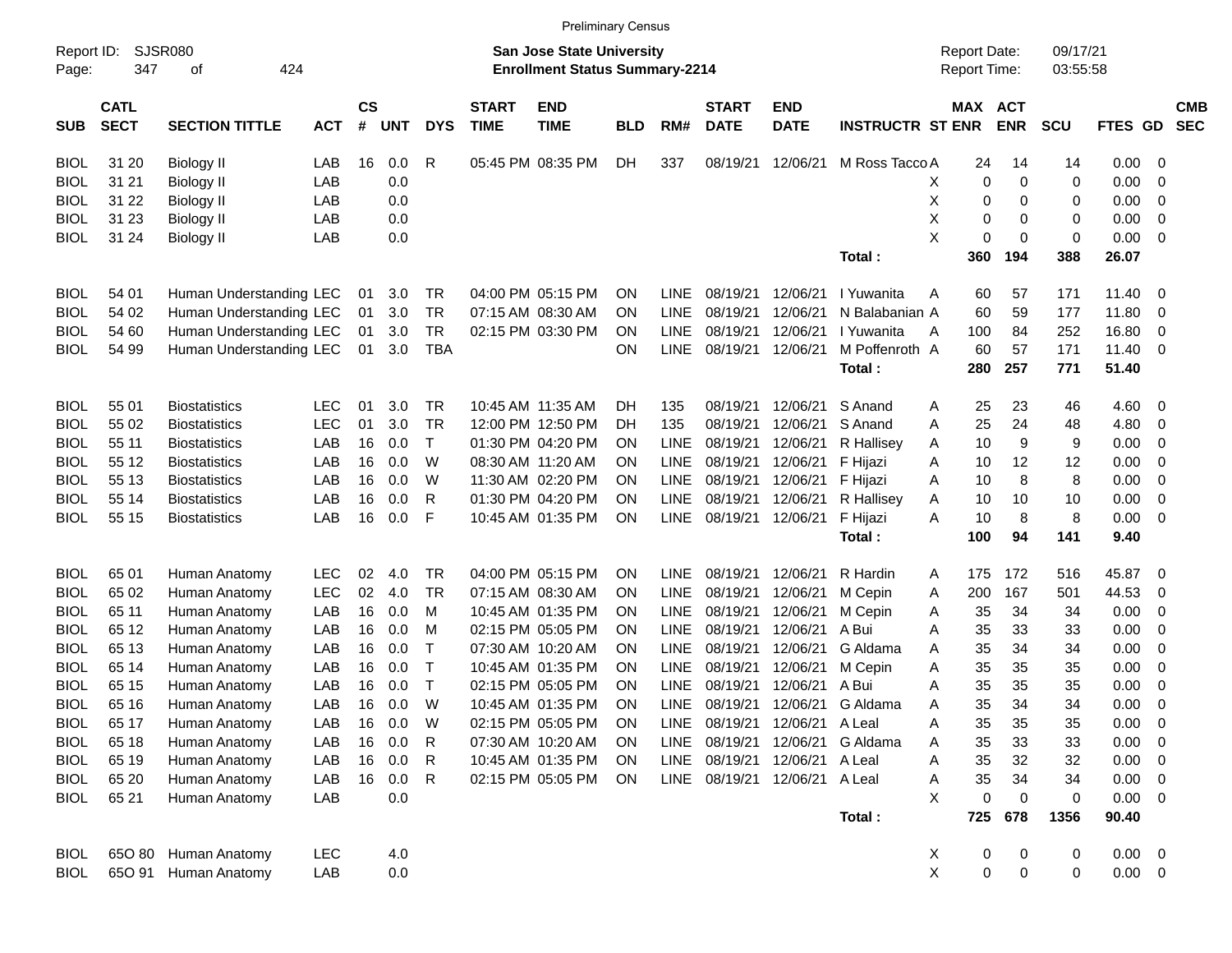|                     |                            |                          |            |                    |            |            |                             | <b>Preliminary Census</b>                                                 |            |             |                             |                           |                         |   |                                     |             |                      |             |                          |                          |
|---------------------|----------------------------|--------------------------|------------|--------------------|------------|------------|-----------------------------|---------------------------------------------------------------------------|------------|-------------|-----------------------------|---------------------------|-------------------------|---|-------------------------------------|-------------|----------------------|-------------|--------------------------|--------------------------|
| Report ID:<br>Page: | SJSR080<br>348             | 424<br>οf                |            |                    |            |            |                             | <b>San Jose State University</b><br><b>Enrollment Status Summary-2214</b> |            |             |                             |                           |                         |   | <b>Report Date:</b><br>Report Time: |             | 09/17/21<br>03:55:58 |             |                          |                          |
| <b>SUB</b>          | <b>CATL</b><br><b>SECT</b> | <b>SECTION TITTLE</b>    | <b>ACT</b> | $\mathsf{cs}$<br># | <b>UNT</b> | <b>DYS</b> | <b>START</b><br><b>TIME</b> | <b>END</b><br><b>TIME</b>                                                 | <b>BLD</b> | RM#         | <b>START</b><br><b>DATE</b> | <b>END</b><br><b>DATE</b> | <b>INSTRUCTR ST ENR</b> |   | MAX ACT                             | <b>ENR</b>  | <b>SCU</b>           | FTES GD     |                          | <b>CMB</b><br><b>SEC</b> |
|                     |                            |                          |            |                    |            |            |                             |                                                                           |            |             |                             |                           | Total:                  |   | $\bf{0}$                            | 0           | 0                    | 0.00        |                          |                          |
| <b>BIOL</b>         | 66 01                      | Human Physiology         | <b>LEC</b> | 01                 | 5.0        | <b>TR</b>  |                             | 02:15 PM 03:30 PM                                                         | <b>ON</b>  | <b>LINE</b> | 08/19/21                    | 12/06/21                  | S Anand                 | A | 224                                 | 220         | 660                  | 73.42       | - 1                      |                          |
| <b>BIOL</b>         | 66 11                      | Human Physiology         | <b>SEM</b> | 05                 | 0.0        | F          |                             | 10:45 AM 11:35 AM                                                         | <b>ON</b>  | <b>LINE</b> | 08/19/21                    | 12/06/21                  | K Wirth                 | A | 224                                 | 220         | 220                  | 0.00        | $\overline{\mathbf{1}}$  |                          |
| <b>BIOL</b>         | 66 21                      | Human Physiology         | LAB        |                    | 0.0        |            |                             |                                                                           |            |             |                             |                           |                         | Χ | 0                                   | 0           | 0                    | 0.00        | $\mathbf 0$              |                          |
| <b>BIOL</b>         | 66 22                      | Human Physiology         | LAB        |                    | 0.0        |            |                             |                                                                           |            |             |                             |                           |                         | X | 0                                   | 0           | 0                    | 0.00        | 0                        |                          |
| <b>BIOL</b>         | 66 23                      | Human Physiology         | LAB        |                    | 0.0        |            |                             |                                                                           |            |             |                             |                           |                         | X | $\mathbf 0$                         | 0           | 0                    | 0.00        | 0                        |                          |
| <b>BIOL</b>         | 66 24                      | Human Physiology         | LAB        | 16                 | 0.0        | Т          |                             | 07:30 AM 10:20 AM                                                         | <b>ON</b>  | LINE.       | 08/19/21                    | 12/06/21                  | K Wirth                 | Α | 28                                  | 26          | 26                   | 0.00        | $\mathbf 0$              |                          |
| <b>BIOL</b>         | 66 25                      | Human Physiology         | LAB        | 16                 | 0.0        | Т          |                             | 10:45 AM 01:35 PM                                                         | <b>ON</b>  | <b>LINE</b> | 08/19/21                    | 12/06/21                  | K Wirth                 | Α | 28                                  | 28          | 28                   | 0.00        | 0                        |                          |
| <b>BIOL</b>         | 66 26                      | Human Physiology         | LAB        | 16                 | 0.0        | Т          |                             | 04:00 PM 06:50 PM                                                         | <b>ON</b>  | <b>LINE</b> | 08/19/21                    | 12/06/21                  | N Kaur                  | Α | 28                                  | 27          | 27                   | 0.00        | 0                        |                          |
| <b>BIOL</b>         | 66 27                      | Human Physiology         | LAB        | 16                 | 0.0        | W          |                             | 07:30 AM 10:20 AM                                                         | <b>ON</b>  | <b>LINE</b> | 08/19/21                    | 12/06/21                  | <b>B</b> DuPriest       | Α | 28                                  | 28          | 28                   | 0.00        | 0                        |                          |
| <b>BIOL</b>         | 66 28                      | Human Physiology         | LAB        | 16                 | 0.0        | W          |                             | 10:45 AM 01:35 PM                                                         | <b>ON</b>  | <b>LINE</b> | 08/19/21                    | 12/06/21                  | K Wirth                 | Α | 28                                  | 27          | 27                   | 0.00        | 0                        |                          |
| <b>BIOL</b>         | 66 29                      | Human Physiology         | LAB        | 16                 | 0.0        | W          |                             | 02:30 PM 05:20 PM                                                         | <b>ON</b>  | <b>LINE</b> | 08/19/21                    | 12/06/21                  | N Kaur                  | Α | 28                                  | 28          | 28                   | 0.00        | 0                        |                          |
| <b>BIOL</b>         | 66 30                      | Human Physiology         | LAB        |                    | 0.0        |            |                             |                                                                           |            |             |                             |                           |                         | X | $\mathbf 0$                         | $\mathbf 0$ | 0                    | 0.00        | 0                        |                          |
| <b>BIOL</b>         | 66 31                      | Human Physiology         | LAB        | 16                 | 0.0        | R          |                             | 10:45 AM 01:35 PM                                                         | <b>ON</b>  | <b>LINE</b> | 08/19/21                    | 12/06/21                  | H Vu                    | A | 28                                  | 28          | 28                   | 0.00        | 0                        |                          |
| BIOL                | 66 32                      | Human Physiology         | LAB        | 16                 | 0.0        | R          |                             | 04:00 PM 06:50 PM                                                         | <b>ON</b>  | <b>LINE</b> | 08/19/21                    | 12/06/21                  | M Bundros               | A | 28                                  | 28          | 28                   | 0.00        | $\overline{\mathbf{1}}$  |                          |
|                     |                            |                          |            |                    |            |            |                             |                                                                           |            |             |                             |                           | Total:                  |   | 672                                 | 660         | 1100                 | 73.42       |                          |                          |
| <b>BIOL</b>         |                            | 100W 01 Sci Commun Wkshp | SEM        | 04                 | 3.0        | Т          |                             | 09:00 AM 11:45 AM                                                         | <b>ON</b>  | LINE.       | 08/19/21                    | 12/06/21                  | J Soto                  | Α | 24                                  | 23          | 69                   | 4.60        | 0                        |                          |
| <b>BIOL</b>         |                            | 100W 02 Sci Commun Wkshp | <b>SEM</b> | 04                 | 3.0        | M          |                             | 12:30 PM 03:15 PM                                                         | <b>ON</b>  | <b>LINE</b> | 08/19/21                    | 12/06/21                  | K Youngman A            |   | 24                                  | 24          | 72                   | 4.80        | 0                        |                          |
| <b>BIOL</b>         |                            | 100W 03 Sci Commun Wkshp | SEM        | 04                 | 3.0        | W          |                             | 10:45 AM 01:30 PM                                                         |            |             | 08/19/21                    | 12/06/21                  | E Bergerol              | A | 24                                  | 23          | 69                   | 4.60        | 0                        |                          |
| <b>BIOL</b>         |                            | 100W 04 Sci Commun Wkshp | SEM        | 04                 | 3.0        | R          |                             | 10:45 AM 01:30 PM                                                         |            |             | 08/19/21                    | 12/06/21                  | E Bergerol              | Α | 24                                  | 23          | 69                   | 4.60        | 0                        |                          |
| <b>BIOL</b>         |                            | 100W 05 Sci Commun Wkshp | SEM        | 04                 | 3.0        |            |                             |                                                                           |            |             | 08/19/21                    | 12/06/21                  |                         | X | $\mathbf 0$                         | $\mathbf 0$ | 0                    | 0.00        | 0                        |                          |
| <b>BIOL</b>         |                            | 100W 06 Sci Commun Wkshp | SEM        | 04                 | 3.0        | W          |                             | 01:00 PM 03:45 PM                                                         | <b>ON</b>  | <b>LINE</b> | 08/19/21                    | 12/06/21                  | M Vardaro               | Α | 24                                  | 22          | 66                   | 4.40        | 0                        |                          |
|                     |                            |                          |            |                    |            |            |                             |                                                                           |            |             |                             |                           | Total:                  |   | 120                                 | 115         | 345                  | 23.00       |                          |                          |
| <b>BIOL</b>         | 101 01                     | Origins of Life          | <b>LEC</b> | 02                 | 3.0        | МW         |                             | 12:30 PM 01:45 PM                                                         | <b>ON</b>  | LINE.       | 08/19/21                    | 12/06/21                  | P Hawkins               | Α | 40                                  | 40          | 120                  | 8.00        | $\mathbf 0$              |                          |
| <b>BIOL</b>         | 101 02                     | Origins of Life          | <b>LEC</b> | 02                 | 3.0        | <b>TR</b>  |                             | 11:00 AM 12:15 PM                                                         | <b>ON</b>  | <b>LINE</b> | 08/19/21                    | 12/06/21                  | M Dawson                | A | 40                                  | 40          | 120                  | 8.00        | 0                        |                          |
| <b>BIOL</b>         | 101 03                     | Origins of Life          | <b>LEC</b> | 02                 | 3.0        | <b>TR</b>  |                             | 12:30 PM 01:45 PM                                                         | <b>ON</b>  | <b>LINE</b> | 08/19/21                    | 12/06/21                  | M Dawson                | A | 40                                  | 41          | 123                  | 8.20        | 0                        |                          |
| <b>BIOL</b>         | 101 04                     | Origins of Life          | <b>LEC</b> | 02                 | 3.0        | <b>MW</b>  |                             | 04:00 PM 05:15 PM                                                         | <b>ON</b>  | <b>LINE</b> | 08/19/21                    | 12/06/21                  | P Hawkins               | Α | 40                                  | 40          | 120                  | 8.00        | 0                        |                          |
|                     | BIOL 101 80                | Origins of Life          | LEC        |                    | 3.0        |            |                             |                                                                           |            |             |                             |                           |                         | Χ | 0                                   | 0           | 0                    | 0.00        | $\overline{\phantom{0}}$ |                          |
| BIOL                | 10181                      | Origins of Life          | LEC        |                    | 3.0        |            |                             |                                                                           |            |             |                             |                           |                         | Χ | 0                                   | 0           | 0                    | $0.00 \t 0$ |                          |                          |
|                     | BIOL 101 82                | Origins of Life          | LEC        |                    | 3.0        |            |                             |                                                                           |            |             |                             |                           |                         | X | 0                                   | $\mathbf 0$ | 0                    | $0.00 \t 0$ |                          |                          |
|                     |                            |                          |            |                    |            |            |                             |                                                                           |            |             |                             |                           | Total:                  |   | 160                                 | 161         | 483                  | 32.20       |                          |                          |
| BIOL                | 105 01                     | Developmental Biol       | <b>LEC</b> |                    | 02 3.0     | <b>TR</b>  |                             | 04:00 PM 05:15 PM                                                         | ON         |             | LINE 08/19/21 12/06/21      |                           | J Soto                  | A | 50                                  | 49          | 147                  | 9.85 1      |                          |                          |
|                     |                            |                          |            |                    |            |            |                             |                                                                           |            |             |                             |                           | Total:                  |   | 50                                  | 49          | 147                  | 9.85        |                          |                          |
|                     | BIOL 107 01                | Immunology               | LEC.       |                    | 01 3.0     | MW         |                             | 06:15 PM 07:30 PM                                                         | DH         | 135         |                             | 08/19/21 12/06/21         | D Kiang                 | A | 50                                  | 40          | 120                  | 8.05 1      |                          |                          |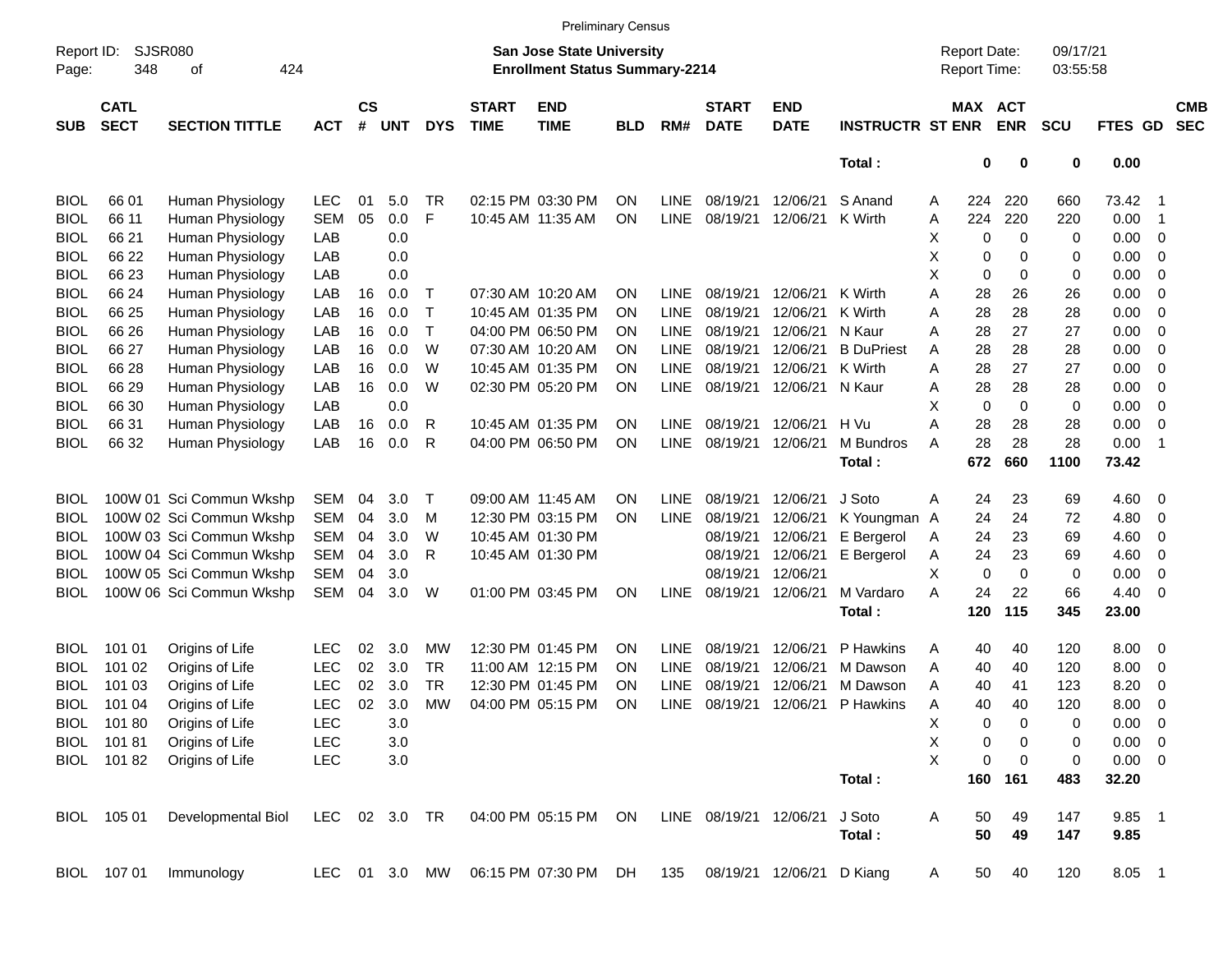|                     |                            |                              |            |                |            |            |                             |                                                                    | <b>Preliminary Census</b> |             |                             |                           |                         |   |                                     |            |                      |             |                          |                          |
|---------------------|----------------------------|------------------------------|------------|----------------|------------|------------|-----------------------------|--------------------------------------------------------------------|---------------------------|-------------|-----------------------------|---------------------------|-------------------------|---|-------------------------------------|------------|----------------------|-------------|--------------------------|--------------------------|
| Report ID:<br>Page: | 349                        | SJSR080<br>424<br>оf         |            |                |            |            |                             | San Jose State University<br><b>Enrollment Status Summary-2214</b> |                           |             |                             |                           |                         |   | <b>Report Date:</b><br>Report Time: |            | 09/17/21<br>03:55:58 |             |                          |                          |
| <b>SUB</b>          | <b>CATL</b><br><b>SECT</b> | <b>SECTION TITTLE</b>        | <b>ACT</b> | <b>CS</b><br># | <b>UNT</b> | <b>DYS</b> | <b>START</b><br><b>TIME</b> | <b>END</b><br><b>TIME</b>                                          | <b>BLD</b>                | RM#         | <b>START</b><br><b>DATE</b> | <b>END</b><br><b>DATE</b> | <b>INSTRUCTR ST ENR</b> |   | MAX ACT                             | <b>ENR</b> | <b>SCU</b>           | FTES GD     |                          | <b>CMB</b><br><b>SEC</b> |
|                     |                            |                              |            |                |            |            |                             |                                                                    |                           |             |                             |                           | Total:                  |   | 50                                  | 40         | 120                  | 8.05        |                          |                          |
| BIOL.               | 110 01                     | Biodiversity                 | LEC        | 02             | 3.0        | <b>TBA</b> |                             |                                                                    | <b>ON</b>                 | <b>LINE</b> | 08/19/21                    | 12/06/21                  | E Bergerol              | A | 40                                  | 40         | 120                  | 8.00        | $\overline{\mathbf{0}}$  |                          |
| <b>BIOL</b>         | 110 02                     | <b>Biodiversity</b>          | <b>LEC</b> | 02             | 3.0        | т          |                             | 09:30 AM 10:15 AM                                                  | ON                        | <b>LINE</b> | 08/19/21                    | 12/06/21                  | <b>S</b> Trewhitt       | Α | 40                                  | 38         | 114                  | 7.60        | 0                        |                          |
| <b>BIOL</b>         | 110 03                     | <b>Biodiversity</b>          | <b>LEC</b> | 02             | 3.0        | $\top$     |                             | 10:45 AM 11:30 AM                                                  | ΟN                        | <b>LINE</b> | 08/19/21                    | 12/06/21                  | S Trewhitt              | A | 40                                  | 37         | 111                  | 7.40        | 0                        |                          |
|                     |                            |                              |            |                |            |            |                             |                                                                    |                           |             |                             |                           | Total:                  |   | 120                                 | 115        | 345                  | 23.00       |                          |                          |
| <b>BIOL</b>         | 114 01                     | Functional Morpholog LEC     |            | 02             | 3.0        | TR         |                             | 09:30 AM 10:20 AM                                                  | ΟN                        | LINE        | 08/19/21                    | 12/06/21                  | S Lambrecht A           |   | 30                                  | 32         | 64                   | 6.40        | $0\,$ C                  |                          |
| BOT                 | 114 01                     | Functional Morpholog LEC     |            | 02             | 3.0        | TR         |                             | 09:30 AM 10:20 AM                                                  | ON                        | <b>LINE</b> | 08/19/21                    | 12/06/21                  | S Lambrecht A           |   | 0                                   | 0          | 0                    | 0.00        | 0 <sup>o</sup>           |                          |
|                     | ZOOL 114 01                | Functional Morpholog LEC     |            | 02             | 3.0        | TR         |                             | 09:30 AM 10:20 AM                                                  | ON                        | <b>LINE</b> | 08/19/21                    | 12/06/21                  | S Lambrecht A           |   | 0                                   | 0          | 0                    | 0.00        | 0 <sup>o</sup>           |                          |
| <b>ENT</b>          | 114 01                     | Functional Morpholog LEC     |            | 02             | 3.0        | TR         |                             | 09:30 AM 10:20 AM                                                  | ON                        | LINE        | 08/19/21                    | 12/06/21                  | S Lambrecht A           |   | 0                                   | 0          | 0                    | 0.00        | 0 <sup>o</sup>           |                          |
| <b>BIOL</b>         | 114 11                     | Functional Morpholog LAB     |            | 16             | 0.0        | т          |                             | 02:30 PM 05:20 PM                                                  | ON                        | LINE        | 08/19/21                    | 12/06/21                  | S Lambrecht A           |   | 30                                  | 32         | 32                   | 0.00        | 0 <sup>o</sup>           |                          |
| BOT                 | 114 11                     | Functional Morpholog LAB     |            | 16             | 0.0        | Τ          |                             | 02:30 PM 05:20 PM                                                  | ON                        | LINE        | 08/19/21                    | 12/06/21                  | S Lambrecht A           |   | 0                                   | $\Omega$   | 0                    | 0.00        | 0 <sup>o</sup>           |                          |
|                     | ZOOL 114 11                | Functional Morpholog LAB     |            | 16             | 0.0        | Τ          |                             | 02:30 PM 05:20 PM                                                  | ON                        | LINE        | 08/19/21                    | 12/06/21                  | S Lambrecht A           |   | 0                                   | 0          | 0                    | 0.00        | 0 <sup>o</sup>           |                          |
| <b>ENT</b>          | 114 11                     | Functional Morpholog LAB     |            | 16             | 0.0        | $\top$     |                             | 02:30 PM 05:20 PM                                                  | ON                        | <b>LINE</b> | 08/19/21                    | 12/06/21                  | S Lambrecht A           |   | 0                                   | 0          | 0                    | 0.00        | $0\,C$                   |                          |
|                     |                            |                              |            |                |            |            |                             |                                                                    |                           |             |                             |                           | Total:                  |   | 60                                  | 64         | 96                   | 6.40        |                          |                          |
| <b>BIOL</b>         | 115 01                     | <b>General Genetics</b>      | <b>LEC</b> | 01             | 4.0        | TR         |                             | 10:45 AM 12:00 PM                                                  | ΟN                        | LINE        | 08/19/21                    | 12/06/21                  | J Avena                 | A | 180                                 | 172        | 516                  | 46.00       | 2                        |                          |
| <b>BIOL</b>         | 115 11                     | <b>General Genetics</b>      | <b>SEM</b> | 05             | 0.0        | F          |                             | 09:00 AM 09:50 AM                                                  | ON                        | <b>LINE</b> | 08/19/21                    | 12/06/21                  | C Nassif                | Α | 22                                  | 21         | 21                   | 0.00        | 0                        |                          |
| <b>BIOL</b>         | 115 12                     | <b>General Genetics</b>      | <b>SEM</b> | 05             | 0.0        | F          |                             | 10:00 AM 10:50 AM                                                  | ON                        | <b>LINE</b> | 08/19/21                    | 12/06/21                  | C Nassif                | Α | 22                                  | 20         | 20                   | 0.00        | 0                        |                          |
| <b>BIOL</b>         | 115 13                     | <b>General Genetics</b>      | <b>SEM</b> | 05             | 0.0        | F          |                             | 11:00 AM 11:50 AM                                                  | ON                        | LINE        | 08/19/21                    | 12/06/21                  | C Nassif                | Α | 22                                  | 22         | 22                   | 0.00        | 0                        |                          |
| <b>BIOL</b>         | 115 14                     | <b>General Genetics</b>      | <b>SEM</b> | 05             | 0.0        | F          |                             | 12:00 PM 12:50 PM                                                  | ON                        | LINE        | 08/19/21                    | 12/06/21                  | A Bokka                 | A | 22                                  | 22         | 22                   | 0.00        | 0                        |                          |
| <b>BIOL</b>         | 115 15                     | <b>General Genetics</b>      | <b>SEM</b> | 05             | 0.0        | F          |                             | 01:00 PM 01:50 PM                                                  | ON                        | <b>LINE</b> | 08/19/21                    | 12/06/21                  | A Bokka                 | Α | 22                                  | 16         | 16                   | 0.00        | $\overline{\mathbf{1}}$  |                          |
| <b>BIOL</b>         | 115 16                     | <b>General Genetics</b>      | <b>SEM</b> | 05             | 0.0        | F          |                             | 02:15 PM 03:05 PM                                                  | ON                        | LINE        | 08/19/21                    | 12/06/21                  | A Bokka                 | Α | 22                                  | 19         | 19                   | 0.00        | 0                        |                          |
| <b>BIOL</b>         | 115 17                     | <b>General Genetics</b>      | <b>SEM</b> | 05             | 0.0        | F          |                             | 04:00 PM 04:50 PM                                                  | ON                        | <b>LINE</b> | 08/19/21                    | 12/06/21                  | A Bokka                 | A | 22                                  | 16         | 16                   | 0.00        | $\overline{\mathbf{1}}$  |                          |
| <b>BIOL</b>         | 115 18                     | <b>General Genetics</b>      | <b>SEM</b> | 05             | 0.0        | F          |                             | 04:00 PM 04:50 PM                                                  | ON                        | LINE        | 08/19/21                    | 12/06/21                  | C Nassif                | A | 22                                  | 15         | 15                   | 0.00        | 0                        |                          |
| BIOL                | 115 19                     | <b>General Genetics</b>      | <b>SEM</b> | 05             | 0.0        | F          |                             | 07:30 AM 08:20 AM                                                  | ON                        | <b>LINE</b> | 08/19/21                    | 12/06/21                  | C Nassif                | A | 22                                  | 21         | 21                   | 0.00        | 0                        |                          |
|                     |                            |                              |            |                |            |            |                             |                                                                    |                           |             |                             |                           | Total:                  |   | 378                                 | 344        | 688                  | 46.00       |                          |                          |
| <b>BIOL</b>         | 116 01                     | <b>Molecular Genetics</b>    | <b>LEC</b> | 02             | -4.0       | TBA        |                             |                                                                    | <b>ON</b>                 | <b>LINE</b> | 08/19/21 12/06/21           |                           | J White                 | Α | 44                                  | 36         | 108                  | 9.60        | $\overline{\phantom{0}}$ |                          |
|                     | BIOL 116 11                | <b>Molecular Genetics</b>    | <b>SEM</b> |                | 0.0        |            |                             |                                                                    |                           |             |                             |                           |                         | Х | 0                                   | 0          | 0                    | 0.00        | $\overline{\phantom{0}}$ |                          |
|                     | BIOL 116 12                | <b>Molecular Genetics</b>    | SEM        | 05             | 0.0        | F          |                             | 09:30 AM 10:20 AM                                                  | <b>ON</b>                 | LINE        | 08/19/21 12/06/21           |                           | N Klier                 | A | 22                                  | 21         | 21                   | $0.00 \t 0$ |                          |                          |
|                     | BIOL 116 13                | <b>Molecular Genetics</b>    | SEM        |                | 05 0.0     | F          |                             | 12:00 PM 12:50 PM                                                  | ON                        |             | LINE 08/19/21 12/06/21      |                           | N Klier                 | Α | 22                                  | 15         | 15                   | $0.00 \t 0$ |                          |                          |
|                     |                            |                              |            |                |            |            |                             |                                                                    |                           |             |                             |                           | Total:                  |   | 88                                  | 72         | 144                  | 9.60        |                          |                          |
|                     |                            | BIOL 116L02 Mol Genetics Lab | LEC.       |                | 02 3.0     | МW         |                             | 08:30 AM 08:55 AM                                                  | DH                        | 647         |                             | 08/19/21 12/06/21         | C Huang                 | A | 18                                  | 16         | 16                   | $3.20 \ 0$  |                          |                          |
| <b>BIOL</b>         |                            | 116L 03 Mol Genetics Lab     | <b>LEC</b> |                | 02 3.0     | TR         |                             | 08:30 AM 08:55 AM                                                  | DH.                       | 647         |                             | 08/19/21 12/06/21         | K Youngman A            |   | 18                                  | 11         | 11                   | $2.20 \t 0$ |                          |                          |
| BIOL                |                            | 116L 04 Mol Genetics Lab     | <b>LEC</b> |                | 02 3.0     | TR         |                             | 01:30 PM 01:55 PM                                                  | DH.                       | 647         |                             | 08/19/21 12/06/21         | C Huang                 | Α | 18                                  | 10         | 10                   | $2.00 \t 0$ |                          |                          |
| BIOL                |                            | 116L 12 Mol Genetics Lab     | LAB        |                | 16  0.0    | MW         |                             | 09:00 AM 12:00 PM                                                  | DH                        | 647         |                             | 08/19/21 12/06/21         | C Huang                 | A | 18                                  | 16         | 32                   | $0.00 \t 0$ |                          |                          |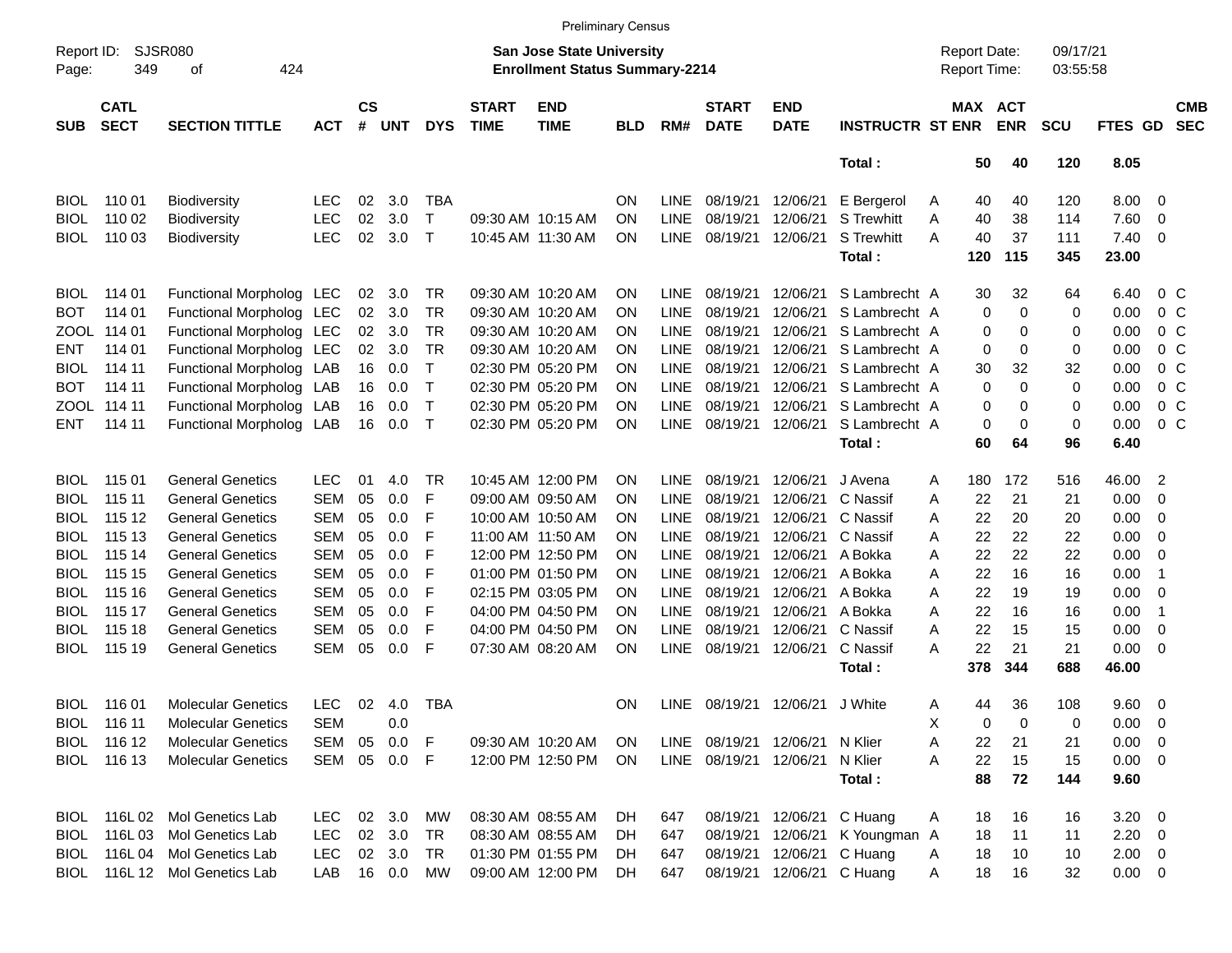|                     |                            |                                 |            |                |            |            |                             | <b>Preliminary Census</b>                                                 |            |             |                             |                           |                         |                                            |                       |                      |             |                          |                          |
|---------------------|----------------------------|---------------------------------|------------|----------------|------------|------------|-----------------------------|---------------------------------------------------------------------------|------------|-------------|-----------------------------|---------------------------|-------------------------|--------------------------------------------|-----------------------|----------------------|-------------|--------------------------|--------------------------|
| Report ID:<br>Page: | 350                        | SJSR080<br>424<br>οf            |            |                |            |            |                             | <b>San Jose State University</b><br><b>Enrollment Status Summary-2214</b> |            |             |                             |                           |                         | <b>Report Date:</b><br><b>Report Time:</b> |                       | 09/17/21<br>03:55:58 |             |                          |                          |
| <b>SUB</b>          | <b>CATL</b><br><b>SECT</b> | <b>SECTION TITTLE</b>           | <b>ACT</b> | <b>CS</b><br># | <b>UNT</b> | <b>DYS</b> | <b>START</b><br><b>TIME</b> | <b>END</b><br><b>TIME</b>                                                 | <b>BLD</b> | RM#         | <b>START</b><br><b>DATE</b> | <b>END</b><br><b>DATE</b> | <b>INSTRUCTR ST ENR</b> |                                            | MAX ACT<br><b>ENR</b> | <b>SCU</b>           | FTES GD     |                          | <b>CMB</b><br><b>SEC</b> |
| <b>BIOL</b>         | 116L 13                    | Mol Genetics Lab                | LAB        | 16             | 0.0        | TR         |                             | 09:00 AM 12:00 PM                                                         | DH         | 647         | 08/19/21                    | 12/06/21                  | K Youngman A            | 18                                         | 11                    | 22                   | $0.00 \t 0$ |                          |                          |
| <b>BIOL</b>         | 116L 14                    | Mol Genetics Lab                | LAB        | 16             | 0.0        | <b>TR</b>  |                             | 02:00 PM 05:00 PM                                                         | DH         | 647         | 08/19/21                    | 12/06/21                  | C Huang                 | 18<br>A                                    | 10                    | 20                   | 0.00        | $\overline{\phantom{0}}$ |                          |
|                     |                            |                                 |            |                |            |            |                             |                                                                           |            |             |                             |                           | Total:                  | 108                                        | 74                    | 111                  | 7.40        |                          |                          |
| <b>BIOL</b>         | 117 01                     | <b>Human Genetics</b>           | <b>LEC</b> | 02             | 3.0        |            | MWF 10:45 AM 11:35 AM       |                                                                           | WSQ 109    |             | 08/19/21                    | 12/06/21                  | M Pickett               | Α<br>50                                    | 34                    | 102                  | $6.80$ 0    |                          |                          |
|                     |                            |                                 |            |                |            |            |                             |                                                                           |            |             |                             |                           | Total:                  | 50                                         | 34                    | 102                  | 6.80        |                          |                          |
| <b>BIOL</b>         | 11801                      | <b>Evolution Genetics</b>       | <b>LEC</b> | 02             | 4.0        | МW         |                             | 08:30 AM 09:45 AM                                                         | ON         | LINE        | 08/19/21                    | 12/06/21                  | J Castillo V            | 84<br>Α                                    | 40                    | 120                  | 10.67 0     |                          |                          |
| <b>BIOL</b>         | 118 11                     | <b>Evolution Genetics</b>       | <b>SEM</b> |                | 0.0        |            |                             |                                                                           |            |             |                             |                           |                         | Χ<br>0                                     | $\mathbf 0$           | 0                    | 0.00        | $\overline{\mathbf{0}}$  |                          |
| <b>BIOL</b>         | 118 12                     | <b>Evolution Genetics</b>       | <b>SEM</b> | 05             | 0.0        | F          |                             | 09:00 AM 09:50 AM                                                         | DH         | 344         | 08/19/21                    | 12/06/21                  | E Hadjes                | 22<br>Α                                    | 20                    | 20                   | 0.00        | $\overline{\mathbf{0}}$  |                          |
| <b>BIOL</b>         | 118 13                     | <b>Evolution Genetics</b>       | <b>SEM</b> | 05             | 0.0        | F          |                             | 11:00 AM 11:50 AM                                                         | ΟN         | LINE        | 08/19/21                    | 12/06/21                  | E Hadjes                | 22<br>Α                                    | 20                    | 20                   | 0.00        | $\overline{\mathbf{0}}$  |                          |
| <b>BIOL</b>         | 118 14                     | <b>Evolution Genetics</b>       | <b>SEM</b> |                | 0.0        |            |                             |                                                                           |            |             |                             |                           |                         | х                                          | 0<br>0                | 0                    | 0.00        | $\overline{\mathbf{0}}$  |                          |
| <b>BIOL</b>         | 118 15                     | <b>Evolution Genetics</b>       | <b>SEM</b> |                | 0.0        |            |                             |                                                                           |            |             |                             |                           |                         | X                                          | 0<br>0                | 0                    | 0.00        | $\overline{\phantom{0}}$ |                          |
|                     |                            |                                 |            |                |            |            |                             |                                                                           |            |             |                             |                           | Total:                  | 128                                        | 80                    | 160                  | 10.67       |                          |                          |
| <b>BIOL</b>         | 124 01                     | Sys Phys                        | <b>LEC</b> | 01             | 3.0        | TR         |                             | 09:00 AM 10:15 AM                                                         |            |             | 08/19/21 12/06/21           |                           | J Johnston              | A<br>90                                    | 88                    | 264                  | 17.65 1     |                          |                          |
|                     |                            |                                 |            |                |            |            |                             |                                                                           |            |             |                             |                           | Total:                  | 90                                         | 88                    | 264                  | 17.65       |                          |                          |
| <b>BIOL</b>         | 125 01                     | Sys Phys Lab                    | LAB        |                | 2.0        |            |                             |                                                                           |            |             |                             |                           |                         | X                                          | 0<br>0                | 0                    | $0.00 \t 0$ |                          |                          |
| <b>BIOL</b>         | 125 02                     | Sys Phys Lab                    | LAB        |                | 2.0        |            |                             |                                                                           |            |             |                             |                           |                         | Χ                                          | 0<br>0                | 0                    | 0.00        | $\overline{\phantom{0}}$ |                          |
| <b>BIOL</b>         | 125 03                     | Sys Phys Lab                    | LAB        |                | 2.0        |            |                             |                                                                           |            |             |                             |                           |                         | Χ                                          | 0<br>0                | 0                    | 0.00        | $\overline{\mathbf{0}}$  |                          |
| <b>BIOL</b>         | 125 04                     | Sys Phys Lab                    | LAB        |                | 2.0        |            |                             |                                                                           |            |             |                             |                           |                         | X                                          | 0<br>0                | 0                    | 0.00        | $\overline{\mathbf{0}}$  |                          |
| <b>BIOL</b>         | 125 06                     | Sys Phys Lab                    | LAB        | 16             | 2.0        | МW         |                             | 10:45 AM 01:35 PM                                                         | DH.        | 440         | 08/19/21                    | 12/06/21                  | F Huynh                 | Α<br>24                                    | 24                    | 48                   | 3.20        | 0                        |                          |
| <b>BIOL</b>         | 125 07                     | Sys Phys Lab                    | LAB        | 16             | 2.0        | <b>TR</b>  |                             | 10:45 AM 01:35 PM                                                         | DH         | 440         | 08/19/21                    | 12/06/21                  | M Penney                | 24<br>Α                                    | 24                    | 48                   | 3.20        | 0                        |                          |
| <b>BIOL</b>         | 125 08                     | Sys Phys Lab                    | LAB        | 16             | 2.0        | <b>MW</b>  |                             | 02:30 PM 05:20 PM                                                         | DH         | 440         | 08/19/21                    | 12/06/21                  | D Ensminger A           | 24                                         | 13                    | 26                   | 1.73        | - 0                      |                          |
| <b>BIOL</b>         | 125 09                     | Sys Phys Lab                    | LAB        |                | 2.0        |            |                             |                                                                           |            |             |                             |                           |                         | X                                          | 0<br>0                | 0                    | 0.00        | $\overline{\phantom{0}}$ |                          |
|                     |                            |                                 |            |                |            |            |                             |                                                                           |            |             |                             |                           | Total:                  | 72                                         | 61                    | 122                  | 8.13        |                          |                          |
| <b>BIOL</b>         | 135A 01                    | Molec Cell Biol I               | <b>LEC</b> | 02             | 3.0        | MW         |                             | 04:00 PM 05:15 PM                                                         | ON         | <b>LINE</b> | 08/19/21                    | 12/06/21                  | J Soto                  | 40<br>Α                                    | 32                    | 96                   | 6.40        | $\overline{\phantom{0}}$ |                          |
| <b>BIOL</b>         |                            | 135A 02 Molec Cell Biol I       | <b>LEC</b> |                | 3.0        |            |                             |                                                                           |            |             |                             |                           |                         | Χ                                          | 0<br>$\Omega$         | 0                    | 0.00        | $\overline{\mathbf{0}}$  |                          |
|                     |                            | BIOL 135A 03 Molec Cell Biol I  |            |                |            |            |                             | LEC 02 3.0 MW 04:00 PM 05:15 PM DH                                        |            |             | 515 08/19/21 12/06/21       |                           | <b>B</b> Grillo-Hil     | Α<br>40                                    | 24                    | 72                   | 4.80 0      |                          |                          |
|                     |                            |                                 |            |                |            |            |                             |                                                                           |            |             |                             |                           | Total:                  | 80                                         | 56                    | 168                  | 11.20       |                          |                          |
|                     |                            | BIOL 135B 01 Molec Cell Biol II | <b>LEC</b> |                | 3.0        |            |                             |                                                                           |            |             |                             |                           |                         | Х                                          | 0<br>0                | 0                    | $0.00 \t 0$ |                          |                          |
|                     |                            |                                 |            |                |            |            |                             |                                                                           |            |             |                             |                           | Total:                  |                                            | $\bf{0}$<br>0         | 0                    | 0.00        |                          |                          |
|                     | BIOL 145 03                | <b>Undergrad Seminar</b>        | LEC        |                | 02 3.0 TR  |            |                             | 12:30 PM 01:45 PM ON                                                      |            |             | LINE 08/19/21 12/06/21      |                           | M deVries               | 22<br>A                                    | 22                    | 22                   | 4.40 0      |                          |                          |
|                     | BIOL 145 04                | <b>Undergrad Seminar</b>        | <b>LEC</b> |                | 3.0        |            |                             |                                                                           |            |             |                             |                           |                         | X                                          | $\pmb{0}$<br>0        | 0                    | $0.00 \t 0$ |                          |                          |
|                     |                            |                                 |            |                |            |            |                             |                                                                           |            |             |                             |                           | Total:                  | 22                                         | 22                    | 22                   | 4.40        |                          |                          |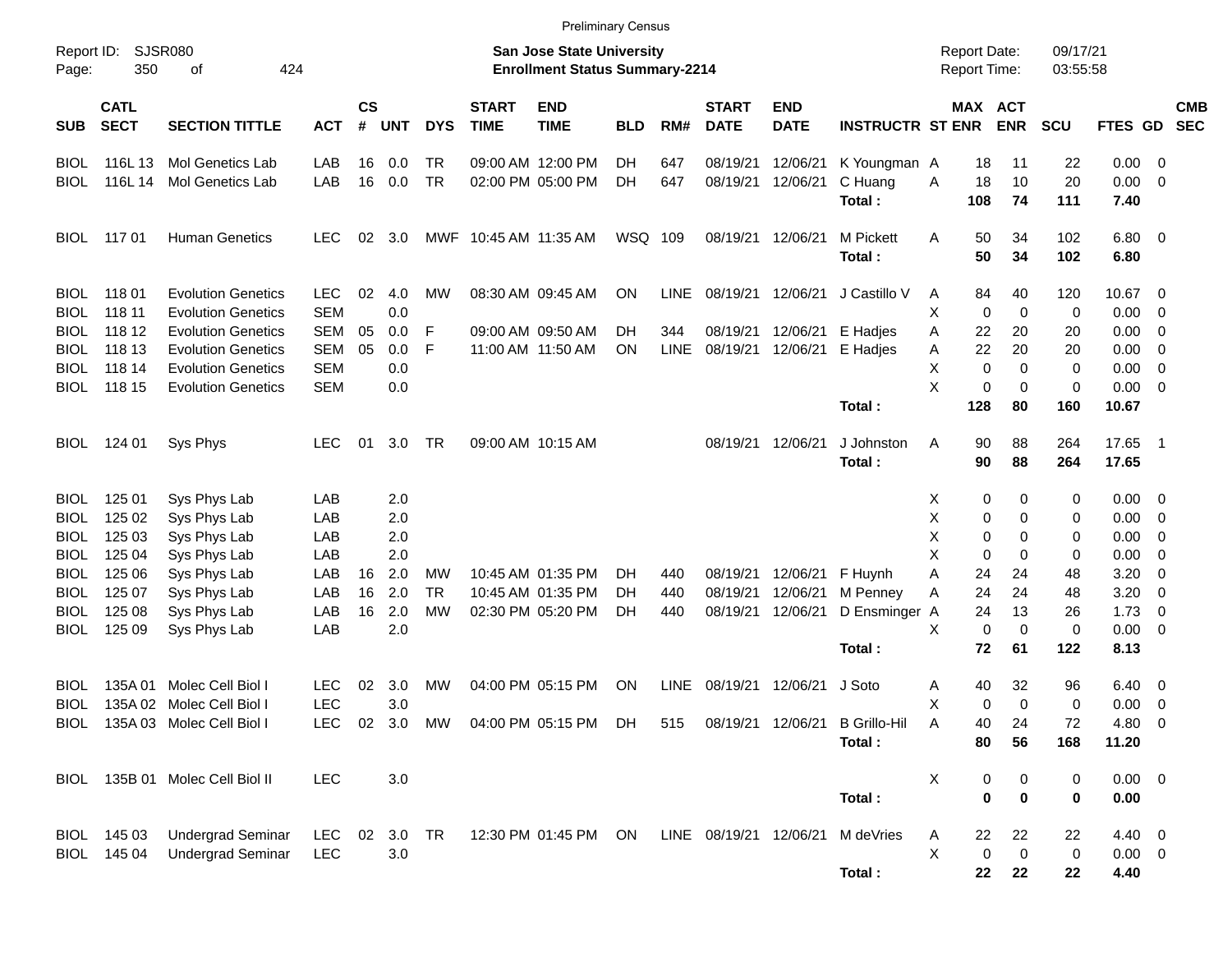|                     |                            |                             |               |                |            |                |                             |                                                                           | <b>Preliminary Census</b> |             |                             |                           |                         |   |                     |                       |                      |                     |                |                          |
|---------------------|----------------------------|-----------------------------|---------------|----------------|------------|----------------|-----------------------------|---------------------------------------------------------------------------|---------------------------|-------------|-----------------------------|---------------------------|-------------------------|---|---------------------|-----------------------|----------------------|---------------------|----------------|--------------------------|
| Report ID:<br>Page: | 351                        | SJSR080<br>424<br>οf        |               |                |            |                |                             | <b>San Jose State University</b><br><b>Enrollment Status Summary-2214</b> |                           |             |                             |                           |                         |   | <b>Report Date:</b> | <b>Report Time:</b>   | 09/17/21<br>03:55:58 |                     |                |                          |
| <b>SUB</b>          | <b>CATL</b><br><b>SECT</b> | <b>SECTION TITTLE</b>       | <b>ACT</b>    | <b>CS</b><br># | <b>UNT</b> | <b>DYS</b>     | <b>START</b><br><b>TIME</b> | <b>END</b><br><b>TIME</b>                                                 | <b>BLD</b>                | RM#         | <b>START</b><br><b>DATE</b> | <b>END</b><br><b>DATE</b> | <b>INSTRUCTR ST ENR</b> |   |                     | MAX ACT<br><b>ENR</b> | <b>SCU</b>           | FTES GD             |                | <b>CMB</b><br><b>SEC</b> |
| <b>BIOL</b>         | 150 01                     | Fld Stds Nat His His        | ACT           | 16             | 1.0        | <b>TBA</b>     |                             |                                                                           |                           |             | 08/19/21                    | 12/06/21                  | R Myatt                 | A | 15                  | 11                    | 11                   | 0.73                | $0\,$ C        |                          |
|                     | GEOL 150 01                | Fld Stds Nat His His        | <b>ACT</b>    | 16             | 1.0        | <b>TBA</b>     |                             |                                                                           |                           |             | 08/19/21                    | 12/06/21                  | R Myatt<br>Total:       | A | 0<br>15             | 6<br>17               | 6<br>17              | 0.40<br>1.13        |                | 0 <sup>o</sup>           |
| <b>BIOL</b>         | 155 01                     | <b>Hypothesis Testing</b>   | <b>LEC</b>    | 02             | 3.0        | TR             |                             | 10:45 AM 11:35 AM                                                         | DH                        | 135         | 08/19/21                    | 12/06/21                  | S Anand                 | Α | 25                  | 20                    | 40                   | 4.15                | - 3            |                          |
| <b>BIOL</b>         | 155 02                     | <b>Hypothesis Testing</b>   | <b>LEC</b>    | 02             | 3.0        | <b>TR</b>      |                             | 12:00 PM 12:50 PM                                                         | DH                        | 135         | 08/19/21                    | 12/06/21                  | S Anand                 | A | 25                  | 27                    | 54                   | 5.45                | $\overline{1}$ |                          |
| <b>BIOL</b>         | 155 11                     | <b>Hypothesis Testing</b>   | LAB           | 16             | 0.0        | $\mathsf{T}$   |                             | 01:30 PM 04:20 PM                                                         | ΟN                        | LINE        | 08/19/21                    | 12/06/21                  | R Hallisey              | A | 10                  | 11                    | 11                   | 0.00                | $\overline{c}$ |                          |
| <b>BIOL</b>         | 155 12                     | <b>Hypothesis Testing</b>   | LAB           | 16             | 0.0        | W              |                             | 08:30 AM 11:20 AM                                                         | ΟN                        | LINE        | 08/19/21                    | 12/06/21                  | F Hijazi                | Α | 10                  | 7                     | 7                    | 0.00                | $\overline{0}$ |                          |
| <b>BIOL</b>         | 155 13                     | <b>Hypothesis Testing</b>   | LAB           | 16             | 0.0        | W              |                             | 11:30 AM 02:20 PM                                                         | ΟN                        | LINE        | 08/19/21                    | 12/06/21                  | F Hijazi                | Α | 10                  | 8                     | 8                    | 0.00                | $\overline{0}$ |                          |
| <b>BIOL</b>         | 155 14                     | <b>Hypothesis Testing</b>   | LAB           | 16             | 0.0        | R              |                             | 01:30 PM 04:20 PM                                                         | ΟN                        | LINE        | 08/19/21                    | 12/06/21                  | R Hallisey              | Α | 10                  | 10                    | 10                   | 0.00                | $\overline{1}$ |                          |
| <b>BIOL</b>         | 155 15                     | <b>Hypothesis Testing</b>   | LAB           | 16             | 0.0        | F              |                             | 10:45 AM 01:35 PM                                                         | ΟN                        | <b>LINE</b> | 08/19/21                    | 12/06/21                  | F Hijazi                | Α | 10                  | 11                    | 11                   | 0.00                | $\overline{1}$ |                          |
|                     |                            |                             |               |                |            |                |                             |                                                                           |                           |             |                             |                           | Total:                  |   | 100                 | 94                    | 141                  | 9.60                |                |                          |
| <b>BIOL</b>         | 159 01                     | Integrative Biol            | <b>LEC</b>    | 01             | 3.0        | MW             |                             | 12:30 PM 01:45 PM                                                         | ΟN                        | LINE        | 08/19/21 12/06/21           |                           | M Dawson<br>Total:      | A | 40<br>40            | 25<br>25              | 75<br>75             | $5.00 \t 0$<br>5.00 |                |                          |
| <b>BIOL</b>         | 160 01                     | Ecology                     | LEC.          | 01             | 4.0        | TR             |                             | 10:45 AM 12:00 PM                                                         | DH                        | 351         | 08/19/21                    | 12/06/21                  | S Shaffer               | Α | 40                  | 21                    | 63                   | 5.67                |                | 1 C                      |
| <b>BOT</b>          | 160 01                     | Ecology                     | <b>LEC</b>    | 01             | 4.0        | <b>TR</b>      |                             | 10:45 AM 12:00 PM                                                         | DH                        | 351         | 08/19/21                    | 12/06/21                  | S Shaffer               | Α | 0                   | 3                     | 9                    | 0.80                |                | 0 <sup>o</sup>           |
| BIOL                | 160 11                     | Ecology                     | LAB           | 16             | 0.0        | R              |                             | 02:30 PM 05:20 PM                                                         | DH                        | 344         | 08/19/21                    | 12/06/21                  | D Devincenzi A          |   | 20                  | 15                    | 15                   | 0.00                |                | 1 C                      |
| <b>BOT</b>          | 160 11                     | Ecology                     | LAB           | 16             | 0.0        | R              |                             | 02:30 PM 05:20 PM                                                         | DH                        | 344         | 08/19/21                    | 12/06/21                  | D Devincenzi A          |   | 0                   | 3                     | 3                    | 0.00                |                | 0 <sup>o</sup>           |
| <b>BIOL</b>         | 160 12                     | Ecology                     | LAB           | 16             | 0.0        | F              |                             | 10:45 AM 01:35 PM                                                         | DH                        | 344         | 08/19/21                    | 12/06/21                  | G Smith                 | A | 20                  | 6                     | 6                    | 0.00                |                | 0 <sup>o</sup>           |
| <b>BOT</b>          | 160 12                     | Ecology                     | LAB           | 16             | 0.0        | F              |                             | 10:45 AM 01:35 PM                                                         | DH                        | 344         | 08/19/21                    | 12/06/21                  | G Smith                 | Α | 0                   | 0                     | 0                    | 0.00                | 0 <sup>o</sup> |                          |
|                     |                            |                             |               |                |            |                |                             |                                                                           |                           |             |                             |                           | Total:                  |   | 80                  | 48                    | 96                   | 6.47                |                |                          |
| <b>BIOL</b>         | 163 02                     | <b>Conserv Biol</b>         | <b>LEC</b>    | 01             | 3.0        | <b>MW</b>      |                             | 09:00 AM 10:15 AM                                                         | DH                        | 344         | 08/19/21 12/06/21           |                           | S Shaffer               | Α | 30                  | 18                    | 54                   | 3.70                | $\overline{2}$ |                          |
|                     |                            |                             |               |                |            |                |                             |                                                                           |                           |             |                             |                           | Total:                  |   | 30                  | 18                    | 54                   | 3.70                |                |                          |
| BIOL                | 165 01                     | Adv Human Anatomy           | <b>LEC</b>    | 02             | 4.0        | TBA            |                             |                                                                           | ΟN                        | <b>LINE</b> | 08/19/21                    | 12/06/21                  | R Hardin                | Α | 30                  | 32                    | 64                   | 8.73                | -3             |                          |
| <b>BIOL</b>         | 165 11                     | Adv Human Anatomy LAB       |               | 16             | 0.0        | F              |                             | 10:00 AM 03:30 PM                                                         | DH                        | 031         | 08/19/21                    | 12/06/21                  | R Hardin                | Α | 30                  | 32                    | 64                   | 0.00                | 3              |                          |
|                     |                            |                             |               |                |            |                |                             |                                                                           |                           |             |                             |                           | Total:                  |   | 60                  | 64                    | 128                  | 8.73                |                |                          |
|                     |                            | BIOL 167 01 Cardioresp Phys | LEC 02 3.0 MW |                |            |                |                             | 09:00 AM 10:15 AM                                                         |                           |             |                             | 08/19/21 12/06/21         | N Payumo                | A | 24                  | 7                     | 21                   | $1.40 \ 0$          |                |                          |
|                     |                            |                             |               |                |            |                |                             |                                                                           |                           |             |                             |                           | Total:                  |   | 24                  | $\overline{7}$        | 21                   | 1.40                |                |                          |
|                     |                            |                             |               |                |            |                |                             |                                                                           |                           |             |                             |                           |                         |   |                     |                       |                      |                     |                |                          |
|                     | BIOL 178 01                | Integr Phys                 | LEC 02 3.0 TR |                |            |                |                             | 09:00 AM 10:15 AM ON                                                      |                           |             | LINE 08/19/21 12/06/21      |                           | N Payumo<br>Total:      | A | 24<br>24            | 22<br>22              | 66<br>66             | $4.40 \ 0$<br>4.40  |                |                          |
|                     | BIOL 180 01                | <b>Indiv Studies</b>        |               |                |            | SUP 36 1.0 TBA |                             |                                                                           |                           |             |                             | 08/19/21 12/06/21 J White |                         | A | 15                  | 3                     | 3                    | $0.20 \ 0$          |                |                          |
|                     |                            |                             |               |                |            |                |                             |                                                                           |                           |             |                             |                           |                         |   |                     |                       |                      |                     |                |                          |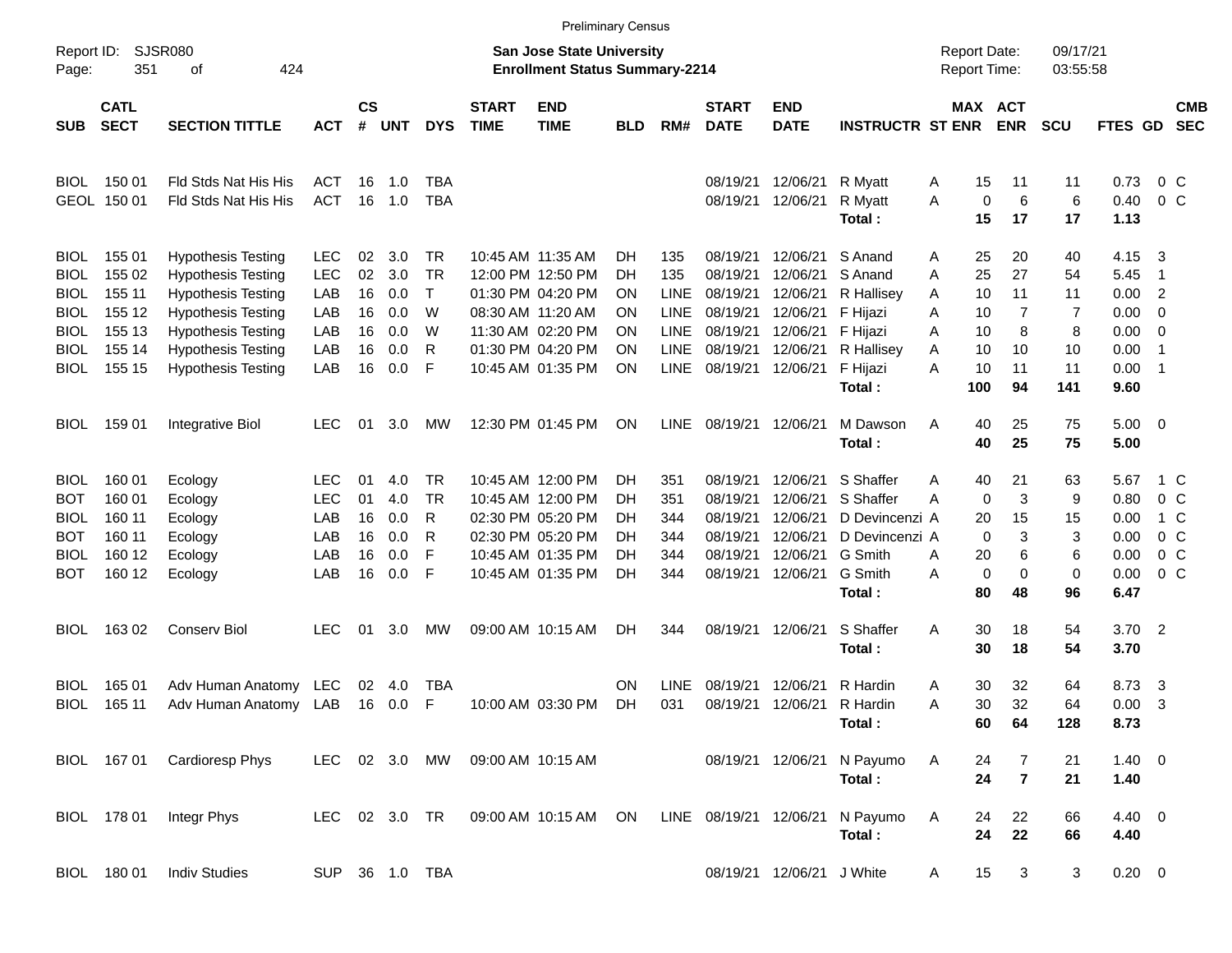| Report ID:<br>Page: | <b>SJSR080</b><br>352      | 424                   |            |    |                             |            |                             | <b>San Jose State University</b><br><b>Enrollment Status Summary-2214</b> |            |     |                             |                           |                         | <b>Report Date:</b><br><b>Report Time:</b> | 09/17/21              | 03:55:58                     |             |                         |                          |
|---------------------|----------------------------|-----------------------|------------|----|-----------------------------|------------|-----------------------------|---------------------------------------------------------------------------|------------|-----|-----------------------------|---------------------------|-------------------------|--------------------------------------------|-----------------------|------------------------------|-------------|-------------------------|--------------------------|
| <b>SUB</b>          | <b>CATL</b><br><b>SECT</b> | <b>SECTION TITTLE</b> | <b>ACT</b> | #  | $\mathsf{cs}$<br><b>UNT</b> | <b>DYS</b> | <b>START</b><br><b>TIME</b> | <b>END</b><br><b>TIME</b>                                                 | <b>BLD</b> | RM# | <b>START</b><br><b>DATE</b> | <b>END</b><br><b>DATE</b> | <b>INSTRUCTR ST ENR</b> |                                            | MAX ACT<br><b>ENR</b> | <b>SCU</b>                   | FTES GD     |                         | <b>CMB</b><br><b>SEC</b> |
| <b>BIOL</b>         | 180 02                     | <b>Indiv Studies</b>  | <b>SUP</b> | 36 | 1.0                         | TBA        |                             |                                                                           |            |     | 08/19/21                    | 12/06/21                  | K Wilkin                | A                                          | 15                    | 2<br>2                       | 0.13        | - 0                     |                          |
| <b>BIOL</b>         | 180 03                     | <b>Indiv Studies</b>  | <b>SUP</b> | 36 | 1.0                         | <b>TBA</b> |                             |                                                                           |            |     | 08/19/21                    | 12/06/21                  | J Castillo V            | Α                                          | 15                    | 8<br>8                       | 0.53        | 0                       |                          |
| <b>BIOL</b>         | 180 04                     | <b>Indiv Studies</b>  | <b>SUP</b> | 36 | 1.0                         | <b>TBA</b> |                             |                                                                           |            |     | 08/19/21                    | 12/06/21                  | W Adams                 | Α                                          | 15                    | 6<br>6                       | 0.40        | 0                       |                          |
| <b>BIOL</b>         | 180 05                     | <b>Indiv Studies</b>  | <b>SUP</b> | 36 | 1.0                         | <b>TBA</b> |                             |                                                                           |            |     | 08/19/21                    | 12/06/21                  | C Ouverney              | A                                          | 15<br>4               | 4                            | 0.27        | 0                       |                          |
| <b>BIOL</b>         | 180 06                     | <b>Indiv Studies</b>  | <b>SUP</b> | 36 | 1.0                         | <b>TBA</b> |                             |                                                                           |            |     | 08/19/21                    | 12/06/21                  | S Shaffer               | Α                                          | 15<br>-1              | 1                            | 0.07        | 0                       |                          |
| <b>BIOL</b>         | 180 07                     | <b>Indiv Studies</b>  | <b>SUP</b> | 36 | 1.0                         | <b>TBA</b> |                             |                                                                           |            |     | 08/19/21                    | 12/06/21                  | <b>B</b> Grillo-Hil     | A                                          | 15<br>4               | 4                            | 0.27        | 0                       |                          |
| <b>BIOL</b>         | 180 08                     | <b>Indiv Studies</b>  | <b>SUP</b> | 36 | 1.0                         | <b>TBA</b> |                             |                                                                           |            |     | 08/19/21                    | 12/06/21                  | S Lambrecht A           |                                            | 15<br>4               | 4                            | 0.27        | 0                       |                          |
| <b>BIOL</b>         | 180 09                     | <b>Indiv Studies</b>  | <b>SUP</b> | 36 | 1.0                         | <b>TBA</b> |                             |                                                                           |            |     | 08/19/21                    | 12/06/21                  | R French                | Α                                          | 15<br>-1              | 1                            | 0.07        | 0                       |                          |
| <b>BIOL</b>         | 180 10                     | <b>Indiv Studies</b>  | <b>SUP</b> | 36 | 1.0                         | <b>TBA</b> |                             |                                                                           |            |     | 08/19/21                    | 12/06/21                  | K Wilkinson             | A                                          | 15                    | 9<br>9                       | 0.60        | 0                       |                          |
| <b>BIOL</b>         | 180 11                     | <b>Indiv Studies</b>  | <b>SUP</b> | 36 | 1.0                         | <b>TBA</b> |                             |                                                                           |            |     | 08/19/21                    | 12/06/21                  | F Huynh                 | Α                                          | 15<br>4               | 4                            | 0.27        | 0                       |                          |
| <b>BIOL</b>         | 180 12                     | <b>Indiv Studies</b>  | <b>SUP</b> | 36 | 1.0                         | <b>TBA</b> |                             |                                                                           |            |     | 08/19/21                    | 12/06/21                  | E Skovran               | Α                                          | 15                    | 2<br>2                       | 0.13        | 0                       |                          |
| <b>BIOL</b>         | 180 13                     | <b>Indiv Studies</b>  | <b>SUP</b> | 36 | 1.0                         | <b>TBA</b> |                             |                                                                           |            |     | 08/19/21                    | 12/06/21                  | J Johnston              | Α                                          | 15                    | 9<br>9                       | 0.60        | 0                       |                          |
| <b>BIOL</b>         | 180 14                     | <b>Indiv Studies</b>  | <b>SUP</b> | 36 | 1.0                         | <b>TBA</b> |                             |                                                                           |            |     | 08/19/21                    | 12/06/21                  | N Payumo                | Α                                          | 15                    | $\overline{7}$<br>7          | 0.47        | 0                       |                          |
| <b>BIOL</b>         | 180 15                     | <b>Indiv Studies</b>  | <b>SUP</b> | 36 | 1.0                         | <b>TBA</b> |                             |                                                                           |            |     | 08/19/21                    | 12/06/21                  | J Avena                 | Α                                          | 15                    | 2<br>2                       | 0.13        | 0                       |                          |
| <b>BIOL</b>         | 180 16                     | <b>Indiv Studies</b>  | <b>SUP</b> | 36 | 1.0                         | <b>TBA</b> |                             |                                                                           |            |     | 08/19/21                    | 12/06/21                  | S Singhal               | Α                                          | 7<br>1                | 7                            | 0.47        | 0                       |                          |
| <b>BIOL</b>         | 180 17                     | <b>Indiv Studies</b>  | <b>SUP</b> | 36 | 1.0                         | <b>TBA</b> |                             |                                                                           |            |     | 08/19/21                    | 12/06/21                  | M deVries               | Α                                          | -1                    | 3<br>3                       | 0.20        | 0                       |                          |
| <b>BIOL</b>         | 180 18                     | <b>Indiv Studies</b>  | <b>SUP</b> | 36 | 1.0                         | <b>TBA</b> |                             |                                                                           |            |     | 08/19/21                    | 12/06/21                  | E Bergerol              | Α                                          | 1<br>-1               | 1                            | 0.07        | 0                       |                          |
| <b>BIOL</b>         | 180 19                     | <b>Indiv Studies</b>  | <b>SUP</b> | 36 | 1.0                         | <b>TBA</b> |                             |                                                                           |            |     | 08/19/21                    | 12/06/21                  |                         | Α                                          | 15                    | 0<br>0                       | 0.00        | 0                       |                          |
| <b>BIOL</b>         | 180 20                     | <b>Indiv Studies</b>  | <b>SUP</b> | 36 | 1.0                         | <b>TBA</b> |                             |                                                                           |            |     | 08/19/21                    | 12/06/21                  | M VanHoven A            |                                            | 5<br>15               | 5                            | 0.33        | 0                       |                          |
| <b>BIOL</b>         | 180 21                     | <b>Indiv Studies</b>  | <b>SUP</b> | 36 | 2.0                         | <b>TBA</b> |                             |                                                                           |            |     | 08/19/21                    | 12/06/21                  |                         | Α                                          | 15                    | 0<br>0                       | 0.00        | 0                       |                          |
| <b>BIOL</b>         | 180 22                     | <b>Indiv Studies</b>  | <b>SUP</b> | 36 | 2.0                         | <b>TBA</b> |                             |                                                                           |            |     | 08/19/21                    | 12/06/21                  | K Wilkin                | Α                                          | 15                    | 2<br>4                       | 0.27        | 0                       |                          |
| <b>BIOL</b>         | 180 23                     | <b>Indiv Studies</b>  | <b>SUP</b> | 36 | 2.0                         | <b>TBA</b> |                             |                                                                           |            |     | 08/19/21                    | 12/06/21                  |                         | Α                                          | 15                    | 0<br>0                       | 0.00        | 0                       |                          |
| <b>BIOL</b>         | 180 24                     | <b>Indiv Studies</b>  | <b>SUP</b> | 36 | 2.0                         | <b>TBA</b> |                             |                                                                           |            |     | 08/19/21                    | 12/06/21                  |                         | Α                                          | 15                    | 0<br>0                       | 0.00        | 0                       |                          |
| <b>BIOL</b>         | 180 25                     | <b>Indiv Studies</b>  | <b>SUP</b> | 36 | 2.0                         | <b>TBA</b> |                             |                                                                           |            |     | 08/19/21                    | 12/06/21                  |                         | A                                          | 15                    | 0<br>0                       | 0.00        | 0                       |                          |
| <b>BIOL</b>         | 180 26                     | <b>Indiv Studies</b>  | <b>SUP</b> | 36 | 2.0                         | <b>TBA</b> |                             |                                                                           |            |     | 08/19/21                    | 12/06/21                  | <b>B</b> Grillo-Hil     | Α                                          | 15<br>4               | 8                            | 0.53        | 0                       |                          |
| <b>BIOL</b>         | 180 27                     | <b>Indiv Studies</b>  | <b>SUP</b> | 36 | 2.0                         | <b>TBA</b> |                             |                                                                           |            |     | 08/19/21                    | 12/06/21                  |                         | Α                                          | 15                    | 0<br>0                       | 0.00        | 0                       |                          |
| <b>BIOL</b>         | 180 28                     | <b>Indiv Studies</b>  | <b>SUP</b> | 36 | 2.0                         | <b>TBA</b> |                             |                                                                           |            |     | 08/19/21                    | 12/06/21                  |                         | Α                                          | 15                    | 0<br>0                       | 0.00        | 0                       |                          |
| <b>BIOL</b>         | 180 29                     | <b>Indiv Studies</b>  | <b>SUP</b> | 36 | 2.0                         | <b>TBA</b> |                             |                                                                           |            |     | 08/19/21                    | 12/06/21                  |                         | Α                                          | 15                    | 0<br>0                       | 0.00        | 0                       |                          |
| <b>BIOL</b>         | 180 30                     | <b>Indiv Studies</b>  | <b>SUP</b> | 36 | 2.0                         | TBA        |                             |                                                                           |            |     | 08/19/21                    | 12/06/21                  |                         | A                                          | 15                    | 0<br>0                       | 0.00        | $\mathbf 0$             |                          |
| <b>BIOL</b>         | 180 31                     | <b>Indiv Studies</b>  | <b>SUP</b> | 36 | 2.0                         | <b>TBA</b> |                             |                                                                           |            |     | 08/19/21                    | 12/06/21                  | E Skovran               | A                                          | 15<br>8               | 16                           | 1.07        | 0                       |                          |
| <b>BIOL</b>         | 180 32                     | <b>Indiv Studies</b>  | <b>SUP</b> | 36 | 2.0                         | <b>TBA</b> |                             |                                                                           |            |     | 08/19/21                    | 12/06/21                  | N Payumo                | Α                                          | 15<br>-1              | 2                            | 0.13        | $\mathbf 0$             |                          |
| <b>BIOL</b>         | 180 33                     | <b>Indiv Studies</b>  | <b>SUP</b> | 36 | 2.0                         | <b>TBA</b> |                             |                                                                           |            |     | 08/19/21                    | 12/06/21                  | J Avena                 | Α                                          | 15<br>-1              | 2                            | 0.13        | $\overline{\mathbf{0}}$ |                          |
| <b>BIOL</b>         | 180 34                     | <b>Indiv Studies</b>  | <b>SUP</b> |    | 36 2.0                      | <b>TBA</b> |                             |                                                                           |            |     | 08/19/21                    | 12/06/21                  | <b>B</b> Carter         | A                                          | 15                    | $\overline{\mathbf{c}}$<br>4 | 0.27        | - 0                     |                          |
| <b>BIOL</b>         | 180 35                     | <b>Indiv Studies</b>  | <b>SUP</b> |    | 36 2.0                      | <b>TBA</b> |                             |                                                                           |            |     | 08/19/21                    | 12/06/21                  | E Bergerol              | A                                          | 15                    | 6<br>12                      | 0.80        | - 0                     |                          |
| <b>BIOL</b>         | 180 36                     | <b>Indiv Studies</b>  | <b>SUP</b> |    | 36 2.0                      | TBA        |                             |                                                                           |            |     | 08/19/21                    | 12/06/21                  |                         | Α                                          | 15<br>0               | 0                            | 0.00        | 0                       |                          |
| <b>BIOL</b>         | 180 37                     | <b>Indiv Studies</b>  | <b>SUP</b> |    | 36 2.0                      | TBA        |                             |                                                                           |            |     | 08/19/21                    | 12/06/21                  | M deVries               | Α                                          | 1                     | 2                            | 0.13        | 0                       |                          |
| <b>BIOL</b>         | 180 38                     | <b>Indiv Studies</b>  | <b>SUP</b> |    | 36 2.0                      | TBA        |                             |                                                                           |            |     | 08/19/21                    | 12/06/21                  |                         | Α                                          | 0<br>1                | 0                            | 0.00        | 0                       |                          |
| <b>BIOL</b>         | 180 41                     | <b>Indiv Studies</b>  | <b>SUP</b> |    | 36 3.0                      | TBA        |                             |                                                                           |            |     |                             | 08/19/21 12/06/21         | S Lambrecht A           |                                            | 15                    | 6<br>2                       | 0.40        | $\overline{0}$          |                          |
| <b>BIOL</b>         | 180 42                     | <b>Indiv Studies</b>  | <b>SUP</b> |    | 36 3.0                      | TBA        |                             |                                                                           |            |     | 08/19/21 12/06/21           |                           |                         | A                                          | 15                    | 0<br>0                       | $0.00 \t 0$ |                         |                          |

Preliminary Census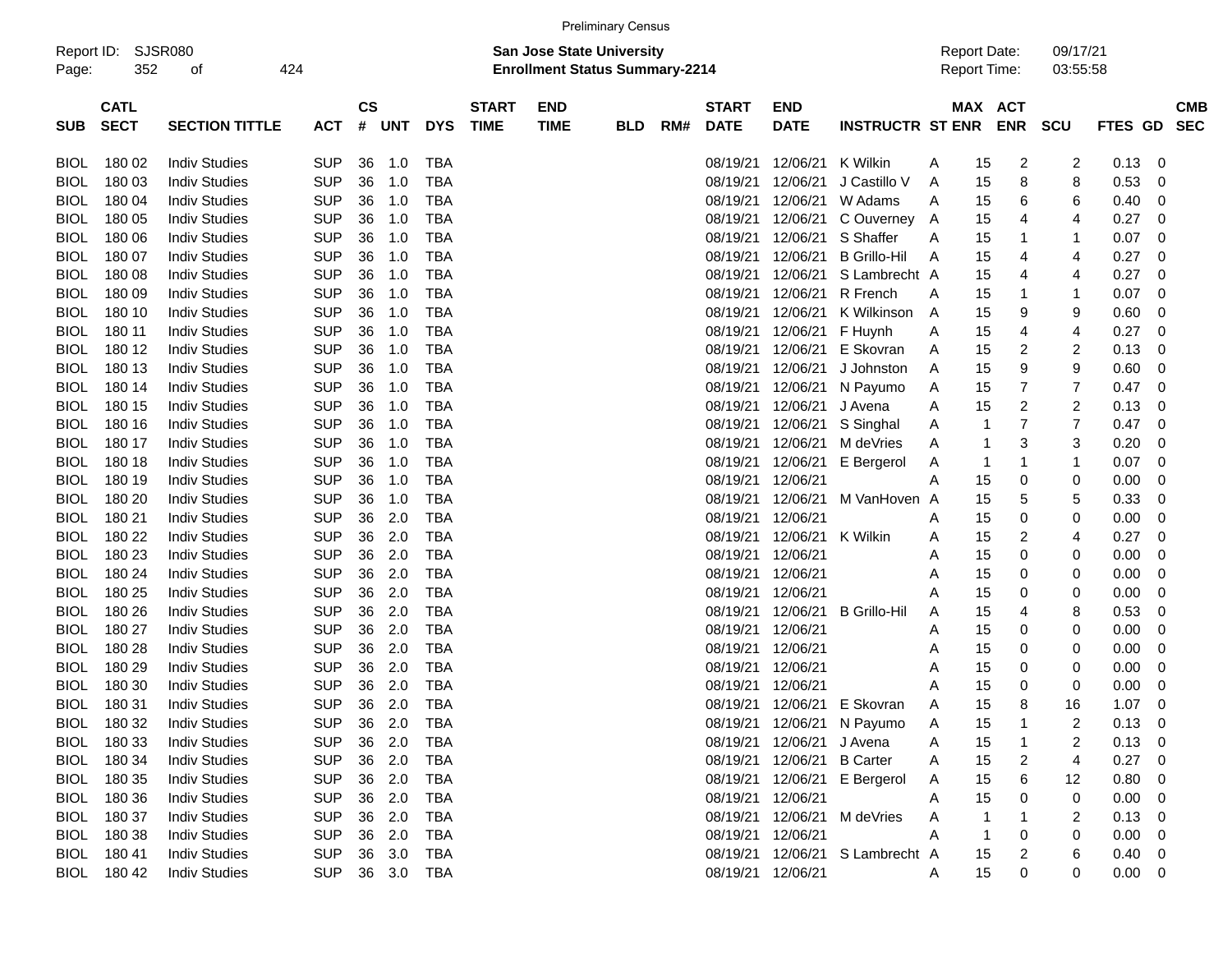|                     |                            |                         |            |                |            |            |                             |                                                                           | <b>Preliminary Census</b> |     |                             |                           |                         |                                     |           |                       |                         |              |                         |            |
|---------------------|----------------------------|-------------------------|------------|----------------|------------|------------|-----------------------------|---------------------------------------------------------------------------|---------------------------|-----|-----------------------------|---------------------------|-------------------------|-------------------------------------|-----------|-----------------------|-------------------------|--------------|-------------------------|------------|
| Report ID:<br>Page: | 353                        | SJSR080<br>οf           | 424        |                |            |            |                             | <b>San Jose State University</b><br><b>Enrollment Status Summary-2214</b> |                           |     |                             |                           |                         | <b>Report Date:</b><br>Report Time: |           |                       | 09/17/21<br>03:55:58    |              |                         |            |
| <b>SUB</b>          | <b>CATL</b><br><b>SECT</b> | <b>SECTION TITTLE</b>   | <b>ACT</b> | <b>CS</b><br># | <b>UNT</b> | <b>DYS</b> | <b>START</b><br><b>TIME</b> | <b>END</b><br><b>TIME</b>                                                 | <b>BLD</b>                | RM# | <b>START</b><br><b>DATE</b> | <b>END</b><br><b>DATE</b> | <b>INSTRUCTR ST ENR</b> |                                     |           | MAX ACT<br><b>ENR</b> | <b>SCU</b>              | FTES GD SEC  |                         | <b>CMB</b> |
| <b>BIOL</b>         | 180 43                     | <b>Indiv Studies</b>    | <b>SUP</b> | 36             | 3.0        | TBA        |                             |                                                                           |                           |     | 08/19/21                    | 12/06/21                  |                         | A                                   | 15        | 0                     | 0                       | 0.00         | 0                       |            |
| <b>BIOL</b>         | 180 44                     | <b>Indiv Studies</b>    | <b>SUP</b> | 36             | 3.0        | <b>TBA</b> |                             |                                                                           |                           |     | 08/19/21                    | 12/06/21                  |                         | Α                                   | 15        | 0                     | 0                       | 0.00         | 0                       |            |
| <b>BIOL</b>         | 180 45                     | <b>Indiv Studies</b>    | <b>SUP</b> | 36             | 3.0        | <b>TBA</b> |                             |                                                                           |                           |     | 08/19/21                    | 12/06/21                  |                         | A                                   | 15        | 0                     | 0                       | 0.00         | 0                       |            |
| <b>BIOL</b>         | 180 46                     | <b>Indiv Studies</b>    | <b>SUP</b> | 36             | 3.0        | <b>TBA</b> |                             |                                                                           |                           |     | 08/19/21                    | 12/06/21                  |                         | A                                   | 15        | 0                     | 0                       | 0.00         | 0                       |            |
| <b>BIOL</b>         | 180 51                     | <b>Indiv Studies</b>    | <b>SUP</b> | 36             | 4.0        | <b>TBA</b> |                             |                                                                           |                           |     | 08/19/21                    | 12/06/21                  |                         | Α                                   | 15        | 0                     | 0                       | 0.00         | 0                       |            |
| <b>BIOL</b>         | 180 52                     | <b>Indiv Studies</b>    | <b>SUP</b> | 36             | 4.0        | <b>TBA</b> |                             |                                                                           |                           |     | 08/19/21                    | 12/06/21                  |                         | Α                                   | 15        | 0                     | 0                       | 0.00         | 0                       |            |
| <b>BIOL</b>         | 180 53                     | <b>Indiv Studies</b>    | <b>SUP</b> | 36             | 4.0        | <b>TBA</b> |                             |                                                                           |                           |     | 08/19/21                    | 12/06/21                  |                         | Α                                   | 15        | 0                     | 0                       | 0.00         | 0                       |            |
| <b>BIOL</b>         | 180 54                     | <b>Indiv Studies</b>    | <b>SUP</b> | 36             | 4.0        | <b>TBA</b> |                             |                                                                           |                           |     | 08/19/21                    | 12/06/21                  |                         | Α                                   | 15        | 0                     | 0                       | 0.00         | 0                       |            |
| BIOL                | 180 55                     | <b>Indiv Studies</b>    | <b>SUP</b> | 36             | 4.0        | <b>TBA</b> |                             |                                                                           |                           |     | 08/19/21                    | 12/06/21                  |                         | Α                                   | 15        | 0                     | 0                       | 0.00         | 0                       |            |
|                     |                            |                         |            |                |            |            |                             |                                                                           |                           |     |                             |                           | Total:                  |                                     | 665       | 109                   | 138                     | 9.20         |                         |            |
| <b>BIOL</b>         | 181 01                     | Intro Health Care       | <b>SUP</b> | 36             | 1.0        | TBA        |                             |                                                                           |                           |     | 08/19/21                    | 12/06/21                  | J White                 | Α                                   | 15        | 1                     | $\mathbf 1$             | 0.07         | 0                       |            |
| BIOL                | 181 02                     | Intro Health Care       | <b>SUP</b> | 36             | 2.0        | <b>TBA</b> |                             |                                                                           |                           |     | 08/19/21                    | 12/06/21                  | J White                 | Α                                   | 15        | 0                     | 0                       | 0.00         | 0                       |            |
|                     |                            |                         |            |                |            |            |                             |                                                                           |                           |     |                             |                           | Total:                  |                                     | 30        | $\mathbf 1$           | $\mathbf 1$             | 0.07         |                         |            |
| <b>BIOL</b>         | 18201                      | <b>Tutor Asst Biol</b>  | <b>SUP</b> | 36             | 1.0        | TBA        |                             |                                                                           |                           |     | 08/19/21                    | 12/06/21                  | J Johnston              | A                                   | 15        | 1                     | -1                      | 0.07         | 0                       |            |
| <b>BIOL</b>         | 182 02                     | <b>Tutor Asst Biol</b>  | <b>SUP</b> | 36             | 1.0        | <b>TBA</b> |                             |                                                                           |                           |     | 08/19/21                    | 12/06/21                  |                         | Α                                   | 15        | 0                     | 0                       | 0.00         | 0                       |            |
| <b>BIOL</b>         | 182 03                     | <b>Tutor Asst Biol</b>  | <b>SUP</b> | 36             | 1.0        | <b>TBA</b> |                             |                                                                           |                           |     | 08/19/21                    | 12/06/21                  |                         | A                                   | 15        | 0                     | 0                       | 0.00         | 0                       |            |
| <b>BIOL</b>         | 182 04                     | <b>Tutor Asst Biol</b>  | <b>SUP</b> | 36             | 1.0        | <b>TBA</b> |                             |                                                                           |                           |     | 08/19/21                    | 12/06/21                  |                         | Α                                   | 15        | 0                     | 0                       | 0.00         | 0                       |            |
| <b>BIOL</b>         | 182 05                     | <b>Tutor Asst Biol</b>  | <b>SUP</b> | 36             | 1.0        | <b>TBA</b> |                             |                                                                           |                           |     | 08/19/21                    | 12/06/21                  |                         | Α                                   | 15        | 0                     | 0                       | 0.00         | 0                       |            |
| <b>BIOL</b>         | 182 06                     | <b>Tutor Asst Biol</b>  | <b>SUP</b> | 36             | 1.0        | <b>TBA</b> |                             |                                                                           |                           |     | 08/19/21                    | 12/06/21                  |                         | A                                   | 15        | 0                     | 0                       | 0.00         | 0                       |            |
| <b>BIOL</b>         | 18207                      | <b>Tutor Asst Biol</b>  | <b>SUP</b> | 36             | 1.0        | <b>TBA</b> |                             |                                                                           |                           |     | 08/19/21                    | 12/06/21                  |                         | A                                   | 15        | 0                     | 0                       | 0.00         | 0                       |            |
| <b>BIOL</b>         | 182 08                     | <b>Tutor Asst Biol</b>  | <b>SUP</b> | 36             | 1.0        | <b>TBA</b> |                             |                                                                           |                           |     | 08/19/21                    | 12/06/21                  |                         | Α                                   | 15        | 0                     | 0                       | 0.00         | 0                       |            |
| <b>BIOL</b>         | 182 09                     | <b>Tutor Asst Biol</b>  | <b>SUP</b> | 36             | 1.0        | <b>TBA</b> |                             |                                                                           |                           |     | 08/19/21                    | 12/06/21                  |                         | Α                                   | 15        | 0                     | 0                       | 0.00         | 0                       |            |
| <b>BIOL</b>         | 182 10                     | <b>Tutor Asst Biol</b>  | <b>SUP</b> | 36             | 1.0        | <b>TBA</b> |                             |                                                                           |                           |     | 08/19/21                    | 12/06/21                  |                         | Α                                   | 15        | 0                     | 0                       | 0.00         | 0                       |            |
| <b>BIOL</b>         | 182 21                     | <b>Tutor Asst Biol</b>  | <b>SUP</b> | 36             | 2.0        | <b>TBA</b> |                             |                                                                           |                           |     | 08/19/21                    | 12/06/21                  | S Cargill               | A                                   | 15        | 1                     | $\overline{\mathbf{c}}$ | 0.13         | 0                       |            |
| <b>BIOL</b>         | 182 22                     | <b>Tutor Asst Biol</b>  | <b>SUP</b> | 36             | 2.0        | <b>TBA</b> |                             |                                                                           |                           |     | 08/19/21                    | 12/06/21                  |                         | A                                   | 15        | 0                     | 0                       | 0.00         | 0                       |            |
| <b>BIOL</b>         | 182 23                     | <b>Tutor Asst Biol</b>  | <b>SUP</b> | 36             | 2.0        | <b>TBA</b> |                             |                                                                           |                           |     | 08/19/21                    | 12/06/21                  |                         | A                                   | 15        | 0                     | 0                       | 0.00         | 0                       |            |
| <b>BIOL</b>         | 182 24                     | <b>Tutor Asst Biol</b>  | <b>SUP</b> | 36             | 2.0        | <b>TBA</b> |                             |                                                                           |                           |     | 08/19/21                    | 12/06/21                  |                         | Α                                   | 15        | 0                     | 0                       | 0.00         | 0                       |            |
| <b>BIOL</b>         | 182 25                     | <b>Tutor Asst Biol</b>  | <b>SUP</b> | 36             | 2.0        | <b>TBA</b> |                             |                                                                           |                           |     | 08/19/21 12/06/21           |                           |                         | Α                                   | 15        | 0                     | 0                       | 0.00         | 0                       |            |
|                     | BIOL 182 26                | <b>Tutor Asst Biol</b>  | <b>SUP</b> |                | 36 2.0     | TBA        |                             |                                                                           |                           |     |                             | 08/19/21 12/06/21         |                         | A                                   | 15        | 0                     | 0                       | 0.00         | $\overline{\mathbf{0}}$ |            |
|                     | BIOL 182 27                | <b>Tutor Asst Biol</b>  | <b>SUP</b> |                | 36 2.0     | <b>TBA</b> |                             |                                                                           |                           |     | 08/19/21 12/06/21           |                           |                         | Α                                   | 15        | 0                     |                         | 0.00         | 0                       |            |
|                     | BIOL 182 28                | <b>Tutor Asst Biol</b>  | <b>SUP</b> |                | 36 2.0     | <b>TBA</b> |                             |                                                                           |                           |     | 08/19/21 12/06/21           |                           |                         | A                                   | 15        | 0                     | 0                       | 0.00         | 0                       |            |
|                     | BIOL 182 29                | <b>Tutor Asst Biol</b>  | <b>SUP</b> |                | 36 2.0     | <b>TBA</b> |                             |                                                                           |                           |     | 08/19/21 12/06/21           |                           |                         | Α                                   | 15        | 0                     | 0                       | 0.00         | 0                       |            |
|                     | BIOL 182 30                | <b>Tutor Asst Biol</b>  | <b>SUP</b> |                | 36 2.0     | <b>TBA</b> |                             |                                                                           |                           |     | 08/19/21 12/06/21           |                           | Total:                  | Α                                   | 15<br>300 | 0<br>$\mathbf{2}$     | 0<br>3                  | 0.00<br>0.20 | 0                       |            |
|                     |                            |                         |            |                |            |            |                             |                                                                           |                           |     |                             |                           |                         |                                     |           |                       |                         |              |                         |            |
|                     | BIOL 184 01                | Directed Reading        | SUP        |                | 36 1.0     | TBA        |                             |                                                                           |                           |     |                             | 08/19/21 12/06/21         |                         | A                                   | 15        | 0                     | 0                       | $0.00 \t 0$  |                         |            |
|                     | BIOL 184 02                | <b>Directed Reading</b> | SUP 36 1.0 |                |            | <b>TBA</b> |                             |                                                                           |                           |     | 08/19/21 12/06/21           |                           |                         | Α                                   | 15        | 0                     | 0                       | $0.00 \t 0$  |                         |            |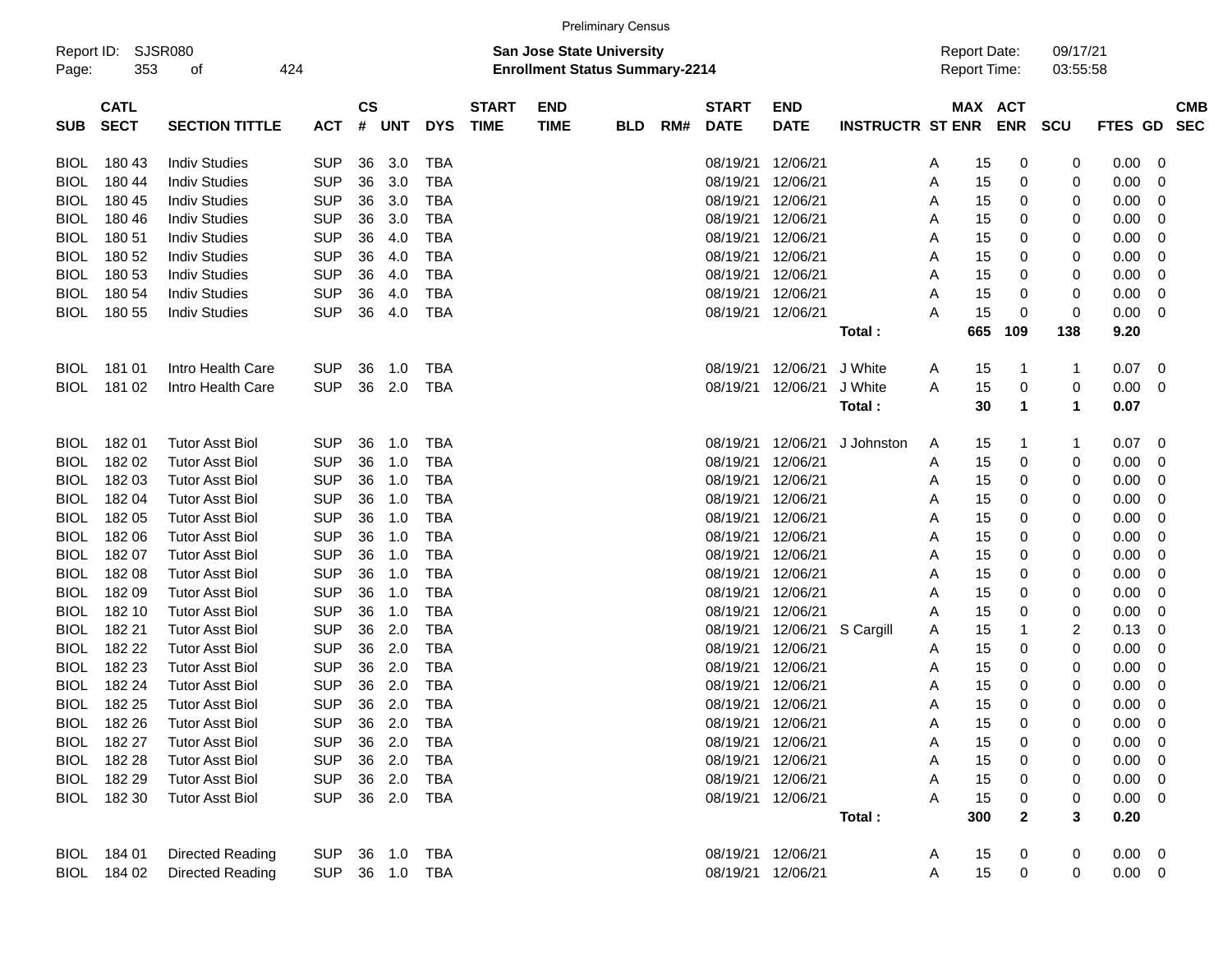|                     |                            |                          |            |                    |             |            |                             |                                                                    | <b>Preliminary Census</b> |      |                             |                           |                         |                                            |                       |                      |                 |   |                          |
|---------------------|----------------------------|--------------------------|------------|--------------------|-------------|------------|-----------------------------|--------------------------------------------------------------------|---------------------------|------|-----------------------------|---------------------------|-------------------------|--------------------------------------------|-----------------------|----------------------|-----------------|---|--------------------------|
| Report ID:<br>Page: | 354                        | SJSR080<br>of            | 424        |                    |             |            |                             | San Jose State University<br><b>Enrollment Status Summary-2214</b> |                           |      |                             |                           |                         | <b>Report Date:</b><br><b>Report Time:</b> |                       | 09/17/21<br>03:55:58 |                 |   |                          |
| <b>SUB</b>          | <b>CATL</b><br><b>SECT</b> | <b>SECTION TITTLE</b>    | <b>ACT</b> | $\mathsf{cs}$<br># | <b>UNT</b>  | <b>DYS</b> | <b>START</b><br><b>TIME</b> | <b>END</b><br><b>TIME</b>                                          | <b>BLD</b>                | RM#  | <b>START</b><br><b>DATE</b> | <b>END</b><br><b>DATE</b> | <b>INSTRUCTR ST ENR</b> |                                            | MAX ACT<br><b>ENR</b> | <b>SCU</b>           | FTES GD         |   | <b>CMB</b><br><b>SEC</b> |
| <b>BIOL</b>         | 184 03                     | Directed Reading         | <b>SUP</b> | 36                 | 2.0         | <b>TBA</b> |                             |                                                                    |                           |      | 08/19/21                    | 12/06/21                  |                         | 15<br>A                                    | 0                     | 0                    | 0.00            | 0 |                          |
| <b>BIOL</b>         | 184 04                     | Directed Reading         | <b>SUP</b> | 36                 | 3.0         | <b>TBA</b> |                             |                                                                    |                           |      | 08/19/21                    | 12/06/21                  |                         | A<br>15                                    | 0                     | 0                    | 0.00            | 0 |                          |
| BIOL                | 184 05                     | Directed Reading         | <b>SUP</b> | 36                 | 4.0         | <b>TBA</b> |                             |                                                                    |                           |      | 08/19/21                    | 12/06/21                  |                         | Α<br>15                                    | 0                     | 0                    | 0.00            | 0 |                          |
|                     |                            |                          |            |                    |             |            |                             |                                                                    |                           |      |                             |                           | Total:                  | 75                                         | 0                     | 0                    | 0.00            |   |                          |
|                     |                            |                          |            |                    |             |            |                             |                                                                    |                           |      |                             |                           |                         |                                            |                       |                      |                 |   |                          |
| <b>BIOL</b>         | 18601                      | Senior Thesis            | <b>SUP</b> | 25                 | 2.0         | <b>TBA</b> |                             |                                                                    |                           |      | 08/19/21                    | 12/06/21                  |                         | A<br>15                                    | 0                     | 0                    | 0.00            | 0 |                          |
| BIOL                | 186 02                     | <b>Senior Thesis</b>     | <b>SUP</b> | 25                 | 2.0         | <b>TBA</b> |                             |                                                                    |                           |      | 08/19/21                    | 12/06/21                  |                         | A<br>15                                    | 0                     | 0                    | 0.00            | 0 |                          |
| BIOL                | 186 03                     | <b>Senior Thesis</b>     | <b>SUP</b> | 25                 | 2.0         | <b>TBA</b> |                             |                                                                    |                           |      | 08/19/21                    | 12/06/21                  |                         | 15<br>A                                    | 0                     | 0                    | 0.00            | 0 |                          |
| BIOL                | 186 04                     | <b>Senior Thesis</b>     | <b>SUP</b> | 25                 | 2.0         | <b>TBA</b> |                             |                                                                    |                           |      | 08/19/21                    | 12/06/21                  |                         | 15<br>A                                    | 0                     | 0                    | 0.00            | 0 |                          |
| BIOL                | 186 05                     | <b>Senior Thesis</b>     | <b>SUP</b> | 25                 | 2.0         | <b>TBA</b> |                             |                                                                    |                           |      | 08/19/21                    | 12/06/21                  |                         | 15<br>A                                    | 0                     | 0                    | 0.00            | 0 |                          |
| BIOL                | 186 11                     | <b>Senior Thesis</b>     | <b>SUP</b> | 25                 | 3.0         | <b>TBA</b> |                             |                                                                    |                           |      | 08/19/21                    | 12/06/21                  |                         | 15<br>A                                    | 0                     | 0                    | 0.00            | 0 |                          |
| BIOL                | 186 12                     | <b>Senior Thesis</b>     | <b>SUP</b> | 25                 | 3.0         | <b>TBA</b> |                             |                                                                    |                           |      | 08/19/21                    | 12/06/21                  |                         | 15<br>A                                    | 0                     | 0                    | 0.00            | 0 |                          |
| BIOL                | 186 13                     | <b>Senior Thesis</b>     | <b>SUP</b> | 25                 | 3.0         | <b>TBA</b> |                             |                                                                    |                           |      | 08/19/21                    | 12/06/21                  |                         | 15<br>A                                    | 0                     | 0                    | 0.00            | 0 |                          |
| BIOL                | 186 14                     | Senior Thesis            | <b>SUP</b> | 25                 | 3.0         | <b>TBA</b> |                             |                                                                    |                           |      | 08/19/21                    | 12/06/21                  |                         | 15<br>A                                    | 0                     | 0                    | 0.00            | 0 |                          |
| BIOL                | 186 15                     | <b>Senior Thesis</b>     | <b>SUP</b> | 25                 | 3.0         | <b>TBA</b> |                             |                                                                    |                           |      | 08/19/21                    | 12/06/21                  |                         | 15<br>A                                    | 0                     | 0                    | 0.00            | 0 |                          |
| BIOL                | 186 21                     | <b>Senior Thesis</b>     | <b>SUP</b> | 25                 | 4.0         | <b>TBA</b> |                             |                                                                    |                           |      | 08/19/21                    | 12/06/21                  |                         | 15<br>A                                    | 0                     | 0                    | 0.00            | 0 |                          |
| BIOL                | 186 22                     | <b>Senior Thesis</b>     | <b>SUP</b> | 25                 | 4.0         | <b>TBA</b> |                             |                                                                    |                           |      | 08/19/21                    | 12/06/21                  |                         | 15<br>A                                    | 0                     | 0                    | 0.00            | 0 |                          |
| <b>BIOL</b>         | 186 23                     | <b>Senior Thesis</b>     | <b>SUP</b> | 25                 | 4.0         | <b>TBA</b> |                             |                                                                    |                           |      | 08/19/21                    | 12/06/21                  |                         | A<br>15                                    | 0                     | 0                    | 0.00            | 0 |                          |
| BIOL                | 186 24                     | <b>Senior Thesis</b>     | <b>SUP</b> | 25                 | 4.0         | <b>TBA</b> |                             |                                                                    |                           |      | 08/19/21                    | 12/06/21                  |                         | A<br>15                                    | 0                     | 0                    | 0.00            | 0 |                          |
| BIOL                | 186 25                     | <b>Senior Thesis</b>     | <b>SUP</b> | 25                 | 4.0         | <b>TBA</b> |                             |                                                                    |                           |      | 08/19/21                    | 12/06/21                  |                         | 15<br>Α                                    | 0                     | 0                    | 0.00            | 0 |                          |
|                     |                            |                          |            |                    |             |            |                             |                                                                    |                           |      |                             |                           | Total:                  | 225                                        | 0                     | 0                    | 0.00            |   |                          |
|                     |                            |                          |            |                    |             |            |                             |                                                                    |                           |      |                             |                           |                         |                                            |                       |                      |                 |   |                          |
| <b>BIOL</b>         | 190 01                     | <b>Fld Studies Biol</b>  | <b>SUP</b> | 36                 | 1.0         | <b>TBA</b> |                             |                                                                    |                           |      | 08/19/21                    | 12/06/21                  |                         | A<br>15                                    | 0                     | 0                    | 0.00            | 0 |                          |
| BIOL                | 190 02                     | <b>Fld Studies Biol</b>  | <b>SUP</b> | 36                 | 2.0         | <b>TBA</b> |                             |                                                                    |                           |      | 08/19/21                    | 12/06/21                  |                         | A<br>15                                    | 0                     | 0                    | 0.00            | 0 |                          |
| <b>BIOL</b>         | 190 03                     | <b>Fld Studies Biol</b>  | <b>SUP</b> | 36                 | 3.0         | <b>TBA</b> |                             |                                                                    |                           |      | 08/19/21                    | 12/06/21                  |                         | A<br>15                                    | 0                     | 0                    | 0.00            | 0 |                          |
| BIOL                | 190 04                     | <b>Fld Studies Biol</b>  | <b>SUP</b> | 36                 | 4.0         | <b>TBA</b> |                             |                                                                    |                           |      | 08/19/21                    | 12/06/21                  |                         | Α<br>15                                    | 0                     | 0                    | 0.00            | 0 |                          |
|                     |                            |                          |            |                    |             |            |                             |                                                                    |                           |      |                             |                           | Total:                  | 60                                         | 0                     | 0                    | 0.00            |   |                          |
|                     |                            |                          |            |                    |             |            |                             |                                                                    |                           |      | 08/19/21                    |                           |                         |                                            |                       |                      |                 |   |                          |
| <b>BIOL</b>         | 201 02                     | Grd Sem Biol Sci         | SEM        | 05                 | 1.0         | W          |                             | 01:30 PM 02:20 PM                                                  | ON                        | LINE |                             | 12/06/21                  | R French<br>Total:      | 40<br>A<br>40                              | 27<br>27              | 27<br>27             | 2.25 27<br>2.25 |   |                          |
|                     |                            |                          |            |                    |             |            |                             |                                                                    |                           |      |                             |                           |                         |                                            |                       |                      |                 |   |                          |
|                     | BIOL 202 01                | <b>Grad Studies Biol</b> | SEM 05     |                    | 3.0         | TBA        |                             |                                                                    | ON.                       |      | LINE 08/19/21               |                           | 12/06/21 M Dawson       | 18<br>A                                    | 14                    | 28                   | 3.50 14         |   |                          |
|                     | BIOL 202 11                | <b>Grad Studies Biol</b> | LAB 16 0.0 |                    |             | W          |                             | 02:30 PM 05:15 PM                                                  | ON                        |      | LINE 08/19/21               | 12/06/21                  | M Dawson                | 18<br>A                                    | 14                    | 14                   | $0.00$ 14       |   |                          |
|                     |                            |                          |            |                    |             |            |                             |                                                                    |                           |      |                             |                           | Total:                  | 36                                         | 28                    | 42                   | 3.50            |   |                          |
|                     |                            |                          |            |                    |             |            |                             |                                                                    |                           |      |                             |                           |                         |                                            |                       |                      |                 |   |                          |
| <b>BIOL</b>         | 205 01                     | Adv Molec Tech           | SEM 05 4.0 |                    |             | TR         |                             | 09:30 AM 10:20 AM                                                  | -DH                       | 645  | 08/19/21                    | 12/06/21 L Khatib         |                         | 9<br>A                                     | 12                    | 24                   | 4.00 12         |   |                          |
| BIOL                | 205 02                     | Adv Molec Tech           | SEM        |                    | 05 4.0      | TR         |                             | 02:15 PM 03:05 PM                                                  | <b>DH</b>                 | 645  | 08/19/21                    | 12/06/21 L Khatib         |                         | 9<br>A                                     | 9                     | 18                   | $2.93$ 8        |   |                          |
|                     | BIOL 205 11                | Adv Molec Tech           | LAB        |                    | 16  0.0     | TR         |                             | 10:30 AM 01:20 PM                                                  | -DH                       | 645  | 08/19/21                    | 12/06/21 L Khatib         |                         | 9<br>A                                     | 12                    | 24                   | $0.00$ 12       |   |                          |
|                     | BIOL 205 12                | Adv Molec Tech           | LAB        |                    | 16  0.0  TR |            |                             | 03:15 PM 06:05 PM DH                                               |                           | 645  | 08/19/21                    | 12/06/21 L Khatib         |                         | A                                          | 9<br>9                | 18                   | 0.00 8          |   |                          |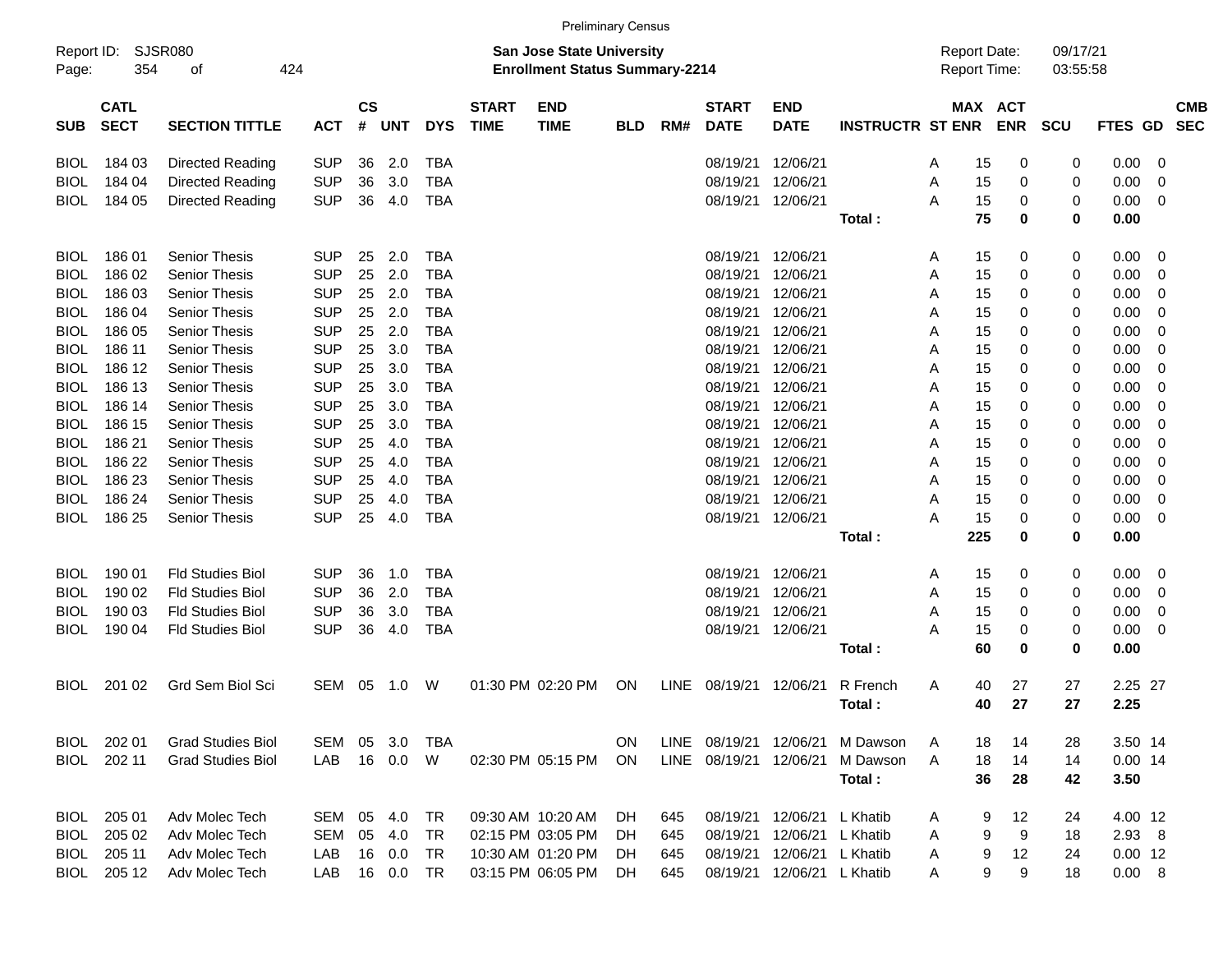|             |                            |                                    |            |                    |            |            |                             |                                                                           | <b>Preliminary Census</b> |      |                             |                           |                         |                                     |                              |                |                      |             |                          |                          |
|-------------|----------------------------|------------------------------------|------------|--------------------|------------|------------|-----------------------------|---------------------------------------------------------------------------|---------------------------|------|-----------------------------|---------------------------|-------------------------|-------------------------------------|------------------------------|----------------|----------------------|-------------|--------------------------|--------------------------|
| Page:       | Report ID: SJSR080<br>355  | 424<br>of                          |            |                    |            |            |                             | <b>San Jose State University</b><br><b>Enrollment Status Summary-2214</b> |                           |      |                             |                           |                         | <b>Report Date:</b><br>Report Time: |                              |                | 09/17/21<br>03:55:58 |             |                          |                          |
| <b>SUB</b>  | <b>CATL</b><br><b>SECT</b> | <b>SECTION TITTLE</b>              | <b>ACT</b> | $\mathsf{cs}$<br># | <b>UNT</b> | <b>DYS</b> | <b>START</b><br><b>TIME</b> | <b>END</b><br><b>TIME</b>                                                 | <b>BLD</b>                | RM#  | <b>START</b><br><b>DATE</b> | <b>END</b><br><b>DATE</b> | <b>INSTRUCTR ST ENR</b> |                                     | <b>MAX ACT</b><br><b>ENR</b> | <b>SCU</b>     |                      | FTES GD     |                          | <b>CMB</b><br><b>SEC</b> |
|             |                            |                                    |            |                    |            |            |                             |                                                                           |                           |      |                             |                           | Total:                  |                                     | 36                           | 42             | 84                   | 6.93        |                          |                          |
| BIOL        | 215 01                     | Sem Adv Genetics                   | <b>SEM</b> |                    | 3.0        |            |                             |                                                                           |                           |      |                             |                           |                         | X                                   | 0                            | 0              | 0                    | $0.00 \t 0$ |                          |                          |
|             |                            |                                    |            |                    |            |            |                             |                                                                           |                           |      |                             |                           | Total:                  |                                     | 0                            | $\bf{0}$       | 0                    | 0.00        |                          |                          |
| <b>BIOL</b> | 220 02                     | Science Comm                       | <b>SEM</b> |                    | 3.0        |            |                             |                                                                           |                           |      |                             |                           |                         | X                                   | 0                            | 0              | 0                    | $0.00 \t 0$ |                          |                          |
|             |                            |                                    |            |                    |            |            |                             |                                                                           |                           |      |                             |                           | Total:                  |                                     | $\mathbf 0$                  | $\bf{0}$       | 0                    | 0.00        |                          |                          |
| <b>BIOL</b> | 227 01                     | Adv Phys Pharm                     | <b>LEC</b> | 01                 | 3.0        | R          |                             | 02:30 PM 05:15 PM                                                         | ON                        | LINE | 08/19/21 12/06/21           |                           | J Johnston              | Α                                   | 24                           | 7              | 21                   | $1.75$ 7    |                          |                          |
|             |                            |                                    |            |                    |            |            |                             |                                                                           |                           |      |                             |                           | Total:                  |                                     | 24                           | $\overline{7}$ | 21                   | 1.75        |                          |                          |
| BIOL        |                            | 255E 01 Adv Top Ecol&Evol          | SEM 05     |                    | 3.0        | F          |                             | 01:00 PM 03:50 PM                                                         | ON                        | LINE | 08/19/21                    | 12/06/21                  | G Cruz                  | Α                                   | 15                           | 13             | 13                   | 3.25 13     |                          |                          |
|             |                            |                                    |            |                    |            |            |                             |                                                                           |                           |      |                             |                           | Total:                  |                                     | 15                           | 13             | 13                   | 3.25        |                          |                          |
| <b>BIOL</b> |                            | 255L 03 Adv Biol Lab               | LAB        |                    | 3.0        |            |                             |                                                                           |                           |      |                             |                           |                         | х                                   | 0                            | 0              | 0                    | $0.00 \t 0$ |                          |                          |
|             |                            |                                    |            |                    |            |            |                             |                                                                           |                           |      |                             |                           | Total:                  |                                     | $\mathbf 0$                  | $\bf{0}$       | 0                    | 0.00        |                          |                          |
| <b>BIOL</b> |                            | 255M 01 Adv Top Mol & Micr         | <b>SEM</b> |                    | 2.0        |            |                             |                                                                           |                           |      |                             |                           |                         | X                                   | 0                            | 0              | 0                    | $0.00 \t 0$ |                          |                          |
| BIOL        |                            | 255M 02 Adv Top Mol & Micr         | SEM        | 05                 | 3.0        | M          |                             | 08:30 AM 11:15 AM                                                         | ON                        | LINE | 08/19/21                    | 12/06/21                  | J Soto                  | A                                   | 24                           | 15             | 15                   | 3.75 15     |                          |                          |
|             |                            |                                    |            |                    |            |            |                             |                                                                           |                           |      |                             |                           | Total:                  |                                     | 24<br>15                     |                | 15                   | 3.75        |                          |                          |
| <b>BIOL</b> | 280 01                     | <b>Individual Studies</b>          | <b>SUP</b> | 25                 | 1.0        | <b>TBA</b> |                             |                                                                           |                           |      | 08/19/21                    | 12/06/21 F Huynh          |                         | Α                                   | 15                           |                | 1                    | $0.08$ 1    |                          |                          |
| <b>BIOL</b> | 280 02                     | <b>Individual Studies</b>          | <b>SUP</b> | 25                 | 1.0        | <b>TBA</b> |                             |                                                                           |                           |      | 08/19/21                    | 12/06/21                  |                         | Α                                   | 15                           | 0              | 0                    | $0.00 \t 0$ |                          |                          |
| <b>BIOL</b> | 280 03                     | <b>Individual Studies</b>          | <b>SUP</b> | 25                 | 1.0        | <b>TBA</b> |                             |                                                                           |                           |      | 08/19/21                    | 12/06/21                  |                         | Α                                   | 15                           | 0              | 0                    | $0.00 \t 0$ |                          |                          |
| <b>BIOL</b> | 280 04                     | <b>Individual Studies</b>          | <b>SUP</b> | 25                 | 1.0        | <b>TBA</b> |                             |                                                                           |                           |      | 08/19/21                    | 12/06/21                  |                         | Α                                   | 15                           | 0              | 0                    | 0.00        | $\overline{\phantom{0}}$ |                          |
| <b>BIOL</b> | 280 05                     | <b>Individual Studies</b>          | <b>SUP</b> | 25                 | 1.0        | <b>TBA</b> |                             |                                                                           |                           |      | 08/19/21                    | 12/06/21                  |                         | A                                   | 15                           | 0              | 0                    | 0.00        | $\overline{\phantom{0}}$ |                          |
| <b>BIOL</b> | 280 11                     | <b>Individual Studies</b>          | <b>SUP</b> | 25                 | 2.0        | <b>TBA</b> |                             |                                                                           |                           |      | 08/19/21                    | 12/06/21                  |                         | A                                   | 15                           | 0              | 0                    | $0.00 \t 0$ |                          |                          |
| BIOL        | 280 12                     | <b>Individual Studies</b>          | <b>SUP</b> | 25                 | 2.0        | <b>TBA</b> |                             |                                                                           |                           |      | 08/19/21                    | 12/06/21                  | S Cargill               | Α                                   | 15                           |                | 2                    | 0.17        | - 1                      |                          |
| BIOL        | 280 13                     | <b>Individual Studies</b>          | <b>SUP</b> | 25                 | 2.0        | <b>TBA</b> |                             |                                                                           |                           |      | 08/19/21                    | 12/06/21                  | S Rech                  | Α                                   | 15                           |                | 2                    | 0.17        | - 1                      |                          |
| BIOL.       | 280 14                     | <b>Individual Studies</b>          | <b>SUP</b> | 25                 | 2.0        | TBA        |                             |                                                                           |                           |      | 08/19/21                    |                           | 12/06/21 B Grillo-Hil   | Α                                   | 15                           |                | 2                    | 0.17        | - 1                      |                          |
|             | BIOL 280 15                | <b>Individual Studies</b>          | <b>SUP</b> |                    | 25 2.0     | TBA        |                             |                                                                           |                           |      |                             | 08/19/21 12/06/21         |                         | A                                   | 15                           | 0              | 0                    | $0.00 \t 0$ |                          |                          |
|             | BIOL 280 21                | <b>Individual Studies</b>          | <b>SUP</b> |                    | 25 3.0     | TBA        |                             |                                                                           |                           |      |                             | 08/19/21 12/06/21         |                         | Α                                   | 15                           | 0              | 0                    | $0.00 \t 0$ |                          |                          |
|             | BIOL 280 22                | <b>Individual Studies</b>          | <b>SUP</b> |                    | 25 3.0     | TBA        |                             |                                                                           |                           |      |                             | 08/19/21 12/06/21         |                         | Α                                   | 15                           | 0              | 0                    | $0.00 \t 0$ |                          |                          |
|             | BIOL 280 23                | <b>Individual Studies</b>          | <b>SUP</b> |                    | 25 3.0     | TBA        |                             |                                                                           |                           |      |                             | 08/19/21 12/06/21         |                         | Α                                   | 15                           | 0              | 0                    | $0.00 \t 0$ |                          |                          |
|             | BIOL 280 24                | <b>Individual Studies</b>          | <b>SUP</b> |                    | 25 3.0     | TBA        |                             |                                                                           |                           |      |                             | 08/19/21 12/06/21         |                         | Α                                   | 15                           | 0              | 0                    | $0.00 \t 0$ |                          |                          |
| BIOL        | 280 25                     | <b>Individual Studies</b>          | <b>SUP</b> |                    | 25 3.0     | TBA        |                             |                                                                           |                           |      |                             | 08/19/21 12/06/21         |                         | Α                                   | 15                           | 0              | 0                    | $0.00 \t 0$ |                          |                          |
|             |                            |                                    |            |                    |            |            |                             |                                                                           |                           |      |                             |                           | Total:                  | 225                                 |                              | 4              | 7                    | 0.58        |                          |                          |
|             | BIOL 284 01                | MA Directed Reading SUP 25 1.0 TBA |            |                    |            |            |                             |                                                                           |                           |      |                             | 08/19/21 12/06/21         |                         | A                                   | 15                           | $\mathbf 0$    | 0                    | $0.00 \t 0$ |                          |                          |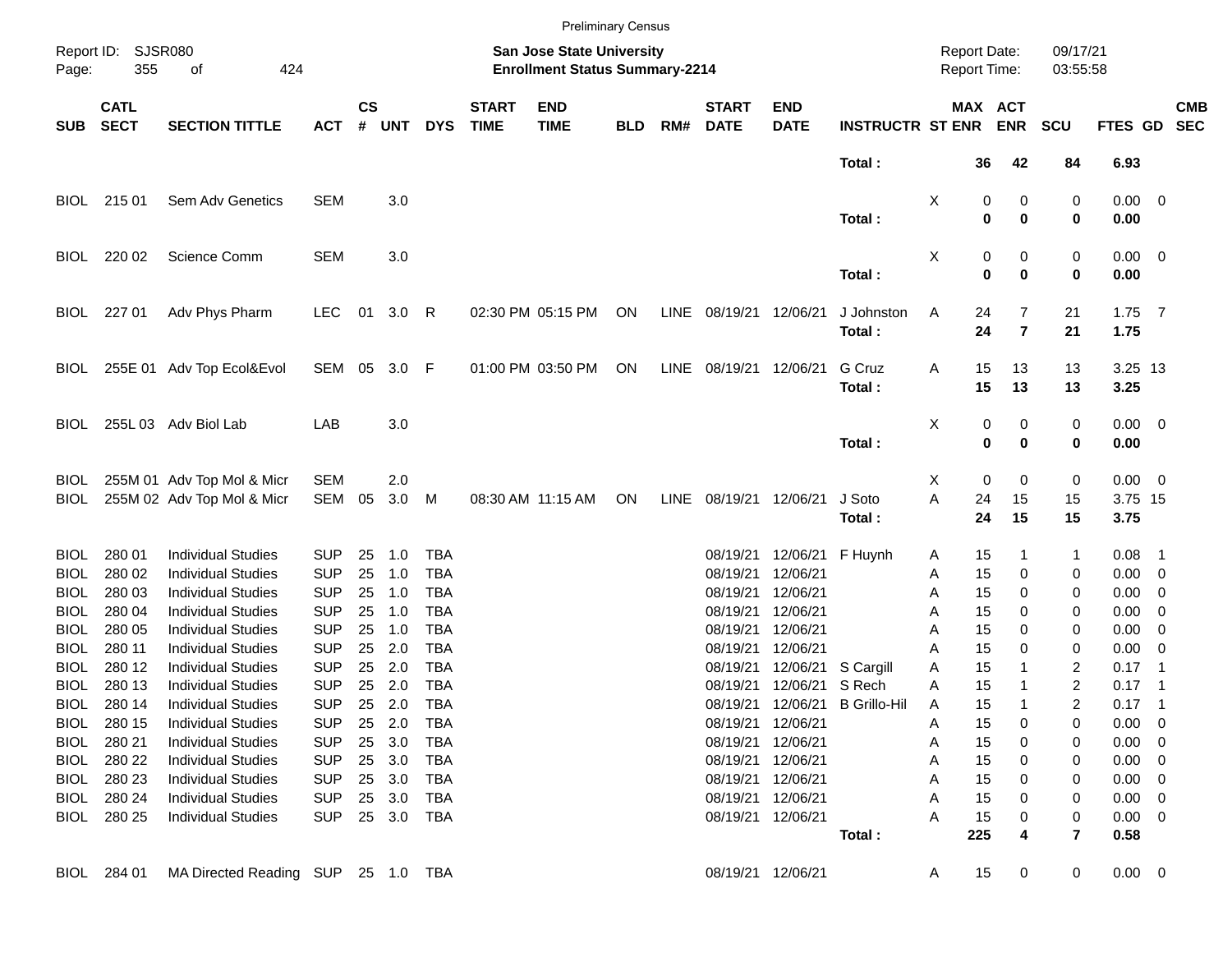|                     |                            |                            |            |                |            |            |                             |                                                                           | <b>Preliminary Census</b> |      |                             |                           |                         |   |                                            |            |                      |         |                          |
|---------------------|----------------------------|----------------------------|------------|----------------|------------|------------|-----------------------------|---------------------------------------------------------------------------|---------------------------|------|-----------------------------|---------------------------|-------------------------|---|--------------------------------------------|------------|----------------------|---------|--------------------------|
| Report ID:<br>Page: | SJSR080<br>356             | 424<br>οf                  |            |                |            |            |                             | <b>San Jose State University</b><br><b>Enrollment Status Summary-2214</b> |                           |      |                             |                           |                         |   | <b>Report Date:</b><br><b>Report Time:</b> |            | 09/17/21<br>03:55:58 |         |                          |
| <b>SUB</b>          | <b>CATL</b><br><b>SECT</b> | <b>SECTION TITTLE</b>      | <b>ACT</b> | <b>CS</b><br># | <b>UNT</b> | <b>DYS</b> | <b>START</b><br><b>TIME</b> | <b>END</b><br><b>TIME</b>                                                 | <b>BLD</b>                | RM#  | <b>START</b><br><b>DATE</b> | <b>END</b><br><b>DATE</b> | <b>INSTRUCTR ST ENR</b> |   | MAX ACT                                    | <b>ENR</b> | <b>SCU</b>           | FTES GD | <b>CMB</b><br><b>SEC</b> |
| <b>BIOL</b>         | 284 02                     | <b>MA Directed Reading</b> | SUP        | 25             | 1.0        | TBA        |                             |                                                                           |                           |      | 08/19/21                    | 12/06/21                  |                         | A | 15                                         | 0          | 0                    | 0.00    | 0                        |
| <b>BIOL</b>         | 284 03                     | <b>MA Directed Reading</b> | <b>SUP</b> | 25             | 1.0        | <b>TBA</b> |                             |                                                                           |                           |      | 08/19/21                    | 12/06/21                  |                         | A | 15                                         | 0          | 0                    | 0.00    | 0                        |
| <b>BIOL</b>         | 284 04                     | <b>MA Directed Reading</b> | <b>SUP</b> | 25             | 1.0        | <b>TBA</b> |                             |                                                                           |                           |      | 08/19/21                    | 12/06/21                  |                         | A | 15                                         | 0          | 0                    | 0.00    | 0                        |
| <b>BIOL</b>         | 284 05                     | MA Directed Reading        | <b>SUP</b> | 25             | 1.0        | <b>TBA</b> |                             |                                                                           |                           |      | 08/19/21                    | 12/06/21                  |                         | A | 15                                         | 0          | 0                    | 0.00    | 0                        |
| <b>BIOL</b>         | 284 11                     | <b>MA Directed Reading</b> | <b>SUP</b> | 25             | 2.0        | <b>TBA</b> |                             |                                                                           |                           |      | 08/19/21                    | 12/06/21                  |                         | A | 15                                         | 0          | 0                    | 0.00    | 0                        |
| <b>BIOL</b>         | 284 12                     | <b>MA Directed Reading</b> | <b>SUP</b> | 25             | 2.0        | <b>TBA</b> |                             |                                                                           |                           |      | 08/19/21                    | 12/06/21                  | <b>B</b> Grillo-Hil     | A | 15                                         | 1          | $\overline{c}$       | 0.17    | 1                        |
| <b>BIOL</b>         | 284 13                     | <b>MA Directed Reading</b> | <b>SUP</b> | 25             | 2.0        | <b>TBA</b> |                             |                                                                           |                           |      | 08/19/21                    | 12/06/21                  |                         | A | 15                                         | 0          | 0                    | 0.00    | 0                        |
| <b>BIOL</b>         | 284 14                     | <b>MA Directed Reading</b> | <b>SUP</b> | 25             | 2.0        | <b>TBA</b> |                             |                                                                           |                           |      | 08/19/21                    | 12/06/21                  |                         | A | 15                                         | 0          | 0                    | 0.00    | 0                        |
| <b>BIOL</b>         | 284 15                     | MA Directed Reading        | SUP        | 25             | 2.0        | <b>TBA</b> |                             |                                                                           |                           |      | 08/19/21                    | 12/06/21                  |                         | A | 15                                         | 0          | 0                    | 0.00    | 0                        |
| <b>BIOL</b>         | 284 21                     | <b>MA Directed Reading</b> | SUP        | 25             | 3.0        | <b>TBA</b> |                             |                                                                           |                           |      | 08/19/21                    | 12/06/21                  |                         | A | 15                                         | 0          | 0                    | 0.00    | 0                        |
| <b>BIOL</b>         | 284 22                     | <b>MA Directed Reading</b> | SUP        | 25             | 3.0        | <b>TBA</b> |                             |                                                                           |                           |      | 08/19/21                    | 12/06/21                  |                         | A | 15                                         | 0          | 0                    | 0.00    | 0                        |
| <b>BIOL</b>         | 284 23                     | <b>MA Directed Reading</b> | SUP        | 25             | 3.0        | <b>TBA</b> |                             |                                                                           |                           |      |                             | 08/19/21 12/06/21         |                         | A | 15                                         | 0          | 0                    | 0.00    | 0                        |
|                     |                            |                            |            |                |            |            |                             |                                                                           |                           |      |                             |                           | Total:                  |   | 195                                        | 1          | $\overline{2}$       | 0.17    |                          |
|                     |                            |                            |            |                |            |            |                             |                                                                           |                           |      |                             |                           |                         |   |                                            |            |                      |         |                          |
| <b>BIOL</b>         | 285 01                     | Colloquium Bio Sci         | <b>ACT</b> | 07             | 1.0        | TBA        |                             |                                                                           |                           |      | 08/19/21                    | 12/06/21                  |                         | A | 15                                         | 0          | 0                    | 0.00    | 0                        |
| <b>BIOL</b>         | 285 02                     | Colloquium Bio Sci         | <b>ACT</b> | 07             | 1.0        | <b>TBA</b> |                             |                                                                           |                           |      | 08/19/21                    | 12/06/21                  |                         | A | 15                                         | 0          | 0                    | 0.00    | 0                        |
| <b>BIOL</b>         | 285 03                     | Colloquium Bio Sci         | <b>ACT</b> | 07             | 1.0        | <b>TBA</b> |                             |                                                                           |                           |      | 08/19/21                    | 12/06/21                  |                         | A | 15                                         | 0          | 0                    | 0.00    | 0                        |
| <b>BIOL</b>         | 285 04                     | Colloquium Bio Sci         | <b>ACT</b> | 07             | 1.0        | <b>TBA</b> |                             |                                                                           |                           |      | 08/19/21                    | 12/06/21                  |                         | A | 15                                         | 0          | 0                    | 0.00    | 0                        |
| BIOL                | 285 05                     | Colloquium Bio Sci         | <b>ACT</b> | 07             | 1.0        | <b>TBA</b> |                             |                                                                           |                           |      |                             | 08/19/21 12/06/21         |                         | A | 15                                         | 0          | 0                    | 0.00    | 0                        |
|                     |                            |                            |            |                |            |            |                             |                                                                           |                           |      |                             |                           | Total:                  |   | 75                                         | 0          | 0                    | 0.00    |                          |
| <b>BIOL</b>         |                            | 291A 80 Intro Mol Diag I   | <b>LEC</b> |                | 02 3.0     | F          |                             | 01:00 PM 03:50 PM                                                         | ON                        | LINE | 08/19/21                    | 12/06/21                  | M Williams              | A | 24                                         | 0          | 0                    | 0.00    | 0                        |
|                     |                            |                            |            |                |            |            |                             |                                                                           |                           |      |                             |                           | Total:                  |   | 24                                         | 0          | 0                    | 0.00    |                          |
| <b>BIOL</b>         | 297 01                     | <b>Grad Research</b>       | <b>SUP</b> | 25             | 1.0        | <b>TBA</b> |                             |                                                                           |                           |      | 08/19/21                    | 12/06/21                  |                         | A | 15                                         | 0          | 0                    | 0.00    | 0                        |
| <b>BIOL</b>         | 297 02                     | <b>Grad Research</b>       | <b>SUP</b> | 25             | 1.0        | <b>TBA</b> |                             |                                                                           |                           |      | 08/19/21                    | 12/06/21                  | K Wilkin                | A | 15                                         | 1          | 1                    | 0.08    | 1                        |
| <b>BIOL</b>         | 297 03                     | <b>Grad Research</b>       | <b>SUP</b> | 25             | 1.0        | <b>TBA</b> |                             |                                                                           |                           |      | 08/19/21                    | 12/06/21                  |                         | A | 15                                         | 0          | 0                    | 0.00    | 0                        |
| <b>BIOL</b>         | 297 04                     | <b>Grad Research</b>       | <b>SUP</b> | 25             | 1.0        | <b>TBA</b> |                             |                                                                           |                           |      | 08/19/21                    | 12/06/21                  |                         | A | 15                                         | 0          | 0                    | 0.00    | 0                        |
| <b>BIOL</b>         | 297 05                     | <b>Grad Research</b>       | <b>SUP</b> | 25             | 1.0        | <b>TBA</b> |                             |                                                                           |                           |      | 08/19/21                    | 12/06/21                  |                         | A | 15                                         | 0          | 0                    | 0.00    | 0                        |
| BIOL                | 297 06                     | <b>Grad Research</b>       | <b>SUP</b> | 25             | 2.0        | <b>TBA</b> |                             |                                                                           |                           |      | 08/19/21                    | 12/06/21                  | E Skovran               | A | 10                                         | 1          | $\overline{2}$       | 0.17    | -1                       |
| <b>BIOL</b>         | 297 07                     | Grad Research              | <b>SUP</b> | 25             | 1.0        | <b>TBA</b> |                             |                                                                           |                           |      | 08/19/21                    | 12/06/21                  | E Skovran               | Α |                                            |            |                      | 0.08    |                          |
| <b>BIOL</b>         | 297 08                     | <b>Grad Research</b>       | <b>SUP</b> | 25             | 1.0        | <b>TBA</b> |                             |                                                                           |                           |      | 08/19/21                    | 12/06/21                  | <b>B</b> Carter         | A |                                            |            |                      | 0.08    |                          |
| <b>BIOL</b>         | 297 09                     | <b>Grad Research</b>       | <b>SUP</b> | 25             | 1.0        | <b>TBA</b> |                             |                                                                           |                           |      | 08/19/21                    | 12/06/21                  |                         | A |                                            | 0          | 0                    | 0.00    | 0                        |
| <b>BIOL</b>         | 297 11                     | <b>Grad Research</b>       | <b>SUP</b> | 25             | 2.0        | <b>TBA</b> |                             |                                                                           |                           |      | 08/19/21                    | 12/06/21                  | J White                 | A | 15                                         | 2          | 4                    | 0.33    | 2                        |
| <b>BIOL</b>         | 297 12                     | <b>Grad Research</b>       | <b>SUP</b> | 25             | 2.0        | <b>TBA</b> |                             |                                                                           |                           |      | 08/19/21                    | 12/06/21                  |                         | A | 15                                         | 0          | 0                    | 0.00    | 0                        |
| <b>BIOL</b>         | 297 13                     | <b>Grad Research</b>       | <b>SUP</b> | 25             | 2.0        | <b>TBA</b> |                             |                                                                           |                           |      | 08/19/21                    | 12/06/21                  | J Castillo V            | A | 15                                         | 2          | 4                    | 0.33    | 2                        |
| <b>BIOL</b>         | 297 14                     | <b>Grad Research</b>       | <b>SUP</b> | 25             | 2.0        | <b>TBA</b> |                             |                                                                           |                           |      | 08/19/21                    | 12/06/21                  | W Adams                 | A | 15                                         | 3          | 6                    | 0.50    | 3                        |
| <b>BIOL</b>         | 297 15                     | <b>Grad Research</b>       | <b>SUP</b> | 25             | 2.0        | TBA        |                             |                                                                           |                           |      | 08/19/21                    | 12/06/21                  | S Shaffer               | A | 15                                         | 3          | 6                    | 0.50    | 3                        |
| <b>BIOL</b>         | 297 16                     | <b>Grad Research</b>       | <b>SUP</b> |                | 25 2.0     | <b>TBA</b> |                             |                                                                           |                           |      | 08/19/21                    | 12/06/21                  | <b>B</b> Grillo-Hil     | Α | 15                                         | 4          | 8                    | 0.67    | 4                        |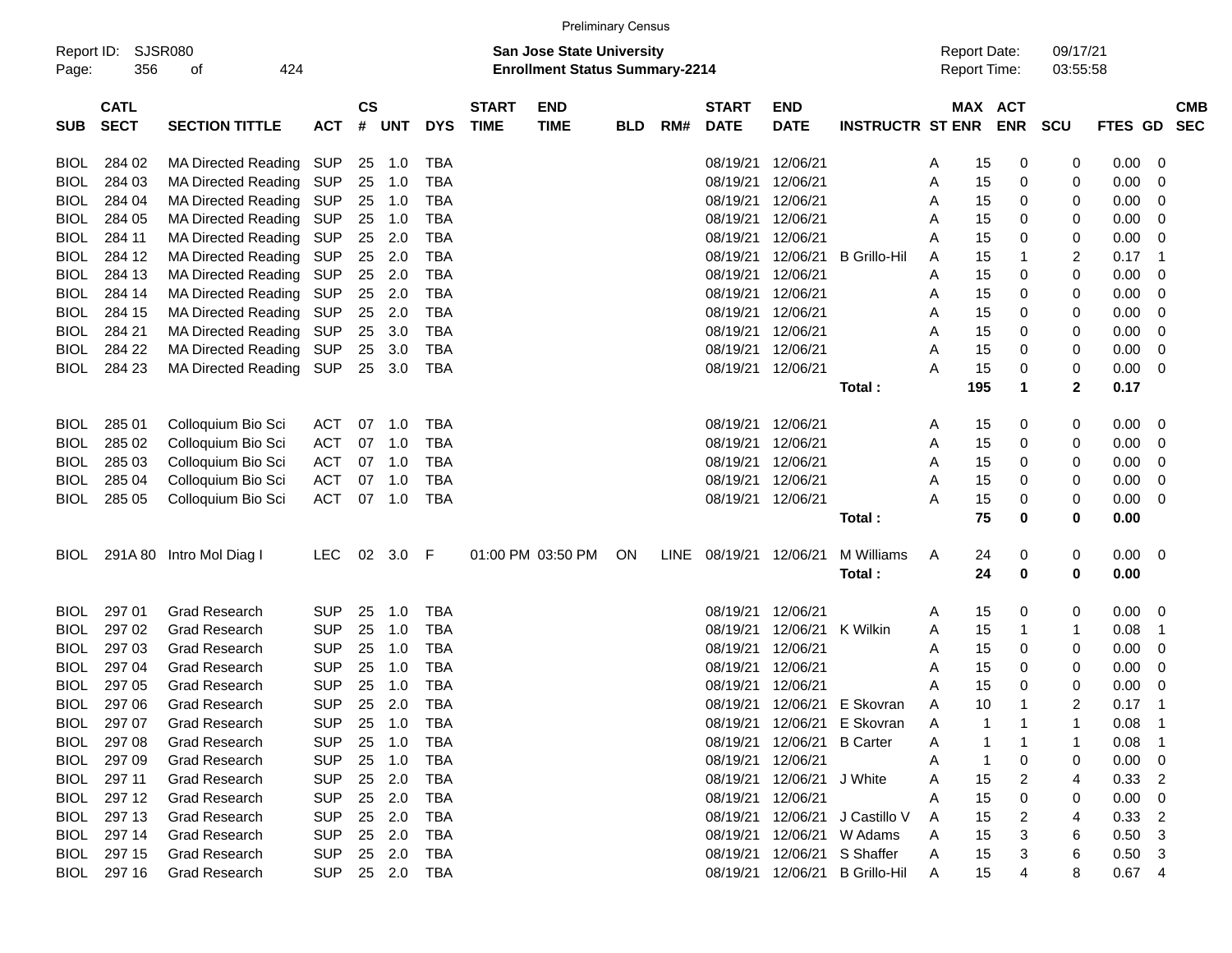| Report ID:<br>Page: | <b>SJSR080</b><br>357      | οf                    | 424        |   |                         |            |                             |                           | <b>San Jose State University</b><br><b>Enrollment Status Summary-2214</b> |     |                             |                           |                         |   | <b>Report Date:</b><br><b>Report Time:</b> |            | 09/17/21<br>03:55:58 |         |                |                          |
|---------------------|----------------------------|-----------------------|------------|---|-------------------------|------------|-----------------------------|---------------------------|---------------------------------------------------------------------------|-----|-----------------------------|---------------------------|-------------------------|---|--------------------------------------------|------------|----------------------|---------|----------------|--------------------------|
| <b>SUB</b>          | <b>CATL</b><br><b>SECT</b> | <b>SECTION TITTLE</b> | <b>ACT</b> | # | <b>CS</b><br><b>UNT</b> | <b>DYS</b> | <b>START</b><br><b>TIME</b> | <b>END</b><br><b>TIME</b> | <b>BLD</b>                                                                | RM# | <b>START</b><br><b>DATE</b> | <b>END</b><br><b>DATE</b> | <b>INSTRUCTR ST ENR</b> |   | MAX ACT                                    | <b>ENR</b> | <b>SCU</b>           | FTES GD |                | <b>CMB</b><br><b>SEC</b> |
| <b>BIOL</b>         | 297 17                     | <b>Grad Research</b>  | <b>SUP</b> |   | 2.0<br>25               | <b>TBA</b> |                             |                           |                                                                           |     | 08/19/21                    | 12/06/21                  | R French                | A | 15                                         | 1          | 2                    | 0.17    | -1             |                          |
| <b>BIOL</b>         | 297 18                     | <b>Grad Research</b>  | <b>SUP</b> |   | 25<br>2.0               | <b>TBA</b> |                             |                           |                                                                           |     | 08/19/21                    | 12/06/21                  | F Huynh                 | A | 15                                         | -1         | 2                    | 0.17    | -1             |                          |
| <b>BIOL</b>         | 297 19                     | <b>Grad Research</b>  | <b>SUP</b> |   | 25<br>2.0               | <b>TBA</b> |                             |                           |                                                                           |     | 08/19/21                    | 12/06/21                  |                         | A | 15                                         | 0          | 0                    | 0.00    | 0              |                          |
| <b>BIOL</b>         | 297 20                     | <b>Grad Research</b>  | <b>SUP</b> |   | 25<br>2.0               | <b>TBA</b> |                             |                           |                                                                           |     | 08/19/21                    | 12/06/21                  |                         | Α | 15                                         | 0          | 0                    | 0.00    | 0              |                          |
| BIOL                | 297 21                     | <b>Grad Research</b>  | <b>SUP</b> |   | 25<br>2.0               | <b>TBA</b> |                             |                           |                                                                           |     | 08/19/21                    | 12/06/21                  | M deVries               | A | 15                                         | 4          | 8                    | 0.67    | 4              |                          |
| <b>BIOL</b>         | 297 22                     | <b>Grad Research</b>  | <b>SUP</b> |   | 25<br>2.0               | <b>TBA</b> |                             |                           |                                                                           |     | 08/19/21                    | 12/06/21                  | S Rech                  | A | 15                                         | 2          | 4                    | 0.33    | $\overline{c}$ |                          |
| <b>BIOL</b>         | 297 23                     | <b>Grad Research</b>  | <b>SUP</b> |   | 25<br>2.0               | <b>TBA</b> |                             |                           |                                                                           |     | 08/19/21                    | 12/06/21                  | K Wilkinson             | A | 15                                         | 1          | 2                    | 0.17    | -1             |                          |
| <b>BIOL</b>         | 297 24                     | <b>Grad Research</b>  | <b>SUP</b> |   | 25<br>2.0               | <b>TBA</b> |                             |                           |                                                                           |     | 08/19/21                    | 12/06/21                  |                         | Α | 15                                         | 0          | 0                    | 0.00    | 0              |                          |
| <b>BIOL</b>         | 297 31                     | <b>Grad Research</b>  | <b>SUP</b> |   | 25<br>3.0               | <b>TBA</b> |                             |                           |                                                                           |     | 08/19/21                    | 12/06/21                  | K Wilkinson             | A | 15                                         | 2          | 6                    | 0.50    | $\overline{c}$ |                          |
| <b>BIOL</b>         | 297 32                     | <b>Grad Research</b>  | <b>SUP</b> |   | 25<br>2.0               | <b>TBA</b> |                             |                           |                                                                           |     | 08/19/21                    | 12/06/21                  | J Johnston              | A | 15                                         | 3          | 6                    | 0.50    | 3              |                          |
| <b>BIOL</b>         | 297 33                     | <b>Grad Research</b>  | <b>SUP</b> |   | 25<br>3.0               | <b>TBA</b> |                             |                           |                                                                           |     | 08/19/21                    | 12/06/21                  |                         | A | 15                                         | 0          | 0                    | 0.00    | 0              |                          |
| <b>BIOL</b>         | 297 34                     | <b>Grad Research</b>  | <b>SUP</b> |   | 25<br>2.0               | <b>TBA</b> |                             |                           |                                                                           |     | 08/19/21                    | 12/06/21                  | N Payumo                | A | 15                                         | 2          | 4                    | 0.33    | $\overline{c}$ |                          |
| <b>BIOL</b>         | 297 35                     | <b>Grad Research</b>  | <b>SUP</b> |   | 25<br>3.0               | <b>TBA</b> |                             |                           |                                                                           |     | 08/19/21                    | 12/06/21                  |                         | A | 15                                         | 0          | 0                    | 0.00    | 0              |                          |
| <b>BIOL</b>         | 297 36                     | <b>Grad Research</b>  | <b>SUP</b> |   | 25<br>2.0               | <b>TBA</b> |                             |                           |                                                                           |     | 08/19/21                    | 12/06/21                  | <b>B</b> Carter         | A | 15                                         | 4          | 8                    | 0.67    | 4              |                          |
| <b>BIOL</b>         | 297 37                     | <b>Grad Research</b>  | <b>SUP</b> |   | 25<br>3.0               | <b>TBA</b> |                             |                           |                                                                           |     | 08/19/21                    | 12/06/21                  | M VanHoven A            |   | 15                                         | 1          | 3                    | 0.25    | -1             |                          |
| <b>BIOL</b>         | 297 38                     | <b>Grad Research</b>  | <b>SUP</b> |   | 25<br>3.0               | <b>TBA</b> |                             |                           |                                                                           |     | 08/19/21                    | 12/06/21                  |                         | A | 15                                         | 0          | 0                    | 0.00    | 0              |                          |
| <b>BIOL</b>         | 297 39                     | <b>Grad Research</b>  | <b>SUP</b> |   | 25<br>3.0               | <b>TBA</b> |                             |                           |                                                                           |     | 08/19/21                    | 12/06/21                  |                         | A | 15                                         | 0          | 0                    | 0.00    | 0              |                          |
| BIOL                | 297 40                     | <b>Grad Research</b>  | <b>SUP</b> |   | 25<br>3.0               | <b>TBA</b> |                             |                           |                                                                           |     | 08/19/21                    | 12/06/21                  |                         | Α | 15                                         | 0          | 0                    | 0.00    | 0              |                          |
| BIOL                | 297 41                     | <b>Grad Research</b>  | <b>SUP</b> |   | 25<br>4.0               | <b>TBA</b> |                             |                           |                                                                           |     | 08/19/21                    | 12/06/21                  |                         | A | 15                                         | 0          | 0                    | 0.00    | 0              |                          |
| <b>BIOL</b>         | 297 42                     | <b>Grad Research</b>  | <b>SUP</b> |   | 25<br>4.0               | <b>TBA</b> |                             |                           |                                                                           |     | 08/19/21                    | 12/06/21                  | T Abramson              | A | 15                                         | 5          | 20                   | 1.67    | 5              |                          |
| <b>BIOL</b>         | 297 43                     | <b>Grad Research</b>  | <b>SUP</b> |   | 25<br>4.0               | <b>TBA</b> |                             |                           |                                                                           |     | 08/19/21                    | 12/06/21                  | M VanHoven A            |   | 15                                         | 1          | 4                    | 0.33    | -1             |                          |
| BIOL                | 297 44                     | <b>Grad Research</b>  | <b>SUP</b> |   | 25<br>4.0               | <b>TBA</b> |                             |                           |                                                                           |     | 08/19/21                    | 12/06/21                  |                         | A | 15                                         | 0          | 0                    | 0.00    | 0              |                          |
| BIOL                | 297 45                     | <b>Grad Research</b>  | <b>SUP</b> |   | 25<br>4.0               | <b>TBA</b> |                             |                           |                                                                           |     | 08/19/21                    | 12/06/21                  |                         | A | 15                                         | 0          | 0                    | 0.00    | 0              |                          |
| BIOL                | 297 46                     | <b>Grad Research</b>  | <b>SUP</b> |   | 25<br>4.0               | <b>TBA</b> |                             |                           |                                                                           |     | 08/19/21                    | 12/06/21                  |                         | Α | 15                                         | 0          | 0                    | 0.00    | 0              |                          |
| BIOL                | 297 47                     | <b>Grad Research</b>  | <b>SUP</b> |   | 25<br>4.0               | <b>TBA</b> |                             |                           |                                                                           |     | 08/19/21                    | 12/06/21                  |                         | Α | 15                                         | 0          | 0                    | 0.00    | 0              |                          |
| BIOL                | 297 48                     | <b>Grad Research</b>  | <b>SUP</b> |   | 25<br>4.0               | <b>TBA</b> |                             |                           |                                                                           |     | 08/19/21                    | 12/06/21                  |                         | A | 15                                         | 0          | 0                    | 0.00    | 0              |                          |
| BIOL                | 297 49                     | <b>Grad Research</b>  | <b>SUP</b> |   | 25<br>4.0               | <b>TBA</b> |                             |                           |                                                                           |     | 08/19/21                    | 12/06/21                  |                         | A | 15                                         | 0          | 0                    | 0.00    | 0              |                          |
| BIOL                | 297 50                     | <b>Grad Research</b>  | <b>SUP</b> |   | 25<br>4.0               | <b>TBA</b> |                             |                           |                                                                           |     | 08/19/21                    | 12/06/21                  |                         | Α | 15                                         | 0          | 0                    | 0.00    | 0              |                          |
|                     |                            |                       |            |   |                         |            |                             |                           |                                                                           |     |                             |                           | Total:                  |   | 598                                        | 45         | 102                  | 8.50    |                |                          |
| BIOL                | 298 01                     | MS Proj Culm Exper    | <b>SUP</b> |   | 25<br>$-1.0$            | TBA        |                             |                           |                                                                           |     | 08/19/21                    | 12/06/21                  | C Ouverney A            |   | 15                                         | -1         | -1                   | 0.08    | -1             |                          |
| <b>BIOL</b>         | 298 02                     | MS Proj Culm Exper    | <b>SUP</b> |   | 25<br>1.0               | <b>TBA</b> |                             |                           |                                                                           |     | 08/19/21                    | 12/06/21                  |                         | A | 15                                         | 0          | 0                    | 0.00    | 0              |                          |
| <b>BIOL</b>         | 298 03                     | MS Proj Culm Exper    | <b>SUP</b> |   | 25<br>1.0               | <b>TBA</b> |                             |                           |                                                                           |     | 08/19/21                    | 12/06/21                  | K Wilkinson             | A | 15                                         |            |                      | 0.08    |                |                          |
| <b>BIOL</b>         | 298 04                     | MS Proj Culm Exper    | <b>SUP</b> |   | 25 1.0                  | <b>TBA</b> |                             |                           |                                                                           |     | 08/19/21                    | 12/06/21                  | T Abramson A            |   | 15                                         |            |                      | 0.08    | -1             |                          |
| <b>BIOL</b>         | 298 05                     | MS Proj Culm Exper    | <b>SUP</b> |   | 25 1.0                  | <b>TBA</b> |                             |                           |                                                                           |     | 08/19/21                    | 12/06/21                  | E Skovran               | Α | 15                                         |            |                      | 0.08    | -1             |                          |
| <b>BIOL</b>         | 298 06                     | MS Proj Culm Exper    | <b>SUP</b> |   | 25 1.0                  | <b>TBA</b> |                             |                           |                                                                           |     | 08/19/21                    | 12/06/21                  |                         | A | 15                                         | 0          | 0                    | 0.00    | 0              |                          |
| <b>BIOL</b>         | 298 07                     | MS Proj Culm Exper    | <b>SUP</b> |   | 25 1.0                  | <b>TBA</b> |                             |                           |                                                                           |     | 08/19/21                    | 12/06/21                  |                         | A | 15                                         | 0          | 0                    | 0.00    | 0              |                          |
| <b>BIOL</b>         | 298 08                     | MS Proj Culm Exper    | <b>SUP</b> |   | 25 1.0                  | <b>TBA</b> |                             |                           |                                                                           |     | 08/19/21                    | 12/06/21                  |                         | A | 15                                         | 0          | 0                    | 0.00    | 0              |                          |
| <b>BIOL</b>         | 298 09                     | MS Proj Culm Exper    | <b>SUP</b> |   | 25 1.0                  | <b>TBA</b> |                             |                           |                                                                           |     |                             | 08/19/21 12/06/21         |                         | Α | 15                                         | 0          | 0                    | 0.00    | 0              |                          |

Preliminary Census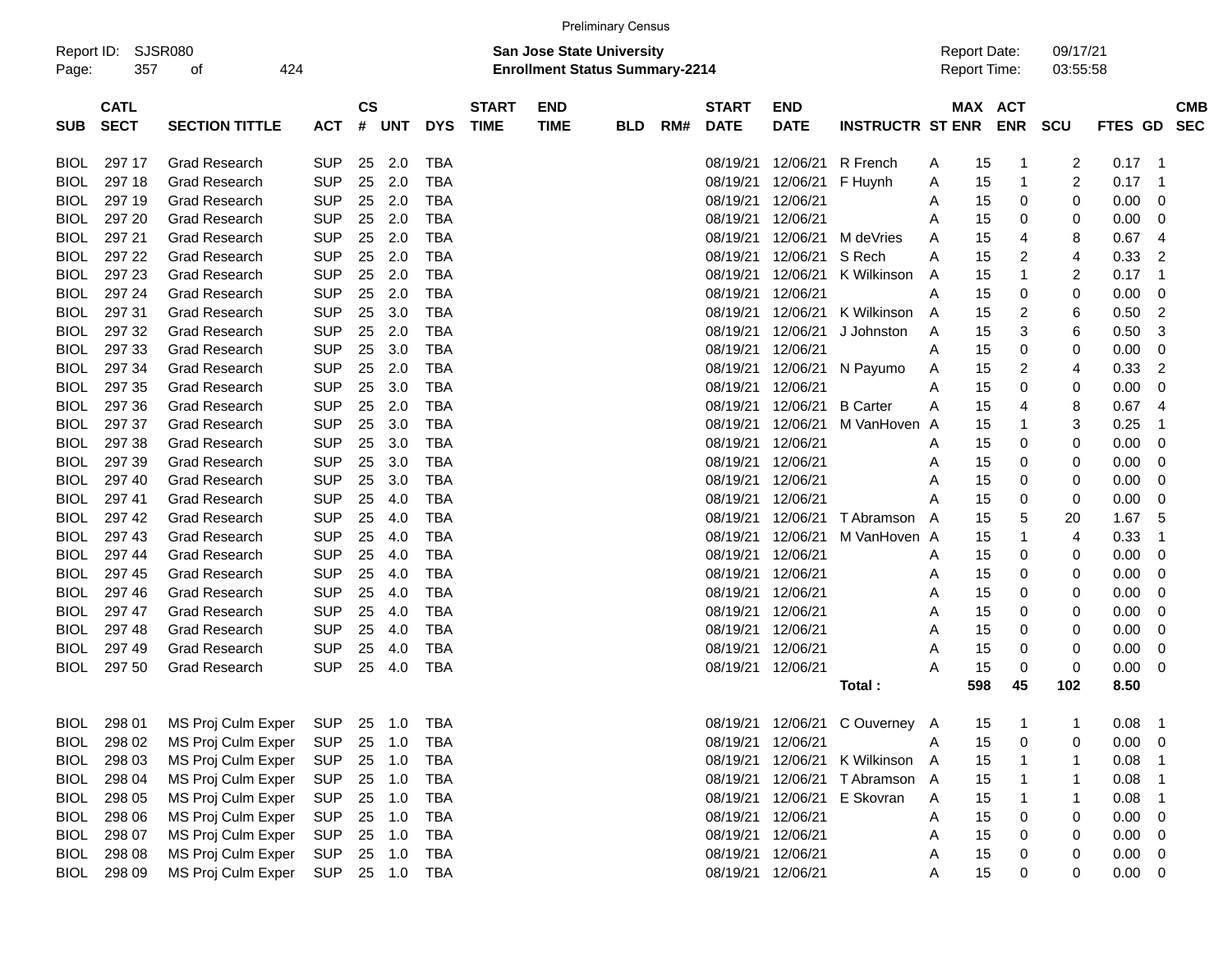|                                                          |                                        |                                                                                                                  |                                                      |                      |                          |                                                      |                             |                                                                    | <b>Preliminary Census</b> |     |                                              |                                                             |                               |                  |                                            |                        |                                  |                                                          |                                                |
|----------------------------------------------------------|----------------------------------------|------------------------------------------------------------------------------------------------------------------|------------------------------------------------------|----------------------|--------------------------|------------------------------------------------------|-----------------------------|--------------------------------------------------------------------|---------------------------|-----|----------------------------------------------|-------------------------------------------------------------|-------------------------------|------------------|--------------------------------------------|------------------------|----------------------------------|----------------------------------------------------------|------------------------------------------------|
| Report ID:<br>Page:                                      | <b>SJSR080</b><br>358                  | 424<br>of                                                                                                        |                                                      |                      |                          |                                                      |                             | San Jose State University<br><b>Enrollment Status Summary-2214</b> |                           |     |                                              |                                                             |                               |                  | <b>Report Date:</b><br><b>Report Time:</b> |                        | 09/17/21<br>03:55:58             |                                                          |                                                |
| <b>SUB</b>                                               | <b>CATL</b><br><b>SECT</b>             | <b>SECTION TITTLE</b>                                                                                            | <b>ACT</b>                                           | $\mathsf{cs}$<br>#   | <b>UNT</b>               | <b>DYS</b>                                           | <b>START</b><br><b>TIME</b> | <b>END</b><br><b>TIME</b>                                          | <b>BLD</b>                | RM# | <b>START</b><br><b>DATE</b>                  | <b>END</b><br><b>DATE</b>                                   | <b>INSTRUCTR ST ENR</b>       |                  | MAX ACT                                    | <b>ENR</b>             | SCU                              | FTES GD                                                  | <b>CMB</b><br><b>SEC</b>                       |
| <b>BIOL</b><br><b>BIOL</b>                               | 298 10<br>298 11                       | MS Proj Culm Exper<br>MS Proj Culm Exper                                                                         | SUP<br><b>SUP</b>                                    | 25<br>25             | 1.0<br>1.0               | TBA<br><b>TBA</b>                                    |                             |                                                                    |                           |     | 08/19/21<br>08/19/21                         | 12/06/21<br>12/06/21                                        | Total:                        | A<br>A           | 15<br>15<br>165                            | 0<br>0<br>4            | 0<br>0<br>4                      | 0.00<br>0.00<br>0.33                                     | 0<br>0                                         |
| <b>BIOL</b><br>BIOL                                      |                                        | 298M 01 MA Culminating Exp<br>298M 02 MA Culminating Exp                                                         | <b>SUP</b><br><b>SUP</b>                             | 25<br>25             | 1.0<br>1.0               | <b>TBA</b><br><b>TBA</b>                             |                             |                                                                    |                           |     | 08/19/21<br>08/19/21                         | 12/06/21<br>12/06/21                                        | <b>B</b> Grillo-Hil<br>Total: | Α<br>A           | 1<br>1<br>$\overline{2}$                   | 0<br>$\mathbf{1}$<br>1 | 0<br>$\mathbf{1}$<br>$\mathbf 1$ | 0.00<br>0.08<br>0.08                                     | 0<br>1                                         |
| <b>BIOL</b><br><b>BIOL</b><br><b>BIOL</b>                | 299 01<br>299 02<br>299 03             | <b>MA Thesis</b><br><b>MA Thesis</b><br><b>MA Thesis</b>                                                         | <b>SUP</b><br><b>SUP</b><br><b>SUP</b>               | 25<br>25<br>25       | 1.0<br>1.0<br>1.0        | <b>TBA</b><br><b>TBA</b><br><b>TBA</b>               |                             |                                                                    |                           |     | 08/19/21<br>08/19/21<br>08/19/21             | 12/06/21<br>12/06/21<br>12/06/21                            |                               | A<br>Α<br>Α      | 15<br>15<br>15                             | 0<br>0<br>0            | 0<br>0<br>0                      | 0.00<br>0.00<br>0.00                                     | $\mathbf 0$<br>$\mathbf 0$<br>0                |
| <b>BIOL</b><br><b>BIOL</b><br><b>BIOL</b><br><b>BIOL</b> | 299 04<br>299 05<br>299 06<br>299 07   | <b>MA Thesis</b><br><b>MA Thesis</b><br><b>MA Thesis</b><br><b>MA Thesis</b>                                     | <b>SUP</b><br><b>SUP</b><br><b>SUP</b><br><b>SUP</b> | 25<br>25<br>25<br>25 | 1.0<br>1.0<br>1.0<br>1.0 | <b>TBA</b><br><b>TBA</b><br><b>TBA</b><br><b>TBA</b> |                             |                                                                    |                           |     | 08/19/21<br>08/19/21<br>08/19/21<br>08/19/21 | 12/06/21<br>12/06/21<br>12/06/21<br>12/06/21                |                               | A<br>Α<br>A<br>Α | 15<br>15<br>15<br>15                       | 0<br>0<br>0<br>0       | 0<br>0<br>0<br>0                 | 0.00<br>0.00<br>0.00<br>0.00                             | 0<br>0<br>0<br>0                               |
| <b>BIOL</b><br><b>BIOL</b><br><b>BIOL</b><br><b>BIOL</b> | 299 08<br>299 09<br>299 10<br>299 21   | <b>MA Thesis</b><br><b>MA Thesis</b><br><b>MA Thesis</b><br><b>MA Thesis</b>                                     | <b>SUP</b><br><b>SUP</b><br><b>SUP</b><br><b>SUP</b> | 25<br>25<br>25<br>25 | 1.0<br>1.0<br>1.0<br>2.0 | <b>TBA</b><br><b>TBA</b><br><b>TBA</b><br><b>TBA</b> |                             |                                                                    |                           |     | 08/19/21<br>08/19/21<br>08/19/21<br>08/19/21 | 12/06/21<br>12/06/21<br>12/06/21<br>12/06/21                |                               | Α<br>Α<br>Α<br>Α | 15<br>15<br>15<br>15                       | 0<br>0<br>0<br>0       | 0<br>0<br>0<br>0                 | 0.00<br>0.00<br>0.00<br>0.00                             | 0<br>0<br>0<br>0                               |
| <b>BIOL</b><br><b>BIOL</b>                               | 299 31<br>299 41                       | <b>MA Thesis</b><br><b>MA Thesis</b>                                                                             | <b>SUP</b><br><b>SUP</b>                             | 25<br>25             | 3.0<br>4.0               | <b>TBA</b><br><b>TBA</b>                             |                             |                                                                    |                           |     | 08/19/21<br>08/19/21                         | 12/06/21<br>12/06/21                                        | Total:                        | Α<br>A           | 15<br>15<br>195                            | 0<br>0<br>0            | 0<br>0<br>0                      | 0.00<br>0.00<br>0.00                                     | 0<br>0                                         |
| BOT<br>BOT<br>вот<br>BOT                                 | 180 01<br>180 02<br>180 03<br>180 04   | <b>Individual Studies</b><br><b>Individual Studies</b><br><b>Individual Studies</b><br><b>Individual Studies</b> | <b>SUP</b><br><b>SUP</b><br><b>SUP</b><br><b>SUP</b> | 36<br>36<br>36<br>36 | 1.0<br>2.0<br>3.0<br>4.0 | <b>TBA</b><br><b>TBA</b><br><b>TBA</b><br><b>TBA</b> |                             |                                                                    |                           |     | 08/19/21<br>08/19/21<br>08/19/21<br>08/19/21 | 12/06/21<br>12/06/21<br>12/06/21<br>12/06/21                |                               | A<br>Α<br>Α<br>A | 10<br>10<br>10<br>36                       | 0<br>0<br>0<br>0       | 0<br>0<br>0<br>0                 | 0.00<br>0.00<br>0.00<br>0.00                             | $\mathbf 0$<br>$\mathbf 0$<br>$\mathbf 0$<br>0 |
| <b>BOT</b>                                               | 186 01                                 | <b>Senior Thesis</b>                                                                                             | <b>SUP</b>                                           | 25                   | 2.0                      | <b>TBA</b>                                           |                             |                                                                    |                           |     | 08/19/21 12/06/21                            |                                                             | Total:                        | Α                | 66<br>10                                   | 0<br>0                 | 0<br>0                           | 0.00<br>0.00                                             | - 0                                            |
|                                                          |                                        | BOT 186 02 Senior Thesis                                                                                         | SUP 25 3.0 TBA                                       |                      |                          |                                                      |                             |                                                                    |                           |     | 08/19/21 12/06/21                            |                                                             | Total:                        | A                | 10<br>20                                   | 0<br>0                 | 0<br>0                           | $0.00 \t 0$<br>0.00                                      |                                                |
| BOT                                                      | BOT 298 02<br>BOT 298 03<br>BOT 298 04 | 298 01 Research<br>Research<br>Research<br>Research                                                              | SUP 25 1.0 TBA<br>SUP 25 2.0 TBA<br>SUP 25 3.0       |                      | SUP 25 4.0 TBA           | TBA                                                  |                             |                                                                    |                           |     | 08/19/21 12/06/21                            | 08/19/21 12/06/21<br>08/19/21 12/06/21<br>08/19/21 12/06/21 |                               | A<br>A<br>A<br>A | 10<br>10<br>10<br>10                       | 0<br>0<br>0<br>0       | 0<br>0<br>0                      | $0.00 \t 0$<br>$0.00 \t 0$<br>$0.00 \t 0$<br>$0.00 \t 0$ |                                                |
|                                                          |                                        |                                                                                                                  |                                                      |                      |                          |                                                      |                             |                                                                    |                           |     |                                              |                                                             | Total:                        |                  | 40                                         | 0                      | 0                                | 0.00                                                     |                                                |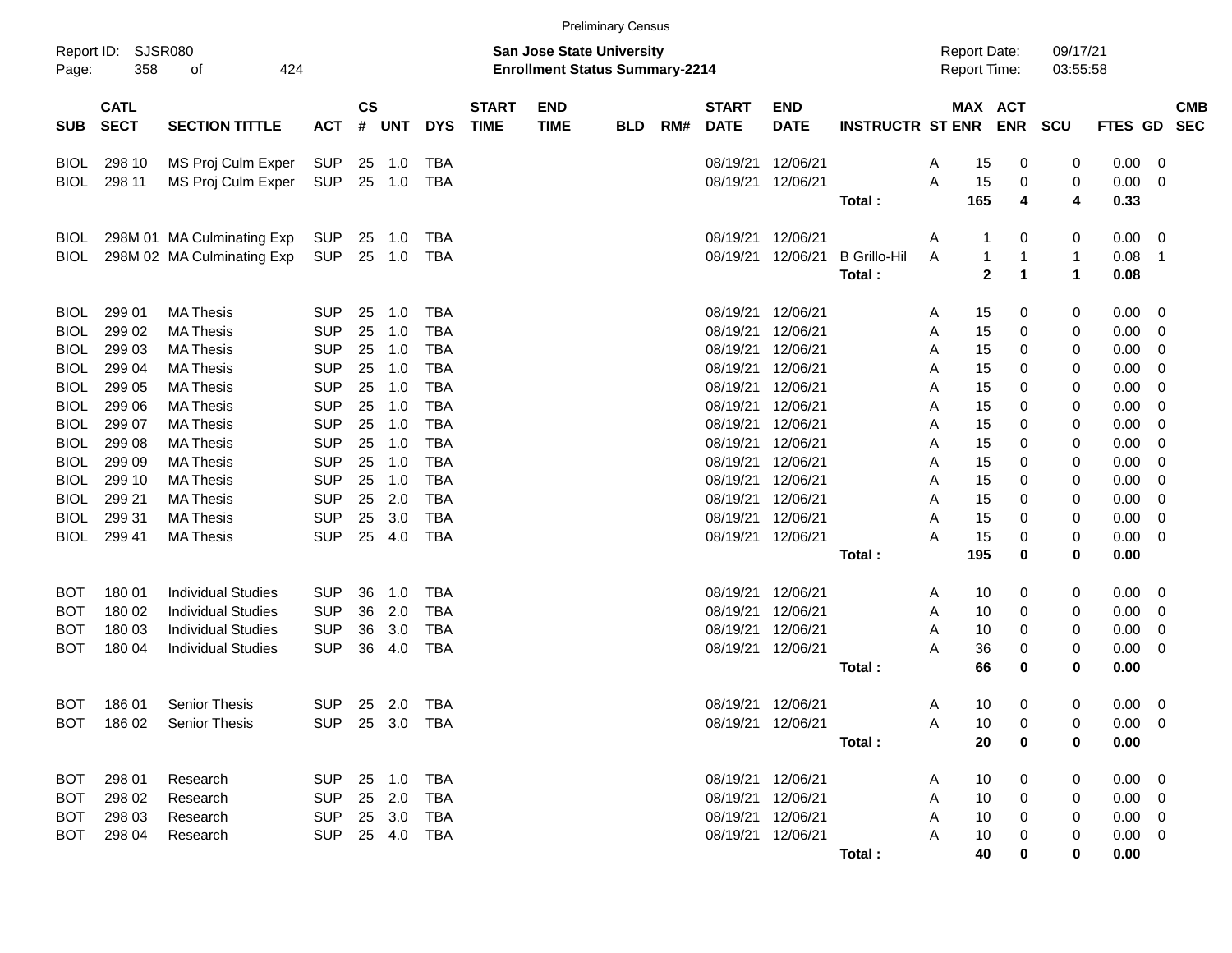|                     |                            |                           |            |                    |            |            |                             |                                                                           | <b>Preliminary Census</b> |     |                             |                           |                         |                                     |     |             |                      |             |                          |            |
|---------------------|----------------------------|---------------------------|------------|--------------------|------------|------------|-----------------------------|---------------------------------------------------------------------------|---------------------------|-----|-----------------------------|---------------------------|-------------------------|-------------------------------------|-----|-------------|----------------------|-------------|--------------------------|------------|
| Report ID:<br>Page: | 359                        | SJSR080<br>οf             | 424        |                    |            |            |                             | <b>San Jose State University</b><br><b>Enrollment Status Summary-2214</b> |                           |     |                             |                           |                         | <b>Report Date:</b><br>Report Time: |     |             | 09/17/21<br>03:55:58 |             |                          |            |
| <b>SUB</b>          | <b>CATL</b><br><b>SECT</b> | <b>SECTION TITTLE</b>     | <b>ACT</b> | $\mathsf{cs}$<br># | <b>UNT</b> | <b>DYS</b> | <b>START</b><br><b>TIME</b> | <b>END</b><br><b>TIME</b>                                                 | <b>BLD</b>                | RM# | <b>START</b><br><b>DATE</b> | <b>END</b><br><b>DATE</b> | <b>INSTRUCTR ST ENR</b> | MAX ACT                             |     | <b>ENR</b>  | <b>SCU</b>           | FTES GD SEC |                          | <b>CMB</b> |
| BOT                 | 299 01                     | <b>Masters Thesis</b>     | <b>SUP</b> | 25                 | 1.0        | <b>TBA</b> |                             |                                                                           |                           |     | 08/19/21                    | 12/06/21                  |                         | Α                                   | 10  | 0           | 0                    | 0.00        | - 0                      |            |
| BOT                 | 299 02                     | <b>Masters Thesis</b>     | <b>SUP</b> | 25                 | 2.0        | <b>TBA</b> |                             |                                                                           |                           |     | 08/19/21                    | 12/06/21                  |                         | A                                   | 10  | 0           | 0                    | 0.00        | - 0                      |            |
| BOT                 | 299 03                     | <b>Masters Thesis</b>     | <b>SUP</b> | 25                 | 3.0        | <b>TBA</b> |                             |                                                                           |                           |     | 08/19/21                    | 12/06/21                  |                         | A                                   | 10  | 0           | 0                    | 0.00        | 0                        |            |
| BOT                 | 299 04                     | <b>Masters Thesis</b>     | <b>SUP</b> | 25                 | 4.0        | <b>TBA</b> |                             |                                                                           |                           |     | 08/19/21                    | 12/06/21                  |                         | A                                   | 10  | 0           | 0                    | 0.00        | $\overline{\mathbf{0}}$  |            |
|                     |                            |                           |            |                    |            |            |                             |                                                                           |                           |     |                             |                           | Total:                  |                                     | 40  | 0           | 0                    | 0.00        |                          |            |
| ENT                 | 180 01                     | <b>Individual Studies</b> | <b>SUP</b> | 36                 | 1.0        | <b>TBA</b> |                             |                                                                           |                           |     | 08/19/21                    | 12/06/21                  |                         | Α                                   | 10  | 0           | 0                    | 0.00        | - 0                      |            |
| ENT                 | 180 02                     | <b>Individual Studies</b> | <b>SUP</b> | 36                 | 2.0        | <b>TBA</b> |                             |                                                                           |                           |     | 08/19/21                    | 12/06/21                  |                         | A                                   | 10  | 0           | 0                    | 0.00        | - 0                      |            |
| ENT                 | 180 03                     | <b>Individual Studies</b> | <b>SUP</b> | 36                 | 3.0        | <b>TBA</b> |                             |                                                                           |                           |     | 08/19/21                    | 12/06/21                  |                         | A                                   | 10  | 0           | 0                    | 0.00        | 0                        |            |
| ENT                 | 180 04                     | <b>Individual Studies</b> | <b>SUP</b> | 36                 | 4.0        | <b>TBA</b> |                             |                                                                           |                           |     | 08/19/21                    | 12/06/21                  |                         | A                                   | 36  | 0           | 0                    | 0.00        | $\overline{\mathbf{0}}$  |            |
|                     |                            |                           |            |                    |            |            |                             |                                                                           |                           |     |                             |                           | Total:                  |                                     | 66  | 0           | 0                    | 0.00        |                          |            |
| ENT                 | 18601                      | <b>Senior Thesis</b>      | <b>SUP</b> | 25                 | 2.0        | <b>TBA</b> |                             |                                                                           |                           |     | 08/19/21                    | 12/06/21                  |                         | A                                   | 10  | 0           | 0                    | 0.00        | $\overline{\mathbf{0}}$  |            |
| <b>ENT</b>          | 186 02                     | <b>Senior Thesis</b>      | <b>SUP</b> | 25                 | 3.0        | <b>TBA</b> |                             |                                                                           |                           |     | 08/19/21                    | 12/06/21                  |                         | A                                   | 10  | 0           | 0                    | 0.00        | $\overline{\phantom{0}}$ |            |
|                     |                            |                           |            |                    |            |            |                             |                                                                           |                           |     |                             |                           | Total:                  |                                     | 20  | $\bf{0}$    | 0                    | 0.00        |                          |            |
| ENT                 | 281 01                     | Adv Ent Lab Work          | <b>SUP</b> | 25                 | 3.0        | TBA        |                             |                                                                           |                           |     | 08/19/21                    | 12/06/21                  |                         | Α                                   | 5   | 0           | 0                    | $0.00 \ 0$  |                          |            |
|                     |                            |                           |            |                    |            |            |                             |                                                                           |                           |     |                             |                           | Total:                  |                                     | 5   | $\mathbf 0$ | 0                    | 0.00        |                          |            |
| ENT                 | 282 01                     | Ent Internship            | <b>SUP</b> | 25                 | 3.0        | TBA        |                             |                                                                           |                           |     | 08/19/21                    | 12/06/21                  |                         | Α                                   | 5   | 0           | 0                    | $0.00 \t 0$ |                          |            |
|                     |                            |                           |            |                    |            |            |                             |                                                                           |                           |     |                             |                           | Total:                  |                                     | 5   | $\mathbf 0$ | 0                    | 0.00        |                          |            |
| ENT                 | 28301                      | <b>Directed Readings</b>  | <b>SUP</b> | 25                 | 2.0        | TBA        |                             |                                                                           |                           |     | 08/19/21                    | 12/06/21                  |                         | Α                                   | 4   | 0           | 0                    | $0.00 \t 0$ |                          |            |
|                     |                            |                           |            |                    |            |            |                             |                                                                           |                           |     |                             |                           | Total:                  |                                     | 4   | $\mathbf 0$ | 0                    | 0.00        |                          |            |
| ENT                 | 298 01                     | Research                  | <b>SUP</b> | 25                 | 1.0        | <b>TBA</b> |                             |                                                                           |                           |     | 08/19/21                    | 12/06/21                  |                         | Α                                   | 10  | 0           | 0                    | 0.00        | - 0                      |            |
| ENT                 | 298 02                     | Research                  | <b>SUP</b> | 25                 | 2.0        | <b>TBA</b> |                             |                                                                           |                           |     | 08/19/21                    | 12/06/21                  |                         | A                                   | 10  | 0           | 0                    | 0.00        | $\overline{0}$           |            |
| ENT                 | 298 03                     | Research                  | <b>SUP</b> | 25                 | 3.0        | <b>TBA</b> |                             |                                                                           |                           |     | 08/19/21                    | 12/06/21                  |                         | A                                   | 10  | 0           | 0                    | 0.00        | 0                        |            |
| ENT                 | 298 04                     | Research                  | <b>SUP</b> | 25                 | 4.0        | <b>TBA</b> |                             |                                                                           |                           |     | 08/19/21                    | 12/06/21                  |                         | A                                   | 10  | 0           | 0                    | 0.00        | 0                        |            |
|                     |                            |                           |            |                    |            |            |                             |                                                                           |                           |     |                             |                           | Total:                  |                                     | 40  | 0           | 0                    | 0.00        |                          |            |
| ENT                 | 299 01                     | <b>Masters Thesis</b>     | <b>SUP</b> | 25                 | 1.0        | TBA        |                             |                                                                           |                           |     |                             | 08/19/21 12/06/21         |                         | Α                                   | 10  | 0           | 0                    | $0.00 \ 0$  |                          |            |
| ENT                 | 299 02                     | <b>Masters Thesis</b>     | <b>SUP</b> | 25                 | 2.0        | <b>TBA</b> |                             |                                                                           |                           |     | 08/19/21                    | 12/06/21                  |                         | A                                   | 10  | 0           | 0                    | $0.00 \t 0$ |                          |            |
| ENT                 | 299 03                     | <b>Masters Thesis</b>     | <b>SUP</b> | 25                 | 3.0        | TBA        |                             |                                                                           |                           |     | 08/19/21                    | 12/06/21                  |                         | Α                                   | 10  | 0           | 0                    | $0.00 \t 0$ |                          |            |
| <b>ENT</b>          | 299 04                     | <b>Masters Thesis</b>     | <b>SUP</b> |                    | 25 4.0     | <b>TBA</b> |                             |                                                                           |                           |     | 08/19/21                    | 12/06/21                  |                         | A                                   | 25  | 0           | 0                    | $0.00 \t 0$ |                          |            |
|                     |                            |                           |            |                    |            |            |                             |                                                                           |                           |     |                             |                           | Total:                  |                                     | 55  | $\mathbf 0$ | 0                    | 0.00        |                          |            |
| MICR                | 20 01                      | Gen Bact                  | LEC.       |                    | 01 5.0     | MW         |                             | 05:45 PM 07:25 PM                                                         | ON                        |     | LINE 08/19/21               | 12/06/21                  | P Hawkins               | A                                   | 120 | 91          | 364                  | 30.33 0     |                          |            |
| <b>MICR</b>         | 20 11                      | Gen Bact                  | LAB        |                    | 16  0.0  T |            |                             | 10:45 AM 01:35 PM                                                         | ON                        |     | LINE 08/19/21               |                           | 12/06/21 S Rasouli      | A                                   | 24  | 21          | 21                   | $0.00 \t 0$ |                          |            |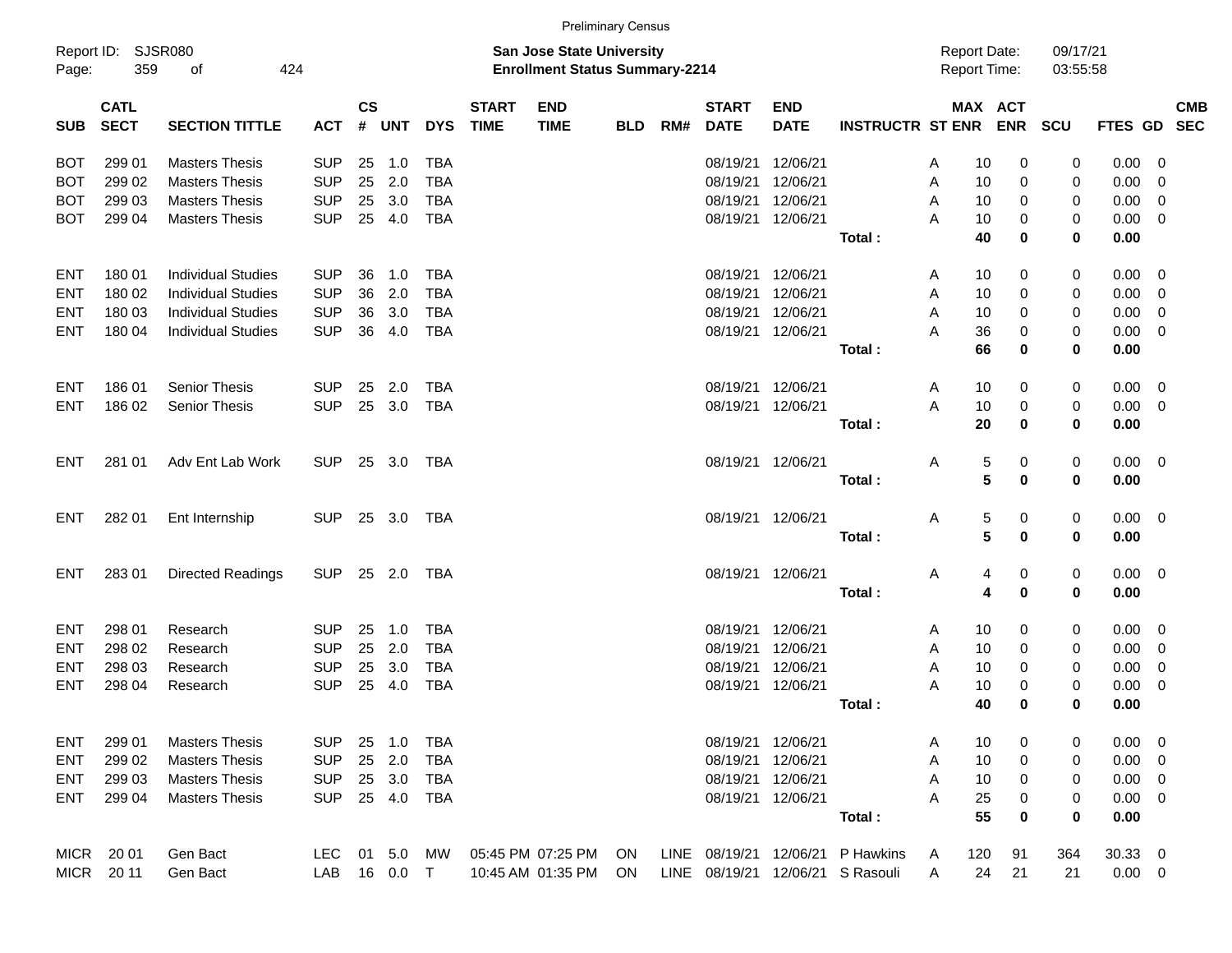|                     |                            |                           |            |                    |            |              |                             | <b>Preliminary Census</b>                                                 |            |             |                             |                           |                         |   |                                     |             |                      |             |                         |                          |
|---------------------|----------------------------|---------------------------|------------|--------------------|------------|--------------|-----------------------------|---------------------------------------------------------------------------|------------|-------------|-----------------------------|---------------------------|-------------------------|---|-------------------------------------|-------------|----------------------|-------------|-------------------------|--------------------------|
| Report ID:<br>Page: | 360                        | SJSR080<br>424<br>οf      |            |                    |            |              |                             | <b>San Jose State University</b><br><b>Enrollment Status Summary-2214</b> |            |             |                             |                           |                         |   | <b>Report Date:</b><br>Report Time: |             | 09/17/21<br>03:55:58 |             |                         |                          |
| <b>SUB</b>          | <b>CATL</b><br><b>SECT</b> | <b>SECTION TITTLE</b>     | <b>ACT</b> | $\mathsf{cs}$<br># | <b>UNT</b> | <b>DYS</b>   | <b>START</b><br><b>TIME</b> | <b>END</b><br><b>TIME</b>                                                 | <b>BLD</b> | RM#         | <b>START</b><br><b>DATE</b> | <b>END</b><br><b>DATE</b> | <b>INSTRUCTR ST ENR</b> |   | MAX ACT                             | <b>ENR</b>  | <b>SCU</b>           | FTES GD     |                         | <b>CMB</b><br><b>SEC</b> |
| <b>MICR</b>         | 20 12                      | Gen Bact                  | LAB        | 16                 | 0.0        | $\top$       |                             | 02:30 PM 05:20 PM                                                         | ON         | <b>LINE</b> | 08/19/21                    | 12/06/21                  | L Martins               | Α | 24                                  | 19          | 19                   | 0.00        | - 0                     |                          |
| <b>MICR</b>         | 20 13                      | Gen Bact                  | LAB        | 16                 | 0.0        | $\mathsf{T}$ |                             | 05:45 PM 08:35 PM                                                         | ΟN         | <b>LINE</b> | 08/19/21                    | 12/06/21                  | M Ross Tacco A          |   | 24                                  | 12          | 12                   | 0.00        | 0                       |                          |
| <b>MICR</b>         | 20 14                      | Gen Bact                  | LAB        | 16                 | 0.0        | W            |                             | 07:30 AM 10:20 AM                                                         | ΟN         | <b>LINE</b> | 08/19/21                    | 12/06/21                  | L Martins               | A | 24                                  | 16          | 16                   | 0.00        | 0                       |                          |
| <b>MICR</b>         | 20 15                      | Gen Bact                  | LAB        | 16                 | 0.0        | W            |                             | 10:45 AM 01:35 PM                                                         | ΟN         | <b>LINE</b> | 08/19/21                    | 12/06/21                  | C Bautista              | A | 24                                  | 23          | 23                   | 0.00        | $\overline{0}$          |                          |
| <b>MICR</b>         | 20 16                      | Gen Bact                  | LAB        |                    | 0.0        |              |                             |                                                                           |            |             |                             |                           |                         | X | 0                                   | $\mathbf 0$ | 0                    | 0.00        | 0                       |                          |
|                     |                            |                           |            |                    |            |              |                             |                                                                           |            |             |                             |                           | Total:                  |   | 240                                 | 182         | 455                  | 30.33       |                         |                          |
| MICR                | 101 01                     | Gen Microbiology          | <b>LEC</b> | 01                 | 5.0        | <b>TR</b>    |                             | 04:00 PM 05:15 PM                                                         | ΟN         | <b>LINE</b> | 08/19/21                    | 12/06/21                  | C Ouverney              | A | 108                                 | 94          | 282                  | 31.33       | $\overline{\mathbf{0}}$ |                          |
| <b>MICR</b>         | 101 11                     | Gen Microbiology          | LAB        | 16                 | 0.0        | MW           |                             | 09:30 AM 12:20 PM                                                         | DН         | 649         | 08/19/21                    | 12/06/21                  | S Singhal               | A | 18                                  | 14          | 28                   | 0.00        | - 0                     |                          |
| <b>MICR</b>         | 101 12                     | Gen Microbiology          | LAB        | 16                 | 0.0        | МW           |                             | 01:30 PM 04:20 PM                                                         | DН         | 649         | 08/19/21                    | 12/06/21                  | D Mo                    | A | 18                                  | 18          | 36                   | 0.00        | - 0                     |                          |
| <b>MICR</b>         | 101 13                     | Gen Microbiology          | LAB        | 16                 | 0.0        | МW           |                             | 05:45 PM 08:35 PM                                                         | DН         | 649         | 08/19/21                    | 12/06/21                  | J Reyna Pach A          |   | 18                                  | 17          | 34                   | 0.00        | $\overline{0}$          |                          |
| <b>MICR</b>         | 101 14                     | Gen Microbiology          | LAB        | 16                 | 0.0        | <b>TR</b>    |                             | 07:30 AM 10:20 AM                                                         | DН         | 649         | 08/19/21                    | 12/06/21                  | T Jakoush               | A | 18                                  | 13          | 26                   | 0.00        | $\mathbf 0$             |                          |
| <b>MICR</b>         | 101 15                     | Gen Microbiology          | LAB        | 16                 | 0.0        | <b>TR</b>    |                             | 11:30 AM 02:20 PM                                                         | DН         | 649         | 08/19/21                    | 12/06/21                  | A Kayes Pass A          |   | 18                                  | 16          | 32                   | 0.00        | $\mathbf 0$             |                          |
| <b>MICR</b>         | 101 16                     | Gen Microbiology          | LAB        | 16                 | 0.0        | <b>TR</b>    |                             | 05:45 PM 08:35 PM                                                         | DН         | 649         | 08/19/21                    | 12/06/21                  | E Nguyen                | Α | 18                                  | 16          | 32                   | 0.00        | 0                       |                          |
|                     |                            |                           |            |                    |            |              |                             |                                                                           |            |             |                             |                           | Total:                  |   | 216                                 | 188         | 470                  | 31.33       |                         |                          |
|                     | MICR 127 01                | Micro Physiology          | <b>LEC</b> |                    | 3.0        |              |                             |                                                                           |            |             |                             |                           |                         | X | 0                                   | 0           | 0                    | 0.00        | $\overline{\mathbf{0}}$ |                          |
|                     |                            |                           |            |                    |            |              |                             |                                                                           |            |             |                             |                           | Total:                  |   | 0                                   | 0           | $\mathbf 0$          | 0.00        |                         |                          |
|                     | MICR 141 01                | Path Microbiol I          | <b>LEC</b> | 02                 | 3.0        | МW           |                             | 07:15 AM 08:30 AM                                                         | ON         | LINE        | 08/19/21                    | 12/06/21                  | W Adams                 | Α | 48                                  | 38          | 114                  | 7.60        | $\overline{\mathbf{0}}$ |                          |
|                     |                            |                           |            |                    |            |              |                             |                                                                           |            |             |                             |                           | Total:                  |   | 48                                  | 38          | 114                  | 7.60        |                         |                          |
|                     | MICR 141L01                | Path Micro I Lab          | LAB        | 16                 | 3.0        | MWF          |                             | 10:45 AM 01:35 PM                                                         | DН         | 641         | 08/19/21                    | 12/06/21                  | W Adams                 | A | 18                                  | 18          | 54                   | 3.60        | $\overline{\mathbf{0}}$ |                          |
| <b>MICR</b>         | 141L 02                    | Path Micro I Lab          | LAB        | 16                 | 3.0        | MWF          |                             | 04:00 PM 06:50 PM                                                         | DН         | 641         | 08/19/21                    | 12/06/21                  | D RouhbakhshA           |   | 18                                  | 17          | 51                   | 3.40        | $\overline{0}$          |                          |
|                     |                            |                           |            |                    |            |              |                             |                                                                           |            |             |                             |                           | Total:                  |   | 36                                  | 35          | 105                  | 7.00        |                         |                          |
| <b>MICR</b>         | 166 01                     | <b>Bacterial Genetics</b> | <b>LEC</b> | 01                 | 4.0        | МW           |                             | 02:15 PM 03:30 PM                                                         | ΟN         | <b>LINE</b> | 08/19/21                    | 12/06/21                  | E Skovran               | A | 66                                  | 55          | 165                  | 14.73       | - 1                     |                          |
| <b>MICR</b>         | 166 11                     | <b>Bacterial Genetics</b> | <b>SEM</b> | 05                 | 0.0        | F            |                             | 09:30 AM 10:20 AM                                                         | ON         | <b>LINE</b> | 08/19/21                    | 12/06/21                  | E Skovran               | A | 22                                  | 21          | 21                   | 0.00        | $\overline{\mathbf{0}}$ |                          |
| <b>MICR</b>         | 166 12                     | <b>Bacterial Genetics</b> | <b>SEM</b> | 05                 | 0.0        | F            |                             | 01:30 PM 02:20 PM                                                         | ΟN         | LINE        | 08/19/21                    | 12/06/21                  | E Skovran               | A | 22                                  | 16          | 16                   | 0.00        | $\overline{1}$          |                          |
| <b>MICR</b>         | 166 13                     | <b>Bacterial Genetics</b> | SEM        | 05                 | 0.0        | F            |                             | 03:00 PM 03:50 PM                                                         | ON         | <b>LINE</b> | 08/19/21                    | 12/06/21                  | E Skovran               | A | 22                                  | 18          | 18                   | 0.00        | $\overline{0}$          |                          |
|                     |                            |                           |            |                    |            |              |                             |                                                                           |            |             |                             |                           | Total:                  |   |                                     | 132 110     | 220                  | 14.73       |                         |                          |
|                     | MICR 170 01                | <b>General Virology</b>   | <b>LEC</b> |                    | 3.0        |              |                             |                                                                           |            |             |                             |                           |                         | X | 0                                   | $\mathbf 0$ | 0                    | $0.00 \t 0$ |                         |                          |
|                     |                            |                           |            |                    |            |              |                             |                                                                           |            |             |                             |                           | Total:                  |   | $\bf{0}$                            | $\bf{0}$    | $\bf{0}$             | 0.00        |                         |                          |
|                     | MICR 180 01                | <b>Indiv Studies</b>      | <b>SUP</b> | 36                 | 1.0        | <b>TBA</b>   |                             |                                                                           |            |             |                             | 08/19/21 12/06/21         |                         | A | 10                                  | 0           | 0                    | $0.00 \t 0$ |                         |                          |
|                     | MICR 180 02                | <b>Indiv Studies</b>      | <b>SUP</b> | 36                 | 2.0        | <b>TBA</b>   |                             |                                                                           |            |             | 08/19/21 12/06/21           |                           |                         | Α | 10                                  | $\pmb{0}$   | 0                    | $0.00 \t 0$ |                         |                          |
|                     | MICR 180 03                | <b>Indiv Studies</b>      | <b>SUP</b> |                    | 36 3.0     | <b>TBA</b>   |                             |                                                                           |            |             | 08/19/21 12/06/21           |                           |                         | Α | 10                                  | 0           | 0                    | $0.00 \t 0$ |                         |                          |
|                     | MICR 180 04                | <b>Indiv Studies</b>      | <b>SUP</b> |                    | 36 4.0     | <b>TBA</b>   |                             |                                                                           |            |             |                             | 08/19/21 12/06/21         |                         | Α | 10                                  | 0           | 0                    | $0.00 \t 0$ |                         |                          |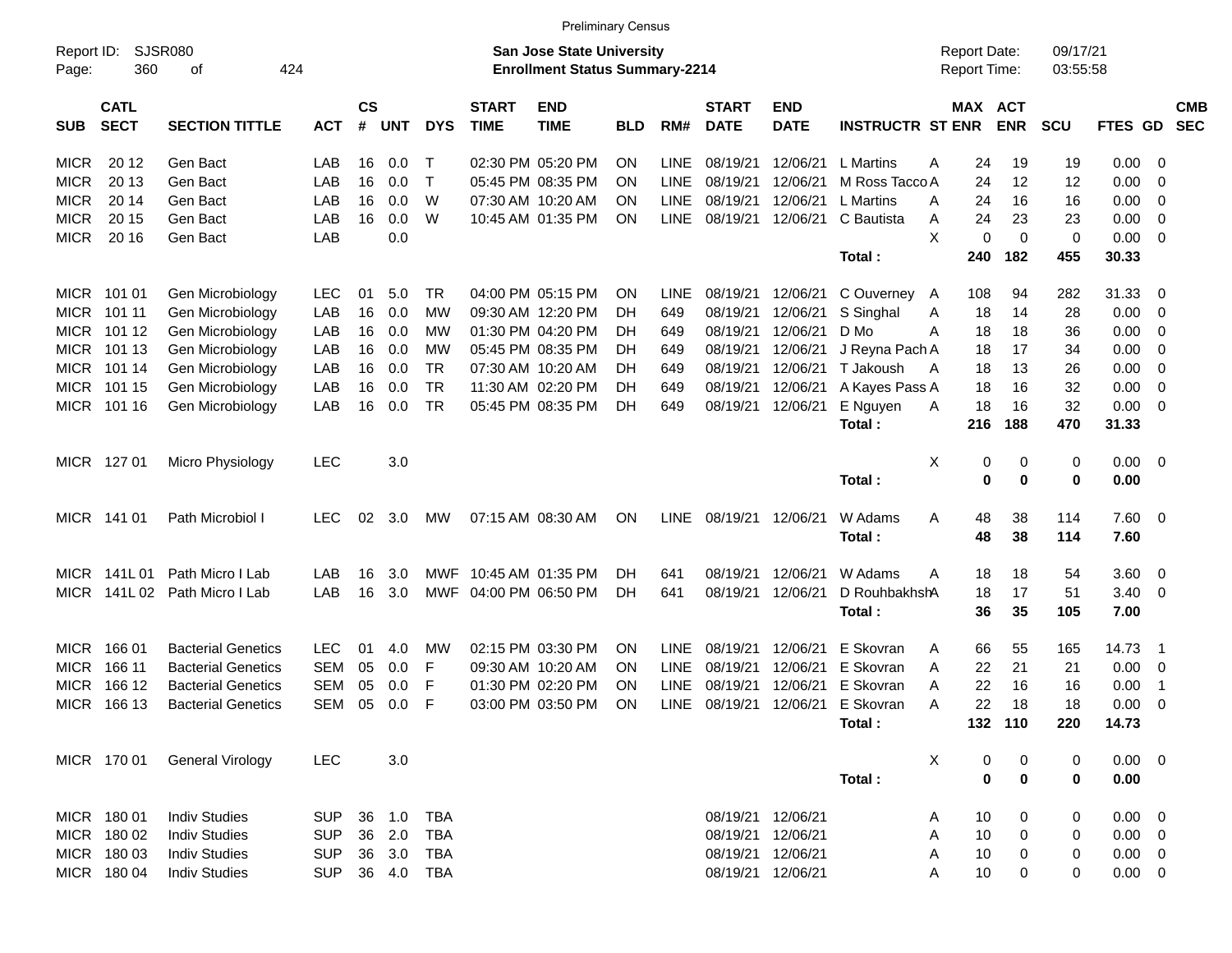|                     |                            |                            |                |                |                |            |                             |                                                                           | <b>Preliminary Census</b> |             |                             |                           |                         |                                            |                       |                      |                |                         |                          |
|---------------------|----------------------------|----------------------------|----------------|----------------|----------------|------------|-----------------------------|---------------------------------------------------------------------------|---------------------------|-------------|-----------------------------|---------------------------|-------------------------|--------------------------------------------|-----------------------|----------------------|----------------|-------------------------|--------------------------|
| Report ID:<br>Page: | SJSR080<br>361             | 424<br>οf                  |                |                |                |            |                             | <b>San Jose State University</b><br><b>Enrollment Status Summary-2214</b> |                           |             |                             |                           |                         | <b>Report Date:</b><br><b>Report Time:</b> |                       | 09/17/21<br>03:55:58 |                |                         |                          |
| <b>SUB</b>          | <b>CATL</b><br><b>SECT</b> | <b>SECTION TITTLE</b>      | <b>ACT</b>     | <b>CS</b><br># | <b>UNT</b>     | <b>DYS</b> | <b>START</b><br><b>TIME</b> | <b>END</b><br><b>TIME</b>                                                 | <b>BLD</b>                | RM#         | <b>START</b><br><b>DATE</b> | <b>END</b><br><b>DATE</b> | <b>INSTRUCTR ST ENR</b> |                                            | MAX ACT<br><b>ENR</b> | SCU                  | FTES GD        |                         | <b>CMB</b><br><b>SEC</b> |
|                     |                            |                            |                |                |                |            |                             |                                                                           |                           |             |                             |                           | Total:                  | 40                                         | 0                     | 0                    | 0.00           |                         |                          |
| <b>MICR</b>         | 298 01                     | Research                   | <b>SUP</b>     | 25             | 1.0            | <b>TBA</b> |                             |                                                                           |                           |             | 08/19/21                    | 12/06/21                  |                         | 10<br>A                                    | 0                     | 0                    | 0.00           | $\overline{0}$          |                          |
| <b>MICR</b>         | 298 02                     | Research                   | <b>SUP</b>     | 25             | 1.0            | <b>TBA</b> |                             |                                                                           |                           |             | 08/19/21                    | 12/06/21                  |                         | A<br>10                                    | 0                     | 0                    | 0.00           | $\overline{0}$          |                          |
| <b>MICR</b>         | 298 03                     | Research                   | <b>SUP</b>     | 25             | 2.0            | <b>TBA</b> |                             |                                                                           |                           |             | 08/19/21                    | 12/06/21                  |                         | 10<br>A                                    | 0                     | 0                    | 0.00           | $\overline{0}$          |                          |
| <b>MICR</b>         | 298 04                     | Research                   | <b>SUP</b>     | 25             | 3.0            | <b>TBA</b> |                             |                                                                           |                           |             | 08/19/21                    | 12/06/21                  |                         | 10<br>A                                    | 0                     | 0                    | 0.00           | $\overline{0}$          |                          |
| <b>MICR</b>         | 298 05                     | Research                   | <b>SUP</b>     | 25             | 4.0            | <b>TBA</b> |                             |                                                                           |                           |             |                             | 08/19/21 12/06/21         |                         | A<br>10                                    | 0                     | 0                    | 0.00           | $\overline{0}$          |                          |
|                     |                            |                            |                |                |                |            |                             |                                                                           |                           |             |                             |                           | Total:                  | 50                                         | 0                     | $\mathbf 0$          | 0.00           |                         |                          |
| <b>MICR</b>         | 299 01                     | M A Thesis/Project         | <b>SUP</b>     | 25             | 1.0            | <b>TBA</b> |                             |                                                                           |                           |             | 08/19/21                    | 12/06/21                  |                         | Α<br>10                                    | 0                     | 0                    | 0.00           | - 0                     |                          |
| <b>MICR</b>         | 299 02                     | M A Thesis/Project         | <b>SUP</b>     | 25             | 1.0            | <b>TBA</b> |                             |                                                                           |                           |             | 08/19/21                    | 12/06/21                  |                         | A<br>10                                    | 0                     | 0                    | 0.00           | $\overline{0}$          |                          |
| <b>MICR</b>         | 299 03                     | M A Thesis/Project         | <b>SUP</b>     | 25             | 2.0            | <b>TBA</b> |                             |                                                                           |                           |             | 08/19/21                    | 12/06/21                  |                         | 10<br>A                                    | 0                     | 0                    | 0.00           | $\overline{0}$          |                          |
| <b>MICR</b>         | 299 04                     | M A Thesis/Project         | <b>SUP</b>     | 25             | 3.0            | <b>TBA</b> |                             |                                                                           |                           |             | 08/19/21                    | 12/06/21                  |                         | 10<br>A                                    | 0                     | 0                    | 0.00           | $\overline{0}$          |                          |
| <b>MICR</b>         | 299 05                     | M A Thesis/Project         | <b>SUP</b>     | 25             | 4.0            | <b>TBA</b> |                             |                                                                           |                           |             |                             | 08/19/21 12/06/21         |                         | A<br>10                                    | 0                     | 0                    | 0.00           | $\overline{0}$          |                          |
|                     |                            |                            |                |                |                |            |                             |                                                                           |                           |             |                             |                           | Total:                  | 50                                         | 0                     | $\mathbf 0$          | 0.00           |                         |                          |
|                     | ZOOL 115 01                | Inver Zool & Nat His       | <b>LEC</b>     |                | 4.0            |            |                             |                                                                           |                           |             |                             |                           |                         | X                                          | 0<br>0                | 0                    | 0.00           | - 0                     |                          |
|                     | ZOOL 115 02                | Inver Zool & Nat His       | <b>LEC</b>     | 01             | 4.0            | <b>MW</b>  |                             | 12:00 PM 12:50 PM                                                         | ON                        | <b>LINE</b> | 08/19/21 12/06/21           |                           | M deVries               | 20<br>A                                    | 14                    | 28                   | 3.73           | $\overline{0}$          |                          |
|                     | ZOOL 115 11                | Inver Zool & Nat His       | LAB            |                | 0.0            |            |                             |                                                                           |                           |             |                             |                           |                         | X                                          | $\mathbf 0$<br>0      | 0                    | 0.00           | $\overline{0}$          |                          |
|                     | ZOOL 115 12                | Inver Zool & Nat His       | LAB            | 16             | 0.0            | <b>MW</b>  |                             | 01:30 PM 04:20 PM                                                         | DH                        | 352         |                             | 08/19/21 12/06/21         | S Stein                 | A<br>20                                    | 14                    | 28                   | 0.00           | $\overline{\mathbf{0}}$ |                          |
|                     |                            |                            |                |                |                |            |                             |                                                                           |                           |             |                             |                           | Total:                  | 40                                         | 28                    | 56                   | 3.73           |                         |                          |
|                     | ZOOL 180 01                | <b>Individual Studies</b>  | <b>SUP</b>     | 36             | 1.0            | <b>TBA</b> |                             |                                                                           |                           |             |                             | 08/19/21 12/06/21         |                         | Α<br>10                                    | 0                     | 0                    | 0.00           | $\overline{\mathbf{0}}$ |                          |
|                     | ZOOL 180 02                | <b>Individual Studies</b>  | <b>SUP</b>     | 36             | 1.0            | <b>TBA</b> |                             |                                                                           |                           |             | 08/19/21 12/06/21           |                           |                         | A<br>10                                    | 0                     | 0                    | 0.00           | $\overline{0}$          |                          |
|                     |                            |                            |                |                |                |            |                             |                                                                           |                           |             |                             |                           | Total:                  | 20                                         | 0                     | $\mathbf 0$          | 0.00           |                         |                          |
|                     | ZOOL 186 01                | <b>Senior Thesis</b>       | <b>SUP</b>     | 25             | 2.0            | <b>TBA</b> |                             |                                                                           |                           |             |                             | 08/19/21 12/06/21         |                         | A<br>10                                    | 0                     | 0                    | 0.00           | $\overline{0}$          |                          |
|                     | ZOOL 186 02                | <b>Senior Thesis</b>       | <b>SUP</b>     | 25             | 3.0            | <b>TBA</b> |                             |                                                                           |                           |             | 08/19/21 12/06/21           |                           |                         | A<br>10                                    | 0                     | 0                    | 0.00           | $\overline{0}$          |                          |
|                     |                            |                            |                |                |                |            |                             |                                                                           |                           |             |                             |                           | Total:                  | 20                                         | 0                     | $\mathbf 0$          | 0.00           |                         |                          |
|                     | ZOOL 298 01                | Research                   |                |                | SUP 25 1.0 TBA |            |                             |                                                                           |                           |             |                             | 08/19/21 12/06/21         |                         | Α<br>10                                    | 0                     | 0                    | $0.00 \t 0$    |                         |                          |
|                     | ZOOL 298 02                | Research                   |                |                | SUP 25 2.0 TBA |            |                             |                                                                           |                           |             |                             | 08/19/21 12/06/21         |                         | 10<br>A                                    | 0                     | 0                    | $0.00 \t 0$    |                         |                          |
|                     |                            |                            |                |                |                |            |                             |                                                                           |                           |             |                             |                           | Total:                  | 20                                         | 0                     | 0                    | 0.00           |                         |                          |
|                     | ZOOL 299 01                | <b>Masters Thesis</b>      | SUP 25 1.0 TBA |                |                |            |                             |                                                                           |                           |             |                             | 08/19/21 12/06/21         |                         | 10<br>A                                    | 0                     | 0                    | $0.00 \quad 0$ |                         |                          |
|                     |                            | ZOOL 299 02 Masters Thesis |                |                | SUP 25 2.0 TBA |            |                             |                                                                           |                           |             |                             | 08/19/21 12/06/21         |                         | A<br>10                                    | 0                     | 0                    | $0.00 \t 0$    |                         |                          |
|                     |                            |                            |                |                |                |            |                             |                                                                           |                           |             |                             |                           | Total:                  | 20                                         | 0                     | $\mathbf 0$          | 0.00           |                         |                          |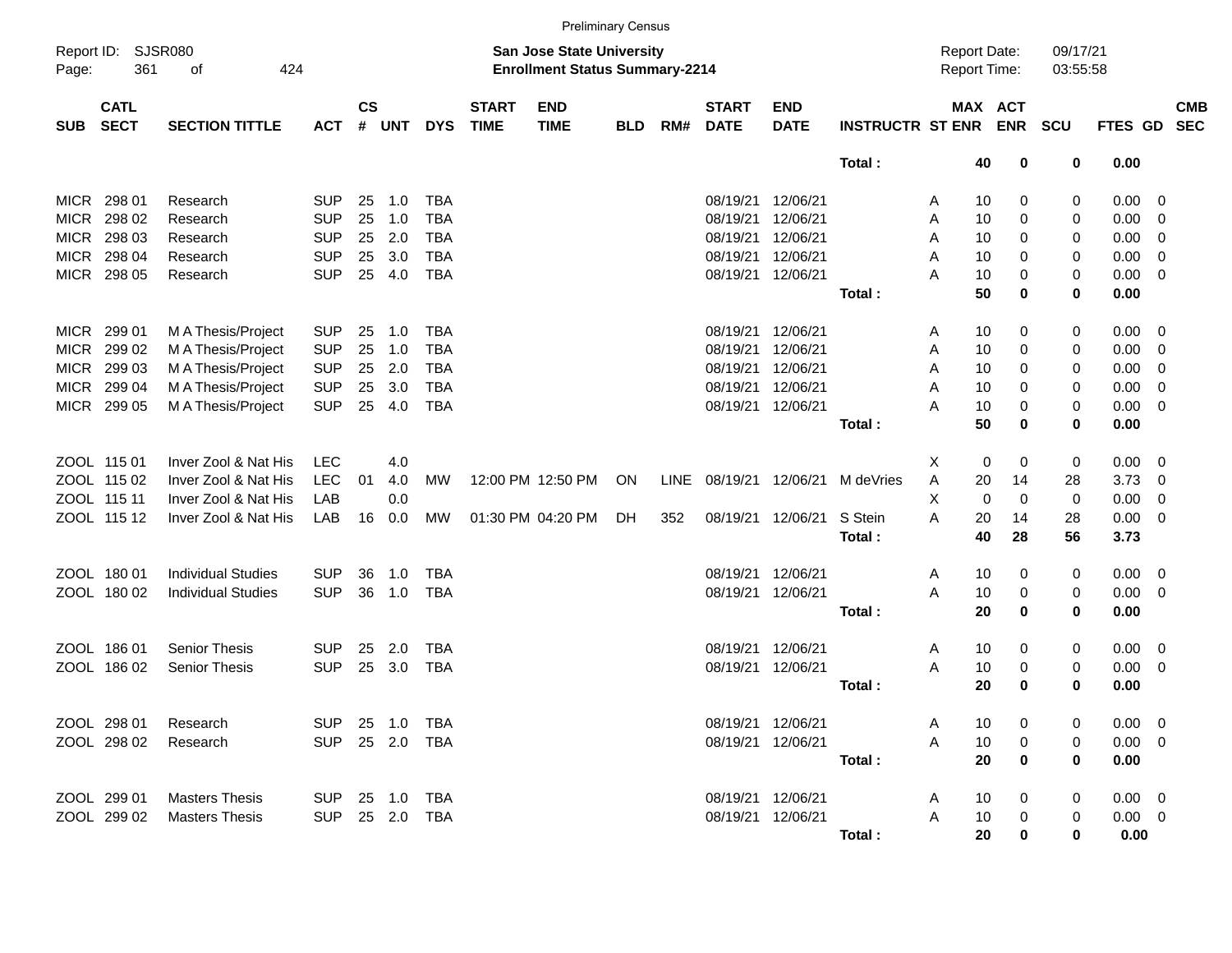|                                          |                            |            |                |            |                      |                                                                           | <b>Preliminary Census</b> |     |                             |                           |                         |                                            |                   |                      |                  |            |
|------------------------------------------|----------------------------|------------|----------------|------------|----------------------|---------------------------------------------------------------------------|---------------------------|-----|-----------------------------|---------------------------|-------------------------|--------------------------------------------|-------------------|----------------------|------------------|------------|
| Report ID: SJSR080<br>362<br>Page:       | 424<br>of                  |            |                |            |                      | <b>San Jose State University</b><br><b>Enrollment Status Summary-2214</b> |                           |     |                             |                           |                         | <b>Report Date:</b><br><b>Report Time:</b> |                   | 09/17/21<br>03:55:58 |                  |            |
| <b>CATL</b><br><b>SECT</b><br><b>SUB</b> | <b>SECTION TITTLE</b>      | <b>ACT</b> | CS<br>#<br>UNT | <b>DYS</b> | <b>START</b><br>TIME | <b>END</b><br><b>TIME</b>                                                 | <b>BLD</b>                | RM# | <b>START</b><br><b>DATE</b> | <b>END</b><br><b>DATE</b> | <b>INSTRUCTR ST ENR</b> | MAX                                        | ACT<br><b>ENR</b> | <b>SCU</b>           | FTES GD SEC      | <b>CMB</b> |
| Department :                             | <b>Biological Sciences</b> |            |                |            |                      |                                                                           |                           |     |                             | <b>Lower Division:</b>    | Department Total:       | 10689<br>4678                              | 4109              | 6477 13578<br>8238   | 919.23<br>549.48 |            |

**Upper Division : 4028 2181 5022 338.65 Graduate Division : 1983 187 318 31.10**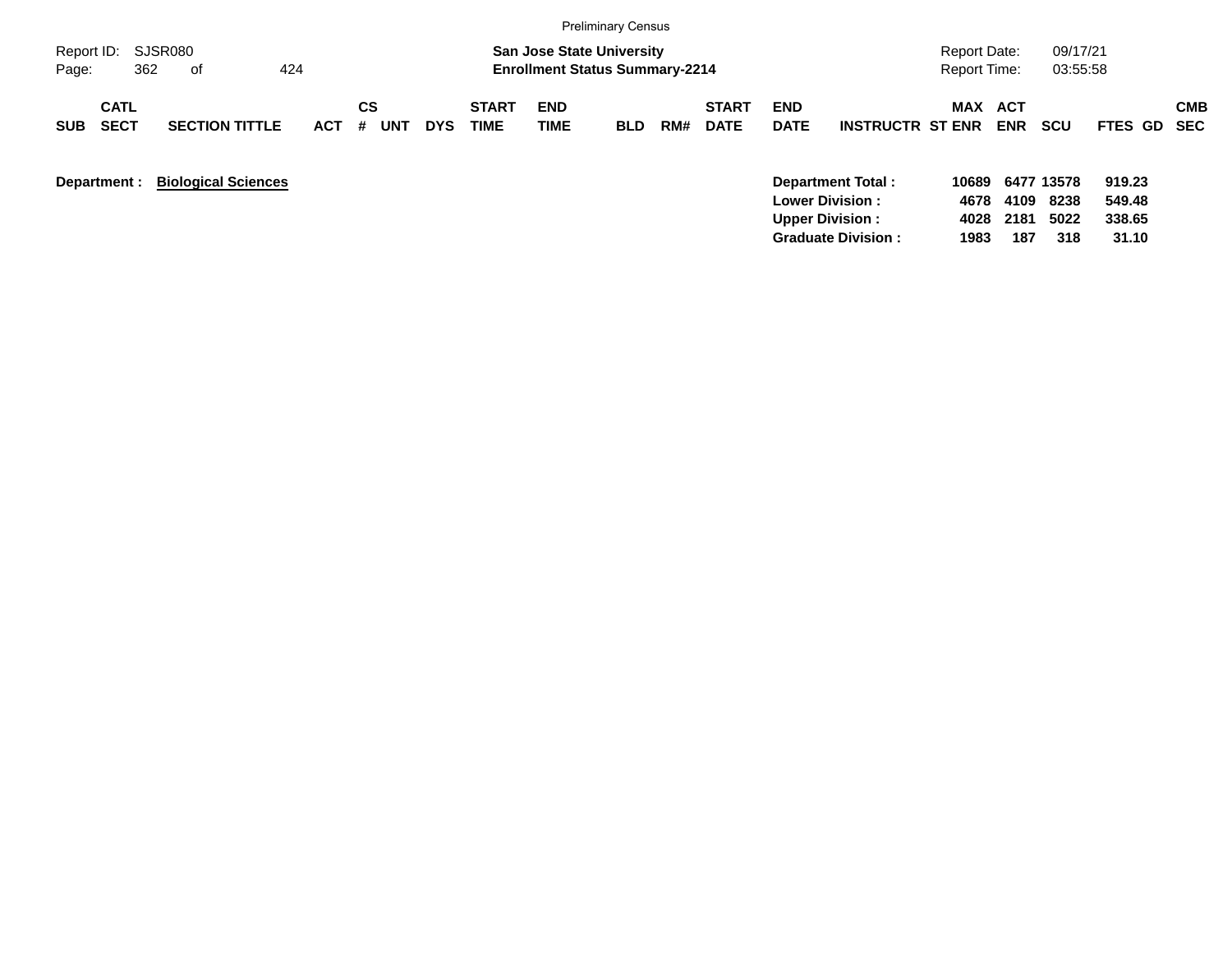|                     |                            |                            |            |                |            |             |                             |                                                                    | <b>Preliminary Census</b> |             |                             |                                |                         |   |                                            |            |                      |             |    |                          |
|---------------------|----------------------------|----------------------------|------------|----------------|------------|-------------|-----------------------------|--------------------------------------------------------------------|---------------------------|-------------|-----------------------------|--------------------------------|-------------------------|---|--------------------------------------------|------------|----------------------|-------------|----|--------------------------|
| Report ID:<br>Page: | 363                        | <b>SJSR080</b><br>οf       | 424        |                |            |             |                             | San Jose State University<br><b>Enrollment Status Summary-2214</b> |                           |             |                             |                                |                         |   | <b>Report Date:</b><br><b>Report Time:</b> |            | 09/17/21<br>03:55:58 |             |    |                          |
|                     |                            |                            |            |                |            |             |                             |                                                                    |                           |             |                             |                                |                         |   |                                            |            |                      |             |    |                          |
| <b>SUB</b>          | <b>CATL</b><br><b>SECT</b> | <b>SECTION TITTLE</b>      | <b>ACT</b> | <b>CS</b><br># | <b>UNT</b> | <b>DYS</b>  | <b>START</b><br><b>TIME</b> | <b>END</b><br><b>TIME</b>                                          | BLD                       | RM#         | <b>START</b><br><b>DATE</b> | <b>END</b><br><b>DATE</b>      | <b>INSTRUCTR ST ENR</b> |   | MAX ACT                                    | <b>ENR</b> | <b>SCU</b>           | <b>FTES</b> | GD | <b>CMB</b><br><b>SEC</b> |
| <b>College</b>      |                            | <b>Science, College of</b> |            |                |            |             |                             |                                                                    |                           |             |                             |                                |                         |   |                                            |            |                      |             |    |                          |
| Department :        |                            | <b>Chemistry</b>           |            |                |            |             |                             |                                                                    |                           |             |                             |                                |                         |   |                                            |            |                      |             |    |                          |
| CHEM                | 1A 01                      | <b>General Chem</b>        | LEC.       | 01             | 5.0        | MWF         |                             | 09:30 AM 10:20 AM                                                  | ON                        | LINE        | 08/19/21                    | 12/06/21                       | M Esfandiari A          |   | 275                                        | 310        | 930                  | 103.33      | 0  |                          |
| <b>CHEM</b>         | 1A 02                      | <b>General Chem</b>        | <b>LEC</b> | 01             | 5.0        | MWF         | 10:30 AM 11:20 AM           |                                                                    | ΟN                        | LINE        | 08/19/21                    | 12/06/21                       | M Esfandiari A          |   | 275                                        | 305        | 915                  | 101.67      | 0  |                          |
| <b>CHEM</b>         | 1A 03                      | <b>General Chem</b>        | <b>LEC</b> | 01             | 5.0        | <b>MWF</b>  |                             | 01:30 PM 02:20 PM                                                  | ΟN                        | <b>LINE</b> | 08/19/21                    | 12/06/21                       | R Kelly                 | A | 80                                         | 88         | 264                  | 29.33       | 0  |                          |
| <b>CHEM</b>         | 1A 04                      | <b>General Chem</b>        | SEM        | 04             | 0.0        | F           |                             | 07:30 AM 08:20 AM                                                  | ΟN                        | <b>LINE</b> | 08/19/21                    | 12/06/21                       | N Salehi                | A | 130                                        | 115        | 115                  | 0.00        | 0  |                          |
| <b>CHEM</b>         | 1A 05                      | <b>General Chem</b>        | SEM        | 04             | 0.0        | F           |                             | 08:30 AM 09:20 AM                                                  | ΟN                        | <b>LINE</b> | 08/19/21                    | 12/06/21                       | N Salehi                | A | 130                                        | 120        | 120                  | 0.00        | 0  |                          |
| <b>CHEM</b>         | 1A 06                      | <b>General Chem</b>        | SEM        | 04             | 0.0        | F           |                             | 09:30 AM 10:20 AM                                                  | ΟN                        | <b>LINE</b> | 08/19/21                    | 12/06/21                       | N Salehi                | A | 130                                        | 120        | 120                  | 0.00        | 0  |                          |
| <b>CHEM</b>         | 1A 07                      | <b>General Chem</b>        | SEM        | 04             | 0.0        | F           |                             | 10:30 AM 11:20 AM                                                  | ΟN                        | <b>LINE</b> | 08/19/21                    | 12/06/21                       | I Slobodov              | A | 130                                        | 131        | 131                  | 0.00        | 0  |                          |
| <b>CHEM</b>         | 1A 08                      | <b>General Chem</b>        | SEM        | 04             | 0.0        | F           |                             | 11:30 AM 12:20 PM                                                  | ΟN                        | <b>LINE</b> | 08/19/21                    | 12/06/21                       | K Padmanabha            |   | 130                                        | 130        | 130                  | 0.00        | 0  |                          |
| <b>CHEM</b>         | 1A 09                      | <b>General Chem</b>        | SEM        | 04             | 0.0        | F           |                             | 11:30 AM 12:20 PM                                                  | ΟN                        | <b>LINE</b> | 08/19/21                    | 12/06/21                       | I Slobodov              | A | 150                                        | 142        | 142                  | 0.00        | 0  |                          |
| <b>CHEM</b>         | 1A 10                      | <b>General Chem</b>        | LAB        | 16             | 0.0        | T           |                             | 07:30 AM 10:20 AM                                                  | ΟN                        | LINE        | 08/19/21                    | 12/06/21                       | S Ergun                 | Α | 26                                         | 26         | 26                   | 0.00        | 0  |                          |
| <b>CHEM</b>         | 1A 11                      | <b>General Chem</b>        | LAB        | 16             | 0.0        | $\mathsf T$ |                             | 07:30 AM 10:20 AM                                                  | DН                        | 506         | 08/19/21                    | 12/06/21                       | S Cuellar-Or            | A | 24                                         | 25         | 25                   | 0.00        | 0  |                          |
| <b>CHEM</b>         | 1A 12                      | <b>General Chem</b>        | LAB        | 16             | 0.0        | T           |                             | 10:30 AM 01:20 PM                                                  | ΟN                        | LINE        | 08/19/21                    | 12/06/21                       | I Tran                  | Α | 26                                         | 29         | 29                   | 0.00        | 0  |                          |
| <b>CHEM</b>         | 1A 13                      | <b>General Chem</b>        | LAB        | 16             | 0.0        | T           |                             | 10:30 AM 01:20 PM                                                  | DН                        | 506         | 08/19/21                    | 12/06/21                       | X Wang                  | Α | 24                                         | 24         | 24                   | 0.00        | 0  |                          |
| <b>CHEM</b>         | 1A 14                      | <b>General Chem</b>        | LAB        | 16             | 0.0        | Т           |                             | 02:30 PM 05:20 PM                                                  | ΟN                        | LINE        | 08/19/21                    | 12/06/21                       | I Slobodov              | Α | 26                                         | 28         | 28                   | 0.00        | 0  |                          |
| <b>CHEM</b>         | 1A 15                      | <b>General Chem</b>        | LAB        | 16             | 0.0        | Τ           |                             | 02:30 PM 05:20 PM                                                  | DН                        | 506         | 08/19/21                    | 12/06/21                       | X Wang                  | Α | 24                                         | 21         | 21                   | 0.00        | 0  |                          |
| <b>CHEM</b>         | 1A 16                      | <b>General Chem</b>        | LAB        | 16             | 0.0        | W           |                             | 07:30 AM 10:20 AM                                                  | ΟN                        | LINE        | 08/19/21                    | 12/06/21                       | N Salehi                | Α | 26                                         | 26         | 26                   | 0.00        | 0  |                          |
| <b>CHEM</b>         | 1A 17                      | <b>General Chem</b>        | LAB        | 16             | 0.0        | W           |                             | 07:30 AM 10:20 AM                                                  | DН                        | 506         | 08/19/21                    | 12/06/21                       | <b>B</b> Serrano        | Α | 24                                         | 24         | 24                   | 0.00        | 0  |                          |
| <b>CHEM</b>         | 1A 18                      | <b>General Chem</b>        | LAB        | 16             | 0.0        | W           |                             | 11:30 AM 02:20 PM                                                  | ΟN                        | LINE        | 08/19/21                    | 12/06/21                       | I Tran                  | Α | 26                                         | 26         | 26                   | 0.00        | 0  |                          |
| <b>CHEM</b>         | 1A 19                      | <b>General Chem</b>        | LAB        | 16             | 0.0        | W           |                             | 11:30 AM 02:10 PM                                                  | DН                        | 506         | 08/19/21                    | 12/06/21                       | C Jumawan               | A | 24                                         | 24         | 24                   | 0.00        | 0  |                          |
| <b>CHEM</b>         | 1A 20                      | <b>General Chem</b>        | LAB        | 16             | 0.0        | W           |                             | 02:30 PM 05:20 PM                                                  | ΟN                        | LINE        | 08/19/21                    | 12/06/21                       | K Padmanabha            |   | 26                                         | 28         | 28                   | 0.00        | 0  |                          |
| <b>CHEM</b>         | 1A 21                      | <b>General Chem</b>        | LAB        | 16             | 0.0        | W           |                             | 02:40 PM 05:20 PM                                                  | DН                        | 506         | 08/19/21                    | 12/06/21                       | V Maraschin A           |   | 24                                         | 22         | 22                   | 0.00        | 0  |                          |
| <b>CHEM</b>         | 1A 22                      | <b>General Chem</b>        | LAB        | 16             | 0.0        | R           |                             | 07:30 AM 10:20 AM                                                  | ΟN                        | LINE        | 08/19/21                    | 12/06/21                       | L Sandoval              | A | 26                                         | 25         | 25                   | 0.00        | 0  |                          |
| <b>CHEM</b>         | 1A 23                      | <b>General Chem</b>        | LAB        | 16             | 0.0        | R           |                             | 07:30 AM 10:20 AM                                                  | DН                        | 506         | 08/19/21                    | 12/06/21                       | S Cuellar-Or A          |   | 24                                         | 23         | 23                   | 0.00        | 0  |                          |
| <b>CHEM</b>         | 1A 24                      | <b>General Chem</b>        | LAB        | 16             | 0.0        | R           |                             | 10:30 AM 01:20 PM                                                  | ON                        | <b>LINE</b> | 08/19/21                    | 12/06/21                       | D Yoon                  | Α | 26                                         | 27         | 27                   | 0.00        | 0  |                          |
| <b>CHEM</b>         | 1A 25                      | <b>General Chem</b>        | LAB        |                | 0.0        |             |                             |                                                                    |                           |             |                             |                                |                         | х | 0                                          | 0          | 0                    | 0.00        | 0  |                          |
| <b>CHEM</b>         | 1A 26                      | <b>General Chem</b>        | LAB        | 16             | 0.0        | R           |                             | 02:30 PM 05:20 PM                                                  | ON                        | LINE.       | 08/19/21                    | 12/06/21                       | K Wirth                 | Α | 26                                         | 24         | 24                   | 0.00        | 0  |                          |
| <b>CHEM</b>         | 1A 27                      | <b>General Chem</b>        | LAB        | 16             | 0.0        | R           |                             | 02:30 PM 05:20 PM                                                  | DН                        | 506         | 08/19/21                    | 12/06/21                       | S Singh                 | Α | 24                                         | 24         | 24                   | 0.00        | 0  |                          |
| CHEM                | 1A 28                      | <b>General Chem</b>        | LAB        | 16             | 0.0        | Т           |                             | 07:30 AM 10:20 AM                                                  | ΟN                        | LINE        | 08/19/21                    | 12/06/21                       | L Sandoval              | A | 26                                         | 26         | 26                   | 0.00        | 0  |                          |
|                     | CHEM 1A29                  | General Chem               | LAB        | 16             | 0.0        | $\top$      |                             | 10:30 AM 01:20 PM                                                  | ON                        | <b>LINE</b> | 08/19/21                    | 12/06/21                       | D Yoon                  | A | 26                                         | 27         | 27                   | 0.00        | 0  |                          |
| CHEM                | 1A 30                      | General Chem               | LAB        | 16             | 0.0        | M           |                             | 02:30 PM 05:20 PM                                                  | <b>DH</b>                 | 506         | 08/19/21                    | 12/06/21                       | I Slobodov              | A | 24                                         | 23         | 23                   | 0.00        | 0  |                          |
| CHEM                | 1A 31                      | General Chem               | LAB        |                | 16 0.0     | M           |                             | 02:30 PM 05:20 PM                                                  | <b>ON</b>                 | LINE        | 08/19/21                    | 12/06/21                       | S Singh                 | A | 26                                         | 27         | 27                   | 0.00        | 0  |                          |
| CHEM                | 1A 32                      | General Chem               | LAB        |                | 16 0.0     | W           |                             | 02:30 PM 05:20 PM                                                  | ON                        |             | LINE 08/19/21               | 12/06/21 K Wirth               |                         | A | 26                                         | 26         | 26                   | 0.00        | 0  |                          |
| CHEM                | 1A 33                      | General Chem               | LAB        |                | 0.0        |             |                             |                                                                    |                           |             |                             |                                |                         | Х | 0                                          | 0          | 0                    | 0.00        | 0  |                          |
| CHEM                | 1A 34                      | General Chem               | LAB        |                | 0.0        |             |                             |                                                                    |                           |             |                             |                                |                         | Χ | 0                                          | 0          | 0                    | 0.00        | 0  |                          |
| CHEM                | 1A 35                      | General Chem               | LAB        |                | 16 0.0     | R           |                             | 10:30 AM 01:20 PM                                                  | <b>ON</b>                 |             | LINE 08/19/21               |                                | 12/06/21 S Al-Maleh     | A | 26                                         | 25         | 25                   | 0.00        | 0  |                          |
| <b>CHEM</b>         | 1A 36                      | General Chem               | LAB        |                | 16 0.0     | R           |                             | 02:30 PM 05:20 PM                                                  | <b>ON</b>                 |             | LINE 08/19/21               |                                | 12/06/21 S Al-Maleh     | A | 26                                         | 24         | 24                   | 0.00        | 0  |                          |
|                     | CHEM 1A37                  | <b>General Chem</b>        | LAB        |                | 16 0.0     | $\top$      |                             | 10:30 AM 01:20 PM                                                  | ON                        |             |                             | LINE 08/19/21 12/06/21 S Singh |                         | A | 26                                         | 26         | 26                   | 0.00        | 0  |                          |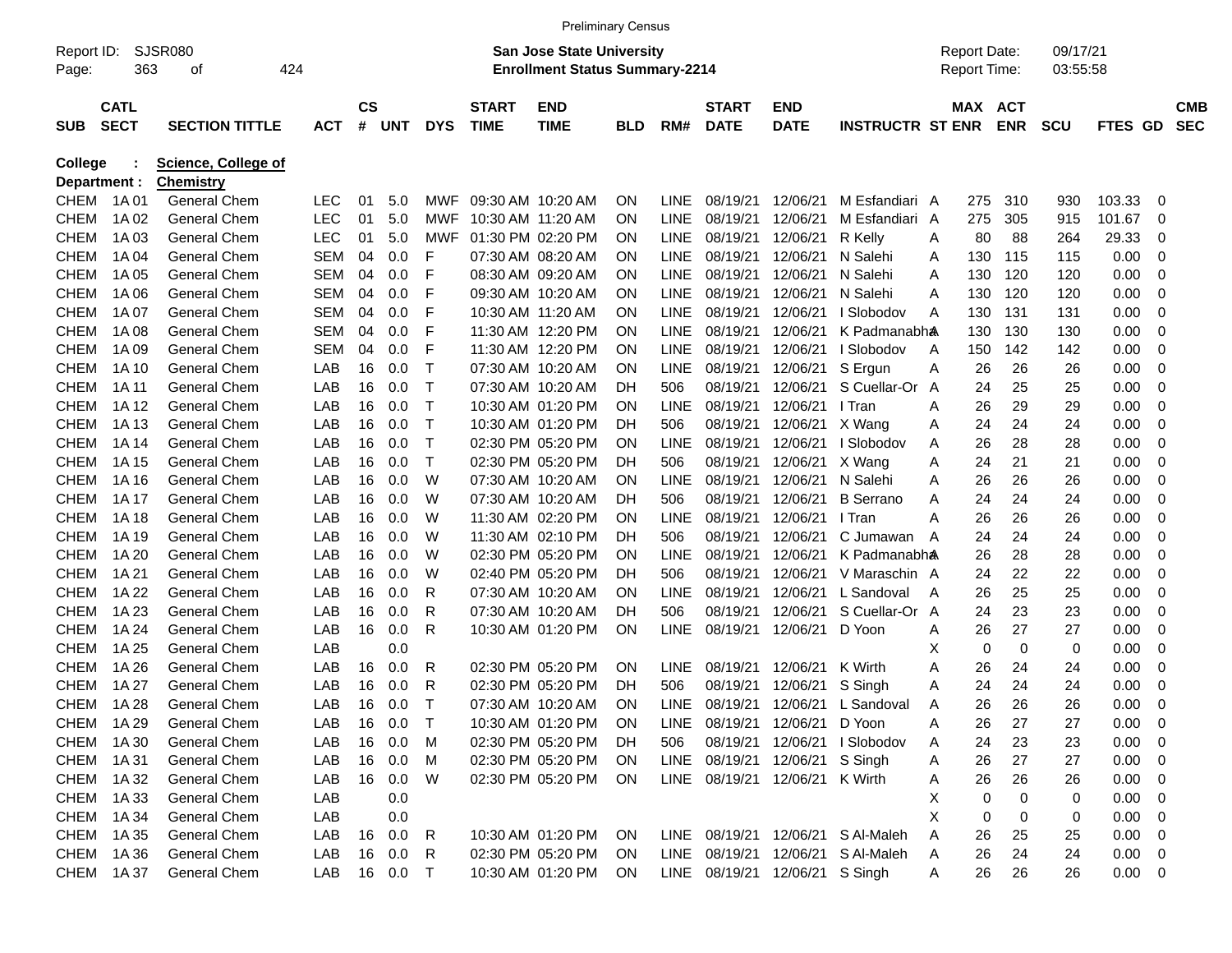|                           |                                      |            |           |            |              |              |                                       | <b>Preliminary Census</b> |             |                               |                           |                            |                     |            |            |                |                          |
|---------------------------|--------------------------------------|------------|-----------|------------|--------------|--------------|---------------------------------------|---------------------------|-------------|-------------------------------|---------------------------|----------------------------|---------------------|------------|------------|----------------|--------------------------|
| Report ID:                | SJSR080<br>San Jose State University |            |           |            |              |              |                                       |                           |             |                               |                           |                            | <b>Report Date:</b> |            | 09/17/21   |                |                          |
| 364<br>Page:              | 424<br>οf                            |            |           |            |              |              | <b>Enrollment Status Summary-2214</b> |                           |             |                               |                           |                            | Report Time:        |            | 03:55:58   |                |                          |
| <b>CATL</b>               |                                      |            | <b>CS</b> |            |              | <b>START</b> | <b>END</b>                            |                           |             | <b>START</b>                  | <b>END</b>                |                            | MAX ACT             |            |            |                | <b>CMB</b>               |
| <b>SECT</b><br><b>SUB</b> | <b>SECTION TITTLE</b>                | <b>ACT</b> | #         | <b>UNT</b> | <b>DYS</b>   | <b>TIME</b>  | <b>TIME</b>                           | <b>BLD</b>                | RM#         | <b>DATE</b>                   | <b>DATE</b>               | <b>INSTRUCTR ST ENR</b>    |                     | <b>ENR</b> | <b>SCU</b> | <b>FTES GD</b> | <b>SEC</b>               |
| CHEM<br>1A 38             | General Chem                         | LAB        | 16        | 0.0        | R            |              | 10:30 AM 01:20 PM                     | <b>DH</b>                 | 506         | 08/19/21                      | 12/06/21                  | C Jumawan                  | 24<br>$\mathsf{A}$  | 24         | 24         | 0.00           | 0                        |
| <b>CHEM</b><br>1A 39      | General Chem                         | LAB        | 16        | 0.0        | $\mathsf{T}$ |              | 02:30 PM 05:20 PM                     | ON.                       | LINE        | 08/19/21                      | 12/06/21                  | C Nguyen                   | 26<br>Α             | 27         | 27         | 0.00           | 0                        |
| <b>CHEM</b><br>1A 40      | <b>General Chem</b>                  | <b>LEC</b> |           | 5.0        |              |              |                                       |                           |             |                               |                           |                            | X<br>$\mathbf 0$    | 0          | 0          | 0.00           | 0                        |
| <b>CHEM</b><br>1A 41      | <b>General Chem</b>                  | <b>LEC</b> | 01        | 5.0        | MWF          |              | 10:30 AM 11:20 AM                     | SCI                       | 142         | 08/19/21                      | 12/06/21                  | K Singmaster A             | 40                  | 55         | 165        | 18.33          | 0                        |
| <b>CHEM</b><br>1A 42      | <b>General Chem</b>                  | LAB        | 16        | 0.0        | R            |              | 10:30 AM 01:20 PM                     | ON.                       | <b>LINE</b> | 08/19/21                      | 12/06/21                  | S Singh                    | 26<br>Α             | 26         | 26         | 0.00           | 0                        |
| <b>CHEM</b><br>1A43       | <b>General Chem</b>                  | LAB        | 16        | 0.0        | R            |              | 02:30 PM 05:20 PM                     | ON.                       | <b>LINE</b> | 08/19/21                      | 12/06/21                  | I Slobodov                 | 26<br>A             | 25         | 25         | 0.00           | 0                        |
| <b>CHEM</b><br>1A 44      | <b>General Chem</b>                  | LAB        | 16        | 0.0        | м            |              | 02:30 PM 05:20 PM                     | ON.                       | <b>LINE</b> | 08/19/21                      | 12/06/21                  | X Wang                     | 24<br>A             | 26         | 26         | 0.00           | - 0                      |
|                           |                                      |            |           |            |              |              |                                       |                           |             |                               |                           | Total:                     |                     | 2228 2274  | 3790       | 252.67         |                          |
|                           |                                      |            |           |            |              |              |                                       |                           |             |                               |                           |                            |                     |            |            |                |                          |
| 1B 01<br>CHEM             | Gen Chem                             | LEC        | 01        | 5.0        | МW           |              | 10:30 AM 11:45 AM                     | ON.                       | LINE        | 08/19/21                      | 12/06/21                  | A Van WyngarA              | 150                 | 179        | 537        | 59.75          | - 1                      |
| 1B 02<br><b>CHEM</b>      | Gen Chem                             | <b>ACT</b> | 07        | 0.0        | F            |              | 10:45 AM 11:35 AM                     | ON.                       | <b>LINE</b> | 08/19/21                      | 12/06/21                  | <b>B</b> Serrano           | 172<br>A            | 179        | 90         | 0.00           | -1                       |
| <b>CHEM</b><br>1B 03      | Gen Chem                             | LAB        | 16        | 0.0        | $\top$       |              | 07:30 AM 11:45 AM                     | DH                        | 509         | 08/19/21                      | 12/06/21                  | <b>B</b> Serrano           | 22<br>A             | 22         | 33         | 0.00           | - 0                      |
| <b>CHEM</b><br>1B 04      | Gen Chem                             | LAB        | 16        | 0.0        | $\top$       |              | 01:00 PM 05:15 PM                     | DH                        | 509         | 08/19/21                      | 12/06/21                  | K Padmanabh <b>a</b>       | 22                  | 21         | 32         | 0.00           | - 0                      |
| <b>CHEM</b><br>1B 05      | Gen Chem                             | LAB        | 16        | 0.0        | W            |              | 12:30 PM 04:45 PM                     | DН                        | 509         | 08/19/21                      | 12/06/21                  | N Salehi                   | 22<br>A             | 23         | 35         | 0.00           | -1                       |
| <b>CHEM</b><br>1B 06      | Gen Chem                             | LAB        | 16        | 0.0        | R            |              | 07:30 AM 11:45 AM                     | DН                        | 509         | 08/19/21                      | 12/06/21                  | <b>B</b> Serrano           | 22<br>A             | 23         | 35         | 0.00           | 0                        |
| <b>CHEM</b><br>1B 07      | Gen Chem                             | LAB        | 16        | 0.0        | R            |              | 01:00 PM 05:15 PM                     | DН                        | 509         | 08/19/21                      | 12/06/21                  | K Padmanabh <b>a</b>       | 22                  | 23         | 35         | 0.00           | 0                        |
| <b>CHEM</b><br>1B 08      | Gen Chem                             | LAB        | 16        | 0.0        | м            |              | 12:30 PM 04:45 PM                     | DН                        | 509         | 08/19/21                      | 12/06/21                  | N Salehi                   | 22<br>Α             | 22         | 33         | 0.00           | 0                        |
| <b>CHEM</b><br>1B 09      | Gen Chem                             | LAB        | 16        | 0.0        | м            |              | 04:00 PM 08:15 PM                     | DН                        | 507         | 08/19/21                      | 12/06/21                  | K Padmanabh <b>a</b>       | 20                  | 21         | 32         | 0.00           | 0                        |
| <b>CHEM</b><br>1B 10      | Gen Chem                             | LAB        | 16        | 0.0        | W            |              | 04:00 PM 08:15 PM                     | DН                        | 507         | 08/19/21                      | 12/06/21                  | I Slobodov                 | 20<br>A             | 24         | 36         | 0.00           | - 0                      |
|                           |                                      |            |           |            |              |              |                                       |                           |             |                               |                           | Total:                     | 494                 | 537        | 895        | 59.75          |                          |
| CHEM<br>801               | Organic Chem                         | <b>LEC</b> | 02        | 3.0        | MW           |              | 09:00 AM 10:15 AM                     | ON.                       | <b>LINE</b> | 08/19/21                      | 12/06/21                  | L Kapitzky                 | 90<br>Α             | 70         | 210        | 14.00 0        |                          |
|                           |                                      |            |           |            |              |              |                                       |                           |             |                               |                           | Total:                     | 90                  | 70         | 210        | 14.00          |                          |
| CHEM<br>901               | Organic Chem Lab                     | LAB.       | 16        | 1.0        | R            |              | 02:30 PM 05:20 PM                     | <b>ON</b>                 | <b>LINE</b> | 08/19/21                      | 12/06/21                  | X Wang                     | 17<br>A             | 15         | 15         | 1.00           | - 0                      |
| CHEM<br>902               | Organic Chem Lab                     | LAB        | 16        | 1.0        | F            |              | 09:30 AM 12:20 PM                     | ON.                       | <b>LINE</b> | 08/19/21                      | 12/06/21                  | X Wang                     | 17<br>A             | 17         | 17         | 1.13           | - 0                      |
| CHEM<br>903               | Organic Chem Lab                     | LAB        | 16        | 1.0        | F            |              | 01:00 PM 03:50 PM                     | ON.                       | <b>LINE</b> | 08/19/21                      | 12/06/21                  | X Wang                     | 17<br>A             | 15         | 15         | 1.00           | - 0                      |
|                           |                                      |            |           |            |              |              |                                       |                           |             |                               |                           | Total:                     | 51                  | 47         | 47         | 3.13           |                          |
| CHEM 30A 01               | Intro Chem                           | <b>LEC</b> | 01        | 3.0        | MW           |              | 04:30 PM 05:20 PM                     | <b>ON</b>                 | <b>LINE</b> |                               | 08/19/21 12/06/21         | A Tran                     | 448<br>Α            | 442        | 884        | 88.40          | $\overline{\mathbf{0}}$  |
| CHEM 30A 02               | Intro Chem                           | LAB        |           | 16 0.0     | $\top$       |              | 07:30 AM 10:20 AM                     | <b>ON</b>                 | LINE        |                               | 08/19/21 12/06/21 H Cho   |                            | 28<br>A             | 28         | 28         | 0.00           | $\overline{\phantom{0}}$ |
| CHEM 30A 03               | Intro Chem                           | LAB        |           | 16  0.0  T |              |              | 10:30 AM 01:20 PM                     | <b>ON</b>                 | <b>LINE</b> |                               | 08/19/21 12/06/21 F Lee   |                            | 28<br>Α             | 28         | 28         | $0.00 \t 0$    |                          |
| CHEM 30A 04               | Intro Chem                           | LAB        |           | 16  0.0  T |              |              | 01:30 PM 04:20 PM                     | <b>ON</b>                 | LINE        |                               |                           | 08/19/21 12/06/21 K Nguyen | 28<br>Α             | 29         | 29         | $0.00 \t 0$    |                          |
| CHEM 30A 05               | Intro Chem                           | LAB        |           | 16  0.0  W |              |              | 07:30 AM 10:20 AM                     | <b>ON</b>                 | <b>LINE</b> |                               | 08/19/21 12/06/21 K White |                            | 28<br>Α             | 29         | 29         | $0.00 \t 0$    |                          |
| CHEM 30A 06               | Intro Chem                           | LAB        |           | 16 0.0     | W            |              | 10:30 AM 01:20 PM                     | <b>ON</b>                 | LINE        |                               | 08/19/21 12/06/21 P Huynh |                            | 28<br>Α             | 27         | 27         | $0.00 \t 0$    |                          |
| CHEM 30A 07               | Intro Chem                           | LAB        |           | 16 0.0     | W            |              | 01:30 PM 04:20 PM                     | <b>ON</b>                 | LINE        |                               | 08/19/21 12/06/21 P Huynh |                            | 28<br>Α             | 28         | 28         | $0.00 \t 0$    |                          |
| CHEM 30A 08               | Intro Chem                           | LAB        |           | 16 0.0     | R            |              | 07:30 AM 10:20 AM                     | ON                        |             | LINE 08/19/21 12/06/21 R Nhan |                           |                            | 28<br>Α             | 28         | 28         | $0.00 \t 0$    |                          |
| CHEM 30A 09               | Intro Chem                           | LAB        |           | 0.0        |              |              |                                       |                           |             |                               |                           |                            | 0<br>X              | 0          | 0          | $0.00 \t 0$    |                          |
| CHEM 30A 10               | Intro Chem                           | LAB        |           | 16  0.0  R |              |              | 01:30 PM 04:20 PM                     | ON                        |             | LINE 08/19/21 12/06/21 R Nhan |                           |                            | Α<br>28             | 28         | 28         | $0.00 \t 0$    |                          |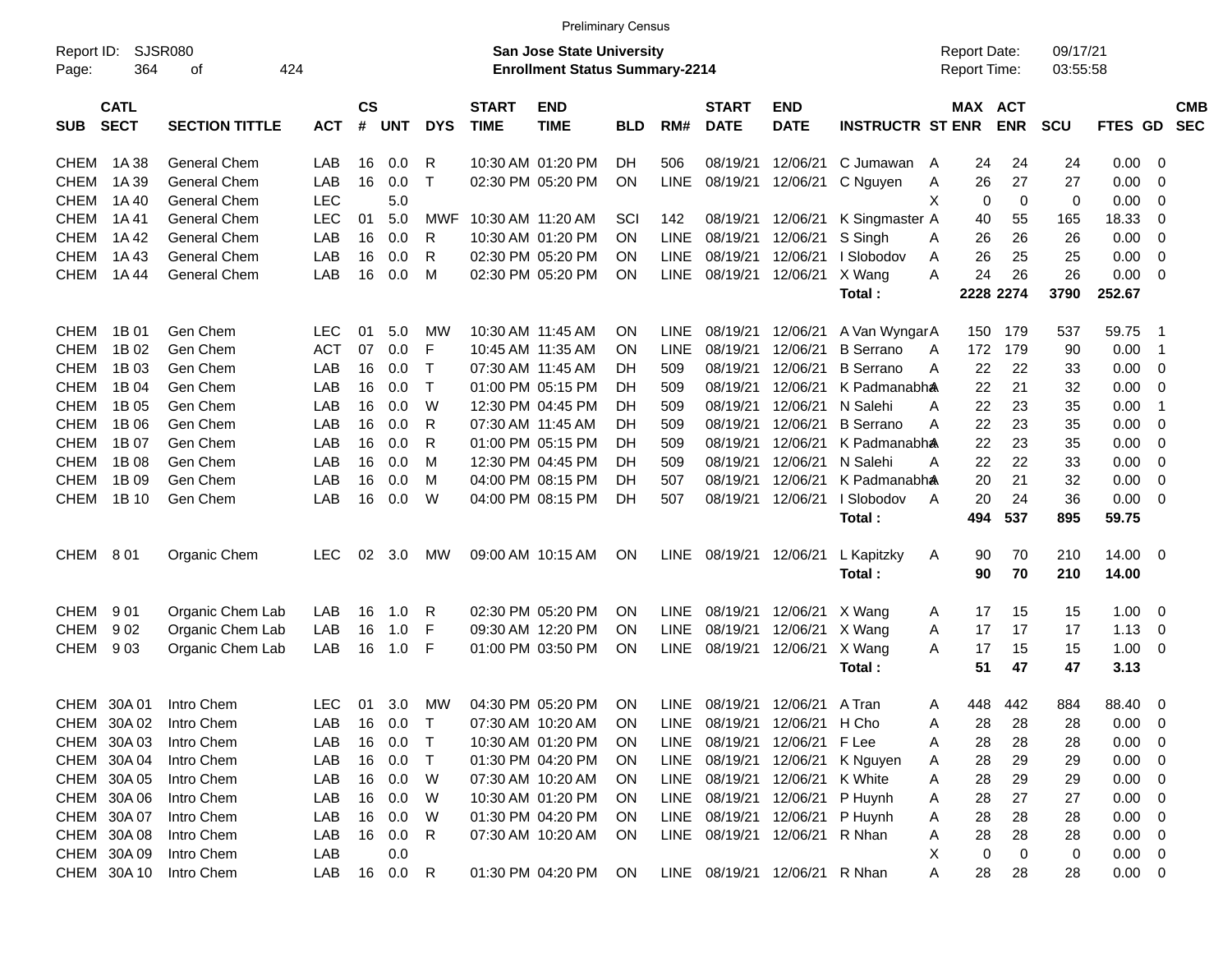|                                          |                                                                |            |                    |                     |            |                             | <b>Preliminary Census</b>                                                 |            |             |                             |                                        |                          |        |                                            |             |                      |                           |                                 |                          |
|------------------------------------------|----------------------------------------------------------------|------------|--------------------|---------------------|------------|-----------------------------|---------------------------------------------------------------------------|------------|-------------|-----------------------------|----------------------------------------|--------------------------|--------|--------------------------------------------|-------------|----------------------|---------------------------|---------------------------------|--------------------------|
| Report ID:<br>365<br>Page:               | SJSR080<br>424<br>οf                                           |            |                    |                     |            |                             | <b>San Jose State University</b><br><b>Enrollment Status Summary-2214</b> |            |             |                             |                                        |                          |        | <b>Report Date:</b><br><b>Report Time:</b> |             | 09/17/21<br>03:55:58 |                           |                                 |                          |
| <b>CATL</b><br><b>SECT</b><br><b>SUB</b> | <b>SECTION TITTLE</b>                                          | <b>ACT</b> | $\mathsf{cs}$<br># | <b>UNT</b>          | <b>DYS</b> | <b>START</b><br><b>TIME</b> | <b>END</b><br><b>TIME</b>                                                 | <b>BLD</b> | RM#         | <b>START</b><br><b>DATE</b> | <b>END</b><br><b>DATE</b>              | <b>INSTRUCTR ST ENR</b>  |        | MAX ACT                                    | <b>ENR</b>  | <b>SCU</b>           | <b>FTES GD</b>            |                                 | <b>CMB</b><br><b>SEC</b> |
| CHEM 30A 11                              | Intro Chem                                                     | LAB        | 16                 | 0.0                 | F          |                             | 07:30 AM 10:20 AM                                                         | ΟN         | <b>LINE</b> | 08/19/21                    | 12/06/21                               | K White                  | A      | 28                                         | 29          | 29                   | 0.00                      | - 0                             |                          |
| 30A 12<br><b>CHEM</b>                    | Intro Chem                                                     | LAB        | 16                 | 0.0                 | F          |                             | 10:30 AM 01:20 PM                                                         | ΟN         | <b>LINE</b> | 08/19/21                    | 12/06/21                               | S Hu                     | A      | 28                                         | 27          | 27                   | 0.00                      | 0                               |                          |
| 30A 13<br><b>CHEM</b>                    | Intro Chem                                                     | LAB        | 16                 | 0.0                 | м          |                             | 10:30 AM 01:20 PM                                                         | OΝ         | LINE        | 08/19/21                    | 12/06/21                               | F Lee                    | A      | 28                                         | 28          | 28                   | 0.00                      | - 0                             |                          |
| 30A 14<br><b>CHEM</b>                    | Intro Chem                                                     | LAB        |                    | 0.0                 |            |                             |                                                                           |            |             |                             |                                        |                          | X      | $\mathbf 0$                                | $\mathbf 0$ | 0                    | 0.00                      | - 0                             |                          |
| 30A 15<br><b>CHEM</b>                    | Intro Chem                                                     | LAB        | 16                 | 0.0                 | R          |                             | 10:30 AM 01:20 PM                                                         | ΟN         | LINE        | 08/19/21                    | 12/06/21 H Cho                         |                          | A      | 28                                         | 26          | 26                   | 0.00                      | - 0                             |                          |
| 30A 16<br><b>CHEM</b>                    | Intro Chem                                                     | LAB        | 16                 | 0.0                 | м          |                             | 01:30 PM 04:20 PM                                                         | ΟN         | <b>LINE</b> | 08/19/21                    | 12/06/21                               | K Nguyen                 | A      | 28                                         | 25          | 25                   | 0.00                      | 0                               |                          |
| 30A 17<br><b>CHEM</b>                    | Intro Chem                                                     | LAB        | 16                 | 0.0                 | R          |                             | 01:30 PM 04:20 PM                                                         | OΝ         | <b>LINE</b> | 08/19/21                    | 12/06/21                               | S Hu                     | A      | 28                                         | 26          | 26                   | 0.00                      | - 0                             |                          |
| 30A 18<br><b>CHEM</b>                    | Intro Chem                                                     | LAB        | 16                 | 0.0                 | W          |                             | 10:30 AM 01:20 PM                                                         | ΟN         | <b>LINE</b> | 08/19/21                    | 12/06/21                               | N Millan                 | A      | 28                                         | 28          | 28                   | 0.00                      | - 0                             |                          |
| 30A 19<br><b>CHEM</b>                    | Intro Chem                                                     | LAB        | 16                 | 0.0                 | R          |                             | 10:30 AM 01:20 PM                                                         | ΟN         | LINE        | 08/19/21                    | 12/06/21                               | N Millan                 | A      | 28                                         | 28          | 28                   | 0.00                      | - 0                             |                          |
|                                          |                                                                |            |                    |                     |            |                             |                                                                           |            |             |                             |                                        | Total:                   |        | 896                                        | 884         | 1326                 | 88.40                     |                                 |                          |
| CHEM 55 01                               | <b>Quant Analy</b>                                             | <b>LEC</b> | 01                 | 2.0                 | МW         |                             | 09:00 AM 09:50 AM                                                         | SCI        | 164         |                             | 08/19/21 12/06/21                      | R Freeman                | A      | 50                                         | 41          | 82                   | 5.47                      | - 0                             |                          |
| CHEM 55 02                               | <b>Quant Analy</b>                                             | <b>LEC</b> | 01                 | 2.0                 | F          |                             | 01:00 PM 02:40 PM                                                         | ΟN         | <b>LINE</b> | 08/19/21 12/06/21           |                                        | M Radlauer               | A      | 55                                         | 51          | 102                  | 6.80                      | - 0                             |                          |
|                                          |                                                                |            |                    |                     |            |                             |                                                                           |            |             |                             |                                        | Total:                   |        | 105                                        | 92          | 184                  | 12.27                     |                                 |                          |
| 55L 01<br>CHEM                           | Quantitative Analysi                                           | LAB        | 16                 | 2.0                 | МW         |                             | 10:30 AM 01:20 PM                                                         | DH.        | 413         | 08/19/21                    | 12/06/21                               | E Campo Saha             |        | 22                                         | 22          | 44                   | 2.93                      | - 0                             |                          |
| <b>CHEM</b><br>55L02                     | Quantitative Analysi                                           | LAB        | 16                 | 2.0                 | МW         |                             | 02:30 PM 05:20 PM                                                         | DH         | 413         | 08/19/21                    | 12/06/21                               | R Freeman                | A      | 22                                         | 21          | 42                   | 2.80                      | 0                               |                          |
| 55L 03<br>CHEM                           | Quantitative Analysi                                           | LAB        | 16                 | 2.0                 | TR         |                             | 10:30 AM 01:20 PM                                                         | DH.        | 413         | 08/19/21                    | 12/06/21                               | R Freeman                | A      | 22                                         | 22          | 44                   | 2.93                      | - 0                             |                          |
|                                          |                                                                |            |                    |                     |            |                             |                                                                           |            |             |                             |                                        | Total:                   |        | 66                                         | 65          | 130                  | 8.67                      |                                 |                          |
|                                          | CHEM 100W 02 Writing Wkshp Chem                                | SEM        | 05                 | 3.0                 | F          |                             | 10:00 AM 12:30 PM                                                         | OΝ         | <b>LINE</b> | 08/19/21                    | 12/06/21                               | <b>G</b> Muller          | A      | 23                                         | 25          | 75                   | 5.00                      | - 0                             |                          |
|                                          | CHEM 100W 03 Writing Wkshp Chem                                | SEM        |                    | 05 3.0              | TR         |                             | 08:00 AM 09:15 AM                                                         | ON         | LINE        | 08/19/21 12/06/21           |                                        | <b>B</b> Lustig          | A      | 23                                         | 23          | 69                   | 4.70                      | $\overline{\phantom{a}}$        |                          |
|                                          |                                                                |            |                    |                     |            |                             |                                                                           |            |             |                             |                                        | Total:                   |        | 46                                         | 48          | 144                  | 9.70                      |                                 |                          |
| CHEM 101 01                              |                                                                |            |                    |                     | TR         |                             | 10:45 AM 11:35 AM                                                         |            | <b>LINE</b> | 08/19/21                    | 12/06/21                               | G Grazioli               |        | 24                                         | 24          | 48                   | 4.85                      |                                 |                          |
| CHEM 101 02                              | Chem and Computer<br>Chem and Computer                         | SEM<br>ACT | 04<br>07           | 3.0<br>0.0          | TR         |                             | 09:30 AM 10:20 AM                                                         | OΝ<br>ΟN   | <b>LINE</b> | 08/19/21 12/06/21           |                                        | G Grazioli               | A<br>A | 24                                         | 24          | 24                   | 0.00                      | $\overline{\phantom{1}}$<br>- 1 |                          |
|                                          |                                                                |            |                    |                     |            |                             |                                                                           |            |             |                             |                                        | Total:                   |        | 48                                         | 48          | 72                   | 4.85                      |                                 |                          |
|                                          |                                                                |            |                    |                     |            |                             |                                                                           |            |             |                             |                                        |                          |        |                                            |             |                      |                           |                                 |                          |
| CHEM 112A 01                             | Organic Chem                                                   | LEC.       | 02                 | 3.0                 | TR         |                             | 09:00 AM 10:15 AM                                                         | OΝ         | <b>LINE</b> | 08/19/21                    | 12/06/21                               | J Kim                    | A      | 100                                        | 107         | 321                  | 21.40                     | - 0                             |                          |
| CHEM 112A 02 Organic Chem                |                                                                | <b>LEC</b> | 02                 | 3.0                 | MW         |                             | 12:30 PM 01:45 PM                                                         | ON         | LINE        |                             | 08/19/21 12/06/21 S Stepp              |                          | A      | 100                                        | 102         | 306                  | 20.40                     | $\overline{\mathbf{0}}$         |                          |
|                                          |                                                                |            |                    |                     |            |                             |                                                                           |            |             |                             |                                        | Total:                   |        |                                            | 200 209     | 627                  | 41.80                     |                                 |                          |
| CHEM 112B 01 Organic Chem                |                                                                | LEC.       |                    | 02 3.0 TR           |            |                             | 09:00 AM 10:15 AM                                                         | ON         |             | LINE 08/19/21 12/06/21      |                                        | R Okuda                  | A      |                                            | 115 120     | 360                  | 24.05 1                   |                                 |                          |
|                                          |                                                                |            |                    |                     |            |                             |                                                                           |            |             |                             |                                        | Total:                   |        |                                            | 115 120     | 360                  | 24.05                     |                                 |                          |
|                                          |                                                                |            |                    |                     |            |                             |                                                                           |            |             |                             |                                        |                          |        |                                            |             |                      |                           |                                 |                          |
| CHEM 113A 01                             | Organic Chem Lab                                               | LAB        |                    | 16 2.0              | МW         |                             | 10:30 AM 01:20 PM                                                         | ON         | LINE        |                             | 08/19/21 12/06/21                      | L Kapitzky               | A      | 10                                         | 17          | 34                   | $2.27$ 0                  |                                 |                          |
|                                          | CHEM 113A 02 Organic Chem Lab                                  | LAB        |                    | 16 2.0              | MW         |                             | 02:30 PM 05:20 PM<br>10:30 AM 01:20 PM                                    | SCI<br>SCI | 139         |                             | 08/19/21 12/06/21<br>08/19/21 12/06/21 | S Stepp<br>M Gheorghiu A | Α      | 10                                         | 15          | 30                   | $2.00 \t 0$<br>$1.47 \ 0$ |                                 |                          |
|                                          | CHEM 113A 03 Organic Chem Lab<br>CHEM 113A 04 Organic Chem Lab | LAB<br>LAB |                    | 16 2.0<br>16 2.0 TR | TR         |                             | 02:30 PM 05:20 PM                                                         | SCI        | 154<br>139  |                             | 08/19/21 12/06/21                      | J Kim                    | A      | 10<br>10                                   | 11<br>16    | 22<br>32             | $2.13 \t 0$               |                                 |                          |
|                                          |                                                                |            |                    |                     |            |                             |                                                                           |            |             |                             |                                        |                          |        |                                            |             |                      |                           |                                 |                          |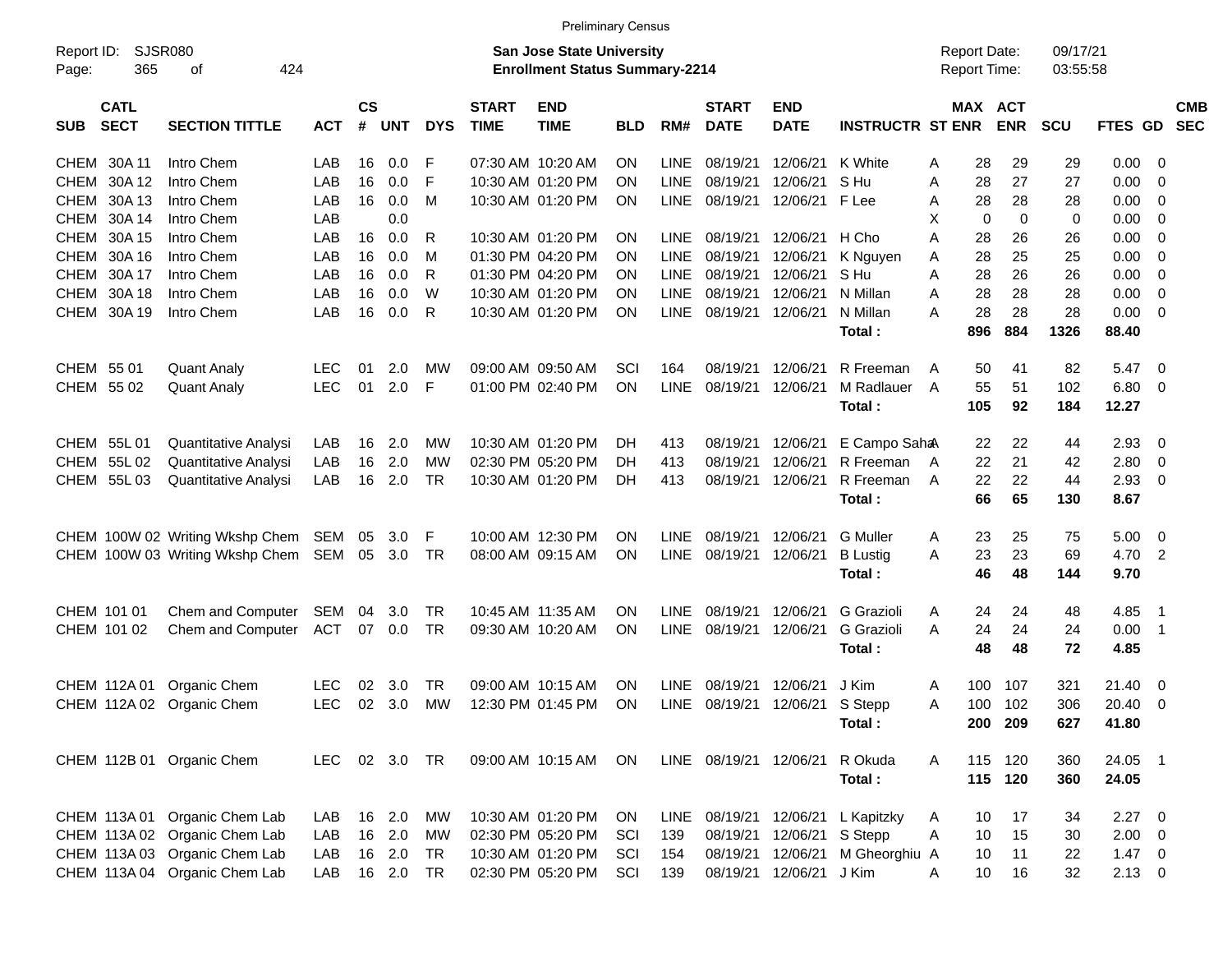|                                          |                               |            |                    |            |            |                             | <b>Preliminary Census</b>                                                 |            |             |                             |                           |                                                                              |                                            |                      |                      |             |                          |  |
|------------------------------------------|-------------------------------|------------|--------------------|------------|------------|-----------------------------|---------------------------------------------------------------------------|------------|-------------|-----------------------------|---------------------------|------------------------------------------------------------------------------|--------------------------------------------|----------------------|----------------------|-------------|--------------------------|--|
| Report ID:<br>366<br>Page:               | <b>SJSR080</b><br>424<br>οf   |            |                    |            |            |                             | <b>San Jose State University</b><br><b>Enrollment Status Summary-2214</b> |            |             |                             |                           |                                                                              | <b>Report Date:</b><br><b>Report Time:</b> |                      | 09/17/21<br>03:55:58 |             |                          |  |
| <b>CATL</b><br><b>SECT</b><br><b>SUB</b> | <b>SECTION TITTLE</b>         | <b>ACT</b> | $\mathsf{cs}$<br># | <b>UNT</b> | <b>DYS</b> | <b>START</b><br><b>TIME</b> | <b>END</b><br><b>TIME</b>                                                 | <b>BLD</b> | RM#         | <b>START</b><br><b>DATE</b> | <b>END</b><br><b>DATE</b> | <b>INSTRUCTR ST ENR</b>                                                      | <b>MAX ACT</b>                             | <b>ENR</b>           | <b>SCU</b>           | FTES GD     | <b>CMB</b><br><b>SEC</b> |  |
|                                          | CHEM 113A 05 Organic Chem Lab | LAB        | 16                 | 2.0        | F          |                             | 09:00 AM 02:40 PM                                                         | SCI        | 139         | 08/19/21                    | 12/06/21                  | S Stepp                                                                      | Α<br>10                                    | 17                   | 34                   | 2.27        | $\overline{\mathbf{0}}$  |  |
|                                          | CHEM 113A 06 Organic Chem Lab | LAB        | 16                 | 2.0        | <b>TR</b>  |                             | 06:00 PM 08:50 PM                                                         | ON         | LINE        | 08/19/21                    | 12/06/21                  | L Kapitzky                                                                   | Α<br>10                                    | 18                   | 36                   | 2.40        | 0                        |  |
|                                          |                               |            |                    |            |            |                             |                                                                           |            |             |                             |                           | Total:                                                                       | 60                                         | 94                   | 188                  | 12.53       |                          |  |
|                                          | CHEM 113B 01 Organic Chem Lab | <b>SEM</b> | 05                 | 3.0        | W          |                             | 01:30 PM 02:20 PM                                                         | ON         | <b>LINE</b> | 08/19/21                    | 12/06/21                  | J Kim                                                                        | A<br>-1                                    | 16                   | 16                   | 3.20        | $\overline{0}$           |  |
|                                          | CHEM 113B 02 Organic Chem Lab | LAB        | 16                 | 0.0        | МW         |                             | 10:30 AM 01:20 PM                                                         | SCI        | 139         | 08/19/21                    | 12/06/21                  | J Kim                                                                        | Α<br>1                                     | 16                   | 32                   | 0.00        | $\overline{0}$           |  |
|                                          | CHEM 113B 03 Organic Chem Lab | <b>SEM</b> | 05                 | 3.0        |            |                             |                                                                           |            |             | 08/19/21                    | 12/06/21                  |                                                                              | X<br>0                                     | 0                    | 0                    | 0.00        | $\mathbf{0}$             |  |
|                                          | CHEM 113B 04 Organic Chem Lab | LAB        | 16                 | 0.0        |            |                             |                                                                           |            |             | 08/19/21                    | 12/06/21                  |                                                                              | X<br>0                                     | 0                    | 0                    | 0.00        | 0                        |  |
|                                          | CHEM 113B 05 Organic Chem Lab | <b>SEM</b> |                    | 3.0        |            |                             |                                                                           |            |             |                             |                           |                                                                              | Х<br>0                                     | 0                    | 0                    | 0.00        | 0                        |  |
|                                          | CHEM 113B 06 Organic Chem Lab | LAB        |                    | 0.0        |            |                             |                                                                           |            |             |                             |                           |                                                                              | Χ<br>0                                     | 0                    | 0                    | 0.00        | $\mathbf{0}$             |  |
|                                          | CHEM 113B 07 Organic Chem Lab | <b>SEM</b> | 05                 | 3.0        | R          |                             | 01:30 PM 02:20 PM                                                         | ΟN         | <b>LINE</b> | 08/19/21                    | 12/06/21                  | P Dirlam                                                                     | A<br>1                                     | 16                   | 16                   | 3.20        | 0                        |  |
|                                          | CHEM 113B 08 Organic Chem Lab | LAB        | 16                 | 0.0        | <b>TR</b>  |                             | 10:30 AM 01:20 PM                                                         | SCI        | 139         | 08/19/21                    | 12/06/21                  | P Dirlam                                                                     | A<br>-1                                    | 16                   | 32                   | 0.00        | 0                        |  |
|                                          |                               |            |                    |            |            |                             |                                                                           |            |             |                             |                           | Total:                                                                       | 4                                          | 64                   | 96                   | 6.40        |                          |  |
| CHEM 114 01                              | Adv Org Chem Lab              | <b>SEM</b> |                    | 3.0        |            |                             |                                                                           |            |             |                             |                           |                                                                              | X<br>0                                     | 0                    | 0                    | 0.00        | - 0                      |  |
| CHEM 114 02                              | Adv Org Chem Lab              | LAB        |                    | 0.0        |            |                             |                                                                           |            |             |                             |                           |                                                                              | Х<br>0                                     | 0                    | 0                    | 0.00        | $\overline{0}$           |  |
| CHEM 114 03                              | Adv Org Chem Lab              | <b>SEM</b> | 05                 | 3.0        | W          |                             | 01:30 PM 02:20 PM                                                         | ON         | <b>LINE</b> | 08/19/21                    | 12/06/21                  | R Okuda                                                                      | A<br>5                                     | 5                    | 5                    | 1.00        | $\mathbf{0}$             |  |
| CHEM 114 04                              | Adv Org Chem Lab              | LAB        | 16                 | 0.0        | <b>MW</b>  |                             | 02:30 PM 05:20 PM                                                         | SCI        | 154         | 08/19/21                    | 12/06/21                  | R Okuda                                                                      | 5<br>A                                     | 5                    | 10                   | 0.00        | $\mathbf{0}$             |  |
|                                          |                               |            |                    |            |            |                             |                                                                           |            |             |                             |                           | Total:                                                                       | 10                                         | 10                   | 15                   | 1.00        |                          |  |
| CHEM 120S 80 Chem Safety                 |                               | <b>LEC</b> |                    | 02 1.0     | TBA        |                             |                                                                           | ΟN         |             | LINE 08/19/21               | 12/06/21                  | <b>R</b> Terrill                                                             | A<br>225                                   | 170                  | 170                  | 11.38       | - 3                      |  |
|                                          |                               |            |                    |            |            |                             |                                                                           |            |             |                             |                           | Total:                                                                       | 225                                        | 170                  | 170                  | 11.38       |                          |  |
| CHEM 130A 01 Biochem                     |                               | <b>LEC</b> | 04                 | 4.0        | МW         |                             | 10:00 AM 11:40 AM                                                         | ON         |             | LINE 08/19/21               | 12/06/21                  | E Migicovsky A                                                               | 75                                         | 57                   | 228                  | 15.20       | $\overline{\mathbf{0}}$  |  |
|                                          |                               |            |                    |            |            |                             |                                                                           |            |             |                             |                           | Total:                                                                       | 75                                         | 57                   | 228                  | 15.20       |                          |  |
| CHEM 130C 01 Biochemistry                |                               | <b>LEC</b> | 02                 | - 3.0      | МW         |                             | 09:00 AM 10:15 AM                                                         | ON         | LINE        | 08/19/21                    | 12/06/21                  | R Muir                                                                       | 60<br>A                                    | 41                   | 123                  | 8.20        | $\overline{\phantom{0}}$ |  |
|                                          |                               |            |                    |            |            |                             |                                                                           |            |             |                             |                           | Total:                                                                       | 60                                         | 41                   | 123                  | 8.20        |                          |  |
| CHEM 131A 01 Biochem Lab                 |                               | LAB        | 16                 | 2.0        | TR         |                             | 03:00 PM 05:50 PM                                                         | <b>DH</b>  | 609         | 08/19/21                    | 12/06/21 S Ergun          |                                                                              | A<br>1                                     | 17                   | 34                   | 2.27        | $\overline{\mathbf{0}}$  |  |
| CHEM 131A 02 Biochem Lab                 |                               | LAB        |                    |            |            |                             |                                                                           |            |             |                             |                           | 16 2.0 TR  09:00 AM  11:50 AM  DH  611  08/19/21  12/06/21  E  Migicovsky  A | $\mathbf{1}$                               | 11                   | 22                   | $1.47 \t0$  |                          |  |
|                                          |                               |            |                    |            |            |                             |                                                                           |            |             |                             |                           | Total:                                                                       | $\mathbf 2$                                | 28                   | 56                   | 3.73        |                          |  |
|                                          |                               |            |                    |            |            |                             |                                                                           |            |             |                             |                           |                                                                              |                                            |                      |                      |             |                          |  |
| CHEM 131B 01 Biochem Lab                 |                               | SEM        |                    | 3.0        |            |                             |                                                                           |            |             |                             |                           |                                                                              | 0<br>X                                     | 0                    | 0                    | $0.00 \t 0$ |                          |  |
| CHEM 131B 02 Biochem Lab                 |                               | LAB        |                    | 0.0        |            |                             |                                                                           |            |             |                             |                           |                                                                              | Χ<br>0                                     | 0                    | 0                    | $0.00 \t 0$ |                          |  |
| CHEM 131B 03 Biochem Lab                 |                               | <b>SEM</b> | 05                 | 3.0        | - F        |                             | 01:30 PM 02:20 PM                                                         | ON         |             |                             |                           | LINE 08/19/21 12/06/21 A Rascon                                              | A<br>$\mathbf 1$                           | 12                   | 12                   | $2.40 \ 0$  |                          |  |
| CHEM 131B 04 Biochem Lab                 |                               | LAB        | 16                 | 0.0        | WF         |                             | 02:30 PM 05:20 PM                                                         | DH         | 611         |                             |                           | 08/19/21 12/06/21 A Rascon                                                   | Α<br>-1                                    | 12                   | 24                   | $0.00 \t 0$ |                          |  |
|                                          |                               |            |                    |            |            |                             |                                                                           |            |             |                             |                           | Total:                                                                       |                                            | 2 <sub>2</sub><br>24 | 36                   | 2.40        |                          |  |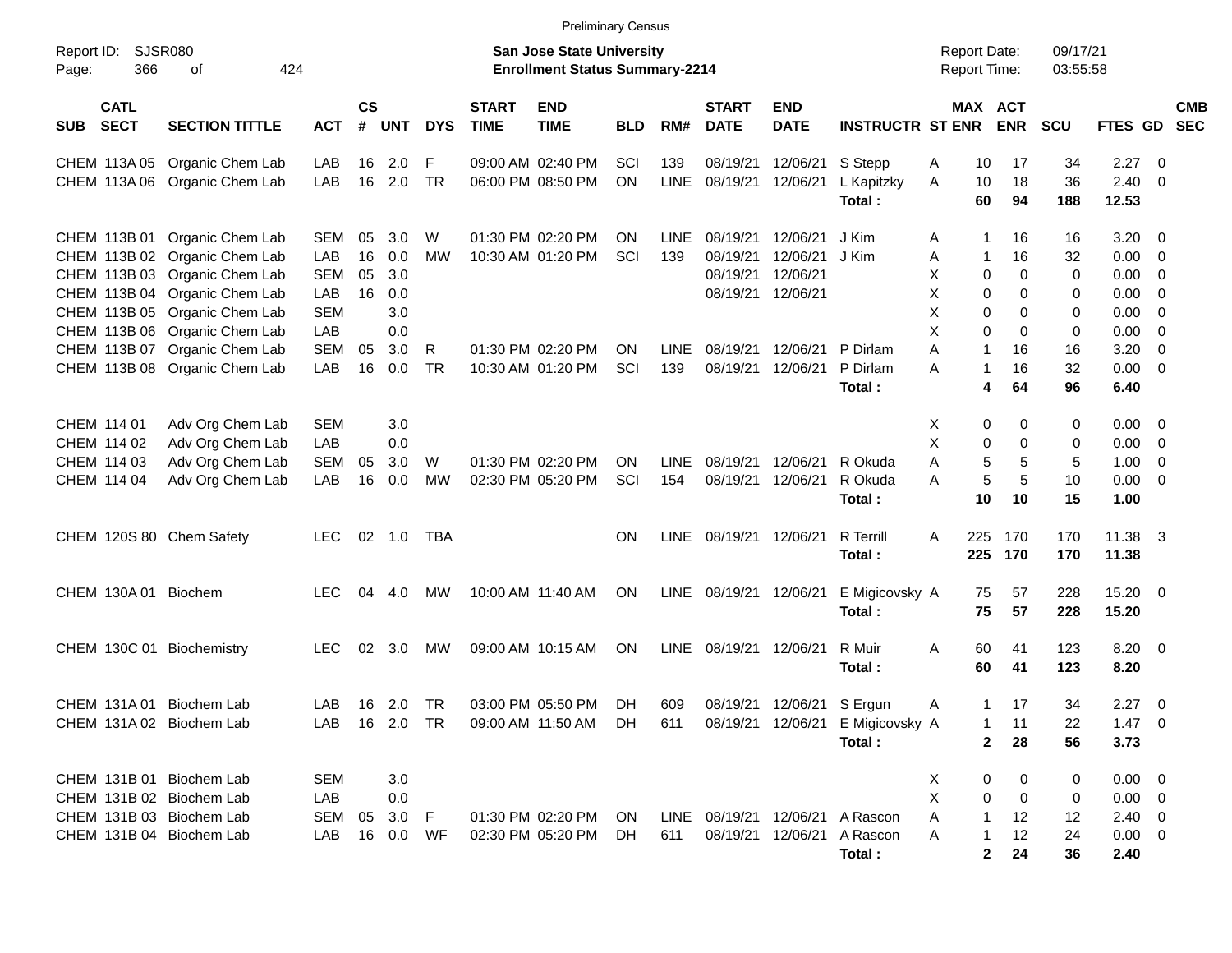| <b>SJSR080</b><br>09/17/21<br>Report ID:<br><b>San Jose State University</b><br><b>Report Date:</b><br>367<br>424<br><b>Enrollment Status Summary-2214</b><br><b>Report Time:</b><br>03:55:58<br>0f<br>Page:<br><b>CS</b><br><b>CATL</b><br><b>START</b><br><b>END</b><br><b>START</b><br><b>END</b><br><b>MAX ACT</b><br><b>CMB</b><br><b>SECT</b><br>#<br><b>DATE</b><br>FTES GD SEC<br><b>SECTION TITTLE</b><br>UNT<br><b>DYS</b><br><b>TIME</b><br><b>TIME</b><br><b>BLD</b><br>RM#<br><b>DATE</b><br><b>INSTRUCTR ST ENR</b><br><b>ENR</b><br><b>SCU</b><br><b>SUB</b><br><b>ACT</b><br><b>LEC</b><br>02 4.0<br>ON<br>LINE<br>376<br>25.27 3<br>CHEM 132 01<br>Intro Biochem<br>MW<br>07:30 AM 09:10 AM<br>08/19/21<br>12/06/21<br>A Tran<br>Α<br>115<br>94<br>376<br>25.27<br>Total:<br>115<br>94<br>CHEM 132L 01<br>Intro Biochem Lab<br>09:00 AM 11:50 AM<br>ON<br>LINE<br>A Tran<br>23<br>23<br>$1.57$ 2<br>LAB<br>16<br>1.0 F<br>08/19/21 12/06/21<br>A<br>24<br>24<br>23<br>23<br>1.57<br>Total:<br>CHEM 135 01<br>04:30 PM 06:10 PM<br>ON<br>LINE 08/19/21 12/06/21<br>D Eggers<br>120<br>80<br>320<br>$21.33$ 0<br>Gen Biochemistry<br><b>LEC</b><br>02<br>4.0<br>МW<br>Α<br>120<br>320<br>Total:<br>80<br>21.33<br>38<br>MWF 09:00 AM 09:50 AM<br>MH<br>08/19/21 12/06/21<br>M Radlauer<br>36<br>114<br>7.60 0<br>CHEM 145 01<br>Inorganic Chem<br><b>LEC</b><br>04<br>3.0<br>523<br>$\mathsf{A}$<br>36<br>38<br>Total:<br>114<br>7.60<br>CHEM 155 01<br>06:00 PM 07:15 PM<br><b>R</b> Terrill<br>20<br>$3.93 \quad 3$<br>Instru Analysis<br>SEM<br>04<br>4.0<br>МW<br>DH<br>351<br>08/19/21<br>12/06/21<br>14<br>42<br>A<br>CHEM 155 02<br>LAB<br>16<br>0.0<br>$\mathsf{T}$<br>DH<br>12/06/21<br><b>R</b> Terrill<br>A<br>10<br>10<br>0.00 2<br>Instru Analysis<br>09:00 AM 11:50 AM<br>010<br>08/19/21<br>10<br>LAB<br>16<br>0.0<br>R<br><b>R</b> Terrill<br>10<br>$\overline{4}$<br>$0.00$ 1<br>CHEM 155 03<br>Instru Analysis<br>09:00 AM 11:50 AM<br>DH<br>010<br>08/19/21<br>12/06/21<br>A<br>4<br>40<br>28<br>56<br>3.93<br>Total:<br>CHEM 160 01<br>Phys Chem<br><b>SEM</b><br>TR<br>12:30 PM 01:45 PM<br>08/19/21 12/06/21<br>N Esker<br>50<br>22<br>88<br>5.87 0<br>04<br>4.0<br>DH<br>351<br>A<br>50<br>Total:<br>22<br>88<br>5.87<br>CHEM 161A 01 Phys Chem<br><b>SEM</b><br>TR<br>12:30 PM 01:45 PM<br>SCI<br>08/19/21 12/06/21<br>A Wolcott<br>50<br>24<br>72<br>$4.80\ 0$<br>04<br>3.0<br>164<br>Α<br>50<br>Total:<br>24<br>72<br>4.80<br>TR<br>02:30 PM 05:20 PM<br>08/19/21<br>N Esker<br>6<br>11<br>22<br>$1.47 \quad 0$<br>CHEM 162L 01<br>Phys Chem Lab<br>LAB<br>16<br>2.0<br>DH<br>010<br>12/06/21<br>Α<br>6<br>11<br>22<br>Total:<br>1.47<br>CHEM 180 01<br><b>Indiv Studies</b><br>6<br>6<br>$0.40 \quad 0$<br>SUP<br>36<br>1.0<br><b>TBA</b><br>08/19/21<br>12/06/21<br>N Wang<br>12<br>A<br>CHEM 180 02<br><b>Indiv Studies</b><br><b>SUP</b><br>36<br>4.0<br><b>TBA</b><br>A Wolcott<br>10<br>0.27<br>08/19/21<br>12/06/21<br>1<br>$\overline{\phantom{0}}$<br>A<br>4<br>CHEM 180 03<br><b>Indiv Studies</b><br><b>SUP</b><br><b>TBA</b><br>R Okuda<br>20<br>5<br>0.33<br>36<br>1.0<br>08/19/21<br>12/06/21<br>A<br>5<br>0<br>5<br>5<br><b>SUP</b><br><b>TBA</b><br>15<br>0.33<br>$\overline{\mathbf{0}}$<br>CHEM 180 04<br><b>Indiv Studies</b><br>36<br>1.0<br>08/19/21<br>12/06/21 G Muller<br>Α<br>CHEM 180 05<br><b>Indiv Studies</b><br><b>SUP</b><br>36<br>1.0<br><b>TBA</b><br>08/19/21 12/06/21 G Grazioli<br>20<br>0.47<br>$\overline{\mathbf{0}}$<br>A<br><b>SUP</b><br>CHEM 180 06<br><b>Indiv Studies</b><br>36<br>1.0<br><b>TBA</b><br>08/19/21<br>12/06/21 D Eggers<br>10<br>$0.47 \ 0$<br>Α<br>7<br><b>SUP</b><br>1.0<br>CHEM 180 07<br><b>Indiv Studies</b><br>36<br>TBA<br>08/19/21<br>12/06/21 N Esker<br>15<br>6<br>0.40<br>Α<br>6<br>$\overline{\phantom{0}}$<br><b>SUP</b><br>CHEM 180 08<br><b>Indiv Studies</b><br>36<br>1.0<br>TBA<br>08/19/21<br>12/06/21 L Miller Con<br>12<br>6<br>$0.40 \quad 0$<br>Α<br>6<br><b>SUP</b><br>12/06/21 P Dirlam<br>CHEM 180 09<br><b>Indiv Studies</b><br>1.0<br>TBA<br>08/19/21<br>15<br>0.28<br>36<br>Α<br>4<br><b>SUP</b><br>12/06/21 R Kelly<br>CHEM 180 10<br><b>Indiv Studies</b><br>1.0<br>TBA<br>08/19/21<br>Α<br>10<br>$0.07 \quad 0$<br>36<br><b>SUP</b><br>2.0<br>12/06/21 L Miller Con<br>0.27<br>CHEM 180 11<br><b>Indiv Studies</b><br>36<br>TBA<br>08/19/21<br>10<br>$\overline{\mathbf{0}}$<br>Α<br>2<br>4<br><b>SUP</b><br>12/06/21 B Lustig<br>CHEM 180 12<br><b>Indiv Studies</b><br>36<br>1.0<br>TBA<br>08/19/21<br>12<br>$0.07 \quad 0$<br>Α<br>1<br>12/06/21 M Radlauer<br>15<br>$0.53$ 0<br>36 1.0 |             |                      |            |  |  |     | <b>Preliminary Census</b> |  |          |  |   |   |   |  |  |
|-------------------------------------------------------------------------------------------------------------------------------------------------------------------------------------------------------------------------------------------------------------------------------------------------------------------------------------------------------------------------------------------------------------------------------------------------------------------------------------------------------------------------------------------------------------------------------------------------------------------------------------------------------------------------------------------------------------------------------------------------------------------------------------------------------------------------------------------------------------------------------------------------------------------------------------------------------------------------------------------------------------------------------------------------------------------------------------------------------------------------------------------------------------------------------------------------------------------------------------------------------------------------------------------------------------------------------------------------------------------------------------------------------------------------------------------------------------------------------------------------------------------------------------------------------------------------------------------------------------------------------------------------------------------------------------------------------------------------------------------------------------------------------------------------------------------------------------------------------------------------------------------------------------------------------------------------------------------------------------------------------------------------------------------------------------------------------------------------------------------------------------------------------------------------------------------------------------------------------------------------------------------------------------------------------------------------------------------------------------------------------------------------------------------------------------------------------------------------------------------------------------------------------------------------------------------------------------------------------------------------------------------------------------------------------------------------------------------------------------------------------------------------------------------------------------------------------------------------------------------------------------------------------------------------------------------------------------------------------------------------------------------------------------------------------------------------------------------------------------------------------------------------------------------------------------------------------------------------------------------------------------------------------------------------------------------------------------------------------------------------------------------------------------------------------------------------------------------------------------------------------------------------------------------------------------------------------------------------------------------------------------------------------------------------------------------------------------------------------------------------------------------------------------------------------------------------------------------------------------------------------------------------------------------------------------------------------------------------------------------------------------------------------------------------------------------------------------------------------------------------------------------------------------------------------------------------------------------------------------------------------------------------------------------------------------------------------------------------------------------------------------------------------------------------------------------------------------------------------------------------------------------------------------------------------------------------------------------------------------------------------|-------------|----------------------|------------|--|--|-----|---------------------------|--|----------|--|---|---|---|--|--|
|                                                                                                                                                                                                                                                                                                                                                                                                                                                                                                                                                                                                                                                                                                                                                                                                                                                                                                                                                                                                                                                                                                                                                                                                                                                                                                                                                                                                                                                                                                                                                                                                                                                                                                                                                                                                                                                                                                                                                                                                                                                                                                                                                                                                                                                                                                                                                                                                                                                                                                                                                                                                                                                                                                                                                                                                                                                                                                                                                                                                                                                                                                                                                                                                                                                                                                                                                                                                                                                                                                                                                                                                                                                                                                                                                                                                                                                                                                                                                                                                                                                                                                                                                                                                                                                                                                                                                                                                                                                                                                                                                                                                                               |             |                      |            |  |  |     |                           |  |          |  |   |   |   |  |  |
|                                                                                                                                                                                                                                                                                                                                                                                                                                                                                                                                                                                                                                                                                                                                                                                                                                                                                                                                                                                                                                                                                                                                                                                                                                                                                                                                                                                                                                                                                                                                                                                                                                                                                                                                                                                                                                                                                                                                                                                                                                                                                                                                                                                                                                                                                                                                                                                                                                                                                                                                                                                                                                                                                                                                                                                                                                                                                                                                                                                                                                                                                                                                                                                                                                                                                                                                                                                                                                                                                                                                                                                                                                                                                                                                                                                                                                                                                                                                                                                                                                                                                                                                                                                                                                                                                                                                                                                                                                                                                                                                                                                                                               |             |                      |            |  |  |     |                           |  |          |  |   |   |   |  |  |
|                                                                                                                                                                                                                                                                                                                                                                                                                                                                                                                                                                                                                                                                                                                                                                                                                                                                                                                                                                                                                                                                                                                                                                                                                                                                                                                                                                                                                                                                                                                                                                                                                                                                                                                                                                                                                                                                                                                                                                                                                                                                                                                                                                                                                                                                                                                                                                                                                                                                                                                                                                                                                                                                                                                                                                                                                                                                                                                                                                                                                                                                                                                                                                                                                                                                                                                                                                                                                                                                                                                                                                                                                                                                                                                                                                                                                                                                                                                                                                                                                                                                                                                                                                                                                                                                                                                                                                                                                                                                                                                                                                                                                               |             |                      |            |  |  |     |                           |  |          |  |   |   |   |  |  |
|                                                                                                                                                                                                                                                                                                                                                                                                                                                                                                                                                                                                                                                                                                                                                                                                                                                                                                                                                                                                                                                                                                                                                                                                                                                                                                                                                                                                                                                                                                                                                                                                                                                                                                                                                                                                                                                                                                                                                                                                                                                                                                                                                                                                                                                                                                                                                                                                                                                                                                                                                                                                                                                                                                                                                                                                                                                                                                                                                                                                                                                                                                                                                                                                                                                                                                                                                                                                                                                                                                                                                                                                                                                                                                                                                                                                                                                                                                                                                                                                                                                                                                                                                                                                                                                                                                                                                                                                                                                                                                                                                                                                                               |             |                      |            |  |  |     |                           |  |          |  |   |   |   |  |  |
|                                                                                                                                                                                                                                                                                                                                                                                                                                                                                                                                                                                                                                                                                                                                                                                                                                                                                                                                                                                                                                                                                                                                                                                                                                                                                                                                                                                                                                                                                                                                                                                                                                                                                                                                                                                                                                                                                                                                                                                                                                                                                                                                                                                                                                                                                                                                                                                                                                                                                                                                                                                                                                                                                                                                                                                                                                                                                                                                                                                                                                                                                                                                                                                                                                                                                                                                                                                                                                                                                                                                                                                                                                                                                                                                                                                                                                                                                                                                                                                                                                                                                                                                                                                                                                                                                                                                                                                                                                                                                                                                                                                                                               |             |                      |            |  |  |     |                           |  |          |  |   |   |   |  |  |
|                                                                                                                                                                                                                                                                                                                                                                                                                                                                                                                                                                                                                                                                                                                                                                                                                                                                                                                                                                                                                                                                                                                                                                                                                                                                                                                                                                                                                                                                                                                                                                                                                                                                                                                                                                                                                                                                                                                                                                                                                                                                                                                                                                                                                                                                                                                                                                                                                                                                                                                                                                                                                                                                                                                                                                                                                                                                                                                                                                                                                                                                                                                                                                                                                                                                                                                                                                                                                                                                                                                                                                                                                                                                                                                                                                                                                                                                                                                                                                                                                                                                                                                                                                                                                                                                                                                                                                                                                                                                                                                                                                                                                               |             |                      |            |  |  |     |                           |  |          |  |   |   |   |  |  |
|                                                                                                                                                                                                                                                                                                                                                                                                                                                                                                                                                                                                                                                                                                                                                                                                                                                                                                                                                                                                                                                                                                                                                                                                                                                                                                                                                                                                                                                                                                                                                                                                                                                                                                                                                                                                                                                                                                                                                                                                                                                                                                                                                                                                                                                                                                                                                                                                                                                                                                                                                                                                                                                                                                                                                                                                                                                                                                                                                                                                                                                                                                                                                                                                                                                                                                                                                                                                                                                                                                                                                                                                                                                                                                                                                                                                                                                                                                                                                                                                                                                                                                                                                                                                                                                                                                                                                                                                                                                                                                                                                                                                                               |             |                      |            |  |  |     |                           |  |          |  |   |   |   |  |  |
|                                                                                                                                                                                                                                                                                                                                                                                                                                                                                                                                                                                                                                                                                                                                                                                                                                                                                                                                                                                                                                                                                                                                                                                                                                                                                                                                                                                                                                                                                                                                                                                                                                                                                                                                                                                                                                                                                                                                                                                                                                                                                                                                                                                                                                                                                                                                                                                                                                                                                                                                                                                                                                                                                                                                                                                                                                                                                                                                                                                                                                                                                                                                                                                                                                                                                                                                                                                                                                                                                                                                                                                                                                                                                                                                                                                                                                                                                                                                                                                                                                                                                                                                                                                                                                                                                                                                                                                                                                                                                                                                                                                                                               |             |                      |            |  |  |     |                           |  |          |  |   |   |   |  |  |
|                                                                                                                                                                                                                                                                                                                                                                                                                                                                                                                                                                                                                                                                                                                                                                                                                                                                                                                                                                                                                                                                                                                                                                                                                                                                                                                                                                                                                                                                                                                                                                                                                                                                                                                                                                                                                                                                                                                                                                                                                                                                                                                                                                                                                                                                                                                                                                                                                                                                                                                                                                                                                                                                                                                                                                                                                                                                                                                                                                                                                                                                                                                                                                                                                                                                                                                                                                                                                                                                                                                                                                                                                                                                                                                                                                                                                                                                                                                                                                                                                                                                                                                                                                                                                                                                                                                                                                                                                                                                                                                                                                                                                               |             |                      |            |  |  |     |                           |  |          |  |   |   |   |  |  |
|                                                                                                                                                                                                                                                                                                                                                                                                                                                                                                                                                                                                                                                                                                                                                                                                                                                                                                                                                                                                                                                                                                                                                                                                                                                                                                                                                                                                                                                                                                                                                                                                                                                                                                                                                                                                                                                                                                                                                                                                                                                                                                                                                                                                                                                                                                                                                                                                                                                                                                                                                                                                                                                                                                                                                                                                                                                                                                                                                                                                                                                                                                                                                                                                                                                                                                                                                                                                                                                                                                                                                                                                                                                                                                                                                                                                                                                                                                                                                                                                                                                                                                                                                                                                                                                                                                                                                                                                                                                                                                                                                                                                                               |             |                      |            |  |  |     |                           |  |          |  |   |   |   |  |  |
|                                                                                                                                                                                                                                                                                                                                                                                                                                                                                                                                                                                                                                                                                                                                                                                                                                                                                                                                                                                                                                                                                                                                                                                                                                                                                                                                                                                                                                                                                                                                                                                                                                                                                                                                                                                                                                                                                                                                                                                                                                                                                                                                                                                                                                                                                                                                                                                                                                                                                                                                                                                                                                                                                                                                                                                                                                                                                                                                                                                                                                                                                                                                                                                                                                                                                                                                                                                                                                                                                                                                                                                                                                                                                                                                                                                                                                                                                                                                                                                                                                                                                                                                                                                                                                                                                                                                                                                                                                                                                                                                                                                                                               |             |                      |            |  |  |     |                           |  |          |  |   |   |   |  |  |
|                                                                                                                                                                                                                                                                                                                                                                                                                                                                                                                                                                                                                                                                                                                                                                                                                                                                                                                                                                                                                                                                                                                                                                                                                                                                                                                                                                                                                                                                                                                                                                                                                                                                                                                                                                                                                                                                                                                                                                                                                                                                                                                                                                                                                                                                                                                                                                                                                                                                                                                                                                                                                                                                                                                                                                                                                                                                                                                                                                                                                                                                                                                                                                                                                                                                                                                                                                                                                                                                                                                                                                                                                                                                                                                                                                                                                                                                                                                                                                                                                                                                                                                                                                                                                                                                                                                                                                                                                                                                                                                                                                                                                               |             |                      |            |  |  |     |                           |  |          |  |   |   |   |  |  |
|                                                                                                                                                                                                                                                                                                                                                                                                                                                                                                                                                                                                                                                                                                                                                                                                                                                                                                                                                                                                                                                                                                                                                                                                                                                                                                                                                                                                                                                                                                                                                                                                                                                                                                                                                                                                                                                                                                                                                                                                                                                                                                                                                                                                                                                                                                                                                                                                                                                                                                                                                                                                                                                                                                                                                                                                                                                                                                                                                                                                                                                                                                                                                                                                                                                                                                                                                                                                                                                                                                                                                                                                                                                                                                                                                                                                                                                                                                                                                                                                                                                                                                                                                                                                                                                                                                                                                                                                                                                                                                                                                                                                                               |             |                      |            |  |  |     |                           |  |          |  |   |   |   |  |  |
|                                                                                                                                                                                                                                                                                                                                                                                                                                                                                                                                                                                                                                                                                                                                                                                                                                                                                                                                                                                                                                                                                                                                                                                                                                                                                                                                                                                                                                                                                                                                                                                                                                                                                                                                                                                                                                                                                                                                                                                                                                                                                                                                                                                                                                                                                                                                                                                                                                                                                                                                                                                                                                                                                                                                                                                                                                                                                                                                                                                                                                                                                                                                                                                                                                                                                                                                                                                                                                                                                                                                                                                                                                                                                                                                                                                                                                                                                                                                                                                                                                                                                                                                                                                                                                                                                                                                                                                                                                                                                                                                                                                                                               | CHEM 180 13 | <b>Indiv Studies</b> | <b>SUP</b> |  |  | TBA |                           |  | 08/19/21 |  | A | 8 | 8 |  |  |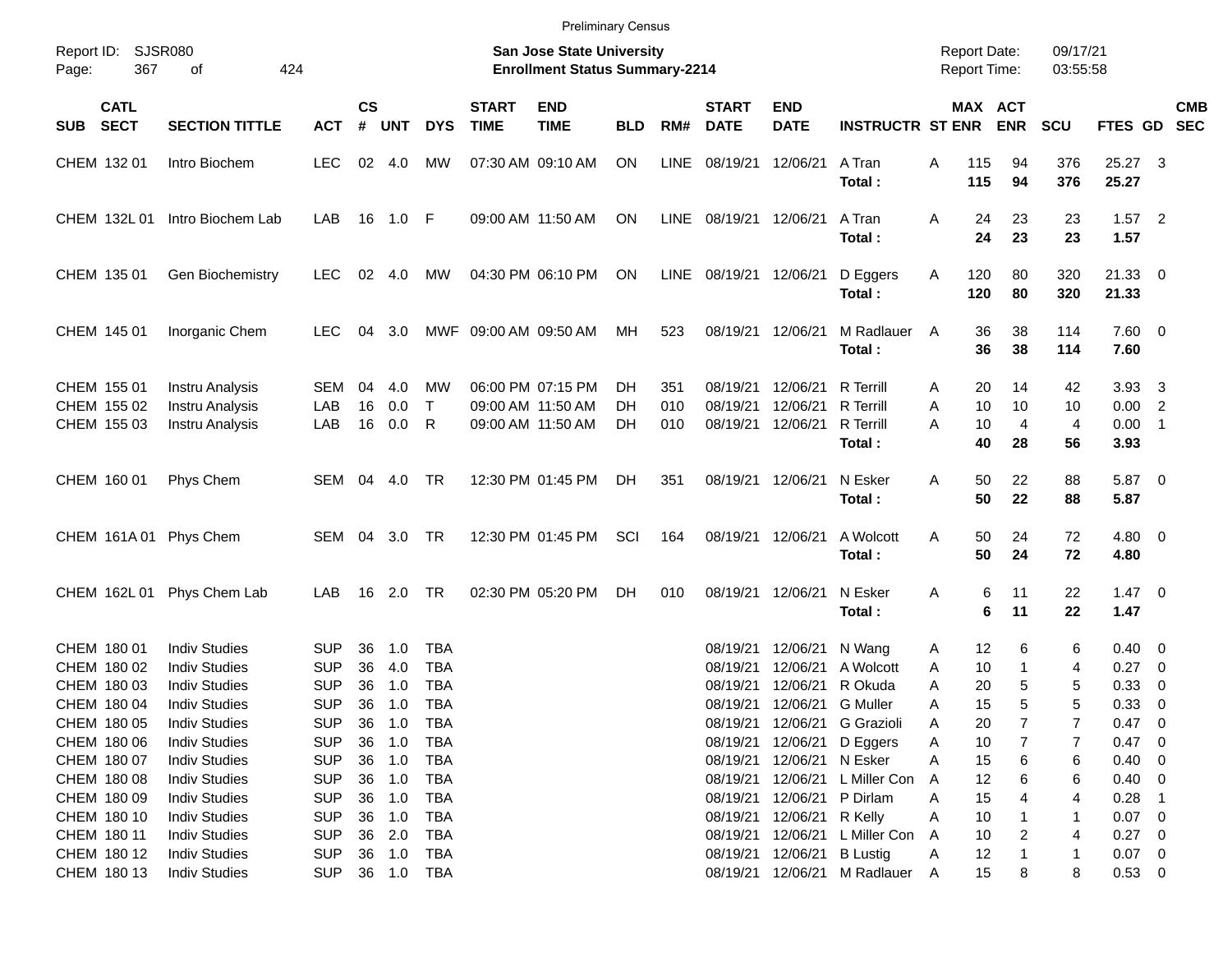|                                          |                                                                       |                |                    |            |            |                             | <b>Preliminary Census</b>                                                 |            |             |                             |                                 |                                  |                                     |               |                       |                      |           |                |                          |
|------------------------------------------|-----------------------------------------------------------------------|----------------|--------------------|------------|------------|-----------------------------|---------------------------------------------------------------------------|------------|-------------|-----------------------------|---------------------------------|----------------------------------|-------------------------------------|---------------|-----------------------|----------------------|-----------|----------------|--------------------------|
| Report ID:<br>368<br>Page:               | <b>SJSR080</b><br>424<br>of                                           |                |                    |            |            |                             | <b>San Jose State University</b><br><b>Enrollment Status Summary-2214</b> |            |             |                             |                                 |                                  | <b>Report Date:</b><br>Report Time: |               |                       | 09/17/21<br>03:55:58 |           |                |                          |
| <b>CATL</b><br><b>SECT</b><br><b>SUB</b> | <b>SECTION TITTLE</b>                                                 | <b>ACT</b>     | $\mathsf{cs}$<br># | <b>UNT</b> | <b>DYS</b> | <b>START</b><br><b>TIME</b> | <b>END</b><br><b>TIME</b>                                                 | <b>BLD</b> | RM#         | <b>START</b><br><b>DATE</b> | <b>END</b><br><b>DATE</b>       | <b>INSTRUCTR ST ENR</b>          |                                     |               | MAX ACT<br><b>ENR</b> | SCU                  | FTES GD   |                | <b>CMB</b><br><b>SEC</b> |
| CHEM 180 14                              | <b>Indiv Studies</b>                                                  | <b>SUP</b>     | 36                 | 1.0        | <b>TBA</b> |                             |                                                                           |            |             | 08/19/21                    | 12/06/21                        | L Cheruzel                       | A                                   | 10            | 5                     | 5                    | 0.33      | 0              |                          |
| CHEM 180 15                              | <b>Indiv Studies</b>                                                  | <b>SUP</b>     | 36                 | 1.0        | <b>TBA</b> |                             |                                                                           |            |             | 08/19/21                    | 12/06/21                        | L Cheruzel                       | A                                   | 12            | 3                     | 3                    | 0.20      | 0              |                          |
| CHEM 180 16                              | <b>Indiv Studies</b>                                                  | <b>SUP</b>     | 36                 | 2.0        | <b>TBA</b> |                             |                                                                           |            |             | 08/19/21                    | 12/06/21                        |                                  | A                                   | 3             | 0                     | 0                    | 0.00      | 0              |                          |
| CHEM 180 18                              | <b>Indiv Studies</b>                                                  | <b>SUP</b>     | 36                 | 3.0        | <b>TBA</b> |                             |                                                                           |            |             | 08/19/21                    | 12/06/21                        | A Wolcott                        | A                                   | 5             | $\mathbf{1}$          | 3                    | 0.20      | 0              |                          |
| CHEM 180 19                              | <b>Indiv Studies</b>                                                  | <b>SUP</b>     | 36                 | 1.0        | <b>TBA</b> |                             |                                                                           |            |             | 08/19/21                    | 12/06/21                        | A Van WyngarA                    |                                     | 20            | 8                     | 8                    | 0.53      | 0              |                          |
| CHEM 180 20                              | <b>Indiv Studies</b>                                                  | <b>SUP</b>     | 36                 | 2.0        | <b>TBA</b> |                             |                                                                           |            |             | 08/19/21                    | 12/06/21                        |                                  | A                                   | 3             | 0                     | 0                    | 0.00      | 0              |                          |
| CHEM 180 21                              | <b>Indiv Studies</b>                                                  | <b>SUP</b>     | 36                 | 1.0        | <b>TBA</b> |                             |                                                                           |            |             | 08/19/21                    | 12/06/21                        | <b>R</b> Terrill                 | A                                   | 5             | 3                     | 3                    | 0.20      | 0              |                          |
| CHEM 180 22                              | <b>Indiv Studies</b>                                                  | <b>SUP</b>     | 36                 | 1.0        | <b>TBA</b> |                             |                                                                           |            |             | 08/19/21                    | 12/06/21                        | A Rascon                         | A                                   | 12            | 6                     | 6                    | 0.40      | 0              |                          |
| CHEM 180 23                              | <b>Indiv Studies</b>                                                  | <b>SUP</b>     | 36                 | 1.0        | <b>TBA</b> |                             |                                                                           |            |             | 08/19/21                    | 12/06/21                        | A Wolcott                        | A                                   | 20            | 8                     | 8                    | 0.55      | $\overline{1}$ |                          |
| CHEM 180 24                              | <b>Indiv Studies</b>                                                  | <b>SUP</b>     | 36                 | 1.0        | <b>TBA</b> |                             |                                                                           |            |             | 08/19/21                    | 12/06/21                        |                                  | A                                   | 20            | 0                     | 0                    | 0.00      | 0              |                          |
| CHEM 180 25                              | <b>Indiv Studies</b>                                                  | <b>SUP</b>     | 36                 | 1.0        | <b>TBA</b> |                             |                                                                           | <b>ON</b>  | <b>LINE</b> | 08/19/21                    | 12/06/21                        |                                  | Α                                   | 15            | 0                     | 0                    | 0.00      | 0              |                          |
| CHEM 180 26                              | <b>Indiv Studies</b>                                                  | <b>SUP</b>     | 36                 | 1.5        | <b>TBA</b> |                             |                                                                           |            |             | 08/19/21                    | 12/06/21                        | M Radlauer                       | A                                   | 5             | $\mathbf 0$           | 0                    | 0.00      | $\mathbf 0$    |                          |
|                                          |                                                                       |                |                    |            |            |                             |                                                                           |            |             |                             |                                 | Total:                           |                                     | 306           | 93                    | 100                  | 6.70      |                |                          |
|                                          |                                                                       |                |                    |            |            |                             |                                                                           |            |             |                             |                                 |                                  |                                     |               |                       |                      |           |                |                          |
| CHEM 184 01                              | Directed Reading                                                      | <b>SUP</b>     | 36                 | 1.0        | <b>TBA</b> |                             |                                                                           | DH         | 013         | 08/19/21                    | 12/06/21                        | <b>G</b> Muller                  | Α                                   | 10            | 4                     | 4                    | 0.27      | 0              |                          |
| CHEM 184 02                              | Directed Reading                                                      | <b>SUP</b>     | 36                 | 1.0        | <b>TBA</b> |                             |                                                                           | DH         | 181         | 08/19/21                    | 12/06/21                        | A Rascon                         | A                                   | 16            | 10                    | 10                   | 0.67      | 0              |                          |
|                                          |                                                                       |                |                    |            |            |                             |                                                                           |            |             |                             |                                 | Total:                           |                                     | 26            | 14                    | 14                   | 0.93      |                |                          |
|                                          |                                                                       |                |                    |            |            |                             |                                                                           |            |             |                             |                                 |                                  |                                     |               |                       |                      |           |                |                          |
| CHEM 191 01                              | <b>Undergrad Seminar</b>                                              | SEM 05 0.5     |                    |            | $\top$     |                             | 04:30 PM 05:45 PM                                                         | ON         |             | LINE 08/19/21 12/06/21      |                                 | <b>G</b> Muller                  | Α                                   | 20            | $\overline{c}$        | 1                    | 0.07      | 0              |                          |
|                                          |                                                                       |                |                    |            |            |                             |                                                                           |            |             |                             |                                 | Total:                           |                                     | 20            | $\mathbf{2}$          | $\blacktriangleleft$ | 0.07      |                |                          |
|                                          |                                                                       |                |                    |            |            |                             |                                                                           |            |             |                             |                                 |                                  |                                     |               |                       |                      |           |                |                          |
| CHEM 232 01                              | <b>Nucleic Acids</b>                                                  | SEM            | 05                 | 3.0        | TR         |                             | 06:00 PM 07:15 PM                                                         | <b>ON</b>  |             | LINE 08/19/21 12/06/21      |                                 | J Gomez                          | Α                                   | 20            | 21                    | 63                   | 5.05 17   |                |                          |
|                                          |                                                                       |                |                    |            |            |                             |                                                                           |            |             |                             |                                 | Total:                           |                                     | 20            | 21                    | 63                   | 5.05      |                |                          |
| CHEM 236 01                              |                                                                       | <b>SEM</b>     |                    |            |            |                             |                                                                           |            |             |                             |                                 |                                  | Χ                                   |               |                       | 0                    | 0.00      |                |                          |
|                                          | <b>Biophys Methods</b>                                                |                |                    | 3.0        |            |                             |                                                                           |            |             |                             |                                 | Total:                           |                                     | 0<br>$\bf{0}$ | 0<br>0                | 0                    | 0.00      | 0              |                          |
|                                          |                                                                       |                |                    |            |            |                             |                                                                           |            |             |                             |                                 |                                  |                                     |               |                       |                      |           |                |                          |
| CHEM 250 01                              | <b>Topics Analyt Chem</b>                                             | <b>SEM</b>     |                    | 3.0        |            |                             |                                                                           |            |             |                             |                                 |                                  | Χ                                   | 0             | $\pmb{0}$             | 0                    | 0.00      | 0              |                          |
|                                          |                                                                       |                |                    |            |            |                             |                                                                           |            |             |                             |                                 | Total:                           |                                     | 0             | 0                     | 0                    | 0.00      |                |                          |
|                                          |                                                                       |                |                    |            |            |                             |                                                                           |            |             |                             |                                 |                                  |                                     |               |                       |                      |           |                |                          |
|                                          | CHEM 270 03  Advanced Chemistry  SEM  05  3.0  MW  06:00 PM  07:15 PM |                |                    |            |            |                             |                                                                           |            |             |                             |                                 | 08/19/21 12/06/21 R Barbosa      | A                                   | 20            | 12                    | 12                   | 3.00 12   |                |                          |
|                                          |                                                                       |                |                    |            |            |                             |                                                                           |            |             |                             |                                 | Total:                           |                                     | 20            | 12                    | 12                   | 3.00      |                |                          |
|                                          |                                                                       |                |                    |            |            |                             |                                                                           |            |             |                             |                                 |                                  |                                     |               |                       |                      |           |                |                          |
| CHEM 285 01                              | Seminar                                                               | SEM 05 0.5 T   |                    |            |            |                             | 04:30 PM 05:45 PM ON                                                      |            |             |                             | LINE 08/19/21 12/06/21 G Muller |                                  | $\mathsf{A}$                        | 60            | 18                    | 9                    | $0.75$ 18 |                |                          |
|                                          |                                                                       |                |                    |            |            |                             |                                                                           |            |             |                             |                                 | Total:                           |                                     | 60            | 18                    | 9                    | 0.75      |                |                          |
|                                          |                                                                       |                |                    |            |            |                             |                                                                           |            |             |                             |                                 |                                  |                                     |               |                       |                      |           |                |                          |
| CHEM 298 01                              | Research                                                              | <b>SUP</b>     |                    | 25 1.0     | TBA        |                             |                                                                           |            |             |                             | 08/19/21 12/06/21 N Wang        |                                  | A                                   | 5             | $\mathbf{2}$          | 2                    | $0.17$ 2  |                |                          |
| CHEM 298 02                              | Research                                                              | <b>SUP</b>     |                    | 25 1.0     | TBA        |                             |                                                                           |            |             |                             |                                 | 08/19/21 12/06/21 L Miller Con A |                                     | $\,$ 5 $\,$   | $\overline{a}$        | $\overline{2}$       | $0.17$ 2  |                |                          |
| CHEM 298 03                              | Research                                                              | SUP 25 1.0 TBA |                    |            |            |                             |                                                                           |            |             |                             |                                 | 08/19/21 12/06/21 M Radlauer A   |                                     | 5             | $\mathbf{1}$          | $\mathbf{1}$         | $0.08$ 1  |                |                          |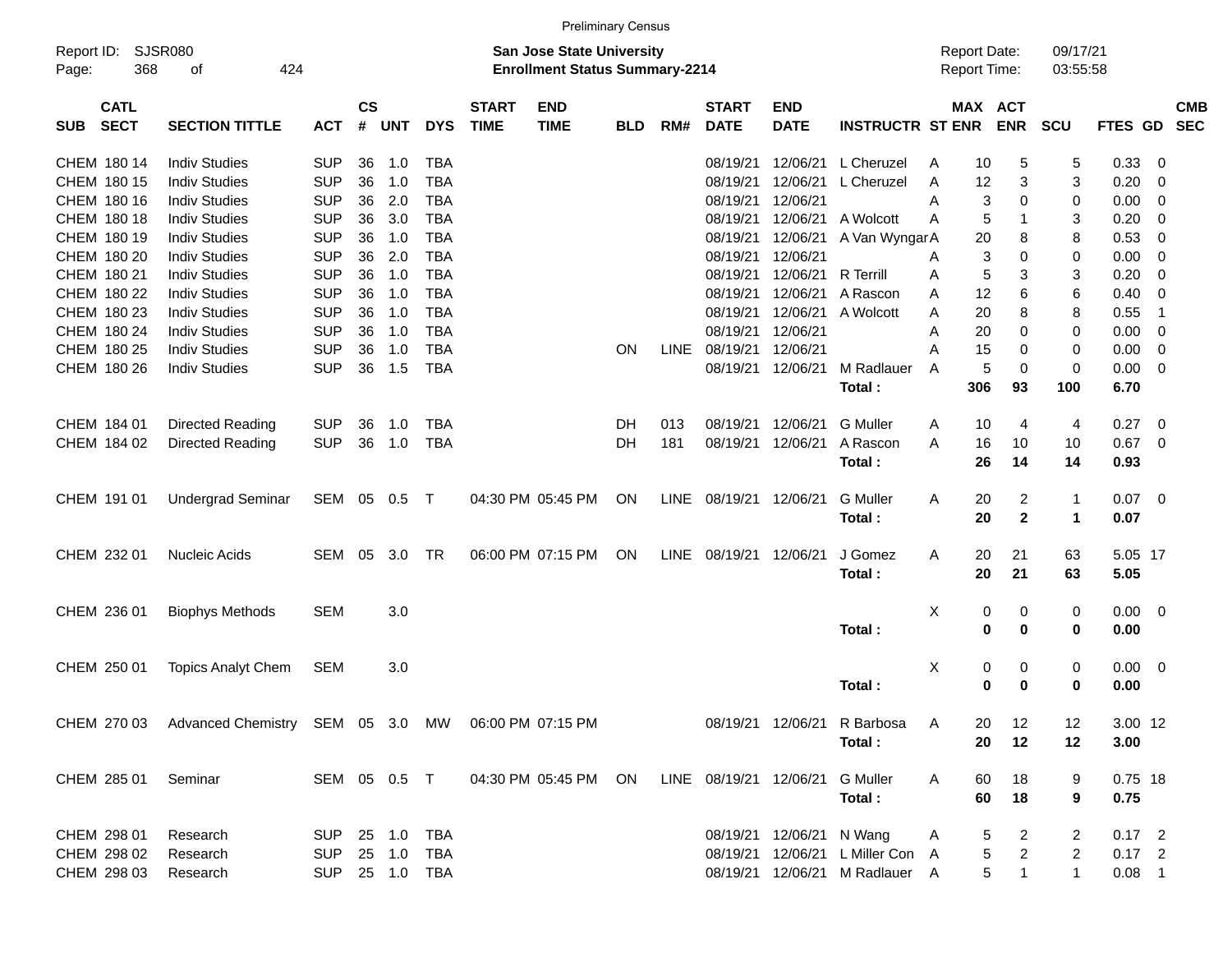|                                          |                             |            |                    |            |            |                             |                                                                           | <b>Preliminary Census</b> |     |                             |                           |                         |                                            |                   |                       |                      |         |                          |
|------------------------------------------|-----------------------------|------------|--------------------|------------|------------|-----------------------------|---------------------------------------------------------------------------|---------------------------|-----|-----------------------------|---------------------------|-------------------------|--------------------------------------------|-------------------|-----------------------|----------------------|---------|--------------------------|
| Report ID:<br>369<br>Page:               | <b>SJSR080</b><br>424<br>оf |            |                    |            |            |                             | <b>San Jose State University</b><br><b>Enrollment Status Summary-2214</b> |                           |     |                             |                           |                         | <b>Report Date:</b><br><b>Report Time:</b> |                   |                       | 09/17/21<br>03:55:58 |         |                          |
|                                          |                             |            |                    |            |            |                             |                                                                           |                           |     |                             |                           |                         |                                            |                   |                       |                      |         |                          |
| <b>CATL</b><br><b>SECT</b><br><b>SUB</b> | <b>SECTION TITTLE</b>       | <b>ACT</b> | $\mathsf{cs}$<br># | <b>UNT</b> | <b>DYS</b> | <b>START</b><br><b>TIME</b> | <b>END</b><br><b>TIME</b>                                                 | <b>BLD</b>                | RM# | <b>START</b><br><b>DATE</b> | <b>END</b><br><b>DATE</b> | <b>INSTRUCTR ST ENR</b> |                                            |                   | MAX ACT<br><b>ENR</b> | <b>SCU</b>           | FTES GD | <b>CMB</b><br><b>SEC</b> |
| CHEM 298 04                              | Research                    | <b>SUP</b> | 25                 | 1.0        | <b>TBA</b> |                             |                                                                           |                           |     | 08/19/21                    | 12/06/21                  | <b>B</b> Lustig         | A                                          | 5                 | $\overline{c}$        | 2                    | 0.17    | -2                       |
| CHEM 298 05                              | Research                    | <b>SUP</b> | 25                 | 1.0        | <b>TBA</b> |                             |                                                                           |                           |     | 08/19/21                    | 12/06/21                  | G Grazioli              | A                                          | 10                | $\overline{c}$        | $\overline{c}$       | 0.17    | $\overline{2}$           |
| CHEM 298 07                              | Research                    | <b>SUP</b> | 25                 | 6.0        | <b>TBA</b> |                             |                                                                           |                           |     | 08/19/21                    | 12/06/21                  |                         | A                                          | 5                 | $\Omega$              | 0                    | 0.00    | $\Omega$                 |
| CHEM 298 08                              | Research                    | SUP        | 25                 | 1.0        | <b>TBA</b> |                             |                                                                           |                           |     | 08/19/21                    | 12/06/21                  | <b>R</b> Terrill        | A                                          | 5                 |                       | 1                    | 0.08    | -1                       |
| CHEM 298 09                              | Research                    | <b>SUP</b> | 25                 | 1.0        | <b>TBA</b> |                             |                                                                           |                           |     | 08/19/21                    | 12/06/21                  |                         | А                                          | 10                | 0                     | 0                    | 0.00    | 0                        |
| CHEM 298 10                              | Research                    | <b>SUP</b> | 25                 | 1.0        | <b>TBA</b> |                             |                                                                           |                           |     | 08/19/21                    | 12/06/21                  | A Van WyngarA           |                                            | 6                 | 1                     | 1                    | 0.08    | -1                       |
| CHEM 298 11                              | Research                    | <b>SUP</b> | 25                 | 1.0        | <b>TBA</b> |                             |                                                                           |                           |     | 08/19/21                    | 12/06/21                  |                         | Α                                          | $\overline{2}$    | $\mathbf 0$           | 0                    | 0.00    | 0                        |
| CHEM 298 12                              | Research                    | <b>SUP</b> | 25                 | 1.0        | <b>TBA</b> |                             |                                                                           |                           |     | 08/19/21                    | 12/06/21                  | A Rascon                | A                                          | 5                 | 2                     | $\overline{2}$       | 0.17    | -2                       |
| CHEM 298 13                              | Research                    | <b>SUP</b> | 25                 | 2.5        | <b>TBA</b> |                             |                                                                           |                           |     | 08/19/21                    | 12/06/21                  | M Radlauer              | A                                          | 3                 | 1                     | 3                    | 0.21    | -1                       |
| CHEM 298 15                              | Research                    | <b>SUP</b> | 25                 | 2.0        | <b>TBA</b> |                             |                                                                           |                           |     | 08/19/21                    | 12/06/21                  |                         | A                                          |                   | $\mathbf 0$           | 0                    | 0.00    | $\mathbf 0$              |
| CHEM 298 16                              | Research                    | <b>SUP</b> | 25                 | 2.0        | <b>TBA</b> |                             |                                                                           |                           |     | 08/19/21                    | 12/06/21                  | <b>R</b> Terrill        | Α                                          | 3                 | $\overline{2}$        | 4                    | 0.33    | $\overline{2}$           |
| CHEM 298 17                              | Research                    | <b>SUP</b> | 25                 | 1.0        | <b>TBA</b> |                             |                                                                           |                           |     | 08/19/21                    | 12/06/21                  |                         | Α                                          | 5                 | 0                     | 0                    | 0.00    | $\mathbf 0$              |
| CHEM 298 18                              | Research                    | <b>SUP</b> | 25                 | 4.0        | <b>TBA</b> |                             |                                                                           |                           |     | 08/19/21                    | 12/06/21                  | A Wolcott               | A                                          | 5                 | $\mathbf{1}$          | 4                    | 0.33    | - 1                      |
|                                          |                             |            |                    |            |            |                             |                                                                           |                           |     |                             |                           | Total:                  |                                            | 80                | 17                    | 24                   | 1.96    |                          |
| CHEM 299 02                              | <b>Masters Thesis</b>       | <b>SUP</b> | 25                 | 1.0        | <b>TBA</b> |                             |                                                                           |                           |     | 08/19/21                    | 12/06/21                  | <b>R</b> Terrill        | Α                                          | 5                 | 0                     | 0                    | 0.00    | - 0                      |
| CHEM 299 03                              | <b>Masters Thesis</b>       | <b>SUP</b> | 25                 | 2.0        | <b>TBA</b> |                             |                                                                           |                           |     | 08/19/21                    | 12/06/21                  | <b>R</b> Terrill        | A                                          | 2                 |                       | 2                    | 0.17    | - 1                      |
| CHEM 299 04                              | <b>Masters Thesis</b>       | <b>SUP</b> | 25                 | 1.0        | <b>TBA</b> |                             |                                                                           |                           |     | 08/19/21                    | 12/06/21                  | A Rascon                | A                                          | 5                 | -1                    | 1                    | 0.08    | $\overline{1}$           |
| CHEM 299 05                              | <b>Masters Thesis</b>       | <b>SUP</b> | 25                 | 1.0        | <b>TBA</b> |                             |                                                                           |                           |     | 08/19/21                    | 12/06/21                  | D Brook                 | A                                          | 5                 |                       | 1                    | 0.08    | - 1                      |
|                                          |                             |            |                    |            |            |                             |                                                                           |                           |     |                             |                           | Total:                  |                                            | 17                | 3                     | 4                    | 0.33    |                          |
| <b>NUCS 121S 01</b>                      | <b>Radiation Safety</b>     | <b>SEM</b> | 04                 | 1.0        | -F         |                             | 11:00 AM 11:50 AM                                                         | DH                        | 181 | 08/19/21                    | 12/06/21                  | V Maraschin A           |                                            | $12 \overline{ }$ | 0                     | 0                    | 0.00    | $0\,C$                   |
| CHEM 121S 01                             | <b>Radiation Safety</b>     | <b>SEM</b> | 04                 | 1.0        | F          |                             | 11:00 AM 11:50 AM                                                         | <b>DH</b>                 | 181 | 08/19/21                    | 12/06/21                  | V Maraschin A           |                                            | 0                 | 11                    | 11                   | 0.75    | 1 C                      |
| 121S 01<br><b>PHYS</b>                   | <b>Radiation Safety</b>     | <b>SEM</b> | 04                 | 1.0        | F          |                             | 11:00 AM 11:50 AM                                                         | DH                        | 181 | 08/19/21                    | 12/06/21                  | V Maraschin A           |                                            | $\Omega$          | $\Omega$              | $\Omega$             | 0.00    | 0 <sup>C</sup>           |
|                                          |                             |            |                    |            |            |                             |                                                                           |                           |     |                             |                           | Total:                  |                                            | $12 \,$           | 11                    | 11                   | 0.75    |                          |

**Department : Chemistry** 

| Department Total:         |     |     | 5779 5393 10006 | 671.51 |
|---------------------------|-----|-----|-----------------|--------|
| <b>Lower Division:</b>    |     |     | 3930 3969 6582  | 438.88 |
| <b>Upper Division:</b>    |     |     | 1652 1353 3312  | 221.53 |
| <b>Graduate Division:</b> | 197 | -71 | 112             | 11.09  |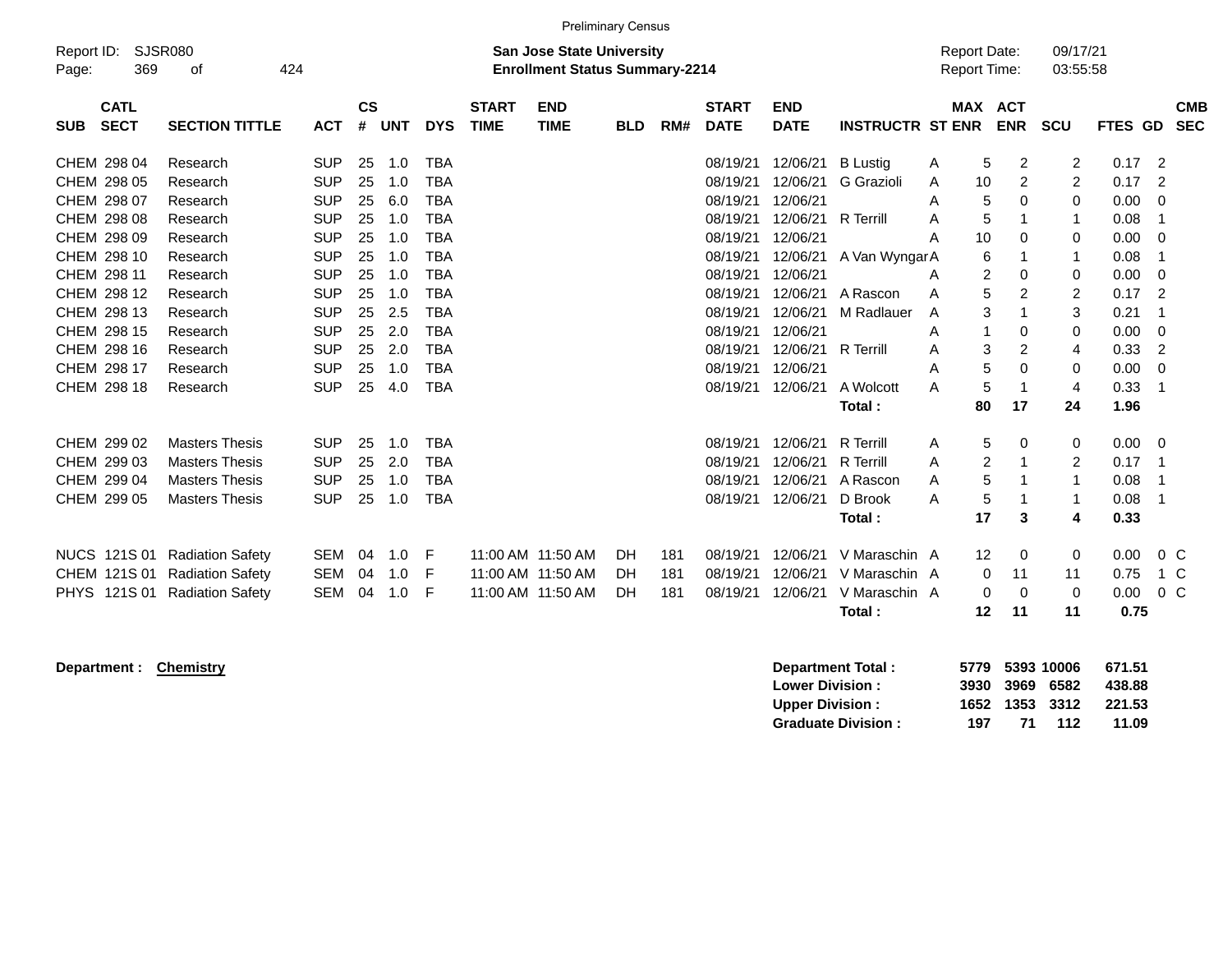|                     |                            |                            |               |                    |               |            |                             | <b>Preliminary Census</b>                                                 |           |             |                             |                           |                          |                                     |               |                      |               |                          |                          |
|---------------------|----------------------------|----------------------------|---------------|--------------------|---------------|------------|-----------------------------|---------------------------------------------------------------------------|-----------|-------------|-----------------------------|---------------------------|--------------------------|-------------------------------------|---------------|----------------------|---------------|--------------------------|--------------------------|
| Report ID:<br>Page: | 370                        | SJSR080<br>οf<br>424       |               |                    |               |            |                             | <b>San Jose State University</b><br><b>Enrollment Status Summary-2214</b> |           |             |                             |                           |                          | <b>Report Date:</b><br>Report Time: |               | 09/17/21<br>03:55:58 |               |                          |                          |
| <b>SUB</b>          | <b>CATL</b><br><b>SECT</b> | <b>SECTION TITTLE</b>      | <b>ACT</b>    | $\mathsf{cs}$<br># | <b>UNT</b>    | <b>DYS</b> | <b>START</b><br><b>TIME</b> | <b>END</b><br><b>TIME</b>                                                 | BLD       | RM#         | <b>START</b><br><b>DATE</b> | <b>END</b><br><b>DATE</b> | <b>INSTRUCTR ST ENR</b>  | MAX ACT                             | <b>ENR</b>    | <b>SCU</b>           | FTES GD       |                          | <b>CMB</b><br><b>SEC</b> |
| <b>College</b>      |                            | <b>Science, College of</b> |               |                    |               |            |                             |                                                                           |           |             |                             |                           |                          |                                     |               |                      |               |                          |                          |
|                     | Department :               | <b>Computer Science</b>    |               |                    |               |            |                             |                                                                           |           |             |                             |                           |                          |                                     |               |                      |               |                          |                          |
| CS.                 | 22A 01                     | Python for Nonmirs I       | <b>LEC</b>    |                    | 3.0           |            |                             |                                                                           |           |             |                             |                           |                          | 0<br>х                              | 0             | 0                    | 0.00          | - 0                      |                          |
| CS                  | 22A 02                     | Python for Nonmirs I       | <b>LEC</b>    | 04                 | 3.0           | TR         |                             | 07:30 PM 08:45 PM                                                         | ΟN        | LINE        | 08/19/21                    | 12/06/21                  | N Attar                  | Α<br>35                             | 32            | 96                   | 6.45          | -1                       |                          |
| CS                  | 22A 03                     | Python for Nonmirs I       | <b>LEC</b>    | 04                 | 3.0           | <b>MW</b>  |                             | 09:00 AM 10:15 AM                                                         | ON        | <b>LINE</b> | 08/19/21                    | 12/06/21                  | P SundaramurA<br>Total:  | 35<br>70                            | 37<br>69      | 111<br>207           | 7.55<br>14.00 | 3                        |                          |
| CS                  | 22B 01                     | Python for Nonmirs I       | LEC           |                    | 3.0           |            |                             |                                                                           |           |             |                             |                           |                          | 0<br>X                              | 0             | 0                    | 0.00          | $\overline{\phantom{0}}$ |                          |
| <b>CS</b>           | 22B 02                     | Python for Nonmirs I       | <b>LEC</b>    | 04                 | 3.0           | MW         |                             | 09:00 AM 10:15 AM                                                         | ON        | <b>LINE</b> | 08/19/21                    | 12/06/21                  | R Raghulan               | 35<br>Α                             | 21            | 63                   | 4.55          | $\overline{7}$           |                          |
|                     |                            |                            |               |                    |               |            |                             |                                                                           |           |             |                             |                           | Total:                   | 35                                  | 21            | 63                   | 4.55          |                          |                          |
| CS                  | 46A01                      | Intro to Progrmng          | <b>LEC</b>    | 01                 | 4.0           | <b>TR</b>  |                             | 02:15 PM 03:30 PM                                                         | ΟN        | <b>LINE</b> | 08/19/21                    | 12/06/21                  | Q Yang                   | 180<br>A                            | 175           | 525                  | 46.80         | $\overline{2}$           |                          |
| CS                  | 46A 02                     | Intro to Progrmng          | <b>LEC</b>    | 01                 | 4.0           | <b>TR</b>  |                             | 02:15 PM 03:30 PM                                                         | ΟN        | LINE        | 08/19/21                    | 12/06/21                  | D Chinchanka A           | 60                                  | 59            | 177                  | 15.73         | $\overline{0}$           |                          |
| CS                  | 46A 11                     | Intro to Progrmng          | LAB           | 16                 | 0.0           | F          |                             | 07:45 AM 10:30 AM                                                         | SCI       | 311         | 08/19/21                    | 12/06/21                  | Q Yang                   | 30<br>Α                             | 25            | 25                   | 0.00          | -1                       |                          |
| CS                  | 46A 12                     | Intro to Progrmng          | LAB           | 16                 | 0.0           | F          |                             | 11:00 AM 01:45 PM                                                         | SCI       | 311         | 08/19/21                    | 12/06/21                  | Q Yang                   | 30<br>Α                             | 33            | 33                   | 0.00          | -1                       |                          |
| CS                  | 46A 13                     | Intro to Progrmng          | LAB           | 16                 | 0.0           | F          |                             | 02:15 PM 05:00 PM                                                         | SCI       | 311         | 08/19/21                    | 12/06/21                  | Q Yang                   | 30<br>Α                             | 29            | 29                   | 0.00          | $\overline{\mathbf{0}}$  |                          |
| CS                  | 46A 14                     | Intro to Progrmng          | LAB           | 16                 | 0.0           | F          |                             | 07:45 AM 10:30 AM                                                         | SН        | 100         | 08/19/21                    | 12/06/21                  | Q Yang                   | 30<br>Α                             | 28            | 28                   | 0.00          | $\overline{\mathbf{0}}$  |                          |
| CS                  | 46A 15                     | Intro to Progrmng          | LAB           | 16                 | 0.0           | F          |                             | 11:00 AM 01:45 PM                                                         | SН        | 100         | 08/19/21                    | 12/06/21                  | Q Yang                   | Α<br>30                             | 29            | 29                   | 0.00          | $\overline{\mathbf{0}}$  |                          |
| CS                  | 46A 16                     | Intro to Progrmng          | LAB           | 16                 | 0.0           | F          |                             | 02:15 PM 05:00 PM                                                         | SН        | 100         | 08/19/21                    | 12/06/21                  | Q Yang                   | Α<br>30                             | 31            | 31                   | 0.00          | 0                        |                          |
| CS                  | 46A 20                     | Intro to Progrmng          | LAB           | 16                 | 0.0           | F          |                             | 11:00 AM 01:45 PM                                                         | МH        | 225         | 08/19/21                    | 12/06/21                  | D Chinchanka A           | 35                                  | 34            | 34                   | 0.00          | 0                        |                          |
| <b>CS</b>           | 46A 21                     | Intro to Progrmng          | LAB           | 16                 | 0.0           | F          |                             | 07:45 AM 10:30 AM                                                         | МH        | 225         | 08/19/21                    | 12/06/21                  | D Chinchanka A<br>Total: | 35<br>490                           | 25<br>468     | 25<br>936            | 0.00<br>62.53 | - 0                      |                          |
|                     |                            |                            |               |                    |               |            |                             |                                                                           |           |             |                             |                           |                          |                                     |               |                      |               |                          |                          |
| CS                  | 46B 01                     | Intro to Data Strc         | <b>LEC</b>    | 01                 | 4.0           | МW         |                             | 04:00 PM 05:15 PM                                                         | ΟN        | LINE        | 08/19/21                    | 12/06/21                  | A Chakarov               | 180<br>$\overline{A}$               | 179           | 537                  | 47.80         | - 1                      |                          |
| CS                  | 46B 11                     | Intro to Data Strc         | LAB           | 16                 | 0.0           | F          |                             | 07:45 AM 10:30 AM                                                         | DH        | 250         | 08/19/21                    | 12/06/21                  | A Chakarov               | 30<br>A                             | 31            | 31                   | 0.00          | -1                       |                          |
| CS                  | 46B 12                     | Intro to Data Strc         | LAB           | 16                 | 0.0           | F          |                             | 11:00 AM 01:45 PM                                                         | DH        | 250         | 08/19/21                    | 12/06/21                  | A Chakarov               | 30<br>A                             | 30            | 30                   | 0.00          | $\overline{\mathbf{0}}$  |                          |
| CS                  | 46B 13                     | Intro to Data Strc         | LAB           | 16                 | 0.0           | F          |                             | 02:15 PM 05:00 PM                                                         | DH        | 250         | 08/19/21                    | 12/06/21                  | A Chakarov               | 30<br>A                             | 28            | 28                   | 0.00          | 0                        |                          |
| CS                  | 46B 14                     | Intro to Data Strc         | LAB           | 16                 | 0.0           | F          |                             | 07:45 AM 10:30 AM                                                         | DH        | 318         | 08/19/21                    | 12/06/21                  | A Chakarov               | 30<br>A                             | 30            | 30                   | 0.00          | 0                        |                          |
| <b>CS</b>           | 46B 15                     | Intro to Data Strc         | LAB           | 16                 | 0.0           | F          |                             | 11:00 AM 01:45 PM                                                         | DH        | 318         | 08/19/21                    | 12/06/21                  | A Chakarov               | 30<br>A                             | 30            | 30                   | 0.00          | 0                        |                          |
| CS                  | 46B 16                     | Intro to Data Strc         | LAB           | 16                 | 0.0           | F          |                             | 02:15 PM 05:00 PM                                                         | DH        | 318         | 08/19/21                    | 12/06/21                  | A Chakarov<br>Total:     | 30<br>A                             | 30<br>360 358 | 30<br>716            | 0.00<br>47.80 | - 0                      |                          |
|                     |                            |                            |               |                    |               |            |                             |                                                                           |           |             |                             |                           |                          |                                     |               |                      |               |                          |                          |
| CS                  | 4701                       | Intro to Comp Sytm         | SEM 04 3.0    |                    |               | МW         |                             | 06:00 PM 07:15 PM                                                         | <b>ON</b> |             | LINE 08/19/21 12/06/21      |                           | K Patra                  | 70<br>A                             | 25            | 75                   | $5.00 \t 0$   |                          |                          |
| <b>CS</b>           | 47 02                      | Intro to Comp Sytm         |               |                    | SEM 04 3.0 MW |            |                             | 12:30 PM 01:45 PM                                                         | ON        |             | LINE 08/19/21 12/06/21      |                           | C Tsao                   | 70<br>A                             | 40            | 120                  | $8.00 \t 0$   |                          |                          |
|                     |                            |                            |               |                    |               |            |                             |                                                                           |           |             |                             |                           | Total:                   | 140                                 | 65            | 195                  | 13.00         |                          |                          |
| <b>CS</b>           | 49C 01                     | Programming in C           | SEM 04 3.0 TR |                    |               |            |                             | 07:30 PM 08:45 PM                                                         | ON        |             | LINE 08/19/21 12/06/21      |                           | D Abucejo                | Α<br>35                             | 30            | 90                   | $6.00 \t 0$   |                          |                          |
|                     |                            |                            |               |                    |               |            |                             |                                                                           |           |             |                             |                           | Total:                   | 35                                  | 30            | 90                   | 6.00          |                          |                          |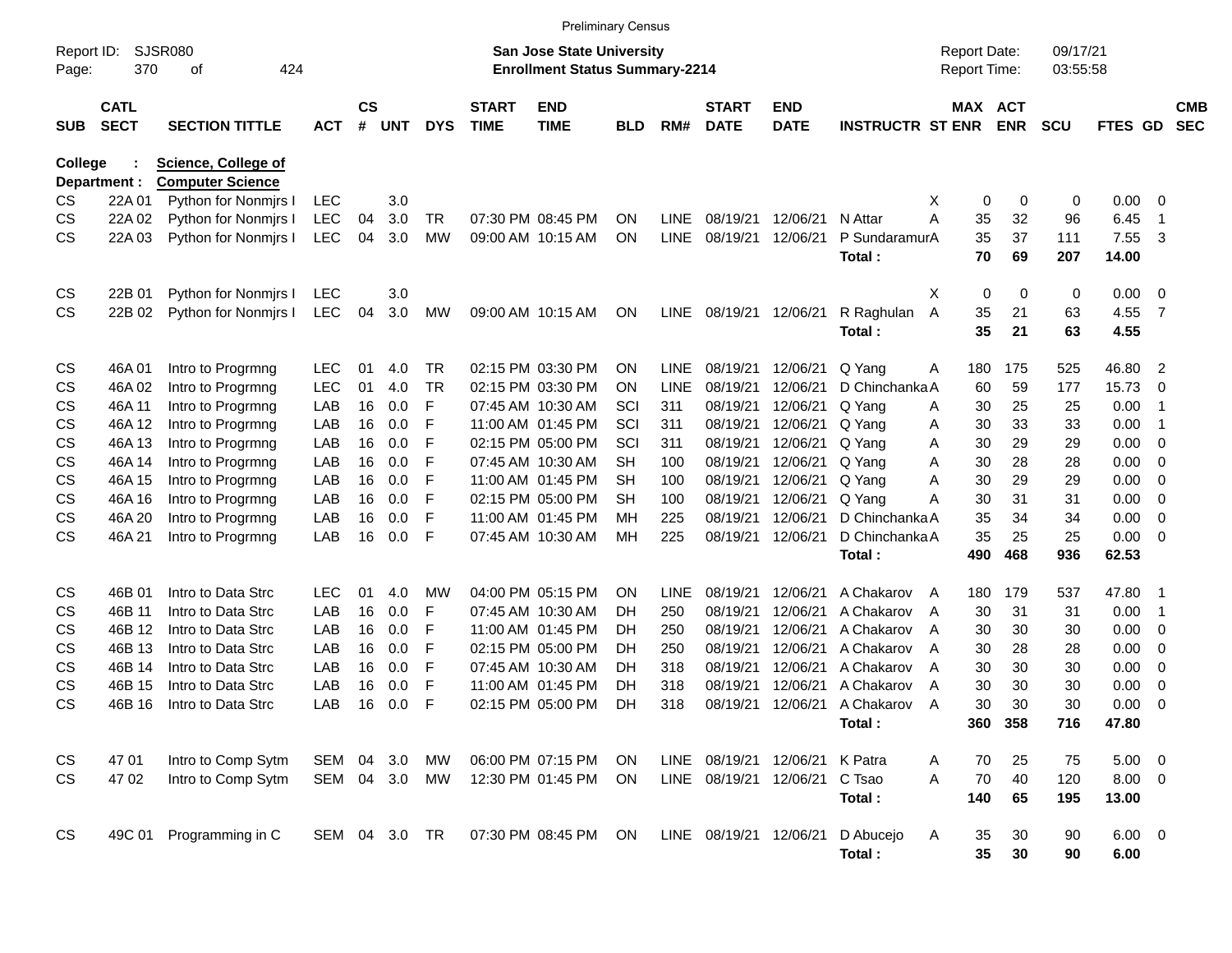|                                                                                                                   |                                                                                            |                                                                                                                                                                                                                                                 |                                                                                                                            |                                  |                                                             |                                                              |                             | <b>Preliminary Census</b>                                                                                                  |                                    |                                                                         |                                                                      |                                                                      |                                                                                |                                           |                                                             |                                                                             |                                                      |                                                                               |                                                                                  |                          |
|-------------------------------------------------------------------------------------------------------------------|--------------------------------------------------------------------------------------------|-------------------------------------------------------------------------------------------------------------------------------------------------------------------------------------------------------------------------------------------------|----------------------------------------------------------------------------------------------------------------------------|----------------------------------|-------------------------------------------------------------|--------------------------------------------------------------|-----------------------------|----------------------------------------------------------------------------------------------------------------------------|------------------------------------|-------------------------------------------------------------------------|----------------------------------------------------------------------|----------------------------------------------------------------------|--------------------------------------------------------------------------------|-------------------------------------------|-------------------------------------------------------------|-----------------------------------------------------------------------------|------------------------------------------------------|-------------------------------------------------------------------------------|----------------------------------------------------------------------------------|--------------------------|
| Page:                                                                                                             | SJSR080<br>Report ID:<br>371<br>424<br>οf                                                  |                                                                                                                                                                                                                                                 |                                                                                                                            |                                  |                                                             |                                                              |                             | <b>San Jose State University</b><br><b>Enrollment Status Summary-2214</b>                                                  |                                    |                                                                         |                                                                      |                                                                      |                                                                                | <b>Report Date:</b><br>Report Time:       |                                                             |                                                                             | 09/17/21<br>03:55:58                                 |                                                                               |                                                                                  |                          |
| SUB                                                                                                               | <b>CATL</b><br><b>SECT</b>                                                                 | <b>SECTION TITTLE</b>                                                                                                                                                                                                                           | <b>ACT</b>                                                                                                                 | <b>CS</b><br>#                   | <b>UNT</b>                                                  | <b>DYS</b>                                                   | <b>START</b><br><b>TIME</b> | <b>END</b><br><b>TIME</b>                                                                                                  | <b>BLD</b>                         | RM#                                                                     | <b>START</b><br><b>DATE</b>                                          | <b>END</b><br><b>DATE</b>                                            | <b>INSTRUCTR ST ENR</b>                                                        |                                           |                                                             | <b>MAX ACT</b><br><b>ENR</b>                                                | <b>SCU</b>                                           | FTES GD                                                                       |                                                                                  | <b>CMB</b><br><b>SEC</b> |
| CS                                                                                                                | 49J 01                                                                                     | Programming in Java LEC                                                                                                                                                                                                                         |                                                                                                                            |                                  | 04 3.0                                                      | TR                                                           |                             | 06:00 PM 07:15 PM                                                                                                          | ON                                 | <b>LINE</b>                                                             | 08/19/21                                                             | 12/06/21                                                             | R Moazzeni<br>Total:                                                           | A                                         | 70<br>70                                                    | 65<br>65                                                                    | 195<br>195                                           | 13.10 2<br>13.10                                                              |                                                                                  |                          |
| CS<br>CS<br>CS<br>CS<br>CS                                                                                        |                                                                                            | 100W 01 Writing Workshop<br>100W 02 Writing Workshop<br>100W 03 Writing Workshop<br>100W 04 Writing Workshop<br>100W 05 Writing Workshop                                                                                                        | <b>SEM</b><br><b>SEM</b><br><b>SEM</b><br><b>SEM</b><br><b>SEM</b>                                                         | 04<br>04<br>04<br>04<br>04       | 3.0<br>3.0<br>3.0<br>3.0<br>3.0                             | MW<br><b>MW</b><br><b>TR</b><br><b>TR</b><br><b>MW</b>       |                             | 09:00 AM 10:15 AM<br>10:45 AM 12:00 PM<br>09:00 AM 10:15 AM<br>10:45 AM 12:00 PM<br>02:15 PM 03:30 PM                      | ΟN<br>ΟN<br>ΟN<br>ΟN<br>ΟN         | <b>LINE</b><br><b>LINE</b><br><b>LINE</b><br><b>LINE</b><br><b>LINE</b> | 08/19/21<br>08/19/21<br>08/19/21<br>08/19/21<br>08/19/21             | 12/06/21<br>12/06/21<br>12/06/21<br>12/06/21<br>12/06/21             | D Caires<br>D Caires<br>D Caires<br>D Caires<br>A Petty                        | A<br>Α<br>Α<br>Α<br>A                     | 25<br>25<br>25<br>25<br>25                                  | 25<br>25<br>25<br>26<br>25                                                  | 75<br>75<br>75<br>78<br>75                           | 5.00<br>5.00<br>5.00<br>5.20<br>5.00                                          | 0<br>0<br>0<br>0<br>$\mathbf 0$                                                  |                          |
| <b>CS</b>                                                                                                         |                                                                                            | 100W 06 Writing Workshop                                                                                                                                                                                                                        | <b>SEM</b>                                                                                                                 | 04                               | 3.0                                                         | <b>TR</b>                                                    |                             | 10:45 AM 12:00 PM                                                                                                          | ΟN                                 | <b>LINE</b>                                                             | 08/19/21                                                             | 12/06/21                                                             | J Leih<br>Total:                                                               | A                                         | 25<br>150                                                   | 25<br>151                                                                   | 75<br>453                                            | 5.00<br>30.20                                                                 | 0                                                                                |                          |
| <b>CS</b><br><b>SE</b>                                                                                            | 116A01<br>116A01                                                                           | Intro Comp Graphic<br>Intro Comp Graphic                                                                                                                                                                                                        | <b>SEM</b><br><b>SEM</b>                                                                                                   | 04<br>04                         | 3.0<br>3.0                                                  | MW<br><b>MW</b>                                              |                             | 02:15 PM 03:30 PM<br>02:15 PM 03:30 PM                                                                                     | DH<br>DH                           | 515<br>515                                                              | 08/19/21<br>08/19/21                                                 | 12/06/21<br>12/06/21                                                 | K Smith<br>K Smith<br>Total:                                                   | A<br>Α                                    | 34<br>0<br>34                                               | 34<br>$\overline{1}$<br>35                                                  | 102<br>3<br>105                                      | 6.90<br>0.20<br>7.10                                                          | 2 C<br>0 <sup>o</sup>                                                            |                          |
| <b>CS</b><br><b>CS</b>                                                                                            | 122 01<br>122 02                                                                           | Adv Python Prog<br>Adv Python Prog                                                                                                                                                                                                              | <b>SEM</b><br><b>SEM</b>                                                                                                   | 04<br>04                         | 3.0<br>3.0                                                  | TR.<br><b>MW</b>                                             |                             | 09:00 AM 10:15 AM<br>04:00 PM 05:15 PM                                                                                     | ΟN<br>ΟN                           | <b>LINE</b><br><b>LINE</b>                                              | 08/19/21<br>08/19/21                                                 | 12/06/21<br>12/06/21                                                 | M Lee<br>C Tsao<br>Total:                                                      | A<br>A                                    | 35<br>70<br>105                                             | 35<br>42<br>77                                                              | 105<br>126<br>231                                    | 7.05<br>8.60<br>15.65                                                         | -1<br>-4                                                                         |                          |
| <b>CS</b><br><b>BIOL</b><br><b>SE</b><br><b>CS</b><br><b>BIOL</b><br><b>SE</b><br><b>CS</b><br><b>BIOL</b><br>SE. | 123A01<br>123A01<br>123A01<br>123A 02<br>123A 02<br>123A 02<br>123A03<br>123A03<br>123A 03 | <b>Bioinformatics I</b><br><b>Bioinformatics I</b><br><b>Bioinformatics I</b><br><b>Bioinformatics I</b><br><b>Bioinformatics I</b><br><b>Bioinformatics I</b><br><b>Bioinformatics I</b><br><b>Bioinformatics I</b><br><b>Bioinformatics I</b> | <b>SEM</b><br><b>SEM</b><br><b>SEM</b><br><b>SEM</b><br><b>SEM</b><br><b>SEM</b><br><b>SEM</b><br><b>SEM</b><br><b>SEM</b> | 04<br>04<br>04<br>04<br>04<br>04 | 3.0<br>3.0<br>3.0<br>3.0<br>3.0<br>3.0<br>3.0<br>3.0<br>3.0 | TR<br><b>TR</b><br><b>TR</b><br>TR<br><b>TR</b><br><b>TR</b> |                             | 09:00 AM 10:15 AM<br>09:00 AM 10:15 AM<br>09:00 AM 10:15 AM<br>02:15 PM 03:30 PM<br>02:15 PM 03:30 PM<br>02:15 PM 03:30 PM | DH.<br>DH.<br>DH<br>ON<br>ΟN<br>ON | 415<br>415<br>415<br>LINE<br><b>LINE</b><br><b>LINE</b>                 | 08/19/21<br>08/19/21<br>08/19/21<br>08/19/21<br>08/19/21<br>08/19/21 | 12/06/21<br>12/06/21<br>12/06/21<br>12/06/21<br>12/06/21<br>12/06/21 | P Heller<br>P Heller<br>P Heller<br>L Wesley<br>L Wesley<br>L Wesley<br>Total: | A<br>Α<br>Α<br>X<br>X<br>X<br>Α<br>Α<br>Α | 35<br>0<br>0<br>0<br>0<br>$\mathbf 0$<br>35<br>0<br>0<br>70 | 17<br>17<br>$\mathbf{1}$<br>0<br>0<br>0<br>13<br>20<br>$\overline{1}$<br>69 | 51<br>51<br>3<br>0<br>0<br>0<br>39<br>60<br>3<br>207 | 3.50<br>3.50<br>0.20<br>0.00<br>0.00<br>0.00<br>2.70<br>4.15<br>0.20<br>14.25 | 2 C<br>2 C<br>$0\,C$<br>0<br>0<br>$\mathbf 0$<br>2 C<br>$3\,C$<br>0 <sup>o</sup> |                          |
| <b>BIOL</b><br>SE                                                                                                 |                                                                                            | CS 123B 01 Bioinformatics II<br>123B 01 Bioinformatics II<br>123B 01 Bioinformatics II                                                                                                                                                          | <b>SEM</b><br>SEM                                                                                                          |                                  | 04 3.0<br>04 3.0 TR                                         | TR                                                           |                             | SEM 04 3.0 TR 12:30 PM 01:45 PM ON LINE 08/19/21 12/06/21<br>12:30 PM 01:45 PM<br>12:30 PM 01:45 PM                        | 0N<br>ON                           |                                                                         | LINE 08/19/21 12/06/21<br>LINE 08/19/21 12/06/21                     |                                                                      | M Lee<br>M Lee<br>M Lee<br>Total:                                              | Α<br>A<br>Α                               | 35<br>0<br>0<br>35                                          | 21<br>15<br>0<br>36                                                         | 63<br>45<br>0<br>108                                 | 4.35 3 C<br>3.10 2 C<br>0.00<br>7.45                                          | $0\,C$                                                                           |                          |
| CS<br>SE.                                                                                                         | 134 01<br>134 01                                                                           | Computer Game Dsgn SEM 04 3.0<br>Computer Game Dsgn SEM 04 3.0 MW                                                                                                                                                                               |                                                                                                                            |                                  |                                                             | MW                                                           |                             | 12:30 PM 01:45 PM<br>12:30 PM 01:45 PM                                                                                     | DH.<br>DH.                         | 415<br>415                                                              | 08/19/21 12/06/21<br>08/19/21 12/06/21                               |                                                                      | K Smith<br>K Smith<br>Total:                                                   | A<br>Α                                    | 35<br>$\pmb{0}$<br>35                                       | 29<br>$\,6$<br>35                                                           | 87<br>18<br>105                                      | 5.90 2 C<br>$1.20 \t 0 C$<br>7.10                                             |                                                                                  |                          |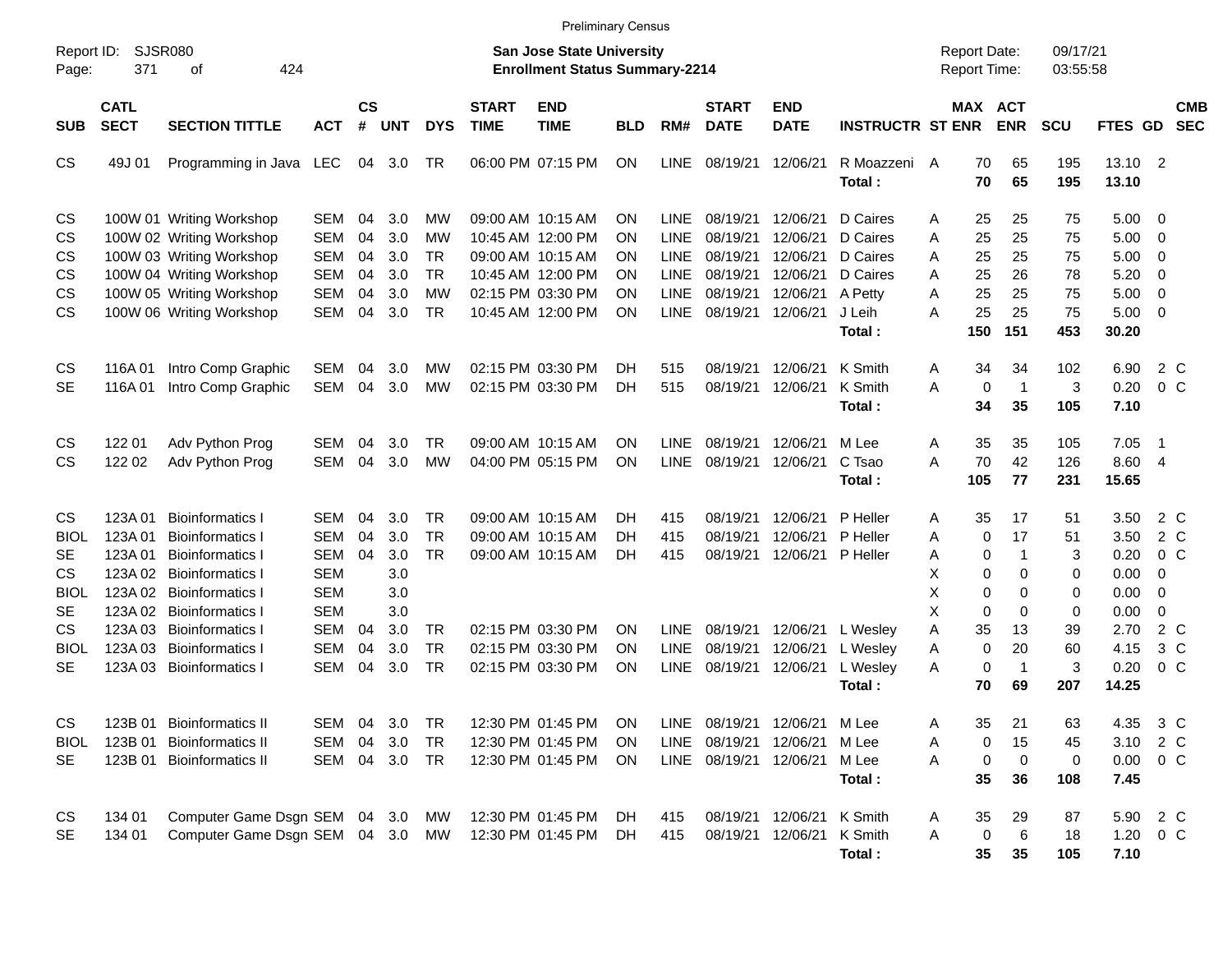|                     |                            |                          |            |                |            |            |                             |                                                                    | <b>Preliminary Census</b> |             |                             |                           |                                 |                                     |                       |             |                      |              |                            |                          |
|---------------------|----------------------------|--------------------------|------------|----------------|------------|------------|-----------------------------|--------------------------------------------------------------------|---------------------------|-------------|-----------------------------|---------------------------|---------------------------------|-------------------------------------|-----------------------|-------------|----------------------|--------------|----------------------------|--------------------------|
| Report ID:<br>Page: | 372                        | SJSR080<br>424<br>οf     |            |                |            |            |                             | San Jose State University<br><b>Enrollment Status Summary-2214</b> |                           |             |                             |                           |                                 | <b>Report Date:</b><br>Report Time: |                       |             | 09/17/21<br>03:55:58 |              |                            |                          |
| <b>SUB</b>          | <b>CATL</b><br><b>SECT</b> | <b>SECTION TITTLE</b>    | <b>ACT</b> | <b>CS</b><br># | <b>UNT</b> | <b>DYS</b> | <b>START</b><br><b>TIME</b> | <b>END</b><br><b>TIME</b>                                          | <b>BLD</b>                | RM#         | <b>START</b><br><b>DATE</b> | <b>END</b><br><b>DATE</b> | <b>INSTRUCTR ST ENR</b>         |                                     | MAX ACT<br><b>ENR</b> |             | <b>SCU</b>           | FTES GD      |                            | <b>CMB</b><br><b>SEC</b> |
| <b>CS</b>           | 144 01                     | Adv C++ Progrmng         | <b>LEC</b> | 04             | 3.0        | MW         |                             | 07:30 PM 08:45 PM                                                  | ON                        | <b>LINE</b> | 08/19/21                    | 12/06/21                  | D Abucejo<br>Total:             | Α                                   | 70<br>70              | 25<br>25    | 75<br>75             | 5.10<br>5.10 | $\overline{\phantom{0}}$   |                          |
|                     |                            |                          |            |                |            |            |                             |                                                                    |                           |             |                             |                           |                                 |                                     |                       |             |                      |              |                            |                          |
| CS                  | 146 01                     | Data Struct & Alg        | <b>LEC</b> |                | 3.0        |            |                             |                                                                    |                           |             |                             |                           |                                 | X                                   | 0                     | 0           | 0                    | 0.00         | $\overline{\mathbf{0}}$    |                          |
| CS.                 | 146 02                     | Data Struct & Alg        | <b>LEC</b> | 04             | 3.0        | <b>TR</b>  |                             | 06:00 PM 07:15 PM                                                  | ON                        | LINE        | 08/19/21                    | 12/06/21                  | N Attar                         | Α                                   | 35                    | 35          | 105                  | 7.05         | -1                         |                          |
| CS                  | 146 03                     | Data Struct & Alg        | <b>LEC</b> | 04             | 3.0        | <b>TR</b>  |                             | 09:00 PM 10:15 PM                                                  | ON                        | <b>LINE</b> | 08/19/21                    | 12/06/21                  | N Attar                         | Α                                   | 35                    | 37          | 111                  | 7.45         | -1                         |                          |
| CS                  | 146 04                     | Data Struct & Alg        | <b>LEC</b> | 04             | 3.0        | <b>TR</b>  |                             | 12:30 PM 01:45 PM                                                  | ON                        | <b>LINE</b> | 08/19/21                    | 12/06/21                  | A Potika                        | Α                                   | 35                    | 40          | 120                  | 8.10         | $\overline{c}$             |                          |
| <b>CS</b>           | 146 05                     | Data Struct & Alg        | <b>LEC</b> | 04             | 3.0        | <b>TR</b>  |                             | 02:15 PM 03:30 PM                                                  | ON                        | <b>LINE</b> | 08/19/21                    | 12/06/21                  | C Tsao                          | Α                                   | 70                    | 33          | 99                   | 6.70         | $\overline{2}$             |                          |
| <b>CS</b>           | 146 06                     | Data Struct & Alg        | <b>LEC</b> | 04             | 3.0        | <b>MW</b>  |                             | 07:15 AM 08:30 AM                                                  | DH                        | 250         | 08/19/21                    | 12/06/21                  | D Taylor                        | Α                                   | 35                    | 15          | 45                   | 3.00         | $\mathbf 0$                |                          |
| <b>CS</b>           | 146 07                     | Data Struct & Alg        | <b>LEC</b> | 04             | 3.0        | MW         |                             | 09:00 AM 10:15 AM                                                  | DH                        | 351         | 08/19/21                    | 12/06/21                  | D Taylor                        | Α                                   | 35                    | 31          | 93                   | 6.30         | $\overline{2}$             |                          |
| CS                  | 146 08                     | Data Struct & Alg        | <b>LEC</b> | 04             | 3.0        | MW         |                             | 12:30 PM 01:45 PM                                                  | ON                        | <b>LINE</b> | 08/19/21                    | 12/06/21                  | N Saxena                        | Α                                   | 35                    | 41          | 123                  | 8.20         | $\mathbf 0$                |                          |
| CS                  | 146 09                     | Data Struct & Alg        | <b>LEC</b> | 04             | 3.0        | MW         |                             | 02:15 PM 03:30 PM                                                  | ΟN                        | LINE        | 08/19/21                    | 12/06/21                  | N Saxena                        | A                                   | 35                    | 37          | 111                  | 7.45         | -1                         |                          |
|                     |                            |                          |            |                |            |            |                             |                                                                    |                           |             |                             |                           | Total:                          | 315                                 |                       | 269         | 807                  | 54.25        |                            |                          |
| CS.                 | 14701                      | <b>Comp Architecture</b> | <b>SEM</b> | 04             | 3.0        | MW         |                             | 07:30 PM 08:45 PM                                                  | ON                        | LINE        | 08/19/21                    | 12/06/21                  | K Patra                         | Α                                   | 70                    | 24          | 72                   | 4.85         | -1                         |                          |
| CS.                 | 147 02                     | Comp Architecture        | <b>SEM</b> | 04             | 3.0        | МW         |                             | 05:45 PM 07:00 PM                                                  | ON                        | LINE        | 08/19/21                    | 12/06/21                  | S Teoh                          | А                                   | 70                    | 70          | 210                  | 14.00        | $\overline{0}$             |                          |
| CS                  | 14703                      | Comp Architecture        | <b>SEM</b> | 04             | 3.0        | MW         |                             | 07:15 AM 08:30 AM                                                  | ΟN                        | <b>LINE</b> | 08/19/21 12/06/21           |                           | F Mortezaie                     | A                                   | 70                    | 48          | 144                  | 9.60         | $\overline{\mathbf{0}}$    |                          |
|                     |                            |                          |            |                |            |            |                             |                                                                    |                           |             |                             |                           | Total:                          | 210                                 |                       | 142         | 426                  | 28.45        |                            |                          |
| CS                  | 149 01                     | <b>Operating Systems</b> | <b>SEM</b> | 04             | 3.0        | <b>TR</b>  |                             | 12:30 PM 01:45 PM                                                  | ΟN                        | LINE        | 08/19/21                    | 12/06/21                  | W Andreopoul A                  |                                     | 35                    | 37          | 111                  | 7.40         | $\overline{\mathbf{0}}$    |                          |
| CS                  | 149 02                     | <b>Operating Systems</b> | <b>SEM</b> | 04             | 3.0        | <b>TR</b>  |                             | 04:00 PM 05:15 PM                                                  | ON                        | <b>LINE</b> | 08/19/21                    | 12/06/21                  | C Tsao                          | Α                                   | 70                    | 33          | 99                   | 6.60         | $\overline{\mathbf{0}}$    |                          |
| CS                  | 149 03                     | <b>Operating Systems</b> | <b>SEM</b> | 04             | 3.0        | <b>MW</b>  |                             | 04:00 PM 05:15 PM                                                  | ON                        | LINE        | 08/19/21                    | 12/06/21                  | K Li                            | Α                                   | 55                    | 51          | 153                  | 10.20        | 0                          |                          |
| CS                  | 149 04                     | <b>Operating Systems</b> | <b>SEM</b> | 04             | 3.0        | МW         |                             | 09:00 AM 10:15 AM                                                  | ΟN                        | <b>LINE</b> | 08/19/21 12/06/21           |                           | F Mortezaie                     | A                                   | 70                    | 64          | 192                  | 12.80        | $\overline{0}$             |                          |
|                     |                            |                          |            |                |            |            |                             |                                                                    |                           |             |                             |                           | Total:                          | 230                                 |                       | 185         | 555                  | 37.00        |                            |                          |
|                     |                            |                          |            |                |            |            |                             |                                                                    |                           |             |                             |                           |                                 |                                     |                       |             |                      |              |                            |                          |
| CS                  | 151 01                     | Object Orntd Dsgn        | <b>SEM</b> |                | 3.0        |            |                             |                                                                    |                           |             |                             |                           |                                 | Χ                                   | 0                     | 0           | 0                    | 0.00         | $\overline{\mathbf{0}}$    |                          |
| CS                  | 151 02                     | Object Orntd Dsgn        | <b>SEM</b> | 04             | 3.0        | TR.        |                             | 10:45 AM 12:00 PM                                                  | ON                        | LINE        | 08/19/21                    | 12/06/21                  | S Kim                           | A                                   | 35                    | 31          | 93                   | 6.25         | -1                         |                          |
| CS                  | 151 03                     | Object Orntd Dsgn        | <b>SEM</b> | 04             | 3.0        | МW         |                             | 02:15 PM 03:30 PM                                                  | ΟN                        | LINE        | 08/19/21                    | 12/06/21                  | A YazdankhahA                   |                                     | 35                    | 35          | 105                  | 7.25         | 5                          |                          |
| CS                  | 151 04                     | Object Orntd Dsgn        | <b>SEM</b> | 04             | 3.0        | МW         |                             | 04:00 PM 05:15 PM                                                  | ON                        | LINE        | 08/19/21                    | 12/06/21                  | A YazdankhahA                   |                                     | 35                    | 36          | 108                  | 7.20         | 0                          |                          |
| CS                  | 151 05                     | Object Orntd Dsgn        | <b>SEM</b> |                | 3.0        |            |                             |                                                                    |                           |             |                             |                           |                                 | Χ                                   | 0                     | $\Omega$    | 0                    | 0.00         | $\overline{0}$             |                          |
| CS                  | 151 06                     | Object Orntd Dsgn        | SEM        | 04             | 3.0        | TR         |                             | 06:00 PM 07:15 PM ON                                               |                           |             |                             |                           | LINE 08/19/21 12/06/21 Y Newton | Α                                   | 70                    | 77          | 231                  | 15.45        | $\overline{\phantom{0}}$ 1 |                          |
| CS                  | 151 07                     | Object Orntd Dsgn        | <b>SEM</b> |                | 3.0        |            |                             |                                                                    |                           |             |                             |                           |                                 | X                                   | $\mathbf 0$           | $\mathbf 0$ | 0                    | $0.00 \t 0$  |                            |                          |
| CS                  | 151 08                     | Object Orntd Dsgn        | SEM        | 04             | 3.0        | TR         |                             | 02:15 PM 03:30 PM                                                  | ON                        |             | LINE 08/19/21 12/06/21      |                           | M Surmenok A                    |                                     | 70                    | 77          | 231                  | 15.45 1      |                            |                          |
|                     |                            |                          |            |                |            |            |                             |                                                                    |                           |             |                             |                           | Total:                          |                                     | 245                   | 256         | 768                  | 51.60        |                            |                          |
| CS                  | 152 01                     | Progrmng Paradigms LEC   |            |                | 04 3.0     | МW         |                             | 10:45 AM 12:00 PM                                                  | <b>ON</b>                 |             | LINE 08/19/21 12/06/21      |                           | R Khayrallah A                  |                                     | 35                    | 35          | 105                  | 7.00         | 0 <sup>o</sup>             |                          |
| SE                  | 152 01                     | Progrmng Paradigms LEC   |            |                | 04 3.0     | МW         |                             | 10:45 AM 12:00 PM                                                  | <b>ON</b>                 | LINE        | 08/19/21 12/06/21           |                           | R Khayrallah A                  |                                     | 0                     | $\mathbf 0$ | 0                    | 0.00         | $0\,C$                     |                          |
| CS                  | 152 02                     | Progrmng Paradigms LEC   |            |                | 04 3.0     | МW         |                             | 02:15 PM 03:30 PM                                                  | <b>ON</b>                 | LINE        | 08/19/21 12/06/21           |                           | R Khayrallah A                  |                                     | 35                    | 35          | 105                  | 7.00         | $0\,C$                     |                          |
| SE                  | 152 02                     | Progrmng Paradigms LEC   |            |                | 04 3.0     | МW         |                             | 02:15 PM 03:30 PM                                                  | ON                        |             | LINE 08/19/21 12/06/21      |                           | R Khayrallah A                  |                                     | 0                     | 0           | 0                    | 0.00         | $0\,C$                     |                          |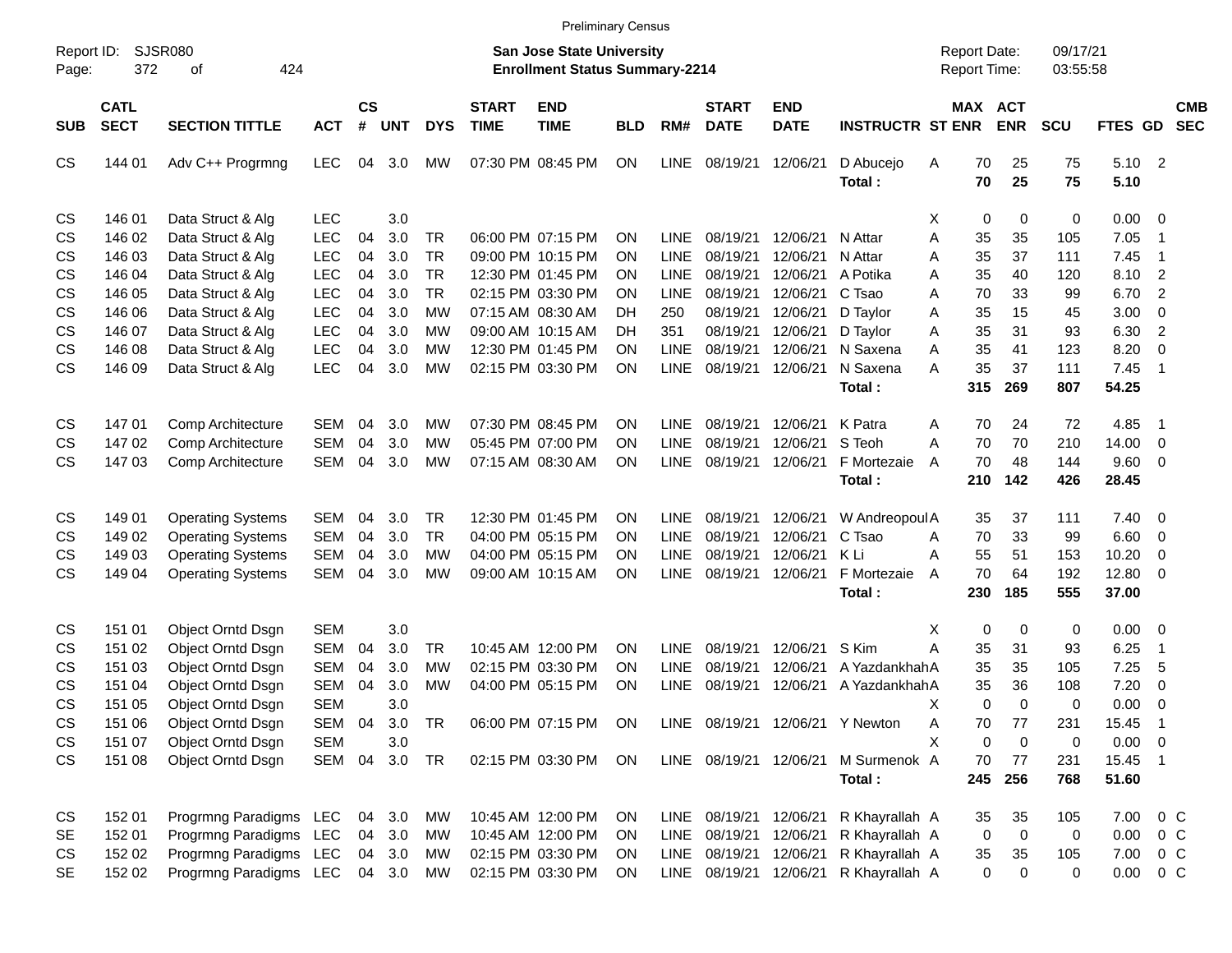|                     |                            |                             |               |                    |            |            |                             |                                                                           | <b>Preliminary Census</b> |             |                             |                              |                         |   |                                     |                       |                      |             |                         |            |
|---------------------|----------------------------|-----------------------------|---------------|--------------------|------------|------------|-----------------------------|---------------------------------------------------------------------------|---------------------------|-------------|-----------------------------|------------------------------|-------------------------|---|-------------------------------------|-----------------------|----------------------|-------------|-------------------------|------------|
| Report ID:<br>Page: | 373                        | <b>SJSR080</b><br>424<br>οf |               |                    |            |            |                             | <b>San Jose State University</b><br><b>Enrollment Status Summary-2214</b> |                           |             |                             |                              |                         |   | <b>Report Date:</b><br>Report Time: |                       | 09/17/21<br>03:55:58 |             |                         |            |
| <b>SUB</b>          | <b>CATL</b><br><b>SECT</b> | <b>SECTION TITTLE</b>       | <b>ACT</b>    | $\mathsf{cs}$<br># | <b>UNT</b> | <b>DYS</b> | <b>START</b><br><b>TIME</b> | <b>END</b><br><b>TIME</b>                                                 | <b>BLD</b>                | RM#         | <b>START</b><br><b>DATE</b> | <b>END</b><br><b>DATE</b>    | <b>INSTRUCTR ST ENR</b> |   |                                     | MAX ACT<br><b>ENR</b> | <b>SCU</b>           | FTES GD SEC |                         | <b>CMB</b> |
|                     |                            |                             |               |                    |            |            |                             |                                                                           |                           |             |                             |                              |                         |   |                                     |                       |                      |             |                         |            |
| CS                  | 152 03                     | Progrmng Paradigms LEC      |               | 04                 | 3.0        | MW         |                             | 05:45 PM 07:00 PM                                                         | SCI                       | 311         | 08/19/21                    | 12/06/21                     | C Pollett               | A | 35                                  | 34                    | 102                  | 6.80        | $0\,C$                  |            |
| <b>SE</b>           | 152 03                     | Progrmng Paradigms LEC      |               | 04                 | 3.0        | MW         |                             | 05:45 PM 07:00 PM                                                         | SCI                       | 311         | 08/19/21                    | 12/06/21                     | C Pollett               | Α | 0                                   | $\mathbf 0$           | $\mathbf 0$          | 0.00        | 0 <sup>C</sup>          |            |
| CS                  | 152 04                     | Progrmng Paradigms LEC      |               | 04                 | 3.0        | <b>TR</b>  |                             | 09:00 AM 10:15 AM                                                         | ON                        | <b>LINE</b> | 08/19/21                    | 12/06/21                     | T Sharmin               | Α | 35                                  | 40                    | 120                  | 8.00        | 0 <sup>C</sup>          |            |
| <b>SE</b>           | 152 04                     | Progrmng Paradigms LEC      |               | 04                 | 3.0        | <b>TR</b>  |                             | 09:00 AM 10:15 AM                                                         | ΟN                        | <b>LINE</b> | 08/19/21                    | 12/06/21                     | T Sharmin               | Α | 0                                   | 0                     | 0                    | 0.00        | 0 <sup>C</sup>          |            |
| CS                  | 152 05                     | Progrmng Paradigms LEC      |               | 04                 | 3.0        | <b>MW</b>  |                             | 12:30 PM 01:45 PM                                                         | SCI                       | 311         | 08/19/21                    | 12/06/21                     | T Austin                | Α | 35                                  | 37                    | 111                  | 7.40        | $0\,C$                  |            |
| <b>SE</b>           | 152 05                     | Progrmng Paradigms LEC      |               | 04                 | 3.0        | MW         |                             | 12:30 PM 01:45 PM                                                         | SCI                       | 311         | 08/19/21                    | 12/06/21                     | T Austin                | A | $\pmb{0}$                           | $\mathbf 0$           | $\pmb{0}$            | 0.00        | $0\,C$                  |            |
| CS                  | 152 06                     | Progrmng Paradigms LEC      |               | 04                 | 3.0        | MW         |                             | 07:30 PM 08:45 PM                                                         | ON                        | <b>LINE</b> | 08/19/21                    | 12/06/21                     | M McThrow               | Α | 35                                  | 24                    | 72                   | 4.80        | 0 <sup>C</sup>          |            |
| <b>SE</b>           | 152 06                     | Progrmng Paradigms LEC      |               | 04                 | 3.0        | <b>MW</b>  |                             | 07:30 PM 08:45 PM                                                         | ON                        | LINE        | 08/19/21                    | 12/06/21                     | M McThrow               | A | $\pmb{0}$                           | $\mathbf 0$           | $\pmb{0}$            | 0.00        | 0 <sup>C</sup>          |            |
|                     |                            |                             |               |                    |            |            |                             |                                                                           |                           |             |                             |                              | Total:                  |   | 210                                 | 205                   | 615                  | 41.00       |                         |            |
| CS                  | 153 01                     | Compiler Design             | LEC           |                    | 3.0        |            |                             |                                                                           |                           |             |                             |                              |                         | х | 0                                   | 0                     | 0                    | 0.00        | $\overline{\mathbf{0}}$ |            |
| <b>SE</b>           | 153 01                     | Compiler Design             | <b>LEC</b>    |                    | 3.0        |            |                             |                                                                           |                           |             |                             |                              |                         | X | 0                                   | 0                     | 0                    | 0.00        | $\overline{\mathbf{0}}$ |            |
|                     |                            |                             |               |                    |            |            |                             |                                                                           |                           |             |                             |                              | Total:                  |   | $\mathbf 0$                         | $\bf{0}$              | $\mathbf 0$          | 0.00        |                         |            |
|                     |                            |                             |               |                    |            |            |                             |                                                                           |                           |             |                             |                              |                         |   |                                     |                       |                      |             |                         |            |
| CS                  | 154 01                     | Formal Lang & ComputSEM     |               | 04                 | 3.0        | MW         |                             | 10:45 AM 12:00 PM                                                         | DH.                       | 250         | 08/19/21                    | 12/06/21                     | D Taylor                | A | 35                                  | 33                    | 99                   | 6.60        | 0 <sup>C</sup>          |            |
| <b>SE</b>           | 154 01                     | Formal Lang & ComputSEM     |               | 04                 | 3.0        | MW         |                             | 10:45 AM 12:00 PM                                                         | DH.                       | 250         | 08/19/21                    | 12/06/21                     | D Taylor                | Α | 0                                   | $\mathbf 0$           | 0                    | 0.00        | 0 <sup>C</sup>          |            |
| CS                  | 154 02                     | Formal Lang & ComputSEM     |               | 04                 | 3.0        | MW         |                             | 12:30 PM 01:45 PM                                                         | DH                        | 250         | 08/19/21                    | 12/06/21                     | D Taylor                | A | 35                                  | 27                    | 81                   | 5.40        | 0 <sup>C</sup>          |            |
| <b>SE</b>           | 154 02                     | Formal Lang & ComputSEM     |               | 04                 | 3.0        | MW         |                             | 12:30 PM 01:45 PM                                                         | DH.                       | 250         | 08/19/21                    | 12/06/21                     | D Taylor                | Α | $\pmb{0}$                           | $\mathbf 0$           | 0                    | 0.00        | 0 <sup>C</sup>          |            |
| CS                  | 154 03                     | Formal Lang & ComputSEM     |               | 04                 | 3.0        | <b>TR</b>  |                             | 02:15 PM 03:30 PM                                                         | ΟN                        | <b>LINE</b> | 08/19/21                    | 12/06/21                     | Y Chen                  | Α | 70                                  | 75                    | 225                  | 15.00       | 0 <sup>C</sup>          |            |
| <b>SE</b>           | 154 03                     | Formal Lang & ComputSEM     |               | 04                 | 3.0        | <b>TR</b>  |                             | 02:15 PM 03:30 PM                                                         | ON                        | <b>LINE</b> | 08/19/21                    | 12/06/21                     | Y Chen                  | Α | 0                                   | $\mathbf 0$           | $\pmb{0}$            | 0.00        | $0\,C$                  |            |
| CS                  | 154 04                     | Formal Lang & ComputSEM     |               | 04                 | 3.0        | <b>MW</b>  |                             | 04:00 PM 05:15 PM                                                         | ON                        | <b>LINE</b> | 08/19/21                    | 12/06/21                     | Y Chen                  | Α | 35                                  | 38                    | 114                  | 7.60        | 0 <sup>C</sup>          |            |
| <b>SE</b>           | 154 04                     | Formal Lang & ComputSEM     |               | 04                 | 3.0        | <b>MW</b>  |                             | 04:00 PM 05:15 PM                                                         | ON                        | LINE        | 08/19/21                    | 12/06/21                     | Y Chen                  | A | $\pmb{0}$                           | $\mathbf 0$           | $\pmb{0}$            | 0.00        | 0 <sup>C</sup>          |            |
|                     |                            |                             |               |                    |            |            |                             |                                                                           |                           |             |                             |                              | Total:                  |   | 175                                 | 173                   | 519                  | 34.60       |                         |            |
| CS                  | 155 01                     | Int Des Anal Algo           | SEM           | 04                 | 3.0        | MW         |                             | 06:00 PM 07:15 PM                                                         | ΟN                        | LINE        | 08/19/21                    | 12/06/21                     | Y Lim                   | A | 35                                  | 27                    | 81                   | 5.50        | 2 C                     |            |
| <b>SE</b>           | 155 01                     | Int Des Anal Algo           | SEM           | 04                 | 3.0        | <b>MW</b>  |                             | 06:00 PM 07:15 PM                                                         | ON                        |             | LINE 08/19/21               | 12/06/21                     | Y Lim                   | A | 0                                   | $\overline{2}$        | 6                    | 0.40        | 0 <sup>C</sup>          |            |
|                     |                            |                             |               |                    |            |            |                             |                                                                           |                           |             |                             |                              | Total:                  |   | 35                                  | 29                    | 87                   | 5.90        |                         |            |
|                     |                            |                             |               |                    |            |            |                             |                                                                           |                           |             |                             |                              |                         |   |                                     |                       |                      |             |                         |            |
| CS                  | 156 01                     | Intro to Art Intel          | LEC           | 04                 | 3.0        | <b>TR</b>  |                             | 10:45 AM 12:00 PM                                                         | ΟN                        | LINE        | 08/19/21                    | 12/06/21                     | R Khayrallah A          |   | 35                                  | 33                    | 99                   | 6.60        | $0\,C$                  |            |
| <b>SE</b>           | 156 01                     | Intro to Art Intel          | <b>LEC</b>    | 04                 | 3.0        | <b>TR</b>  |                             | 10:45 AM 12:00 PM                                                         | ΟN                        | LINE        | 08/19/21 12/06/21           |                              | R Khayrallah A          |   | 0                                   | $\mathbf 0$           | 0                    | 0.00        | $0\,C$                  |            |
| CS                  | 156 02                     | Intro to Art Intel          | LEC           |                    | 3.0        |            |                             |                                                                           |                           |             |                             |                              |                         | X | $\mathbf 0$                         | $\mathbf 0$           | 0                    | 0.00        | $\overline{0}$          |            |
| <b>SE</b>           | 156 02                     | Intro to Art Intel          | <b>LEC</b>    |                    | 3.0        |            |                             |                                                                           |                           |             |                             |                              |                         | Χ | 0                                   | 0                     | 0                    | 0.00        | 0                       |            |
| CS                  | 156 03                     | Intro to Art Intel          | <b>LEC</b>    | 04                 | 3.0        | МW         |                             | 07:30 PM 08:45 PM                                                         | <b>ON</b>                 |             |                             | LINE 08/19/21 12/06/21 A Luk |                         | Α | 35                                  | 30                    | 90                   | 6.45 9 C    |                         |            |
| <b>SE</b>           | 156 03                     | Intro to Art Intel          | <b>LEC</b>    | 04                 | 3.0        | МW         |                             | 07:30 PM 08:45 PM                                                         | <b>ON</b>                 |             |                             | LINE 08/19/21 12/06/21       | A Luk                   | Α | 0                                   | 0                     | 0                    | 0.00        | $0\,C$                  |            |
| CS                  | 156 04                     | Intro to Art Intel          | <b>LEC</b>    | 04                 | 3.0        | TR         |                             | 07:30 PM 08:45 PM                                                         | <b>ON</b>                 |             | LINE 08/19/21 12/06/21      |                              | Y Newton                | Α | 70                                  | 83                    | 249                  | 16.85       | 5 C                     |            |
| SE                  | 156 04                     | Intro to Art Intel          | <b>LEC</b>    |                    | 04 3.0     | <b>TR</b>  |                             | 07:30 PM 08:45 PM                                                         | ON                        |             | LINE 08/19/21 12/06/21      |                              | Y Newton                | Α | 0                                   | 0                     | 0                    | 0.00        | $0\,C$                  |            |
|                     |                            |                             |               |                    |            |            |                             |                                                                           |                           |             |                             |                              | Total:                  |   | 140                                 | 146                   | 438                  | 29.90       |                         |            |
| CS                  |                            | 157A 02 Int to Dtb Mgt Sys  | SEM 04 3.0 TR |                    |            |            |                             | 06:00 PM 07:15 PM                                                         | -ON                       |             | LINE 08/19/21 12/06/21      |                              | J Ghofraniha A          |   | 70                                  | 69                    | 207                  | 13.80 0     |                         |            |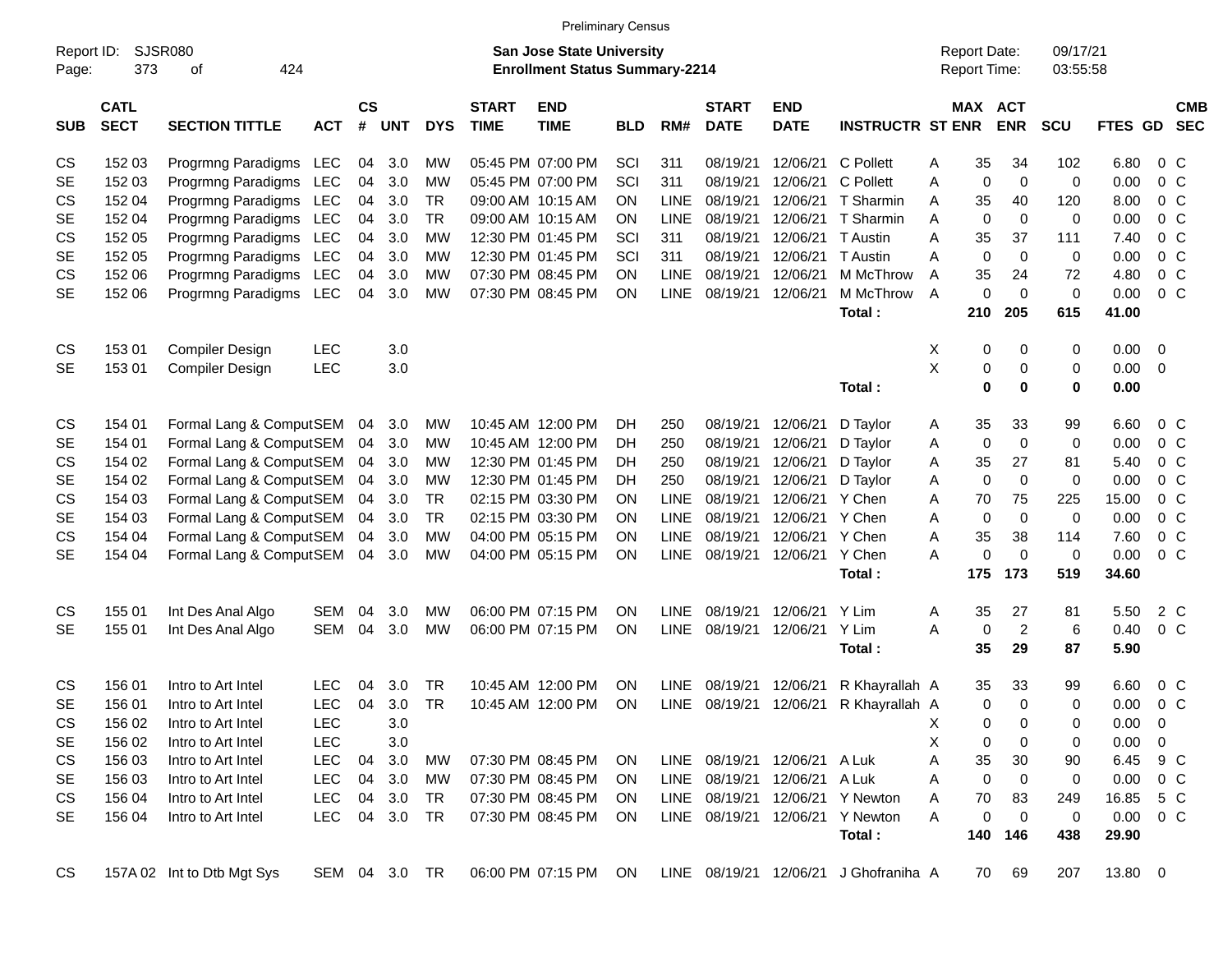|                     |                                                                                                                 |                                   |            |                         |            |            |                             | <b>Preliminary Census</b> |            |             |                             |                                |                                     |                  |                       |              |                |                         |                          |
|---------------------|-----------------------------------------------------------------------------------------------------------------|-----------------------------------|------------|-------------------------|------------|------------|-----------------------------|---------------------------|------------|-------------|-----------------------------|--------------------------------|-------------------------------------|------------------|-----------------------|--------------|----------------|-------------------------|--------------------------|
| Report ID:<br>Page: | <b>SJSR080</b><br><b>San Jose State University</b><br>374<br>424<br><b>Enrollment Status Summary-2214</b><br>οf |                                   |            |                         |            |            |                             |                           |            |             |                             |                                | <b>Report Date:</b><br>Report Time: |                  | 09/17/21<br>03:55:58  |              |                |                         |                          |
| <b>SUB</b>          | <b>CATL</b><br><b>SECT</b>                                                                                      | <b>SECTION TITTLE</b>             | <b>ACT</b> | <b>CS</b><br>$\pmb{\#}$ | <b>UNT</b> | <b>DYS</b> | <b>START</b><br><b>TIME</b> | <b>END</b><br><b>TIME</b> | <b>BLD</b> | RM#         | <b>START</b><br><b>DATE</b> | <b>END</b><br><b>DATE</b>      | <b>INSTRUCTR ST ENR</b>             |                  | MAX ACT<br><b>ENR</b> | SCU          | FTES GD        |                         | <b>CMB</b><br><b>SEC</b> |
| CS                  |                                                                                                                 | 157A 03 Int to Dtb Mgt Sys        | <b>SEM</b> | 04                      | 3.0        | МW         |                             | 07:30 PM 08:45 PM         | ΟN         | <b>LINE</b> | 08/19/21                    | 12/06/21                       | F Butt                              | A<br>115         | 46                    | 138          | 9.45           | 5                       |                          |
| <b>CS</b>           |                                                                                                                 | 157A 04 Int to Dtb Mgt Sys        | <b>SEM</b> | 04                      | 3.0        | <b>MW</b>  |                             | 10:45 AM 12:00 PM         | ΟN         | <b>LINE</b> | 08/19/21                    | 12/06/21                       | S Kim                               | 35<br>A          | 35                    | 105          | 7.00           | 0                       |                          |
| CS                  |                                                                                                                 | 157A 05 Int to Dtb Mgt Sys        | <b>SEM</b> | 04                      | 3.0        | МW         |                             | 09:00 AM 10:15 AM         | ΟN         | <b>LINE</b> | 08/19/21                    | 12/06/21                       | S Kim                               | 35<br>Α          | 36                    | 108          | 7.20           | 0                       |                          |
| CS                  |                                                                                                                 | 157A 06 Int to Dtb Mgt Sys        | SEM        | 04                      | 3.0        | <b>TR</b>  |                             | 04:00 PM 05:15 PM         | ON         | <b>LINE</b> | 08/19/21                    | 12/06/21                       | C Wu                                | 35<br>A          | 38                    | 114          | 7.70           | $\overline{2}$          |                          |
| CS                  | 157A 07                                                                                                         | Int to Dtb Mgt Sys                | <b>SEM</b> |                         | 3.0        |            |                             |                           |            |             |                             |                                |                                     | X<br>$\mathbf 0$ | $\mathbf 0$           | 0            | 0.00           | 0                       |                          |
| <b>CS</b>           |                                                                                                                 | 157A 08 Int to Dtb Mgt Sys        | <b>SEM</b> | 04                      | 3.0        | TR         |                             | 09:00 AM 10:15 AM         | ON         | <b>LINE</b> | 08/19/21                    | 12/06/21                       | S Kim                               | A<br>35          | 35                    | 105          | 7.10           | $\overline{2}$          |                          |
|                     |                                                                                                                 |                                   |            |                         |            |            |                             |                           |            |             |                             |                                | Total:                              | 325              | 259                   | 777          | 52.25          |                         |                          |
| <b>CS</b>           |                                                                                                                 | 157B 01 Data BS Man Sys II        | SEM        |                         | 3.0        |            |                             |                           |            |             |                             |                                |                                     | Χ                | 0<br>0                | 0            | 0.00           | $\overline{\mathbf{0}}$ |                          |
| SE                  | 157B 01                                                                                                         | Data BS Man Sys II                | <b>SEM</b> |                         | 3.0        |            |                             |                           |            |             |                             |                                |                                     | Χ                | 0<br>0                | 0            | 0.00           | $\overline{0}$          |                          |
|                     |                                                                                                                 |                                   |            |                         |            |            |                             |                           |            |             |                             |                                | Total:                              |                  | $\bf{0}$<br>$\bf{0}$  | $\bf{0}$     | 0.00           |                         |                          |
| <b>CS</b>           |                                                                                                                 | 158A 01 Computer Networks         | <b>LEC</b> | 02                      | 3.0        | MW         |                             | 09:00 AM 10:15 AM         | SCI        | 311         | 08/19/21                    | 12/06/21                       | G Ishigaki                          | 35<br>A          | 15                    | 45           | 3.05           | -1                      |                          |
| <b>CS</b>           |                                                                                                                 | 158A 02 Computer Networks         | <b>LEC</b> | 02                      | 3.0        | <b>MW</b>  |                             | 04:00 PM 05:15 PM         | <b>SH</b>  | 435         | 08/19/21                    | 12/06/21                       | G Ishigaki                          | 33<br>A          | 23                    | 69           | 4.60           | $\overline{\mathbf{0}}$ |                          |
|                     |                                                                                                                 |                                   |            |                         |            |            |                             |                           |            |             |                             |                                | Total:                              | 68               | 38                    | 114          | 7.65           |                         |                          |
| CS                  | 158B 01                                                                                                         | Network Management SEM 04         |            |                         | 3.0        | MW         |                             | 07:30 PM 08:45 PM         | ON         | <b>LINE</b> | 08/19/21                    | 12/06/21                       | P Nguyen                            | 70<br>A          | 70                    | 210          | 14.10          | 2 C                     |                          |
| SE                  | 158B 01                                                                                                         | Network Management SEM 04         |            |                         | 3.0        | <b>MW</b>  |                             | 07:30 PM 08:45 PM         | ON         | <b>LINE</b> | 08/19/21                    | 12/06/21                       | P Nguyen                            | $\mathbf 0$<br>A | $\overline{1}$        | $\mathbf{3}$ | 0.20           | 0 <sup>o</sup>          |                          |
|                     |                                                                                                                 |                                   |            |                         |            |            |                             |                           |            |             |                             |                                | Total:                              | 70               | 71                    | 213          | 14.30          |                         |                          |
| <b>CS</b>           | 160 01                                                                                                          | Software Engr                     | <b>SEM</b> |                         | 3.0        |            |                             |                           |            |             |                             |                                |                                     | х                | 0<br>0                | 0            | 0.00           | 0                       |                          |
| CS                  | 160 02                                                                                                          | Software Engr                     | <b>SEM</b> |                         | 3.0        |            |                             |                           |            |             |                             |                                |                                     | X                | 0<br>0                | 0            | 0.00           | $\mathbf 0$             |                          |
| CS                  | 160 03                                                                                                          | Software Engr                     | <b>SEM</b> |                         | 3.0        |            |                             |                           |            |             |                             |                                |                                     | X                | 0<br>0                | $\mathbf 0$  | 0.00           | $\mathbf 0$             |                          |
| CS                  | 160 04                                                                                                          | Software Engr                     | <b>SEM</b> | 04                      | 3.0        | <b>TR</b>  |                             | 07:30 PM 08:45 PM         | ON         | <b>LINE</b> | 08/19/21                    | 12/06/21                       | J Ghofraniha A                      | 55               | 40                    | 120          | 8.00           | $\mathbf 0$             |                          |
| CS                  | 160 05                                                                                                          | Software Engr                     | <b>SEM</b> | 04                      | 3.0        | <b>MW</b>  |                             | 04:00 PM 05:15 PM         | ON         | <b>LINE</b> | 08/19/21                    | 12/06/21                       | T Karra                             | 55<br>Α          | 51                    | 153          | 10.20          | 0                       |                          |
| CS                  | 160 06                                                                                                          | Software Engr                     | <b>SEM</b> | 04                      | 3.0        | <b>MW</b>  |                             | 05:45 PM 07:00 PM         | ΟN         | <b>LINE</b> | 08/19/21                    | 12/06/21                       | T Karra                             | 55<br>A          | 42                    | 126          | 8.40           | 0                       |                          |
|                     |                                                                                                                 |                                   |            |                         |            |            |                             |                           |            |             |                             |                                | Total:                              | 165              | 133                   | 399          | 26.60          |                         |                          |
| <b>CS</b>           | 166 01                                                                                                          | <b>Information Security</b>       | LEC        | 04                      | 3.0        | TR         |                             | 04:00 PM 05:15 PM         | DH         | 250         | 08/19/21                    | 12/06/21                       | F Di Troia                          | 35<br>A          | 39                    | 117          | 7.80           | $\overline{\mathbf{0}}$ |                          |
| <b>CS</b>           | 166 02                                                                                                          | <b>Information Security</b>       | <b>LEC</b> |                         | 3.0        |            |                             |                           |            |             |                             |                                |                                     | X                | 0<br>$\Omega$         | 0            | 0.00           | 0                       |                          |
| CS                  | 166 03                                                                                                          | <b>Information Security</b>       | <b>LEC</b> | 04                      | 3.0        | МW         |                             | 02:15 PM 03:30 PM         | <b>ON</b>  |             |                             | LINE 08/19/21 12/06/21 Y Chen  |                                     | 35<br>Α          | 43                    | 129          | 8.60 0         |                         |                          |
| CS                  | 166 04                                                                                                          | <b>Information Security</b>       | LEC        | 04                      | 3.0        | МW         |                             | 04:00 PM 05:15 PM         | <b>ON</b>  |             |                             | LINE 08/19/21 12/06/21 C Tarng |                                     | 70<br>Α          | 69                    | 207          | 13.80 0        |                         |                          |
| CS                  | 166 05                                                                                                          | <b>Information Security</b>       | LEC        |                         | 3.0        |            |                             |                           |            |             |                             |                                |                                     | X<br>0           | 0                     | 0            | $0.00 \t 0$    |                         |                          |
| <b>CS</b>           | 166 06                                                                                                          | <b>Information Security</b>       | LEC        | 04                      | 3.0        | TR         |                             | 06:00 PM 07:15 PM         | ON         |             |                             |                                | LINE 08/19/21 12/06/21 P Sanghera   | 35<br>A          | 19                    | 57           | $3.80\ 0$      |                         |                          |
|                     |                                                                                                                 |                                   |            |                         |            |            |                             |                           |            |             |                             |                                | Total:                              | 175              | 170                   | 510          | 34.00          |                         |                          |
| CS                  | 168 01                                                                                                          | Blockchain & Crypto LEC 02 3.0 MW |            |                         |            |            |                             | 02:15 PM 03:30 PM SCI     |            | 311         |                             | 08/19/21 12/06/21 TAustin      | Total:                              | A<br>35<br>35    | 22<br>22              | 66<br>66     | 4.60 4<br>4.60 |                         |                          |
|                     |                                                                                                                 |                                   |            |                         |            |            |                             |                           |            |             |                             |                                |                                     |                  |                       |              |                |                         |                          |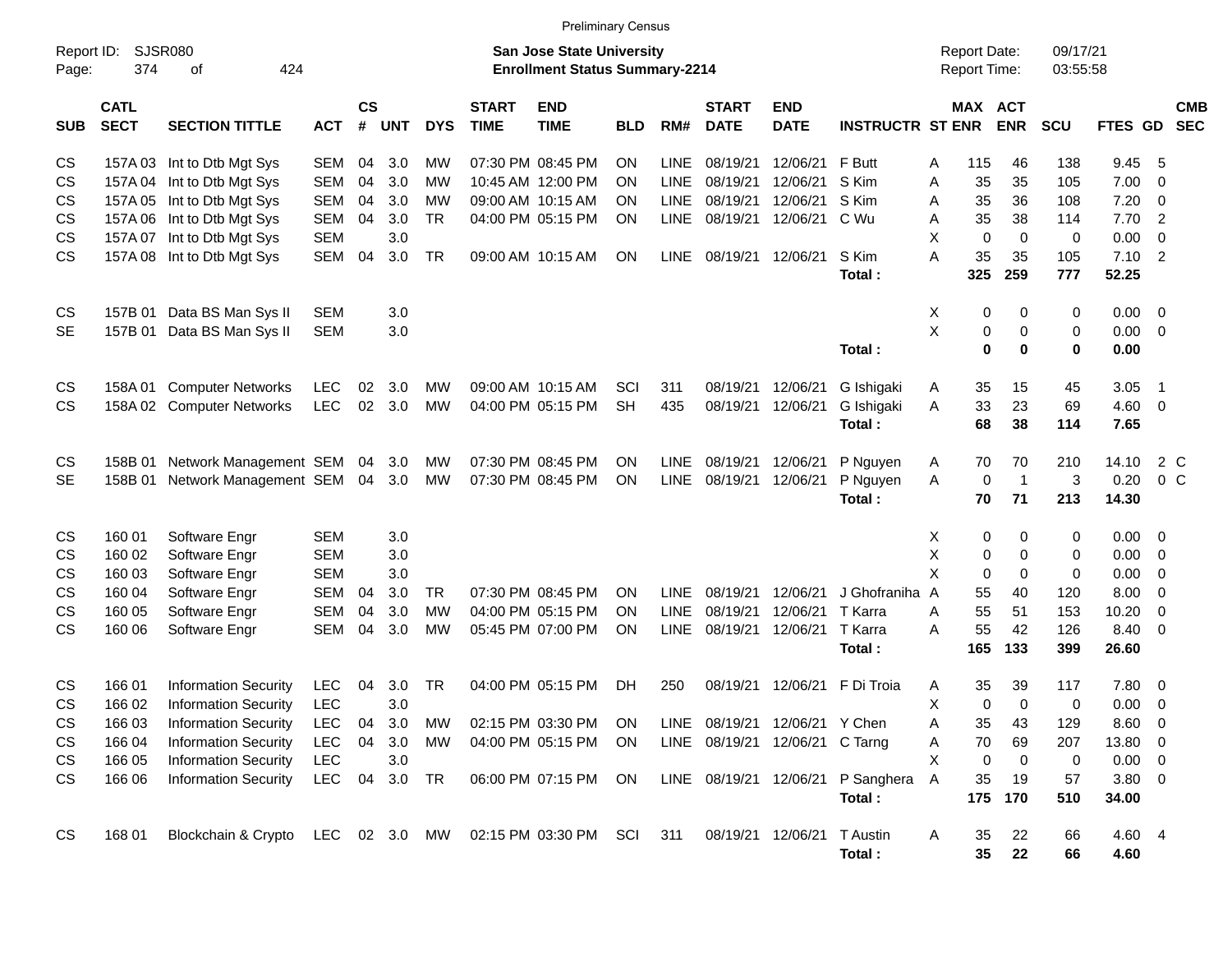| <b>Preliminary Census</b> |  |
|---------------------------|--|
|---------------------------|--|

| SJSR080<br>Report ID:<br>375<br>424<br>Page:<br>οf |                            |                                     | <b>San Jose State University</b><br><b>Enrollment Status Summary-2214</b> |                    |                  |            |                             |                           |            |             |                             | <b>Report Date:</b><br><b>Report Time:</b> |                         | 09/17/21<br>03:55:58 |             |                       |            |                |                          |                          |
|----------------------------------------------------|----------------------------|-------------------------------------|---------------------------------------------------------------------------|--------------------|------------------|------------|-----------------------------|---------------------------|------------|-------------|-----------------------------|--------------------------------------------|-------------------------|----------------------|-------------|-----------------------|------------|----------------|--------------------------|--------------------------|
| <b>SUB</b>                                         | <b>CATL</b><br><b>SECT</b> | <b>SECTION TITTLE</b>               | <b>ACT</b>                                                                | $\mathsf{cs}$<br># | <b>UNT</b>       | <b>DYS</b> | <b>START</b><br><b>TIME</b> | <b>END</b><br><b>TIME</b> | <b>BLD</b> | RM#         | <b>START</b><br><b>DATE</b> | <b>END</b><br><b>DATE</b>                  | <b>INSTRUCTR ST ENR</b> |                      |             | MAX ACT<br><b>ENR</b> | <b>SCU</b> | FTES GD        |                          | <b>CMB</b><br><b>SEC</b> |
| CS                                                 | 171 01                     | Intro Machine Learn                 | <b>LEC</b>                                                                | 02                 | 3.0              | TR         |                             | 09:00 AM 10:15 AM         | DH         | 250         |                             | 08/19/21 12/06/21                          | F Di Troia              | Α                    | 35          | 35                    | 105        | 7.10           | $\overline{\phantom{0}}$ |                          |
| CS                                                 | 171 02                     | Intro Machine Learn                 | <b>LEC</b>                                                                |                    | 3.0              |            |                             |                           |            |             |                             |                                            |                         | X                    | 0           | $\mathbf 0$           | 0          | 0.00           | $\overline{\phantom{0}}$ |                          |
| CS                                                 | 171 03                     | Intro Machine Learn                 | <b>LEC</b>                                                                |                    | 3.0              |            |                             |                           |            |             |                             |                                            |                         | X                    | 0           | $\mathbf 0$           | 0          | 0.00           | $\overline{\phantom{0}}$ |                          |
| CS                                                 | 171 04                     | Intro Machine Learn                 | <b>LEC</b>                                                                | 02                 | 3.0              | TR         |                             | 07:30 PM 08:45 PM         | ON         | LINE        | 08/19/21 12/06/21           |                                            | S Chen<br>Total:        | A                    | 35<br>70    | 14<br>49              | 42<br>147  | 3.004<br>10.10 |                          |                          |
| CS                                                 | 174 01                     | Server Web Prog                     | SEM                                                                       | 05                 | 3.0              | TR         |                             | 12:30 PM 01:45 PM         | CL.        | 238         | 08/19/21                    | 12/06/21                                   | F Di Troia              | A                    | 35          | 38                    | 114        | 7.60           |                          | 0 C                      |
| <b>SE</b>                                          | 174 01                     | Server Web Prog                     | SEM                                                                       | 05                 | 3.0              | TR         |                             | 12:30 PM 01:45 PM         | CL         | 238         | 08/19/21                    | 12/06/21                                   | F Di Troia              | A                    | 0           | $\overline{1}$        | 3          | 0.20           |                          | 0 <sup>o</sup>           |
|                                                    |                            |                                     |                                                                           |                    |                  |            |                             |                           |            |             |                             |                                            | Total:                  |                      | 35          | 39                    | 117        | 7.80           |                          |                          |
| <b>CS</b>                                          | 175 01                     | Mob Device Devel                    | <b>LEC</b>                                                                | 04                 | 3.0              | TR.        |                             | 07:30 PM 08:45 PM         | <b>ON</b>  | LINE.       | 08/19/21                    | 12/06/21                                   | R Moazzeni              | A                    | 70          | 65                    | 195        | 13.25          | 5                        |                          |
| CS                                                 | 175 02                     | Mob Device Devel                    | <b>LEC</b>                                                                | 04                 | 3.0              | <b>MW</b>  |                             | 12:30 PM 01:45 PM         | ON         | <b>LINE</b> | 08/19/21                    | 12/06/21                                   | Y Chen                  | A                    | 70          | 30                    | 90         | 6.20           | $\overline{4}$           |                          |
|                                                    |                            |                                     |                                                                           |                    |                  |            |                             |                           |            |             |                             |                                            | Total:                  |                      | 140         | 95                    | 285        | 19.45          |                          |                          |
| CS                                                 | 180 01                     | <b>Individual Studies</b>           | <b>SUP</b>                                                                | 36                 | 3.0              | <b>TBA</b> |                             |                           | <b>ON</b>  | <b>LINE</b> | 08/19/21                    | 12/06/21                                   | P Heller                | A                    | 5           |                       | 3          | $0.20 \ 0$     |                          |                          |
| CS                                                 | 180 02                     | <b>Individual Studies</b>           | <b>SUP</b>                                                                | 36                 | 3.0              | <b>TBA</b> |                             |                           | <b>ON</b>  | <b>LINE</b> | 08/19/21                    | 12/06/21                                   |                         | Α                    | 5           | $\mathbf 0$           | 0          | $0.00 \t 0$    |                          |                          |
| CS                                                 | 180 03                     | <b>Individual Studies</b>           | <b>SUP</b>                                                                | 36                 | 1.0              | <b>TBA</b> |                             |                           | <b>ON</b>  | <b>LINE</b> | 08/19/21                    | 12/06/21                                   |                         | Α                    | 5           | 0                     | 0          | $0.00 \t 0$    |                          |                          |
| <b>CS</b>                                          | 180 04                     | <b>Individual Studies</b>           | <b>SUP</b>                                                                | 36                 | 3.0              | <b>TBA</b> |                             |                           | <b>ON</b>  | <b>LINE</b> | 08/19/21 12/06/21           |                                            |                         | A                    | 5           | 0                     | 0          | $0.00 \t 0$    |                          |                          |
|                                                    |                            |                                     |                                                                           |                    |                  |            |                             |                           |            |             |                             |                                            | Total:                  |                      | 20          | 1                     | 3          | 0.20           |                          |                          |
| <b>CS</b>                                          |                            | 180H 01 Ind Studies/Honors          | <b>SEM</b>                                                                |                    | 3.0              |            |                             |                           |            |             |                             |                                            |                         | Χ                    | 0           | 0                     | 0          | $0.00 \t 0$    |                          |                          |
| CS                                                 |                            | 180H 02 Ind Studies/Honors          | SEM                                                                       | 04                 | 3.0              | <b>TBA</b> |                             |                           | ON         | <b>LINE</b> | 08/19/21                    | 12/06/21                                   | P Heller                | Α                    | 5           |                       | 3          | 0.20           | $\overline{\phantom{0}}$ |                          |
| CS                                                 |                            | 180H 03 Ind Studies/Honors          | SEM                                                                       | 04                 | 3.0              | <b>TBA</b> |                             |                           | <b>ON</b>  | <b>LINE</b> | 08/19/21                    | 12/06/21                                   |                         | Α                    | 5           | 0                     | 0          | 0.00           | $\overline{\phantom{0}}$ |                          |
| CS                                                 |                            | 180H 04 Ind Studies/Honors          | SEM                                                                       | 04                 | 3.0              | <b>TBA</b> |                             |                           | <b>ON</b>  | <b>LINE</b> | 08/19/21                    | 12/06/21                                   |                         | Α                    | 5           | 0                     | 0          | 0.00           | $\overline{\phantom{0}}$ |                          |
| CS                                                 |                            | 180H 05 Ind Studies/Honors          | SEM                                                                       | 04                 | 3.0              | <b>TBA</b> |                             |                           | <b>ON</b>  | <b>LINE</b> | 08/19/21                    | 12/06/21                                   |                         | Α                    | 5           | $\mathbf 0$           | 0          | $0.00 \t 0$    |                          |                          |
| CS                                                 |                            | 180H 06 Ind Studies/Honors          | <b>SEM</b>                                                                | 04                 | 3.0              | <b>TBA</b> |                             |                           | ON         | <b>LINE</b> | 08/19/21                    | 12/06/21                                   |                         | Α                    | 5           | 0                     | 0          | 0.00           | $\overline{\phantom{0}}$ |                          |
| CS                                                 |                            | 180H 07 Ind Studies/Honors          | <b>SEM</b>                                                                | 04                 | 3.0              | T          |                             | 04:00 PM 06:30 PM         | МH         | 225         | 08/19/21                    | 12/06/21                                   | <b>B</b> Reed           | A                    | $\mathbf 5$ | $\overline{c}$        | 6          | 0.40           | $\overline{\phantom{0}}$ |                          |
|                                                    |                            |                                     |                                                                           |                    |                  |            |                             |                           |            |             |                             |                                            | Total:                  |                      | 30          | 3                     | 9          | 0.60           |                          |                          |
| <b>CS</b>                                          |                            | 185C 01 Adv Prac Comp Topics SEM 04 |                                                                           |                    | 3.0              | TR.        |                             | 05:45 PM 07:00 PM         | <b>ON</b>  | <b>LINE</b> | 08/19/21                    | 12/06/21                                   | W Andreopoul A          |                      | 35          | 20                    | 60         | 4.20           | - 4                      |                          |
|                                                    |                            |                                     |                                                                           |                    |                  |            |                             |                           |            |             |                             |                                            | Total:                  |                      | 35          | 20                    | 60         | 4.20           |                          |                          |
| <b>CS</b>                                          | 190 01                     | Internship Project                  | <b>LEC</b>                                                                | 04                 | 1.0 <sub>S</sub> |            |                             | 02:15 PM 03:30 PM         | ON.        |             | LINE 08/19/21 12/06/21      |                                            | H Tseng                 | A                    | 35          | 10                    | 10         | 0.68           | - 1                      |                          |
|                                                    |                            |                                     |                                                                           |                    |                  |            |                             |                           |            |             |                             |                                            | Total:                  |                      | 35          | 10                    | 10         | 0.68           |                          |                          |
| <b>CS</b>                                          | 190101                     | Internship Project                  | LEC                                                                       |                    | 04 3.0 S         |            |                             | 01:30 PM 04:30 PM         | ON         |             | LINE 08/19/21 12/06/21      |                                            | H Tseng                 | A                    | 35          | 5                     | 15         | $1.00 \t 0$    |                          |                          |
|                                                    |                            |                                     |                                                                           |                    |                  |            |                             |                           |            |             |                             |                                            | Total:                  |                      | 35          | 5                     | 15         | 1.00           |                          |                          |
| <b>CS</b>                                          |                            | 200W 01 Grad Tech Writing           | <b>LEC</b>                                                                |                    | 3.0              |            |                             |                           |            |             |                             |                                            |                         | X                    | 0           | 0                     | 0          | $0.00 \t 0$    |                          |                          |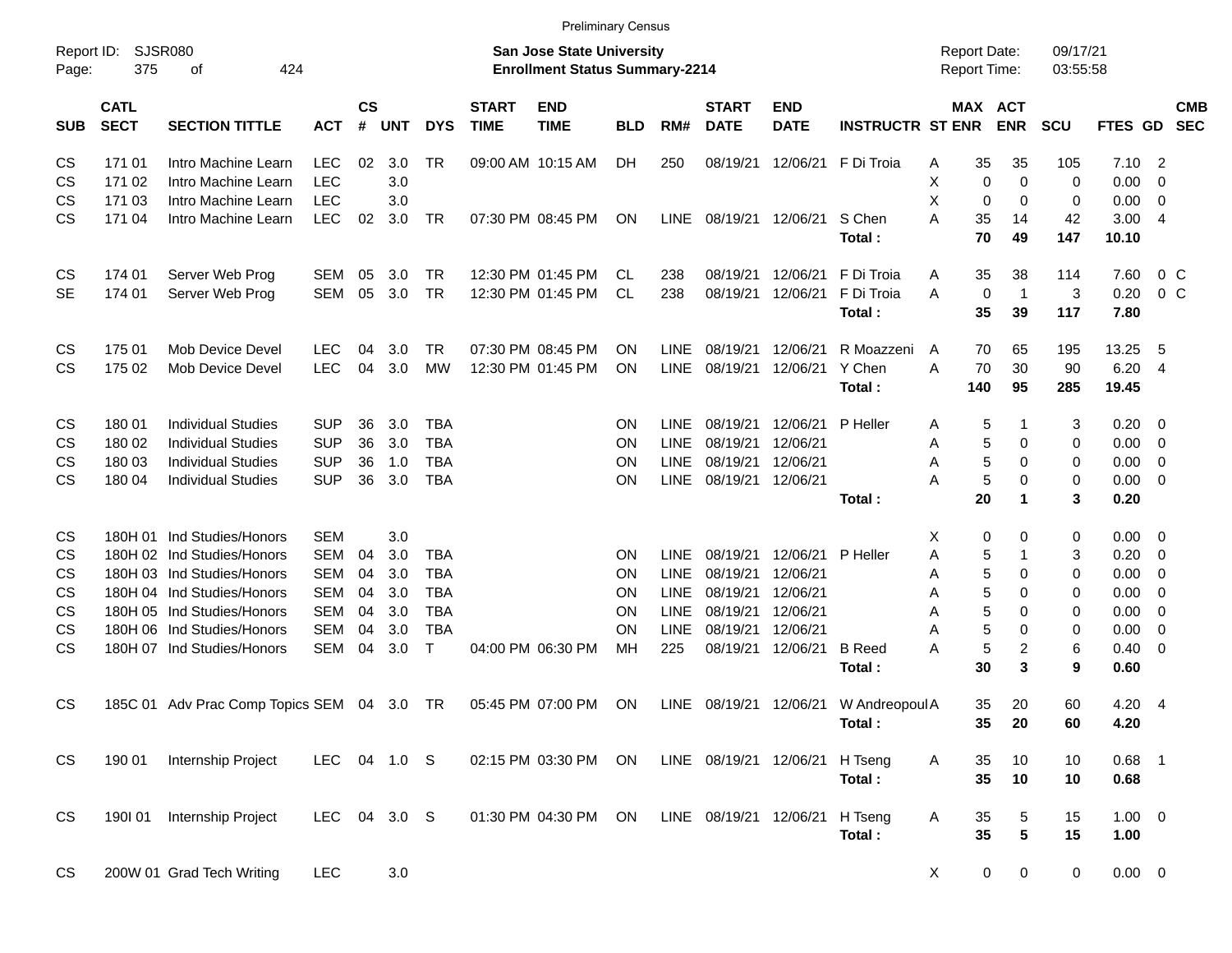| <b>Preliminary Census</b>    |                            |                                                                                     |                                        |                   |                   |                         |                             |                                                                           |                 |                            |                                            |                           |                                             |                                   |                              |                    |                                        |                          |
|------------------------------|----------------------------|-------------------------------------------------------------------------------------|----------------------------------------|-------------------|-------------------|-------------------------|-----------------------------|---------------------------------------------------------------------------|-----------------|----------------------------|--------------------------------------------|---------------------------|---------------------------------------------|-----------------------------------|------------------------------|--------------------|----------------------------------------|--------------------------|
| Report ID:<br>Page:          | <b>SJSR080</b><br>376      | 424<br>of                                                                           |                                        |                   |                   |                         |                             | <b>San Jose State University</b><br><b>Enrollment Status Summary-2214</b> |                 |                            | <b>Report Date:</b><br><b>Report Time:</b> |                           |                                             | 09/17/21<br>03:55:58              |                              |                    |                                        |                          |
| <b>SUB</b>                   | <b>CATL</b><br><b>SECT</b> | <b>SECTION TITTLE</b>                                                               | <b>ACT</b>                             | <b>CS</b><br>$\#$ | <b>UNT</b>        | <b>DYS</b>              | <b>START</b><br><b>TIME</b> | <b>END</b><br><b>TIME</b>                                                 | <b>BLD</b>      | RM#                        | <b>START</b><br><b>DATE</b>                | <b>END</b><br><b>DATE</b> | <b>INSTRUCTR ST ENR</b>                     | MAX ACT                           | <b>ENR</b>                   | SCU                | FTES GD                                | <b>CMB</b><br><b>SEC</b> |
| CS<br><b>CS</b><br><b>CS</b> |                            | 200W 02 Grad Tech Writing<br>200W 03 Grad Tech Writing<br>200W 04 Grad Tech Writing | <b>LEC</b><br><b>LEC</b><br><b>LEC</b> | 04<br>04          | 3.0<br>3.0<br>3.0 | <b>TR</b><br><b>TBA</b> |                             | 10:45 AM 12:00 PM                                                         | МH<br>ON        | 422<br><b>LINE</b>         | 08/19/21<br>08/19/21                       | 12/06/21<br>12/06/21      | D Hunter<br>M ModirzadehA                   | 22<br>Α<br>22<br>X<br>$\mathbf 0$ | 22<br>21<br>$\mathbf 0$      | 66<br>63<br>0      | 5.50 22<br>5.25 21<br>$0.00 \t 0$      |                          |
| CS<br>CS                     |                            | 200W 05 Grad Tech Writing<br>200W 06 Grad Tech Writing                              | <b>LEC</b><br><b>LEC</b>               | 04<br>04          | 3.0<br>3.0        | <b>TBA</b><br><b>TR</b> |                             | 09:00 AM 10:15 AM                                                         | <b>ON</b><br>MН | <b>LINE</b><br>422         | 08/19/21<br>08/19/21                       | 12/06/21<br>12/06/21      | D Hunter<br>D Hunter<br>Total:              | A<br>22<br>22<br>Α<br>88          | 23<br>21<br>87               | 69<br>63<br>261    | 5.75 23<br>5.25 21<br>21.75            |                          |
| <b>CS</b>                    | 218 01                     | <b>Topics Cloud Comp</b>                                                            | <b>LEC</b>                             | 04                | 3.0               | TR                      |                             | 02:15 PM 03:30 PM                                                         | ON              | <b>LINE</b>                | 08/19/21                                   | 12/06/21                  | K Li<br>Total:                              | 25<br>Α<br>25                     | 24<br>24                     | 72<br>72           | 6.00 24<br>6.00                        |                          |
| <b>CS</b><br>CS<br><b>CS</b> | 223 01<br>223 02<br>223 03 | <b>Bioinformatics</b><br><b>Bioinformatics</b><br><b>Bioinformatics</b>             | <b>SEM</b><br><b>SEM</b><br><b>SEM</b> | 04                | 3.0<br>3.0<br>3.0 | <b>TR</b>               |                             | 07:15 AM 08:30 AM                                                         | ON              | LINE                       | 08/19/21                                   | 12/06/21                  | L Wesley<br>Total:                          | Χ<br>0<br>X<br>0<br>A<br>20<br>20 | 0<br>$\mathbf 0$<br>18<br>18 | 0<br>0<br>54<br>54 | $0.00 \t 0$<br>0.00<br>4.50 18<br>4.50 | $\overline{\phantom{0}}$ |
| <b>CS</b>                    | 247 01                     | Adv Computer Arch                                                                   | SEM                                    | 05                | 3.0               | MW                      |                             | 04:00 PM 05:15 PM                                                         | ON              | LINE                       | 08/19/21                                   | 12/06/21                  | R Chun<br>Total:                            | 20<br>A<br>20                     | 20<br>20                     | 60<br>60           | 5.00 20<br>5.00                        |                          |
| <b>CS</b>                    | 249 01                     | <b>Distrib Computing</b>                                                            | <b>SEM</b>                             | 05                | 3.0               | MW                      |                             | 02:15 PM 03:30 PM                                                         | MН              | 223                        | 08/19/21                                   | 12/06/21                  | <b>B</b> Reed<br>Total:                     | 20<br>A<br>20                     | 19<br>19                     | 57<br>57           | 4.75 19<br>4.75                        |                          |
| CS<br>СS                     | 255 01<br>255 02           | Des Anal Algo<br>Des Anal Algo                                                      | <b>SEM</b><br><b>SEM</b>               | 05<br>05          | 3.0<br>3.0        | <b>TR</b><br><b>MW</b>  |                             | 10:45 AM 12:00 PM<br>04:00 PM 05:15 PM                                    | ΟN<br>ΟN        | <b>LINE</b><br><b>LINE</b> | 08/19/21<br>08/19/21                       | 12/06/21<br>12/06/21      | A Potika<br>S Teoh<br>Total:                | 20<br>A<br>25<br>A<br>45          | 24<br>25<br>49               | 72<br>75<br>147    | 6.00 24<br>6.25 25<br>12.25            |                          |
| <b>CS</b><br>СS              | 256 01<br>256 02           | Top in Art Intell<br>Top in Art Intell                                              | <b>SEM</b><br><b>SEM</b>               | 05<br>05          | 3.0<br>3.0        | <b>TR</b><br><b>MW</b>  |                             | 07:30 PM 08:45 PM<br>04:00 PM 05:15 PM                                    | ON<br>SCI       | <b>LINE</b><br>311         | 08/19/21<br>08/19/21                       | 12/06/21<br>12/06/21      | H Tseng<br>C Pollett<br>Total:              | 20<br>Α<br>20<br>A<br>40          | 19<br>15<br>34               | 57<br>45<br>102    | 4.75 19<br>3.75 15<br>8.50             |                          |
| <b>CS</b>                    | 257 01                     | Database Sys Prncpls SEM 05 3.0                                                     |                                        |                   |                   | MW                      |                             | 06:00 PM 07:15 PM                                                         | ON              | LINE                       | 08/19/21                                   | 12/06/21 F Butt           | Total:                                      | 25<br>Α<br>25                     | 17<br>17                     | 51<br>51           | 4.25 17<br>4.25                        |                          |
| <b>CS</b>                    | 259 01                     | Adv. Parallel Proc                                                                  | <b>LEC</b>                             |                   | 02 3.0            | MW                      |                             | 06:00 PM 07:15 PM                                                         | <b>ON</b>       |                            | LINE 08/19/21 12/06/21                     |                           | R Chun<br>Total:                            | A<br>20<br>20                     | 21<br>21                     | 63<br>63           | 5.25 21<br>5.25                        |                          |
| CS<br><b>CS</b>              | 265 01<br>265 02           | Crtgrphy & Comp Secr SEM 04 3.0<br>Crtgrphy & Comp Secr SEM 04 3.0 MW               |                                        |                   |                   | МW                      | 05:45 PM 07:00 PM           | 06:00 PM 07:15 PM                                                         | ON<br><b>ON</b> |                            | LINE 08/19/21<br>LINE 08/19/21             | 12/06/21                  | A Davis<br>12/06/21 A YazdankhahA<br>Total: | Α<br>25<br>25<br>50               | 25<br>21<br>46               | 75<br>63<br>138    | 6.25 25<br>5.25 21<br>11.50            |                          |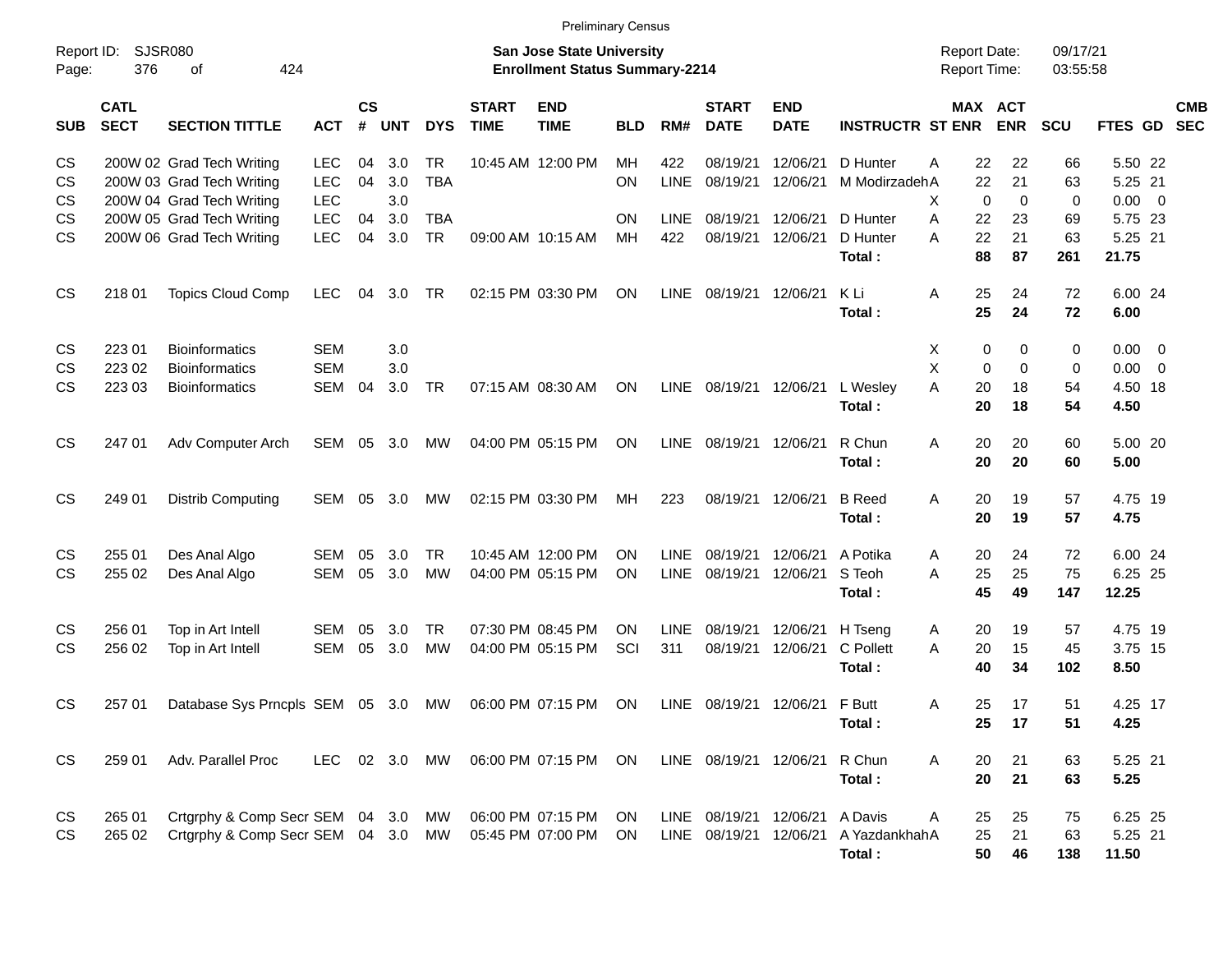|                                     |                                      |                                                                                                                  |                                                      |                      |                             |                                                      |                             | <b>Preliminary Census</b>                                                 |                                    |                                                          |                                                       |                                           |                                                  |                                            |                                  |                      |                                     |                                                                  |
|-------------------------------------|--------------------------------------|------------------------------------------------------------------------------------------------------------------|------------------------------------------------------|----------------------|-----------------------------|------------------------------------------------------|-----------------------------|---------------------------------------------------------------------------|------------------------------------|----------------------------------------------------------|-------------------------------------------------------|-------------------------------------------|--------------------------------------------------|--------------------------------------------|----------------------------------|----------------------|-------------------------------------|------------------------------------------------------------------|
| Report ID:<br>Page:                 | 377                                  | <b>SJSR080</b><br>424<br>οf                                                                                      |                                                      |                      |                             |                                                      |                             | <b>San Jose State University</b><br><b>Enrollment Status Summary-2214</b> |                                    |                                                          |                                                       |                                           |                                                  | <b>Report Date:</b><br><b>Report Time:</b> |                                  | 09/17/21<br>03:55:58 |                                     |                                                                  |
| <b>SUB</b>                          | <b>CATL</b><br><b>SECT</b>           | <b>SECTION TITTLE</b>                                                                                            | <b>ACT</b>                                           | $\mathsf{cs}$<br>#   | UNT                         | <b>DYS</b>                                           | <b>START</b><br><b>TIME</b> | <b>END</b><br><b>TIME</b>                                                 | <b>BLD</b>                         | RM#                                                      | <b>START</b><br><b>DATE</b>                           | <b>END</b><br><b>DATE</b>                 | <b>INSTRUCTR ST ENR</b>                          |                                            | <b>MAX ACT</b><br><b>ENR</b>     | <b>SCU</b>           | <b>FTES GD</b>                      | <b>CMB</b><br><b>SEC</b>                                         |
| CS                                  | 267 01                               | Topics in Database S SEM                                                                                         |                                                      | 05                   | 3.0                         | TR                                                   |                             | 05:45 PM 07:00 PM                                                         | ON                                 | LINE                                                     | 08/19/21                                              | 12/06/21                                  | C Wu<br>Total:                                   | 20<br>Α<br>20                              | 21<br>21                         | 63<br>63             | 5.25 21<br>5.25                     |                                                                  |
| CS                                  | 268 01                               | <b>Wireless Mob Netw</b>                                                                                         | <b>LEC</b>                                           | 04                   | 3.0                         | МW                                                   |                             | 09:00 AM 10:15 AM                                                         | ON                                 | LINE                                                     | 08/19/21                                              | 12/06/21                                  | N Saxena<br>Total:                               | 20<br>A<br>20                              | 20<br>20                         | 60<br>60             | 5.00 20<br>5.00                     |                                                                  |
| CS<br><b>CS</b>                     | 271 01<br>271 02                     | <b>Top Machine Learn</b><br><b>Top Machine Learn</b>                                                             | <b>LEC</b><br><b>LEC</b>                             | 04<br>04             | 3.0<br>3.0                  | <b>TR</b><br><b>MW</b>                               |                             | 09:00 AM 10:15 AM<br>10:45 AM 12:00 PM                                    | MН<br>MH                           | 225<br>225                                               | 08/19/21<br>08/19/21                                  | 12/06/21<br>12/06/21                      | M Stamp<br>G Ishigaki<br>Total:                  | 20<br>A<br>25<br>A<br>45                   | 23<br>25<br>48                   | 69<br>75<br>144      | 5.75 23<br>6.25 25<br>12.00         |                                                                  |
| CS<br>CS<br><b>CS</b><br><b>CS</b>  | 280 01<br>280 02<br>280 03<br>280 04 | <b>Grad Indiv Studies</b><br><b>Grad Indiv Studies</b><br><b>Grad Indiv Studies</b><br><b>Grad Indiv Studies</b> | <b>SUP</b><br><b>SUP</b><br><b>SUP</b><br><b>SUP</b> | 36<br>36<br>36       | 3.0<br>3.0<br>3.0<br>3.0    | <b>TBA</b><br><b>TBA</b><br>$\top$                   |                             | 04:00 PM 06:30 PM                                                         | ON.<br>ON<br>MH                    | LINE<br><b>LINE</b><br>225                               | 08/19/21<br>08/19/21<br>08/19/21                      | 12/06/21<br>12/06/21<br>12/06/21          | W Andreopoul A<br>T Moh<br><b>B</b> Reed         | 5<br>0<br>X<br>5<br>Α<br>5<br>А            | 1<br>0<br>$\mathbf{1}$<br>5      | 3<br>0<br>3<br>15    | 0.25<br>0.00<br>0.25<br>1.25        | - 1<br>$\overline{\mathbf{0}}$<br>$\overline{\mathbf{1}}$<br>- 5 |
| CS                                  | 286 01                               | Adv Topics - CS                                                                                                  | <b>SEM</b>                                           |                      | 3.0                         |                                                      |                             |                                                                           |                                    |                                                          |                                                       |                                           | Total:                                           | 15<br>0<br>Х                               | $\overline{7}$<br>0              | 21<br>0              | 1.75<br>$0.00 \t 0$                 |                                                                  |
| <b>CS</b>                           | 286 02                               | Adv Topics - CS                                                                                                  | SEM                                                  | 05                   | 3.0                         | <b>TR</b>                                            |                             | 05:45 PM 07:00 PM                                                         | ON                                 | LINE                                                     | 08/19/21                                              | 12/06/21                                  | L Wesley<br>Total:                               | A<br>20<br>20                              | $\overline{7}$<br>$\overline{7}$ | 21<br>21             | $1.75$ 7<br>1.75                    |                                                                  |
| CS<br>CS<br>CS                      | 297 01<br>297 02<br>297 03           | Pre Wrtng Prj or The<br>Pre Wrtng Prj or The<br>Pre Wrtng Prj or The                                             | SUP<br><b>SUP</b><br><b>SUP</b>                      | 25<br>25<br>25       | 3.0<br>3.0<br>3.0           | <b>TBA</b><br><b>TBA</b><br><b>TBA</b>               |                             |                                                                           | ΟN<br>ΟN<br>ΟN                     | <b>LINE</b><br><b>LINE</b><br><b>LINE</b>                | 08/19/21<br>08/19/21<br>08/19/21                      | 12/06/21<br>12/06/21<br>12/06/21          | M Stamp<br>T Moh<br>M Lee                        | 5<br>Α<br>5<br>Α<br>5<br>Α                 | 8<br>$\overline{2}$<br>4         | 24<br>6<br>12        | 2.00 8<br>0.50<br>1.00              | $\overline{2}$<br>$\overline{4}$                                 |
| <b>CS</b><br>CS<br>CS<br><b>CS</b>  | 297 04<br>297 05<br>297 06<br>297 07 | Pre Wrtng Prj or The<br>Pre Wrtng Prj or The<br>Pre Wrtng Prj or The<br>Pre Wrtng Prj or The                     | <b>SUP</b><br><b>SUP</b><br><b>SUP</b><br><b>SUP</b> | 25<br>25<br>25<br>25 | 3.0<br>3.0<br>3.0<br>3.0    | <b>TBA</b><br><b>TBA</b><br><b>TBA</b><br><b>TBA</b> |                             |                                                                           | ΟN<br>ΟN<br>ΟN<br>ΟN               | <b>LINE</b><br><b>LINE</b><br><b>LINE</b><br><b>LINE</b> | 08/19/21<br>08/19/21<br>08/19/21<br>08/19/21          | 12/06/21<br>12/06/21 P Heller<br>12/06/21 | T Austin<br>12/06/21 F Di Troia<br><b>B</b> Reed | 5<br>Α<br>5<br>Α<br>5<br>Α<br>5<br>Α       | 1<br>3<br>4<br>2                 | 3<br>9<br>12<br>6    | 0.25<br>0.75<br>1.00<br>0.50        | $\overline{\mathbf{1}}$<br>3<br>-4<br>$\overline{2}$             |
| <b>CS</b><br><b>CS</b><br><b>CS</b> | 297 08<br>297 09<br>297 10           | Pre Wrtng Prj or The<br>Pre Wrtng Prj or The<br>Pre Wrtng Prj or The                                             | <b>SUP</b><br><b>SUP</b><br>SUP                      | 25<br>25<br>25       | 3.0<br>3.0<br>3.0           | <b>TBA</b><br><b>TBA</b><br><b>TBA</b>               |                             |                                                                           | ΟN<br>ΟN<br>ΟN                     | <b>LINE</b><br><b>LINE</b><br><b>LINE</b>                | 08/19/21<br>08/19/21<br>08/19/21                      | 12/06/21 S Kim<br>12/06/21 H Tseng        | 12/06/21 L Wesley                                | 5<br>Α<br>5<br>Α<br>5<br>Α                 | $\mathbf{1}$<br>1<br>1           | 3<br>3<br>3          | 0.25<br>0.25<br>0.25                | $\overline{\mathbf{1}}$<br>- 1<br>- 1                            |
| CS<br>CS<br>CS                      | 297 11<br>297 12<br>297 13           | Pre Wrtng Prj or The<br>Pre Wrtng Prj or The<br>Pre Wrtng Prj or The                                             | <b>SUP</b><br><b>SUP</b><br><b>SUP</b>               | 25<br>25<br>25       | 3.0<br>3.0<br>3.0           | <b>TBA</b><br><b>TBA</b><br><b>TBA</b>               |                             |                                                                           | ON<br>ON<br>ON                     | LINE<br>LINE<br>LINE                                     | 08/19/21<br>08/19/21<br>08/19/21                      | 12/06/21 N Attar<br>12/06/21              | 12/06/21 C Pollett<br>W Andreopoul A             | 5<br>A<br>5<br>Α<br>5                      |                                  | 3<br>3<br>3          | 0.25<br>0.25<br>0.25                | $\overline{\phantom{0}}$ 1<br>- 1<br>- 1                         |
| CS<br>CS<br>CS<br>CS                | 297 14<br>297 15<br>297 16<br>297 17 | Pre Wrtng Prj or The<br>Pre Wrtng Prj or The<br>Pre Wrtng Prj or The<br>Pre Wrtng Prj or The                     | <b>SUP</b><br><b>SUP</b><br><b>SUP</b><br><b>SUP</b> | 25<br>25<br>25       | 3.0<br>3.0<br>3.0<br>25 3.0 | <b>TBA</b><br><b>TBA</b><br><b>TBA</b><br>TBA        |                             |                                                                           | ON<br><b>ON</b><br>ON<br><b>ON</b> | LINE<br>LINE<br>LINE<br>LINE                             | 08/19/21<br>08/19/21<br>08/19/21<br>08/19/21 12/06/21 | 12/06/21<br>12/06/21<br>12/06/21          |                                                  | 5<br>Α<br>5<br>Α<br>5<br>А<br>5<br>Α       | 0<br>0<br>0<br>0                 | 0<br>0<br>0<br>0     | 0.00<br>0.00<br>0.00<br>$0.00 \t 0$ | $\overline{0}$<br>$\overline{0}$<br>$\overline{0}$               |
|                                     |                                      |                                                                                                                  |                                                      |                      |                             |                                                      |                             |                                                                           |                                    |                                                          |                                                       |                                           | Total:                                           | 85                                         | 30                               | 90                   | 7.50                                |                                                                  |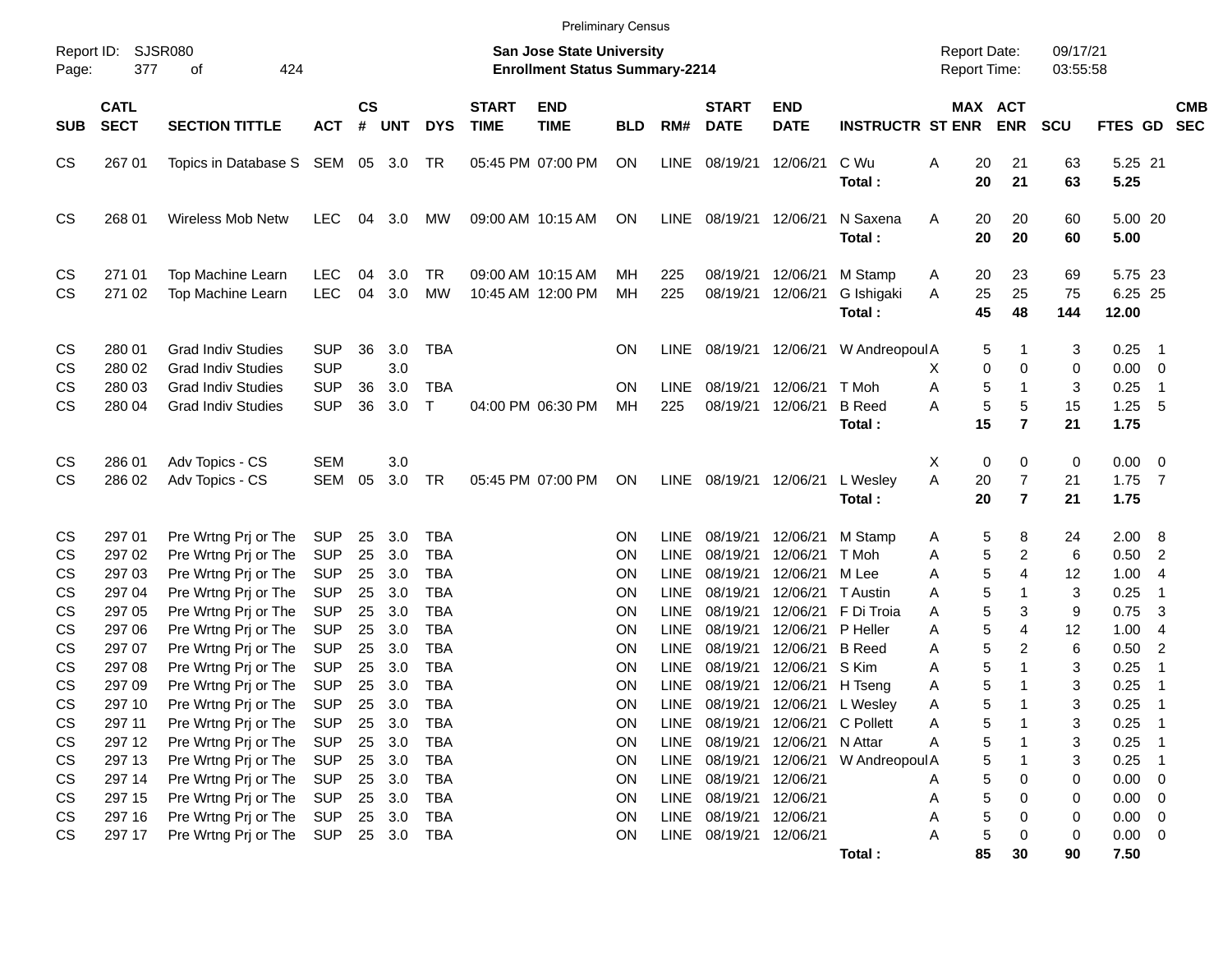|                     |                            |                                                                                                          |            |                |            |            |                             |                           | <b>Preliminary Census</b> |             |                             |                           |                         |            |                          |                      |         |                          |
|---------------------|----------------------------|----------------------------------------------------------------------------------------------------------|------------|----------------|------------|------------|-----------------------------|---------------------------|---------------------------|-------------|-----------------------------|---------------------------|-------------------------|------------|--------------------------|----------------------|---------|--------------------------|
| Report ID:<br>Page: | 378                        | <b>SJSR080</b><br><b>San Jose State University</b><br>424<br><b>Enrollment Status Summary-2214</b><br>οf |            |                |            |            |                             |                           |                           |             |                             |                           |                         |            |                          | 09/17/21<br>03:55:58 |         |                          |
| <b>SUB</b>          | <b>CATL</b><br><b>SECT</b> | <b>SECTION TITTLE</b>                                                                                    | <b>ACT</b> | <b>CS</b><br># | <b>UNT</b> | <b>DYS</b> | <b>START</b><br><b>TIME</b> | <b>END</b><br><b>TIME</b> | <b>BLD</b>                | RM#         | <b>START</b><br><b>DATE</b> | <b>END</b><br><b>DATE</b> | <b>INSTRUCTR ST ENR</b> | <b>MAX</b> | <b>ACT</b><br><b>ENR</b> | <b>SCU</b>           | FTES GD | <b>CMB</b><br><b>SEC</b> |
| <b>CS</b>           | 298 01                     | Master's Wrtng Pri                                                                                       | <b>SUP</b> | 25             | 3.0        | <b>TBA</b> |                             |                           | ON                        | <b>LINE</b> | 08/19/21                    | 12/06/21                  | M Lee                   | A          | 5<br>4                   | 12                   | 1.00    | 4                        |
| <b>CS</b>           | 298 02                     | Master's Wrtng Prj                                                                                       | <b>SUP</b> | 25             | 3.0        | TBA        |                             |                           | <b>ON</b>                 | <b>LINE</b> | 08/19/21                    | 12/06/21                  | N Attar                 | A          | 5                        | 3                    | 0.25    |                          |
| CS                  | 298 03                     | Master's Wrtng Pri                                                                                       | <b>SUP</b> | 25             | 3.0        | TBA        |                             |                           | ON                        | LINE        | 08/19/21                    | 12/06/21                  | <b>B</b> Reed           | Α          | 5<br>2                   | 6                    | 0.50    | 2                        |
| CS                  | 298 04                     | Master's Wrtng Prj                                                                                       | <b>SUP</b> | 25             | 3.0        | TBA        |                             |                           | <b>ON</b>                 | <b>LINE</b> | 08/19/21                    | 12/06/21                  | T Moh                   | A          | 5<br>2                   | 6                    | 0.50    | $\overline{2}$           |
| CS                  | 298 05                     | Master's Wrtng Prj                                                                                       | <b>SUP</b> | 25             | 3.0        | TBA        |                             |                           | <b>ON</b>                 | <b>LINE</b> | 08/19/21                    | 12/06/21                  | P Heller                | A          | 5<br>2                   | 6                    | 0.50    | 2                        |
| <b>CS</b>           | 298 06                     | Master's Wrtng Prj                                                                                       | <b>SUP</b> | 25             | 3.0        | <b>TBA</b> |                             |                           | <b>ON</b>                 | <b>LINE</b> | 08/19/21                    | 12/06/21                  | C Pollett               | A          | 5<br>4                   | 12                   | 1.00    | 4                        |
| CS                  | 298 07                     | Master's Wrtng Prj                                                                                       | <b>SUP</b> | 25             | 3.0        | <b>TBA</b> |                             |                           | <b>ON</b>                 | <b>LINE</b> | 08/19/21                    | 12/06/21                  | A Potika                | A          | 5                        | 3                    | 0.25    |                          |
| CS                  | 298 08                     | Master's Wrtng Prj                                                                                       | <b>SUP</b> | 25             | 3.0        | TBA        |                             |                           | <b>ON</b>                 | <b>LINE</b> | 08/19/21                    | 12/06/21                  | N Saxena                | A          | 5                        | 3                    | 0.25    |                          |
| CS                  | 298 09                     | Master's Wrtng Prj                                                                                       | <b>SUP</b> | 25             | 3.0        | <b>TBA</b> |                             |                           | <b>ON</b>                 | <b>LINE</b> | 08/19/21                    | 12/06/21                  | R Chun                  | A          | 5<br>3                   | 9                    | 0.75    | 3                        |
| <b>CS</b>           | 298 10                     | Master's Wrtng Prj                                                                                       | <b>SUP</b> | 25             | 3.0        | TBA        |                             |                           | ON                        | <b>LINE</b> | 08/19/21                    | 12/06/21                  | C Wu                    | A          | 5                        | 3                    | 0.25    |                          |
| CS                  | 298 11                     | Master's Wrtng Prj                                                                                       | <b>SUP</b> | 25             | 3.0        | TBA        |                             |                           | <b>ON</b>                 | <b>LINE</b> | 08/19/21                    | 12/06/21                  | M Moh                   | A          | 5                        | 3                    | 0.25    |                          |
| CS                  | 298 12                     | Master's Wrtng Prj                                                                                       | <b>SUP</b> | 25             | 3.0        | TBA        |                             |                           | ON                        | <b>LINE</b> | 08/19/21                    | 12/06/21                  | F Di Troia              | Α          | 5                        | 3                    | 0.25    |                          |
| CS                  | 298 13                     | Master's Wrtng Prj                                                                                       | <b>SUP</b> | 25             | 3.0        | TBA        |                             |                           | <b>ON</b>                 | <b>LINE</b> | 08/19/21                    | 12/06/21                  |                         | A          | 5<br>0                   | 0                    | 0.00    | $\Omega$                 |
| <b>CS</b>           | 298 14                     | Master's Wrtng Prj                                                                                       | <b>SUP</b> | 25             | 3.0        | <b>TBA</b> |                             |                           | <b>ON</b>                 | <b>LINE</b> | 08/19/21                    | 12/06/21                  |                         | A          | 5<br>$\mathbf 0$         | 0                    | 0.00    | $\Omega$                 |
|                     |                            |                                                                                                          |            |                |            |            |                             |                           |                           |             |                             |                           | Total:                  | 70         | 23                       | 69                   | 5.75    |                          |
| <b>CS</b>           | 299 01                     | <b>Master's Thesis</b>                                                                                   | <b>SUP</b> | 25             | 3.0        | <b>TBA</b> |                             |                           | <b>ON</b>                 | <b>LINE</b> | 08/19/21                    | 12/06/21                  |                         | A          | 0                        | 0                    | 0.00    | $\overline{0}$           |
|                     |                            |                                                                                                          |            |                |            |            |                             |                           |                           |             |                             |                           | Total:                  |            | 0                        | 0                    | 0.00    |                          |

**Department : Computer Science <b>Department : 5126 4316 12099 836.7236 4315 12099 836.7236 12099 836.7236 12099 836.72** 

|     |  | 836.72                                                          |
|-----|--|-----------------------------------------------------------------|
|     |  | 160.98                                                          |
|     |  | 574.73                                                          |
| 541 |  | 101.00                                                          |
|     |  | 5126 4315 12099<br>1200 1076 2402<br>3385 2835 8485<br>404 1212 |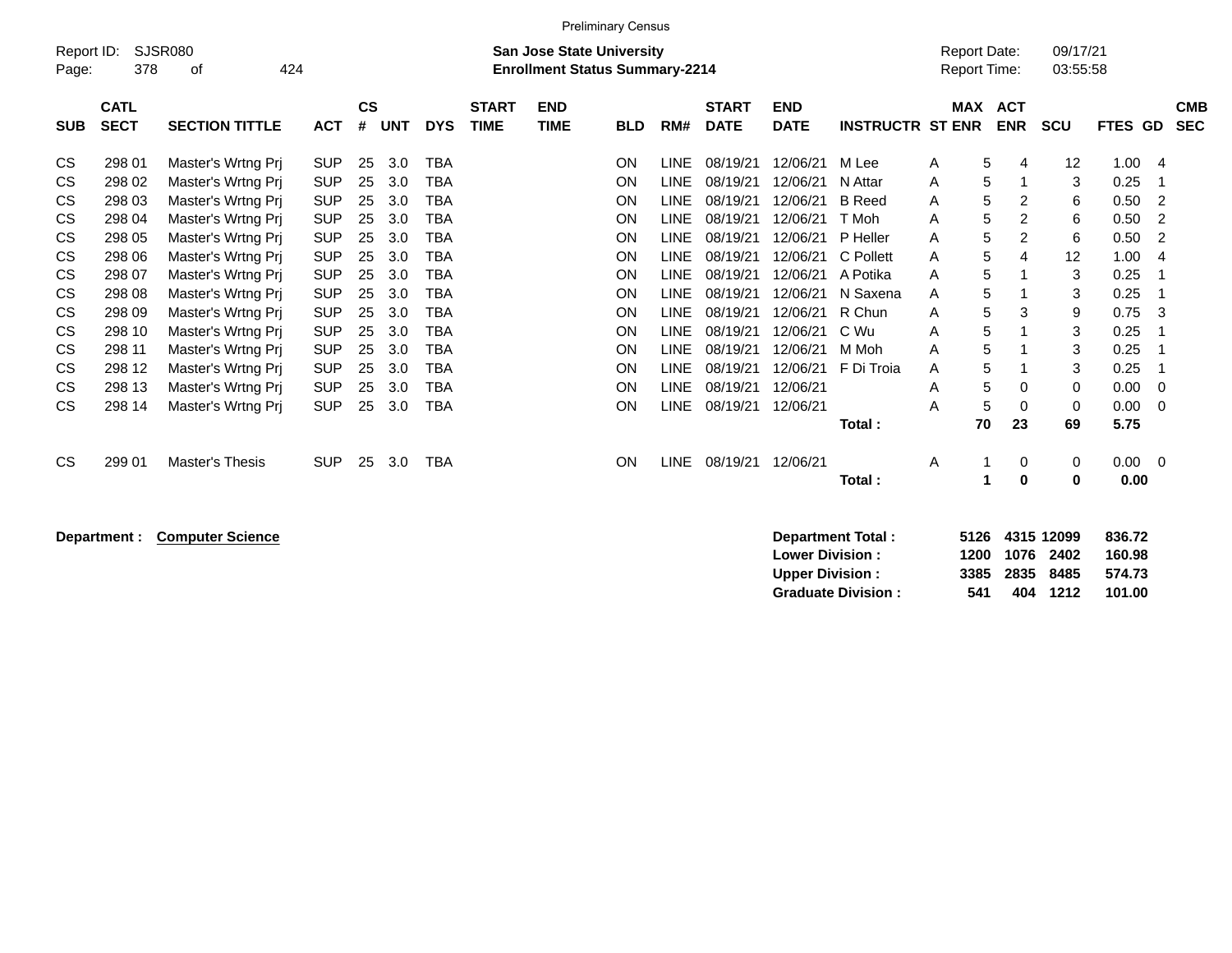|                     |                            |                            |               |               |        |              |                             | <b>Preliminary Census</b>                                                 |            |             |                             |                           |                                  |   |                                     |            |                      |             |                          |                          |
|---------------------|----------------------------|----------------------------|---------------|---------------|--------|--------------|-----------------------------|---------------------------------------------------------------------------|------------|-------------|-----------------------------|---------------------------|----------------------------------|---|-------------------------------------|------------|----------------------|-------------|--------------------------|--------------------------|
| Report ID:<br>Page: | 379                        | SJSR080<br>424<br>οf       |               |               |        |              |                             | <b>San Jose State University</b><br><b>Enrollment Status Summary-2214</b> |            |             |                             |                           |                                  |   | <b>Report Date:</b><br>Report Time: |            | 09/17/21<br>03:55:58 |             |                          |                          |
| <b>SUB</b>          | <b>CATL</b><br><b>SECT</b> | <b>SECTION TITTLE</b>      | <b>ACT</b>    | $\mathsf{cs}$ | # UNT  | <b>DYS</b>   | <b>START</b><br><b>TIME</b> | <b>END</b><br><b>TIME</b>                                                 | <b>BLD</b> | RM#         | <b>START</b><br><b>DATE</b> | <b>END</b><br><b>DATE</b> | <b>INSTRUCTR ST ENR</b>          |   | MAX ACT                             | <b>ENR</b> | <b>SCU</b>           | FTES GD     |                          | <b>CMB</b><br><b>SEC</b> |
| <b>College</b>      |                            | <b>Science, College of</b> |               |               |        |              |                             |                                                                           |            |             |                             |                           |                                  |   |                                     |            |                      |             |                          |                          |
| Department :        |                            | Geology                    |               |               |        |              |                             |                                                                           |            |             |                             |                           |                                  |   |                                     |            |                      |             |                          |                          |
| <b>GEOL</b>         | 1 01                       | General Geology            | <b>LEC</b>    | 02            | 4.0    | <b>MW</b>    |                             | 10:45 AM 12:00 PM                                                         | <b>ON</b>  | <b>LINE</b> | 08/19/21                    | 12/06/21                  | A Van Dyne                       | A | 63                                  | 62         | 186                  | 16.53       | 0                        |                          |
| <b>GEOL</b>         | 1 0 2                      | <b>General Geology</b>     | <b>LEC</b>    | 02            | 4.0    | МW           |                             | 02:15 PM 03:30 PM                                                         | <b>ON</b>  | <b>LINE</b> | 08/19/21                    | 12/06/21                  | M Leigh                          | Α | 63                                  | 61         | 183                  | 16.27       | 0                        |                          |
| <b>GEOL</b>         | 1 0 3                      | General Geology            | <b>LEC</b>    | 02            | 4.0    | МW           |                             | 12:30 PM 01:45 PM                                                         | <b>ON</b>  | <b>LINE</b> | 08/19/21                    | 12/06/21                  | A Van Dyne                       | A | 96                                  | 92         | 276                  | 24.53       | 0                        |                          |
| <b>GEOL</b>         | 1 0 4                      | General Geology            | LAB           | 16            | 0.0    | Т            |                             | 11:30 AM 02:15 PM                                                         |            |             | 08/19/21                    | 12/06/21                  | R Meyer                          | Α | 25                                  | 25         | 25                   | 0.00        | - 0                      |                          |
| <b>GEOL</b>         | 1 0 5                      | General Geology            | LAB           | 16            | 0.0    | $\mathsf{T}$ |                             | 02:30 PM 05:15 PM                                                         |            |             | 08/19/21                    | 12/06/21                  | S Yeager                         | Α | 25                                  | 25         | 25                   | 0.00        | - 0                      |                          |
| <b>GEOL</b>         | 1 0 6                      | General Geology            | LAB           | 16            | 0.0    | т            |                             | 05:45 PM 08:30 PM                                                         |            |             | 08/19/21                    | 12/06/21                  | J Wegener                        | Α | 25                                  | 24         | 24                   | 0.00        | - 0                      |                          |
| <b>GEOL</b>         | 1 0 7                      | General Geology            | LAB           | 16            | 0.0    | R            |                             | 08:30 AM 11:15 AM                                                         |            |             | 08/19/21                    | 12/06/21                  | H McClure                        | A | 25                                  | 25         | 25                   | 0.00        | - 0                      |                          |
| <b>GEOL</b>         | 1 0 8                      | <b>General Geology</b>     | LAB           | 16            | 0.0    | R            |                             | 11:30 AM 02:15 PM                                                         |            |             | 08/19/21                    | 12/06/21                  | S Yeager                         | Α | 25                                  | 25         | 25                   | 0.00        | 0                        |                          |
| <b>GEOL</b>         | 1 0 9                      | <b>General Geology</b>     | LAB           | 16            | 0.0    | R            |                             | 02:30 PM 05:15 PM                                                         |            |             | 08/19/21                    | 12/06/21                  | J Wegener                        | Α | 25                                  | 24         | 24                   | 0.00        | - 0                      |                          |
| <b>GEOL</b>         | 1 1 0                      | General Geology            | LAB           | 16            | 0.0    | R            |                             | 05:45 PM 08:30 PM                                                         |            |             | 08/19/21                    | 12/06/21                  | S Hamada                         | A | 25                                  | 19         | 19                   | 0.00        | - 0                      |                          |
| <b>GEOL</b>         | 1 1 1                      | <b>General Geology</b>     | LAB           | 16            | 0.0    | F            |                             | 09:00 AM 11:45 AM                                                         |            |             | 08/19/21                    | 12/06/21                  | H McClure                        | A | 25                                  | 25         | 25                   | 0.00        | - 0                      |                          |
| <b>GEOL</b>         | 1 1 2                      | General Geology            | LAB           | 16            | 0.0    | $\mathsf{T}$ |                             | 08:30 AM 11:15 AM                                                         |            |             | 08/19/21                    | 12/06/21                  | A Meyer                          | A | 25                                  | 23         | 23                   | 0.00        | - 0                      |                          |
|                     |                            |                            |               |               |        |              |                             |                                                                           |            |             |                             |                           | Total:                           |   | 447                                 | 430        | 860                  | 57.33       |                          |                          |
| <b>GEOL</b>         | 2 0 1                      | Geology for Engineer LEC   |               | 01            | 3.0    | МW           |                             | 09:00 AM 10:15 AM                                                         | ON         | <b>LINE</b> | 08/19/21                    | 12/06/21                  | L Teruya                         | A | 35                                  | 36         | 108                  | 7.20        | $\overline{\mathbf{0}}$  |                          |
| <b>GEOL</b>         | 202                        | Geology for Engineer       | LEC           | 01            | 3.0    | MW           |                             | 10:45 AM 12:00 PM                                                         | ON         | <b>LINE</b> | 08/19/21                    | 12/06/21                  | L Teruya                         | A | 45                                  | 43         | 129                  | 8.60        | - 0                      |                          |
|                     |                            |                            |               |               |        |              |                             |                                                                           |            |             |                             |                           | Total:                           |   | 80                                  | 79         | 237                  | 15.80       |                          |                          |
|                     |                            |                            |               |               |        |              |                             |                                                                           |            |             |                             |                           |                                  |   |                                     |            |                      |             |                          |                          |
| <b>GEOL</b>         | 3 0 1                      | <b>Planet Earth</b>        | LEC           | 02            | 3.0    | <b>TBA</b>   |                             |                                                                           | ON         | LINE        | 08/19/21                    | 12/06/21                  | <b>B</b> Ludka                   | A | 63                                  | 61         | 183                  | 12.20       | - 0                      |                          |
| <b>GEOL</b>         | 380                        | <b>Planet Earth</b>        | <b>LEC</b>    | 02            | 3.0    | <b>TBA</b>   |                             |                                                                           | ON         | <b>LINE</b> | 08/19/21                    | 12/06/21                  | <b>B</b> Ludka                   | A | 37                                  | 40         | 120                  | 8.00        | - 0                      |                          |
|                     |                            |                            |               |               |        |              |                             |                                                                           |            |             |                             |                           | Total:                           |   | 100                                 | 101        | 303                  | 20.20       |                          |                          |
| <b>GEOL</b>         | 4L01                       | Earth Systems Lab          | LAB           | 16            | 1.0    | м            |                             | 09:00 AM 11:45 AM                                                         |            |             | 08/19/21                    | 12/06/21                  | M Dudrenova A                    |   | 25                                  | 25         | 25                   | 1.67        | $\overline{\phantom{0}}$ |                          |
| <b>GEOL</b>         | 4L02                       | Earth Systems Lab          | LAB           | 16            | 1.0    | W            |                             | 09:00 AM 11:45 AM                                                         |            |             | 08/19/21                    | 12/06/21                  | M Springs                        | Α | 25                                  | 26         | 26                   | 1.73        | - 0                      |                          |
| <b>GEOL</b>         | 4L03                       | Earth Systems Lab          | LAB           | 16            | 1.0    | W            |                             | 01:30 PM 04:15 PM                                                         |            |             | 08/19/21                    | 12/06/21                  | F Ede                            | A | 25                                  | 24         | 24                   | 1.60        | - 0                      |                          |
| <b>GEOL</b>         | 4L04                       | Earth Systems Lab          | LAB           | 16            | 1.0    | R            |                             | 09:00 AM 11:45 AM                                                         |            |             | 08/19/21                    | 12/06/21                  | F Ede                            | А | 25                                  | 26         | 26                   | 1.73        | - 0                      |                          |
| <b>GEOL</b>         | 4L05                       | Earth Systems Lab          | LAB           | 16            | 1.0    | м            |                             | 05:45 PM 08:30 PM                                                         |            |             | 08/19/21                    | 12/06/21                  | M Dudrenova A                    |   | 25                                  | 25         | 25                   | 1.67        | - 0                      |                          |
| <b>GEOL</b>         | 4L06                       | Earth Systems Lab          | LAB           | 16            | 1.0    | $\mathsf{T}$ |                             | 09:00 AM 11:45 AM                                                         |            |             | 08/19/21                    |                           | 12/06/21 K Layton                | Α | 25                                  | 25         | 25                   | 1.67        | - 0                      |                          |
|                     |                            |                            |               |               |        |              |                             |                                                                           |            |             |                             |                           | Total:                           |   |                                     | 150 151    | 151                  | 10.07       |                          |                          |
| GEOL 601            |                            | Geol of California         | LEC 02 3.0 MW |               |        |              |                             | 02:15 PM 03:30 PM                                                         | <b>ON</b>  |             | LINE 08/19/21 12/06/21      |                           | T Bui                            | A | 37                                  | 37         | 111                  | $7.40 \ 0$  |                          |                          |
|                     |                            |                            |               |               |        |              |                             |                                                                           |            |             |                             |                           | Total:                           |   | 37                                  | 37         | 111                  | 7.40        |                          |                          |
|                     |                            |                            |               |               |        |              |                             |                                                                           |            |             |                             |                           |                                  |   |                                     |            |                      |             |                          |                          |
| GEOL 701            |                            | Earth Time and Life        | LEC.          |               | 02 4.0 | TR           |                             | 10:45 AM 12:00 PM                                                         | <b>ON</b>  |             | LINE 08/19/21 12/06/21      |                           | J Petsche                        | A | 81                                  | 79         | 237                  | 21.07 0     |                          |                          |
| GEOL 702            |                            | Earth Time and Life        | LEC.          |               | 02 4.0 | TR           |                             | 12:30 PM 01:45 PM                                                         | <b>ON</b>  |             | LINE 08/19/21               | 12/06/21                  | J Petsche                        | Α | 63                                  | 61         | 183                  | 16.27 0     |                          |                          |
| GEOL 703            |                            | Earth Time and Life        | LAB           |               | 16 0.0 | M            |                             | 09:30 AM 12:15 PM                                                         |            |             | 08/19/21                    | 12/06/21                  | J Williamson A                   |   | 24                                  | 23         | 23                   | $0.00 \t 0$ |                          |                          |
| GEOL 704            |                            | Earth Time and Life        | LAB           |               | 16 0.0 | M            |                             | 01:30 PM 04:15 PM                                                         |            |             |                             |                           | 08/19/21 12/06/21 G Diaz Santa A |   | 24                                  | 24         | 24                   | $0.00 \t 0$ |                          |                          |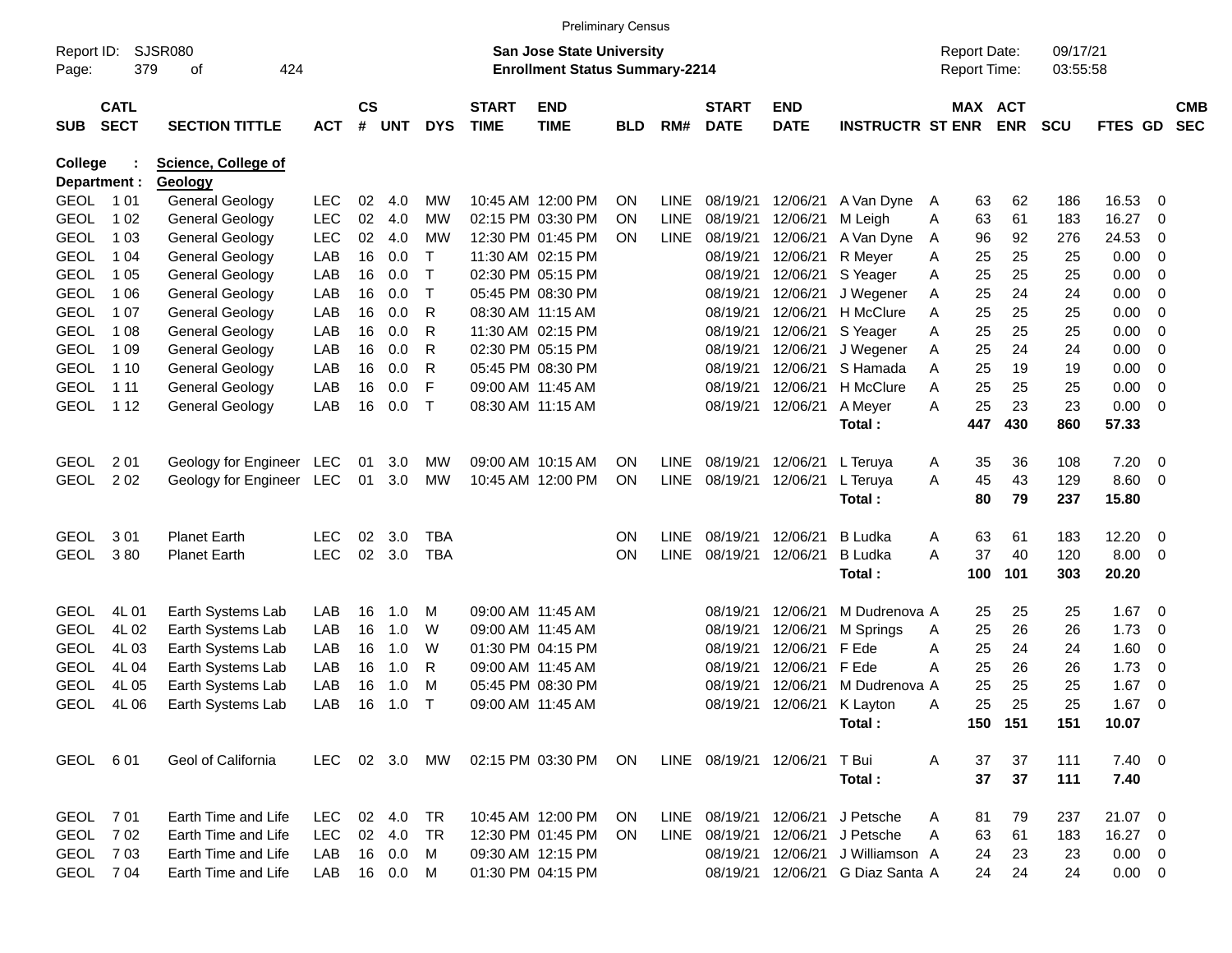|                     |                            |                                  |            |                    |        |              |                             | <b>Preliminary Census</b>                                                 |            |             |                             |                                 |                                   |                                            |                       |                      |                |                          |            |
|---------------------|----------------------------|----------------------------------|------------|--------------------|--------|--------------|-----------------------------|---------------------------------------------------------------------------|------------|-------------|-----------------------------|---------------------------------|-----------------------------------|--------------------------------------------|-----------------------|----------------------|----------------|--------------------------|------------|
| Report ID:<br>Page: | 380                        | <b>SJSR080</b><br>424<br>0f      |            |                    |        |              |                             | <b>San Jose State University</b><br><b>Enrollment Status Summary-2214</b> |            |             |                             |                                 |                                   | <b>Report Date:</b><br><b>Report Time:</b> |                       | 09/17/21<br>03:55:58 |                |                          |            |
| <b>SUB</b>          | <b>CATL</b><br><b>SECT</b> | <b>SECTION TITTLE</b>            | <b>ACT</b> | $\mathsf{cs}$<br># | UNT    | <b>DYS</b>   | <b>START</b><br><b>TIME</b> | <b>END</b><br><b>TIME</b>                                                 | <b>BLD</b> | RM#         | <b>START</b><br><b>DATE</b> | <b>END</b><br><b>DATE</b>       | <b>INSTRUCTR ST ENR</b>           |                                            | MAX ACT<br><b>ENR</b> | <b>SCU</b>           | FTES GD SEC    |                          | <b>CMB</b> |
| <b>GEOL</b>         | 705                        | Earth Time and Life              | LAB        | 16                 | 0.0    | м            |                             | 05:45 PM 08:30 PM                                                         |            |             | 08/19/21                    | 12/06/21                        | C Smith                           | 24<br>Α                                    | 24                    | 24                   | $0.00 \t 0$    |                          |            |
| <b>GEOL</b>         | 706                        | Earth Time and Life              | LAB        | 16                 | 0.0    | W            |                             | 08:30 AM 11:15 AM                                                         |            |             | 08/19/21                    | 12/06/21                        | J Williamson                      | 24<br>A                                    | 22                    | 22                   | 0.00           | $\overline{\phantom{0}}$ |            |
| <b>GEOL</b>         | 707                        | Earth Time and Life              | LAB        | 16                 | 0.0    | W            |                             | 11:30 AM 02:15 PM                                                         |            |             | 08/19/21                    | 12/06/21                        | D Kapule                          | 24<br>A                                    | 24                    | 24                   | 0.00           | $\overline{\mathbf{0}}$  |            |
| <b>GEOL</b>         | 708                        | Earth Time and Life              | LAB        | 16                 | 0.0    | W            |                             | 02:30 PM 05:15 PM                                                         |            |             | 08/19/21                    | 12/06/21                        | C Smith                           | A<br>24                                    | 23                    | 23                   | $0.00 \t 0$    |                          |            |
|                     |                            |                                  |            |                    |        |              |                             |                                                                           |            |             |                             |                                 | Total:                            | 288                                        | 280                   | 560                  | 37.33          |                          |            |
| <b>GEOL</b>         | 801                        | Age of Dinosaurs                 | LEC        | 01                 | 3.0    | <b>TR</b>    |                             | 04:00 PM 05:15 PM                                                         | ON         | <b>LINE</b> | 08/19/21                    | 12/06/21                        | <b>B</b> Buerer                   | 96<br>A                                    | 96                    | 288                  | 19.20          | $\overline{\phantom{0}}$ |            |
| <b>GEOL</b>         | 802                        | Age of Dinosaurs                 | <b>LEC</b> | 01                 | 3.0    | <b>TR</b>    |                             | 02:15 PM 03:30 PM                                                         | ON         | <b>LINE</b> | 08/19/21                    | 12/06/21                        | <b>B</b> Buerer                   | 63<br>A                                    | 63                    | 189                  | 12.60          | $\overline{\phantom{0}}$ |            |
| <b>GEOL</b>         | 803                        | Age of Dinosaurs                 | <b>LEC</b> | 01                 | 3.0    | <b>MW</b>    |                             | 04:00 PM 05:15 PM                                                         | ΟN         | <b>LINE</b> | 08/19/21                    | 12/06/21                        | <b>B</b> Buerer                   | 96<br>A                                    | 95                    | 285                  | 19.00 0        |                          |            |
|                     |                            |                                  |            |                    |        |              |                             |                                                                           |            |             |                             |                                 | Total:                            | 255                                        | 254                   | 762                  | 50.80          |                          |            |
| <b>GEOL</b>         | 901                        | <b>Earth Disasters</b>           | <b>LEC</b> | 01                 | 4.0    | <b>TR</b>    |                             | 09:00 AM 10:15 AM                                                         | ON         | LINE        | 08/19/21                    | 12/06/21                        | G Turner                          | 63<br>A                                    | 63                    | 189                  | 16.80 0        |                          |            |
| <b>GEOL</b>         | 902                        | <b>Earth Disasters</b>           | LAB        | 16                 | 0.0    | M            |                             | 01:30 PM 04:15 PM                                                         |            |             | 08/19/21                    | 12/06/21                        | M Morrison                        | 24<br>A                                    | 18                    | 18                   | $0.00 \t 0$    |                          |            |
| <b>GEOL</b>         | 903                        | <b>Earth Disasters</b>           | LAB        | 16                 | 0.0    | $\mathsf{T}$ |                             | 01:30 PM 04:15 PM                                                         |            |             | 08/19/21                    | 12/06/21                        | V Arnold                          | 24<br>A                                    | 23                    | 23                   | 0.00           | $\overline{\mathbf{0}}$  |            |
| <b>GEOL</b>         | 904                        | <b>Earth Disasters</b>           | LAB        | 16                 | 0.0    | $\mathsf{R}$ |                             | 01:30 PM 04:15 PM                                                         |            |             | 08/19/21                    | 12/06/21                        | M Morrison                        | 24<br>A                                    | 22                    | 22                   | $0.00 \t 0$    |                          |            |
|                     |                            |                                  |            |                    |        |              |                             |                                                                           |            |             |                             |                                 | Total:                            | 135                                        | 126                   | 252                  | 16.80          |                          |            |
|                     | GEOL 103 01                | <b>Earth Systems</b>             | <b>LEC</b> | 01                 | 3.0    | м            |                             | 06:00 PM 08:45 PM                                                         | ON         | <b>LINE</b> | 08/19/21                    | 12/06/21                        | <b>G Schwartz</b>                 | 37<br>A                                    | 37                    | 111                  | 7.40           | $\overline{\phantom{0}}$ |            |
|                     | GEOL 103 02                | <b>Earth Systems</b>             | LEC        | 01                 | 3.0    | R            |                             | 05:45 PM 08:30 PM                                                         | ON         | LINE        | 08/19/21                    | 12/06/21                        | J Petsche                         | 37<br>Α                                    | 37                    | 111                  | $7.40 \quad 0$ |                          |            |
|                     |                            |                                  |            |                    |        |              |                             |                                                                           |            |             |                             |                                 | Total:                            | 74                                         | 74                    | 222                  | 14.80          |                          |            |
|                     | GEOL 105 01                | Gen Oceanography                 | LEC        | 01                 | 3.0    | TBA          |                             |                                                                           | ON         | <b>LINE</b> | 08/19/21                    | 12/06/21                        | D Reed                            | 40<br>A                                    | 40                    | 120                  | $8.00 \t 0$    |                          |            |
|                     | GEOL 105 02                | Gen Oceanography                 | <b>LEC</b> | 01                 | 3.0    | <b>TBA</b>   |                             |                                                                           | ON         | <b>LINE</b> | 08/19/21                    | 12/06/21                        | D Reed                            | 40<br>A                                    | 34                    | 102                  | $6.80$ 0       |                          |            |
|                     |                            |                                  |            |                    |        |              |                             |                                                                           |            |             |                             |                                 | Total:                            | 80                                         | 74                    | 222                  | 14.80          |                          |            |
|                     | GEOL 107 01                | Prehistoric Life                 | LEC        | 01                 | 3.0    | TR.          |                             | 12:30 PM 01:45 PM                                                         | ON         | LINE        | 08/19/21                    | 12/06/21                        | <b>B</b> Buerer                   | 37<br>A                                    | 37                    | 111                  | 7.40           | $\overline{\phantom{0}}$ |            |
|                     | GEOL 107 02                | Prehistoric Life                 | <b>LEC</b> | 01                 | 3.0    | <b>TR</b>    |                             | 09:00 AM 10:15 AM                                                         | ΟN         | <b>LINE</b> | 08/19/21                    | 12/06/21                        | J Petsche                         | 37<br>A                                    | 38                    | 114                  | 7.60           | $\overline{\phantom{0}}$ |            |
|                     | GEOL 107 03                | Prehistoric Life                 | <b>LEC</b> | 01                 | 3.0    | <b>TBA</b>   |                             |                                                                           | ΟN         | <b>LINE</b> | 08/19/21                    | 12/06/21                        | R Beltracchi                      | 37<br>A                                    | 37                    | 111                  | $7.40 \quad 0$ |                          |            |
|                     |                            |                                  |            |                    |        |              |                             |                                                                           |            |             |                             |                                 | Total:                            | 111                                        | 112                   | 336                  | 22.40          |                          |            |
|                     | GEOL 111 01                | Geol and Envir                   | <b>LEC</b> | 01                 | 3.0    | <b>TBA</b>   |                             |                                                                           | ON         |             |                             |                                 | LINE 08/19/21 12/06/21 A Van Dyne | A<br>40                                    | 34                    | 102                  | 6.80           | $0\,$ C                  |            |
|                     | ENVS 111 01                | Geol and Envir                   | <b>LEC</b> | 01                 | 3.0    | <b>TBA</b>   |                             |                                                                           | <b>ON</b>  | LINE        |                             |                                 | 08/19/21 12/06/21 A Van Dyne      | Α                                          | 0<br>6                | 18                   | 1.20           | $0\,$ C                  |            |
|                     | GEOL 111 02                | Geol and Envir                   | <b>LEC</b> | 01                 | 3.0    | TBA          |                             |                                                                           | <b>ON</b>  |             | LINE 08/19/21               | 12/06/21                        | J Santos                          | 40<br>Α                                    | 28                    | 84                   | 5.60 0 C       |                          |            |
|                     | ENVS 111 02                | Geol and Envir                   | <b>LEC</b> | 01                 | 3.0    | TBA          |                             |                                                                           | <b>ON</b>  |             | LINE 08/19/21               | 12/06/21                        | J Santos                          | Α                                          | 12<br>0               | 36                   | 2.40           | $0\,$ C                  |            |
|                     | GEOL 111 03                | Geol and Envir                   | <b>LEC</b> | 01                 | 3.0    | TBA          |                             |                                                                           | <b>ON</b>  |             | LINE 08/19/21               | 12/06/21                        | J Santos                          | Α<br>40                                    | 21                    | 63                   | 4.20           | $0\,$ C                  |            |
|                     | ENVS 111 03                | Geol and Envir                   | <b>LEC</b> |                    | 01 3.0 | TBA          |                             |                                                                           | <b>ON</b>  |             |                             | LINE 08/19/21 12/06/21          | J Santos                          | Α                                          | 0<br>19               | 57                   | 3.80 0 C       |                          |            |
|                     |                            |                                  |            |                    |        |              |                             |                                                                           |            |             |                             |                                 | Total:                            | 120                                        | 120                   | 360                  | 24.00          |                          |            |
|                     | GEOL 112 01                | Earthquakes Volcan LEC 01 3.0 TR |            |                    |        |              |                             | 10:45 AM 12:00 PM ON                                                      |            |             |                             | LINE 08/19/21 12/06/21 G Turner |                                   | 37<br>A                                    | 37                    | 111                  | $7.40 \ 0$     |                          |            |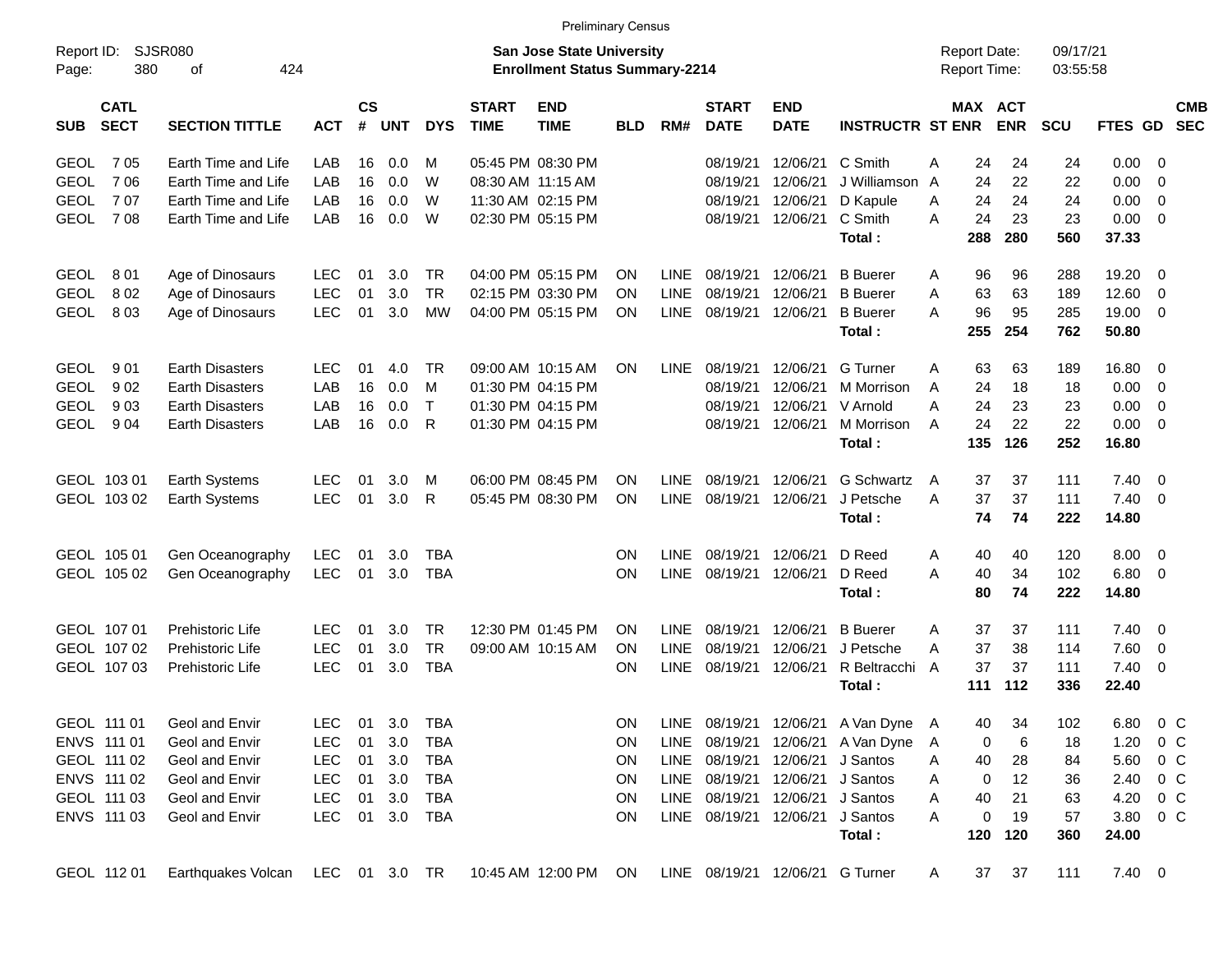|                     |                            |                                 |            |                    |            |              |                             | <b>Preliminary Census</b>                                                 |            |             |                             |                           |                         |   |                                     |             |                      |         |                          |                          |
|---------------------|----------------------------|---------------------------------|------------|--------------------|------------|--------------|-----------------------------|---------------------------------------------------------------------------|------------|-------------|-----------------------------|---------------------------|-------------------------|---|-------------------------------------|-------------|----------------------|---------|--------------------------|--------------------------|
| Report ID:<br>Page: | 381                        | <b>SJSR080</b><br>424<br>of     |            |                    |            |              |                             | <b>San Jose State University</b><br><b>Enrollment Status Summary-2214</b> |            |             |                             |                           |                         |   | <b>Report Date:</b><br>Report Time: |             | 09/17/21<br>03:55:58 |         |                          |                          |
| <b>SUB</b>          | <b>CATL</b><br><b>SECT</b> | <b>SECTION TITTLE</b>           | <b>ACT</b> | $\mathsf{cs}$<br># | <b>UNT</b> | <b>DYS</b>   | <b>START</b><br><b>TIME</b> | <b>END</b><br><b>TIME</b>                                                 | <b>BLD</b> | RM#         | <b>START</b><br><b>DATE</b> | <b>END</b><br><b>DATE</b> | <b>INSTRUCTR ST ENR</b> |   | MAX ACT                             | <b>ENR</b>  | SCU                  | FTES GD |                          | <b>CMB</b><br><b>SEC</b> |
|                     | GEOL 11202                 | Earthquakes Volcan              | <b>LEC</b> | 01                 | 3.0        | <b>MW</b>    |                             | 02:15 PM 03:30 PM                                                         | <b>ON</b>  | <b>LINE</b> | 08/19/21                    | 12/06/21                  | <b>G</b> Turner         | Α | 37                                  | 36          | 108                  | 7.20    | - 0                      |                          |
|                     | GEOL 11203                 | Earthquakes Volcan              | <b>LEC</b> | 01                 | 3.0        | <b>TBA</b>   |                             |                                                                           | <b>ON</b>  | <b>LINE</b> | 08/19/21                    | 12/06/21                  | J Santos                | A | 37                                  | 36          | 108                  | 7.20    | 0                        |                          |
|                     | GEOL 112 04                | Earthquakes Volcan              | <b>LEC</b> | 01                 | 3.0        | <b>TBA</b>   |                             |                                                                           | <b>ON</b>  | <b>LINE</b> | 08/19/21                    | 12/06/21                  | J Santos                | A | 37                                  | 39          | 117                  | 7.80    | - 0                      |                          |
|                     |                            |                                 |            |                    |            |              |                             |                                                                           |            |             |                             |                           | Total:                  |   | 148                                 | 148         | 444                  | 29.60   |                          |                          |
|                     | GEOL 120 01                | <b>Fundamentals Mineral LEC</b> |            | 02                 | 3.0        | TR.          |                             | 09:00 AM 09:50 AM                                                         |            |             | 08/19/21                    | 12/06/21                  | E Metzger               | A | 18                                  | 9           | 18                   | 1.80    | - 0                      |                          |
|                     | GEOL 120 02                | <b>Fundamentals Mineral LAB</b> |            | 16                 | 0.0        | <b>TR</b>    |                             | 10:00 AM 11:15 AM                                                         |            |             | 08/19/21                    | 12/06/21                  | E Metzger               | Α | 18                                  | 9           | 9                    | 0.00    | $\overline{0}$           |                          |
|                     |                            |                                 |            |                    |            |              |                             |                                                                           |            |             |                             |                           | Total:                  |   | 36                                  | 18          | 27                   | 1.80    |                          |                          |
|                     | GEOL 124 01                | Sedimentology Strati            | <b>LEC</b> | 02                 | 3.0        |              |                             |                                                                           |            |             | 08/19/21                    | 12/06/21                  |                         | X | 0                                   | 0           | 0                    | 0.00    | 0                        |                          |
|                     | GEOL 124 02                | Sedimentology Strati            | LAB        | 16                 | 0.0        |              |                             |                                                                           |            |             | 08/19/21                    | 12/06/21                  |                         | X | 0                                   | $\mathbf 0$ | 0                    | 0.00    | $\overline{0}$           |                          |
|                     | GEOL 124 03                | Sedimentology Strati            | <b>LEC</b> | 02                 | 3.0        | TR           |                             | 02:15 PM 03:05 PM                                                         |            |             | 08/19/21                    | 12/06/21                  | C Pietsch               | A | 18                                  | 10          | 20                   | 2.15    | -3                       |                          |
|                     | GEOL 124 04                | Sedimentology Strati            | LAB        | 16                 | 0.0        | $\mathsf{T}$ |                             | 03:20 PM 06:05 PM                                                         |            |             | 08/19/21                    | 12/06/21                  | C Pietsch               | A | 18                                  | 10          | 10                   | 0.00    | -3                       |                          |
|                     |                            |                                 |            |                    |            |              |                             |                                                                           |            |             |                             |                           | Total:                  |   | 36                                  | 20          | 30                   | 2.15    |                          |                          |
|                     | GEOL 138 01                | Hydrogeology                    | <b>LEC</b> | 02                 | 4.0        | <b>TR</b>    |                             | 09:00 AM 10:15 AM                                                         |            |             | 08/19/21                    | 12/06/21                  | N Bogie                 | Α | 15                                  | 8           | 24                   | 2.27    | $\overline{2}$           |                          |
|                     | GEOL 138 02                | Hydrogeology                    | LAB        | 16                 | 0.0        | $\mathsf{T}$ |                             | 10:45 AM 01:30 PM                                                         |            |             | 08/19/21                    | 12/06/21                  | N Bogie                 | A | 15                                  | 8           | 8                    | 0.00    | $\overline{2}$           |                          |
|                     |                            |                                 |            |                    |            |              |                             |                                                                           |            |             |                             |                           | Total:                  |   | 30                                  | 16          | 32                   | 2.27    |                          |                          |
|                     | GEOL 143 01                | <b>Active Tect</b>              | <b>LEC</b> | 02                 | 4.0        | F            |                             | 09:30 AM 12:15 PM                                                         |            |             | 08/19/21                    | 12/06/21                  | <b>K</b> Blisniuk       | A | 15                                  | 14          | 42                   | 4.20    | - 7                      |                          |
|                     | GEOL 143 02                | <b>Active Tect</b>              | LAB        | 16                 | 0.0        | F            |                             | 01:30 PM 04:15 PM                                                         |            |             | 08/19/21                    | 12/06/21                  | <b>K</b> Blisniuk       | A | 15                                  | 14          | 14                   | 0.00    | $\overline{7}$           |                          |
|                     |                            |                                 |            |                    |            |              |                             |                                                                           |            |             |                             |                           | Total:                  |   | 30                                  | 28          | 56                   | 4.20    |                          |                          |
|                     | GEOL 147 01                | <b>Applied Geophysics</b>       | <b>LEC</b> |                    | 4.0        |              |                             |                                                                           |            |             |                             |                           |                         | X | 0                                   | 0           | 0                    | 0.00    | 0                        |                          |
|                     | GEOL 147 02                | <b>Applied Geophysics</b>       | LAB        |                    | 0.0        |              |                             |                                                                           |            |             |                             |                           |                         | X | 0                                   | 0           | 0                    | 0.00    | $\overline{0}$           |                          |
|                     |                            |                                 |            |                    |            |              |                             |                                                                           |            |             |                             |                           | Total:                  |   | 0                                   | $\mathbf 0$ | 0                    | 0.00    |                          |                          |
|                     | GEOL 180 10                | <b>Indiv Studies</b>            | <b>SUP</b> | 36                 | 1.0        | <b>TBA</b>   |                             |                                                                           |            |             | 08/19/21                    | 12/06/21                  |                         | A | 10                                  | 0           | 0                    | 0.00    | 0                        |                          |
|                     | GEOL 180 11                | <b>Indiv Studies</b>            | <b>SUP</b> | 36                 | 1.0        | <b>TBA</b>   |                             |                                                                           |            |             | 08/19/21                    | 12/06/21                  |                         | A | 10                                  | 0           | 0                    | 0.00    | 0                        |                          |
|                     | GEOL 180 12                | <b>Indiv Studies</b>            | <b>SUP</b> | 36                 | 1.0        | <b>TBA</b>   |                             |                                                                           |            |             | 08/19/21                    | 12/06/21                  |                         | A | 10                                  | $\mathbf 0$ | 0                    | 0.00    | $\mathbf 0$              |                          |
|                     | GEOL 180 13                | <b>Indiv Studies</b>            | <b>SUP</b> | 36                 | 1.0        | TBA          |                             |                                                                           |            |             | 08/19/21                    |                           | 12/06/21 E Metzger      | A | 10                                  | $\mathbf 1$ | 1                    | 0.07    | $\overline{\phantom{0}}$ |                          |
|                     | GEOL 180 14                | <b>Indiv Studies</b>            | <b>SUP</b> | 36                 | 1.0        | <b>TBA</b>   |                             |                                                                           |            |             | 08/19/21                    | 12/06/21                  | K Blisniuk              | A | 10                                  | 2           | 2                    | 0.13    | 0                        |                          |
|                     | GEOL 180 15                | <b>Indiv Studies</b>            | <b>SUP</b> |                    | 36 1.0     | <b>TBA</b>   |                             |                                                                           |            |             | 08/19/21                    | 12/06/21                  |                         | A | 10                                  | 0           | 0                    | 0.00    | 0                        |                          |
|                     | GEOL 180 16                | <b>Indiv Studies</b>            | <b>SUP</b> |                    | 36 1.0     | <b>TBA</b>   |                             |                                                                           |            |             | 08/19/21                    | 12/06/21                  |                         | Α | 5                                   | 0           | 0                    | 0.00    | 0                        |                          |
|                     | GEOL 180 17                | <b>Indiv Studies</b>            | <b>SUP</b> | 36                 | 1.0        | <b>TBA</b>   |                             |                                                                           |            |             | 08/19/21                    | 12/06/21                  |                         |   | 5                                   | 0           | 0                    | 0.00    | 0                        |                          |
|                     | GEOL 180 18                | <b>Indiv Studies</b>            | <b>SUP</b> | 36                 | 1.0        | <b>TBA</b>   |                             |                                                                           |            |             | 08/19/21                    | 12/06/21                  |                         |   | 5                                   | 0           | 0                    | 0.00    | 0                        |                          |
|                     | GEOL 180 19                | <b>Indiv Studies</b>            | <b>SUP</b> | 36                 | 1.0        | <b>TBA</b>   |                             |                                                                           |            |             | 08/19/21                    | 12/06/21                  |                         | Α | 5                                   | 0           | 0                    | 0.00    | 0                        |                          |
|                     | GEOL 180 20                | <b>Indiv Studies</b>            | <b>SUP</b> |                    | 36 2.0     | TBA          |                             |                                                                           |            |             | 08/19/21                    | 12/06/21                  |                         | A | 10                                  | 0           | 0                    | 0.00    | - 0                      |                          |
|                     | GEOL 180 21                | <b>Indiv Studies</b>            | <b>SUP</b> |                    | 36 2.0     | <b>TBA</b>   |                             |                                                                           |            |             | 08/19/21                    | 12/06/21                  |                         | Α | 10                                  | 0           | 0                    | 0.00    | $\overline{\phantom{0}}$ |                          |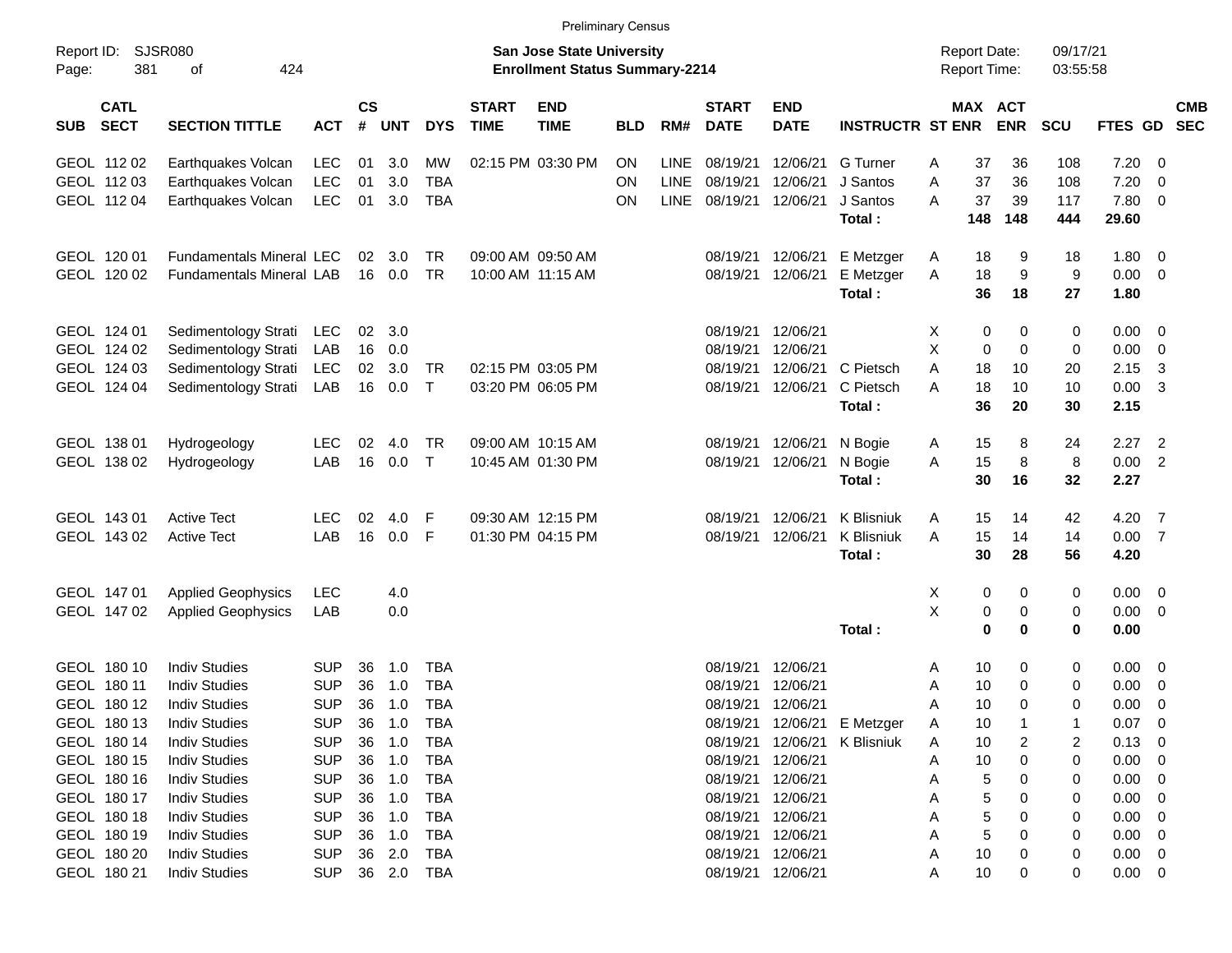|                     |                            |                       |            |                    |               |            |                             |                                                                           | <b>Preliminary Census</b> |     |                             |                            |                         |                                     |                       |                      |                |                          |                          |
|---------------------|----------------------------|-----------------------|------------|--------------------|---------------|------------|-----------------------------|---------------------------------------------------------------------------|---------------------------|-----|-----------------------------|----------------------------|-------------------------|-------------------------------------|-----------------------|----------------------|----------------|--------------------------|--------------------------|
| Report ID:<br>Page: | 382                        | <b>SJSR080</b><br>οf  | 424        |                    |               |            |                             | <b>San Jose State University</b><br><b>Enrollment Status Summary-2214</b> |                           |     |                             |                            |                         | <b>Report Date:</b><br>Report Time: |                       | 09/17/21<br>03:55:58 |                |                          |                          |
| <b>SUB</b>          | <b>CATL</b><br><b>SECT</b> | <b>SECTION TITTLE</b> | <b>ACT</b> | $\mathsf{cs}$<br># | <b>UNT</b>    | <b>DYS</b> | <b>START</b><br><b>TIME</b> | <b>END</b><br><b>TIME</b>                                                 | <b>BLD</b>                | RM# | <b>START</b><br><b>DATE</b> | <b>END</b><br><b>DATE</b>  | <b>INSTRUCTR ST ENR</b> |                                     | MAX ACT<br><b>ENR</b> | <b>SCU</b>           | <b>FTES GD</b> |                          | <b>CMB</b><br><b>SEC</b> |
|                     | GEOL 180 22                | <b>Indiv Studies</b>  | <b>SUP</b> | 36                 | 2.0           | <b>TBA</b> |                             |                                                                           |                           |     | 08/19/21                    | 12/06/21                   |                         | 10<br>Α                             | 0                     | 0                    | 0.00           | 0                        |                          |
|                     | GEOL 180 23                | <b>Indiv Studies</b>  | <b>SUP</b> | 36                 | 2.0           | <b>TBA</b> |                             |                                                                           |                           |     | 08/19/21                    | 12/06/21                   |                         | 10<br>Α                             | 0                     | 0                    | 0.00           | 0                        |                          |
|                     | GEOL 180 24                | <b>Indiv Studies</b>  | <b>SUP</b> | 36                 | 2.0           | <b>TBA</b> |                             |                                                                           |                           |     | 08/19/21                    | 12/06/21                   |                         | 10<br>Α                             | 0                     | 0                    | 0.00           | 0                        |                          |
|                     | GEOL 180 25                | <b>Indiv Studies</b>  | <b>SUP</b> | 36                 | 2.0           | <b>TBA</b> |                             |                                                                           |                           |     | 08/19/21                    | 12/06/21                   |                         | 10<br>Α                             | 0                     | 0                    | 0.00           | 0                        |                          |
|                     | GEOL 180 30                | <b>Indiv Studies</b>  | <b>SUP</b> | 36                 | 3.0           | <b>TBA</b> |                             |                                                                           |                           |     | 08/19/21                    | 12/06/21                   |                         | 10<br>Α                             | 0                     | 0                    | 0.00           | 0                        |                          |
|                     | GEOL 180 31                | <b>Indiv Studies</b>  | <b>SUP</b> | 36                 | 3.0           | <b>TBA</b> |                             |                                                                           |                           |     | 08/19/21                    | 12/06/21                   |                         | 10<br>Α                             | 0                     | 0                    | 0.00           | 0                        |                          |
|                     | GEOL 180 32                | <b>Indiv Studies</b>  | <b>SUP</b> | 36                 | 3.0           | <b>TBA</b> |                             |                                                                           |                           |     | 08/19/21                    | 12/06/21                   |                         | 10<br>Α                             | 0                     | 0                    | 0.00           | 0                        |                          |
|                     | GEOL 180 33                | <b>Indiv Studies</b>  | <b>SUP</b> | 36                 | 3.0           | <b>TBA</b> |                             |                                                                           |                           |     | 08/19/21                    | 12/06/21                   |                         | Α<br>10                             | 0                     | 0                    | 0.00           | 0                        |                          |
|                     | GEOL 180 34                | <b>Indiv Studies</b>  | <b>SUP</b> | 36                 | 3.0           | <b>TBA</b> |                             |                                                                           |                           |     | 08/19/21                    | 12/06/21                   |                         | Α<br>10                             | 0                     | 0                    | 0.00           | 0                        |                          |
|                     | GEOL 180 35                | <b>Indiv Studies</b>  | <b>SUP</b> | 36                 | 3.0           | <b>TBA</b> |                             |                                                                           |                           |     | 08/19/21                    | 12/06/21                   |                         | Α<br>10                             | 0                     | 0                    | 0.00           | 0                        |                          |
|                     |                            |                       |            |                    |               |            |                             |                                                                           |                           |     |                             |                            | Total:                  | 200                                 | 3                     | 3                    | 0.20           |                          |                          |
|                     |                            |                       |            |                    |               |            |                             |                                                                           |                           |     |                             |                            |                         |                                     |                       |                      |                |                          |                          |
|                     | GEOL 184 10                | Directed Reading      | <b>SUP</b> | 36                 | 1.0           | <b>TBA</b> |                             |                                                                           |                           |     | 08/19/21                    | 12/06/21                   |                         | Α                                   | 0<br>4                | 0                    | 0.00           | 0                        |                          |
|                     | GEOL 184 11                | Directed Reading      | <b>SUP</b> | 36                 | 1.0           | <b>TBA</b> |                             |                                                                           |                           |     | 08/19/21                    | 12/06/21                   |                         | Α                                   | 4<br>0                | 0                    | 0.00           | 0                        |                          |
|                     | GEOL 184 12                | Directed Reading      | <b>SUP</b> | 36                 | 1.0           | <b>TBA</b> |                             |                                                                           |                           |     | 08/19/21                    | 12/06/21                   |                         | Α                                   | 4<br>0                | 0                    | 0.00           | 0                        |                          |
|                     | GEOL 184 13                | Directed Reading      | <b>SUP</b> | 36                 | 1.0           | <b>TBA</b> |                             |                                                                           |                           |     | 08/19/21                    | 12/06/21                   |                         | Α                                   | 4<br>0                | 0                    | 0.00           | 0                        |                          |
|                     | GEOL 184 14                | Directed Reading      | <b>SUP</b> | 36                 | 1.0           | <b>TBA</b> |                             |                                                                           |                           |     | 08/19/21                    | 12/06/21                   |                         | Α                                   | 4<br>0                | 0                    | 0.00           | 0                        |                          |
|                     | GEOL 184 15                | Directed Reading      | <b>SUP</b> | 36                 | 1.0           | <b>TBA</b> |                             |                                                                           |                           |     | 08/19/21                    | 12/06/21                   |                         | Α                                   | 4<br>0                | 0                    | 0.00           | 0                        |                          |
|                     | GEOL 184 16                | Directed Reading      | <b>SUP</b> | 36                 | 1.0           | <b>TBA</b> |                             |                                                                           |                           |     | 08/19/21                    | 12/06/21                   |                         | Α                                   | 4<br>0                | 0                    | 0.00           | 0                        |                          |
|                     | GEOL 184 17                | Directed Reading      | <b>SUP</b> | 36                 | 1.0           | <b>TBA</b> |                             |                                                                           |                           |     | 08/19/21                    | 12/06/21                   |                         | Α                                   | 4<br>0                | 0                    | 0.00           | 0                        |                          |
|                     | GEOL 184 20                | Directed Reading      | <b>SUP</b> | 36                 | 2.0           | <b>TBA</b> |                             |                                                                           |                           |     | 08/19/21                    | 12/06/21                   |                         | Α                                   | 4<br>0                | 0                    | 0.00           | 0                        |                          |
|                     | GEOL 184 21                | Directed Reading      | <b>SUP</b> | 36                 | 2.0           | <b>TBA</b> |                             |                                                                           |                           |     | 08/19/21                    | 12/06/21                   |                         | Α                                   | 4<br>0                | 0                    | 0.00           | 0                        |                          |
|                     | GEOL 184 22                | Directed Reading      | <b>SUP</b> | 36                 | 2.0           | <b>TBA</b> |                             |                                                                           |                           |     | 08/19/21                    | 12/06/21                   |                         | Α                                   | 4<br>0                | 0                    | 0.00           | 0                        |                          |
|                     | GEOL 184 23                | Directed Reading      | <b>SUP</b> | 36                 | 2.0           | <b>TBA</b> |                             |                                                                           |                           |     | 08/19/21                    | 12/06/21                   |                         | Α                                   | 4<br>0                | 0                    | 0.00           | 0                        |                          |
|                     | GEOL 184 24                | Directed Reading      | <b>SUP</b> | 36                 | 2.0           | <b>TBA</b> |                             |                                                                           |                           |     | 08/19/21                    | 12/06/21                   |                         | 4<br>Α                              | 0                     | 0                    | 0.00           | 0                        |                          |
|                     | GEOL 184 25                | Directed Reading      | <b>SUP</b> | 36                 | 2.0           | <b>TBA</b> |                             |                                                                           |                           |     | 08/19/21                    | 12/06/21                   |                         | 4<br>Α                              | 0                     | 0                    | 0.00           | 0                        |                          |
|                     | GEOL 184 26                | Directed Reading      | <b>SUP</b> | 36                 | 2.0           | <b>TBA</b> |                             |                                                                           |                           |     | 08/19/21                    | 12/06/21                   |                         | 36<br>Α                             | 0                     | 0                    | 0.00           | 0                        |                          |
|                     | GEOL 184 27                | Directed Reading      | <b>SUP</b> | 36                 | 2.0           | <b>TBA</b> |                             |                                                                           |                           |     | 08/19/21                    | 12/06/21                   |                         | 36<br>Α                             | 0                     | 0                    | 0.00           | 0                        |                          |
|                     | GEOL 184 30                | Directed Reading      | <b>SUP</b> | 36                 | 3.0           | <b>TBA</b> |                             |                                                                           |                           |     | 08/19/21                    | 12/06/21                   |                         | Α                                   | 0<br>4                | 0                    | 0.00           | 0                        |                          |
|                     | GEOL 184 31                | Directed Reading      | <b>SUP</b> | 36                 | 3.0           | <b>TBA</b> |                             |                                                                           |                           |     | 08/19/21                    | 12/06/21                   |                         | Α                                   | 0<br>4                | 0                    | 0.00           | $\mathbf 0$              |                          |
|                     | GEOL 184 32                | Directed Reading      | <b>SUP</b> | 36                 | 3.0           | TBA        |                             |                                                                           |                           |     |                             | 08/19/21 12/06/21          |                         | Α                                   | 0<br>4                | 0                    | 0.00           | $\overline{\phantom{0}}$ |                          |
|                     | GEOL 184 33                | Directed Reading      | <b>SUP</b> | 36                 | 3.0           | <b>TBA</b> |                             |                                                                           |                           |     |                             | 08/19/21 12/06/21          |                         | Α                                   | 4<br>0                | 0                    | 0.00           | 0                        |                          |
|                     | GEOL 184 34                | Directed Reading      | <b>SUP</b> |                    | 36 3.0        | <b>TBA</b> |                             |                                                                           |                           |     |                             | 08/19/21 12/06/21          |                         | Α                                   | 0<br>4                | 0                    | 0.00           | 0                        |                          |
|                     | GEOL 184 35                | Directed Reading      | <b>SUP</b> |                    | 36 3.0        | <b>TBA</b> |                             |                                                                           |                           |     |                             | 08/19/21 12/06/21          |                         | Α                                   | 0<br>4                | 0                    | 0.00           | 0                        |                          |
|                     | GEOL 184 36                | Directed Reading      | <b>SUP</b> |                    | 36 3.0        | <b>TBA</b> |                             |                                                                           |                           |     |                             | 08/19/21 12/06/21          |                         | Α                                   | 0<br>4                | 0                    | 0.00           | 0                        |                          |
|                     | GEOL 184 37                | Directed Reading      | <b>SUP</b> |                    | 36 3.0        | TBA        |                             |                                                                           |                           |     |                             | 08/19/21 12/06/21          |                         | Α                                   | 4<br>0                | 0                    | 0.00           | 0                        |                          |
|                     |                            |                       |            |                    |               |            |                             |                                                                           |                           |     |                             |                            | Total:                  | 160                                 | 0                     | $\bf{0}$             | 0.00           |                          |                          |
|                     |                            |                       |            |                    |               |            |                             |                                                                           |                           |     |                             |                            |                         |                                     |                       |                      |                |                          |                          |
|                     | GEOL 213 01                | Adv IG & Met Pet      |            |                    | SEM 05 4.0 MW |            |                             | 02:15 PM 03:30 PM                                                         |                           |     |                             | 08/19/21 12/06/21 J Miller |                         | 15<br>$\mathsf{A}$                  | 4                     | 12                   | $1.27 - 3$     |                          |                          |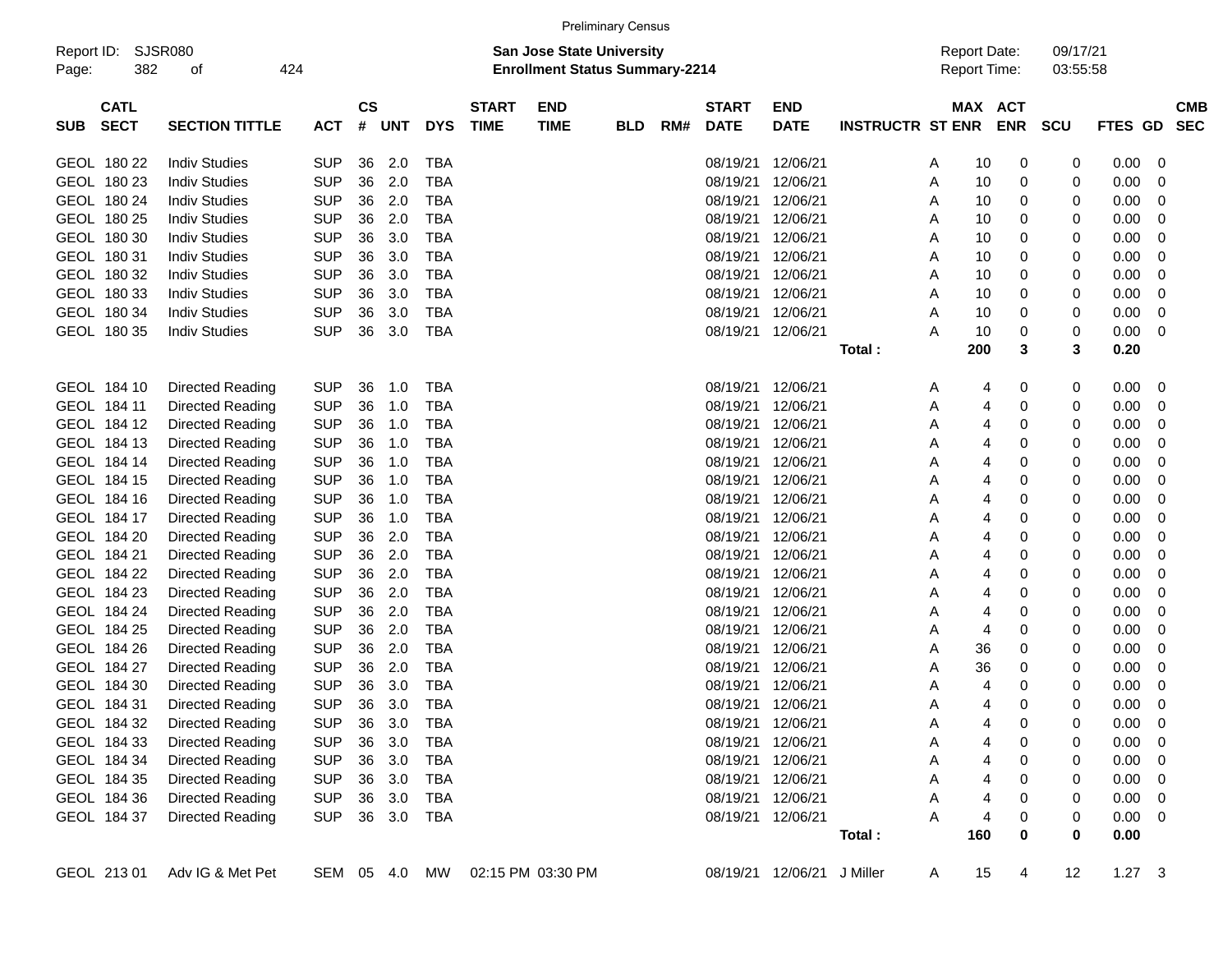|                     |                                                                                                                                                                                                 |                                                                                                                                                          |                                                                                                                                                                                    |                                                                            |                                                                                                     |                                                                                                                                                                                    |                                                                           | <b>Preliminary Census</b>              |                 |     |                                                                                                                                                                                                                         |                                                                                                                                                          |                                     |                                                                      |                                                                                                                                     |                                                                    |                                                                                                                                                     |                                                                 |                          |
|---------------------|-------------------------------------------------------------------------------------------------------------------------------------------------------------------------------------------------|----------------------------------------------------------------------------------------------------------------------------------------------------------|------------------------------------------------------------------------------------------------------------------------------------------------------------------------------------|----------------------------------------------------------------------------|-----------------------------------------------------------------------------------------------------|------------------------------------------------------------------------------------------------------------------------------------------------------------------------------------|---------------------------------------------------------------------------|----------------------------------------|-----------------|-----|-------------------------------------------------------------------------------------------------------------------------------------------------------------------------------------------------------------------------|----------------------------------------------------------------------------------------------------------------------------------------------------------|-------------------------------------|----------------------------------------------------------------------|-------------------------------------------------------------------------------------------------------------------------------------|--------------------------------------------------------------------|-----------------------------------------------------------------------------------------------------------------------------------------------------|-----------------------------------------------------------------|--------------------------|
| Report ID:<br>Page: | <b>SJSR080</b><br>383                                                                                                                                                                           | 424                                                                                                                                                      |                                                                                                                                                                                    |                                                                            |                                                                                                     |                                                                                                                                                                                    | <b>San Jose State University</b><br><b>Enrollment Status Summary-2214</b> |                                        |                 |     |                                                                                                                                                                                                                         |                                                                                                                                                          | <b>Report Date:</b><br>Report Time: |                                                                      | 09/17/21<br>03:55:58                                                                                                                |                                                                    |                                                                                                                                                     |                                                                 |                          |
| <b>SUB</b>          | <b>CATL</b><br><b>SECT</b>                                                                                                                                                                      | <b>SECTION TITTLE</b>                                                                                                                                    | <b>ACT</b>                                                                                                                                                                         | $\mathsf{cs}$<br>#                                                         | <b>UNT</b>                                                                                          | <b>DYS</b>                                                                                                                                                                         | <b>START</b><br><b>TIME</b>                                               | <b>END</b><br><b>TIME</b>              | <b>BLD</b>      | RM# | <b>START</b><br><b>DATE</b>                                                                                                                                                                                             | <b>END</b><br><b>DATE</b>                                                                                                                                | <b>INSTRUCTR ST ENR</b>             |                                                                      | MAX ACT<br><b>ENR</b>                                                                                                               | <b>SCU</b>                                                         | <b>FTES GD</b>                                                                                                                                      |                                                                 | <b>CMB</b><br><b>SEC</b> |
|                     | GEOL 213 02                                                                                                                                                                                     | Adv IG & Met Pet                                                                                                                                         | LAB                                                                                                                                                                                |                                                                            | 16  0.0                                                                                             | M                                                                                                                                                                                  |                                                                           | 04:00 PM 06:45 PM                      |                 |     | 08/19/21                                                                                                                                                                                                                | 12/06/21                                                                                                                                                 | J Miller<br>Total:                  | Α<br>15<br>30                                                        | 4<br>8                                                                                                                              | 4<br>16                                                            | 0.00<br>1.27                                                                                                                                        | - 3                                                             |                          |
|                     | GEOL 255 01<br>GEOL 255 02                                                                                                                                                                      | <b>Advanced Geology</b><br><b>Advanced Geology</b>                                                                                                       | SEM<br>LAB                                                                                                                                                                         | 05<br>16                                                                   | 4.0<br>0.0                                                                                          | МW<br>MW                                                                                                                                                                           |                                                                           | 09:00 AM 10:15 AM<br>10:45 AM 12:00 PM | <b>ON</b><br>ON |     | LINE 08/19/21<br>LINE 08/19/21                                                                                                                                                                                          | 12/06/21<br>12/06/21                                                                                                                                     | R Portner<br>R Portner<br>Total:    | 15<br>A<br>15<br>A<br>30                                             | 10<br>10<br>20                                                                                                                      | 30<br>10<br>40                                                     | 3.33 10<br>$0.00$ 10<br>3.33                                                                                                                        |                                                                 |                          |
|                     | GEOL 285 02                                                                                                                                                                                     | Seminar                                                                                                                                                  | SEM 05                                                                                                                                                                             |                                                                            | 2.0                                                                                                 | R                                                                                                                                                                                  |                                                                           | 10:45 AM 12:30 PM                      | ON              |     | LINE 08/19/21 12/06/21                                                                                                                                                                                                  |                                                                                                                                                          | <b>B</b> Ludka<br>Total:            | 15<br>A<br>15                                                        | 5<br>5                                                                                                                              | 10<br>10                                                           | 0.83<br>0.83                                                                                                                                        | - 5                                                             |                          |
|                     | GEOL 298 10<br>GEOL 298 11<br>GEOL 298 12<br>GEOL 298 13<br>GEOL 298 14<br>GEOL 298 15<br>GEOL 298 16<br>GEOL 298 17<br>GEOL 298 18<br>GEOL 298 19<br>GEOL 298 20<br>GEOL 298 21<br>GEOL 298 22 | Research<br>Research<br>Research<br>Research<br>Research<br>Research<br>Research<br>Research<br>Research<br>Research<br>Research<br>Research<br>Research | <b>SUP</b><br><b>SUP</b><br><b>SUP</b><br><b>SUP</b><br><b>SUP</b><br><b>SUP</b><br><b>SUP</b><br><b>SUP</b><br><b>SUP</b><br><b>SUP</b><br><b>SUP</b><br><b>SUP</b><br><b>SUP</b> | 25<br>25<br>25<br>25<br>25<br>25<br>25<br>25<br>25<br>25<br>25<br>25<br>25 | 1.0<br>1.0<br>1.0<br>1.0<br>1.0<br>1.0<br>1.0<br>1.0<br>1.0<br>1.0<br>2.0<br>2.0<br>2.0             | <b>TBA</b><br><b>TBA</b><br><b>TBA</b><br><b>TBA</b><br><b>TBA</b><br><b>TBA</b><br><b>TBA</b><br><b>TBA</b><br><b>TBA</b><br><b>TBA</b><br><b>TBA</b><br><b>TBA</b><br><b>TBA</b> |                                                                           |                                        |                 |     | 08/19/21<br>08/19/21<br>08/19/21<br>08/19/21<br>08/19/21<br>08/19/21<br>08/19/21<br>08/19/21<br>08/19/21<br>08/19/21<br>08/19/21<br>08/19/21<br>08/19/21                                                                | 12/06/21<br>12/06/21<br>12/06/21<br>12/06/21<br>12/06/21<br>12/06/21<br>12/06/21<br>12/06/21<br>12/06/21<br>12/06/21<br>12/06/21<br>12/06/21<br>12/06/21 |                                     | A<br>Α<br>Α<br>Α<br>Α<br>Α<br>Α<br>Α<br>Α<br>Α<br>Α<br>Α<br>Α        | 0<br>5<br>6<br>0<br>5<br>0<br>5<br>0<br>5<br>0<br>5<br>0<br>5<br>0<br>5<br>0<br>5<br>0<br>5<br>0<br>5<br>0<br>5<br>0<br>5<br>0      | 0<br>0<br>0<br>0<br>0<br>0<br>0<br>0<br>0<br>0<br>0<br>0<br>0      | 0.00<br>0.00<br>0.00<br>0.00<br>0.00<br>0.00<br>0.00<br>0.00<br>0.00<br>0.00<br>0.00<br>0.00<br>0.00                                                | - 0<br>0<br>0<br>0<br>0<br>0<br>0<br>0<br>0<br>0<br>0<br>0<br>0 |                          |
|                     | GEOL 298 23<br>GEOL 298 24<br>GEOL 298 25<br>GEOL 298 26<br>GEOL 298 27<br>GEOL 298 28<br>GEOL 298 29<br>GEOL 298 30<br>GEOL 298 31<br>GEOL 298 32<br>GEOL 298 33<br>GEOL 298 34<br>GEOL 298 35 | Research<br>Research<br>Research<br>Research<br>Research<br>Research<br>Research<br>Research<br>Research<br>Research<br>Research<br>Research<br>Research | <b>SUP</b><br><b>SUP</b><br><b>SUP</b><br><b>SUP</b><br><b>SUP</b><br><b>SUP</b><br><b>SUP</b><br><b>SUP</b><br><b>SUP</b><br><b>SUP</b><br><b>SUP</b><br><b>SUP</b><br><b>SUP</b> | 25<br>25<br>25<br>25<br>25<br>25<br>25                                     | 2.0<br>2.0<br>2.0<br>2.0<br>2.0<br>2.0<br>2.0<br>25 3.0 TBA<br>25 3.0<br>25 3.0<br>25 3.0<br>25 3.0 | <b>TBA</b><br><b>TBA</b><br><b>TBA</b><br><b>TBA</b><br><b>TBA</b><br><b>TBA</b><br><b>TBA</b><br>TBA<br>TBA<br>TBA<br>TBA<br>25 3.0 TBA                                           |                                                                           |                                        |                 |     | 08/19/21<br>08/19/21<br>08/19/21<br>08/19/21<br>08/19/21<br>08/19/21<br>08/19/21 12/06/21<br>08/19/21 12/06/21<br>08/19/21 12/06/21<br>08/19/21 12/06/21<br>08/19/21 12/06/21<br>08/19/21 12/06/21<br>08/19/21 12/06/21 | 12/06/21<br>12/06/21<br>12/06/21<br>12/06/21<br>12/06/21<br>12/06/21                                                                                     | Total:                              | Α<br>Α<br>Α<br>Α<br>Α<br>Α<br>A<br>A<br>A<br>A<br>Α<br>Α<br>A<br>132 | 5<br>0<br>5<br>0<br>5<br>0<br>5<br>0<br>5<br>0<br>5<br>0<br>5<br>0<br>0<br>5<br>6<br>0<br>5<br>0<br>5<br>0<br>5<br>0<br>5<br>0<br>0 | 0<br>0<br>0<br>0<br>0<br>0<br>0<br>0<br>0<br>0<br>0<br>0<br>0<br>0 | 0.00<br>0.00<br>0.00<br>0.00<br>0.00<br>0.00<br>0.00<br>$0.00 \t 0$<br>$0.00 \ 0$<br>$0.00 \t 0$<br>$0.00 \t 0$<br>$0.00 \ 0$<br>$0.00 \ 0$<br>0.00 | 0<br>0<br>0<br>0<br>0<br>0<br>0                                 |                          |
|                     | GEOL 299 10                                                                                                                                                                                     | <b>Masters Thesis</b>                                                                                                                                    |                                                                                                                                                                                    |                                                                            |                                                                                                     | SUP 25 1.0 TBA                                                                                                                                                                     |                                                                           |                                        |                 |     |                                                                                                                                                                                                                         | 08/19/21 12/06/21 J Miller                                                                                                                               |                                     | A                                                                    | 5<br>$\mathbf{1}$                                                                                                                   | $\mathbf{1}$                                                       | $0.08$ 1                                                                                                                                            |                                                                 |                          |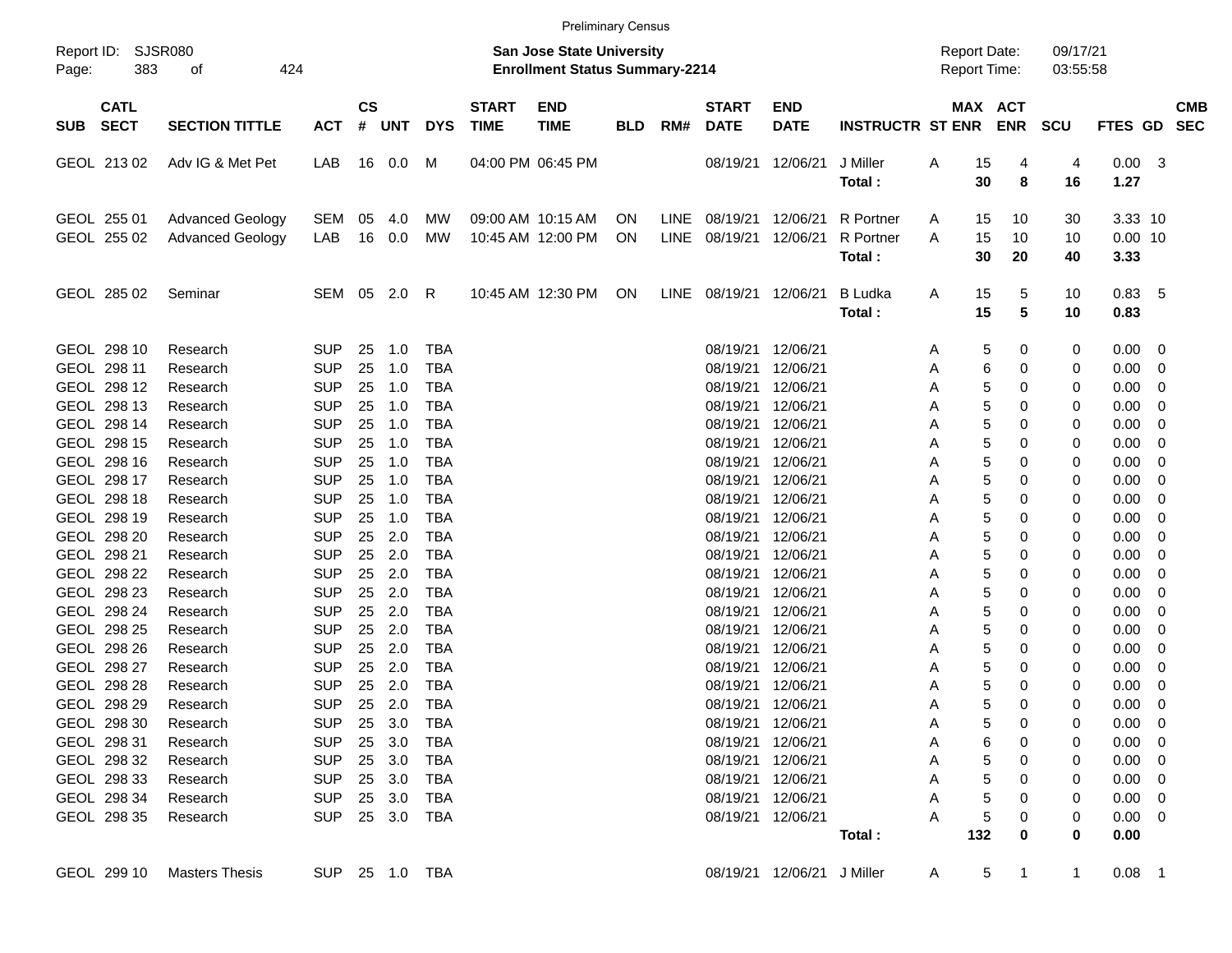|             |             |                                                    |            |               |            |            |              |                                       | <b>Preliminary Census</b> |     |              |             |                         |                     |                     |          |         |                |            |
|-------------|-------------|----------------------------------------------------|------------|---------------|------------|------------|--------------|---------------------------------------|---------------------------|-----|--------------|-------------|-------------------------|---------------------|---------------------|----------|---------|----------------|------------|
| Report ID:  |             | <b>SJSR080</b><br><b>San Jose State University</b> |            |               |            |            |              |                                       |                           |     |              |             |                         | <b>Report Date:</b> |                     | 09/17/21 |         |                |            |
| Page:       | 384         | 424<br>οf                                          |            |               |            |            |              | <b>Enrollment Status Summary-2214</b> |                           |     |              |             |                         | Report Time:        |                     | 03:55:58 |         |                |            |
|             | <b>CATL</b> |                                                    |            | $\mathsf{cs}$ |            |            | <b>START</b> | <b>END</b>                            |                           |     | <b>START</b> | <b>END</b>  |                         |                     | MAX ACT             |          |         |                | <b>CMB</b> |
| <b>SUB</b>  | <b>SECT</b> | <b>SECTION TITTLE</b>                              | <b>ACT</b> | #             | <b>UNT</b> | <b>DYS</b> | <b>TIME</b>  | <b>TIME</b>                           | <b>BLD</b>                | RM# | <b>DATE</b>  | <b>DATE</b> | <b>INSTRUCTR ST ENR</b> |                     | <b>ENR</b>          | SCU      | FTES GD |                | <b>SEC</b> |
|             | GEOL 299 11 | <b>Masters Thesis</b>                              | <b>SUP</b> | 25            | 1.0        | <b>TBA</b> |              |                                       |                           |     | 08/19/21     | 12/06/21    |                         | A                   | 5<br>0              | 0        | 0.00    | 0              |            |
|             | GEOL 299 12 | <b>Masters Thesis</b>                              | <b>SUP</b> | 25            | 1.0        | <b>TBA</b> |              |                                       |                           |     | 08/19/21     | 12/06/21    | D Reed                  | A                   | 5<br>$\overline{2}$ | 2        | 0.17    | 2              |            |
|             | GEOL 299 13 | <b>Masters Thesis</b>                              | <b>SUP</b> | 25            | 1.0        | <b>TBA</b> |              |                                       |                           |     | 08/19/21     | 12/06/21    |                         | Α                   | 5<br>0              | 0        | 0.00    | 0              |            |
|             | GEOL 299 14 | <b>Masters Thesis</b>                              | <b>SUP</b> | 25            | 1.0        | <b>TBA</b> |              |                                       |                           |     | 08/19/21     | 12/06/21    | K Blisniuk              | A                   | 5<br>5              | 5        | 0.42    | 5              |            |
|             | GEOL 299 15 | <b>Masters Thesis</b>                              | <b>SUP</b> | 25            | 1.0        | <b>TBA</b> |              |                                       |                           |     | 08/19/21     | 12/06/21    |                         | A                   | 5<br>0              | 0        | 0.00    | $\mathbf 0$    |            |
|             | GEOL 299 16 | <b>Masters Thesis</b>                              | <b>SUP</b> | 25            | 1.0        | <b>TBA</b> |              |                                       |                           |     | 08/19/21     | 12/06/21    | R Portner               | Α                   | 3<br>$\overline{c}$ | 2        | 0.17    | $\overline{2}$ |            |
|             | GEOL 299 17 | <b>Masters Thesis</b>                              | <b>SUP</b> | 25            | 1.0        | <b>TBA</b> |              |                                       |                           |     | 08/19/21     | 12/06/21    | C Pietsch               | A                   | 5<br>-1             | 1        | 0.08    | -1             |            |
|             | GEOL 299 18 | <b>Masters Thesis</b>                              | <b>SUP</b> | 25            | 1.0        | <b>TBA</b> |              |                                       |                           |     | 08/19/21     | 12/06/21    | N Bogie                 | Α                   | 5<br>$\mathbf 1$    | 1        | 0.08    | -1             |            |
|             | GEOL 299 19 | <b>Masters Thesis</b>                              | <b>SUP</b> | 25            | 1.0        | <b>TBA</b> |              |                                       |                           |     | 08/19/21     | 12/06/21    |                         | Α                   | 5<br>0              | 0        | 0.00    | $\mathbf 0$    |            |
|             | GEOL 299 20 | <b>Masters Thesis</b>                              | <b>SUP</b> | 25            | 2.0        | <b>TBA</b> |              |                                       |                           |     | 08/19/21     | 12/06/21    |                         | A                   | 5<br>0              | 0        | 0.00    | 0              |            |
|             | GEOL 299 21 | <b>Masters Thesis</b>                              | <b>SUP</b> | 25            | 2.0        | <b>TBA</b> |              |                                       |                           |     | 08/19/21     | 12/06/21    |                         | A                   | 5<br>0              | 0        | 0.00    | $\mathbf 0$    |            |
|             | GEOL 299 22 | <b>Masters Thesis</b>                              | <b>SUP</b> | 25            | 2.0        | <b>TBA</b> |              |                                       |                           |     | 08/19/21     | 12/06/21    |                         | A                   | 5<br>0              | 0        | 0.00    | 0              |            |
|             | GEOL 299 23 | <b>Masters Thesis</b>                              | <b>SUP</b> | 25            | 2.0        | <b>TBA</b> |              |                                       |                           |     | 08/19/21     | 12/06/21    |                         | A                   | 5<br>0              | 0        | 0.00    | 0              |            |
|             | GEOL 299 24 | <b>Masters Thesis</b>                              | <b>SUP</b> | 25            | 2.0        | <b>TBA</b> |              |                                       |                           |     | 08/19/21     | 12/06/21    |                         | Α                   | 5<br>0              | 0        | 0.00    | 0              |            |
|             | GEOL 299 25 | <b>Masters Thesis</b>                              | <b>SUP</b> | 25            | 2.0        | <b>TBA</b> |              |                                       |                           |     | 08/19/21     | 12/06/21    |                         | A                   | 5<br>0              | 0        | 0.00    | 0              |            |
|             | GEOL 299 26 | <b>Masters Thesis</b>                              | <b>SUP</b> | 25            | 2.0        | <b>TBA</b> |              |                                       |                           |     | 08/19/21     | 12/06/21    |                         | A                   | 5<br>0              | 0        | 0.00    | $\mathbf 0$    |            |
|             | GEOL 299 27 | <b>Masters Thesis</b>                              | <b>SUP</b> | 25            | 2.0        | <b>TBA</b> |              |                                       |                           |     | 08/19/21     | 12/06/21    |                         | Α                   | 5<br>0              | 0        | 0.00    | 0              |            |
|             | GEOL 299 28 | <b>Masters Thesis</b>                              | <b>SUP</b> | 25            | 2.0        | <b>TBA</b> |              |                                       |                           |     | 08/19/21     | 12/06/21    |                         | Α                   | 5<br>0              | 0        | 0.00    | $\mathbf 0$    |            |
|             | GEOL 299 29 | <b>Masters Thesis</b>                              | <b>SUP</b> | 25            | 2.0        | <b>TBA</b> |              |                                       |                           |     | 08/19/21     | 12/06/21    |                         | Α                   | 5<br>$\mathbf 0$    | 0        | 0.00    | $\mathbf 0$    |            |
|             | GEOL 299 30 | <b>Masters Thesis</b>                              | <b>SUP</b> | 25            | 3.0        | <b>TBA</b> |              |                                       |                           |     | 08/19/21     | 12/06/21    |                         | A                   | 5<br>0              | 0        | 0.00    | 0              |            |
|             | GEOL 299 31 | <b>Masters Thesis</b>                              | <b>SUP</b> | 25            | 3.0        | <b>TBA</b> |              |                                       |                           |     | 08/19/21     | 12/06/21    |                         | Α                   | 5<br>0              | 0        | 0.00    | 0              |            |
|             | GEOL 299 32 | <b>Masters Thesis</b>                              | <b>SUP</b> | 25            | 3.0        | <b>TBA</b> |              |                                       |                           |     | 08/19/21     | 12/06/21    |                         | A                   | 5<br>0              | 0        | 0.00    | 0              |            |
|             | GEOL 299 33 | <b>Masters Thesis</b>                              | <b>SUP</b> | 25            | 3.0        | <b>TBA</b> |              |                                       |                           |     | 08/19/21     | 12/06/21    |                         | A                   | 5<br>$\Omega$       | 0        | 0.00    | 0              |            |
|             | GEOL 299 34 | <b>Masters Thesis</b>                              | <b>SUP</b> | 25            | 3.0        | <b>TBA</b> |              |                                       |                           |     | 08/19/21     | 12/06/21    |                         | Α                   | 5<br>0              | 0        | 0.00    | 0              |            |
| <b>GEOL</b> | 299 35      | <b>Masters Thesis</b>                              | <b>SUP</b> | 25            | 3.0        | <b>TBA</b> |              |                                       |                           |     | 08/19/21     | 12/06/21    |                         | Α                   | 5<br>0              | 0        | 0.00    | 0              |            |
|             |             |                                                    |            |               |            |            |              |                                       |                           |     |              |             | Total:                  | 128                 | 12                  | 12       | 1.00    |                |            |

**Department : Geology Department Total : 2852 2116 5046 338.38 Lower Division : 1492 1458 3236 215.73 Upper Division : 1025 613 1732 116.22 Graduate Division : 335 45 78 6.43**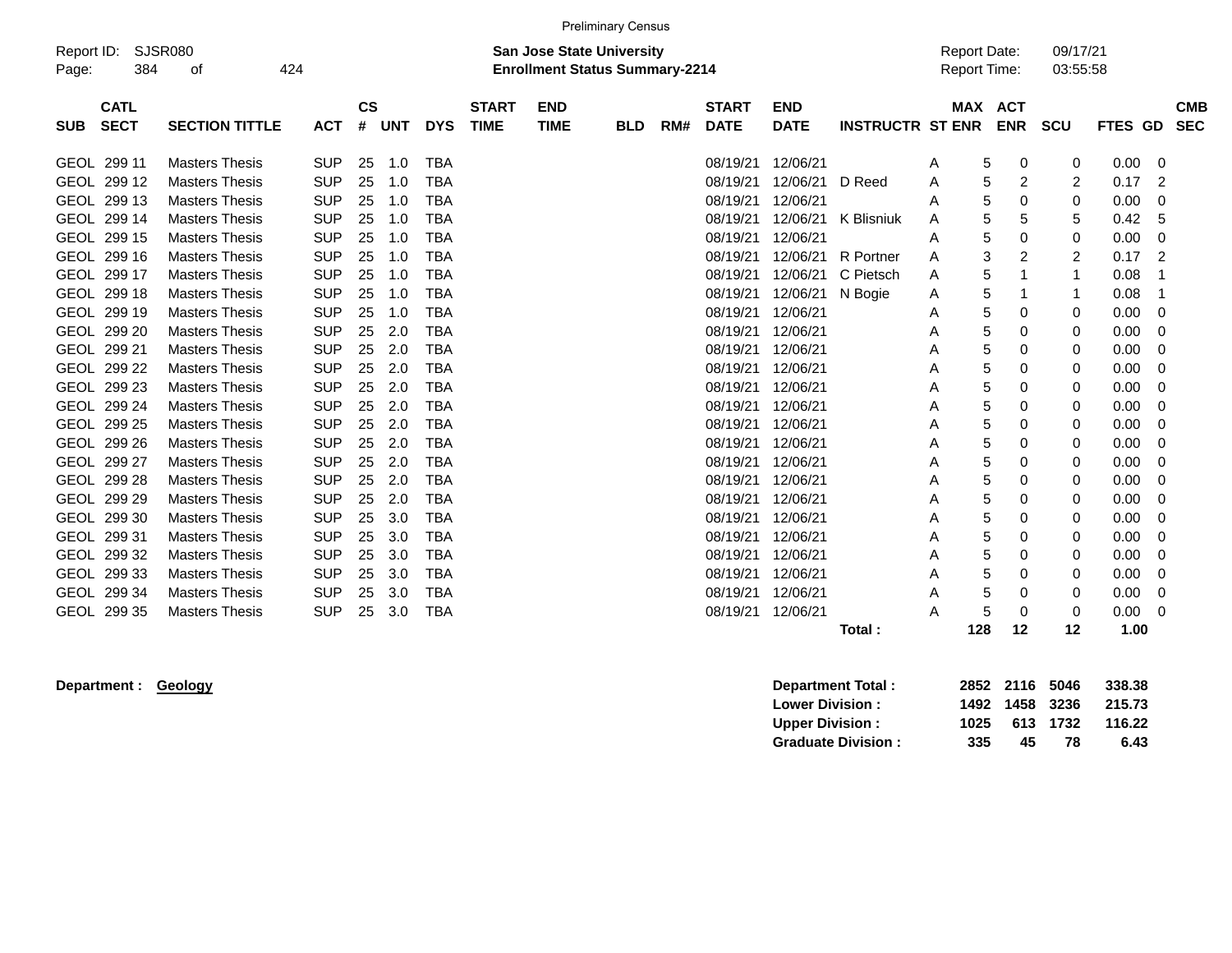|                |                      |                                                            |            |               |            |                 |              | <b>Preliminary Census</b>              |            |             |              |                      |                         |   |          |                     |            |                |                          |            |
|----------------|----------------------|------------------------------------------------------------|------------|---------------|------------|-----------------|--------------|----------------------------------------|------------|-------------|--------------|----------------------|-------------------------|---|----------|---------------------|------------|----------------|--------------------------|------------|
| Report ID:     |                      | SJSR080                                                    |            |               |            |                 |              | San Jose State University              |            |             |              |                      |                         |   |          | <b>Report Date:</b> | 09/17/21   |                |                          |            |
| Page:          | 385                  | 424<br>оf                                                  |            |               |            |                 |              | <b>Enrollment Status Summary-2214</b>  |            |             |              |                      |                         |   |          | Report Time:        | 03:55:58   |                |                          |            |
|                | <b>CATL</b>          |                                                            |            | $\mathsf{cs}$ |            |                 | <b>START</b> | <b>END</b>                             |            |             | <b>START</b> | <b>END</b>           |                         |   |          | MAX ACT             |            |                |                          | <b>CMB</b> |
| <b>SUB</b>     | <b>SECT</b>          | <b>SECTION TITTLE</b>                                      | <b>ACT</b> | #             | <b>UNT</b> | <b>DYS</b>      | <b>TIME</b>  | <b>TIME</b>                            | <b>BLD</b> | RM#         | <b>DATE</b>  | <b>DATE</b>          | <b>INSTRUCTR ST ENR</b> |   |          | <b>ENR</b>          | <b>SCU</b> | <b>FTES GD</b> |                          | <b>SEC</b> |
|                |                      |                                                            |            |               |            |                 |              |                                        |            |             |              |                      |                         |   |          |                     |            |                |                          |            |
| <b>College</b> |                      | Science, College of<br><b>Mathematics &amp; Statistics</b> |            |               |            |                 |              |                                        |            |             |              |                      |                         |   |          |                     |            |                |                          |            |
| MATH           | Department :<br>1 01 | Math Reasoning                                             | <b>LEC</b> | 01            | 3.0        | МW              |              | 09:00 AM 10:15 AM                      | MН         | 224         | 08/19/21     | 12/06/21             | F Vincent               | A | 35       | 34                  | 102        | 6.80           | $\overline{\mathbf{0}}$  |            |
| <b>MATH</b>    | 1 0 2                | Math Reasoning                                             | <b>LEC</b> | 01            | 3.0        | МW              |              | 10:45 AM 12:00 PM                      | <b>CL</b>  | 238         | 08/19/21     | 12/06/21             | M Vu                    | Α | 35       | 32                  | 96         | 6.40           | 0                        |            |
| MATH           | 1 0 3                |                                                            | <b>LEC</b> | 01            | 3.0        | МW              |              | 12:30 PM 01:45 PM                      | CL         | 238         | 08/19/21     | 12/06/21             | M Vu                    | Α | 35       | 33                  | 99         | 6.60           |                          |            |
| <b>MATH</b>    | 1 04                 | Math Reasoning                                             | LEC        | 01            | 3.0        | МW              |              | 02:15 PM 03:30 PM                      | <b>MH</b>  | 323         | 08/19/21     | 12/06/21             | L Roper                 | A | 35       | 35                  | 105        | 7.00           | $\mathbf 0$<br>0         |            |
| MATH           | 1 0 6                | Math Reasoning                                             | LEC        | 01            | 3.0        | <b>TR</b>       |              | 09:00 AM 10:15 AM                      | MН         | 224         | 08/19/21     | 12/06/21             | F Vincent               | A | 35       | 32                  | 96         | 6.40           | 0                        |            |
| MATH           | 1 0 7                | Math Reasoning                                             | <b>LEC</b> | 01            | 3.0        | <b>TR</b>       |              | 02:15 PM 03:30 PM                      | <b>DMH</b> | 227         | 08/19/21     | 12/06/21             | D Goulette              | A | 50       | 45                  | 135        | 9.00           |                          |            |
| <b>MATH</b>    |                      | Math Reasoning                                             | LEC        |               | 3.0        | <b>TR</b>       |              | 12:30 PM 01:45 PM                      |            |             |              |                      |                         |   |          |                     |            |                | 0                        |            |
|                | 1 08                 | Math Reasoning                                             |            | 01            | 3.0        |                 |              |                                        | MН         | 324         | 08/19/21     | 12/06/21<br>12/06/21 | L Roper<br>F Vincent    | Α | 35       | 33                  | 99         | 6.60           | 0                        |            |
| MATH           | 1 0 9                | Math Reasoning                                             | <b>LEC</b> | 01            | 3.0        | МW<br><b>TR</b> |              | 07:15 AM 08:30 AM                      | MН         | 324         | 08/19/21     | 12/06/21             |                         | Α | 35<br>35 | 29<br>34            | 87         | 5.80           | $\mathbf 0$              |            |
| MATH           | 175                  | Math Reasoning                                             | <b>LEC</b> | 01            |            | <b>TR</b>       |              | 10:45 AM 12:00 PM<br>04:00 PM 05:15 PM | MН         | 224         | 08/19/21     |                      | M Jacobs                | Α | 50       |                     | 102        | 6.80           | $\mathbf 0$              |            |
| <b>MATH</b>    | 176                  | Math Reasoning                                             | <b>LEC</b> | 01            | 3.0        |                 |              |                                        | <b>CL</b>  | 310         | 08/19/21     | 12/06/21             | D Goulette              | A | 380      | 44                  | 132        | 8.80           | $\overline{\mathbf{0}}$  |            |
|                |                      |                                                            |            |               |            |                 |              |                                        |            |             |              |                      | Total:                  |   |          | 351                 | 1053       | 70.20          |                          |            |
| MATH           | 10D 01               | Probability/Data Sci                                       | <b>LEC</b> | 01            | 3.0        | MW              |              | 04:00 PM 05:15 PM                      | <b>ON</b>  | <b>LINE</b> | 08/19/21     | 12/06/21             | A Gottlieb              | A | 140      | 129                 | 387        | 25.80          | $\overline{\mathbf{0}}$  |            |
|                |                      |                                                            |            |               |            |                 |              |                                        |            |             |              |                      | Total:                  |   | 140      | 129                 | 387        | 25.80          |                          |            |
|                |                      |                                                            |            |               |            |                 |              |                                        |            |             |              |                      |                         |   |          |                     |            |                |                          |            |
| MATH           | 10P 01               | <b>Math in Politics</b>                                    | <b>LEC</b> |               | 3.0        |                 |              |                                        |            |             |              |                      |                         | X | 0        |                     |            | 0.00           | $\overline{\mathbf{0}}$  |            |
|                |                      |                                                            | LEC        |               | 3.0        |                 |              |                                        |            |             |              |                      |                         |   | 200      | 0                   | 0          |                |                          |            |
| MATH           | 10P 02               | Math in Politics                                           |            | 02            |            | <b>TR</b>       |              | 10:45 AM 12:00 PM                      | <b>ON</b>  | <b>LINE</b> |              | 08/19/21 12/06/21    | M Campisi               | A | 200      | 131<br>131          | 393        | 26.20<br>26.20 | $\overline{\mathbf{0}}$  |            |
|                |                      |                                                            |            |               |            |                 |              |                                        |            |             |              |                      | Total:                  |   |          |                     | 393        |                |                          |            |
| MATH 1201      |                      | Number Systems                                             | <b>LEC</b> | 02            | 3.0        | MW              |              | 12:30 PM 01:45 PM                      | <b>ON</b>  | <b>LINE</b> | 08/19/21     | 12/06/21             | J Spitzer               | Α | 28       | 30                  | 90         | 6.00           | $\overline{\mathbf{0}}$  |            |
| MATH           | 12 02                | Number Systems                                             | <b>LEC</b> | 02            | 3.0        | <b>TR</b>       |              | 05:45 PM 07:00 PM                      | MН         | 425         | 08/19/21     | 12/06/21             | L Roper                 | A | 28       | 27                  | 81         | 5.40           | 0                        |            |
| MATH 12 03     |                      | <b>Number Systems</b>                                      | <b>LEC</b> | 02            | 3.0        | МW              |              | 09:00 AM 10:15 AM                      | MН         | 425         | 08/19/21     | 12/06/21             | L Roper                 | A | 28       | 27                  | 81         | 5.40           | $\overline{\mathbf{0}}$  |            |
|                |                      |                                                            |            |               |            |                 |              |                                        |            |             |              |                      | Total:                  |   | 84       | 84                  | 252        | 16.80          |                          |            |
|                |                      |                                                            |            |               |            |                 |              |                                        |            |             |              |                      |                         |   |          |                     |            |                |                          |            |
| MATH           | 18A 01               | College Algebra                                            | <b>SEM</b> | 04            | 3.0        | MW              |              | 09:00 AM 10:15 AM                      | MН         | 423         | 08/19/21     | 12/06/21             | S Hsiao                 | Α | 35       | 35                  | 105        | 7.00           | 0                        |            |
| MATH           | 18A 02               | College Algebra                                            | <b>SEM</b> | 04            | 3.0        | МW              |              | 10:45 AM 12:00 PM                      | MН         | 423         | 08/19/21     | 12/06/21             | M Cheng                 | Α | 35       | 34                  | 102        | 6.80           | 0                        |            |
| <b>MATH</b>    | 18A03                | College Algebra                                            | <b>SEM</b> | 04            | 3.0        | МW              |              | 12:30 PM 01:45 PM                      | MН         | 423         | 08/19/21     | 12/06/21             | W Tauzer                | Α | 35       | 34                  | 102        | 6.80           | 0                        |            |
| MATH           | 18A 04               | College Algebra                                            | <b>SEM</b> | 04            | 3.0        | MW              |              | 02:15 PM 03:30 PM                      | <b>MH</b>  | 423         | 08/19/21     | 12/06/21             | W Tauzer                | A | 35       | 36                  | 108        | 7.20           | 0                        |            |
|                | MATH 18A 05          | College Algebra                                            | SEM        | 04            | 3.0        | <b>MW</b>       |              | 04:00 PM 05:15 PM                      | МH         | 423         | 08/19/21     |                      | S Hsiao                 | A | 35       | 35                  | 105        | 7.00           | $\overline{\phantom{0}}$ |            |
|                | MATH 18A 06          | College Algebra                                            | <b>SEM</b> | 04            | 3.0        | <b>MW</b>       |              | 05:45 PM 07:00 PM                      | МH         |             | 08/19/21     | 12/06/21<br>12/06/21 | C Sweet                 |   |          | 35                  |            | 7.00           | $\overline{\phantom{0}}$ |            |
|                | MATH 18A07           |                                                            | SEM        | 04            | 3.0        | <b>TR</b>       |              | 09:00 AM 10:15 AM                      | МH         | 423         |              | 12/06/21             | M Rivera                | A | 35       |                     | 105        |                | $\overline{\phantom{0}}$ |            |
|                |                      | College Algebra                                            |            |               | 3.0        |                 |              |                                        |            | 423         | 08/19/21     |                      |                         | Α | 35       | 35                  | 105        | 7.00<br>6.60 0 |                          |            |
|                | MATH 18A 09          | College Algebra                                            | <b>SEM</b> | 04            |            | <b>TR</b>       |              | 12:30 PM 01:45 PM                      | МH         | 423         | 08/19/21     | 12/06/21             | M Rivera                | Α | 35       | 33                  | 99         |                |                          |            |
|                | MATH 18A 10          | College Algebra                                            | <b>SEM</b> | 04            | 3.0        | <b>TR</b>       |              | 02:15 PM 03:30 PM                      | МH         | 423         | 08/19/21     | 12/06/21             | I Casarez               | Α | 35       | 35                  | 105        | $7.00 \t 0$    |                          |            |
|                | MATH 18A 11          | College Algebra                                            | <b>SEM</b> | 04            | 3.0        | <b>TR</b>       |              | 04:00 PM 05:15 PM                      | МH         | 423         | 08/19/21     | 12/06/21             | A Frank                 | Α | 35       | 36                  | 108        | $7.20 \t 0$    |                          |            |
|                | MATH 18A12           | College Algebra                                            | <b>SEM</b> | 04            | 3.0        | <b>TR</b>       |              | 05:45 PM 07:00 PM                      | МH         | 423         | 08/19/21     | 12/06/21             | A Frank                 | Α | 35       | 36                  | 108        | $7.20 \t 0$    |                          |            |
|                | MATH 18A13           | College Algebra                                            | SEM        | 04            | 3.0        | <b>TR</b>       |              | 12:30 PM 01:45 PM                      | DH         | 250         | 08/19/21     | 12/06/21             | R Cho                   | Α | 35       | 35                  | 105        | $7.00 \t 0$    |                          |            |
|                | MATH 18A 14          | College Algebra                                            | SEM 04 3.0 |               |            | MW              |              | 12:30 PM 01:45 PM                      |            |             | 08/19/21     | 12/06/21 C Sweet     |                         | A | 40       | 27                  | 81         | 5.40 0         |                          |            |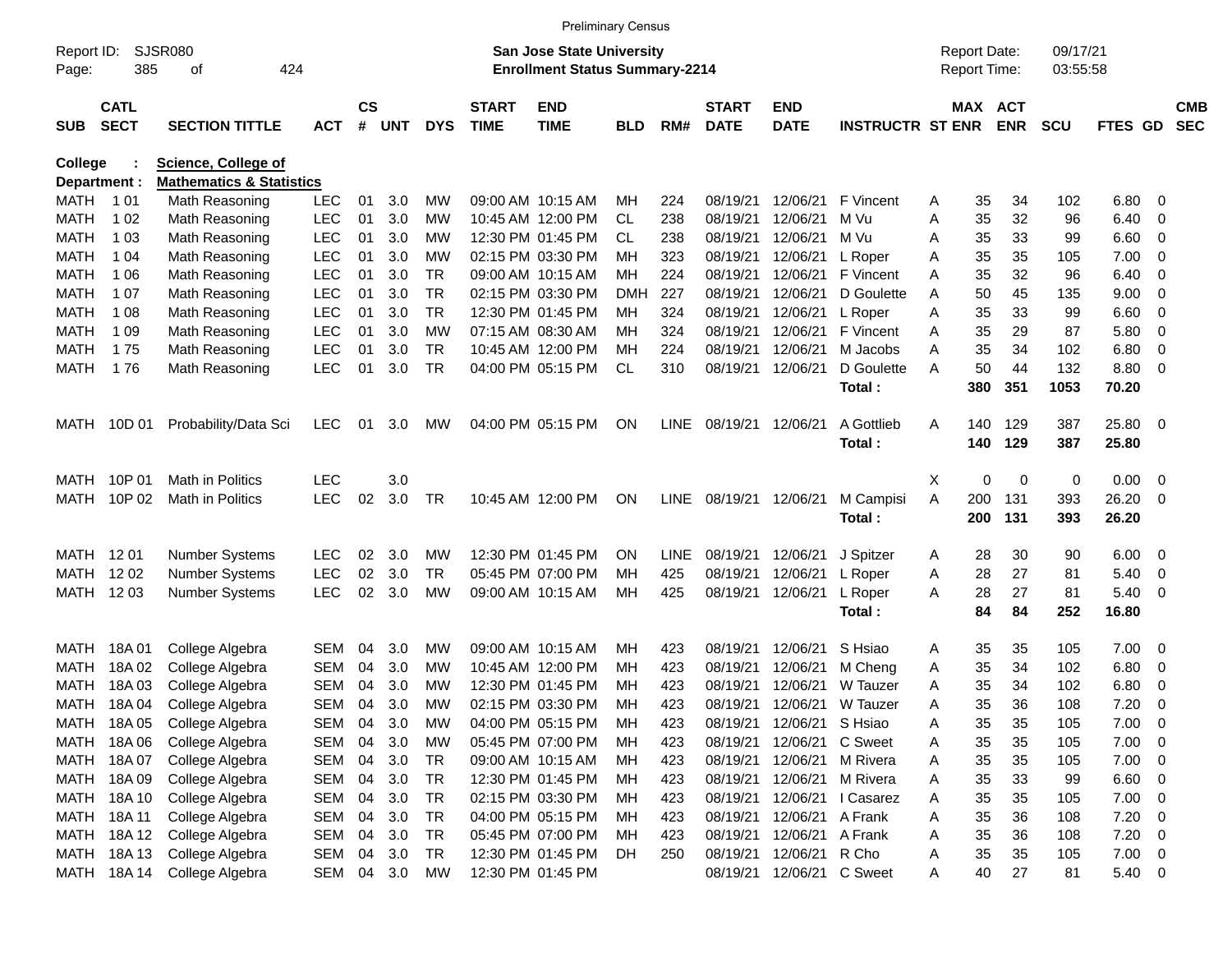|                                                                            |                                                |                                                                                        |                                                              |                                  |                                        |                                    |                                                  | <b>Preliminary Census</b>                                                        |                                    |                                        |                                                          |                                                          |                                                                                            |                            |                                            |                                  |                                    |                                                                  |                                                                  |                          |
|----------------------------------------------------------------------------|------------------------------------------------|----------------------------------------------------------------------------------------|--------------------------------------------------------------|----------------------------------|----------------------------------------|------------------------------------|--------------------------------------------------|----------------------------------------------------------------------------------|------------------------------------|----------------------------------------|----------------------------------------------------------|----------------------------------------------------------|--------------------------------------------------------------------------------------------|----------------------------|--------------------------------------------|----------------------------------|------------------------------------|------------------------------------------------------------------|------------------------------------------------------------------|--------------------------|
| Report ID:<br>Page:                                                        | 386                                            | SJSR080<br>424<br>οf                                                                   |                                                              |                                  |                                        |                                    |                                                  | <b>San Jose State University</b><br><b>Enrollment Status Summary-2214</b>        |                                    |                                        |                                                          |                                                          |                                                                                            |                            | <b>Report Date:</b><br><b>Report Time:</b> |                                  | 09/17/21<br>03:55:58               |                                                                  |                                                                  |                          |
| <b>SUB</b>                                                                 | <b>CATL</b><br><b>SECT</b>                     | <b>SECTION TITTLE</b>                                                                  | <b>ACT</b>                                                   | $\mathsf{cs}$<br>#               | <b>UNT</b>                             | <b>DYS</b>                         | <b>START</b><br><b>TIME</b>                      | <b>END</b><br><b>TIME</b>                                                        | BLD                                | RM#                                    | <b>START</b><br><b>DATE</b>                              | <b>END</b><br><b>DATE</b>                                | <b>INSTRUCTR ST ENR</b>                                                                    |                            | MAX ACT                                    | <b>ENR</b>                       | <b>SCU</b>                         | FTES GD                                                          |                                                                  | <b>CMB</b><br><b>SEC</b> |
| MATH                                                                       | 18A 75                                         | College Algebra                                                                        | SEM                                                          | 04                               | 3.0                                    | TR                                 |                                                  | 10:45 AM 12:00 PM                                                                | MН                                 | 423                                    | 08/19/21                                                 | 12/06/21                                                 | T Rivera<br>Total:                                                                         | Α                          | 35<br>495                                  | 34<br>480                        | 102<br>1440                        | 6.80<br>96.00                                                    | $\overline{\mathbf{0}}$                                          |                          |
| MATH<br>MATH<br>MATH                                                       |                                                | 18AW 01 Coll Algebra Wkshp<br>18AW 02 Coll Algebra Wkshp<br>18AW 03 Coll Algebra Wkshp | LAB<br>LAB<br>LAB                                            | 15<br>15<br>15                   | 1.0<br>1.0<br>1.0                      | МW<br>МW<br><b>TR</b>              |                                                  | 10:45 AM 12:00 PM<br>02:15 PM 03:30 PM<br>09:00 AM 10:15 AM                      | DH<br>DH<br>DH.                    | 416<br>416<br>416                      | 08/19/21<br>08/19/21<br>08/19/21                         | 12/06/21<br>12/06/21<br>12/06/21                         | T Hsu<br>T Hsu<br>T Hsu<br>Total:                                                          | A<br>Α<br>Α                | 26<br>26<br>26<br>78                       | 15<br>21<br>19<br>55             | 15<br>21<br>19<br>55               | 1.00<br>1.40<br>1.27<br>3.67                                     | - 0<br>$\mathbf 0$<br>$\mathbf 0$                                |                          |
| MATH<br>MATH<br><b>MATH</b><br><b>MATH</b><br>MATH                         | 18B 01<br>18B 02<br>18B 03<br>18B 04<br>18B 05 | Trigonometry<br>Trigonometry<br>Trigonometry<br>Trigonometry<br>Trigonometry           | LEC.<br><b>LEC</b><br><b>LEC</b><br><b>LEC</b><br><b>LEC</b> | 02<br>02<br>02<br>02             | 3.0<br>3.0<br>3.0<br>3.0<br>3.0        | МW<br><b>MW</b><br>МW<br><b>TR</b> |                                                  | 10:45 AM 12:00 PM<br>02:15 PM 03:30 PM<br>10:45 AM 12:00 PM<br>02:15 PM 03:30 PM | MН<br>DH<br>DH.<br>DH.             | 424<br>415<br>415<br>415               | 08/19/21<br>08/19/21<br>08/19/21<br>08/19/21             | 12/06/21<br>12/06/21<br>12/06/21<br>12/06/21             | C Sweet<br>C Sweet<br>A Jiru<br>A Tran<br>Total:                                           | A<br>A<br>X<br>Α<br>Α      | 35<br>35<br>$\mathbf 0$<br>36<br>35<br>141 | 34<br>22<br>0<br>33<br>31<br>120 | 102<br>66<br>0<br>99<br>93<br>360  | 6.80<br>4.40<br>0.00<br>6.60<br>6.20<br>24.00                    | - 0<br>0<br>$\overline{0}$<br>$\overline{0}$<br>$\overline{0}$   |                          |
| MATH<br>MATH<br>MATH                                                       |                                                | 18BW 01 Trigonometry Wkshp<br>18BW 02 Trigonometry Wkshp<br>18BW 03 Trigonometry Wkshp | ACT<br><b>ACT</b><br><b>ACT</b>                              | 07<br>07                         | 1.0<br>1.0<br>1.0                      | <b>MW</b>                          |                                                  | 12:30 PM 01:45 PM                                                                | MН                                 | 223                                    | 08/19/21<br>08/19/21                                     | 12/06/21<br>12/06/21                                     | T Hsu<br>Total:                                                                            | X<br>A<br>X                | 0<br>26<br>0<br>26                         | 0<br>16<br>$\mathbf 0$<br>16     | 0<br>16<br>0<br>16                 | 0.00<br>1.07<br>0.00<br>1.07                                     | 0<br>0<br>$\overline{0}$                                         |                          |
| <b>MATH</b><br>MATH<br>MATH<br>MATH<br>MATH                                | 19 03<br>1904<br>19 05<br>19 06<br>1907        | Precalculus<br>Precalculus<br>Precalculus<br>Precalculus<br>Precalculus                | <b>DIS</b><br>LAB<br>LAB<br><b>DIS</b><br>LAB                | 04<br>15<br>15<br>04<br>15       | 5.0<br>0.0<br>0.0<br>5.0<br>0.0        | <b>TR</b><br><b>TR</b><br>MW       | MTWR 10:45 AM 11:35 AM<br>MTWR 12:30 PM 01:20 PM | 12:30 PM 01:45 PM<br>02:15 PM 03:30 PM<br>10:45 AM 12:00 PM                      | MН<br>SCI<br>MН                    | 224<br>321<br>224                      | 08/19/21<br>08/19/21<br>08/19/21<br>08/19/21<br>08/19/21 | 12/06/21<br>12/06/21<br>12/06/21<br>12/06/21<br>12/06/21 | A Nguyen<br>K Pham<br>K Pham<br>T Nguyen<br>M Campisi                                      | A<br>A<br>A<br>Α<br>A      | 48<br>24<br>24<br>48<br>24                 | 45<br>23<br>22<br>47<br>24       | 180<br>23<br>22<br>188<br>24       | 15.00<br>0.00<br>0.00<br>15.67<br>0.00                           | 0<br>$\mathbf 0$<br>$\overline{0}$<br>$\mathbf 0$<br>$\mathbf 0$ |                          |
| MATH<br>MATH<br>MATH<br>MATH<br>MATH                                       | 19 08<br>1960<br>1961<br>1962<br>1963          | Precalculus<br>Precalculus<br>Precalculus<br>Precalculus<br>Precalculus                | LAB<br><b>DIS</b><br>LAB<br>LAB<br><b>DIS</b>                | 15<br>04<br>15<br>15<br>04       | 0.0<br>5.0<br>0.0<br>0.0<br>5.0        | MW<br>MW                           | MTWR 09:00 AM 09:50 AM<br>MTWR 09:00 AM 09:50 AM | 04:00 PM 05:15 PM<br>10:45 AM 12:00 PM                                           | MН<br>SCI<br>MН<br>DH.             | 224<br>142<br>234<br>135               | 08/19/21<br>08/19/21<br>08/19/21<br>08/19/21<br>08/19/21 | 12/06/21<br>12/06/21<br>12/06/21<br>12/06/21<br>12/06/21 | M Campisi<br>T Nguyen<br>M Campisi<br>A Jiru                                               | A<br>A<br>Α<br>X<br>A      | 24<br>48<br>24<br>$\mathbf 0$<br>48        | 23<br>47<br>24<br>0<br>43        | 23<br>188<br>24<br>0<br>172        | 0.00<br>15.67<br>0.00<br>0.00<br>14.33                           | $\overline{0}$<br>0<br>0<br>0<br>$\mathbf 0$                     |                          |
| MATH 1964<br>MATH 1965<br>MATH 1966<br>MATH 1967<br>MATH 1968<br>MATH 1969 |                                                | Precalculus<br>Precalculus<br>Precalculus<br>Precalculus<br>Precalculus<br>Precalculus | LAB<br>LAB<br><b>DIS</b><br>LAB<br>LAB<br><b>DIS</b>         | 15<br>15<br>04<br>15<br>15<br>04 | 0.0<br>0.0<br>5.0<br>0.0<br>0.0<br>5.0 | TR<br><b>TR</b><br>МW<br>МW        | MTWR03:00 PM 03:50 PM<br>MTWR02:15 PM 03:05 PM   | 10:45 AM 12:00 PM<br>12:30 PM 01:45 PM<br>09:00 AM 10:15 AM<br>12:30 PM 01:45 PM | МH<br>МH<br>SCI<br>MН<br>МH<br>DH. | 223<br>223<br>164<br>424<br>424<br>135 | 08/19/21<br>08/19/21<br>08/19/21<br>08/19/21<br>08/19/21 | 12/06/21<br>12/06/21<br>12/06/21<br>12/06/21<br>12/06/21 | 08/19/21 12/06/21 M Campisi<br>M Campisi<br>T Osland<br>M Campisi<br>M Campisi<br>A Bailey | A<br>A<br>A<br>A<br>A<br>A | 24<br>24<br>48<br>24<br>24<br>48           | 20<br>23<br>40<br>18<br>22<br>40 | 20<br>23<br>160<br>18<br>22<br>160 | 0.00<br>0.00<br>13.33 0<br>$0.00 \t 0$<br>$0.00 \t 0$<br>13.33 0 | $\overline{\mathbf{0}}$<br>$\overline{\mathbf{0}}$               |                          |
| MATH 1970<br>MATH 1971<br>MATH 1975                                        |                                                | Precalculus<br>Precalculus<br>Precalculus                                              | LAB<br>LAB<br><b>DIS</b>                                     | 15<br>15                         | 0.0<br>0.0<br>04 5.0                   | МW<br>МW                           | MWF 10:45 AM 11:55 AM                            | 04:00 PM 05:15 PM<br>05:45 PM 07:00 PM                                           | МH<br>МH<br>DMH 227                | 424<br>424                             | 08/19/21<br>08/19/21                                     | 12/06/21<br>12/06/21<br>08/19/21 12/06/21 A Tran         | K Pham<br>K Pham                                                                           | A<br>A<br>A                | 24<br>24<br>48                             | 21<br>19<br>44                   | 21<br>19<br>176                    | $0.00 \t 0$<br>$0.00 \t 0$<br>14.67 0                            |                                                                  |                          |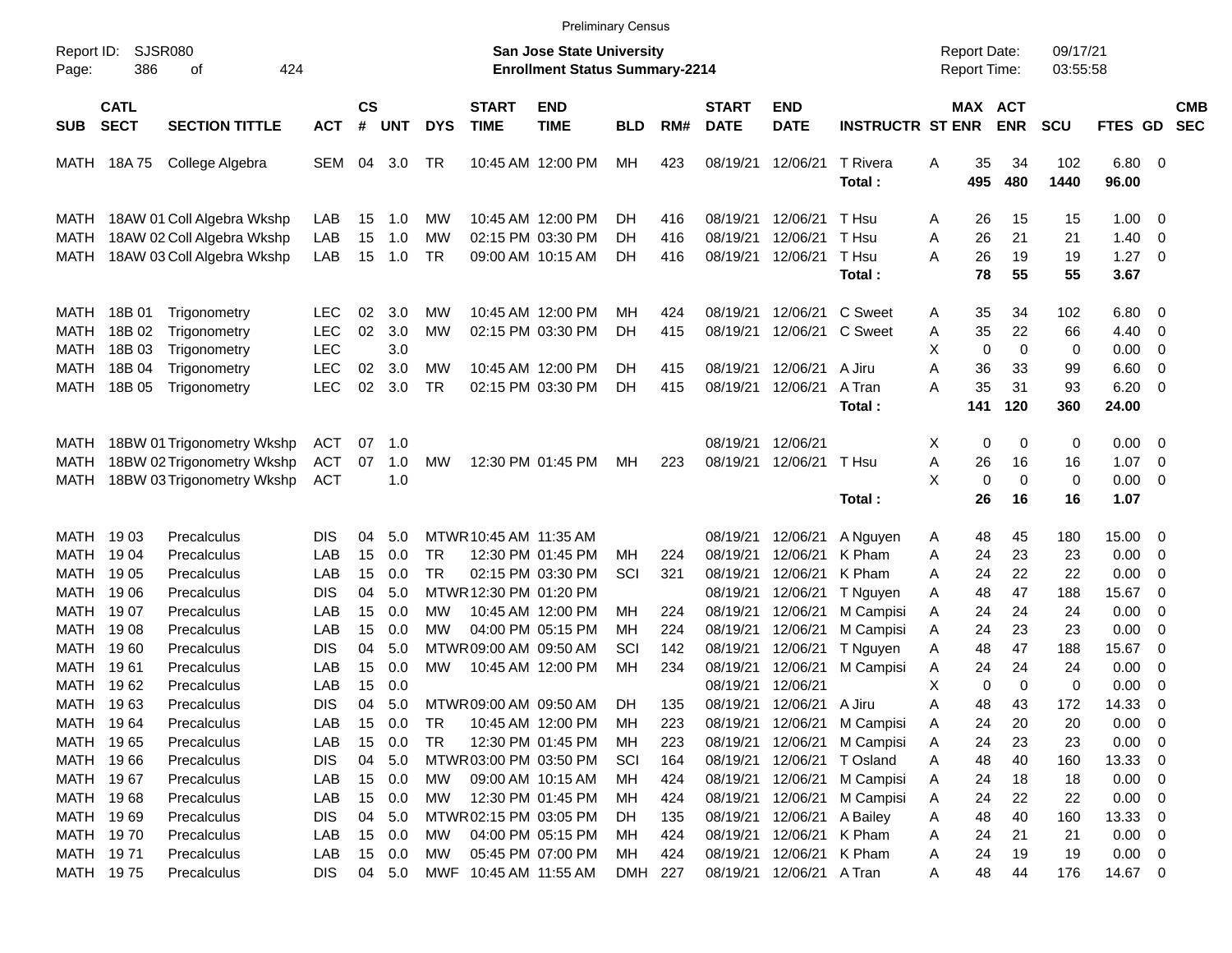|            |             |                                 |            |                  |            |            |                        |                                       | <b>Preliminary Census</b> |      |                   |                                |                                       |                     |      |             |            |            |             |            |
|------------|-------------|---------------------------------|------------|------------------|------------|------------|------------------------|---------------------------------------|---------------------------|------|-------------------|--------------------------------|---------------------------------------|---------------------|------|-------------|------------|------------|-------------|------------|
| Report ID: |             | <b>SJSR080</b>                  |            |                  |            |            |                        | <b>San Jose State University</b>      |                           |      |                   |                                |                                       | <b>Report Date:</b> |      |             | 09/17/21   |            |             |            |
| Page:      | 387         | 424<br>οf                       |            |                  |            |            |                        | <b>Enrollment Status Summary-2214</b> |                           |      |                   |                                |                                       | Report Time:        |      |             | 03:55:58   |            |             |            |
|            |             |                                 |            |                  |            |            |                        |                                       |                           |      |                   |                                |                                       |                     |      |             |            |            |             |            |
|            | <b>CATL</b> |                                 |            | <b>CS</b>        |            |            | <b>START</b>           | <b>END</b>                            |                           |      | <b>START</b>      | <b>END</b>                     |                                       |                     |      | MAX ACT     |            |            |             | <b>CMB</b> |
| <b>SUB</b> | <b>SECT</b> | <b>SECTION TITTLE</b>           | <b>ACT</b> | #                | <b>UNT</b> | <b>DYS</b> | <b>TIME</b>            | <b>TIME</b>                           | <b>BLD</b>                | RM#  | <b>DATE</b>       | <b>DATE</b>                    | <b>INSTRUCTR ST ENR</b>               |                     |      | <b>ENR</b>  | <b>SCU</b> | FTES GD    |             | <b>SEC</b> |
| MATH       | 1976        | Precalculus                     | LAB        | 15               | 0.0        | TR.        |                        | 09:00 AM 10:15 AM                     | МH                        | 424  | 08/19/21          | 12/06/21                       | M Campisi                             | A                   | 24   | 21          | 21         | 0.00       | 0           |            |
| MATH       | 19 77       | Precalculus                     | LAB        | 15               | 0.0        | <b>TR</b>  |                        | 10:45 AM 12:00 PM                     | MН                        | 424  | 08/19/21          | 12/06/21                       | M Campisi                             | A                   | 25   | 23          | 23         | 0.00       | 0           |            |
| MATH       | 1978        | Precalculus                     | <b>DIS</b> | 04               | 5.0        | MWF        |                        | 12:30 PM 01:40 PM                     | DMH                       | 227  | 08/19/21          | 12/06/21                       | A Tran                                | A                   | 48   | 45          | 180        | 15.00      | 0           |            |
| MATH       | 19 79       | Precalculus                     | LAB        | 15               | 0.0        | TR.        |                        | 12:30 PM 01:45 PM                     | MН                        | 424  | 08/19/21          | 12/06/21                       | M Campisi                             | A                   | 24   | 20          | 20         | 0.00       | 0           |            |
| MATH       | 1980        | Precalculus                     | LAB        | 15               | 0.0        | <b>TR</b>  |                        | 04:00 PM 05:15 PM                     | MН                        | 424  | 08/19/21          | 12/06/21                       | M Campisi                             | Α                   | 25   | 25          | 25         | 0.00       | 0           |            |
| MATH       | 1981        | Precalculus                     | <b>DIS</b> | 04               | 5.0        |            | MTWR 04:00 PM 04:50 PM |                                       | WSQ                       | 109  | 08/19/21          | 12/06/21                       | M Chavarria                           | A                   | 48   | 41          | 164        | 13.67      | 0           |            |
| MATH       | 1982        | Precalculus                     | LAB        | 15               | 0.0        | TR.        |                        | 02:15 PM 03:30 PM                     | MН                        | 424  | 08/19/21          | 12/06/21                       | S Hsiao                               | A                   | 24   | 21          | 21         | 0.00       | $\mathbf 0$ |            |
| MATH       | 1983        | Precalculus                     | LAB        | 15               | 0.0        | <b>TR</b>  |                        | 05:45 PM 07:00 PM                     | MН                        | 424  | 08/19/21          | 12/06/21                       | M Campisi                             | A                   | 24   | 20          | 20         | 0.00       | 0           |            |
| MATH       | 19 84       | Precalculus                     | <b>DIS</b> | 04               | 5.0        |            | MTWR06:00 PM 06:50 PM  |                                       | SCI                       | 164  | 08/19/21          | 12/06/21                       | T Osland                              | A                   | 48   | 43          | 172        | 14.33      | 0           |            |
| MATH       | 1985        | Precalculus                     | LAB        | 15               | 0.0        | TR         |                        | 02:15 PM 03:30 PM                     | MН                        | 223  | 08/19/21          | 12/06/21                       | M Campisi                             | A                   | 24   | 23          | 23         | 0.00       | 0           |            |
| MATH       | 1986        | Precalculus                     | LAB        | 15               | 0.0        | TR         |                        | 04:00 PM 05:15 PM                     | MН                        | 223  | 08/19/21          | 12/06/21                       | M Campisi                             | Α                   | 24   | 20          | 20         | 0.00       | 0           |            |
| MATH       | 19 87       | Precalculus                     | <b>DIS</b> | 04               | 5.0        |            | MTWR 02:15 PM 03:05 PM |                                       |                           |      | 08/19/21          | 12/06/21                       | Y Pedram RazA                         |                     | 48   | 46          | 184        | 15.33      | 0           |            |
| MATH       | 1988        | Precalculus                     | LAB        | 15               | 0.0        | TR.        |                        | 04:00 PM 05:15 PM                     | <b>SH</b>                 | 240  | 08/19/21          | 12/06/21                       | M Campisi                             | Α                   | 24   | 23          | 23         | 0.00       | 0           |            |
| MATH       | 1989        | Precalculus                     | <b>DIS</b> | 04               | 5.0        |            |                        |                                       |                           |      | 08/19/21          | 12/06/21                       |                                       | Χ                   | 0    | $\mathbf 0$ | 0          | 0.00       | $\mathbf 0$ |            |
| MATH       | 19 90       | Precalculus                     | LAB        | 15               | 0.0        | MW         |                        | 12:30 PM 01:45 PM                     | MН                        | 322  | 08/19/21          | 12/06/21                       | M Campisi                             | Α                   | 24   | 23          | 23         | 0.00       | $\mathbf 0$ |            |
| MATH       | 19 91       | Precalculus                     | LAB        | 15               | 0.0        | <b>TR</b>  |                        | 12:30 PM 01:45 PM                     | <b>BBC</b>                | 124  | 08/19/21          | 12/06/21                       | M Campisi                             | A                   | 24   | 23          | 23         | 0.00       | 0           |            |
|            |             |                                 |            |                  |            |            |                        |                                       |                           |      |                   |                                | Total:                                |                     | 1058 | 962         | 2405       | 160.33     |             |            |
|            |             |                                 |            |                  |            |            |                        |                                       |                           |      |                   |                                |                                       |                     |      |             |            |            |             |            |
| MATH       | 30 01       | Calculus I                      | <b>LEC</b> | 02               | 3.0        | MW         |                        | 10:45 AM 12:00 PM                     | DH                        | 351  | 08/19/21          | 12/06/21                       | M Vartanian                           | A                   | 20   | 22          | 66         | 4.40       | 0           |            |
| MATH       | 30 02       | Calculus I                      | <b>LEC</b> | 02               | 3.0        | MW         |                        | 02:15 PM 03:30 PM                     | DН                        | 351  | 08/19/21          | 12/06/21                       | V Nguyen                              | A                   | 20   | 20          | 60         | 4.00       | 0           |            |
| MATH       | 30 03       | Calculus I                      | <b>LEC</b> | 02               | 3.0        | TR         |                        | 02:15 PM 03:30 PM                     | DH                        | 351  | 08/19/21          | 12/06/21                       | H Katsuura                            | A                   | 20   | 19          | 57         | 3.80       | 0           |            |
| MATH       | 30 04       | Calculus I                      | <b>LEC</b> | 02               | 3.0        | <b>TBA</b> |                        |                                       |                           |      | 08/19/21          | 12/06/21                       | D Goulette                            | A                   | 25   | 25          | 75         | 5.00       | 0           |            |
| MATH       | 30 05       | Calculus I                      | <b>LEC</b> | 02               | 3.0        | TR.        |                        | 10:45 AM 12:00 PM                     | CL.                       | 226  | 08/19/21          | 12/06/21                       | M Chavarria                           | A                   | 20   | 21          | 63         | 4.20       | 0           |            |
| MATH       | 30 60       | Calculus I                      | <b>LEC</b> | 02               | 3.0        | МW         |                        | 09:00 AM 10:15 AM                     | MН                        | 324  | 08/19/21          | 12/06/21                       | M Bodas                               | A                   | 20   | 18          | 54         | 3.60       | 0           |            |
| MATH       | 3075        | Calculus I                      | <b>LEC</b> | 02               | 3.0        | МW         |                        | 10:45 AM 12:00 PM                     | DН                        | 135  | 08/19/21          | 12/06/21                       | P Tanniru                             | A                   | 25   | 26          | 78         | 5.20       | 0           |            |
| MATH       | 3076        | Calculus I                      | <b>LEC</b> | 02               | 3.0        | МW         |                        | 12:30 PM 01:45 PM                     | SCI                       | 142  | 08/19/21          | 12/06/21                       | M Vartanian                           | A                   | 25   | 24          | 72         | 4.80       | 0           |            |
| MATH       | 3077        | Calculus I                      | <b>LEC</b> | 02               | 3.0        | TR.        |                        | 04:00 PM 05:15 PM                     | MН                        | 324  | 08/19/21          | 12/06/21                       | H Katsuura                            | A                   | 25   | 8           | 24         | 1.60       | 0           |            |
| MATH       | 3078        | Calculus I                      | <b>LEC</b> | 02               | 3.0        | <b>TR</b>  |                        | 04:00 PM 05:15 PM                     | YUH                       | 124  | 08/19/21          | 12/06/21                       | P Tanniru                             | A                   | 25   | 25          | 75         | 5.00       | 0           |            |
| MATH       | 3079        | Calculus                        | <b>LEC</b> | 02               | 3.0        | <b>TR</b>  |                        | 05:45 PM 07:00 PM                     | МH                        | 324  | 08/19/21          | 12/06/21                       | V Nguyen                              | A                   | 25   | 24          | 72         | 4.80       | 0           |            |
|            |             |                                 |            |                  |            |            |                        |                                       |                           |      |                   |                                | Total :                               |                     | 250  | 232         | 696        | 46.40      |             |            |
|            |             |                                 |            |                  |            |            |                        |                                       |                           |      |                   |                                |                                       |                     |      |             |            |            |             |            |
|            |             | MATH 30W 01 Calculus I Workshop | LAB        |                  | 15 2.0     |            | MTWR 05:45 PM 07:00 PM |                                       | <b>ON</b>                 | LINE | 08/19/21 12/06/21 |                                | K Nguyen                              | A                   | 28   | 25          | 50         | 3.33       | - 0         |            |
| MATH       |             | 30W 02 Calculus I Workshop      | LAB        |                  | 15 2.0     |            | MTWR 09:00 AM 10:15 AM |                                       | ON.                       | LINE | 08/19/21          | 12/06/21                       | M Cayco-Gaji A                        |                     | 22   | 29          | 58         | $3.87$ 0   |             |            |
| MATH       |             | 30W 03 Calculus I Workshop      | LAB        |                  | 15 2.0     |            | MTWR 12:30 PM 01:45 PM |                                       | ON.                       | LINE | 08/19/21          | 12/06/21                       | K Nguyen                              | A                   | 28   | 28          | 56         | 3.73       | - 0         |            |
| MATH       |             | 30W 04 Calculus I Workshop      | LAB        | 15 <sup>15</sup> | 2.0        |            | MTWR04:00 PM 05:45 PM  |                                       | ON                        | LINE | 08/19/21          | 12/06/21                       | M Cayco-Gaji A                        |                     | 28   | 21          | 42         | 2.80       | 0           |            |
| MATH       |             | 30W 60 Calculus I Workshop      | LAB        |                  | 2.0        |            |                        |                                       |                           |      |                   |                                |                                       | X                   | 0    | 0           | 0          | 0.00       | 0           |            |
| MATH       |             | 30W 75 Calculus I Workshop      | LAB        |                  | 2.0        |            |                        |                                       |                           |      |                   |                                |                                       | X                   | 0    | 0           | 0          | 0.00       | 0           |            |
| MATH       |             | 30W 76 Calculus I Workshop      | LAB        | 15               | 2.0        |            | MTWR02:15 PM 03:30 PM  |                                       | ON.                       |      |                   | LINE 08/19/21 12/06/21 M Cheng |                                       | A                   | 28   | 30          | 60         | 4.00       | - 0         |            |
| MATH       |             | 30W 77 Calculus I Workshop      | LAB        |                  | 15 2.0     |            | MTWR04:00 PM 05:15 PM  |                                       | ON                        |      |                   |                                | LINE 08/19/21 12/06/21 M Cayco-Gaji A |                     | 28   | 26          | 52         | $3.47 \ 0$ |             |            |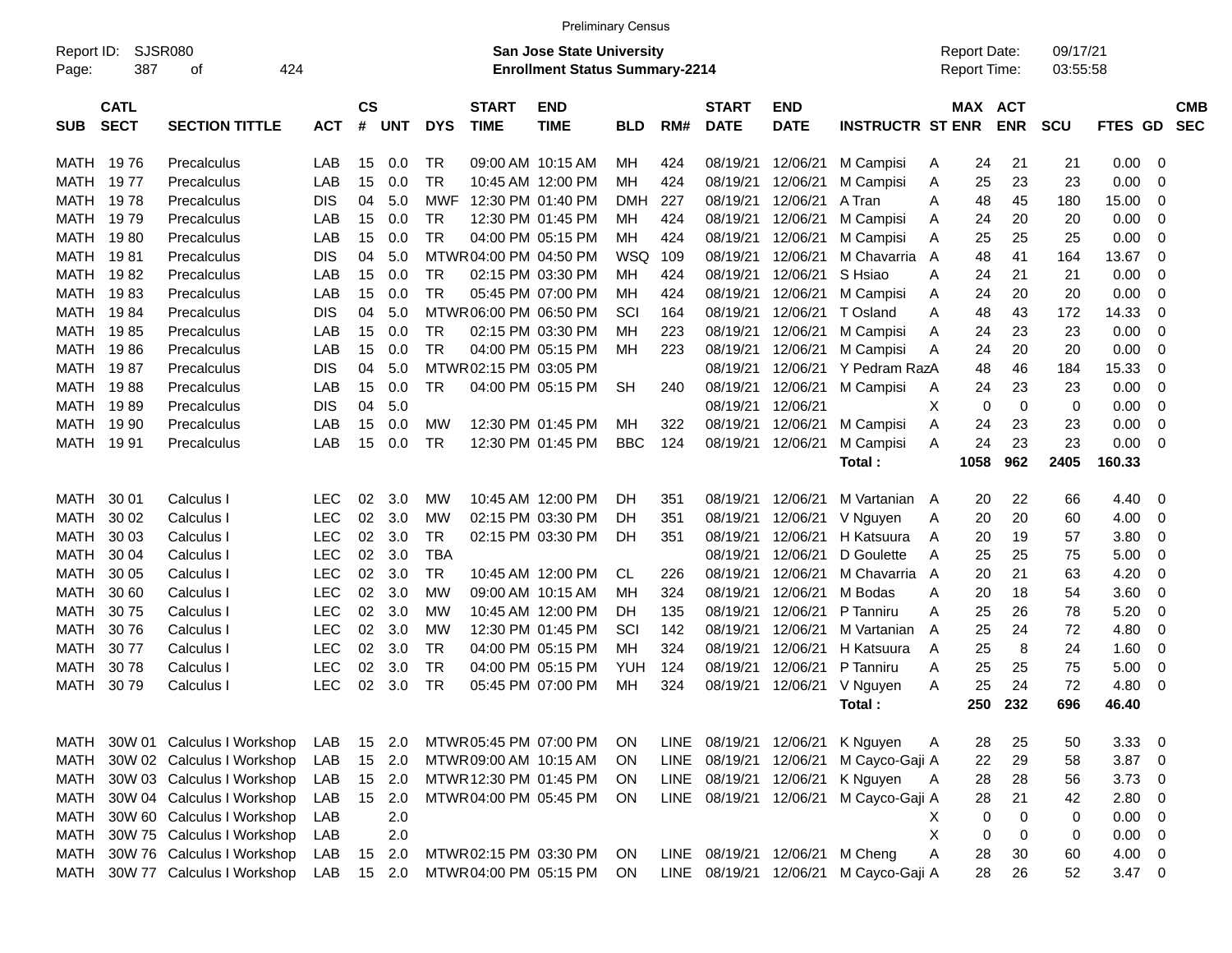|                     |                            |                                      |            |                  |                |            |                             |                                                                    | <b>Preliminary Census</b> |             |                             |                           |                         |                                     |            |                      |                |                          |                          |
|---------------------|----------------------------|--------------------------------------|------------|------------------|----------------|------------|-----------------------------|--------------------------------------------------------------------|---------------------------|-------------|-----------------------------|---------------------------|-------------------------|-------------------------------------|------------|----------------------|----------------|--------------------------|--------------------------|
| Report ID:<br>Page: | 388                        | <b>SJSR080</b><br>424<br>οf          |            |                  |                |            |                             | San Jose State University<br><b>Enrollment Status Summary-2214</b> |                           |             |                             |                           |                         | <b>Report Date:</b><br>Report Time: |            | 09/17/21<br>03:55:58 |                |                          |                          |
| <b>SUB</b>          | <b>CATL</b><br><b>SECT</b> | <b>SECTION TITTLE</b>                | <b>ACT</b> | <b>CS</b><br>#   | UNT            | <b>DYS</b> | <b>START</b><br><b>TIME</b> | <b>END</b><br><b>TIME</b>                                          | <b>BLD</b>                | RM#         | <b>START</b><br><b>DATE</b> | <b>END</b><br><b>DATE</b> | <b>INSTRUCTR ST ENR</b> | MAX ACT                             | <b>ENR</b> | <b>SCU</b>           | <b>FTES GD</b> |                          | <b>CMB</b><br><b>SEC</b> |
| MATH                |                            | 30W 78 Calculus I Workshop           | LAB        | 15               | 2.0            |            | MTWR 10:45 AM 12:00 PM      |                                                                    | ON                        | <b>LINE</b> | 08/19/21                    | 12/06/21                  | M Cayco-Gaji A          | 28                                  | 9          | 18                   | 1.20           | - 0                      |                          |
| <b>MATH</b>         |                            | 30W 79 Calculus I Workshop           | LAB        | 15 <sub>1</sub>  | 2.0            |            | MTWR 12:30 PM 01:45 PM      |                                                                    | ON                        | LINE        | 08/19/21                    | 12/06/21                  | M Cayco-Gaji A          | 28                                  | 23         | 46                   | 3.07           | - 0                      |                          |
| <b>MATH</b>         |                            | 30W 80 Calculus I Workshop           | LAB        |                  | 2.0            |            |                             |                                                                    |                           |             |                             |                           |                         | $\mathbf 0$<br>х                    | 0          | $\mathbf 0$          | 0.00           | 0                        |                          |
| MATH                |                            | 30W 81 Calculus I Workshop           | LAB        | 15 <sup>15</sup> | 2.0            |            | MTWR 05:45 PM 07:00 PM      |                                                                    | ON                        | LINE        | 08/19/21 12/06/21           |                           | M Cayco-Gaji A          | 28                                  | 25         | 50                   | 3.33           | $\overline{0}$           |                          |
|                     |                            |                                      |            |                  |                |            |                             |                                                                    |                           |             |                             |                           | Total:                  | 246                                 | 216        | 432                  | 28.80          |                          |                          |
|                     |                            |                                      |            |                  |                |            |                             |                                                                    |                           |             |                             |                           |                         |                                     |            |                      |                |                          |                          |
| MATH                | 30X 01                     | Calculus I                           | <b>LEC</b> | 02               | 3.0            | МW         |                             | 10:45 AM 12:00 PM                                                  | DH.                       | 351         | 08/19/21                    | 12/06/21                  | M Vartanian             | 20<br>A                             | 23         | 69                   | 4.60           | 0                        |                          |
| <b>MATH</b>         | 30X 02                     | Calculus I                           | <b>LEC</b> | 02               | 3.0            | МW         |                             | 02:15 PM 03:30 PM                                                  | DH                        | 351         | 08/19/21                    | 12/06/21                  | V Nguyen                | 25<br>Α                             | 25         | 75                   | 5.00           | 0                        |                          |
| <b>MATH</b>         | 30X 03                     | Calculus I                           | <b>LEC</b> | 02               | 3.0            | <b>TR</b>  |                             | 02:15 PM 03:30 PM                                                  | DH                        | 351         | 08/19/21                    | 12/06/21                  | H Katsuura              | 20<br>Α                             | 20         | 60                   | 4.00           | 0                        |                          |
| <b>MATH</b>         | 30X 04                     | Calculus I                           | <b>LEC</b> | 02 <sub>o</sub>  | 3.0            | <b>TBA</b> |                             |                                                                    |                           |             | 08/19/21                    | 12/06/21                  | D Goulette              | 25<br>A                             | 25         | 75                   | 5.00           | 0                        |                          |
| <b>MATH</b>         | 30X 05                     | Calculus I                           | <b>LEC</b> |                  | $02 \quad 3.0$ | <b>TR</b>  |                             | 10:45 AM 12:00 PM                                                  | <b>CL</b>                 | 226         | 08/19/21                    | 12/06/21                  | M Chavarria             | 20<br>A                             | 21         | 63                   | 4.20           | 0                        |                          |
| <b>MATH</b>         | 30X 60                     | Calculus I                           | <b>LEC</b> | 02 <sub>2</sub>  | 3.0            | МW         |                             | 09:00 AM 10:15 AM                                                  | <b>MH</b>                 | 324         | 08/19/21                    | 12/06/21                  | M Bodas                 | 20<br>A                             | 19         | 57                   | 3.80           | 0                        |                          |
| <b>MATH</b>         | 30X75                      | Calculus I                           | <b>LEC</b> | 02               | 3.0            | МW         |                             | 10:45 AM 12:00 PM                                                  | <b>DH</b>                 | 135         | 08/19/21                    | 12/06/21                  | P Tanniru               | 25<br>A                             | 20         | 60                   | 4.00           | 0                        |                          |
| <b>MATH</b>         | 30X76                      | Calculus I                           | <b>LEC</b> | 02               | 3.0            | МW         |                             | 12:30 PM 01:45 PM                                                  | SCI                       | 142         | 08/19/21                    | 12/06/21                  | M Vartanian             | 25<br>A                             | 24         | 72                   | 4.80           | 0                        |                          |
| <b>MATH</b>         | 30X77                      | Calculus I                           | <b>LEC</b> | 02               | 3.0            | <b>TR</b>  |                             | 04:00 PM 05:15 PM                                                  | <b>MH</b>                 | 324         | 08/19/21                    | 12/06/21                  | H Katsuura              | 25<br>A                             | 16         | 48                   | 3.20           | 0                        |                          |
| <b>MATH</b>         | 30X78                      | Calculus I                           | <b>LEC</b> | 02               | 3.0            | <b>TR</b>  |                             | 04:00 PM 05:15 PM                                                  | <b>YUH</b>                | 124         | 08/19/21                    | 12/06/21                  | P Tanniru               | 25<br>A                             | 9          | 27                   | 1.80           | 0                        |                          |
| <b>MATH</b>         | 30X79                      | Calculus I                           | <b>LEC</b> | 02               | 3.0            | <b>TR</b>  |                             | 05:45 PM 07:00 PM                                                  | MH                        | 324         | 08/19/21                    | 12/06/21                  | V Nguyen                | 25<br>A                             | 16         | 48                   | 3.20           | $\overline{0}$           |                          |
|                     |                            |                                      |            |                  |                |            |                             |                                                                    |                           |             |                             |                           | Total:                  | 255                                 | 218        | 654                  | 43.60          |                          |                          |
| MATH                | 31 01                      | Calculus II                          | SEM        | 04               | 4.0            |            | MTWR 07:30 AM 08:20 AM      |                                                                    | SCI                       | 142         | 08/19/21                    | 12/06/21                  | C Bugarin               | 15<br>A                             | 16         | 64                   | 4.27           | - 0                      |                          |
| MATH                | 31 02                      | Calculus II                          | SEM        | 04               | 4.0            |            |                             |                                                                    |                           |             | 08/19/21                    | 12/06/21                  |                         | X<br>$\mathbf 0$                    | 0          | 0                    | 0.00           | 0                        |                          |
| MATH                | 31 03                      | Calculus II                          | SEM        | 04               | 4.0            | <b>MWF</b> | 09:00 AM 10:10 AM           |                                                                    |                           |             | 08/19/21                    | 12/06/21                  | M Van Der Po A          | 30                                  | 30         | 120                  | 8.00           | 0                        |                          |
| MATH                | 31 04                      | Calculus II                          | SEM        | 04               | 4.0            | <b>MWF</b> | 12:30 PM 01:40 PM           |                                                                    |                           |             | 08/19/21                    | 12/06/21                  | M Van Der Po A          | 20                                  | 20         | 80                   | 5.33           | 0                        |                          |
| MATH                | 31 05                      | Calculus II                          | SEM        | 04               | 4.0            | MWF        | 02:15 PM 03:25 PM           |                                                                    | <b>DMH</b>                | 227         | 08/19/21                    | 12/06/21                  | M Bodas                 | 20<br>A                             | 19         | 76                   | 5.07           | 0                        |                          |
| MATH                | 31 06                      | Calculus II                          | SEM        | 04               | 4.0            |            | MTWR 02:15 PM 03:05 PM      |                                                                    | <b>CL</b>                 | 222         | 08/19/21                    | 12/06/21                  | P Tanniru               | 20<br>Α                             | 20         | 80                   | 5.33           | 0                        |                          |
| MATH                | 3175                       | Calculus II                          | SEM        | 04               | 4.0            |            | MWF 12:30 PM 01:40 PM       |                                                                    |                           |             | 08/19/21                    | 12/06/21                  | M Bodas                 | 30<br>A                             | 26         | 104                  | 6.93           | 0                        |                          |
| MATH                | 3176                       | Calculus II                          | SEM        | 04               | 4.0            |            | MTWR 04:00 PM 04:50 PM      |                                                                    | DH                        | 135         | 08/19/21                    | 12/06/21                  | R Low                   | 25<br>A                             | 24         | 96                   | 6.40           | 0                        |                          |
|                     | MATH 3177                  | Calculus II                          | SEM        | 04               | 4.0            |            | MTWR 06:00 PM 06:50 PM      |                                                                    | SCI                       | 142         | 08/19/21                    | 12/06/21                  | C Bugarin               | 25<br>A                             | 17         | 68                   | 4.60           | - 1                      |                          |
|                     |                            |                                      |            |                  |                |            |                             |                                                                    |                           |             |                             |                           | Total:                  | 185                                 | 172        | 688                  | 45.93          |                          |                          |
|                     |                            |                                      |            |                  |                |            |                             |                                                                    |                           |             |                             |                           |                         |                                     |            |                      |                |                          |                          |
|                     |                            | MATH 31W 01 Calculus II Workshop LAB |            |                  | 15 1.0         | <b>MW</b>  |                             | 09:00 AM 10:15 AM                                                  | <b>ON</b>                 | <b>LINE</b> | 08/19/21 12/06/21           |                           | M Cayco-Gaji A          | 28                                  | 26         | 26                   | 1.73           | 0                        |                          |
|                     |                            | MATH 31W 02 Calculus II Workshop LAB |            |                  | 15 1.0         | MW         |                             | 10:45 AM 12:00 PM                                                  | ON                        | LINE        | 08/19/21 12/06/21           |                           | J ChumbipumaA           | 28                                  | 29         | 29                   | 1.93           | $\overline{\phantom{0}}$ |                          |
|                     |                            | MATH 31W 03 Calculus II Workshop LAB |            |                  | 15 1.0         | MW         |                             | 12:30 PM 01:45 PM                                                  | ON                        | LINE        | 08/19/21 12/06/21           |                           | M Cayco-Gaji A          | 20                                  | 20         | 20                   | 1.33           | - 0                      |                          |
|                     |                            | MATH 31W 04 Calculus II Workshop LAB |            |                  | 15 1.0         | MW         |                             | 02:15 PM 03:30 PM                                                  | ON                        | LINE        | 08/19/21 12/06/21           |                           | M Cayco-Gaji A          | 28                                  | 21         | 21                   | 1.40           | 0                        |                          |
|                     |                            | MATH 31W 05 Calculus II Workshop LAB |            |                  | 15 1.0         | TR         |                             | 09:00 AM 10:15 AM                                                  | ON                        | LINE        | 08/19/21                    | 12/06/21                  | M Cayco-Gaji A          | 28                                  | 29         | 29                   | 1.93           | 0                        |                          |
|                     |                            | MATH 31W 06 Calculus II Workshop LAB |            |                  | 15 1.0         | TR         |                             | 05:45 PM 07:00 PM                                                  | ON                        | LINE        | 08/19/21                    | 12/06/21                  | J ChumbipumaA           | 28                                  | 18         | 18                   | 1.20           | 0                        |                          |
|                     |                            | MATH 31W 75 Calculus II Workshop LAB |            |                  | 15 1.0         | TR         |                             | 10:45 AM 12:00 PM                                                  | ON                        | LINE        | 08/19/21                    | 12/06/21                  | M Cayco-Gaji A          | 28                                  | 24         | 24                   | 1.60           | $\overline{\mathbf{0}}$  |                          |
|                     |                            | MATH 31W 76 Calculus II Workshop LAB |            |                  | 15 1.0         | TR         |                             | 02:15 PM 03:30 PM                                                  | ON                        | LINE        | 08/19/21                    | 12/06/21                  | M Rivera                | 28<br>A                             | 29         | 29                   | $1.93 \ 0$     |                          |                          |
|                     |                            | MATH 31W 77 Calculus II Workshop LAB |            |                  | 15 1.0         | TR         |                             | 04:00 PM 05:15 PM                                                  | ON                        |             | LINE 08/19/21               | 12/06/21                  | M Cayco-Gaji A          | 28                                  | 0          | 0                    | $0.00 \t 0$    |                          |                          |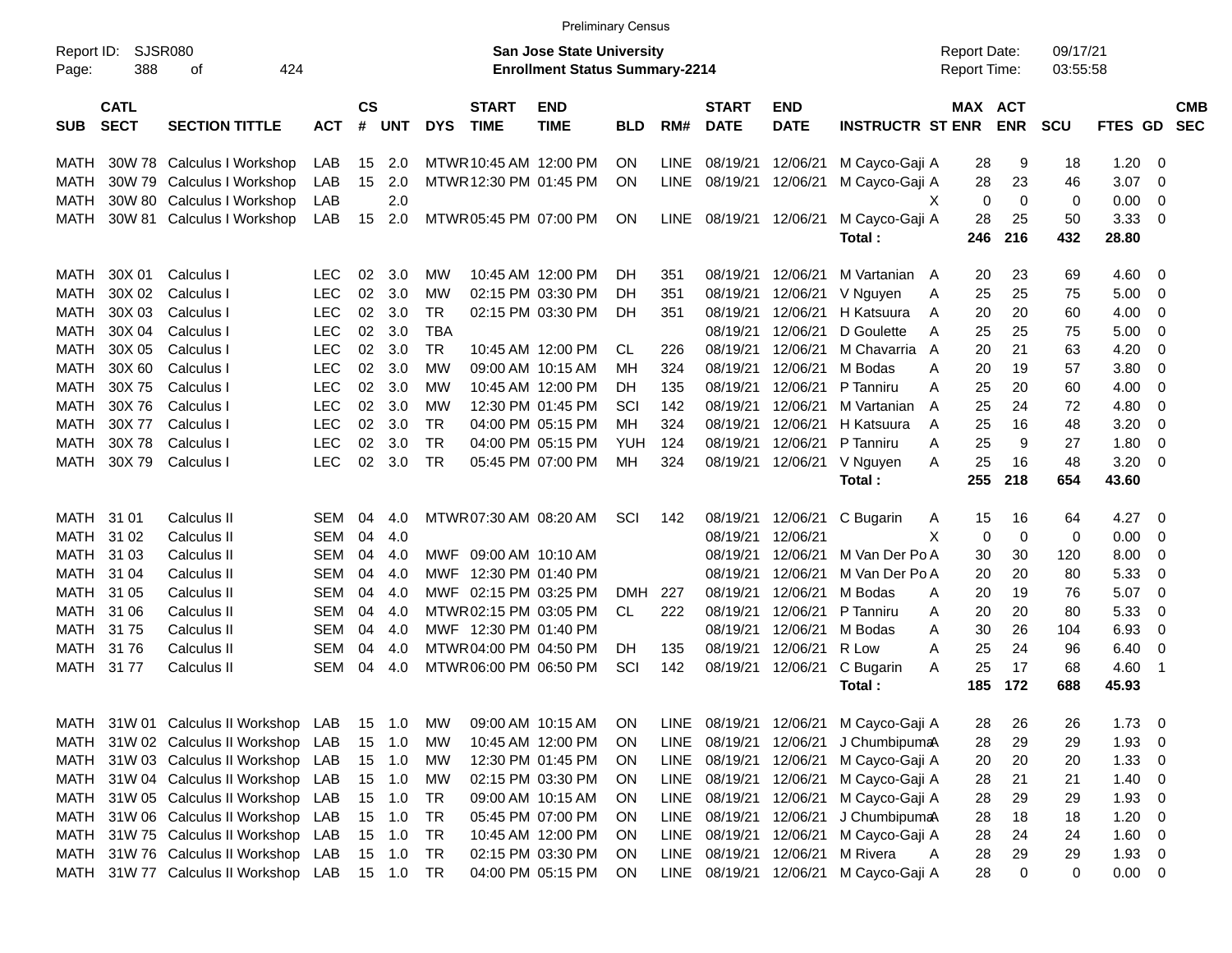|                     |                            |                                |            |                    |            |            |                             | <b>Preliminary Census</b>                                                 |            |             |                             |                           |                                                           |                                     |             |                      |             |                          |                          |
|---------------------|----------------------------|--------------------------------|------------|--------------------|------------|------------|-----------------------------|---------------------------------------------------------------------------|------------|-------------|-----------------------------|---------------------------|-----------------------------------------------------------|-------------------------------------|-------------|----------------------|-------------|--------------------------|--------------------------|
| Report ID:<br>Page: | SJSR080<br>389             | 424<br>оf                      |            |                    |            |            |                             | <b>San Jose State University</b><br><b>Enrollment Status Summary-2214</b> |            |             |                             |                           |                                                           | <b>Report Date:</b><br>Report Time: |             | 09/17/21<br>03:55:58 |             |                          |                          |
| <b>SUB</b>          | <b>CATL</b><br><b>SECT</b> | <b>SECTION TITTLE</b>          | <b>ACT</b> | $\mathsf{cs}$<br># | <b>UNT</b> | <b>DYS</b> | <b>START</b><br><b>TIME</b> | <b>END</b><br><b>TIME</b>                                                 | <b>BLD</b> | RM#         | <b>START</b><br><b>DATE</b> | <b>END</b><br><b>DATE</b> | <b>INSTRUCTR ST ENR</b>                                   | MAX ACT                             | <b>ENR</b>  | <b>SCU</b>           | FTES GD     |                          | <b>CMB</b><br><b>SEC</b> |
|                     |                            |                                |            |                    |            |            |                             |                                                                           |            |             |                             |                           | Total:                                                    | 244                                 | 196         | 196                  | 13.07       |                          |                          |
| MATH                | 31X 01                     | Calculus II                    | <b>LEC</b> | 02                 | 4.0        |            | MTWR 07:30 AM 08:20 AM      |                                                                           | SCI        | 142         | 08/19/21                    | 12/06/21                  | C Bugarin<br>A                                            | 30                                  | 31          | 124                  | 8.27        | - 0                      |                          |
| MATH                | 31X 02                     | Calculus II                    | <b>LEC</b> |                    | 4.0        |            |                             |                                                                           |            |             |                             |                           | X                                                         | 0                                   | $\mathbf 0$ | 0                    | 0.00        | - 0                      |                          |
| MATH                | 31X 03                     | Calculus II                    | <b>LEC</b> | 02                 | 4.0        |            | MWF 09:00 AM 10:10 AM       |                                                                           |            |             | 08/19/21                    | 12/06/21                  | M Van Der Po A                                            | 20                                  | 21          | 84                   | 5.60        | - 0                      |                          |
| <b>MATH</b>         | 31X 04                     | Calculus II                    | <b>LEC</b> | 02                 | 4.0        |            | MWF 12:30 PM 01:20 PM       |                                                                           |            |             | 08/19/21                    | 12/06/21                  | M Van Der Po A                                            | 30                                  | 30          | 120                  | 8.00        | - 0                      |                          |
| MATH                | 31X 05                     | Calculus II                    | <b>LEC</b> | 02                 | 4.0        |            | MWF 02:15 PM 03:25 PM       |                                                                           | <b>DMH</b> | 227         | 08/19/21                    | 12/06/21                  | M Bodas<br>A                                              | 30                                  | 30          | 120                  | 8.00        | - 0                      |                          |
| MATH                | 31X 06                     | Calculus II                    | <b>LEC</b> | 02                 | 4.0        |            | MTWR 02:15 PM 03:05 PM      |                                                                           | CL         | 222         | 08/19/21                    | 12/06/21                  | P Tanniru<br>Α                                            | 20                                  | 20          | 80                   | 5.33        | - 0                      |                          |
| <b>MATH</b>         | 31X75                      | Calculus II                    | <b>LEC</b> | 02                 | 4.0        |            | MWF 12:30 PM 01:40 PM       |                                                                           |            |             | 08/19/21                    | 12/06/21                  | M Bodas<br>A                                              | 20                                  | 16          | 64                   | 4.27        | - 0                      |                          |
| <b>MATH</b>         | 31X76                      | Calculus II                    | <b>LEC</b> | 02                 | 4.0        |            | MTWR 04:00 PM 04:50 PM      |                                                                           | DH.        | 135         | 08/19/21                    | 12/06/21                  | R Low<br>A                                                | 25                                  | 25          | 100                  | 6.67        | $\overline{0}$           |                          |
| MATH                | 31X 77                     | Calculus II                    | <b>LEC</b> | 02                 | 4.0        |            | MTWR06:00 PM 06:50 PM       |                                                                           | SCI        | 142         | 08/19/21                    | 12/06/21                  | C Bugarin<br>A                                            | 25                                  | 25          | 100                  | 6.67        | $\overline{\mathbf{0}}$  |                          |
|                     |                            |                                |            |                    |            |            |                             |                                                                           |            |             |                             |                           | Total:                                                    | 200                                 | 198         | 792                  | 52.80       |                          |                          |
| MATH                | 32 02                      | Calculus III                   | <b>LEC</b> | 02                 | 3.0        | MW         |                             | 09:00 AM 10:15 AM                                                         | <b>DMH</b> | 227         | 08/19/21                    | 12/06/21                  | M Vu<br>Α                                                 | 20                                  | 22          | 66                   | 4.40        | $\overline{\phantom{0}}$ |                          |
| MATH                | 32 03                      | Calculus III                   | <b>LEC</b> | 02                 | 3.0        | MW         |                             | 10:45 AM 12:00 PM                                                         |            |             | 08/19/21                    | 12/06/21                  | M Van Der Po A                                            | 20                                  | 20          | 60                   | 4.00        | - 0                      |                          |
| MATH                | 32 04                      | Calculus III                   | <b>LEC</b> | 02                 | 3.0        | MW         |                             | 12:30 PM 01:45 PM                                                         | DH.        | 135         | 08/19/21                    | 12/06/21                  | V Nguyen<br>Α                                             | 20                                  | 19          | 57                   | 3.80        | $\overline{\mathbf{0}}$  |                          |
| MATH                | 32 05                      | Calculus III                   | <b>LEC</b> | 02                 | 3.0        | MW         |                             | 04:00 PM 05:15 PM                                                         | <b>DMH</b> | 227         | 08/19/21                    | 12/06/21                  | P Tanniru<br>Α                                            | 20                                  | 17          | 51                   | 3.40        | - 0                      |                          |
| <b>MATH</b>         | 32 06                      | Calculus III                   | <b>LEC</b> | 02                 | 3.0        |            |                             |                                                                           |            |             | 08/19/21                    | 12/06/21                  | X                                                         | 0                                   | 0           | 0                    | 0.00        | - 0                      |                          |
| MATH                | 32 07                      | Calculus III                   | <b>LEC</b> | 02                 | 3.0        | MW         |                             | 04:00 PM 05:15 PM                                                         | DH.        | 250         | 08/19/21                    | 12/06/21                  | V Nguyen<br>Α                                             | 20                                  | 19          | 57                   | 3.80        | - 0                      |                          |
| MATH                | 32 08                      | Calculus III                   | <b>LEC</b> | 02                 | 3.0        | <b>TR</b>  |                             | 09:00 AM 10:15 AM                                                         |            |             | 08/19/21                    | 12/06/21                  | P Koev<br>Α                                               | 25                                  | 26          | 78                   | 5.25        | -1                       |                          |
| MATH                | 32 09                      | Calculus III                   | <b>LEC</b> | 02                 | 3.0        | <b>TR</b>  |                             | 02:15 PM 03:30 PM                                                         |            |             | 08/19/21                    | 12/06/21                  | M Vu<br>Α                                                 | 25                                  | 14          | 42                   | 2.80        | $\overline{0}$           |                          |
| MATH                | 3275                       | Calculus III                   | <b>LEC</b> | 02                 | 3.0        | <b>TR</b>  |                             | 04:00 PM 05:15 PM                                                         | SCI        | 142         | 08/19/21                    | 12/06/21                  | M Vartanian<br>A                                          | 40                                  | 24          | 72                   | 4.80        | $\overline{0}$           |                          |
| MATH                | 3276                       | Calculus III                   | <b>LEC</b> | 02                 | 3.0        | <b>TR</b>  |                             | 05:45 PM 07:00 PM                                                         | YUH        | 124         | 08/19/21                    | 12/06/21                  | M Vartanian<br>A                                          | 30                                  | 26          | 78                   | 5.25        | $\overline{1}$           |                          |
|                     |                            |                                |            |                    |            |            |                             |                                                                           |            |             |                             |                           | Total:                                                    | 220                                 | 187         | 561                  | 37.50       |                          |                          |
| MATH                |                            | 32W 01 Calculus III Wkshp      | LAB        | 15                 | 1.0        | MW         |                             | 09:00 AM 10:15 AM                                                         | ON         | <b>LINE</b> | 08/19/21                    | 12/06/21                  | P Zheng<br>A                                              | 28                                  | 29          | 29                   | 1.93        | $\overline{\phantom{0}}$ |                          |
| MATH                |                            | 32W 02 Calculus III Wkshp      | LAB        | 15                 | 1.0        | МW         |                             | 04:00 PM 05:15 PM                                                         | ON         | <b>LINE</b> | 08/19/21                    | 12/06/21                  | R Niu<br>A                                                | 28                                  | 29          | 29                   | 1.93        | $\mathbf 0$              |                          |
| MATH                |                            | 32W 03 Calculus III Wkshp      | LAB        | 15                 | 1.0        | MW         |                             | 05:45 PM 07:00 PM                                                         | ON         | <b>LINE</b> | 08/19/21                    | 12/06/21                  | P Zheng<br>Α                                              | 28                                  | 28          | 28                   | 1.87        | $\overline{\mathbf{0}}$  |                          |
| MATH                |                            | 32W 04 Calculus III Wkshp      | LAB        | 15                 | 1.0        | <b>TR</b>  |                             | 12:30 PM 01:45 PM                                                         | ΟN         | <b>LINE</b> | 08/19/21                    | 12/06/21                  | R Niu<br>Α                                                | 28                                  | 29          | 29                   | 1.93        | $\mathbf 0$              |                          |
| MATH                |                            | 32W 05 Calculus III Wkshp      | LAB        | 15                 | 1.0        | <b>TR</b>  |                             | 05:45 PM 07:00 PM                                                         | ΟN         | <b>LINE</b> | 08/19/21                    | 12/06/21                  | R Niu<br>A                                                | 28                                  | 29          | 29                   | 1.93        | - 0                      |                          |
|                     |                            | MATH 32W 75 Calculus III Wkshp | LAB        |                    |            |            |                             |                                                                           |            |             |                             |                           | 02:15 PM 03:30 PM ON LINE 08/19/21 12/06/21 J ChumbipumaA | 28                                  | 23          | 23                   | $1.53 \t 0$ |                          |                          |
|                     |                            | MATH 32W 76 Calculus III Wkshp | LAB        |                    | 1.0        |            |                             |                                                                           |            |             |                             |                           | X                                                         | 0                                   | $\mathbf 0$ | 0                    | $0.00 \t 0$ |                          |                          |
|                     |                            |                                |            |                    |            |            |                             |                                                                           |            |             |                             |                           | Total:                                                    | 168                                 | 167         | 167                  | 11.13       |                          |                          |
|                     |                            | MATH 32X 02 Calculus III       | <b>LEC</b> |                    | 02 3.0     | МW         |                             | 09:00 AM 10:15 AM                                                         | DMH 227    |             |                             | 08/19/21 12/06/21 M Vu    | A                                                         | 20                                  | 22          | 66                   | 4.40 0      |                          |                          |
|                     | MATH 32X 03                | Calculus III                   | <b>LEC</b> |                    | 02 3.0     | МW         |                             | 10:45 AM 12:00 PM                                                         |            |             |                             |                           | 08/19/21 12/06/21 M Van Der Po A                          | 20                                  | 20          | 60                   | $4.00 \ 0$  |                          |                          |
|                     |                            | MATH 32X 04 Calculus III       | <b>LEC</b> |                    | 02 3.0     | МW         |                             | 12:30 PM 01:45 PM                                                         | DH         | 135         |                             |                           | 08/19/21 12/06/21 V Nguyen<br>Α                           | 20                                  | 21          | 63                   | $4.20 \ 0$  |                          |                          |
|                     |                            | MATH 32X 05 Calculus III       | <b>LEC</b> |                    | 02 3.0     | MW         |                             | 04:00 PM 05:15 PM                                                         | DMH 227    |             |                             | 08/19/21 12/06/21         | P Tanniru<br>Α                                            | 20                                  | 20          | 60                   | 4.00 0      |                          |                          |
|                     |                            | MATH 32X 06 Calculus III       | <b>LEC</b> |                    | 02 3.0     |            |                             |                                                                           |            |             |                             | 08/19/21 12/06/21         | X                                                         | 0                                   | 0           | 0                    | $0.00 \t 0$ |                          |                          |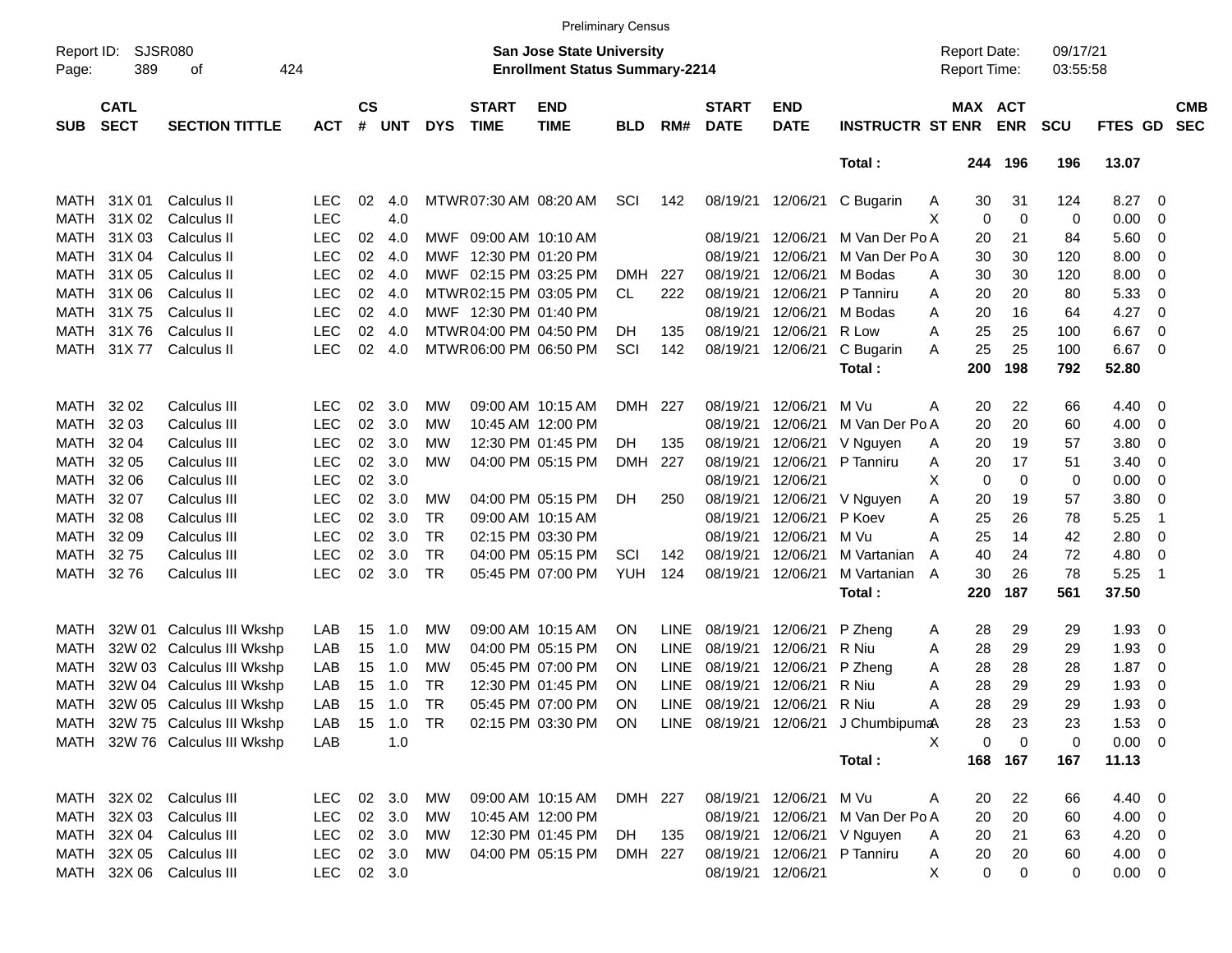| <b>Preliminary Census</b><br><b>Report Date:</b> |                            |                                |               |                |            |            |                             |                                                                    |            |             |                             |                           |                         |   |            |                              |                      |                |                |                          |
|--------------------------------------------------|----------------------------|--------------------------------|---------------|----------------|------------|------------|-----------------------------|--------------------------------------------------------------------|------------|-------------|-----------------------------|---------------------------|-------------------------|---|------------|------------------------------|----------------------|----------------|----------------|--------------------------|
| Report ID:<br>Page:                              | 390                        | <b>SJSR080</b><br>424<br>οf    |               |                |            |            |                             | San Jose State University<br><b>Enrollment Status Summary-2214</b> |            |             |                             |                           |                         |   |            | <b>Report Time:</b>          | 09/17/21<br>03:55:58 |                |                |                          |
| <b>SUB</b>                                       | <b>CATL</b><br><b>SECT</b> | <b>SECTION TITTLE</b>          | <b>ACT</b>    | <b>CS</b><br># | <b>UNT</b> | <b>DYS</b> | <b>START</b><br><b>TIME</b> | <b>END</b><br><b>TIME</b>                                          | <b>BLD</b> | RM#         | <b>START</b><br><b>DATE</b> | <b>END</b><br><b>DATE</b> | <b>INSTRUCTR ST ENR</b> |   |            | <b>MAX ACT</b><br><b>ENR</b> | <b>SCU</b>           | FTES GD        |                | <b>CMB</b><br><b>SEC</b> |
| MATH                                             | 32X 07                     | Calculus III                   | <b>LEC</b>    | 02             | 3.0        | МW         |                             | 04:00 PM 05:15 PM                                                  | DH.        | 250         | 08/19/21                    | 12/06/21                  | V Nguyen                | A | 20         | 20                           | 60                   | 4.00           | 0              |                          |
| MATH                                             | 32X 08                     | Calculus III                   | <b>LEC</b>    | 02             | 3.0        | <b>TR</b>  |                             | 09:00 AM 10:15 AM                                                  |            |             | 08/19/21                    | 12/06/21                  | P Koev                  | Α | 25         | 27                           | 81                   | 5.40           | 0              |                          |
| MATH                                             | 32X 09                     | Calculus III                   | <b>LEC</b>    | 02             | 3.0        | <b>TR</b>  |                             | 02:15 PM 03:30 PM                                                  |            |             | 08/19/21                    | 12/06/21                  | M Vu                    | A | 10         | 13                           | 39                   | 2.60           | 0              |                          |
| MATH                                             | 32X 75                     | Calculus III                   | <b>LEC</b>    | 02             | 3.0        | <b>TR</b>  |                             | 04:00 PM 05:15 PM                                                  | SCI        | 142         | 08/19/21                    | 12/06/21                  | M Vartanian             | A | 10         | 15                           | 45                   | 3.00           | 0              |                          |
| <b>MATH</b>                                      | 32X76                      | <b>Calculus III</b>            | <b>LEC</b>    | 02             | 3.0        | TR         |                             | 05:45 PM 07:00 PM                                                  | <b>YUH</b> | 124         | 08/19/21                    | 12/06/21                  | M Vartanian A           |   | 20         | 13                           | 39                   | 2.60           | 0              |                          |
|                                                  |                            |                                |               |                |            |            |                             |                                                                    |            |             |                             |                           | Total:                  |   | 165        | 171                          | 513                  | 34.20          |                |                          |
| MATH                                             | 33A 01                     | Ord Diff Eq                    | <b>LEC</b>    | 02             | 3.0        | MW         |                             | 10:45 AM 12:00 PM                                                  | ON         | <b>LINE</b> | 08/19/21                    | 12/06/21                  | S Simic<br>Total:       | A | 200<br>200 | 188<br>188                   | 564<br>564           | 37.90<br>37.90 | 6              |                          |
| MATH                                             |                            | 33LA 01 Diff Eq and Linear A   | SEM           |                | 04 3.0     | TR         |                             | 02:15 PM 03:30 PM                                                  | ON         | <b>LINE</b> | 08/19/21                    | 12/06/21                  | D Fryer<br>Total:       | A | 160<br>160 | 109<br>109                   | 327<br>327           | 21.80<br>21.80 | - 0            |                          |
|                                                  |                            |                                |               |                |            |            |                             |                                                                    |            |             |                             |                           |                         |   |            |                              |                      |                |                |                          |
| MATH                                             | 39 01                      | Linear Algebra I               | LEC           | 02             | 3.0        | МW         |                             | 09:00 AM 10:15 AM                                                  |            |             | 08/19/21                    | 12/06/21                  | G Le                    | A | 35         | 31                           | 93                   | 6.20           | 0              |                          |
| MATH                                             | 39 02                      | Linear Algebra I               | <b>LEC</b>    | 02             | 3.0        | МW         |                             | 10:45 AM 12:00 PM                                                  | SH         | 434         | 08/19/21                    | 12/06/21                  | L Stanton               | Α | 35         | 36                           | 108                  | 7.35           | 3              |                          |
| MATH                                             | 39 03                      | Linear Algebra I               | <b>LEC</b>    | 02             | 3.0        | МW         |                             | 02:15 PM 03:30 PM                                                  | DН         | 250         | 08/19/21                    | 12/06/21                  | L Stanton               | A | 35         | 31                           | 93                   | 6.20           | 0              |                          |
| MATH                                             | 39 04                      | Linear Algebra I               | <b>LEC</b>    | 02             | 3.0        | TR         |                             | 09:00 AM 10:15 AM                                                  | SH         | 434         | 08/19/21                    | 12/06/21                  | O Kovaleva              | A | 35         | 18                           | 54                   | 3.60           | 0              |                          |
| MATH                                             | 39 05                      | Linear Algebra I               | <b>LEC</b>    | 02             | 3.0        | <b>TR</b>  |                             | 04:00 PM 05:15 PM                                                  |            |             | 08/19/21                    | 12/06/21                  | O Kovaleva              | Α | 35         | 30                           | 90                   | 6.00           | 0              |                          |
| MATH                                             | 39 06                      | Linear Algebra I               | <b>LEC</b>    |                | 3.0        |            |                             |                                                                    |            |             |                             |                           |                         | X | 0          | $\Omega$                     | 0                    | 0.00           | 0              |                          |
|                                                  |                            |                                |               |                |            |            |                             |                                                                    |            |             |                             |                           | Total:                  |   | 175        | 146                          | 438                  | 29.35          |                |                          |
| MATH                                             | 42 01                      | Discrete Math                  | <b>SEM</b>    | 04             | 3.0        | <b>TR</b>  |                             | 05:45 PM 07:00 PM                                                  |            |             | 08/19/21                    | 12/06/21                  | J Geneson               | A | 20         | 24                           | 72                   | 4.80           | 0 <sup>o</sup> |                          |
| CS                                               | 42 01                      | Discrete Math                  | <b>SEM</b>    | 04             | 3.0        | <b>TR</b>  |                             | 05:45 PM 07:00 PM                                                  |            |             | 08/19/21                    | 12/06/21                  | J Geneson               | Α | 0          | $\mathbf 0$                  | 0                    | 0.00           | 0 <sup>o</sup> |                          |
| MATH                                             | 42 02                      | Discrete Math                  | <b>SEM</b>    | 04             | 3.0        | МW         |                             | 10:45 AM 12:00 PM                                                  | MН         | 324         | 08/19/21                    | 12/06/21                  | M Bodas                 | Α | 30         | 28                           | 84                   | 5.60           | 0 <sup>o</sup> |                          |
| CS                                               | 42 02                      | Discrete Math                  | <b>SEM</b>    | 04             | 3.0        | МW         |                             | 10:45 AM 12:00 PM                                                  | MН         | 324         | 08/19/21                    | 12/06/21                  | M Bodas                 | A | 0          | $\overline{2}$               | 6                    | 0.40           | 0 <sup>o</sup> |                          |
| MATH                                             | 42 03                      | Discrete Math                  | <b>SEM</b>    | 04             | 3.0        | TR.        |                             | 04:00 PM 05:15 PM                                                  |            |             | 08/19/21                    | 12/06/21                  | J Geneson               | Α | 40         | 50                           | 150                  | 10.00          | 0 <sup>o</sup> |                          |
| CS                                               | 42 03                      | Discrete Math                  | <b>SEM</b>    | 04             | 3.0        | <b>TR</b>  |                             | 04:00 PM 05:15 PM                                                  |            |             | 08/19/21                    | 12/06/21                  | J Geneson               | Α | 0          | $\overline{4}$               | 12                   | 0.80           | 0 <sup>o</sup> |                          |
| MATH                                             | 42 04                      | Discrete Math                  | <b>SEM</b>    | 04             | 3.0        | МW         |                             | 02:15 PM 03:30 PM                                                  |            |             | 08/19/21                    | 12/06/21                  | Y Zhang                 | A | 25         | 22                           | 66                   | 4.40           | 0 <sup>o</sup> |                          |
| CS                                               | 42 04                      | Discrete Math                  | <b>SEM</b>    | 04             | 3.0        | МW         |                             | 02:15 PM 03:30 PM                                                  |            |             | 08/19/21                    | 12/06/21                  | Y Zhang                 | Α | 0          | 3                            | 9                    | 0.60           | 0 <sup>o</sup> |                          |
| MATH                                             | 42 60                      | Discrete Math                  | <b>SEM</b>    | 04             | 3.0        | TR         |                             | 09:00 AM 10:15 AM                                                  | SCI        | 164         | 08/19/21                    | 12/06/21                  | R Low                   | A | 40         | 40                           | 120                  | 8.00           | 0 <sup>o</sup> |                          |
| CS                                               | 42 60                      | Discrete Math                  | SEM           | 04             | 3.0        | <b>TR</b>  |                             | 09:00 AM 10:15 AM                                                  | SCI        | 164         |                             | 08/19/21 12/06/21         | R Low                   | Α | 0          | 0                            | 0                    | 0.00           | 0 <sup>o</sup> |                          |
| MATH                                             | 42 61                      | Discrete Math                  | <b>SEM</b>    | 04             | 3.0        | TR         |                             | 02:15 PM 03:30 PM                                                  | SCI        | 142         |                             | 08/19/21 12/06/21         | R Low                   | Α | 35         | 24                           | 72                   | 4.80           | 0 <sup>o</sup> |                          |
| CS                                               | 42 61                      | Discrete Math                  | <b>SEM</b>    |                | 04 3.0     | TR         |                             | 02:15 PM 03:30 PM                                                  | SCI        | 142         | 08/19/21 12/06/21           |                           | R Low                   | A | 0          | $\boldsymbol{0}$             | 0                    | 0.00           | $0\,C$         |                          |
| MATH                                             | 42 62                      | Discrete Math                  | <b>SEM</b>    |                | 04 3.0     | МW         |                             | 12:30 PM 01:45 PM                                                  | MH.        | 323         | 08/19/21                    | 12/06/21                  | R Low                   | Α | 25         | 25                           | 75                   | 5.05           | 1 C            |                          |
| CS                                               | 42 62                      | Discrete Math                  | <b>SEM</b>    |                | 04 3.0     | МW         |                             | 12:30 PM 01:45 PM                                                  | MH.        | 323         | 08/19/21                    | 12/06/21                  | R Low                   | Α | 0          | $\overline{c}$               | 6                    | 0.40           | $0\,C$         |                          |
|                                                  |                            |                                |               |                |            |            |                             |                                                                    |            |             |                             |                           | Total:                  |   | 215        | 224                          | 672                  | 44.85          |                |                          |
|                                                  |                            | MATH 42W 02 Discrete Math Wksp | LAB           |                | 15 1.0     | МW         |                             | 02:15 PM 03:30 PM                                                  | <b>ON</b>  |             | LINE 08/19/21 12/06/21      |                           | S JahanbekamA           |   | 25         | 23                           | 23                   | $1.53 \t 0$    |                |                          |
| MATH                                             |                            | 42W 04 Discrete Math Wksp      | LAB 15 1.0 TR |                |            |            |                             | 10:45 AM 12:00 PM                                                  | ON         |             | LINE 08/19/21 12/06/21      |                           | P Zheng                 | A | 25         | 25                           | 25                   | $1.67$ 0       |                |                          |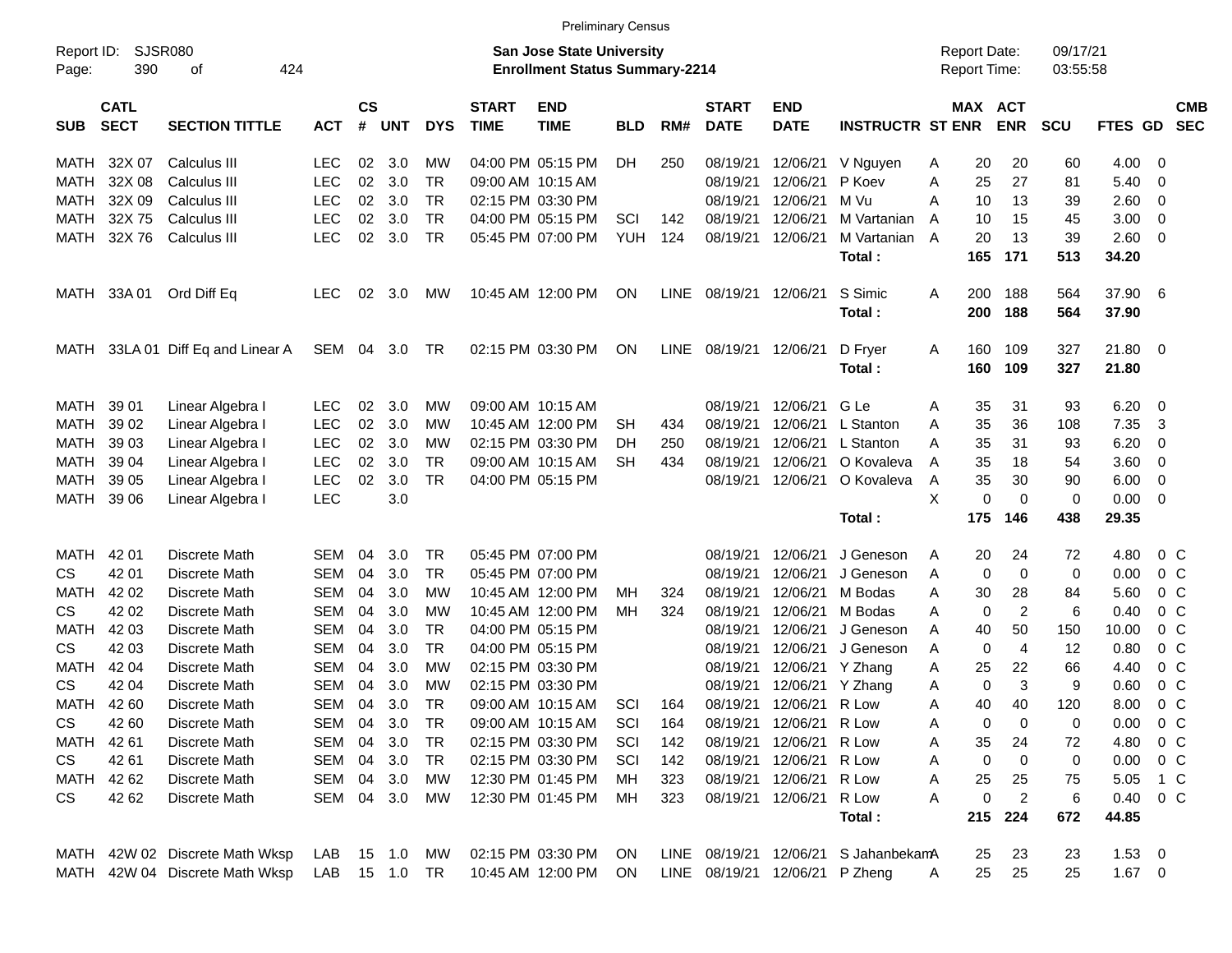|                     |                            |                          |            |                    |                |            |                             | <b>Preliminary Census</b>                                                 |            |     |                             |                           |                              |                                     |     |                       |                      |            |                         |                          |
|---------------------|----------------------------|--------------------------|------------|--------------------|----------------|------------|-----------------------------|---------------------------------------------------------------------------|------------|-----|-----------------------------|---------------------------|------------------------------|-------------------------------------|-----|-----------------------|----------------------|------------|-------------------------|--------------------------|
| Report ID:<br>Page: | 391                        | SJSR080<br>424<br>оf     |            |                    |                |            |                             | <b>San Jose State University</b><br><b>Enrollment Status Summary-2214</b> |            |     |                             |                           |                              | <b>Report Date:</b><br>Report Time: |     |                       | 09/17/21<br>03:55:58 |            |                         |                          |
| <b>SUB</b>          | <b>CATL</b><br><b>SECT</b> | <b>SECTION TITTLE</b>    | <b>ACT</b> | $\mathsf{cs}$<br># | <b>UNT</b>     | <b>DYS</b> | <b>START</b><br><b>TIME</b> | <b>END</b><br><b>TIME</b>                                                 | <b>BLD</b> | RM# | <b>START</b><br><b>DATE</b> | <b>END</b><br><b>DATE</b> | <b>INSTRUCTR ST ENR</b>      |                                     |     | MAX ACT<br><b>ENR</b> | <b>SCU</b>           | FTES GD    |                         | <b>CMB</b><br><b>SEC</b> |
|                     |                            |                          |            |                    |                |            |                             |                                                                           |            |     |                             |                           | Total:                       |                                     | 50  | 48                    | 48                   | 3.20       |                         |                          |
| MATH                | 42X 01                     | Discrete Mathematics LEC |            | 02                 | 3.0            | TR         |                             | 05:45 PM 07:00 PM                                                         |            |     | 08/19/21                    | 12/06/21                  | J Geneson                    | Α                                   | 20  | 20                    | 60                   | 4.00       | $0\,$ C                 |                          |
| <b>CS</b>           | 42X 01                     | Discrete Mathematics LEC |            | 02 <sub>o</sub>    | 3.0            | <b>TR</b>  |                             | 05:45 PM 07:00 PM                                                         |            |     | 08/19/21                    | 12/06/21                  | J Geneson                    | Α                                   | 0   | 0                     | 0                    | 0.00       | $0\,$ C                 |                          |
| <b>MATH</b>         | 42X 02                     | Discrete Mathematics LEC |            | 02                 | 3.0            | МW         |                             | 10:45 AM 12:00 PM                                                         | MН         | 233 | 08/19/21                    | 12/06/21                  | M Bodas                      | Α                                   | 10  | 10                    | 30                   | 2.00       | $0\,$ C                 |                          |
| <b>CS</b>           | 42X 02                     | Discrete Mathematics LEC |            | 02                 | 3.0            | МW         |                             | 10:45 AM 12:00 PM                                                         | MН         | 233 | 08/19/21                    | 12/06/21                  | M Bodas                      | A                                   | 0   | 0                     | 0                    | 0.00       | 0 <sup>C</sup>          |                          |
| <b>MATH</b>         | 42X 03                     | Discrete Mathematics LEC |            | 02                 | 3.0            |            |                             |                                                                           |            |     | 08/19/21                    | 12/06/21                  |                              | х                                   | 0   | 0                     | 0                    | 0.00       | 0                       |                          |
| <b>CS</b>           | 42X 03                     | Discrete Mathematics LEC |            |                    | 3.0            |            |                             |                                                                           |            |     |                             |                           |                              | X                                   | 0   | 0                     | 0                    | 0.00       | 0                       |                          |
| <b>MATH</b>         | 42X 04                     | Discrete Mathematics LEC |            | 02                 | 3.0            | МW         |                             | 02:15 PM 03:30 PM                                                         |            |     | 08/19/21                    | 12/06/21                  | Y Zhang                      | A                                   | 15  | 8                     | 24                   | 1.60       | $0\,$ C                 |                          |
| <b>CS</b>           | 42X 04                     | Discrete Mathematics LEC |            | 02                 | 3.0            | <b>MW</b>  |                             | 02:15 PM 03:30 PM                                                         |            |     | 08/19/21                    | 12/06/21                  | Y Zhang                      | A                                   | 0   | 0                     | 0                    | 0.00       | 0 <sup>o</sup>          |                          |
| <b>MATH</b>         | 42X 60                     | Discrete Mathematics LEC |            | 02                 | 3.0            | TR.        |                             | 09:00 AM 10:15 AM                                                         | SCI        | 164 | 08/19/21                    | 12/06/21                  | R Low                        | Α                                   | 10  | 6                     | 18                   | 1.20       | $0\,$ C                 |                          |
| <b>CS</b>           | 42X 60                     | Discrete Mathematics LEC |            | 02                 | 3.0            | TR.        |                             | 09:00 AM 10:15 AM                                                         | SCI        | 164 | 08/19/21                    | 12/06/21                  | R Low                        | Α                                   | 0   | 0                     | 0                    | 0.00       | 0 <sup>o</sup>          |                          |
| <b>MATH</b>         | 42X 61                     | Discrete Mathematics LEC |            | 02                 | 3.0            | TR.        |                             | 02:15 PM 03:30 PM                                                         | SCI        | 142 | 08/19/21                    | 12/06/21                  | R Low                        | Α                                   | 15  | 2                     | 6                    | 0.40       | 0 <sup>o</sup>          |                          |
| <b>CS</b>           | 42X 61                     | Discrete Mathematics LEC |            | 02                 | 3.0            | <b>TR</b>  |                             | 02:15 PM 03:30 PM                                                         | SCI        | 142 | 08/19/21                    | 12/06/21                  | R Low                        | Α                                   | 0   | 0                     | 0                    | 0.00       | 0 <sup>o</sup>          |                          |
| <b>MATH</b>         | 42X 62                     | Discrete Mathematics LEC |            | 02                 | 3.0            | МW         |                             | 12:30 PM 01:45 PM                                                         | MН         | 323 | 08/19/21                    | 12/06/21                  | R Low                        | Α                                   | 15  | 3                     | 9                    | 0.60       | 0 <sup>o</sup>          |                          |
| <b>CS</b>           | 42X 62                     | Discrete Mathematics LEC |            |                    | $02 \quad 3.0$ | МW         |                             | 12:30 PM 01:45 PM                                                         | MН         | 323 | 08/19/21                    | 12/06/21                  | R Low                        | A                                   | 0   | 0                     | 0                    | 0.00       | $0\,C$                  |                          |
|                     |                            |                          |            |                    |                |            |                             |                                                                           |            |     |                             |                           | Total:                       |                                     | 85  | 49                    | 147                  | 9.80       |                         |                          |
| MATH 70 01          |                            | <b>Finite Math</b>       | SEM        | 04                 | 3.0            | TR         |                             | 12:30 PM 01:45 PM                                                         | DH.        | 415 | 08/19/21                    | 12/06/21                  | A Tran                       | Α                                   | 28  | 9                     | 27                   | 1.80       | $\overline{\mathbf{0}}$ |                          |
|                     |                            |                          |            |                    |                |            |                             |                                                                           |            |     |                             |                           | Total:                       |                                     | 28  | 9                     | 27                   | 1.80       |                         |                          |
| MATH 71 01          |                            | Calc Bus/Aviation        | <b>LEC</b> | 01                 | 3.0            |            |                             |                                                                           |            |     | 08/19/21                    | 12/06/21                  |                              | X                                   | 0   | 0                     | 0                    | 0.00       | $\overline{\mathbf{0}}$ |                          |
| MATH 71 02          |                            | Calc Bus/Aviation        | <b>LEC</b> | 01                 | 3.0            | МW         |                             | 09:00 AM 10:15 AM                                                         | DH         | 318 | 08/19/21                    | 12/06/21                  | T Osland                     | Α                                   | 23  | 24                    | 72                   | 4.80       | $\overline{0}$          |                          |
| MATH                | 71 03                      | Calc Bus/Aviation        | <b>LEC</b> | 01                 | 3.0            | МW         |                             | 10:45 AM 12:00 PM                                                         | DH         | 318 | 08/19/21                    | 12/06/21                  | T Nguyen                     | A                                   | 17  | 17                    | 51                   | 3.40       | 0                       |                          |
| MATH                | 71 04                      | Calc Bus/Aviation        | <b>LEC</b> | 01                 | 3.0            | МW         |                             | 12:30 PM 01:45 PM                                                         | DH         | 318 | 08/19/21                    | 12/06/21                  | A Jiru                       | Α                                   | 23  | 23                    | 69                   | 4.60       | 0                       |                          |
| MATH                | 71 05                      | Calc Bus/Aviation        | <b>LEC</b> | 01                 | 3.0            | <b>MW</b>  |                             | 02:15 PM 03:30 PM                                                         | DH         | 318 | 08/19/21                    | 12/06/21                  | A Jiru                       | Α                                   | 17  | 17                    | 51                   | 3.40       | 0                       |                          |
| MATH                | 71 06                      | Calc Bus/Aviation        | <b>LEC</b> | 01                 | 3.0            | <b>MW</b>  |                             | 04:00 PM 05:15 PM                                                         | DH         | 318 | 08/19/21                    | 12/06/21                  | A Bailey                     | A                                   | 23  | 24                    | 72                   | 4.80       | 0                       |                          |
| MATH                | 71 07                      | Calc Bus/Aviation        | <b>LEC</b> | 01                 | 3.0            | <b>MW</b>  |                             | 05:45 PM 07:00 PM                                                         | DH         | 515 | 08/19/21                    | 12/06/21                  | V Nguyen                     | A                                   | 17  | 16                    | 48                   | 3.20       | 0                       |                          |
| MATH                | 71 08                      | Calc Bus/Aviation        | <b>LEC</b> |                    | 3.0            |            |                             |                                                                           |            |     |                             |                           |                              | X                                   | 0   | $\Omega$              | 0                    | 0.00       | $\overline{0}$          |                          |
| MATH 71 09          |                            | Calc Bus/Aviation        | <b>LEC</b> | 01                 | 3.0            | TR         |                             | 07:15 AM 08:30 AM                                                         | DH         | 318 |                             |                           | 08/19/21 12/06/21 H Katsuura | A                                   | 17  | 9                     | 27                   | 1.80       | 0                       |                          |
| MATH 71 10          |                            | Calc Bus/Aviation        | LEC        |                    | 01 3.0         | <b>TR</b>  |                             | 09:00 AM 10:15 AM                                                         | DH         | 318 |                             |                           | 08/19/21 12/06/21 H Katsuura | A                                   | 23  | 18                    | 54                   | 3.60       | $\mathbf 0$             |                          |
| MATH 71 12          |                            | Calc Bus/Aviation        | <b>LEC</b> | 01                 | 3.0            | <b>TR</b>  |                             | 12:30 PM 01:45 PM                                                         | DH         | 318 | 08/19/21                    | 12/06/21                  | M Chavarria A                |                                     | 23  | 23                    | 69                   | 4.60       | 0                       |                          |
| MATH 71 13          |                            | Calc Bus/Aviation        | <b>LEC</b> | 01                 | 3.0            | <b>TR</b>  |                             | 02:15 PM 03:30 PM                                                         | DH.        | 318 | 08/19/21                    | 12/06/21                  | M Bodas                      | A                                   | 17  | 17                    | 51                   | 3.40       | 0                       |                          |
| MATH 71 14          |                            | Calc Bus/Aviation        | <b>LEC</b> | 01                 | 3.0            | <b>TR</b>  |                             | 04:00 PM 05:15 PM                                                         | DH         | 318 | 08/19/21                    | 12/06/21                  | A Bailey                     | Α                                   | 23  | 23                    | 69                   | 4.60       | 0                       |                          |
| MATH 71 15          |                            | Calc Bus/Aviation        | <b>LEC</b> | 01                 | 3.0            | <b>TR</b>  |                             | 05:45 PM 07:00 PM                                                         | DH.        | 515 | 08/19/21                    | 12/06/21                  | P Tanniru                    | Α                                   | 17  | 17                    | 51                   | 3.40       | $\mathbf 0$             |                          |
| MATH 71 16          |                            | Calc Bus/Aviation        | <b>LEC</b> | 01                 | 3.0            | <b>TR</b>  |                             | 10:45 AM 12:00 PM                                                         | SH         | 313 | 08/19/21                    | 12/06/21                  | T Nguyen                     | Α                                   | 30  | 26                    | 78                   | 5.20       | $\mathbf 0$             |                          |
| MATH 71 75          |                            | Calc Bus/Aviation        | <b>LEC</b> | 01                 | 3.0            | <b>TR</b>  |                             | 10:45 AM 12:00 PM                                                         | DH         | 318 | 08/19/21                    | 12/06/21                  | C Sweet                      | A                                   | 17  | 17                    | 51                   | $3.40 \ 0$ |                         |                          |
|                     |                            |                          |            |                    |                |            |                             |                                                                           |            |     |                             |                           | Total:                       |                                     | 287 | 271                   | 813                  | 54.20      |                         |                          |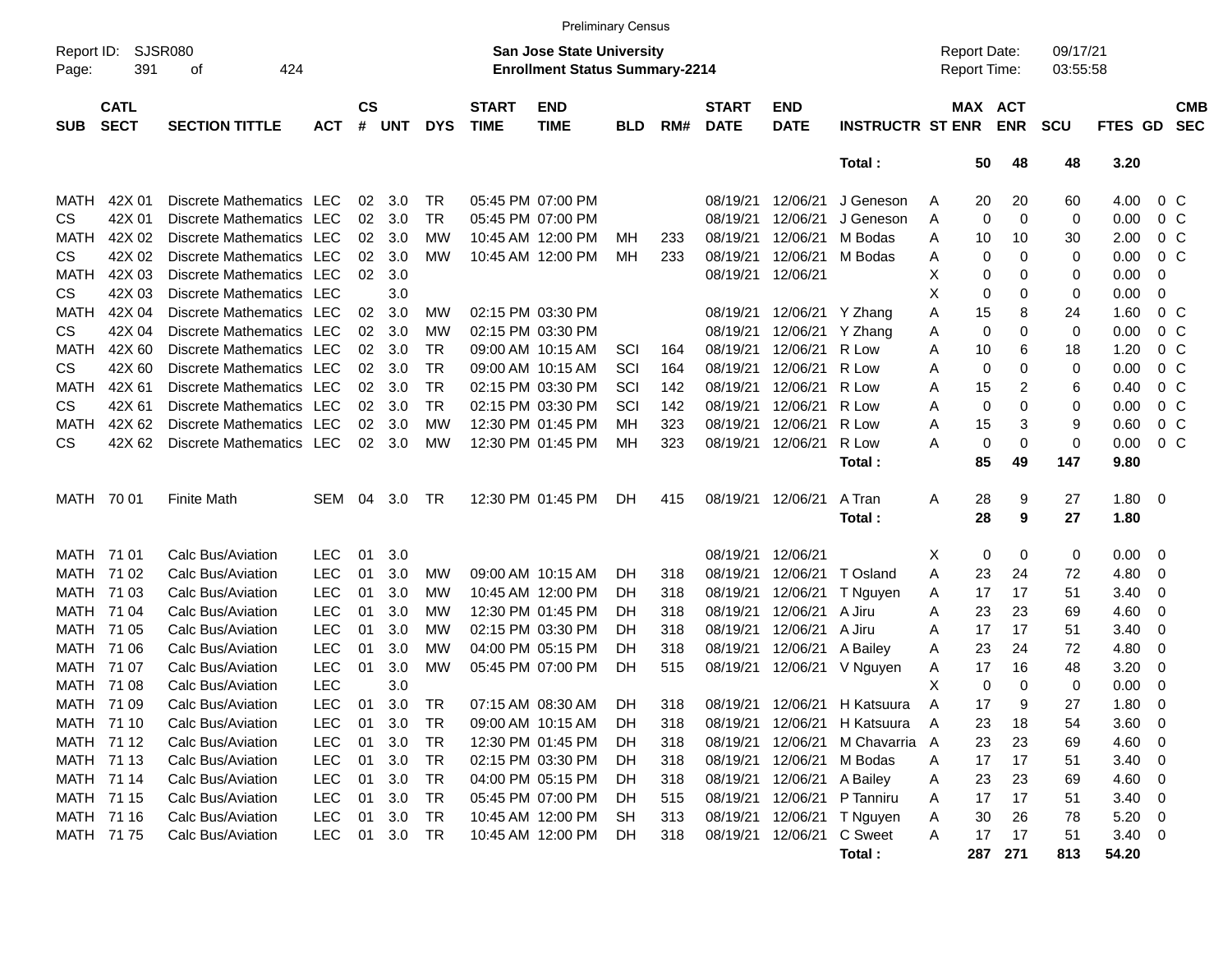|                     |                            |                               |               |                    |            |            |                             | <b>Preliminary Census</b>                                          |            |             |                                  |                           |                         |   |                                            |            |                      |            |     |                          |
|---------------------|----------------------------|-------------------------------|---------------|--------------------|------------|------------|-----------------------------|--------------------------------------------------------------------|------------|-------------|----------------------------------|---------------------------|-------------------------|---|--------------------------------------------|------------|----------------------|------------|-----|--------------------------|
| Report ID:<br>Page: | 392                        | <b>SJSR080</b><br>424<br>οf   |               |                    |            |            |                             | San Jose State University<br><b>Enrollment Status Summary-2214</b> |            |             |                                  |                           |                         |   | <b>Report Date:</b><br><b>Report Time:</b> |            | 09/17/21<br>03:55:58 |            |     |                          |
| <b>SUB</b>          | <b>CATL</b><br><b>SECT</b> | <b>SECTION TITTLE</b>         | <b>ACT</b>    | $\mathsf{cs}$<br># | <b>UNT</b> | <b>DYS</b> | <b>START</b><br><b>TIME</b> | <b>END</b><br><b>TIME</b>                                          | <b>BLD</b> | RM#         | <b>START</b><br><b>DATE</b>      | <b>END</b><br><b>DATE</b> | <b>INSTRUCTR ST ENR</b> |   | MAX ACT                                    | <b>ENR</b> | <b>SCU</b>           | FTES GD    |     | <b>CMB</b><br><b>SEC</b> |
| MATH                |                            | 71W 01 Calc Wkshp Bus/Avi     | LAB           | 15                 | 1.0        | МW         |                             | 09:00 AM 10:15 AM                                                  | <b>SH</b>  | 347         | 08/19/21                         | 12/06/21                  | M Yahdi                 | A | 21                                         | 18         | 18                   | 1.20       | -0  |                          |
| MATH                |                            | 71W 02 Calc Wkshp Bus/Avi     | LAB           | 15                 | 1.0        | МW         |                             | 10:45 AM 12:00 PM                                                  | <b>SH</b>  | 347         | 08/19/21                         | 12/06/21                  | V Nguyen                | A | 21                                         | 21         | 21                   | 1.40       | 0   |                          |
| MATH                |                            | 71W 03 Calc Wkshp Bus/Avi     | LAB           | 15                 | 1.0        | МW         |                             | 12:30 PM 01:45 PM                                                  | SН         | 347         | 08/19/21                         | 12/06/21                  | V Nguyen                | A | 21                                         | 20         | 20                   | 1.33       | 0   |                          |
| MATH                |                            | 71W 04 Calc Wkshp Bus/Avi     | LAB           | 15                 | 1.0        | МW         |                             | 02:15 PM 03:30 PM                                                  | <b>SH</b>  | 347         | 08/19/21                         | 12/06/21                  | M Yahdi                 | A | 21                                         | 20         | 20                   | 1.33       | 0   |                          |
| MATH                |                            | 71W 05 Calc Wkshp Bus/Avi     | LAB           | 15                 | 1.0        | МW         |                             | 04:00 PM 05:15 PM                                                  | мн         | 223         | 08/19/21                         | 12/06/21                  | M Yahdi                 | A | 21                                         | 16         | 16                   | 1.07       | - 0 |                          |
| MATH                |                            | 71W 06 Calc Wkshp Bus/Avi     | LAB           | 15                 | 1.0        | МW         |                             | 05:45 PM 07:00 PM                                                  | <b>ON</b>  | <b>LINE</b> | 08/19/21                         | 12/06/21                  | M Yahdi                 | A | 21                                         | 15         | 15                   | 1.00       | 0   |                          |
| MATH                |                            | 71W 07 Calc Wkshp Bus/Avi     | LAB           | 15                 | 1.0        | TR         |                             | 09:00 AM 10:15 AM                                                  | SН         | 347         | 08/19/21                         | 12/06/21                  | M Yahdi                 | A | 21                                         | 15         | 15                   | 1.00       | 0   |                          |
| MATH                |                            | 71W 08 Calc Wkshp Bus/Avi     | LAB           | 15                 | 1.0        | TR         |                             | 10:45 AM 12:00 PM                                                  | <b>SH</b>  | 347         | 08/19/21                         | 12/06/21                  | M Yahdi                 | A | 21                                         | 10         | 10                   | 0.67       | - 0 |                          |
| MATH                |                            | 71W 09 Calc Wkshp Bus/Avi     | LAB           | 15                 | 1.0        | <b>TR</b>  |                             | 12:30 PM 01:45 PM                                                  | SН         | 347         | 08/19/21                         | 12/06/21                  | M Yahdi                 | A | 21                                         | 17         | 17                   | 1.13       | 0   |                          |
| MATH                |                            | 71W 10 Calc Wkshp Bus/Avi     | LAB           | 15                 | 1.0        | TR         |                             | 02:15 PM 03:30 PM                                                  | SН         | 347         | 08/19/21                         | 12/06/21                  | M Yahdi                 | A | 21                                         | 21         | 21                   | 1.40       | 0   |                          |
| MATH                |                            | 71W 11 Calc Wkshp Bus/Avi     | LAB           | 15                 | 1.0        | TR         |                             | 04:00 PM 05:15 PM                                                  | SCI        | 321         | 08/19/21                         | 12/06/21                  | M Yahdi                 | A | 21                                         | 13         | 13                   | 0.87       | - 0 |                          |
| MATH                |                            | 71W 12 Calc Wkshp Bus/Avi     | LAB           | 15                 | 1.0        | <b>TR</b>  |                             | 05:45 PM 07:00 PM                                                  | <b>ON</b>  | LINE        | 08/19/21                         | 12/06/21                  | M Yahdi                 | A | 21                                         | 20         | 20                   | 1.33       | 0   |                          |
| MATH                |                            | 71W 75 Calc Wkshp Bus/Avi     | LAB           | 15                 | 1.0        | TR         |                             | 02:00 PM 03:30 PM                                                  | <b>CCB</b> | 101         | 08/19/21                         | 12/06/21                  | M Yahdi                 | A | 28                                         | 13         | 13                   | 0.87       | - 0 |                          |
|                     |                            |                               |               |                    |            |            |                             |                                                                    |            |             |                                  |                           | Total:                  |   | 280                                        | 219        | 219                  | 14.60      |     |                          |
|                     |                            |                               |               |                    |            |            |                             |                                                                    |            |             |                                  |                           |                         |   |                                            |            |                      |            |     |                          |
| MATH                | 71X 01                     | Calc Bus/Aviation             | <b>LEC</b>    |                    | 3.0        |            |                             |                                                                    |            |             |                                  |                           |                         | Х | 0                                          | 0          | 0                    | 0.00       | - 0 |                          |
| MATH                | 71X 02                     | Calc Bus/Aviation             | <b>LEC</b>    | 01                 | 3.0        | МW         |                             | 09:00 AM 10:15 AM                                                  | DН         | 318         | 08/19/21                         | 12/06/21                  | T Osland                | Α | 17                                         | 17         | 51                   | 3.40       | 0   |                          |
| MATH                | 71X 03                     | Calc Bus/Aviation             | <b>LEC</b>    | 01                 | 3.0        | МW         |                             | 10:45 AM 12:00 PM                                                  | DН         | 318         | 08/19/21                         | 12/06/21                  | T Nguyen                | A | 23                                         | 23         | 69                   | 4.60       | 0   |                          |
| MATH                | 71X 04                     | Calc Bus/Aviation             | <b>LEC</b>    | 01                 | 3.0        | МW         |                             | 12:30 PM 01:45 PM                                                  | DН         | 318         | 08/19/21                         | 12/06/21                  | A Jiru                  | A | 17                                         | 18         | 54                   | 3.60       | 0   |                          |
| MATH                | 71X 05                     | Calc Bus/Aviation             | <b>LEC</b>    | 01                 | 3.0        | МW         |                             | 02:15 PM 03:30 PM                                                  | DН         | 318         | 08/19/21                         | 12/06/21                  | A Jiru                  | A | 23                                         | 21         | 63                   | 4.20       | 0   |                          |
| MATH                | 71X 06                     | Calc Bus/Aviation             | <b>LEC</b>    | 01                 | 3.0        | МW         |                             | 04:00 PM 05:15 PM                                                  | DН         | 318         | 08/19/21                         | 12/06/21                  | A Bailey                | A | 17                                         | 17         | 51                   | 3.40       | 0   |                          |
| MATH                | 71X 07                     | Calc Bus/Aviation             | <b>LEC</b>    | 01                 | 3.0        | МW         |                             | 05:45 PM 07:00 PM                                                  | DH         | 515         | 08/19/21                         | 12/06/21                  | V Nguyen                | A | 23                                         | 22         | 66                   | 4.40       | 0   |                          |
| MATH                | 71X 08                     | Calc Bus/Aviation             | <b>LEC</b>    |                    | 3.0        |            |                             |                                                                    |            |             |                                  |                           |                         | X | 0                                          | 0          | 0                    | 0.00       | 0   |                          |
| MATH                | 71X 09                     | Calc Bus/Aviation             | <b>LEC</b>    | 01                 | 3.0        | TR         | 07:15 AM 08:30 AM           |                                                                    | DН         | 318         | 08/19/21                         | 12/06/21                  | H Katsuura              | A | 23                                         | 12         | 36                   | 2.40       | 0   |                          |
| MATH                | 71X 10                     | Calc Bus/Aviation             | <b>LEC</b>    | 01                 | 3.0        | <b>TR</b>  |                             | 09:00 AM 10:15 AM                                                  | DН         | 318         | 08/19/21                         | 12/06/21                  | H Katsuura              | A | 17                                         | 8          | 24                   | 1.60       | 0   |                          |
| MATH                | 71X 12                     | Calc Bus/Aviation             | <b>LEC</b>    | 01                 | 3.0        | <b>TR</b>  |                             | 12:30 PM 01:45 PM                                                  | DН         | 318         | 08/19/21                         | 12/06/21                  | M Chavarria             | A | 23                                         | 22         | 66                   | 4.40       | 0   |                          |
| MATH                | 71X 13                     | Calc Bus/Aviation             | <b>LEC</b>    | 01                 | 3.0        | TR         |                             | 02:15 PM 03:30 PM                                                  | DН         | 318         | 08/19/21                         | 12/06/21                  | M Bodas                 | A | 23                                         | 23         | 69                   | 4.60       | 0   |                          |
| MATH                | 71X 14                     | Calc Bus/Aviation             | <b>LEC</b>    | 01                 | 3.0        | <b>TR</b>  |                             | 04:00 PM 05:15 PM                                                  | DН         | 318         | 08/19/21                         | 12/06/21                  | A Bailey                | A | 17                                         | 18         | 54                   | 3.60       | 0   |                          |
| MATH                | 71X 15                     | Calc Bus/Aviation             | <b>LEC</b>    | 01                 | 3.0        | <b>TR</b>  |                             | 05:45 PM 07:00 PM                                                  | DН         | 515         | 08/19/21                         | 12/06/21                  | P Tanniru               | A | 23                                         | 12         | 36                   | 2.40       | 0   |                          |
|                     | MATH 71X 16                | Calc Bus/Aviation             | <b>LEC</b>    | 01                 | 3.0        | TR         |                             | 10:45 AM 12:00 PM                                                  | <b>SH</b>  | 315         | 08/19/21                         | 12/06/21                  | T Nguyen                | A | 5                                          | 5          | 15                   | 1.00       | 0   |                          |
|                     |                            | MATH 71X 75 Calc Bus/Aviation | LEC 01 3.0 TR |                    |            |            |                             | 10:45 AM_12:00 PM DH                                               |            |             | 318 08/19/21 12/06/21 C Sweet    |                           |                         | A | 17                                         | 15         | 45                   | $3.00 \ 0$ |     |                          |
|                     |                            |                               |               |                    |            |            |                             |                                                                    |            |             |                                  |                           | Total:                  |   |                                            | 268 233    | 699                  | 46.60      |     |                          |
|                     | MATH 102 01                | Sec School Mat                | LEC 02 3.0 TR |                    |            |            |                             | 09:00 AM 10:15 AM DH                                               |            | 246         | 08/19/21 12/06/21                |                           | C Roddick               | A | 28                                         | 13         | 39                   | 2.60 0     |     |                          |
|                     |                            |                               |               |                    |            |            |                             |                                                                    |            |             |                                  |                           | Total:                  |   | 28                                         | 13         | 39                   | 2.60       |     |                          |
|                     |                            |                               |               |                    |            |            |                             |                                                                    |            |             |                                  |                           |                         |   |                                            |            |                      |            |     |                          |
|                     | MATH 105 01                | <b>Math Stats Concept</b>     | LEC 02 3.0 MW |                    |            |            |                             | 10:45 AM 12:00 PM ON                                               |            |             | LINE 08/19/21 12/06/21 J Spitzer |                           |                         | A | 28                                         | 27         | 81                   | $5.40\ 0$  |     |                          |
|                     | MATH 105 02                | <b>Math Stats Concept</b>     | LEC 02 3.0 TR |                    |            |            |                             | 04:00 PM 05:15 PM                                                  | MH         | 425         |                                  | 08/19/21 12/06/21 L Roper |                         | A | 28                                         | 23         | 69                   | 4.60 0     |     |                          |
|                     |                            |                               |               |                    |            |            |                             |                                                                    |            |             |                                  |                           | Total:                  |   | 56                                         | 50         | 150                  | 10.00      |     |                          |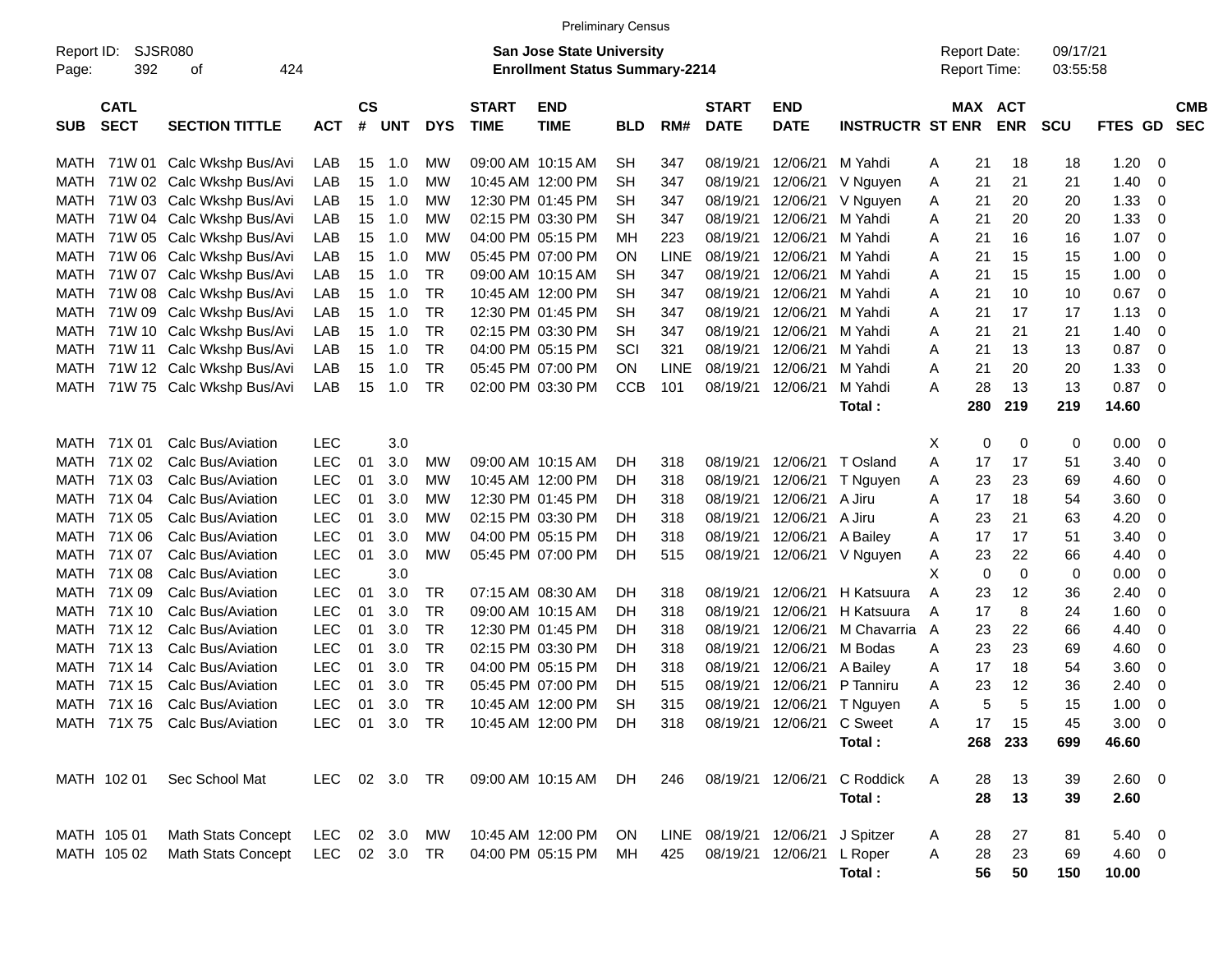|            |                            |                                                                   |                          |                |            |                        |                             |                                                                           | <b>Preliminary Census</b> |             |                             |                           |                                  |                                            |                                  |                      |                            |                          |            |
|------------|----------------------------|-------------------------------------------------------------------|--------------------------|----------------|------------|------------------------|-----------------------------|---------------------------------------------------------------------------|---------------------------|-------------|-----------------------------|---------------------------|----------------------------------|--------------------------------------------|----------------------------------|----------------------|----------------------------|--------------------------|------------|
| Page:      | Report ID: SJSR080<br>393  | 424<br>of                                                         |                          |                |            |                        |                             | <b>San Jose State University</b><br><b>Enrollment Status Summary-2214</b> |                           |             |                             |                           |                                  | <b>Report Date:</b><br><b>Report Time:</b> |                                  | 09/17/21<br>03:55:58 |                            |                          |            |
| <b>SUB</b> | <b>CATL</b><br><b>SECT</b> | <b>SECTION TITTLE</b>                                             | <b>ACT</b>               | <b>CS</b><br># | <b>UNT</b> | <b>DYS</b>             | <b>START</b><br><b>TIME</b> | <b>END</b><br><b>TIME</b>                                                 | <b>BLD</b>                | RM#         | <b>START</b><br><b>DATE</b> | <b>END</b><br><b>DATE</b> | <b>INSTRUCTR ST ENR</b>          | MAX ACT                                    | <b>ENR</b>                       | <b>SCU</b>           | FTES GD SEC                |                          | <b>CMB</b> |
|            | MATH 106 01                | <b>Intuitive Geometry</b>                                         | <b>LEC</b>               | 02             | 3.0        | MW                     |                             | 09:00 AM 10:15 AM                                                         | <b>ON</b>                 | <b>LINE</b> | 08/19/21                    | 12/06/21                  | J Spitzer                        | 28<br>A                                    | 30                               | 90                   | 6.00                       | $\overline{\phantom{0}}$ |            |
|            | MATH 106 02<br>MATH 106 03 | Intuitive Geometry<br><b>Intuitive Geometry</b>                   | <b>LEC</b><br><b>LEC</b> | 02<br>02       | 3.0<br>3.0 | <b>TR</b><br><b>TR</b> |                             | 10:45 AM 12:00 PM<br>02:15 PM 03:30 PM                                    | CL.<br>DH                 | 238<br>246  | 08/19/21<br>08/19/21        | 12/06/21<br>12/06/21      | C Roddick<br>C Roddick<br>Total: | 28<br>A<br>A<br>28<br>84                   | 17<br>18<br>65                   | 51<br>54<br>195      | 3.40<br>3.60 0<br>13.00    | - 0                      |            |
|            | MATH 108 01                | Intro to Proofs                                                   | <b>LEC</b>               |                | 3.0        |                        |                             |                                                                           |                           |             |                             |                           |                                  | Χ<br>0                                     | $\mathbf 0$                      | 0                    | 0.00                       | $\overline{\phantom{0}}$ |            |
|            | MATH 108 02                | Intro to Proofs                                                   | <b>LEC</b>               | 02             | 3.0        | <b>TR</b>              |                             | 12:30 PM 01:45 PM                                                         | МH                        | 320         | 08/19/21 12/06/21           |                           | J Geneson<br>Total:              | 30<br>A<br>30                              | 34<br>34                         | 102<br>102           | 6.90<br>6.90               | $\overline{\phantom{0}}$ |            |
|            | MATH 112 01                | <b>Vector Calculus</b>                                            | <b>LEC</b>               | 04             | 3.0        | MW                     |                             | 04:00 PM 05:15 PM                                                         |                           |             | 08/19/21 12/06/21           |                           | M Yahdi<br>Total:                | 30<br>Α<br>30                              | 30<br>30                         | 90<br>90             | 6.05<br>6.05               | $\overline{\phantom{1}}$ |            |
|            | MATH 115 01                | Mod Geom & Trans                                                  | SEM                      | 04             | 3.0        | TR.                    |                             | 10:45 AM 12:00 PM                                                         |                           |             | 08/19/21 12/06/21           |                           | M Blockus<br>Total:              | 30<br>Α<br>30                              | 30<br>30                         | 90<br>90             | $6.00 \quad 0$<br>6.00     |                          |            |
|            |                            | MATH 128A 01 Abstract Algebra I                                   | <b>SEM</b>               |                | 3.0        |                        |                             |                                                                           |                           |             |                             |                           |                                  | 0<br>Χ                                     | $\mathbf 0$                      | 0                    | $0.00 \t 0$                |                          |            |
|            |                            | MATH 128A 02 Abstract Algebra I                                   | SEM                      | 04             | 3.0        | MW                     |                             | 02:15 PM 03:30 PM                                                         |                           |             | 08/19/21 12/06/21           |                           | G Le<br>Total:                   | A<br>30<br>30                              | 30<br>30                         | 90<br>90             | 6.05<br>6.05               | $\overline{1}$           |            |
|            |                            | MATH 131B 01 Intro to RI Variab                                   | <b>SEM</b>               |                | 3.0        |                        |                             |                                                                           |                           |             |                             |                           |                                  | X<br>0                                     | 0                                | 0                    | $0.00 \t 0$                |                          |            |
|            |                            | MATH 131B 02 Intro to RI Variab                                   | <b>SEM</b>               |                | 3.0        |                        |                             |                                                                           |                           |             |                             |                           |                                  | X<br>$\mathbf 0$                           | $\mathbf 0$                      | 0                    | 0.00                       | $\overline{\mathbf{0}}$  |            |
|            |                            | MATH 131B 03 Intro to RI Variab                                   | <b>SEM</b>               | 04             | 3.0        | MW                     |                             | 12:30 PM 01:45 PM                                                         | <b>SH</b>                 | 413         | 08/19/21 12/06/21           |                           | T Hsu<br>Total:                  | A<br>30<br>30                              | $\overline{7}$<br>$\overline{7}$ | 21<br>21             | 1.40<br>1.40               | $\overline{\phantom{0}}$ |            |
|            | MATH 132 01                | Adv Calc I                                                        | <b>LEC</b>               | 04             | 3.0        | МW                     |                             | 07:15 AM 08:30 AM                                                         | DH.                       | 135         | 08/19/21 12/06/21           |                           | M Cayco-Gaji A<br>Total:         | 30<br>30                                   | 19<br>19                         | 57<br>57             | $3.80\ 0$<br>3.80          |                          |            |
|            | MATH 134 01                | Diff Eqn Dynam Sys                                                | <b>LEC</b>               |                | 02 3.0 TR  |                        |                             | 12:30 PM 01:45 PM                                                         |                           |             | 08/19/21 12/06/21           |                           | D Fryer<br>Total:                | 30<br>A<br>30                              | 23<br>23                         | 69<br>69             | 4.65 1<br>4.65             |                          |            |
|            | MATH 142 01                | Intro to Comb                                                     | SEM                      | 04             | 3.0        | <b>TR</b>              |                             | 10:45 AM 12:00 PM                                                         | DH.                       | 250         |                             | 08/19/21 12/06/21         | W So                             | 30<br>A                                    | 29                               | 87                   | 5.80                       | $\overline{\phantom{0}}$ |            |
|            | MATH 142 02                | Intro to Comb                                                     | SEM                      | 04             | 3.0        | <b>TR</b>              |                             | 04:00 PM 05:15 PM                                                         | DH.                       | 351         |                             | 08/19/21 12/06/21         | W So                             | 13<br>Α                                    | 22                               | 66                   | 4.40                       | $\overline{\phantom{0}}$ |            |
|            | MATH 142 60                | Intro to Comb                                                     | <b>SEM</b>               |                | 3.0        |                        |                             |                                                                           |                           |             |                             |                           | Total:                           | X<br>$\pmb{0}$<br>43                       | $\mathbf 0$<br>51                | 0<br>153             | $0.00 \t 0$<br>10.20       |                          |            |
|            |                            |                                                                   |                          |                |            |                        |                             |                                                                           |                           |             |                             |                           |                                  |                                            |                                  |                      |                            |                          |            |
|            |                            | MATH 143M 01 Num Analy Sci Comp<br>143M 01 Num Analy Sci Comp LEC | LEC                      |                | 3.0<br>3.0 |                        |                             |                                                                           |                           |             |                             |                           |                                  | 0<br>X<br>X<br>$\pmb{0}$                   | 0<br>0                           | 0                    | $0.00 \t 0$<br>$0.00 \t 0$ |                          |            |
| CS         |                            | MATH 143M 02 Num Analy Sci Comp LEC                               |                          |                | 3.0        |                        |                             |                                                                           |                           |             |                             |                           |                                  | X<br>$\pmb{0}$                             | 0                                | 0<br>0               | $0.00 \t 0$                |                          |            |
|            |                            |                                                                   |                          |                |            |                        |                             |                                                                           |                           |             |                             |                           |                                  |                                            |                                  |                      |                            |                          |            |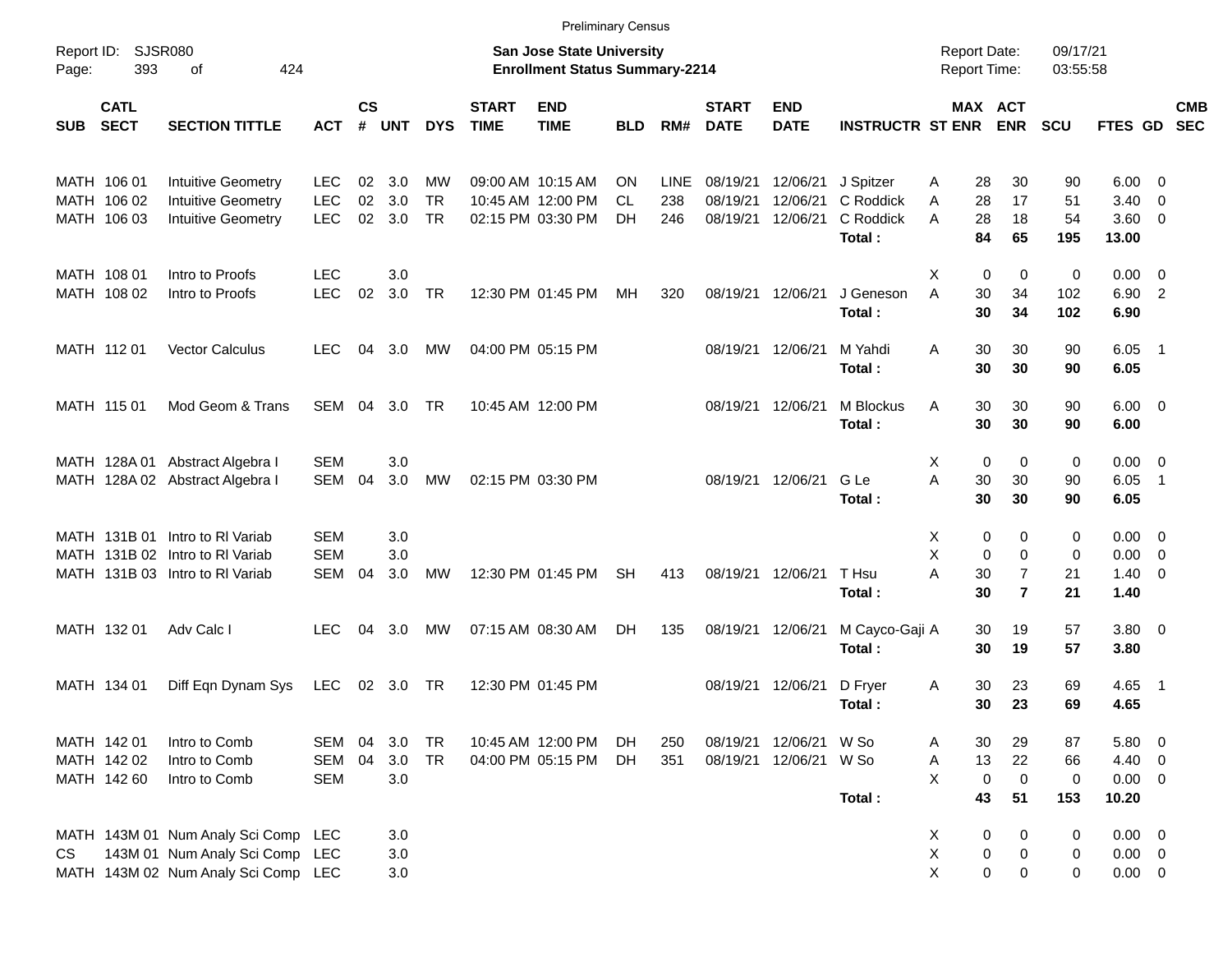|                     |                            |                                  |            |                    |            |            |                             | <b>Preliminary Census</b>                                                 |            |             |                             |                           |                         |    |                                            |                       |                      |              |                          |                          |
|---------------------|----------------------------|----------------------------------|------------|--------------------|------------|------------|-----------------------------|---------------------------------------------------------------------------|------------|-------------|-----------------------------|---------------------------|-------------------------|----|--------------------------------------------|-----------------------|----------------------|--------------|--------------------------|--------------------------|
| Report ID:<br>Page: | SJSR080<br>394             | of<br>424                        |            |                    |            |            |                             | <b>San Jose State University</b><br><b>Enrollment Status Summary-2214</b> |            |             |                             |                           |                         |    | <b>Report Date:</b><br><b>Report Time:</b> |                       | 09/17/21<br>03:55:58 |              |                          |                          |
| <b>SUB</b>          | <b>CATL</b><br><b>SECT</b> | <b>SECTION TITTLE</b>            | <b>ACT</b> | $\mathsf{cs}$<br># | <b>UNT</b> | <b>DYS</b> | <b>START</b><br><b>TIME</b> | <b>END</b><br><b>TIME</b>                                                 | <b>BLD</b> | RM#         | <b>START</b><br><b>DATE</b> | <b>END</b><br><b>DATE</b> | <b>INSTRUCTR ST ENR</b> |    |                                            | MAX ACT<br><b>ENR</b> | <b>SCU</b>           | FTES GD      |                          | <b>CMB</b><br><b>SEC</b> |
| CS                  |                            | 143M 02 Num Analy Sci Comp LEC   |            |                    | 3.0        |            |                             |                                                                           |            |             |                             |                           |                         | X. | 0                                          | 0                     | 0                    | 0.00         | 0                        |                          |
| MATH                |                            | 143M 03 Num Analy Sci Comp LEC   |            | 02                 | 3.0        | MW         |                             | 09:00 AM 10:15 AM                                                         | <b>SH</b>  | 241         | 08/19/21                    | 12/06/21                  | M Saleem                | Α  | 25                                         | 31                    | 93                   | 6.20         | $0\,C$                   |                          |
| CS.                 |                            | 143M 03 Num Analy Sci Comp LEC   |            | 02                 | 3.0        | MW         |                             | 09:00 AM 10:15 AM                                                         | SH         | 241         | 08/19/21                    | 12/06/21                  | M Saleem                | Α  | 0                                          | $\overline{4}$        | 12                   | 0.80         | 0 <sup>o</sup>           |                          |
| MATH                |                            | 143M 04 Num Analy Sci Comp LEC   |            | 02                 | 3.0        | <b>TR</b>  |                             | 09:00 AM 10:15 AM                                                         | DH.        | 351         | 08/19/21                    | 12/06/21                  | M Saleem                | Α  | 25                                         | 26                    | 78                   | 5.20         | 0 <sup>o</sup>           |                          |
| CS.                 |                            | 143M 04 Num Analy Sci Comp LEC   |            | 02 <sub>o</sub>    | 3.0        | <b>TR</b>  |                             | 09:00 AM 10:15 AM                                                         | DH         | 351         | 08/19/21                    | 12/06/21                  | M Saleem                | A  | 0                                          | 3                     | 9                    | 0.60         | 0 <sup>o</sup>           |                          |
|                     |                            |                                  |            |                    |            |            |                             |                                                                           |            |             |                             |                           | Total:                  |    | 50                                         | 64                    | 192                  | 12.80        |                          |                          |
|                     | MATH 150 01                | Theory of Interest               | LEC.       | 04                 | 3.0        | TR         |                             | 10:45 AM 12:00 PM                                                         | ON         | <b>LINE</b> | 08/19/21                    | 12/06/21                  | P Koev<br>Total:        | Α  | 30<br>30                                   | 39<br>39              | 117<br>117           | 7.95<br>7.95 | -3                       |                          |
|                     | MATH 161A01                | Appl Prob & Stats I              | <b>SEM</b> | 04                 | 3.0        | MW         |                             | 10:45 AM 12:00 PM                                                         | CL         | 310         | 08/19/21                    | 12/06/21                  | O Kovaleva              | A  | 35                                         | 32                    | 96                   | 6.45         | - 1                      |                          |
|                     |                            | MATH 161A 02 Appl Prob & Stats I | <b>SEM</b> | 04                 | 3.0        | <b>MW</b>  |                             | 04:00 PM 05:45 PM                                                         | DН         | 351         | 08/19/21                    | 12/06/21                  | A Jiru                  | Α  | 35                                         | 23                    | 69                   | 4.60         | 0                        |                          |
|                     |                            | MATH 161A 03 Appl Prob & Stats I | <b>SEM</b> | 04                 | 3.0        | <b>TR</b>  |                             | 09:00 AM 10:15 AM                                                         |            |             | 08/19/21                    | 12/06/21                  | A Gottlieb              | Α  | 35                                         | 37                    | 111                  | 7.45         | $\overline{1}$           |                          |
|                     |                            | MATH 161A 04 Appl Prob & Stats I | <b>SEM</b> | 04                 | 3.0        | <b>TR</b>  |                             | 10:45 AM 12:00 PM                                                         | DH         | 415         | 08/19/21                    | 12/06/21                  | T Issa                  | Α  | 35                                         | 35                    | 105                  | 7.00         | $\mathbf 0$              |                          |
|                     |                            | MATH 161A 05 Appl Prob & Stats I | <b>SEM</b> | 04                 | 3.0        | <b>TR</b>  |                             | 12:30 PM 01:45 PM                                                         | CL.        | 324         | 08/19/21                    | 12/06/21                  | <b>B</b> Lee            | Α  | 35                                         | 35                    | 105                  | 7.05         | $\overline{1}$           |                          |
|                     |                            | MATH 161A 06 Appl Prob & Stats I | <b>SEM</b> | 04                 | 3.0        | <b>TR</b>  |                             | 05:45 PM 07:00 PM                                                         | DН         | 351         | 08/19/21                    | 12/06/21                  | <b>B</b> Lee            | Α  | 35                                         | 25                    | 75                   | 5.15         | 3                        |                          |
|                     |                            |                                  |            |                    |            |            |                             |                                                                           |            |             |                             |                           | Total:                  |    | 210                                        | 187                   | 561                  | 37.70        |                          |                          |
|                     | MATH 162 01                | Stat for Bioinformat             | <b>SEM</b> | 04                 | 3.0        | МW         |                             | 10:45 AM 12:00 PM                                                         |            |             | 08/19/21                    | 12/06/21                  | M Bremer                | A  | 30                                         | 25                    | 75                   | 5.75 15      |                          |                          |
|                     | MATH 162 02                | <b>Stat for Bioinformat</b>      | <b>SEM</b> | 04                 | 3.0        | <b>MW</b>  |                             | 02:15 PM 03:30 PM                                                         |            |             | 08/19/21                    | 12/06/21                  | M Bremer                | A  | 30                                         | 24                    | 72                   | 5.30 10      |                          |                          |
|                     |                            |                                  |            |                    |            |            |                             |                                                                           |            |             |                             |                           | Total:                  |    | 60                                         | 49                    | 147                  | 11.05        |                          |                          |
|                     | MATH 163 01                | Probability Theory               | LEC        | 02                 | 3.0        | TR         |                             | 09:00 AM 10:15 AM                                                         | мн         | 323         | 08/19/21                    | 12/06/21                  | T Issa                  | Α  | 30                                         | 30                    | 90                   | 6.20         | $\overline{4}$           |                          |
|                     | MATH 163 02                | Probability Theory               | <b>LEC</b> | 02                 | 3.0        | <b>TR</b>  |                             | 02:15 PM 03:30 PM                                                         | DH         | 515         | 08/19/21                    | 12/06/21                  | T Issa                  | Α  | 30                                         | 34                    | 102                  | 7.35 11      |                          |                          |
|                     |                            |                                  |            |                    |            |            |                             |                                                                           |            |             |                             |                           | Total:                  |    | 60                                         | 64                    | 192                  | 13.55        |                          |                          |
|                     |                            | MATH 163W 01 Prob Workshop       | LAB        | 15                 | 1.0        | TR         |                             | 10:45 AM 12:00 PM                                                         | ON         | <b>LINE</b> | 08/19/21                    | 12/06/21                  | T Issa                  | Α  | 28                                         | 5                     | 5                    | 0.35         | $\overline{\phantom{1}}$ |                          |
|                     |                            |                                  |            |                    |            |            |                             |                                                                           |            |             |                             |                           | Total:                  |    | 28                                         | 5                     | 5                    | 0.35         |                          |                          |
|                     | MATH 164 01                | <b>Math Stat</b>                 | SEM        |                    | 04 3.0     | <b>MW</b>  |                             | 12:30 PM 01:45 PM                                                         |            |             | 08/19/21                    | 12/06/21                  | M Bremer                | A  | 30                                         | 26                    | 78                   | 5.85 13      |                          |                          |
|                     |                            |                                  |            |                    |            |            |                             |                                                                           |            |             |                             |                           | Total:                  |    | 30                                         | 26                    | 78                   | 5.85         |                          |                          |
|                     |                            | MATH 167R 01 R Programming       | LEC        |                    | 02 3.0     | МW         |                             | 09:00 AM 10:15 AM                                                         | DH.        | 243         | 08/19/21 12/06/21           |                           | O Kovaleva A            |    | 25                                         | 23                    | 69                   | 4.85 5       |                          |                          |
|                     |                            | MATH 167R 02 R Programming       | <b>LEC</b> |                    | 02 3.0     | MW         |                             | 02:15 PM 03:30 PM                                                         | <b>SH</b>  | 434         | 08/19/21                    | 12/06/21                  | O Kovaleva A            |    | 30                                         | 12                    | 36                   | $2.55 \t3$   |                          |                          |
|                     |                            |                                  |            |                    |            |            |                             |                                                                           |            |             |                             |                           | Total:                  |    | 55                                         | 35                    | 105                  | 7.40         |                          |                          |
|                     | MATH 170 02                | Math Model Life Sci              | LEC        |                    | 3.0        |            |                             |                                                                           |            |             |                             |                           |                         | X  | 0                                          | 0                     | 0                    | $0.00 \t 0$  |                          |                          |
|                     | MATH 170 03                | Math Model Life Sci              | <b>LEC</b> | 02                 | 3.0        | MW         |                             | 12:30 PM 01:45 PM                                                         | МH         | 320         | 08/19/21 12/06/21           |                           | L Stanton               | A  | $30\,$                                     | 36                    | 108                  | $7.20 \t 0$  |                          |                          |
|                     |                            |                                  |            |                    |            |            |                             |                                                                           |            |             |                             |                           | Total:                  |    | 30                                         | 36                    | 108                  | 7.20         |                          |                          |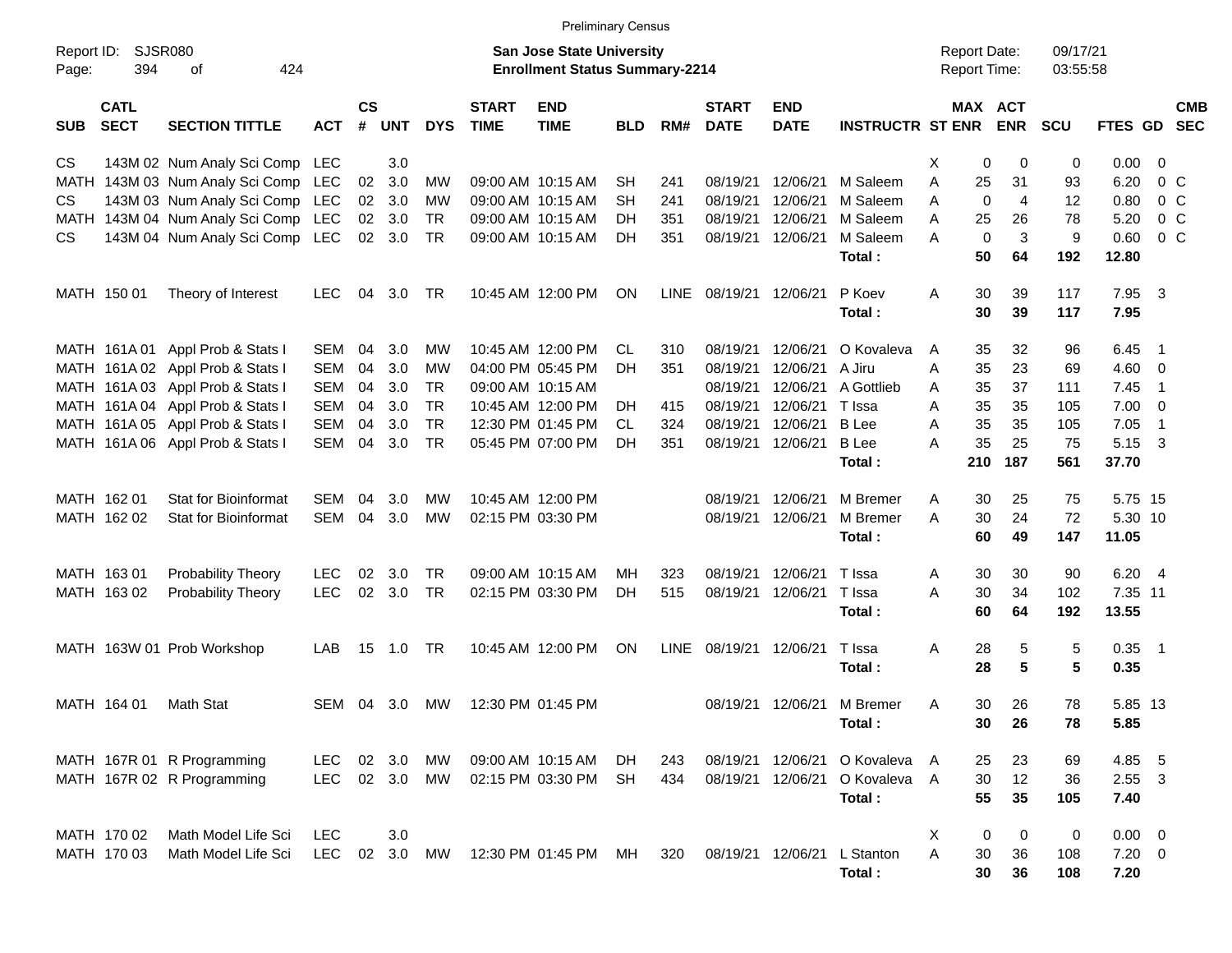|            |                            |                                                                |                          |                    |            |            |                             | <b>Preliminary Census</b>                                                 |            |      |                             |                           |                             |                                     |                               |                      |                               |                          |                          |
|------------|----------------------------|----------------------------------------------------------------|--------------------------|--------------------|------------|------------|-----------------------------|---------------------------------------------------------------------------|------------|------|-----------------------------|---------------------------|-----------------------------|-------------------------------------|-------------------------------|----------------------|-------------------------------|--------------------------|--------------------------|
| Page:      | Report ID: SJSR080<br>395  | 424<br>οf                                                      |                          |                    |            |            |                             | <b>San Jose State University</b><br><b>Enrollment Status Summary-2214</b> |            |      |                             |                           |                             | <b>Report Date:</b><br>Report Time: |                               | 09/17/21<br>03:55:58 |                               |                          |                          |
| <b>SUB</b> | <b>CATL</b><br><b>SECT</b> | <b>SECTION TITTLE</b>                                          | <b>ACT</b>               | $\mathsf{cs}$<br># | <b>UNT</b> | <b>DYS</b> | <b>START</b><br><b>TIME</b> | <b>END</b><br><b>TIME</b>                                                 | <b>BLD</b> | RM#  | <b>START</b><br><b>DATE</b> | <b>END</b><br><b>DATE</b> | <b>INSTRUCTR ST ENR ENR</b> |                                     | MAX ACT                       | <b>SCU</b>           | <b>FTES GD</b>                |                          | <b>CMB</b><br><b>SEC</b> |
|            | MATH 177 01                | Lin Nonlin Optim                                               | <b>DIS</b>               | 04                 | 3.0        | <b>TR</b>  |                             | 09:00 AM 10:15 AM                                                         | DH         | 515  | 08/19/21                    | 12/06/21                  | S JahanbekamA               | 30                                  | 30                            | 90                   | $6.10$ 2                      |                          |                          |
|            | MATH 177 02                | Lin Nonlin Optim                                               | <b>DIS</b>               | 04                 | 3.0        | <b>TR</b>  |                             | 02:15 PM 03:30 PM                                                         | MH         | 323  | 08/19/21                    | 12/06/21                  | S JahanbekamA<br>Total:     | 25<br>55                            | 25<br>55                      | 75<br>165            | 5.05<br>11.15                 | $\overline{1}$           |                          |
|            | MATH 179 01                | Intro Graph Theory                                             | <b>SEM</b>               |                    | 3.0        |            |                             |                                                                           |            |      |                             |                           |                             | $\mathbf 0$<br>Χ                    | $\mathbf 0$                   | 0                    | $0.00 \t 0$                   |                          |                          |
|            | MATH 179 60                | Intro Graph Theory                                             | SEM                      | 04                 | 3.0        | <b>TR</b>  |                             | 02:15 PM 03:30 PM                                                         | DH         | 250  | 08/19/21 12/06/21           |                           | W So<br>Total:              | A<br>30<br>30                       | 25<br>25                      | 75<br>75             | 5.05<br>5.05                  | $\overline{\phantom{1}}$ |                          |
|            |                            | MATH 180R 01 UG Math Research                                  | <b>SUP</b>               | 36                 | 3.0        | <b>TBA</b> |                             |                                                                           |            |      | 08/19/21                    | 12/06/21                  | L Stanton                   | 5<br>Α                              |                               | 3                    | $0.20 \ 0$                    |                          |                          |
|            |                            | MATH 180R 02 UG Math Research<br>MATH 180R 03 UG Math Research | <b>SUP</b><br><b>SUP</b> | 36                 | 3.0<br>3.0 | <b>TBA</b> |                             |                                                                           |            |      | 08/19/21 12/06/21           |                           | K Hambrook                  | 5<br>A<br>X<br>$\mathbf 0$          | $\overline{c}$<br>$\mathbf 0$ | 6<br>$\mathbf 0$     | $0.40 \quad 0$<br>$0.00 \t 0$ |                          |                          |
|            |                            |                                                                |                          |                    |            |            |                             |                                                                           |            |      |                             |                           | Total:                      | 10                                  | 3                             | 9                    | 0.60                          |                          |                          |
|            | MATH 188101                | Internship                                                     | <b>SUP</b>               | 36                 | 3.0        | TBA        |                             |                                                                           | <b>ON</b>  | LINE | 08/19/21 12/06/21           |                           | C Tortora<br>Total:         | 5<br>Α<br>5                         | 1                             | 3<br>3               | $0.25$ 1<br>0.25              |                          |                          |
|            | MATH 203 01                | Appl Math, Comp&Stat SEM 06 3.0                                |                          |                    |            | TBA        |                             |                                                                           |            |      | 08/19/21 12/06/21           |                           | Y Zhang<br>Total:           | Α<br>10<br>10                       | 10<br>10                      | 30<br>30             | $2.20 \quad 4$<br>2.20        |                          |                          |
|            |                            | MATH 221A 01 Higher Algebra I                                  | <b>SEM</b>               |                    | 3.0        |            |                             |                                                                           |            |      |                             |                           |                             | Χ<br>0                              | 0                             | 0                    | $0.00 \t 0$                   |                          |                          |
|            |                            | MATH 221A 02 Higher Algebra I                                  | SEM                      | 05                 | 3.0        | <b>MW</b>  |                             | 10:45 AM 12:00 PM                                                         | МH         | 323  | 08/19/21 12/06/21           |                           | T Hsu<br>Total:             | A<br>20<br>20                       | 5<br>5                        | 15<br>15             | $1.25$ 5<br>1.25              |                          |                          |
|            |                            | MATH 231A 01 Real Analysis                                     | <b>LEC</b>               | 04                 | 3.0        | MW         |                             | 12:30 PM 01:45 PM                                                         | ON         | LINE | 08/19/21 12/06/21           |                           | Y Zhang                     | 20<br>A                             | 8                             | 24                   | 2.00 8                        |                          |                          |
|            |                            | MATH 231A 02 Real Analysis                                     | LEC                      |                    | 3.0        |            |                             |                                                                           |            |      |                             |                           | Total:                      | X<br>0<br>20                        | $\mathbf 0$<br>8              | 0<br>24              | $0.00 \t 0$<br>2.00           |                          |                          |
|            | MATH 233A 01               | <b>Applied Math I</b>                                          | <b>SEM</b>               | 05                 | 3.0        | <b>TR</b>  |                             | 09:00 AM 10:15 AM                                                         |            |      | 08/19/21 12/06/21           |                           | D Brinkman                  | 20<br>A                             | 5                             | 15                   | 1.25                          | - 5                      |                          |
|            |                            | MATH 233A 02 Applied Math I                                    | <b>SEM</b>               |                    | 3.0        |            |                             |                                                                           |            |      |                             |                           | Total:                      | Х<br>0<br>20                        | 0<br>5                        | 0<br>15              | $0.00 \t 0$<br>1.25           |                          |                          |
|            |                            |                                                                |                          |                    |            |            |                             |                                                                           |            |      |                             |                           |                             |                                     |                               |                      |                               |                          |                          |
|            | MATH 238 01                | Adv Complex Var                                                | SEM 05 3.0 MW            |                    |            |            | 02:15 PM 03:30 PM           |                                                                           |            |      |                             | 08/19/21 12/06/21         | S Simic<br>Total:           | Α<br>20<br>20                       | 5<br>$5\phantom{a}$           | 15<br>15             | $1.25 - 5$<br>1.25            |                          |                          |
|            |                            | MATH 243A 01 Numerical PDEs                                    | LEC 02 3.0 TR            |                    |            |            |                             | 04:00 PM 05:15 PM                                                         |            |      | 08/19/21 12/06/21           |                           | D Brinkman A<br>Total:      | 20<br>20                            | 8<br>8                        | 24<br>24             | 2.00 8<br>2.00                |                          |                          |
|            |                            | MATH 261A 02 Regression Theory                                 | <b>SEM</b>               |                    | 3.0        |            |                             |                                                                           |            |      |                             |                           |                             | $\pmb{0}$<br>X                      | 0                             | 0                    | $0.00 \t 0$                   |                          |                          |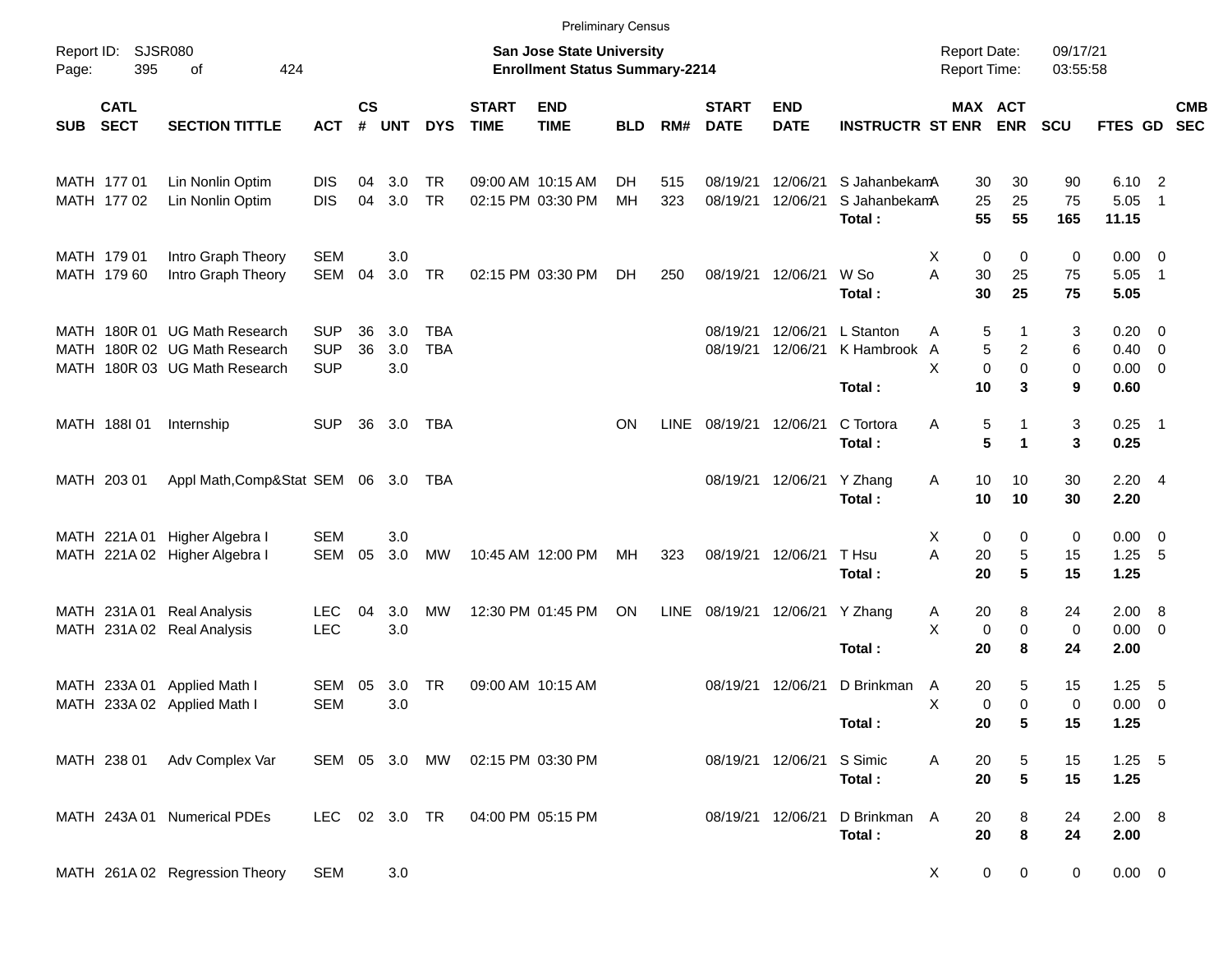|            |                            |                                                                                                                                                                                                                            |                                                                                  |                      |                                        |                                               |                             | <b>Preliminary Census</b>                                          |            |             |                                  |                                                      |                                      |                                     |                                                                                                |                            |                                                                |                                                     |            |
|------------|----------------------------|----------------------------------------------------------------------------------------------------------------------------------------------------------------------------------------------------------------------------|----------------------------------------------------------------------------------|----------------------|----------------------------------------|-----------------------------------------------|-----------------------------|--------------------------------------------------------------------|------------|-------------|----------------------------------|------------------------------------------------------|--------------------------------------|-------------------------------------|------------------------------------------------------------------------------------------------|----------------------------|----------------------------------------------------------------|-----------------------------------------------------|------------|
| Page:      | Report ID: SJSR080<br>396  | 424<br>of                                                                                                                                                                                                                  |                                                                                  |                      |                                        |                                               |                             | San Jose State University<br><b>Enrollment Status Summary-2214</b> |            |             |                                  |                                                      |                                      | <b>Report Date:</b><br>Report Time: |                                                                                                | 09/17/21<br>03:55:58       |                                                                |                                                     |            |
| <b>SUB</b> | <b>CATL</b><br><b>SECT</b> | <b>SECTION TITTLE</b>                                                                                                                                                                                                      | <b>ACT</b>                                                                       | $\mathsf{cs}$<br>#   | <b>UNT</b>                             | <b>DYS</b>                                    | <b>START</b><br><b>TIME</b> | <b>END</b><br><b>TIME</b>                                          | <b>BLD</b> | RM#         | <b>START</b><br><b>DATE</b>      | <b>END</b><br><b>DATE</b>                            | <b>INSTRUCTR ST ENR</b>              |                                     | MAX ACT<br><b>ENR</b>                                                                          | <b>SCU</b>                 | FTES GD SEC                                                    |                                                     | <b>CMB</b> |
|            |                            | MATH 261A 03 Regression Theory                                                                                                                                                                                             | SEM                                                                              |                      | 04 3.0                                 | TR                                            |                             | 09:00 AM 10:15 AM                                                  | MH         | 320         | 08/19/21                         | 12/06/21                                             | C Tortora<br>Total:                  | 20<br>Α<br>20                       | 24<br>24                                                                                       | 72<br>72                   | 6.00 24<br>6.00                                                |                                                     |            |
|            | MATH 264 01<br>MATH 264 02 | <b>Bayesian Analysis</b><br><b>Bayesian Analysis</b>                                                                                                                                                                       | <b>LEC</b><br><b>LEC</b>                                                         | 02                   | 3.0<br>3.0                             | <b>TR</b>                                     |                             | 04:00 PM 05:15 PM                                                  | МH         | 323         | 08/19/21                         | 12/06/21                                             | <b>B</b> Lee<br>Total:               | $\mathbf 0$<br>X<br>A<br>20<br>20   | 0<br>12<br>12                                                                                  | 0<br>36<br>36              | $0.00 \t 0$<br>3.00 12<br>3.00                                 |                                                     |            |
|            | MATH 267 01<br>MATH 267 02 | Comp Stats<br>Comp Stats                                                                                                                                                                                                   | <b>LEC</b><br><b>LEC</b>                                                         | 02                   | 3.0<br>3.0                             | <b>TR</b>                                     |                             | 02:15 PM 03:30 PM                                                  | МH         | 320         | 08/19/21                         | 12/06/21                                             | C Tortora<br>Total:                  | X<br>0<br>A<br>20<br>20             | 0<br>8<br>8                                                                                    | 0<br>24<br>24              | $0.00 \t 0$<br>2.00 8<br>2.00                                  |                                                     |            |
|            | MATH 269 01                | <b>Stat Consulting</b>                                                                                                                                                                                                     | <b>LEC</b>                                                                       | 04                   | 3.0                                    | МW                                            |                             | 05:45 PM 07:00 PM                                                  | ON         | <b>LINE</b> | 08/19/21                         | 12/06/21                                             | A Gottlieb<br>Total:                 | 20<br>A<br>20                       | 16<br>16                                                                                       | 48<br>48                   | 4.00 16<br>4.00                                                |                                                     |            |
|            |                            | MATH 279A 01 Graph Theory<br>MATH 279A 08 Graph Theory                                                                                                                                                                     | <b>SEM</b><br><b>SEM</b>                                                         | 05                   | 3.0<br>3.0                             | <b>TR</b>                                     |                             | 10:45 AM 12:00 PM                                                  | MН         | 323         | 08/19/21                         | 12/06/21                                             | S JahanbekamA<br>Total:              | X<br>$\mathbf 0$<br>20<br>20        | 0<br>10<br>10                                                                                  | 0<br>30<br>30              | $0.00 \t 0$<br>2.45<br>2.45                                    | - 9                                                 |            |
|            | MATH 280 01<br>MATH 280 02 | <b>Grad Ind Studies</b><br><b>Grad Ind Studies</b>                                                                                                                                                                         | <b>SUP</b><br><b>SUP</b>                                                         | 25<br>25             | 3.0<br>3.0                             | TBA<br><b>TBA</b>                             |                             |                                                                    |            |             | 08/19/21<br>08/19/21             | 12/06/21<br>12/06/21                                 | L Stanton<br>S JahanbekamA<br>Total: | Α<br>8                              | 5<br>$\overline{2}$<br>3<br>0<br>$\mathbf{2}$                                                  | 6<br>0<br>6                | $0.50$ 2<br>$0.00 \t 0$<br>0.50                                |                                                     |            |
|            | MATH 285 01                | Adv Topics-Math/Math SEM 05 3.0 TR                                                                                                                                                                                         |                                                                                  |                      |                                        |                                               |                             | 10:45 AM 12:00 PM                                                  |            |             | 08/19/21                         | 12/06/21                                             | C Tortora<br>Total:                  | 20<br>Α<br>20                       | $\overline{2}$<br>$\mathbf{2}$                                                                 | 6<br>6                     | $0.50$ 2<br>0.50                                               |                                                     |            |
|            | MATH 287 01                | Prof Dev Col Teach                                                                                                                                                                                                         | SEM                                                                              |                      | 05 1.0 F                               |                                               |                             | 04:00 PM 06:00 PM                                                  | ON         | LINE        | 08/19/21                         | 12/06/21                                             | T Hsu<br>Total:                      | 15<br>Α<br>15                       | 6<br>6                                                                                         | 6<br>6                     | 0.50 6<br>0.50                                                 |                                                     |            |
|            | MATH 288101                | Stats Internship                                                                                                                                                                                                           | <b>SUP</b>                                                                       | 25                   | 3.0                                    | TBA                                           |                             |                                                                    | <b>ON</b>  | <b>LINE</b> | 08/19/21                         | 12/06/21                                             | C Tortora<br>Total:                  | 10<br>Α<br>10                       | $\overline{2}$<br>$\overline{2}$                                                               | 6<br>6                     | $0.40 \quad 0$<br>0.40                                         |                                                     |            |
|            |                            | MATH 297A 01 Prep for Proj/Thesis<br>MATH 297A 02 Prep for Proj/Thesis<br>MATH 297A 03 Prep for Proj/Thesis<br>MATH 297A 04 Prep for Proj/Thesis<br>MATH 297A 05 Prep for Proj/Thesis<br>MATH 297A 06 Prep for Proj/Thesis | <b>SUP</b><br><b>SUP</b><br><b>SUP</b><br><b>SUP</b><br><b>SUP</b><br><b>SUP</b> | 36<br>36<br>36<br>36 | 3.0<br>3.0<br>3.0<br>3.0<br>3.0<br>3.0 | TBA<br><b>TBA</b><br><b>TBA</b><br><b>TBA</b> |                             |                                                                    |            |             | 08/19/21<br>08/19/21<br>08/19/21 | 12/06/21 B Lee<br>12/06/21 S Simic<br>12/06/21 T Hsu | 08/19/21 12/06/21 J Schettler        | Α<br>Α<br>Α<br>Α<br>х<br>X<br>0     | 3<br>3<br>3<br>$\mathbf{1}$<br>3<br>$\overline{c}$<br>3<br>$\mathbf{1}$<br>$\pmb{0}$<br>0<br>0 | 9<br>3<br>6<br>3<br>0<br>0 | 0.75<br>0.25<br>$0.50$ 2<br>0.25<br>$0.00 \t 0$<br>$0.00 \t 0$ | $\overline{\phantom{a}}$ 3<br>- 1<br>$\overline{1}$ |            |
|            |                            | MATH 297A 07 Prep for Proj/Thesis                                                                                                                                                                                          | <b>SUP</b>                                                                       |                      | 3.0                                    |                                               |                             |                                                                    |            |             |                                  |                                                      | Total:                               | X<br>$\pmb{0}$<br>12                | 0<br>$\overline{7}$                                                                            | 0<br>21                    | $0.00 \t 0$<br>1.75                                            |                                                     |            |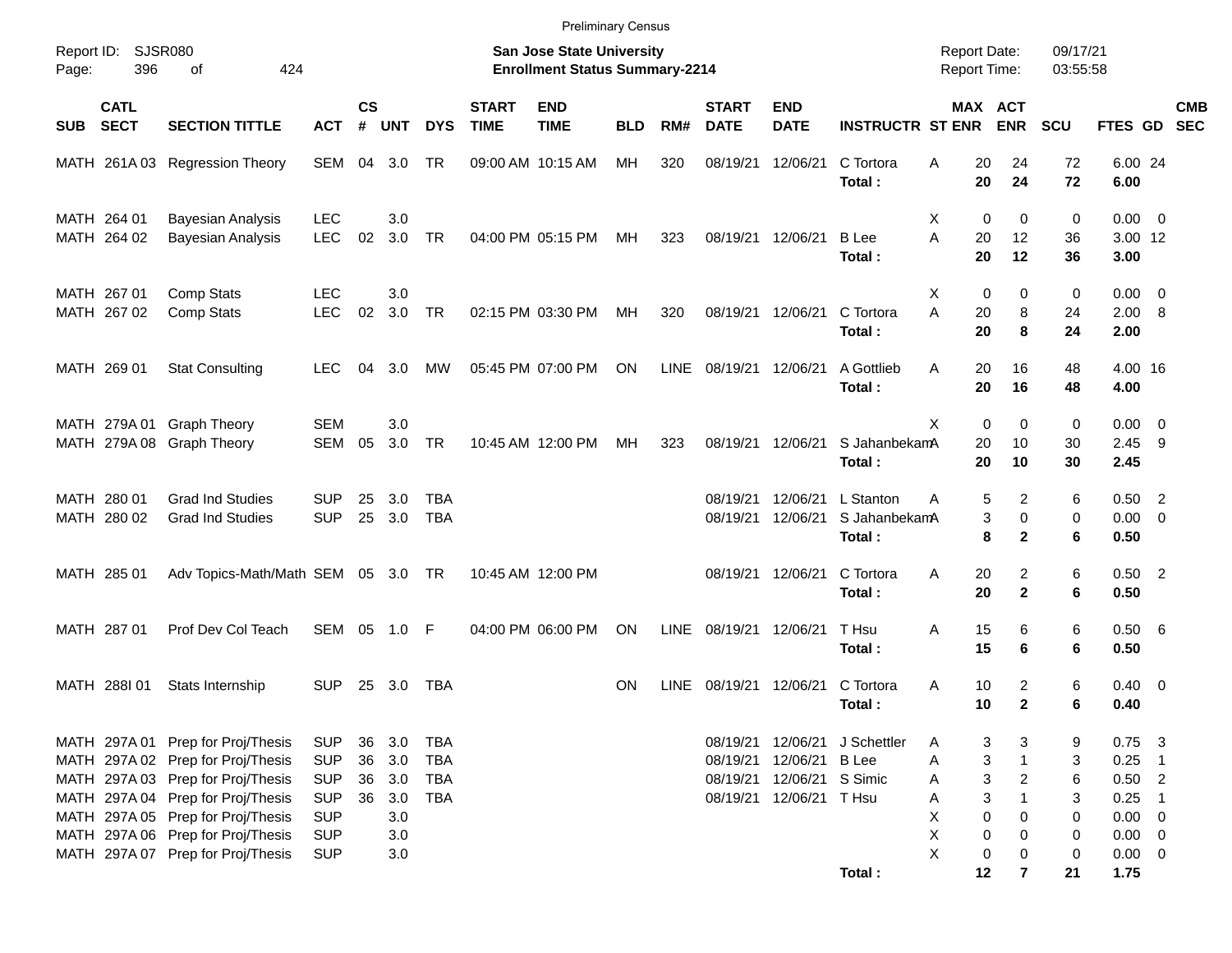|                     |                            |                                |            |                    |            |            |                             |                                                                    | <b>Preliminary Census</b> |     |                             |                           |                         |                                     |              |                      |             |                            |                          |
|---------------------|----------------------------|--------------------------------|------------|--------------------|------------|------------|-----------------------------|--------------------------------------------------------------------|---------------------------|-----|-----------------------------|---------------------------|-------------------------|-------------------------------------|--------------|----------------------|-------------|----------------------------|--------------------------|
| Report ID:<br>Page: | <b>SJSR080</b><br>397      | of                             | 424        |                    |            |            |                             | San Jose State University<br><b>Enrollment Status Summary-2214</b> |                           |     |                             |                           |                         | <b>Report Date:</b><br>Report Time: |              | 09/17/21<br>03:55:58 |             |                            |                          |
| <b>SUB</b>          | <b>CATL</b><br><b>SECT</b> | <b>SECTION TITTLE</b>          | <b>ACT</b> | $\mathsf{cs}$<br># | <b>UNT</b> | <b>DYS</b> | <b>START</b><br><b>TIME</b> | <b>END</b><br><b>TIME</b>                                          | <b>BLD</b>                | RM# | <b>START</b><br><b>DATE</b> | <b>END</b><br><b>DATE</b> | <b>INSTRUCTR ST ENR</b> | MAX ACT                             | <b>ENR</b>   | <b>SCU</b>           | FTES GD     |                            | <b>CMB</b><br><b>SEC</b> |
|                     | MATH 298 01                | <b>Special Study</b>           | <b>SUP</b> | 25                 | 3.0        | <b>TBA</b> |                             |                                                                    |                           |     | 08/19/21                    | 12/06/21                  | W So                    | 3<br>Α                              |              | 3                    | 0.25        | $\overline{\phantom{1}}$   |                          |
|                     | MATH 298 02                | <b>Special Study</b>           | <b>SUP</b> | 25                 | 3.0        | <b>TBA</b> |                             |                                                                    |                           |     | 08/19/21                    | 12/06/21                  | S Simic                 | 3<br>Α                              | 1            | 3                    | 0.25        | - 1                        |                          |
|                     | MATH 298 03                | <b>Special Study</b>           | <b>SUP</b> | 25                 | 3.0        | <b>TBA</b> |                             |                                                                    |                           |     | 08/19/21                    | 12/06/21                  | D Fryer                 | 3<br>Α                              | 1            | 3                    | 0.25        | $\overline{\phantom{1}}$   |                          |
|                     | MATH 298 04                | <b>Special Study</b>           | <b>SUP</b> |                    | 3.0        |            |                             |                                                                    |                           |     |                             |                           |                         | х<br>0                              | 0            | 0                    | 0.00        | $\overline{\phantom{0}}$   |                          |
|                     | MATH 298 05                | <b>Special Study</b>           | <b>SUP</b> |                    | 3.0        |            |                             |                                                                    |                           |     |                             |                           |                         | X<br>0                              | 0            | 0                    | $0.00 \t 0$ |                            |                          |
|                     |                            |                                |            |                    |            |            |                             |                                                                    |                           |     |                             |                           | Total:                  | 9                                   | 3            | 9                    | 0.75        |                            |                          |
|                     | MATH 299 01                | <b>Masters Thesis</b>          | <b>SUP</b> | 25                 | 3.0        | TBA        |                             |                                                                    |                           |     | 08/19/21                    | 12/06/21                  | K Hambrook A            | 3                                   | 1            | 3                    | 0.25        | $\overline{\phantom{1}}$   |                          |
|                     | MATH 299 02                | <b>Masters Thesis</b>          | <b>SUP</b> | 25                 | 3.0        | <b>TBA</b> |                             |                                                                    |                           |     | 08/19/21                    | 12/06/21                  | T Hsu                   | 3<br>Α                              | 1            | 3                    | 0.25        | $\overline{\phantom{0}}$ 1 |                          |
|                     |                            |                                |            |                    |            |            |                             |                                                                    |                           |     |                             |                           | Total:                  | 6                                   | $\mathbf{2}$ | 6                    | 0.50        |                            |                          |
|                     |                            | MATH 1001S 01 MATH 01 Support  | <b>ACT</b> | 07                 | 1.0        | MW         |                             | 10:45 AM 11:35 AM                                                  | SCI                       | 321 | 08/19/21                    | 12/06/21                  | T Hsu                   | 30<br>Α                             | 30           | 30                   | 2.00        | $\overline{\phantom{0}}$   |                          |
|                     |                            | MATH 1001S 02 MATH 01 Support  | <b>ACT</b> | 07                 | 1.0        | MW         |                             | 12:30 PM 01:20 PM                                                  | SCI                       | 321 | 08/19/21                    | 12/06/21                  | T Hsu                   | 30<br>Α                             | 26           | 26                   | 1.73        | $\overline{\mathbf{0}}$    |                          |
|                     |                            | MATH 1001S 03 MATH 01 Support  | <b>ACT</b> | 07                 | 1.0        | MW         |                             | 04:00 PM 04:50 PM                                                  | SCI                       | 321 | 08/19/21                    | 12/06/21                  | T Hsu                   | 30<br>Α                             | 29           | 29                   | 1.93        | - 0                        |                          |
|                     |                            | MATH 1001S 04 MATH 01 Support  | <b>ACT</b> | 07                 | 1.0        | MW         |                             | 06:00 PM 06:50 PM                                                  | SCI                       | 321 | 08/19/21                    | 12/06/21                  | H DeBrine               | 30<br>Α                             | 27           | 27                   | 1.80        | - 0                        |                          |
|                     |                            | MATH 1001S 05 MATH 01 Support  | <b>ACT</b> | 07                 | 1.0        | <b>TR</b>  |                             | 09:00 AM 09:50 AM                                                  | SCI                       | 321 | 08/19/21                    | 12/06/21                  | T Hsu                   | 30<br>Α                             | 28           | 28                   | 1.87        | $\overline{\mathbf{0}}$    |                          |
|                     |                            | MATH 1001S 07 MATH 01 Support  | <b>ACT</b> | 07                 | 1.0        | <b>TR</b>  |                             | 10:45 AM 11:35 AM                                                  | SCI                       | 321 | 08/19/21                    | 12/06/21                  | T Hsu                   | 30<br>A                             | 27           | 27                   | 1.80        | - 0                        |                          |
|                     |                            | MATH 1001S 08 MATH 01 Support  | <b>ACT</b> | 07                 | 1.0        | <b>TR</b>  |                             | 02:15 PM 03:30 PM                                                  | <b>SH</b>                 | 346 | 08/19/21                    | 12/06/21                  | T Hsu                   | 30<br>Α                             | $\mathbf 0$  | 0                    | 0.00        | - 0                        |                          |
|                     |                            | MATH 1001S 09 MATH 01 Support  | <b>ACT</b> | 07                 | 1.0        | <b>TR</b>  |                             | 02:15 PM 03:05 PM                                                  | <b>SH</b>                 | 413 | 08/19/21                    | 12/06/21                  | T Hsu                   | 30<br>Α                             | 29           | 29                   | 1.93        | - 0                        |                          |
|                     |                            | MATH 1001S 10 MATH 01 Support  | <b>ACT</b> | 07                 | 1.0        | <b>TR</b>  |                             | 02:15 PM 03:05 PM                                                  | <b>SH</b>                 | 315 | 08/19/21                    | 12/06/21                  | T Hsu                   | 28<br>Α                             | 27           | 27                   | 1.80        | - 0                        |                          |
|                     |                            | MATH 1001S 11 MATH 01 Support  | <b>ACT</b> | 07                 | 1.0        | МW         |                             | 02:15 PM 03:05 PM                                                  | <b>SH</b>                 | 315 | 08/19/21                    | 12/06/21                  | T Hsu                   | 28<br>Α                             | 27           | 27                   | 1.80        | - 0                        |                          |
|                     |                            | MATH 1001S 12 MATH 01 Support  | <b>ACT</b> | 07                 | 1.0        | <b>TR</b>  |                             | 09:00 AM 09:50 AM                                                  | MН                        | 322 | 08/19/21                    | 12/06/21                  | T Hsu                   | 28<br>Α                             | 21           | 21                   | 1.40        | $\overline{\mathbf{0}}$    |                          |
|                     |                            | MATH 1001S 75 MATH 01 Support  | <b>ACT</b> | 07                 | 1.0        | <b>TR</b>  |                             | 12:30 PM 01:20 PM                                                  | <b>SH</b>                 | 311 | 08/19/21                    | 12/06/21                  | H DeBrine               | 30<br>Α                             | 26           | 26                   | 1.73        | $\overline{\mathbf{0}}$    |                          |
|                     |                            | MATH 1001S 76 MATH 01 Support  | <b>ACT</b> | 07                 | 1.0        | <b>TR</b>  |                             | 06:00 PM 06:50 PM                                                  | SCI                       | 321 | 08/19/21                    | 12/06/21                  | H DeBrine               | 30<br>Α                             | 27           | 27                   | 1.80 0      |                            |                          |
|                     |                            |                                |            |                    |            |            |                             |                                                                    |                           |     |                             |                           | Total:                  | 384                                 | 324          | 324                  | 21.60       |                            |                          |
|                     |                            | MATH 1010DS 01MATH 10D Support | <b>ACT</b> | 07                 | 1.0        | MW         |                             | 09:00 AM 09:50 AM                                                  | DH.                       | 416 | 08/19/21                    | 12/06/21                  | W Tauzer                | 26<br>Α                             | 24           | 24                   | 1.60        | $\overline{\phantom{0}}$   |                          |
|                     |                            | MATH 1010DS 02MATH 10D Support | <b>ACT</b> | 07                 | 1.0        | MW         |                             | 12:30 PM 01:20 PM                                                  | DH.                       | 416 | 08/19/21                    | 12/06/21                  | A Gottlieb              | 26<br>Α                             | 25           | 25                   | 1.67        | $\overline{\mathbf{0}}$    |                          |
|                     |                            | MATH 1010DS 03MATH 10D Support | <b>ACT</b> | 07                 | 1.0        | <b>TR</b>  |                             | 12:30 PM 01:20 PM                                                  | MH                        | 323 | 08/19/21                    | 12/06/21                  | A Gottlieb              | 28<br>A                             | 5            | 5                    | 0.33        | - 0                        |                          |
|                     |                            |                                |            |                    |            |            |                             |                                                                    |                           |     |                             |                           | Total:                  | 80                                  | 54           | 54                   | 3.60        |                            |                          |
|                     |                            | MATH 1010PS 01MATH 10P Support | <b>ACT</b> |                    | 07 1.0     | <b>TR</b>  |                             | 12:30 PM 01:20 PM                                                  | DH.                       | 416 | 08/19/21                    | 12/06/21                  | I Casarez               | 26<br>A                             | 25           | 25                   | $1.67$ 0    |                            |                          |
|                     |                            | MATH 1010PS 02MATH 10P Support | <b>ACT</b> |                    | 07 1.0     | <b>TR</b>  |                             | 06:00 PM 06:50 PM                                                  | DH.                       | 416 | 08/19/21                    | 12/06/21                  | M Campisi               | 26<br>A                             | 20           | 20                   | $1.33 \ 0$  |                            |                          |
|                     |                            | MATH 1010PS 03MATH 10P Support | <b>ACT</b> |                    | 07 1.0     | <b>TR</b>  |                             | 02:15 PM 03:05 PM                                                  | MН                        | 224 | 08/19/21                    | 12/06/21                  | T Rivera                | 28<br>A                             | $\,$ 5 $\,$  | $\sqrt{5}$           | 0.33 0      |                            |                          |
|                     |                            |                                |            |                    |            |            |                             |                                                                    |                           |     |                             |                           | Total:                  | 80                                  | 50           | 50                   | 3.33        |                            |                          |
|                     |                            | MATH 1018AS 01MATH 18A Support | <b>ACT</b> | 07                 | 1.0        |            |                             |                                                                    |                           |     | 08/19/21 12/06/21           |                           |                         | X<br>0                              | 0            | 0                    | $0.00 \t 0$ |                            |                          |
|                     |                            | MATH 1018AS 02MATH 18A Support | ACT        |                    | 07 1.0     | MW         |                             | 04:00 PM 04:50 PM                                                  | MН                        | 323 |                             | 08/19/21 12/06/21         | I Casarez               | 26<br>A                             | 26           | 26                   | $1.73 \t 0$ |                            |                          |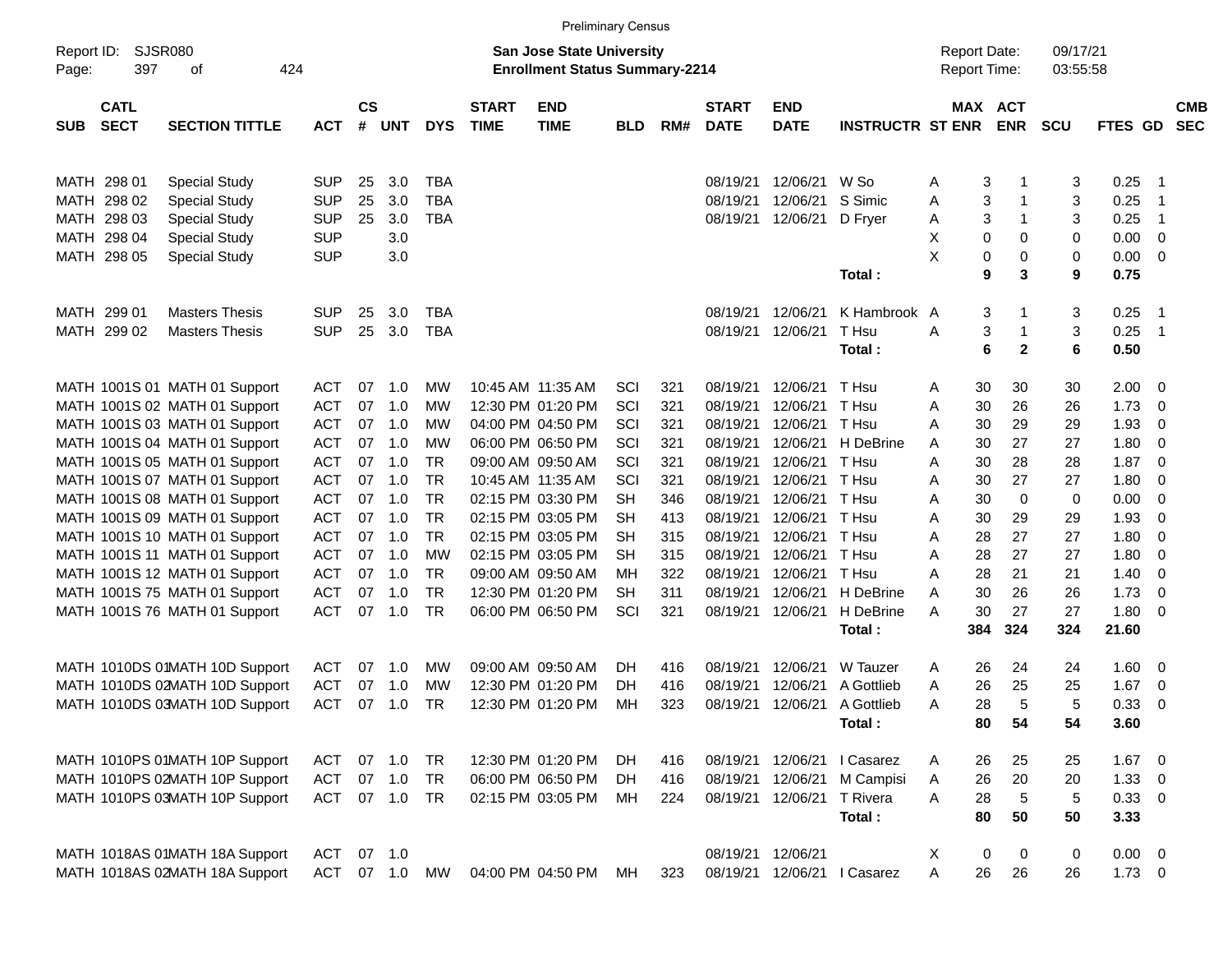|                                                        |                                                                                                 |                                        |                    |                                  |                                       |                             | <b>Preliminary Census</b>              |                 |                                            |                                  |                                                  |                                                       |                             |                                                             |                                         |                                                      |                                |
|--------------------------------------------------------|-------------------------------------------------------------------------------------------------|----------------------------------------|--------------------|----------------------------------|---------------------------------------|-----------------------------|----------------------------------------|-----------------|--------------------------------------------|----------------------------------|--------------------------------------------------|-------------------------------------------------------|-----------------------------|-------------------------------------------------------------|-----------------------------------------|------------------------------------------------------|--------------------------------|
| Report ID:<br>398<br>Page:                             | <b>SJSR080</b><br>424<br>of                                                                     |                                        |                    | <b>San Jose State University</b> | <b>Enrollment Status Summary-2214</b> |                             |                                        |                 | <b>Report Date:</b><br><b>Report Time:</b> |                                  | 09/17/21<br>03:55:58                             |                                                       |                             |                                                             |                                         |                                                      |                                |
| <b>CATL</b><br><b>SECT</b><br><b>SUB</b>               | <b>SECTION TITTLE</b>                                                                           | <b>ACT</b>                             | $\mathsf{cs}$<br># | <b>UNT</b>                       | <b>DYS</b>                            | <b>START</b><br><b>TIME</b> | <b>END</b><br><b>TIME</b>              | <b>BLD</b>      | RM#                                        | <b>START</b><br><b>DATE</b>      | <b>END</b><br><b>DATE</b>                        | <b>INSTRUCTR ST ENR</b>                               |                             | <b>MAX ACT</b><br><b>ENR</b>                                | <b>SCU</b>                              | <b>FTES GD</b>                                       | <b>CMB</b><br><b>SEC</b>       |
|                                                        |                                                                                                 |                                        |                    |                                  |                                       |                             |                                        |                 |                                            |                                  |                                                  | Total:                                                |                             | 26<br>26                                                    | 26                                      | 1.73                                                 |                                |
|                                                        | MATH 1019S 01 MATH 19 Support<br>MATH 1019S 02 MATH 19 Support<br>MATH 1019S 75 MATH 19 Support | <b>ACT</b><br><b>ACT</b><br><b>ACT</b> | 07<br>07<br>07     | 1.0<br>1.0<br>1.0                | <b>MW</b><br><b>TR</b>                |                             | 06:00 PM 06:50 PM<br>04:00 PM 04:50 PM | <b>DH</b><br>DH | 416<br>416                                 | 08/19/21<br>08/19/21<br>08/19/21 | 12/06/21<br>12/06/21<br>12/06/21                 | <b>T</b> Rivera<br><b>T</b> Rivera<br>Total:          | A<br>A<br>X                 | 26<br>19<br>26<br>11<br>$\mathbf 0$<br>$\Omega$<br>52<br>30 | 19<br>11<br>0<br>30                     | $1.27 \t 0$<br>$0.73 \quad 0$<br>$0.00 \t 0$<br>2.00 |                                |
|                                                        | MTED 184S 02 MthEd Phase II Sem                                                                 | SEM 05                                 |                    | 1.0                              | R.                                    |                             | 05:45 PM 07:45 PM                      | <b>SH</b>       | 414                                        | 08/19/21                         | 12/06/21                                         | F Rivera<br>Total:                                    | A                           | 10<br>9<br>9<br>10                                          | 9<br>9                                  | 0.706<br>0.70                                        |                                |
| MTED 184Y 01 Stdt Tchg II<br>MTED 184Y 02 Stdt Tchg II |                                                                                                 | <b>SUP</b><br><b>SUP</b>               | 25<br>25           | 4.0<br>4.0                       | <b>TBA</b><br><b>TBA</b>              |                             |                                        |                 |                                            | 08/19/21<br>08/19/21             | 12/06/21<br>12/06/21                             | F Rivera<br>D Goulette<br>Total:                      | A<br>A                      | 10<br>8<br>3<br>10<br>20<br>11                              | 32<br>12<br>44                          | 2.53<br>0.80<br>3.33                                 | - 6<br>$\overline{\mathbf{0}}$ |
| MTED 184Z 01 Stdt Tchg III                             |                                                                                                 | <b>SUP</b>                             | 25                 | 4.0                              | <b>TBA</b>                            |                             |                                        |                 |                                            | 08/19/21                         | 12/06/21                                         | F Rivera<br>Total:                                    | A                           | 10<br>8<br>8<br>10                                          | 32<br>32                                | 2.536<br>2.53                                        |                                |
| MTED 394 01                                            | Secondary Math MethoSEM 05 3.0                                                                  |                                        |                    |                                  | $\top$                                |                             | 04:00 PM 06:40 PM                      | CL.             | 111                                        | 08/19/21 12/06/21                |                                                  | C Roddick<br>Total:                                   | A                           | 20<br>20<br>20<br>20                                        | 60<br>60                                | $4.00 \ 0$<br>4.00                                   |                                |
| Department :                                           | <b>Mathematics &amp; Statistics</b>                                                             |                                        |                    |                                  |                                       |                             |                                        |                 |                                            |                                  | <b>Lower Division:</b><br><b>Upper Division:</b> | <b>Department Total:</b><br><b>Graduate Division:</b> | 8329<br>6283<br>1114<br>932 | 969<br>639                                                  | 7189 18849<br>5581 15014<br>2898<br>937 | 1268.28<br>1001.60<br>198.12<br>68.57                |                                |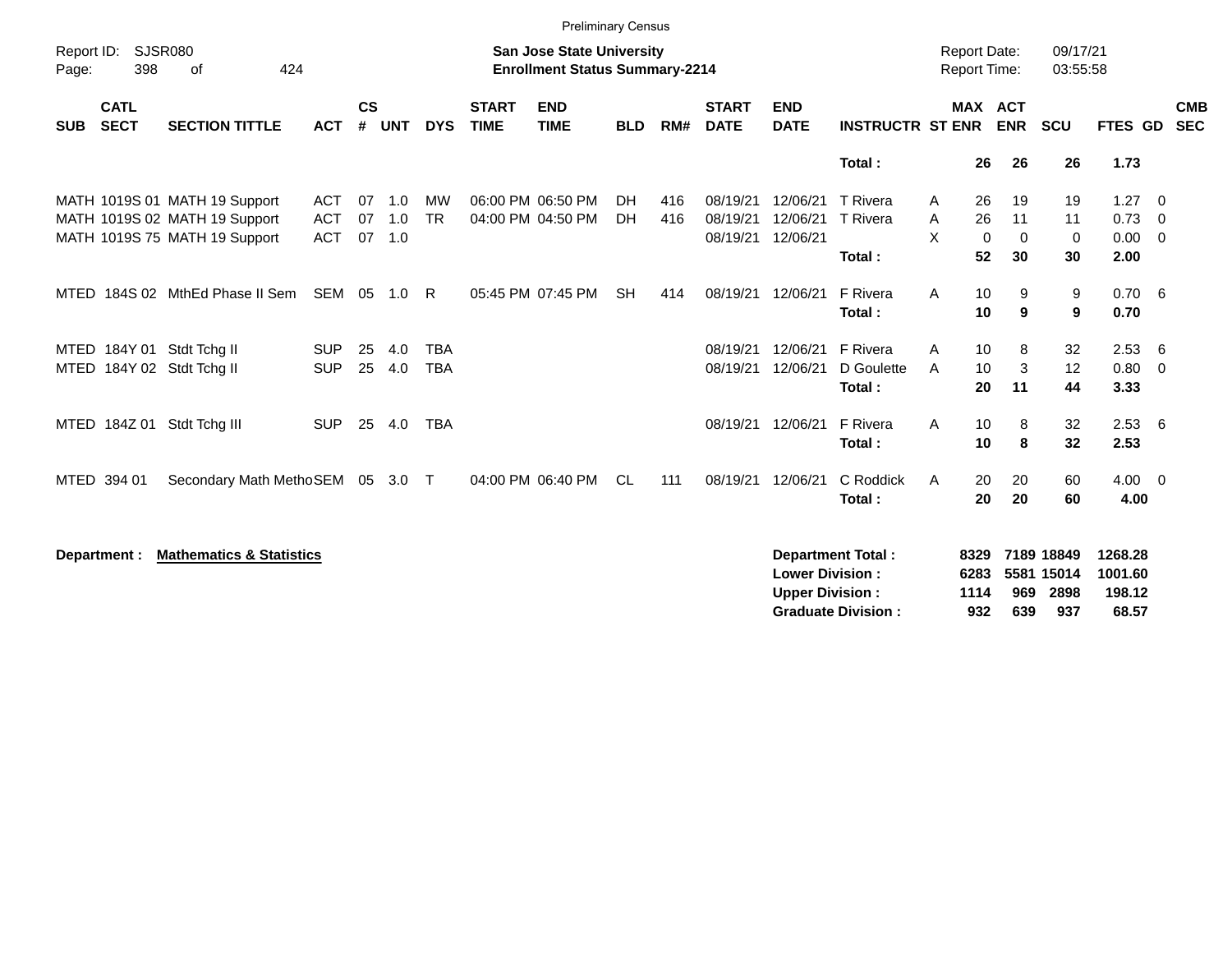|            |                            |                                  |                   |                    |               |                |                             |                                                                           | <b>Preliminary Census</b> |     |                                         |                           |                                                         |                                     |                                     |                      |                            |     |                          |
|------------|----------------------------|----------------------------------|-------------------|--------------------|---------------|----------------|-----------------------------|---------------------------------------------------------------------------|---------------------------|-----|-----------------------------------------|---------------------------|---------------------------------------------------------|-------------------------------------|-------------------------------------|----------------------|----------------------------|-----|--------------------------|
| Page:      | Report ID: SJSR080<br>399  | 424<br>οf                        |                   |                    |               |                |                             | <b>San Jose State University</b><br><b>Enrollment Status Summary-2214</b> |                           |     |                                         |                           |                                                         | <b>Report Date:</b><br>Report Time: |                                     | 09/17/21<br>03:55:58 |                            |     |                          |
| <b>SUB</b> | <b>CATL</b><br><b>SECT</b> | <b>SECTION TITTLE</b>            | <b>ACT</b>        | $\mathsf{cs}$<br># | <b>UNT</b>    | <b>DYS</b>     | <b>START</b><br><b>TIME</b> | <b>END</b><br><b>TIME</b>                                                 | <b>BLD</b>                | RM# | <b>START</b><br><b>DATE</b>             | <b>END</b><br><b>DATE</b> | <b>INSTRUCTR ST ENR ENR</b>                             |                                     | <b>MAX ACT</b>                      | <b>SCU</b>           | FTES GD                    |     | <b>CMB</b><br><b>SEC</b> |
| College    |                            | <b>Science, College of</b>       |                   |                    |               |                |                             |                                                                           |                           |     |                                         |                           |                                                         |                                     |                                     |                      |                            |     |                          |
|            | Department :               | <b>Moss Landing Marine Lab</b>   |                   | 04                 |               |                |                             |                                                                           |                           |     |                                         | 12/06/21                  |                                                         |                                     |                                     |                      |                            |     |                          |
| МS<br>МS   | 103 01<br>103 02           | Marine Ecology<br>Marine Ecology | <b>SEM</b><br>LAB |                    | 4.0<br>16 0.0 | R<br>R         |                             | 09:00 AM 10:50 AM<br>11:00 AM 04:50 PM                                    | <b>OFF</b><br><b>OFF</b>  |     | CAMP 08/19/21<br>CAMP 08/19/21 12/06/21 |                           |                                                         | Α<br>A                              | 30<br>0<br>30<br>$\mathbf 0$        | 0<br>0               | $0.00 \t 0$<br>$0.00 \t 0$ |     |                          |
|            |                            |                                  |                   |                    |               |                |                             |                                                                           |                           |     |                                         |                           | Total:                                                  |                                     | 60<br>$\bf{0}$                      | 0                    | 0.00                       |     |                          |
| МS         | 105 01                     | Mar Sci Diving                   | SEM               | 04                 | 3.0           | <b>TBA</b>     |                             |                                                                           |                           |     | 08/19/21                                | 12/06/21                  | D Steller                                               | A                                   | 15<br>10                            | 10                   | 2.45                       | - 9 |                          |
| MS         | 105 02                     | Mar Sci Diving                   | LAB               |                    | 16 0.0        | <b>TBA</b>     |                             |                                                                           |                           |     |                                         | 08/19/21 12/06/21         | D Steller<br>Total:                                     | 15<br>A                             | 10<br>30<br>20                      | 20<br>30             | 0.009<br>2.45              |     |                          |
| МS         | 112 01                     | <b>Mar Bird Mammals</b>          | SEM               | 04                 | 4.0           | TBA            |                             |                                                                           |                           |     | 08/19/21                                | 12/06/21                  | <b>B</b> McDonald A                                     |                                     | 2<br>25                             | 4                    | $0.60$ 1                   |     |                          |
| MS         | 112 02                     | Mar Bird Mammals                 | LAB               |                    | 16 0.0        | <b>TBA</b>     |                             |                                                                           |                           |     |                                         | 08/19/21 12/06/21         | B McDonald A<br>Total:                                  |                                     | $\overline{a}$<br>25<br>50<br>4     | 4<br>8               | $0.00$ 1<br>0.60           |     |                          |
| МS         | 113 01                     | Marine Ichthyology               | <b>SEM</b>        | 04                 | 4.0           | Т              |                             | 09:00 AM 10:50 AM                                                         | <b>OFF</b>                |     | CAMP 08/19/21                           | 12/06/21                  | S Hamilton                                              | A                                   | 30<br>0                             | 0                    | $0.00 \t 0$                |     |                          |
| MS         | 113 02                     | Marine Ichthyology               | LAB               | 16                 | 0.0           | $\mathsf{T}$   |                             | 11:00 AM 04:50 PM                                                         | <b>OFF</b>                |     | CAMP 08/19/21 12/06/21                  |                           | S Hamilton<br>Total:                                    | A                                   | $\mathbf 0$<br>30<br>$\bf{0}$<br>60 | 0<br>0               | $0.00 \t 0$<br>0.00        |     |                          |
|            |                            |                                  |                   |                    |               |                |                             |                                                                           |                           |     |                                         |                           |                                                         |                                     |                                     |                      |                            |     |                          |
| МS         | 141 01                     | Geol Oceanography                | SEM               | 04                 | 4.0           | TBA            |                             |                                                                           |                           |     | 08/19/21                                | 12/06/21                  | I Aiello                                                | A                                   | 7<br>25                             | 14                   | 2.27                       | 6   |                          |
| MS         | 141 02                     | Geol Oceanography                | LAB               |                    | 16 0.0        | <b>TBA</b>     |                             |                                                                           |                           |     |                                         | 08/19/21 12/06/21         | I Aiello<br>Total:                                      | A                                   | 25<br>$\overline{7}$<br>50<br>14    | 14<br>28             | $0.00\ 6$<br>2.27          |     |                          |
| МS         | 142 01                     | Physical Ocenog                  | <b>SEM</b>        | 04                 | 4.0           | TBA            |                             |                                                                           |                           |     | 08/19/21                                | 12/06/21                  | T Connolly                                              | A                                   | 15<br>6                             | 12                   | $2.00\quad 6$              |     |                          |
| MS         | 142 02                     | Physical Ocenog                  | LAB               |                    | 16 0.0        | <b>TBA</b>     |                             |                                                                           |                           |     |                                         | 08/19/21 12/06/21         | T Connolly                                              | A                                   | 15<br>6                             | 12                   | 0.00 6                     |     |                          |
|            |                            |                                  |                   |                    |               |                |                             |                                                                           |                           |     |                                         |                           | Total:                                                  |                                     | 12<br>30                            | 24                   | 2.00                       |     |                          |
| МS         | 180 11                     | <b>Independent Studies</b>       | SUP               | 36                 | 2.0           | TBA            |                             |                                                                           |                           |     |                                         | 08/19/21 12/06/21         |                                                         | Α                                   | 36<br>0                             | 0                    | $0.00 \t 0$                |     |                          |
| MS         | 180 21                     | Independent Studies              | <b>SUP</b>        | 36                 | 2.0           | <b>TBA</b>     |                             |                                                                           |                           |     |                                         | 08/19/21 12/06/21         |                                                         | A                                   | 36<br>$\mathbf 0$                   | 0                    | $0.00 \t 0$                |     |                          |
|            |                            |                                  |                   |                    |               |                |                             |                                                                           |                           |     |                                         |                           | Total:                                                  |                                     | 72<br>0                             | 0                    | 0.00                       |     |                          |
| ΜS         |                            | 201 01 Lib Res Meth              |                   |                    |               | SEM 05 1.0 TBA |                             |                                                                           |                           |     |                                         | 08/19/21 12/06/21 K Lage  |                                                         | Α<br>15                             | 9                                   | 9                    | $0.75$ 9                   |     |                          |
|            |                            |                                  |                   |                    |               |                |                             |                                                                           |                           |     |                                         |                           | Total:                                                  | 15                                  | 9                                   | 9                    | 0.75                       |     |                          |
| МS         | 203 01                     | Adv Mar Ecol                     | LEC 04 4.0 R      |                    |               |                |                             |                                                                           |                           |     |                                         |                           | 09:00 AM 10:50 AM OFF CAMP 08/19/21 12/06/21 S Hamilton | 30<br>A                             | 17                                  | 34                   | 5.67 17                    |     |                          |
| МS         | 203 02                     | Adv Mar Ecol                     | LAB 16 0.0 R      |                    |               |                |                             | 11:00 AM 02:50 PM OFF CAMP 08/19/21 12/06/21                              |                           |     |                                         |                           | M Graham                                                | 30<br>A                             | 17                                  | 34                   | $0.00$ 17                  |     |                          |
|            |                            |                                  |                   |                    |               |                |                             |                                                                           |                           |     |                                         |                           | Total:                                                  |                                     | 60<br>34                            | 68                   | 5.67                       |     |                          |
| МS         | 206 01                     | Mol Biol Tech                    | SEM 05 4.0        |                    |               | <b>TBA</b>     |                             |                                                                           |                           |     |                                         | 08/19/21 12/06/21 A Kahn  |                                                         | 15<br>A                             | 3                                   | 6                    | $1.00 \quad 3$             |     |                          |
| МS         | 206 02                     | Mol Biol Tech                    |                   |                    |               | LAB 16 0.0 TBA |                             |                                                                           |                           |     |                                         | 08/19/21 12/06/21 A Kahn  |                                                         | A                                   | $\mathbf{3}$<br>24                  | 6                    | $0.00 \quad 3$             |     |                          |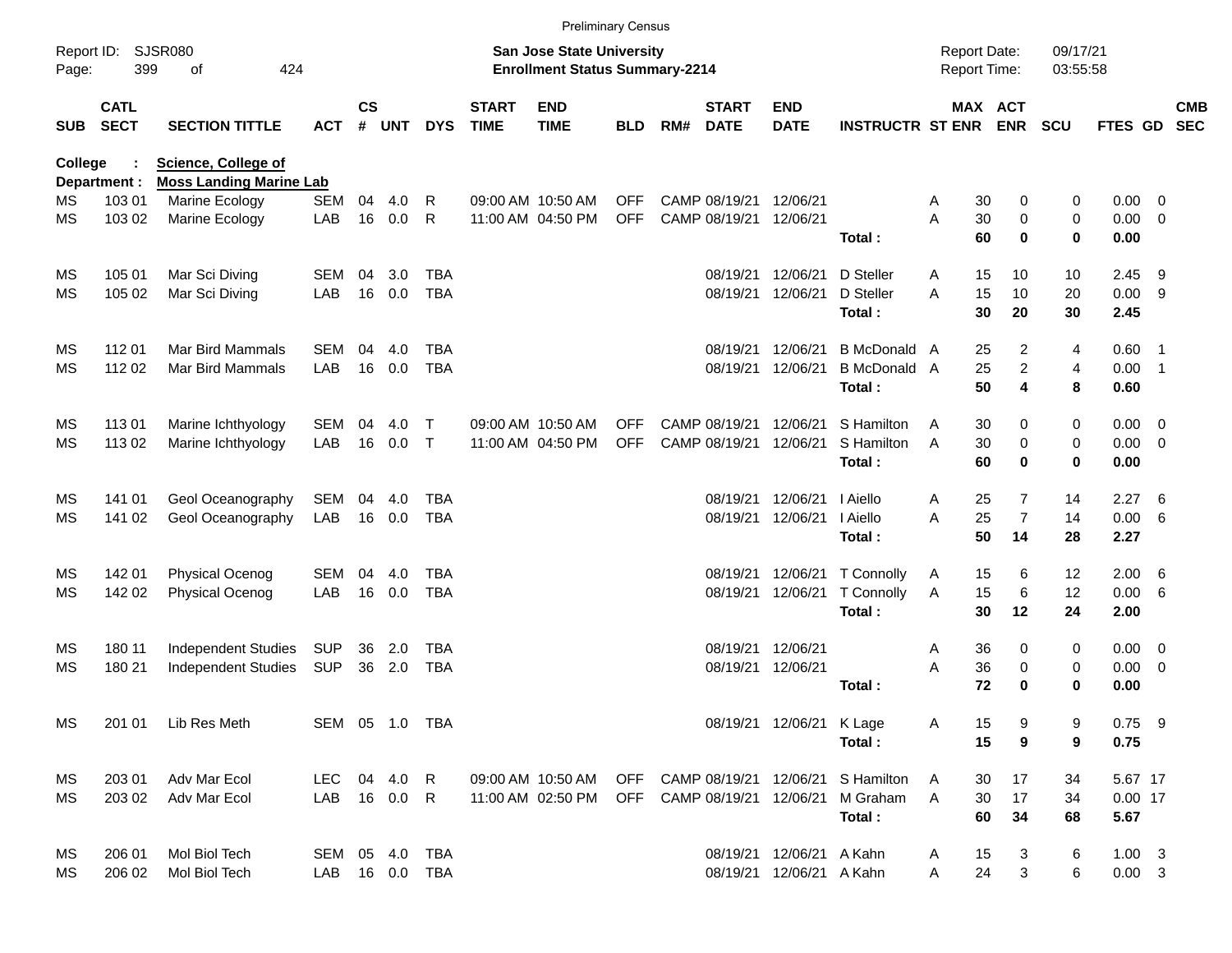|            |                            |                           |            |                |            |            |                             |                                                                    | <b>Preliminary Census</b> |             |                             |                           |                            |                                     |                              |                      |             |                            |                          |
|------------|----------------------------|---------------------------|------------|----------------|------------|------------|-----------------------------|--------------------------------------------------------------------|---------------------------|-------------|-----------------------------|---------------------------|----------------------------|-------------------------------------|------------------------------|----------------------|-------------|----------------------------|--------------------------|
| Page:      | Report ID: SJSR080<br>400  | of<br>424                 |            |                |            |            |                             | San Jose State University<br><b>Enrollment Status Summary-2214</b> |                           |             |                             |                           |                            | <b>Report Date:</b><br>Report Time: |                              | 09/17/21<br>03:55:58 |             |                            |                          |
| <b>SUB</b> | <b>CATL</b><br><b>SECT</b> | <b>SECTION TITTLE</b>     | <b>ACT</b> | <b>CS</b><br># | <b>UNT</b> | <b>DYS</b> | <b>START</b><br><b>TIME</b> | <b>END</b><br><b>TIME</b>                                          | <b>BLD</b>                | RM#         | <b>START</b><br><b>DATE</b> | <b>END</b><br><b>DATE</b> | <b>INSTRUCTR ST ENR</b>    |                                     | <b>MAX ACT</b><br><b>ENR</b> | <b>SCU</b>           | FTES GD     |                            | <b>CMB</b><br><b>SEC</b> |
|            |                            |                           |            |                |            |            |                             |                                                                    |                           |             |                             |                           | Total:                     |                                     | 39<br>6                      | 12                   | 1.00        |                            |                          |
| MS         | 210 01                     | Adv Mar Mamm Birds LEC    |            | 04             | 4.0        | TBA        |                             |                                                                    |                           |             | 08/19/21                    | 12/06/21                  | <b>B</b> McDonald A        |                                     | 30<br>5                      | 10                   | 1.67        | - 5                        |                          |
| MS         | 210 02                     | Adv Mar Mamm Birds LAB    |            |                | 16 0.0     | <b>TBA</b> |                             |                                                                    |                           |             | 08/19/21                    | 12/06/21                  | B McDonald A               |                                     | 30<br>5                      | 10                   | 0.00        | 5                          |                          |
|            |                            |                           |            |                |            |            |                             |                                                                    |                           |             |                             |                           | Total:                     | 60                                  | 10                           | 20                   | 1.67        |                            |                          |
| MS         | 213 01                     | Adv Ichthyology           | <b>SEM</b> | 05             | 4.0        | Т          |                             | 09:00 AM 10:50 AM                                                  | <b>OFF</b>                |             | CAMP 08/19/21               | 12/06/21                  | S Hamilton                 | A                                   | 30<br>3                      | 6                    | 1.00        | $\overline{\mathbf{3}}$    |                          |
| MS         | 21302                      | Adv Ichthyology           | LAB        | 16             | 0.0        | $\top$     |                             | 11:00 AM 04:50 PM                                                  | <b>OFF</b>                |             | CAMP 08/19/21               | 12/06/21                  | S Hamilton                 | A                                   | 3<br>30                      | 6                    | 0.00        | $\overline{\mathbf{3}}$    |                          |
|            |                            |                           |            |                |            |            |                             |                                                                    |                           |             |                             |                           | Total:                     | 60                                  | 6                            | 12                   | 1.00        |                            |                          |
| МS         | 274 01                     | Adv Top Ocean             | <b>SEM</b> | 05             | 3.0        | M          |                             | 09:00 AM 10:50 AM                                                  | <b>OFF</b>                |             | CAMP 08/19/21               | 12/06/21                  | M Grand                    | 30<br>Α                             | 0                            | 0                    | 0.00        | $\overline{\mathbf{0}}$    |                          |
| МS         | 274 02                     | Adv Top Ocean             | LAB        | 16             | 0.0        | м          |                             | 11:00 AM 01:50 PM                                                  | <b>OFF</b>                |             | CAMP 08/19/21               | 12/06/21                  | M Grand                    | 30<br>Α                             | 0                            | 0                    | 0.00        | $\overline{\mathbf{0}}$    |                          |
| МS         | 274 03                     | Adv Top Ocean             | <b>SEM</b> | 05             | 4.0        | <b>TBA</b> |                             |                                                                    |                           |             | 08/19/21                    | 12/06/21                  |                            | 15<br>Α                             | 0                            | 0                    | 0.00        | 0                          |                          |
| ΜS         | 274 04                     | Adv Top Ocean             | LAB        | 16             | 0.0        | <b>TBA</b> |                             |                                                                    |                           |             |                             | 08/19/21 12/06/21         |                            | 24<br>Α                             | 0                            | 0                    | 0.00        | $\overline{\mathbf{0}}$    |                          |
|            |                            |                           |            |                |            |            |                             |                                                                    |                           |             |                             |                           | Total:                     | 99                                  | 0                            | 0                    | 0.00        |                            |                          |
| MS         | 280 01                     | <b>Scientific Writing</b> | SEM        | 05             | 3.0        | TBA        |                             |                                                                    |                           |             |                             | 08/19/21 12/06/21         | A Kahn                     | Α                                   | 15<br>9                      | 27                   | 2.25        | - 9                        |                          |
|            |                            |                           |            |                |            |            |                             |                                                                    |                           |             |                             |                           | Total:                     |                                     | 15<br>9                      | 27                   | 2.25        |                            |                          |
| МS         | 285 01                     | <b>Grad Sem Mar Sci</b>   | SEM        | 05             | 2.0        | TBA        |                             |                                                                    | <b>ON</b>                 | <b>LINE</b> | 08/19/21                    | 12/06/21                  | M Grand                    | 15<br>A                             | 7                            | 14                   | $1.17 \t 7$ |                            |                          |
| MS         | 285 02                     | Grad Sem Mar Sci          | SEM        | 05             | 2.0        | <b>TBA</b> |                             |                                                                    |                           |             | 08/19/21                    | 12/06/21                  | T Connolly                 | Α                                   | 15<br>$\mathbf{1}$           | $\overline{2}$       | $0.17$ 1    |                            |                          |
|            |                            |                           |            |                |            |            |                             |                                                                    |                           |             |                             |                           | Total:                     |                                     | 30<br>8                      | 16                   | 1.33        |                            |                          |
| МS         | 298 01                     | <b>Resrch Mar Sci</b>     | <b>SUP</b> | 25             | 1.0        | TBA        |                             |                                                                    |                           |             | 08/19/21                    | 12/06/21                  |                            | 25<br>A                             | 0                            | 0                    | 0.00        | $\overline{\phantom{0}}$   |                          |
| МS         | 298 02                     | Resrch Mar Sci            | <b>SUP</b> | 25             | 2.0        | <b>TBA</b> |                             |                                                                    |                           |             | 08/19/21                    | 12/06/21                  |                            | 25<br>Α                             | 0                            | 0                    | 0.00        | $\overline{\mathbf{0}}$    |                          |
| МS         | 298 03                     | Resrch Mar Sci            | <b>SUP</b> | 25             | 3.0        | <b>TBA</b> |                             |                                                                    |                           |             | 08/19/21                    | 12/06/21                  |                            | 25<br>Α                             | 0                            | 0                    | 0.00        | 0                          |                          |
| МS         | 298 04                     | Resrch Mar Sci            | <b>SUP</b> | 25             | 4.0        | <b>TBA</b> |                             |                                                                    |                           |             | 08/19/21                    | 12/06/21                  |                            | 25<br>Α                             | 0                            | 0                    | 0.00        | 0                          |                          |
| МS         | 298 06                     | Resrch Mar Sci            | <b>SUP</b> | 25             | 1.0        | <b>TBA</b> |                             |                                                                    |                           |             | 08/19/21                    | 12/06/21                  |                            | 25<br>A                             | 0                            | 0                    | 0.00        | 0                          |                          |
| ΜS         | 298 07                     | Resrch Mar Sci            | <b>SUP</b> | 25             | 2.0        | <b>TBA</b> |                             |                                                                    |                           |             | 08/19/21                    | 12/06/21                  |                            | 25<br>Α                             | 0                            | 0                    | 0.00        | 0                          |                          |
| MS         | 298 08                     | <b>Resrch Mar Sci</b>     | <b>SUP</b> | 25             | 3.0        | <b>TBA</b> |                             |                                                                    |                           |             | 08/19/21 12/06/21           |                           |                            | Α                                   | 25<br>$\Omega$               | 0                    | 0.00        | $\overline{0}$             |                          |
| МS         | 298 09                     | Resrch Mar Sci            | <b>SUP</b> |                | 25 4.0     | TBA        |                             |                                                                    |                           |             |                             | 08/19/21 12/06/21         |                            | 25<br>A                             | 0                            | 0                    | 0.00        | $\overline{\phantom{0}}$   |                          |
| MS         | 298 11                     | Resrch Mar Sci            | <b>SUP</b> |                | 25 1.0     | TBA        |                             |                                                                    |                           |             |                             | 08/19/21 12/06/21         | A Kahn                     | 25<br>A                             | 2                            | 2                    | $0.17$ 2    |                            |                          |
| МS         | 298 12                     | Resrch Mar Sci            | <b>SUP</b> |                | 25 2.0     | TBA        |                             |                                                                    |                           |             |                             | 08/19/21 12/06/21         | A Kahn                     | 25<br>A                             |                              | 2                    | 0.17        | $\overline{\phantom{0}}$ 1 |                          |
| МS         | 298 13                     | Resrch Mar Sci            | <b>SUP</b> |                | 25 3.0     | TBA        |                             |                                                                    |                           |             | 08/19/21 12/06/21           |                           |                            | 25<br>A                             | 0                            | 0                    | 0.00        | $\overline{\mathbf{0}}$    |                          |
| MS         | 298 14                     | Resrch Mar Sci            | <b>SUP</b> |                | 25 4.0     | TBA        |                             |                                                                    |                           |             |                             | 08/19/21 12/06/21         |                            | 25<br>Α                             | 0                            | 0                    | 0.00        | $\overline{0}$             |                          |
| МS         | 298 21                     | Resrch Mar Sci            | <b>SUP</b> |                | 25 1.0     | TBA        |                             |                                                                    |                           |             |                             | 08/19/21 12/06/21         | M Graham                   | 25<br>A                             | 3                            | 3                    | 0.25        | -3                         |                          |
| МS         | 298 22                     | Resrch Mar Sci            | <b>SUP</b> |                | 25 2.0     | TBA        |                             |                                                                    |                           |             | 08/19/21                    | 12/06/21                  | M Graham                   | 25<br>A                             | 2                            | 4                    | 0.33        | $\overline{2}$             |                          |
| МS         | 298 23                     | Resrch Mar Sci            | <b>SUP</b> |                | 25 3.0     | TBA        |                             |                                                                    |                           |             | 08/19/21 12/06/21           |                           |                            | 25<br>A                             | 0                            | 0                    | $0.00 \t 0$ |                            |                          |
| ΜS         | 298 24                     | Resrch Mar Sci            | <b>SUP</b> |                |            | 25 4.0 TBA |                             |                                                                    |                           |             |                             |                           | 08/19/21 12/06/21 M Graham | 25<br>A                             | 2                            | 8                    | $0.67$ 2    |                            |                          |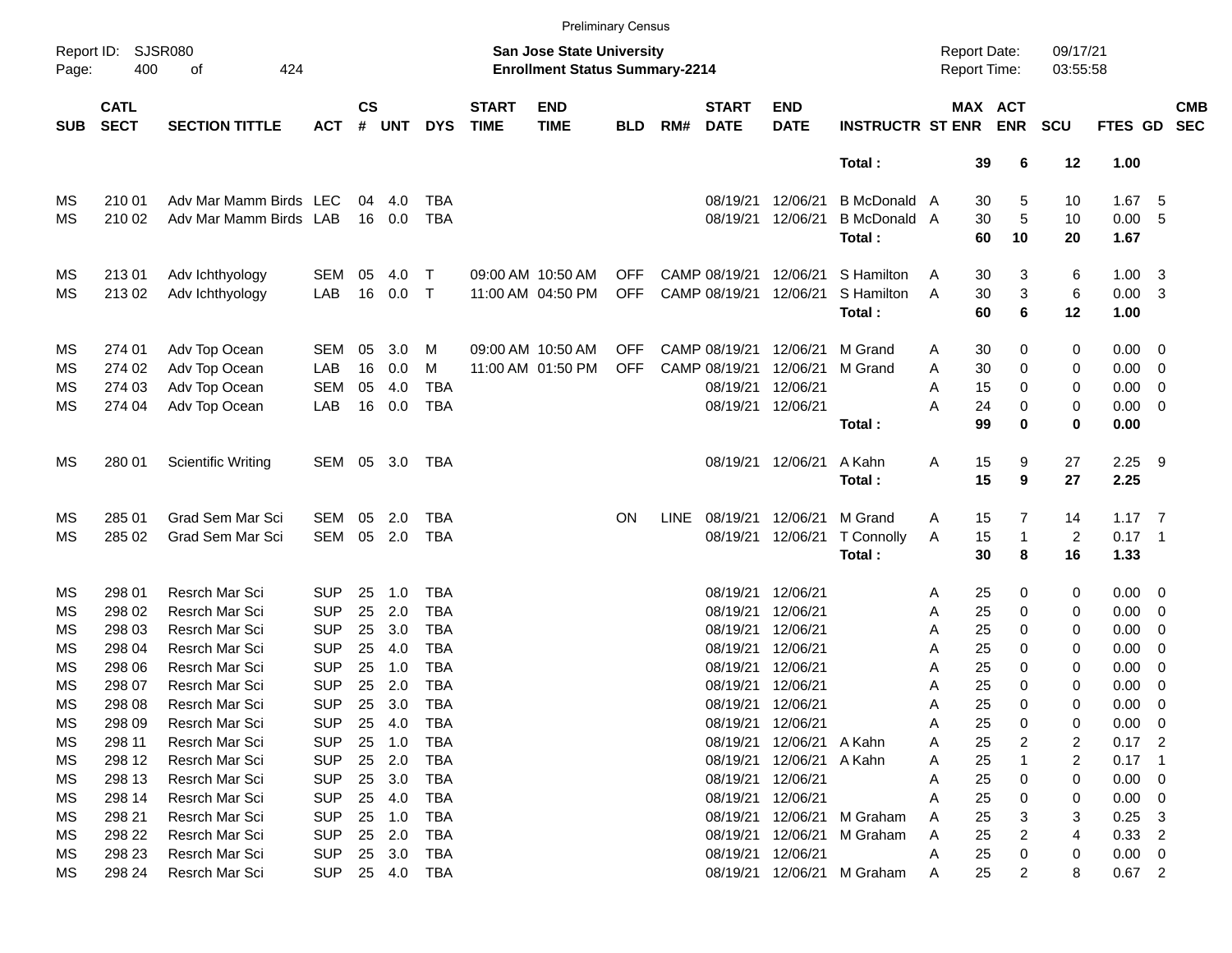|                                                                                                                                                                                                                      |             |                       |            |    |            |            |             |             | <b>Preliminary Census</b> |     |                   |             |                         |   |                                            |                      |                      |             |                         |  |
|----------------------------------------------------------------------------------------------------------------------------------------------------------------------------------------------------------------------|-------------|-----------------------|------------|----|------------|------------|-------------|-------------|---------------------------|-----|-------------------|-------------|-------------------------|---|--------------------------------------------|----------------------|----------------------|-------------|-------------------------|--|
| SJSR080<br>San Jose State University<br>Report ID:<br>424<br>401<br><b>Enrollment Status Summary-2214</b><br>Page:<br>οf<br>$\mathsf{cs}$<br><b>CATL</b><br><b>END</b><br><b>START</b><br><b>START</b><br><b>END</b> |             |                       |            |    |            |            |             |             |                           |     |                   |             |                         |   | <b>Report Date:</b><br><b>Report Time:</b> |                      | 09/17/21<br>03:55:58 |             |                         |  |
| <b>SUB</b>                                                                                                                                                                                                           | <b>SECT</b> | <b>SECTION TITTLE</b> | ACT        | #  | <b>UNT</b> | <b>DYS</b> | <b>TIME</b> | <b>TIME</b> | <b>BLD</b>                | RM# | <b>DATE</b>       | <b>DATE</b> | <b>INSTRUCTR ST ENR</b> |   | MAX ACT                                    | <b>ENR</b>           | SCU                  | FTES GD SEC | <b>CMB</b>              |  |
| ΜS                                                                                                                                                                                                                   | 298 31      | Resrch Mar Sci        | <b>SUP</b> | 25 | 1.0        | <b>TBA</b> |             |             |                           |     | 08/19/21          | 12/06/21    | <b>B</b> McDonald       | A | 25                                         | 3                    | 3                    | 0.25        | 3                       |  |
| ΜS                                                                                                                                                                                                                   | 298 32      | Resrch Mar Sci        | <b>SUP</b> | 25 | 2.0        | <b>TBA</b> |             |             |                           |     | 08/19/21          | 12/06/21    | <b>B</b> McDonald       | A | 25                                         | $\mathbf{1}$         | 2                    | 0.17        | $\mathbf 1$             |  |
| ΜS                                                                                                                                                                                                                   | 298 33      | Resrch Mar Sci        | <b>SUP</b> | 25 | 3.0        | <b>TBA</b> |             |             |                           |     | 08/19/21          | 12/06/21    |                         | Α | 25                                         | 0                    | 0                    | 0.00        | $\mathbf 0$             |  |
| ΜS                                                                                                                                                                                                                   | 298 34      | Resrch Mar Sci        | <b>SUP</b> | 25 | 4.0        | <b>TBA</b> |             |             |                           |     | 08/19/21          | 12/06/21    | <b>B</b> McDonald       | A | 25                                         | 3                    | 12                   | 1.00        | 3                       |  |
| ΜS                                                                                                                                                                                                                   | 298 41      | Resrch Mar Sci        | <b>SUP</b> | 25 | 1.0        | <b>TBA</b> |             |             |                           |     | 08/19/21          | 12/06/21    |                         | Α | 25                                         | 0                    | 0                    | 0.00        | 0                       |  |
| ΜS                                                                                                                                                                                                                   | 298 42      | Resrch Mar Sci        | <b>SUP</b> | 25 | 2.0        | <b>TBA</b> |             |             |                           |     | 08/19/21          | 12/06/21    | <b>T</b> Connolly       | Α | 25                                         | 1                    | $\overline{2}$       | 0.17        | $\overline{1}$          |  |
| ΜS                                                                                                                                                                                                                   | 298 43      | Resrch Mar Sci        | <b>SUP</b> | 25 | 3.0        | <b>TBA</b> |             |             |                           |     | 08/19/21          | 12/06/21    | T Connolly              | Α | 25                                         | 1                    | 3                    | 0.25        | -1                      |  |
| ΜS                                                                                                                                                                                                                   | 298 44      | Resrch Mar Sci        | <b>SUP</b> | 25 | 4.0        | <b>TBA</b> |             |             |                           |     | 08/19/21          | 12/06/21    |                         | Α | 25                                         | 0                    | 0                    | 0.00        | 0                       |  |
| ΜS                                                                                                                                                                                                                   | 298 51      | Resrch Mar Sci        | <b>SUP</b> | 25 | 1.0        | <b>TBA</b> |             |             |                           |     | 08/19/21          | 12/06/21    |                         | A | 25                                         | 0                    | 0                    | 0.00        | 0                       |  |
| ΜS                                                                                                                                                                                                                   | 298 52      | Resrch Mar Sci        | <b>SUP</b> | 25 | 2.0        | <b>TBA</b> |             |             |                           |     | 08/19/21          | 12/06/21    | M Grand                 | Α | 25                                         | 0                    | 0                    | 0.00        | 0                       |  |
| ΜS                                                                                                                                                                                                                   | 298 53      | Resrch Mar Sci        | <b>SUP</b> | 25 | 3.0        | <b>TBA</b> |             |             |                           |     | 08/19/21          | 12/06/21    | M Grand                 | Α | 25                                         | 1                    | 3                    | 0.25        | $\mathbf 1$             |  |
| ΜS                                                                                                                                                                                                                   | 298 54      | Resrch Mar Sci        | <b>SUP</b> | 25 | 4.0        | <b>TBA</b> |             |             |                           |     | 08/19/21          | 12/06/21    |                         | Α | 25                                         | 0                    | 0                    | 0.00        | 0                       |  |
| ΜS                                                                                                                                                                                                                   | 298 61      | Resrch Mar Sci        | <b>SUP</b> | 25 | 1.0        | <b>TBA</b> |             |             |                           |     | 08/19/21          | 12/06/21    |                         | Α | 25                                         | 0                    | 0                    | 0.00        | 0                       |  |
| ΜS                                                                                                                                                                                                                   | 298 62      | Resrch Mar Sci        | <b>SUP</b> | 25 | 2.0        | TBA        |             |             |                           |     | 08/19/21          | 12/06/21    | I Aiello                | Α | 25                                         | 2                    | 4                    | 0.33        | $\overline{2}$          |  |
| ΜS                                                                                                                                                                                                                   | 298 63      | Resrch Mar Sci        | <b>SUP</b> | 25 | 3.0        | <b>TBA</b> |             |             |                           |     | 08/19/21          | 12/06/21    |                         | Α | 25                                         | 0                    | 0                    | 0.00        | 0                       |  |
| ΜS                                                                                                                                                                                                                   | 298 64      | Resrch Mar Sci        | <b>SUP</b> | 25 | 4.0        | <b>TBA</b> |             |             |                           |     | 08/19/21          | 12/06/21    | S Hamilton              | Α | 25                                         | 1                    | 4                    | 0.33        | $\overline{\mathbf{1}}$ |  |
| ΜS                                                                                                                                                                                                                   | 298 71      | Resrch Mar Sci        | <b>SUP</b> | 25 | 1.0        | <b>TBA</b> |             |             |                           |     | 08/19/21          | 12/06/21    | S Smith                 | Α | 25                                         | 1                    | -1                   | 0.08        | $\mathbf 1$             |  |
| ΜS                                                                                                                                                                                                                   | 29872       | Resrch Mar Sci        | <b>SUP</b> | 25 | 2.0        | <b>TBA</b> |             |             |                           |     | 08/19/21          | 12/06/21    | S Smith                 | A | 25                                         | 0                    | 0                    | 0.00        | $\mathbf 0$             |  |
| ΜS                                                                                                                                                                                                                   | 29873       | Resrch Mar Sci        | <b>SUP</b> | 25 | 3.0        | <b>TBA</b> |             |             |                           |     | 08/19/21          | 12/06/21    |                         | Α | 25                                         | 0                    | 0                    | 0.00        | 0                       |  |
| ΜS                                                                                                                                                                                                                   | 298 74      | Resrch Mar Sci        | <b>SUP</b> | 25 | 4.0        | <b>TBA</b> |             |             |                           |     | 08/19/21 12/06/21 |             |                         | Α | 25                                         | $\mathbf 0$          | 0                    | 0.00        | 0                       |  |
|                                                                                                                                                                                                                      |             |                       |            |    |            |            |             |             |                           |     |                   |             | Total:                  |   | 900                                        | 24                   | 53                   | 4.42        |                         |  |
| ΜS                                                                                                                                                                                                                   | 299 01      | <b>Masters Thesis</b> | <b>SUP</b> | 25 | 4.0        | <b>TBA</b> |             |             |                           |     | 08/19/21          | 12/06/21    |                         | Α | 20                                         | 0                    | 0                    | 0.00        | 0                       |  |
| ΜS                                                                                                                                                                                                                   | 299 05      | <b>Masters Thesis</b> | <b>SUP</b> | 25 | 4.0        | <b>TBA</b> |             |             |                           |     | 08/19/21          | 12/06/21    |                         | Α | 20                                         | 0                    | 0                    | 0.00        | 0                       |  |
| ΜS                                                                                                                                                                                                                   | 299 11      | <b>Masters Thesis</b> | <b>SUP</b> | 25 | 4.0        | <b>TBA</b> |             |             |                           |     | 08/19/21          | 12/06/21    |                         | Α | 20                                         | 0                    | 0                    | 0.00        | 0                       |  |
| ΜS                                                                                                                                                                                                                   | 299 21      | <b>Masters Thesis</b> | <b>SUP</b> | 25 | 4.0        | <b>TBA</b> |             |             |                           |     | 08/19/21 12/06/21 |             |                         | Α | 20                                         | 0                    | 0                    | 0.00        | 0                       |  |
| ΜS                                                                                                                                                                                                                   | 299 31      | <b>Masters Thesis</b> | <b>SUP</b> | 25 | 4.0        | <b>TBA</b> |             |             |                           |     | 08/19/21          | 12/06/21    |                         | Α | 20                                         | 0                    | 0                    | 0.00        | 0                       |  |
| ΜS                                                                                                                                                                                                                   | 299 41      | <b>Masters Thesis</b> | <b>SUP</b> | 25 | 4.0        | <b>TBA</b> |             |             |                           |     | 08/19/21          | 12/06/21    |                         | A | 20                                         | 0                    | 0                    | 0.00        | 0                       |  |
| ΜS                                                                                                                                                                                                                   | 299 51      | <b>Masters Thesis</b> | <b>SUP</b> | 25 | 4.0        | <b>TBA</b> |             |             |                           |     | 08/19/21          | 12/06/21    |                         | Α | 20                                         | 0                    | 0                    | 0.00        | $\mathbf 0$             |  |
| ΜS                                                                                                                                                                                                                   | 299 61      | <b>Masters Thesis</b> | <b>SUP</b> | 25 | 4.0        | <b>TBA</b> |             |             |                           |     | 08/19/21          | 12/06/21    | M Graham                | Α | 20                                         | 1                    | 4                    | 0.33        | -1                      |  |
| ΜS                                                                                                                                                                                                                   | 29971       | <b>Masters Thesis</b> | <b>SUP</b> | 25 | 4.0        | <b>TBA</b> |             |             |                           |     | 08/19/21          | 12/06/21    | S Smith                 | A | 20                                         | 0                    | 0                    | 0.00        | 0                       |  |
|                                                                                                                                                                                                                      |             |                       |            |    |            |            |             |             |                           |     |                   |             | Total:                  |   | 180                                        | $\blacktriangleleft$ | 4                    | 0.33        |                         |  |

**Department : Moss Landing Marine Lab** 

| Department Total:         | 1810 | 157 | 311  | 25.73 |
|---------------------------|------|-----|------|-------|
| <b>Lower Division:</b>    | o    | 0   | o    | 0.00  |
| <b>Upper Division:</b>    | 352  | 50  | 90   | 7.32  |
| <b>Graduate Division:</b> | 1458 | 107 | -221 | 18.42 |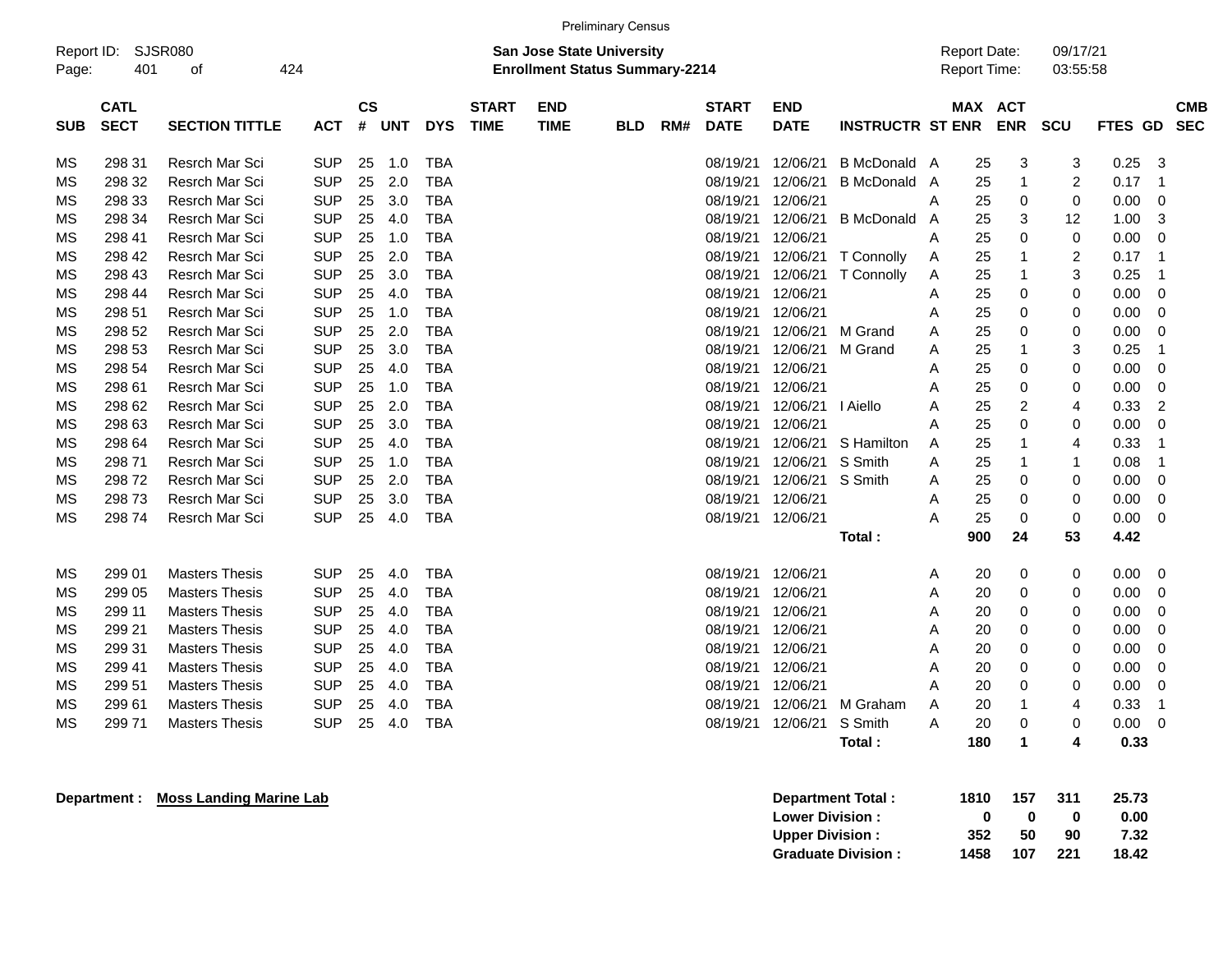|                     |                            |                                          |            |                    |            |            |                             |                                                                    | <b>Preliminary Census</b> |             |                             |                           |                            |                                     |              |                      |                |                         |                          |
|---------------------|----------------------------|------------------------------------------|------------|--------------------|------------|------------|-----------------------------|--------------------------------------------------------------------|---------------------------|-------------|-----------------------------|---------------------------|----------------------------|-------------------------------------|--------------|----------------------|----------------|-------------------------|--------------------------|
| Report ID:<br>Page: | <b>SJSR080</b><br>402      | 424<br>оf                                |            |                    |            |            |                             | San Jose State University<br><b>Enrollment Status Summary-2214</b> |                           |             |                             |                           |                            | <b>Report Date:</b><br>Report Time: |              | 09/17/21<br>03:55:58 |                |                         |                          |
| <b>SUB</b>          | <b>CATL</b><br><b>SECT</b> | <b>SECTION TITTLE</b>                    | <b>ACT</b> | $\mathsf{cs}$<br># | <b>UNT</b> | <b>DYS</b> | <b>START</b><br><b>TIME</b> | <b>END</b><br><b>TIME</b>                                          | BLD                       | RM#         | <b>START</b><br><b>DATE</b> | <b>END</b><br><b>DATE</b> | <b>INSTRUCTR ST ENR</b>    | MAX ACT                             | <b>ENR</b>   | <b>SCU</b>           | FTES GD        |                         | <b>CMB</b><br><b>SEC</b> |
| <b>College</b>      |                            | <b>Science, College of</b>               |            |                    |            |            |                             |                                                                    |                           |             |                             |                           |                            |                                     |              |                      |                |                         |                          |
|                     | Department :               | <b>Meteorology &amp; Climate Science</b> |            |                    |            |            |                             |                                                                    |                           |             |                             |                           |                            |                                     |              |                      |                |                         |                          |
|                     | METR 1001                  | <b>Weather &amp; Climate</b>             | <b>LEC</b> |                    | 3.0        |            |                             |                                                                    |                           |             |                             |                           |                            | X<br>0                              | 0            | 0                    | 0.00           | 0                       |                          |
|                     | METR 1002                  | <b>Weather &amp; Climate</b>             | <b>LEC</b> | 04                 | 3.0        | <b>TBA</b> |                             |                                                                    | <b>ON</b>                 | <b>LINE</b> | 08/19/21 12/06/21           |                           | R Goozee                   | 63<br>Α                             | 62           | 186                  | 12.40          | 0                       |                          |
|                     | METR 1003                  | <b>Weather &amp; Climate</b>             | <b>LEC</b> |                    | 3.0        |            |                             |                                                                    |                           |             |                             |                           |                            | X<br>$\mathbf 0$                    | 0            | $\mathbf 0$          | 0.00           | 0                       |                          |
| METR                | 10 04                      | <b>Weather &amp; Climate</b>             | <b>LEC</b> | 04                 | 3.0        | TR         |                             | 10:45 AM 12:00 PM                                                  | <b>ON</b>                 | LINE        | 08/19/21                    | 12/06/21                  | P Zechiel                  | 63<br>Α                             | 57           | 171                  | 11.40          | 0                       |                          |
|                     | METR 1005                  | <b>Weather &amp; Climate</b>             | <b>LEC</b> | 04                 | 3.0        | <b>TBA</b> |                             |                                                                    | ON                        | <b>LINE</b> | 08/19/21                    | 12/06/21                  | R Plofkin                  | 63<br>Α                             | 61           | 183                  | 12.20          | 0                       |                          |
|                     | METR 1081                  | <b>Weather &amp; Climate</b>             | <b>LEC</b> | 04                 | 3.0        | <b>TBA</b> |                             |                                                                    | ΟN                        | <b>LINE</b> | 08/19/21                    | 12/06/21                  | <b>T</b> Mullens<br>Total: | 63<br>А<br>252                      | 64<br>244    | 192<br>732           | 12.80<br>48.80 | $\overline{0}$          |                          |
|                     | METR 1201                  | <b>Global Warming</b>                    | <b>LEC</b> | 02                 | 3.0        | TR         |                             | 09:00 AM 10:15 AM                                                  | ON                        | LINE        | 08/19/21                    | 12/06/21                  | <b>T</b> Mullens           | 63<br>Α                             | 54           | 162                  | 10.80          | 0                       |                          |
|                     | METR 1202                  | Global Warming                           | <b>LEC</b> | 02                 | 3.0        | МW         |                             | 10:45 AM 12:00 PM                                                  | ON                        | LINE        | 08/19/21                    | 12/06/21                  | H Bartholome A             | 63                                  | 31           | 93                   | 6.20           | 0                       |                          |
|                     | METR 1203                  | Global Warming                           | <b>LEC</b> | 02                 | 3.0        | <b>TR</b>  |                             | 12:30 PM 01:45 PM                                                  | ΟN                        | <b>LINE</b> | 08/19/21                    | 12/06/21                  | <b>T</b> Mullens           | 63<br>Α                             | 33           | 99                   | 6.60           | 0                       |                          |
|                     | METR 1204                  | Global Warming                           | <b>LEC</b> | 02                 | 3.0        | <b>TBA</b> |                             |                                                                    | ΟN                        | <b>LINE</b> | 08/19/21                    | 12/06/21                  | J Clark                    | 63<br>А                             | 17           | 51                   | 3.40           | $\overline{0}$          |                          |
|                     |                            |                                          |            |                    |            |            |                             |                                                                    |                           |             |                             |                           | Total:                     | 252                                 | 135          | 405                  | 27.00          |                         |                          |
| METR                | 50 01                      | Sci Computing I                          | <b>LEC</b> | 02                 | 2.0        | R          |                             | 06:00 PM 06:50 PM                                                  | ON                        | LINE        | 08/19/21                    | 12/06/21                  | Q Tan                      | 24<br>Α                             | 6            | 6                    | 0.80           | $0\,$ C                 |                          |
| <b>CS</b>           | 50 01                      | Sci Computing I                          | <b>LEC</b> | 02                 | 2.0        | R          |                             | 06:00 PM 06:50 PM                                                  | ON                        | <b>LINE</b> | 08/19/21                    | 12/06/21                  | Q Tan                      | 0<br>Α                              | $\Omega$     | 0                    | 0.00           | 0 <sup>o</sup>          |                          |
| MATH                | 50 01                      | Sci Computing I                          | <b>LEC</b> | 02                 | 2.0        | R          |                             | 06:00 PM 06:50 PM                                                  | ON                        | <b>LINE</b> | 08/19/21                    | 12/06/21                  | Q Tan                      | Α<br>0                              | 3            | 3                    | 0.40           | 0 <sup>o</sup>          |                          |
| <b>METR</b>         | 50 02                      | Sci Computing I                          | LAB        | 16                 | 0.0        | <b>MW</b>  |                             | 04:00 PM 05:30 PM                                                  | ON                        | <b>LINE</b> | 08/19/21                    | 12/06/21                  | Q Tan                      | A<br>24                             | 6            | 6                    | 0.00           | 0 <sup>o</sup>          |                          |
| <b>CS</b>           | 50 02                      | Sci Computing I                          | LAB        | 16                 | 0.0        | МW         |                             | 04:00 PM 05:30 PM                                                  | ON                        | <b>LINE</b> | 08/19/21                    | 12/06/21                  | Q Tan                      | 0<br>Α                              | $\Omega$     | $\mathbf 0$          | 0.00           | 0 <sup>o</sup>          |                          |
| MATH                | 50 02                      | Sci Computing I                          | LAB        | 16                 | 0.0        | МW         |                             | 04:00 PM 05:30 PM                                                  | ΟN                        | <b>LINE</b> | 08/19/21                    | 12/06/21                  | Q Tan                      | $\mathbf 0$<br>Α                    | 3            | 3                    | 0.00           | 0 <sup>o</sup>          |                          |
|                     |                            |                                          |            |                    |            |            |                             |                                                                    |                           |             |                             |                           | Total:                     | 48                                  | 18           | 18                   | 1.20           |                         |                          |
|                     | METR 55 01                 | Broadcast Meteorolog SEM                 |            |                    | 05 3.0     | MW         |                             | 12:30 PM 01:45 PM                                                  |                           |             | 08/19/21 12/06/21           |                           | R Goozee                   | Α<br>24                             | 2            | 6                    | 0.40           | $\overline{\mathbf{0}}$ |                          |
|                     |                            |                                          |            |                    |            |            |                             |                                                                    |                           |             |                             |                           | Total:                     | 24                                  | $\mathbf{2}$ | 6                    | 0.40           |                         |                          |
|                     | METR 60 01                 | Met I                                    | LEC        | 02                 | 3.0        | МW         |                             | 09:00 AM 09:50 AM                                                  | DH.                       | 614         | 08/19/21                    | 12/06/21                  | Q Tan                      | 12<br>Α                             | 8            | 16                   | 1.60           | 0                       |                          |
| METR                | 60 02                      | Met I                                    | LAB        | 16                 | 0.0        | R          |                             | 09:00 AM 11:45 AM                                                  | DH                        | 614         | 08/19/21                    | 12/06/21                  | Q Tan                      | 24<br>Α                             | 8            | 8                    | 0.00           | 0                       |                          |
|                     |                            |                                          |            |                    |            |            |                             |                                                                    |                           |             |                             |                           | Total :                    | 36                                  | 16           | 24                   | 1.60           |                         |                          |
|                     |                            | METR 100W 02 Meteor Reports              | SEM 04 3.0 |                    |            | MW         |                             | 12:30 PM 01:45 PM                                                  | ON                        |             | LINE 08/19/21 12/06/21      |                           | T Reddy                    | A<br>24                             | 10           | 30                   | $2.00 \t 0$    |                         |                          |
|                     |                            |                                          |            |                    |            |            |                             |                                                                    |                           |             |                             |                           | Total:                     | 24                                  | 10           | 30                   | 2.00           |                         |                          |
|                     | METR 112 01                | Globl Climate Chng                       | <b>LEC</b> |                    | 02 3.0     | W          |                             | 06:00 PM 08:45 PM                                                  | <b>ON</b>                 | LINE        | 08/19/21 12/06/21           |                           | J Mirocha                  | 46<br>A                             | 44           | 132                  | 8.80 0         |                         |                          |
|                     | METR 112 02                | Globl Climate Chng                       | <b>LEC</b> |                    | 02 3.0     | <b>TR</b>  |                             | 12:30 PM 01:45 PM                                                  | <b>ON</b>                 | LINE        | 08/19/21                    | 12/06/21                  | D Centeno DeA              | 46                                  | 46           | 138                  | 9.20           | 0                       |                          |
|                     | METR 112 03                | Globl Climate Chng                       | <b>LEC</b> |                    | 02 3.0     | <b>TR</b>  |                             | 02:15 PM 03:30 PM                                                  | <b>ON</b>                 | LINE        | 08/19/21 12/06/21           |                           | D Centeno DeA              | 46                                  | 46           | 138                  | 9.20           | 0                       |                          |
|                     | METR 112 04                | Globl Climate Chng                       | <b>LEC</b> |                    | 02 3.0     | <b>MW</b>  |                             | 12:30 PM 01:45 PM                                                  | ON                        | <b>LINE</b> | 08/19/21 12/06/21           |                           | H Bartholome A             | 46                                  | 45           | 135                  | $9.00 \t 0$    |                         |                          |
|                     | METR 112 05                | Globl Climate Chng                       | <b>LEC</b> |                    | 02 3.0 TBA |            |                             |                                                                    | ON                        |             | LINE 08/19/21 12/06/21      |                           | M Drake                    | 46<br>A                             | 43           | 129                  | 8.60 0         |                         |                          |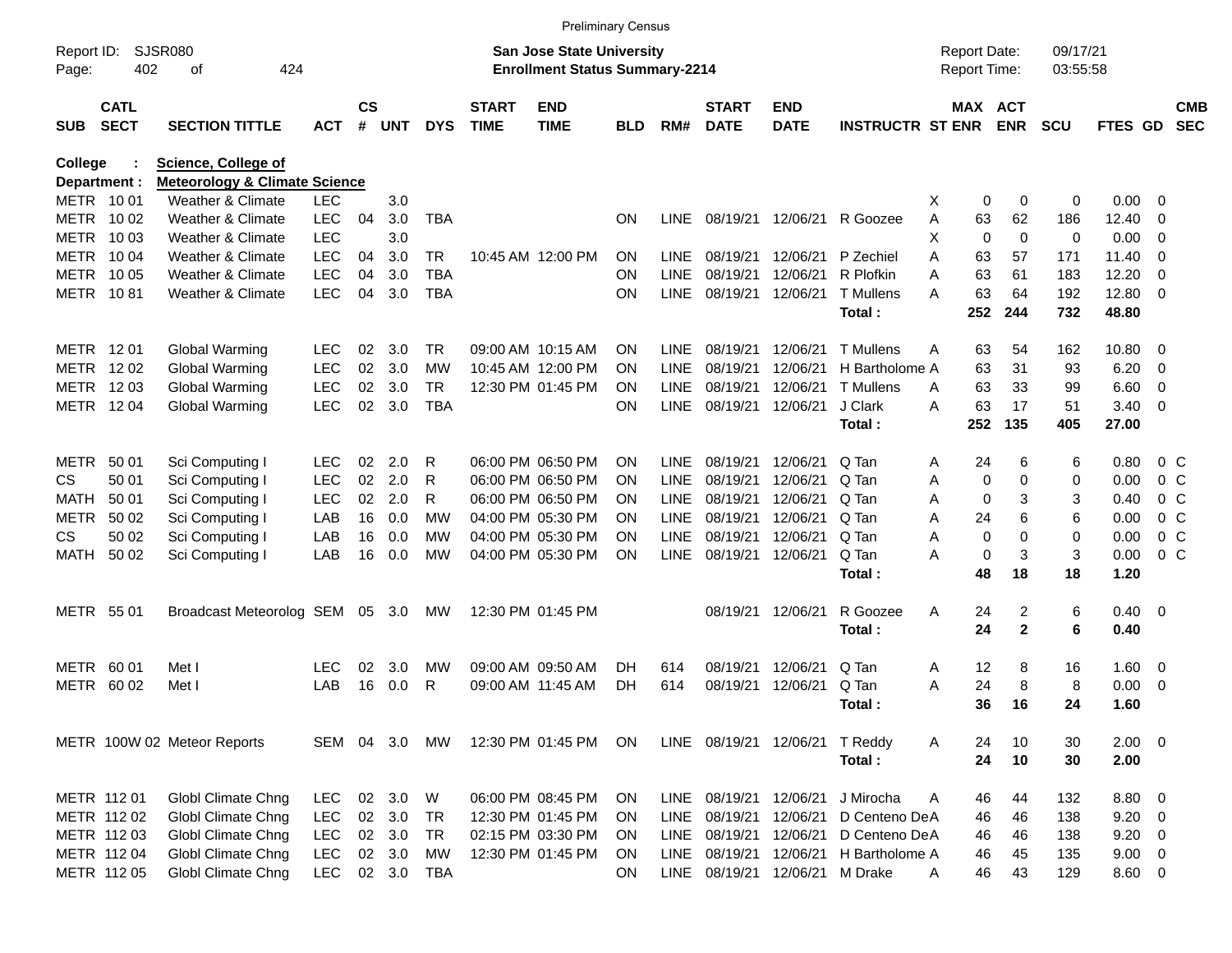|                     |                            |                                     |            |                    |            |                |                             |                                                                           | <b>Preliminary Census</b> |             |                             |                              |                                  |                                     |                |                      |                |                            |            |
|---------------------|----------------------------|-------------------------------------|------------|--------------------|------------|----------------|-----------------------------|---------------------------------------------------------------------------|---------------------------|-------------|-----------------------------|------------------------------|----------------------------------|-------------------------------------|----------------|----------------------|----------------|----------------------------|------------|
| Report ID:<br>Page: | 403                        | <b>SJSR080</b><br>424<br>οf         |            |                    |            |                |                             | <b>San Jose State University</b><br><b>Enrollment Status Summary-2214</b> |                           |             |                             |                              |                                  | <b>Report Date:</b><br>Report Time: |                | 09/17/21<br>03:55:58 |                |                            |            |
| <b>SUB</b>          | <b>CATL</b><br><b>SECT</b> | <b>SECTION TITTLE</b>               | <b>ACT</b> | $\mathsf{cs}$<br># | <b>UNT</b> | <b>DYS</b>     | <b>START</b><br><b>TIME</b> | <b>END</b><br><b>TIME</b>                                                 | <b>BLD</b>                | RM#         | <b>START</b><br><b>DATE</b> | <b>END</b><br><b>DATE</b>    | <b>INSTRUCTR ST ENR</b>          | MAX ACT                             | <b>ENR</b>     | <b>SCU</b>           | FTES GD SEC    |                            | <b>CMB</b> |
|                     | METR 112 06                | Globl Climate Chng                  | LEC        | 02                 | 3.0        | <b>TBA</b>     |                             |                                                                           | ON                        | LINE        | 08/19/21                    | 12/06/21                     | M Drake                          | 46<br>Α                             | 44             | 132                  | 8.80           | - 0                        |            |
|                     | METR 112 80                | Globl Climate Chng                  | <b>LEC</b> | 02                 | 3.0        | <b>TBA</b>     |                             |                                                                           | ON                        | <b>LINE</b> | 08/19/21                    | 12/06/21                     | T Reddy                          | Α<br>46                             | 47             | 141                  | 9.40           | $\mathbf 0$                |            |
|                     | METR 112 81                | Globl Climate Chng                  | <b>LEC</b> | 02                 | 3.0        | <b>TBA</b>     |                             |                                                                           | ON                        | <b>LINE</b> | 08/19/21                    | 12/06/21                     | H Bartholome A                   | 46                                  | 48             | 144                  | 9.60           | $\overline{0}$             |            |
|                     | METR 112 82                | Globl Climate Chng                  | <b>LEC</b> | 02                 | 3.0        | <b>TBA</b>     |                             |                                                                           | ON                        | <b>LINE</b> | 08/19/21                    | 12/06/21                     | H Bartholome A                   | 46                                  | 48             | 144                  | 9.60           | $\mathbf 0$                |            |
|                     | METR 112 83                | Globl Climate Chng                  | <b>LEC</b> | 02                 | 3.0        | <b>TBA</b>     |                             |                                                                           | ON                        | <b>LINE</b> | 08/19/21                    | 12/06/21                     | H Bartholome A                   | 46                                  | 50             | 150                  | 10.00          | $\overline{0}$             |            |
|                     |                            |                                     |            |                    |            |                |                             |                                                                           |                           |             |                             |                              | Total:                           | 460                                 | 461            | 1383                 | 92.20          |                            |            |
|                     | METR 113 01                | <b>Atmos Pollution</b>              | <b>LEC</b> | 02                 | 3.0        | MW             |                             | 04:00 PM 05:15 PM                                                         | ON                        | <b>LINE</b> | 08/19/21                    | 12/06/21                     | F Freedman A                     | 44                                  | 7              | 21                   | 1.40           | $0\,$ C                    |            |
|                     | ENVS 113 01                | <b>Atmos Pollution</b>              | <b>LEC</b> | 02                 | 3.0        | <b>MW</b>      |                             | 04:00 PM 05:15 PM                                                         | ON                        | <b>LINE</b> | 08/19/21                    | 12/06/21                     | F Freedman A                     | 0                                   | 15             | 45                   | 3.05           | 1 C                        |            |
|                     | METR 113 02                | <b>Atmos Pollution</b>              | <b>LEC</b> | 02                 | 3.0        | <b>TR</b>      |                             | 04:00 PM 05:15 PM                                                         | ΟN                        | <b>LINE</b> | 08/19/21                    | 12/06/21                     | F Freedman A                     | 44                                  | 6              | 18                   | 1.20           | 0 <sup>o</sup>             |            |
|                     | ENVS 113 02                | <b>Atmos Pollution</b>              | <b>LEC</b> | 02                 | 3.0        | <b>TR</b>      |                             | 04:00 PM 05:15 PM                                                         | ON                        | <b>LINE</b> | 08/19/21                    | 12/06/21                     | F Freedman A                     | 0                                   | 19             | 57                   | 3.80           | $0\,C$                     |            |
|                     |                            |                                     |            |                    |            |                |                             |                                                                           |                           |             |                             |                              | Total:                           | 88                                  | 47             | 141                  | 9.45           |                            |            |
|                     | METR 115 01                | Wildfire Earth Sys                  | <b>LEC</b> | 01                 | 3.0        | TR             |                             | 10:45 AM 12:00 PM                                                         | ΟN                        | LINE        | 08/19/21                    | 12/06/21                     | A Kochanski A                    | 46                                  | 34             | 102                  | 6.80           | $\overline{\mathbf{0}}$    |            |
|                     | METR 115 02                | <b>Wildfire Earth Sys</b>           | <b>LEC</b> | 01                 | 3.0        | <b>MW</b>      |                             | 10:45 AM 12:00 PM                                                         | ON                        | LINE        | 08/19/21                    | 12/06/21                     | M Valero Per A                   | 46                                  | 36             | 108                  | 7.25           | $\overline{\phantom{1}}$   |            |
|                     |                            |                                     |            |                    |            |                |                             |                                                                           |                           |             |                             |                              | Total:                           | 92                                  | 70             | 210                  | 14.05          |                            |            |
|                     |                            | METR 121A 01 Dynamic Met            | <b>LEC</b> | 02                 | 4.0        | TR             |                             | 09:00 AM 10:45 AM                                                         | ON                        | <b>LINE</b> | 08/19/21                    | 12/06/21                     | S Chiao                          | Α<br>18                             | 4              | 16                   | $1.07 \t 0$    |                            |            |
|                     |                            |                                     |            |                    |            |                |                             |                                                                           |                           |             |                             |                              | Total:                           | 18                                  | 4              | 16                   | 1.07           |                            |            |
|                     | METR 135 01                | Glob Carb Cyc                       | <b>LEC</b> |                    | 3.0        |                |                             |                                                                           |                           |             |                             |                              |                                  | Х<br>0                              | 0              | 0                    | 0.00           | $\overline{\phantom{0}}$   |            |
|                     | METR 135 02                | Glob Carb Cyc                       | <b>LEC</b> | 02                 | 3.0        | <b>TBA</b>     |                             |                                                                           | <b>ON</b>                 | LINE        | 08/19/21 12/06/21           |                              | R Plofkin                        | Α<br>10                             | 3              | 9                    | 0.65           | $\overline{\phantom{0}}$ 1 |            |
|                     |                            |                                     |            |                    |            |                |                             |                                                                           |                           |             |                             |                              | Total:                           | 10                                  | 3              | 9                    | 0.65           |                            |            |
|                     | METR 155 01                | <b>Remote Sensing</b>               | <b>LEC</b> | 02                 | 3.0        | МW             |                             | 04:00 PM 05:15 PM                                                         | ON                        | <b>LINE</b> | 08/19/21                    | 12/06/21                     | M Valero Per A                   | 30                                  | 11             | 33                   | $2.45$ 5       |                            |            |
|                     |                            |                                     |            |                    |            |                |                             |                                                                           |                           |             |                             |                              | Total:                           | 30                                  | 11             | 33                   | 2.45           |                            |            |
|                     |                            | METR 170A 01 Weather Briefing       | LAB        | 16                 | 1.0        |                | MWR 02:30 PM 03:20 PM       |                                                                           | DH.                       | 614         | 08/19/21                    | 12/06/21                     | A Bridger                        | 12<br>A                             | 4              | 4                    | $0.27 \ 0$     |                            |            |
|                     |                            |                                     |            |                    |            |                |                             |                                                                           |                           |             |                             |                              | Total:                           | 12                                  | 4              | 4                    | 0.27           |                            |            |
|                     |                            | METR 171A 01 Wx Anal & Fcstg        |            |                    |            | LEC 02 3.0 T   |                             | 01:15 PM 02:30 PM DH                                                      |                           |             |                             | 614 08/19/21 12/06/21 M Voss |                                  | 12<br>Α                             | $5\phantom{1}$ | 5                    | $1.00 \t 0$    |                            |            |
|                     |                            | METR 171A 02 Wx Anal & Fcstg        | LAB        |                    |            |                |                             | 16  0.0  MWR  02:30 PM  03:20 PM                                          | DH.                       | 614         |                             | 08/19/21 12/06/21            | M Voss                           | 12<br>Α                             | 5              | 10                   | $0.00 \t 0$    |                            |            |
|                     |                            |                                     |            |                    |            |                |                             |                                                                           |                           |             |                             |                              | Total :                          | 24                                  | 10             | 15                   | 1.00           |                            |            |
|                     | METR 179 01                | Topics in Senior The SUP 25 1.0 TBA |            |                    |            |                |                             |                                                                           | ON.                       |             |                             |                              | LINE 08/19/21 12/06/21 A Bridger | 12<br>A                             | $\overline{7}$ | 7                    | $0.47 \ 0$     |                            |            |
|                     |                            |                                     |            |                    |            |                |                             |                                                                           |                           |             |                             |                              | Total:                           | 12                                  | $\overline{7}$ | $\overline{7}$       | 0.47           |                            |            |
|                     | METR 180 01                | <b>Individual Studies</b>           | <b>SUP</b> |                    |            |                |                             |                                                                           |                           |             |                             | 08/19/21 12/06/21            |                                  | 6<br>A                              | $\bf{0}$       | $\bf{0}$             | $0.00 \quad 0$ |                            |            |
|                     | METR 180 02                | <b>Individual Studies</b>           |            |                    |            | SUP 36 2.0 TBA |                             |                                                                           |                           |             |                             | 08/19/21 12/06/21            |                                  | $\,6$<br>Α                          | 0              | 0                    | $0.00 \t 0$    |                            |            |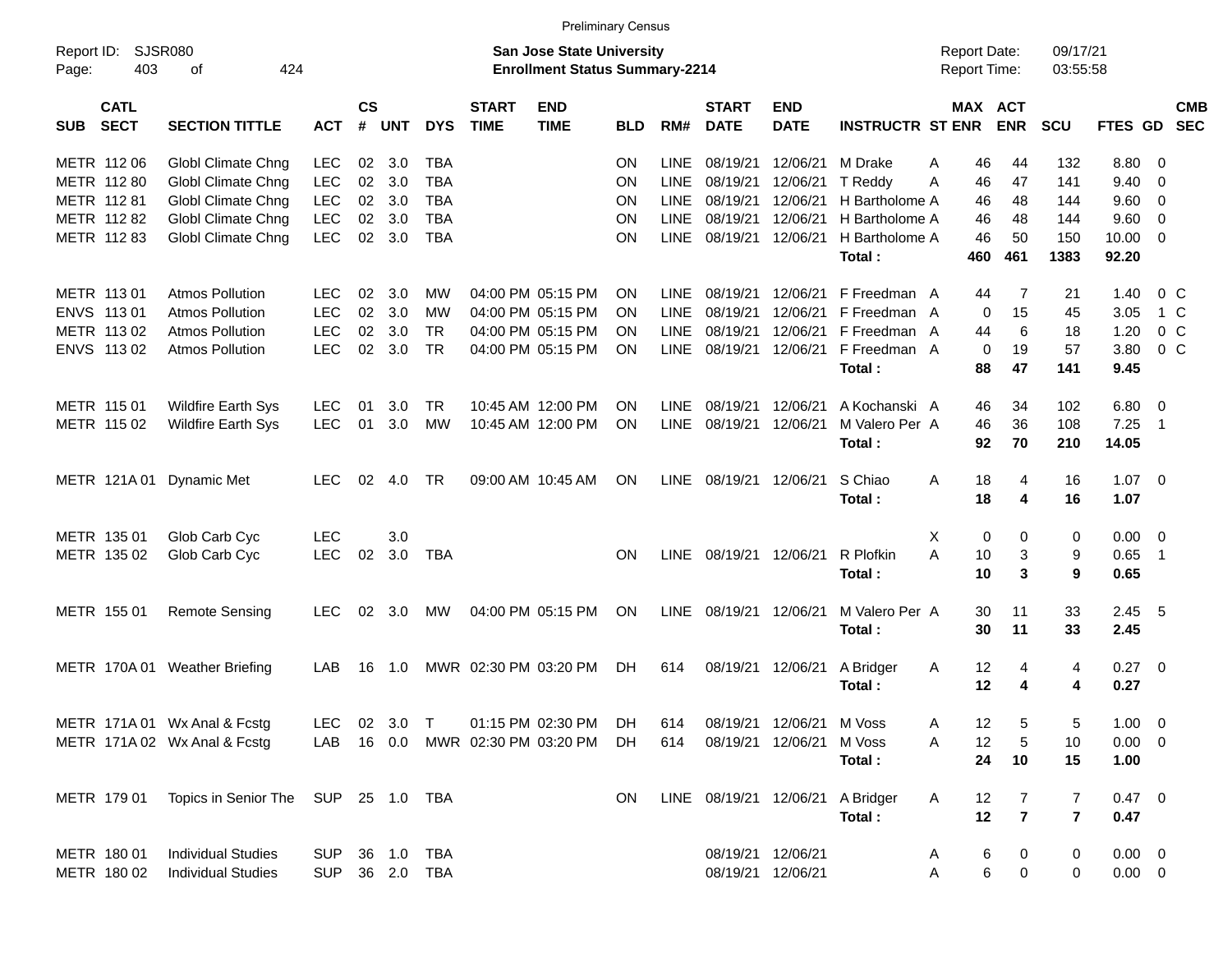|       |                            |                           |            |                    |            |            |                             | <b>Preliminary Census</b>                                                 |            |             |                             |                           |                         |                                     |          |                       |                                |                     |                          |            |
|-------|----------------------------|---------------------------|------------|--------------------|------------|------------|-----------------------------|---------------------------------------------------------------------------|------------|-------------|-----------------------------|---------------------------|-------------------------|-------------------------------------|----------|-----------------------|--------------------------------|---------------------|--------------------------|------------|
| Page: | Report ID: SJSR080<br>404  | of<br>424                 |            |                    |            |            |                             | <b>San Jose State University</b><br><b>Enrollment Status Summary-2214</b> |            |             |                             |                           |                         | <b>Report Date:</b><br>Report Time: |          |                       | 09/17/21<br>03:55:58           |                     |                          |            |
| SUB   | <b>CATL</b><br><b>SECT</b> | <b>SECTION TITTLE</b>     | <b>ACT</b> | $\mathsf{cs}$<br># | <b>UNT</b> | <b>DYS</b> | <b>START</b><br><b>TIME</b> | <b>END</b><br><b>TIME</b>                                                 | <b>BLD</b> | RM#         | <b>START</b><br><b>DATE</b> | <b>END</b><br><b>DATE</b> | <b>INSTRUCTR ST ENR</b> |                                     |          | MAX ACT<br><b>ENR</b> | <b>SCU</b>                     | FTES GD SEC         |                          | <b>CMB</b> |
|       | METR 180 03                | <b>Individual Studies</b> | <b>SUP</b> |                    | 36 3.0     | TBA        |                             |                                                                           |            |             | 08/19/21 12/06/21           |                           | Total:                  | Α                                   | 6<br>18  | 0<br>$\bf{0}$         | 0<br>0                         | $0.00 \t 0$<br>0.00 |                          |            |
|       | METR 205 01                | Adv Atm Clim Dyn          | SEM        | 05                 | 3.0        | MW         |                             | 10:45 AM 12:00 PM                                                         | DH         | 614         | 08/19/21 12/06/21           |                           | A Bridger<br>Total:     | A                                   | 12<br>12 | 10<br>10              | 30<br>30                       | 2.50 10<br>2.50     |                          |            |
|       | METR 209 01                | Adv Fire Behavior         | LEC.       | 02                 | 3.0        | TR         |                             | 12:30 PM 01:45 PM                                                         | ON         | LINE        | 08/19/21 12/06/21           |                           | A Kochanski A<br>Total: |                                     | 46<br>46 | 13<br>13              | 39<br>39                       | 3.25 13<br>3.25     |                          |            |
|       | METR 215 01                | Adv Phys Met              | SEM        | 05                 | 3.0        | МW         |                             | 01:00 PM 02:15 PM                                                         | DH.        | 615         | 08/19/21 12/06/21           |                           | P Hamill<br>Total:      | A                                   | 12<br>12 | 11<br>11              | 33<br>33                       | 2.70 10<br>2.70     |                          |            |
|       | METR 280 01                | Recent Dev In Metr        | SEM        |                    | 05 3.0     | TBA        |                             |                                                                           | <b>ON</b>  | LINE        | 08/19/21 12/06/21           |                           | E Walsh<br>Total:       | Α                                   | 6<br>6   | $\mathbf{1}$<br>1     | $\mathbf{1}$<br>$\mathbf{1}$   | $0.25$ 1<br>0.25    |                          |            |
|       | METR 285 01                | Colloquium                | SEM 05     |                    | 1.0        | R          |                             | 12:30 PM 01:30 PM                                                         | ON         | LINE        | 08/19/21 12/06/21           |                           | C Clements<br>Total:    | A                                   | 6<br>6   | 2<br>$\mathbf{2}$     | $\overline{c}$<br>$\mathbf{2}$ | $0.17$ 2<br>0.17    |                          |            |
|       | METR 298 10                | Research                  | <b>SUP</b> | 25                 | 1.0        | <b>TBA</b> |                             |                                                                           | <b>ON</b>  | LINE        | 08/19/21                    | 12/06/21                  | E Walsh                 | A                                   | 3        | 1                     | $\mathbf{1}$                   | 0.08                | $\overline{\phantom{1}}$ |            |
|       | METR 298 11                | Research                  | <b>SUP</b> | 25                 | 1.0        | <b>TBA</b> |                             |                                                                           | <b>ON</b>  | <b>LINE</b> | 08/19/21                    | 12/06/21                  | C Clements              | A                                   | 2        | 0                     | 0                              | 0.00                | $\overline{\phantom{0}}$ |            |
|       | METR 298 12                | Research                  | <b>SUP</b> | 25                 | 1.0        | <b>TBA</b> |                             |                                                                           |            |             | 08/19/21                    | 12/06/21                  |                         | A                                   | 5        | 0                     | 0                              | 0.00                | - 0                      |            |
|       | METR 298 13                | Research                  | <b>SUP</b> | 25                 | 1.0        | <b>TBA</b> |                             |                                                                           |            |             | 08/19/21                    | 12/06/21                  |                         | A                                   |          | 0                     | 0                              | 0.00                | 0                        |            |
|       | METR 298 14                | Research                  | <b>SUP</b> | 25                 | 1.0        | <b>TBA</b> |                             |                                                                           |            |             | 08/19/21                    | 12/06/21                  |                         | A                                   |          | 0                     | 0                              | 0.00                | 0                        |            |
|       | METR 298 15                | Research                  | <b>SUP</b> | 25                 | 1.0        | <b>TBA</b> |                             |                                                                           |            |             | 08/19/21                    | 12/06/21                  |                         | A                                   |          | 0                     | 0                              | 0.00                | 0                        |            |
|       | METR 298 16                | Research                  | <b>SUP</b> | 25                 | 1.0        | <b>TBA</b> |                             |                                                                           |            |             | 08/19/21                    | 12/06/21                  |                         | A                                   | -1       | 0                     | 0                              | 0.00                | 0                        |            |
|       | METR 298 17                | Research                  | <b>SUP</b> | 25                 | 1.0        | <b>TBA</b> |                             |                                                                           | <b>ON</b>  | LINE        | 08/19/21                    | 12/06/21                  | P Brown                 | А                                   | 1        | 0                     | 0                              | 0.00                | - 0                      |            |
|       | METR 298 20                | Research                  | <b>SUP</b> | 25                 | 2.0        | <b>TBA</b> |                             |                                                                           | ON         | <b>LINE</b> | 08/19/21                    | 12/06/21                  | E Walsh                 | A                                   | 5        | 1                     | 2                              | 0.17                | $\overline{1}$           |            |
|       | METR 298 21                | Research                  | <b>SUP</b> | 25                 | 2.0        | <b>TBA</b> |                             |                                                                           | <b>ON</b>  | LINE        | 08/19/21                    | 12/06/21                  | C Clements              | A                                   | 2        | 0                     | 0                              | 0.00                | 0                        |            |
|       | METR 298 22                | Research                  | <b>SUP</b> | 25                 | 2.0        | <b>TBA</b> |                             |                                                                           |            |             | 08/19/21                    | 12/06/21                  |                         | A                                   |          | 0                     | 0                              | 0.00                | 0                        |            |
|       | METR 298 23                | Research                  | <b>SUP</b> | 25                 | 2.0        | <b>TBA</b> |                             |                                                                           |            |             | 08/19/21 12/06/21           |                           |                         | A                                   |          | 0                     | 0                              | 0.00                | - 0                      |            |
|       | METR 298 24                | Research                  | <b>SUP</b> |                    | 25 2.0     | TBA        |                             |                                                                           |            |             | 08/19/21 12/06/21           |                           |                         | A                                   |          | 0                     | 0                              | $0.00 \t 0$         |                          |            |
|       | METR 298 25                | Research                  | <b>SUP</b> |                    | 25 2.0     | <b>TBA</b> |                             |                                                                           |            |             | 08/19/21 12/06/21           |                           |                         | A                                   |          | 0                     | 0                              | $0.00 \ 0$          |                          |            |
|       | METR 298 26                | Research                  | <b>SUP</b> |                    | 25 2.0     | TBA        |                             |                                                                           |            |             | 08/19/21 12/06/21           |                           |                         | Α                                   |          | 0                     | 0                              | $0.00 \t 0$         |                          |            |
|       | METR 298 27                | Research                  | <b>SUP</b> |                    | 25 2.0     | TBA        |                             |                                                                           | <b>ON</b>  |             | LINE 08/19/21 12/06/21      |                           | P Brown                 | Α                                   |          | 0                     | 0                              | $0.00 \t 0$         |                          |            |
|       | METR 298 30                | Research                  | <b>SUP</b> |                    | 25 3.0     | TBA        |                             |                                                                           | <b>ON</b>  | LINE        |                             | 08/19/21 12/06/21         | E Walsh                 | Α                                   | 3        | 3                     | 9                              | $0.75$ 3            |                          |            |
|       | METR 298 31                | Research                  | <b>SUP</b> |                    | 25 3.0     | TBA        |                             |                                                                           | <b>ON</b>  | LINE        | 08/19/21 12/06/21           |                           | C Clements              | A                                   | 2        |                       | 3                              | $0.25$ 1            |                          |            |
|       | METR 298 32                | Research                  | <b>SUP</b> |                    | 25 3.0     | TBA        |                             |                                                                           | <b>ON</b>  | LINE        | 08/19/21 12/06/21           |                           |                         | Α                                   | 2        | 0                     | 0                              | $0.00 \t 0$         |                          |            |
|       | METR 298 33                | Research                  | <b>SUP</b> |                    | 25 3.0     | TBA        |                             |                                                                           | ON.        |             | LINE 08/19/21 12/06/21      |                           |                         | Α                                   |          | 0                     | 0                              | $0.00 \t 0$         |                          |            |
|       | METR 298 34                | Research                  | <b>SUP</b> |                    | 25 3.0     | TBA        |                             |                                                                           |            |             | 08/19/21 12/06/21           |                           |                         | A                                   | 1        | 0                     | 0                              | $0.00 \t 0$         |                          |            |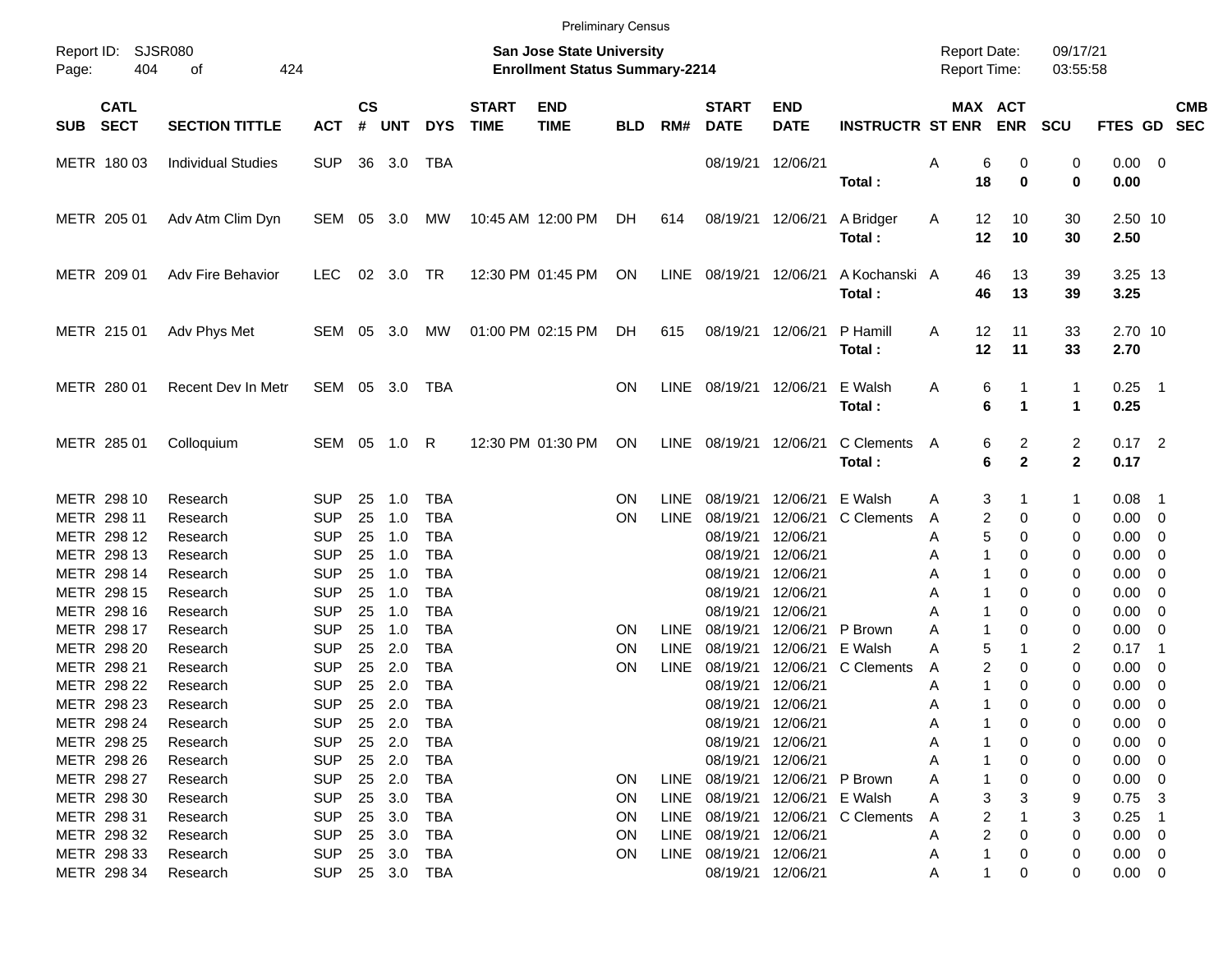|            |             |                       |            |                        |      |            |              |                                       | <b>Preliminary Census</b> |             |              |             |                         |                     |            |            |         |            |
|------------|-------------|-----------------------|------------|------------------------|------|------------|--------------|---------------------------------------|---------------------------|-------------|--------------|-------------|-------------------------|---------------------|------------|------------|---------|------------|
| Report ID: |             | SJSR080               |            |                        |      |            |              | <b>San Jose State University</b>      |                           |             |              |             |                         | <b>Report Date:</b> |            | 09/17/21   |         |            |
| Page:      | 405         | 424<br>οf             |            |                        |      |            |              | <b>Enrollment Status Summary-2214</b> |                           |             |              |             |                         | <b>Report Time:</b> |            | 03:55:58   |         |            |
|            | <b>CATL</b> |                       |            | $\mathbf{c}\mathbf{s}$ |      |            | <b>START</b> | <b>END</b>                            |                           |             | <b>START</b> | <b>END</b>  |                         |                     | MAX ACT    |            |         | <b>CMB</b> |
| <b>SUB</b> | <b>SECT</b> | <b>SECTION TITTLE</b> | <b>ACT</b> | #                      | UNT  | <b>DYS</b> | <b>TIME</b>  | <b>TIME</b>                           | <b>BLD</b>                | RM#         | <b>DATE</b>  | <b>DATE</b> | <b>INSTRUCTR ST ENR</b> |                     | <b>ENR</b> | <b>SCU</b> | FTES GD | <b>SEC</b> |
|            | METR 298 35 | Research              | <b>SUP</b> | 25                     | 3.0  | <b>TBA</b> |              |                                       |                           |             | 08/19/21     | 12/06/21    |                         | A                   | 0          | 0          | 0.00    | 0          |
|            | METR 298 36 | Research              | <b>SUP</b> | 25                     | 3.0  | TBA        |              |                                       |                           |             | 08/19/21     | 12/06/21    |                         | A                   | 5<br>0     | 0          | 0.00    | 0          |
|            | METR 298 37 | Research              | <b>SUP</b> | 25                     | 3.0  | <b>TBA</b> |              |                                       | ON                        | <b>LINE</b> | 08/19/21     | 12/06/21    | P Brown                 | A                   | 0          | 0          | 0.00    | 0          |
|            |             |                       |            |                        |      |            |              |                                       |                           |             |              |             | Total:                  | 44                  | 6          | 15         | 1.25    |            |
|            | METR 299 10 | <b>Thesis</b>         | <b>SUP</b> | 25                     | 1.0  | <b>TBA</b> |              |                                       | ON                        | <b>LINE</b> | 08/19/21     | 12/06/21    | E Walsh                 | A                   | 5<br>0     | 0          | 0.00    | 0          |
|            | METR 299 11 | Thesis                | <b>SUP</b> | 25                     | 1.0  | TBA        |              |                                       | <b>ON</b>                 | LINE        | 08/19/21     | 12/06/21    | C Clements              | A                   | 0          | 0          | 0.00    | 0          |
|            | METR 299 12 | <b>Thesis</b>         | <b>SUP</b> | 25                     | 1.0  | TBA        |              |                                       |                           |             | 08/19/21     | 12/06/21    |                         | A                   | 0          | 0          | 0.00    | 0          |
|            | METR 299 13 | <b>Thesis</b>         | <b>SUP</b> | 25                     | 1.0  | <b>TBA</b> |              |                                       |                           |             | 08/19/21     | 12/06/21    |                         | Α                   | 0          | 0          | 0.00    | 0          |
|            | METR 299 14 | <b>Thesis</b>         | <b>SUP</b> | 25                     | 1.0  | TBA        |              |                                       |                           |             | 08/19/21     | 12/06/21    |                         | Α                   | 0          | 0          | 0.00    | 0          |
|            | METR 299 15 | <b>Thesis</b>         | <b>SUP</b> | 25                     | 1.0  | TBA        |              |                                       |                           |             | 08/19/21     | 12/06/21    |                         | Α                   | 0          | 0          | 0.00    | 0          |
|            | METR 299 16 | <b>Thesis</b>         | <b>SUP</b> | 25                     | 1.0  | TBA        |              |                                       |                           |             | 08/19/21     | 12/06/21    |                         | Α                   | 0          | 0          | 0.00    | 0          |
|            | METR 299 17 | <b>Thesis</b>         | <b>SUP</b> | 25                     | 1.0  | <b>TBA</b> |              |                                       | ON                        | <b>LINE</b> | 08/19/21     | 12/06/21    | P Brown                 | A                   | 0          | 0          | 0.00    | 0          |
|            | METR 299 20 | <b>Thesis</b>         | <b>SUP</b> | 25                     | 2.0  | TBA        |              |                                       | ON                        | <b>LINE</b> | 08/19/21     | 12/06/21    | E Walsh                 | A                   | 3<br>0     | 0          | 0.00    | 0          |
|            | METR 299 21 | <b>Thesis</b>         | <b>SUP</b> | 25                     | 2.0  | TBA        |              |                                       | <b>ON</b>                 | <b>LINE</b> | 08/19/21     | 12/06/21    | C Clements              | A                   | 0          | 0          | 0.00    | 0          |
|            | METR 299 22 | <b>Thesis</b>         | <b>SUP</b> | 25                     | 2.0  | TBA        |              |                                       |                           |             | 08/19/21     | 12/06/21    |                         | Α                   | 0          | 0          | 0.00    | 0          |
|            | METR 299 23 | <b>Thesis</b>         | <b>SUP</b> | 25                     | 2.0  | TBA        |              |                                       |                           |             | 08/19/21     | 12/06/21    |                         | Α                   | 0          | 0          | 0.00    | 0          |
|            | METR 299 24 | <b>Thesis</b>         | <b>SUP</b> | 25                     | 2.0  | TBA        |              |                                       |                           |             | 08/19/21     | 12/06/21    |                         | Α                   | 0          | 0          | 0.00    | 0          |
|            | METR 299 25 | <b>Thesis</b>         | <b>SUP</b> | 25                     | 2.0  | TBA        |              |                                       |                           |             | 08/19/21     | 12/06/21    |                         | Α                   | 0          | 0          | 0.00    | 0          |
|            | METR 299 26 | <b>Thesis</b>         | <b>SUP</b> | 25                     | 2.0  | TBA        |              |                                       |                           |             | 08/19/21     | 12/06/21    |                         | Α                   | $\Omega$   | 0          | 0.00    | 0          |
|            | METR 299 27 | <b>Thesis</b>         | <b>SUP</b> | 25                     | -2.0 | TBA        |              |                                       | ON                        | <b>LINE</b> | 08/19/21     | 12/06/21    | P Brown                 | A                   | 0          | 0          | 0.00    | 0          |
|            | METR 299 37 | <b>Thesis</b>         | <b>SUP</b> | 25                     | 3.0  | TBA        |              |                                       | ON                        | LINE        | 08/19/21     | 12/06/21    | E Walsh                 | A                   | 3          | 3          | 0.25    |            |
|            |             |                       |            |                        |      |            |              |                                       |                           |             |              |             | Total:                  | 25                  |            | 3          | 0.25    |            |

## **Department : Meteorology & Climate Science**

| <b>Department Total:</b>  |      | 1551 1086 3156 |          | 212.97 |
|---------------------------|------|----------------|----------|--------|
| <b>Lower Division:</b>    | 612. |                | 415 1185 | 79.00  |
| <b>Upper Division:</b>    | 788  | 627            | 1848     | 123.60 |
| <b>Graduate Division:</b> | 151  | 44             | 123      | 10.37  |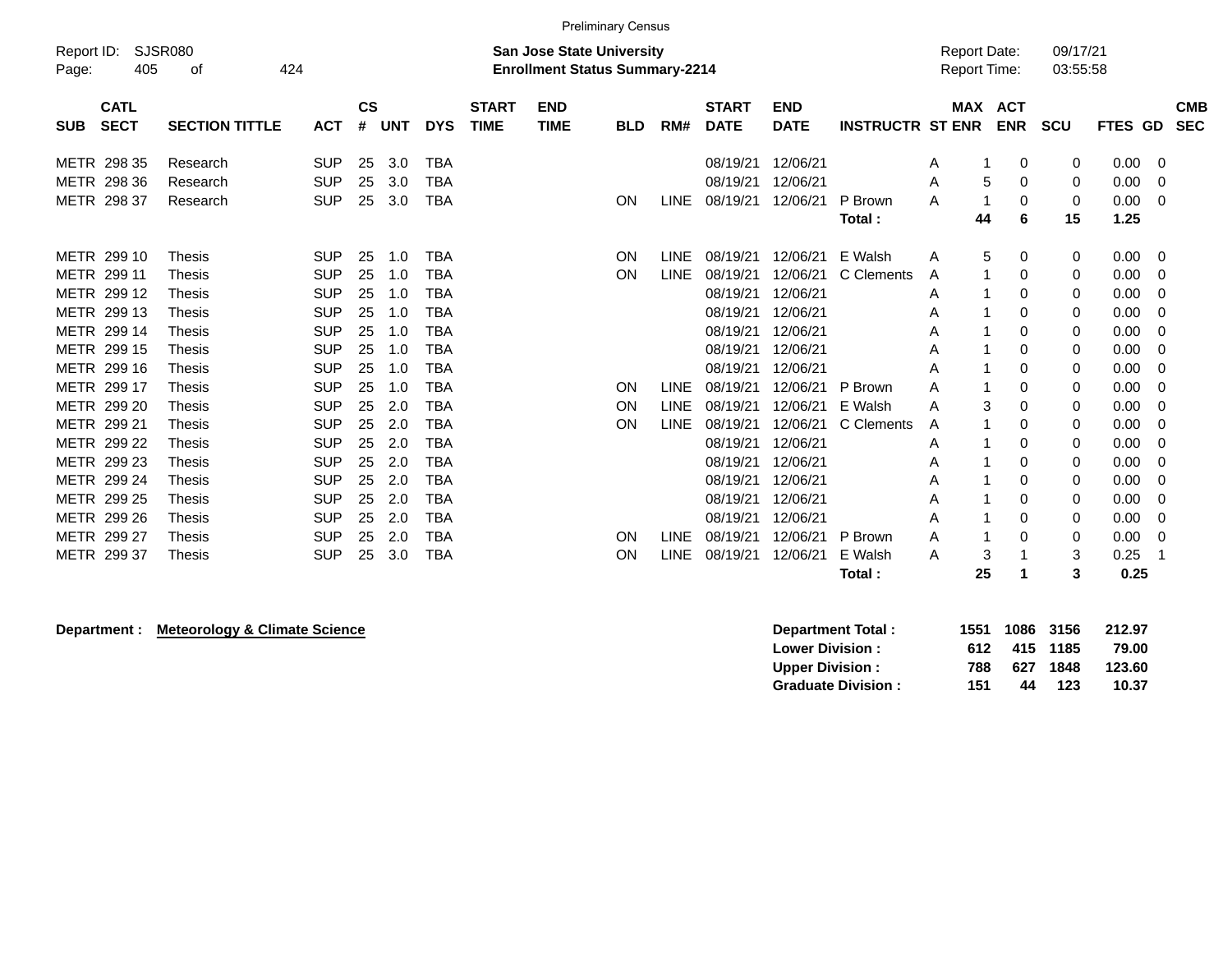|                            |                            |                                                              |            |                    |            |                 |                             | <b>Preliminary Census</b>                                          |                 |                            |                             |                           |                         |                                     |            |                      |                |                          |                          |
|----------------------------|----------------------------|--------------------------------------------------------------|------------|--------------------|------------|-----------------|-----------------------------|--------------------------------------------------------------------|-----------------|----------------------------|-----------------------------|---------------------------|-------------------------|-------------------------------------|------------|----------------------|----------------|--------------------------|--------------------------|
| Report ID:<br>Page:        | 406                        | SJSR080<br>424<br>оf                                         |            |                    |            |                 |                             | San Jose State University<br><b>Enrollment Status Summary-2214</b> |                 |                            |                             |                           |                         | <b>Report Date:</b><br>Report Time: |            | 09/17/21<br>03:55:58 |                |                          |                          |
| <b>SUB</b>                 | <b>CATL</b><br><b>SECT</b> | <b>SECTION TITTLE</b>                                        | <b>ACT</b> | $\mathsf{cs}$<br># | <b>UNT</b> | <b>DYS</b>      | <b>START</b><br><b>TIME</b> | <b>END</b><br><b>TIME</b>                                          | <b>BLD</b>      | RM#                        | <b>START</b><br><b>DATE</b> | <b>END</b><br><b>DATE</b> | <b>INSTRUCTR ST ENR</b> | MAX ACT                             | <b>ENR</b> | <b>SCU</b>           | <b>FTES GD</b> |                          | <b>CMB</b><br><b>SEC</b> |
| College                    | Department :               | <b>Science, College of</b><br><b>Physics &amp; Astronomy</b> |            |                    |            |                 |                             |                                                                    |                 |                            |                             |                           |                         |                                     |            |                      |                |                          |                          |
|                            | ASTR 1001                  | Descript Astronomy                                           | <b>LEC</b> | 02                 | 3.0        | МW              |                             | 12:30 PM 01:45 PM                                                  | SCI             | 258                        | 08/19/21                    | 12/06/21                  | P Houck                 | 40<br>Α                             | 38         | 114                  | 7.60           | - 0                      |                          |
| ASTR                       | 10 02                      | Descript Astronomy                                           | <b>LEC</b> | 02                 | 3.0        | <b>TR</b>       |                             | 04:00 PM 05:15 PM                                                  | SCI             | 258                        | 08/19/21                    | 12/06/21                  | P Houck                 | A<br>40                             | 41         | 123                  | 8.20           | - 0                      |                          |
|                            |                            |                                                              |            |                    |            |                 |                             |                                                                    |                 |                            |                             |                           | Total:                  | 80                                  | 79         | 237                  | 15.80          |                          |                          |
|                            | ASTR 101 01                | Modern Astronomy                                             | <b>LEC</b> | 02                 | 3.0        | МW              |                             | 04:00 PM 05:15 PM                                                  | SCI             | 258                        | 08/19/21                    | 12/06/21                  | C Asplund               | 40<br>Α                             | 40         | 120                  | 8.00           | $\overline{\mathbf{0}}$  |                          |
|                            | ASTR 101 02                | Modern Astronomy                                             | <b>LEC</b> | 02                 | 3.0        | <b>TR</b>       |                             | 12:30 PM 01:45 PM                                                  | SCI             | 258                        | 08/19/21                    | 12/06/21                  | V Santhanakr A          | 40                                  | 40         | 120                  | 8.00           | 0                        |                          |
|                            | ASTR 101 03                | Modern Astronomy                                             | <b>LEC</b> | 02                 | 3.0        | <b>TR</b>       |                             | 09:00 AM 10:15 AM                                                  | <b>ON</b>       | <b>LINE</b>                | 08/19/21                    | 12/06/21                  | V Santhanakr A          | 40                                  | 42         | 126                  | 8.40           | 0                        |                          |
|                            | ASTR 101 04                | Modern Astronomy                                             | <b>LEC</b> | 02                 | 3.0        | <b>TR</b>       |                             | 04:00 PM 05:15 PM                                                  | <b>ON</b>       | <b>LINE</b>                | 08/19/21                    | 12/06/21                  | I Mosqueira A           | 40                                  | 39         | 117                  | 7.80           | 0                        |                          |
|                            | ASTR 101 05                | Modern Astronomy                                             | <b>LEC</b> | 02                 | 3.0        | <b>MW</b>       |                             | 09:00 AM 10:15 AM                                                  | OΝ              | <b>LINE</b>                | 08/19/21                    | 12/06/21                  | O Hubickyj              | 40<br>Α                             | 45         | 135                  | 9.00           | 0                        |                          |
|                            | ASTR 101 06                | Modern Astronomy                                             | <b>LEC</b> | 02                 | 3.0        | МW              |                             | 10:45 AM 12:00 PM                                                  | ON              | LINE                       | 08/19/21                    | 12/06/21                  | O Hubickyj              | 40<br>Α                             | 45         | 135                  | 9.00           | $\overline{\mathbf{0}}$  |                          |
|                            |                            |                                                              |            |                    |            |                 |                             |                                                                    |                 |                            |                             |                           | Total:                  | 240                                 | 251        | 753                  | 50.20          |                          |                          |
|                            | ASTR 117A01                | Astrophysics I                                               | <b>LEC</b> | 02                 | 3.0        | MW              |                             | 12:30 PM 01:45 PM                                                  | SCI             | 319                        | 08/19/21                    | 12/06/21                  | T Madura                | Α<br>25                             | 20         | 60                   | 4.10 2         |                          |                          |
|                            |                            |                                                              |            |                    |            |                 |                             |                                                                    |                 |                            |                             |                           | Total:                  | 25                                  | 20         | 60                   | 4.10           |                          |                          |
| <b>PHYS</b>                | 1 0 1                      | Elem Phys                                                    | <b>LEC</b> | 01                 | 3.0        | МW              |                             | 07:15 AM 08:30 AM                                                  | <b>ON</b>       | LINE                       | 08/19/21                    | 12/06/21                  | M Shao                  | 45<br>A                             | 43         | 129                  | 8.60           | $\overline{\mathbf{0}}$  |                          |
| <b>PHYS</b>                | 1 0 2                      | Elem Phys                                                    | <b>LEC</b> | 01                 | 3.0        | <b>TR</b>       |                             | 04:00 PM 05:15 PM                                                  | ON              | LINE                       | 08/19/21                    | 12/06/21                  | M Shao                  | 45<br>Α                             | 43         | 129                  | 8.65           | -1                       |                          |
| <b>PHYS</b>                | 1 03                       | Elem Phys                                                    | LEC        |                    | 3.0        |                 |                             |                                                                    |                 |                            |                             |                           |                         | X<br>0                              | 0          | 0                    | 0.00           | $\overline{\phantom{0}}$ |                          |
|                            |                            |                                                              |            |                    |            |                 |                             |                                                                    |                 |                            |                             |                           | Total:                  | 90                                  | 86         | 258                  | 17.25          |                          |                          |
| <b>PHYS</b>                | 2A 01                      | Fund of Physics                                              | <b>LEC</b> | 01                 | 4.0        | F               |                             | 12:30 PM 01:50 PM                                                  | <b>ON</b>       | LINE                       | 08/19/21                    | 12/06/21                  | W Seneshen A            | 300                                 | 272        | 408                  | 72.53          | $\overline{0}$           |                          |
| <b>PHYS</b>                | 2A 11                      | Fund of Physics                                              | LAB        | 16                 | 0.0        | МW              |                             | 10:00 AM 12:20 PM                                                  | <b>ON</b>       | <b>LINE</b>                | 08/19/21                    | 12/06/21                  | A Chase                 | 20<br>A                             | 21         | 21                   | 0.00           | 0                        |                          |
| <b>PHYS</b>                | 2A 12                      | <b>Fund of Physics</b>                                       | LAB        | 16                 | 0.0        | МW              |                             | 02:15 PM 04:35 PM                                                  | <b>ON</b>       | <b>LINE</b>                | 08/19/21                    | 12/06/21                  | P Weidler               | 20<br>A                             | 22         | 22                   | 0.00           | 0                        |                          |
| <b>PHYS</b>                | 2A 13                      | <b>Fund of Physics</b>                                       | LAB        | 16                 | 0.0        | МW              |                             | 02:15 PM 04:35 PM                                                  | OΝ              | <b>LINE</b>                | 08/19/21                    | 12/06/21                  | G Giordaneng A          | 20                                  | 21         | 21                   | 0.00           | 0                        |                          |
| <b>PHYS</b>                | 2A 14                      | <b>Fund of Physics</b>                                       | LAB        | 16                 | 0.0        | МW              |                             | 05:45 PM 08:05 PM                                                  | OΝ              | <b>LINE</b>                | 08/19/21                    | 12/06/21                  | T Pham<br>Z Smith       | 20<br>Α                             | 21         | 21                   | 0.00           | 0                        |                          |
| <b>PHYS</b><br><b>PHYS</b> | 2A 15<br>2A 16             | Fund of Physics<br>Fund of Physics                           | LAB<br>LAB | 16<br>16           | 0.0<br>0.0 | МW<br><b>TR</b> |                             | 05:45 PM 08:05 PM<br>08:00 AM 10:20 AM                             | <b>ON</b><br>OΝ | <b>LINE</b><br><b>LINE</b> | 08/19/21<br>08/19/21        | 12/06/21<br>12/06/21      | W Seneshen A            | 20<br>A<br>20                       | 21<br>20   | 21<br>20             | 0.00<br>0.00   | 0<br>0                   |                          |
| <b>PHYS</b>                | 2A 17                      | <b>Fund of Physics</b>                                       | LAB        | 16                 | 0.0        | <b>TR</b>       |                             | 08:00 AM 10:20 AM                                                  | ON              | <b>LINE</b>                | 08/19/21                    | 12/06/21                  | S Kamboj                | 20<br>Α                             | 20         | 20                   | 0.00           | 0                        |                          |
| <b>PHYS</b>                | 2A 18                      | Fund of Physics                                              | LAB        | 16                 | 0.0        | TR              |                             | 10:45 AM 01:05 PM                                                  | ON              | LINE                       |                             | 08/19/21 12/06/21         | K Wharton               | 20<br>Α                             | 22         | 22                   | 0.00           | $\overline{\mathbf{0}}$  |                          |
| <b>PHYS</b>                | 2A 19                      | Fund of Physics                                              | LAB        | 16                 | 0.0        | <b>TR</b>       |                             | 10:45 AM 01:05 PM                                                  | <b>ON</b>       | <b>LINE</b>                | 08/19/21                    | 12/06/21 Z Smith          |                         | 20<br>Α                             | 20         | 20                   | 0.00           | $\overline{\phantom{0}}$ |                          |
| <b>PHYS</b>                | 2A 20                      | Fund of Physics                                              | LAB        | 07                 | 0.0        | <b>TR</b>       |                             | 02:15 PM 04:35 PM                                                  | ON.             | LINE                       |                             | 08/19/21 12/06/21         | A Hatzikoute A          | 20                                  | 20         | 50                   | 0.00           | $\overline{\mathbf{0}}$  |                          |
| <b>PHYS</b>                | 2A 21                      | Fund of Physics                                              | LAB        | 07                 | 0.0        | <b>TR</b>       |                             | 02:15 PM 04:35 PM                                                  | ON.             | LINE                       |                             | 08/19/21 12/06/21         | P Weidler               | 20<br>Α                             | 21         | 53                   | 0.00           | $\overline{\phantom{0}}$ |                          |
| <b>PHYS</b>                | 2A 22                      | Fund of Physics                                              | LAB        | 07                 | 0.0        | <b>TR</b>       |                             | 05:45 PM 08:05 PM                                                  | ON.             | <b>LINE</b>                | 08/19/21                    | 12/06/21 Z Smith          |                         | 20<br>Α                             | 21         | 53                   | 0.00           | $\overline{\phantom{0}}$ |                          |
| <b>PHYS</b>                | 2A 23                      | Fund of Physics                                              | LAB        | 07                 | 0.0        | TR              |                             | 05:45 PM 08:05 PM                                                  | ON              | LINE                       | 08/19/21                    | 12/06/21                  | A McCarty               | 20<br>A                             | 22         | 55                   | $0.00 \t 0$    |                          |                          |
|                            |                            |                                                              |            |                    |            |                 |                             |                                                                    |                 |                            |                             |                           | Total:                  | 560                                 | 544        | 806                  | 72.53          |                          |                          |
| <b>PHYS</b>                | 2B 01                      | Fund of Physics                                              | LEC        |                    |            |                 |                             | 12:30 PM 01:45 PM                                                  | SCI             | 253                        |                             | 08/19/21 12/06/21         | R Parthasara A          | 40                                  | 36         | 108                  | 9.60 0         |                          |                          |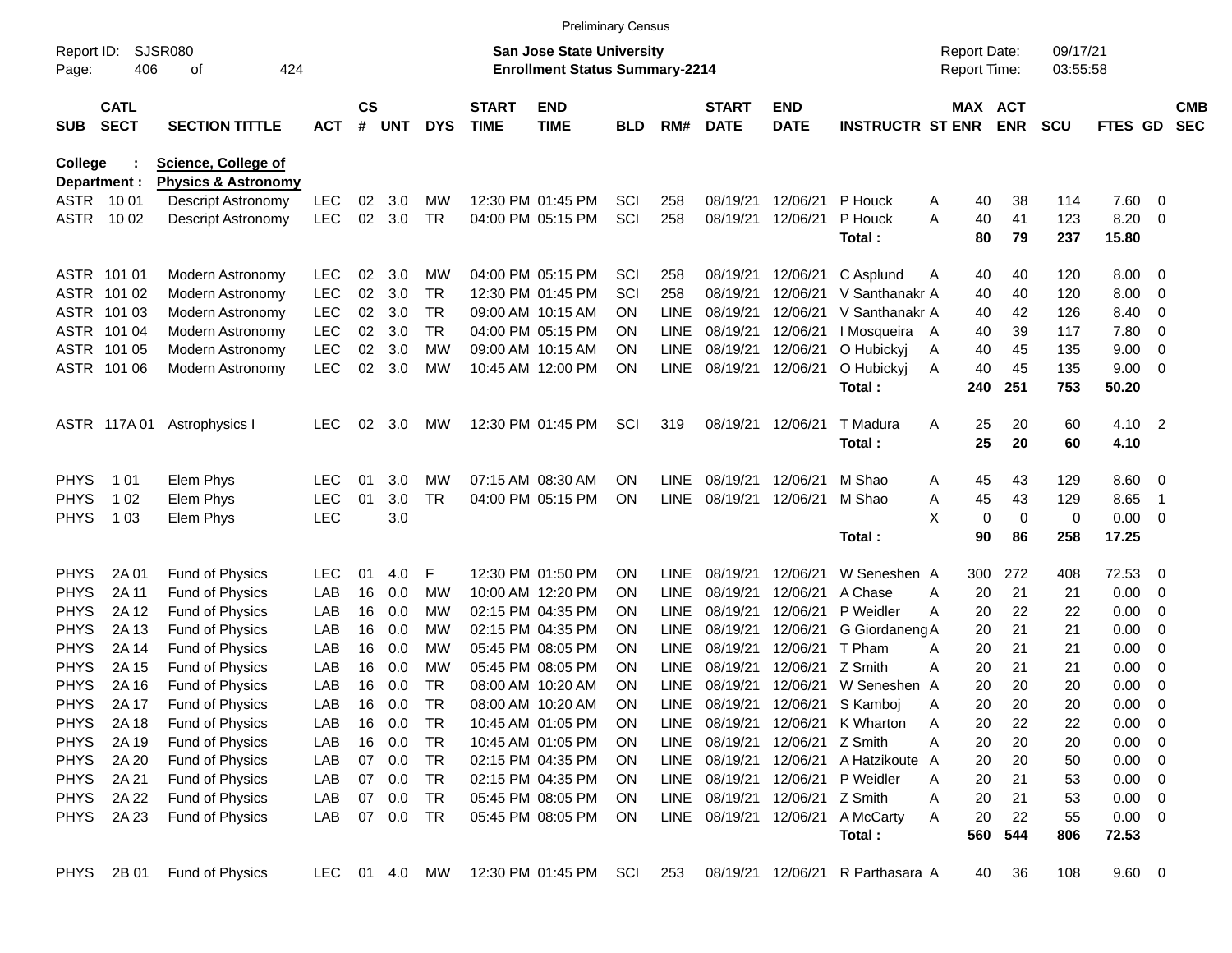|                     |                            |                          |            |                         |            |              |                             | <b>Preliminary Census</b>                                                 |            |             |                             |                           |                              |   |                                     |                       |                      |                          |                          |                          |
|---------------------|----------------------------|--------------------------|------------|-------------------------|------------|--------------|-----------------------------|---------------------------------------------------------------------------|------------|-------------|-----------------------------|---------------------------|------------------------------|---|-------------------------------------|-----------------------|----------------------|--------------------------|--------------------------|--------------------------|
| Report ID:<br>Page: | 407                        | SJSR080<br>424<br>οf     |            |                         |            |              |                             | <b>San Jose State University</b><br><b>Enrollment Status Summary-2214</b> |            |             |                             |                           |                              |   | <b>Report Date:</b><br>Report Time: |                       | 09/17/21<br>03:55:58 |                          |                          |                          |
| <b>SUB</b>          | <b>CATL</b><br><b>SECT</b> | <b>SECTION TITTLE</b>    | <b>ACT</b> | <b>CS</b><br>$\pmb{\#}$ | <b>UNT</b> | <b>DYS</b>   | <b>START</b><br><b>TIME</b> | <b>END</b><br><b>TIME</b>                                                 | <b>BLD</b> | RM#         | <b>START</b><br><b>DATE</b> | <b>END</b><br><b>DATE</b> | <b>INSTRUCTR ST ENR</b>      |   |                                     | MAX ACT<br><b>ENR</b> | SCU                  | <b>FTES</b><br><b>GD</b> |                          | <b>CMB</b><br><b>SEC</b> |
| <b>PHYS</b>         | 2B 02                      | Fund of Physics          | <b>LEC</b> | 01                      | 4.0        | MW           |                             | 02:15 PM 03:30 PM                                                         | SCI        | 258         | 08/19/21                    | 12/06/21                  | R Parthasara A               |   | 40                                  | 39                    | 117                  | 10.40                    | 0                        |                          |
| <b>PHYS</b>         | 2B 03                      | Fund of Physics          | <b>LEC</b> | 01                      | 4.0        | <b>TR</b>    |                             | 02:15 PM 03:30 PM                                                         | SCI        | 258         | 08/19/21                    | 12/06/21                  | P Houck                      | A | 40                                  | 36                    | 108                  | 9.60                     | $\mathbf 0$              |                          |
| <b>PHYS</b>         | 2B 04                      | Fund of Physics          | <b>LEC</b> | 01                      | 4.0        | <b>TR</b>    |                             | 04:00 PM 05:15 PM                                                         | SCI        | 253         | 08/19/21                    | 12/06/21                  | N Adham                      | A | 40                                  | 31                    | 93                   | 8.27                     | $\mathbf 0$              |                          |
| <b>PHYS</b>         | 2B 05                      | Fund of Physics          | <b>LEC</b> | 01                      | 4.0        | <b>MW</b>    |                             | 05:45 PM 07:00 PM                                                         | <b>ON</b>  | <b>LINE</b> | 08/19/21                    | 12/06/21                  | N Adham                      | A | 100                                 | 106                   | 318                  | 28.33                    | $\overline{1}$           |                          |
| <b>PHYS</b>         | 2B 11                      | Fund of Physics          | LAB        | 16                      | 0.0        | M            |                             | 09:00 AM 11:50 AM                                                         | <b>ON</b>  | <b>LINE</b> | 08/19/21                    | 12/06/21                  | M Shao                       | A | 16                                  | 17                    | 17                   | 0.00                     | $\overline{1}$           |                          |
| <b>PHYS</b>         | 2B 12                      | Fund of Physics          | LAB        | 16                      | 0.0        | т            |                             | 09:00 AM 11:50 AM                                                         | <b>ON</b>  | <b>LINE</b> | 08/19/21                    | 12/06/21                  | M Shao                       | A | 16                                  | 16                    | 16                   | 0.00                     | $\mathbf 0$              |                          |
| <b>PHYS</b>         | 2B 13                      | Fund of Physics          | LAB        | 16                      | 0.0        | $\top$       |                             | 12:30 PM 03:20 PM                                                         | <b>ON</b>  | <b>LINE</b> | 08/19/21                    | 12/06/21                  | M Shao                       | A | 16                                  | 17                    | 17                   | 0.00                     | $\mathbf 0$              |                          |
| <b>PHYS</b>         | 2B 14                      | Fund of Physics          | LAB        | 16                      | 0.0        | $\mathsf{T}$ |                             | 04:00 PM 06:50 PM                                                         | <b>ON</b>  | <b>LINE</b> | 08/19/21                    | 12/06/21                  | V Santhanakr A               |   | 16                                  | 15                    | 15                   | 0.00                     | 0                        |                          |
| <b>PHYS</b>         | 2B 15                      | Fund of Physics          | LAB        | 16                      | 0.0        | W            |                             | 09:00 AM 11:50 AM                                                         | <b>ON</b>  | <b>LINE</b> | 08/19/21                    | 12/06/21                  | M Shao                       | A | 16                                  | 17                    | 17                   | 0.00                     | 0                        |                          |
| <b>PHYS</b>         | 2B 16                      | Fund of Physics          | LAB        | 16                      | 0.0        | R            |                             | 09:00 AM 11:50 AM                                                         | <b>ON</b>  | <b>LINE</b> | 08/19/21                    | 12/06/21                  | J Mijares                    | A | 16                                  | 16                    | 16                   | 0.00                     | 0                        |                          |
| <b>PHYS</b>         | 2B 17                      | Fund of Physics          | LAB        | 16                      | 0.0        | R            |                             | 12:30 PM 03:20 PM                                                         | <b>ON</b>  | <b>LINE</b> | 08/19/21                    | 12/06/21                  | J Mijares                    | A | 16                                  | 16                    | 16                   | 0.00                     | $\mathbf 0$              |                          |
| <b>PHYS</b>         | 2B 18                      | Fund of Physics          | LAB        | 16                      | 0.0        | R            |                             | 04:00 PM 06:50 PM                                                         | ON         | <b>LINE</b> | 08/19/21                    | 12/06/21                  | V Santhanakr A               |   | 16                                  | 16                    | 16                   | 0.00                     | 0                        |                          |
| <b>PHYS</b>         | 2B 19                      | Fund of Physics          | LAB        | 16                      | 0.0        | F            |                             | 09:00 AM 11:50 AM                                                         | <b>ON</b>  | <b>LINE</b> | 08/19/21                    | 12/06/21                  | J Mijares                    | A | 16                                  | 15                    | 15                   | 0.00                     | 0                        |                          |
| <b>PHYS</b>         | 2B 20                      | Fund of Physics          | LAB        | 16                      | 0.0        | F            |                             | 12:30 PM 03:20 PM                                                         | <b>ON</b>  | <b>LINE</b> | 08/19/21                    | 12/06/21                  | J Mijares                    | Α | 16                                  | 15                    | 15                   | 0.00                     | $\mathbf 0$              |                          |
| <b>PHYS</b>         | 2B 21                      | Fund of Physics          | LAB        | 16                      | 0.0        | M            |                             | 09:00 AM 11:50 AM                                                         | <b>ON</b>  | <b>LINE</b> | 08/19/21                    | 12/06/21                  | P Houck                      | A | 16                                  | 14                    | 14                   | 0.00                     | $\mathbf 0$              |                          |
| <b>PHYS</b>         | 2B 22                      | Fund of Physics          | LAB        | 16                      | 0.0        | T            |                             | 09:00 AM 11:50 AM                                                         | <b>ON</b>  | <b>LINE</b> | 08/19/21                    | 12/06/21                  | P Houck                      | A | 16                                  | 14                    | 14                   | 0.00                     | $\mathbf 0$              |                          |
| <b>PHYS</b>         | 2B 23                      | Fund of Physics          | LAB        | 16                      | 0.0        | $\mathsf{T}$ |                             | 12:30 PM 03:20 PM                                                         | ON         | <b>LINE</b> | 08/19/21                    | 12/06/21                  | C Morante MeA                |   | 16                                  | 16                    | 16                   | 0.00                     | 0                        |                          |
| <b>PHYS</b>         | 2B 24                      | Fund of Physics          | LAB        |                         | 0.0        |              |                             |                                                                           |            |             |                             |                           |                              | X | 0                                   | $\mathbf 0$           | 0                    | 0.00                     | $\mathbf 0$              |                          |
| <b>PHYS</b>         | 2B 25                      | Fund of Physics          | LAB        | 16                      | 0.0        | W            |                             | 09:00 AM 11:50 AM                                                         | <b>ON</b>  | <b>LINE</b> | 08/19/21                    | 12/06/21                  | P Houck                      | A | 16                                  | 12                    | 12                   | 0.00                     | $\mathbf 0$              |                          |
| <b>PHYS</b>         | 2B 26                      | Fund of Physics          | LAB        | 16                      | 0.0        | R            |                             | 09:00 AM 11:50 AM                                                         | <b>ON</b>  | <b>LINE</b> | 08/19/21                    | 12/06/21                  | S Morgan                     | A | 16                                  | $\overline{7}$        | $\overline{7}$       | 0.00                     | $\mathbf 0$              |                          |
| <b>PHYS</b>         | 2B 27                      | Fund of Physics          | LAB        | 16                      | 0.0        | R            |                             | 12:30 PM 03:20 PM                                                         | ON         | <b>LINE</b> | 08/19/21                    | 12/06/21                  | S Morgan                     | Α | 16                                  | 12                    | 12                   | 0.00                     | 0                        |                          |
| <b>PHYS</b>         | 2B 28                      | Fund of Physics          | LAB        | 16                      | 0.0        |              |                             |                                                                           |            |             | 08/19/21                    | 12/06/21                  |                              | X | 0                                   | $\mathbf 0$           | 0                    | 0.00                     | $\mathbf 0$              |                          |
| <b>PHYS</b>         | 2B 29                      | Fund of Physics          | LAB        |                         | 0.0        |              |                             |                                                                           |            |             |                             |                           |                              | X | 0                                   | $\mathbf 0$           | 0                    | 0.00                     | $\mathbf 0$              |                          |
| <b>PHYS</b>         | 2B 30                      | Fund of Physics          | LAB        | 16                      | 0.0        | F            |                             | 12:30 PM 03:20 PM                                                         | <b>ON</b>  | <b>LINE</b> | 08/19/21                    | 12/06/21                  | S Morgan                     | A | 16                                  | 13                    | 13                   | 0.00                     | $\mathbf 0$              |                          |
|                     |                            |                          |            |                         |            |              |                             |                                                                           |            |             |                             |                           | Total:                       |   | 532                                 | 496                   | 992                  | 66.20                    |                          |                          |
| <b>PHYS</b>         | 20 01                      | Inv to Phys/Astro        | <b>LEC</b> | 02                      | 1.0        | $\top$       |                             | 12:30 PM 01:20 PM                                                         | SCI        | 319         | 08/19/21                    | 12/06/21                  | G Quan                       | A | 25                                  | 13                    | 13                   | 0.87                     | 0                        |                          |
| <b>PHYS</b>         | 20 02                      | Inv to Phys/Astro        | <b>LEC</b> | 02                      | 1.0        | R            |                             | 12:30 PM 01:20 PM                                                         | SCI        | 319         | 08/19/21                    | 12/06/21                  | G Quan                       | A | 25                                  | 9                     | 9                    | 0.60                     | $\mathbf 0$              |                          |
|                     |                            |                          |            |                         |            |              |                             |                                                                           |            |             |                             |                           | Total:                       |   | 50                                  | 22                    | 22                   | 1.47                     |                          |                          |
| PHYS 23 01          |                            | <b>Animation Physics</b> | <b>LEC</b> | 02                      | 3.0        | $\mathsf{R}$ |                             | 06:00 PM 06:50 PM                                                         | ON         |             | LINE 08/19/21 12/06/21      |                           | W Seneshen A                 |   | 30                                  | 26                    | 78                   | 5.20                     | $\overline{\mathbf{0}}$  |                          |
|                     | PHYS 23 99                 | <b>Animation Physics</b> | <b>LEC</b> |                         | 02 3.0     | TBA          |                             |                                                                           | <b>ON</b>  |             | LINE 08/19/21 12/06/21      |                           | W Seneshen A                 |   | 30                                  | 27                    | 81                   | 5.40                     | $\overline{\phantom{0}}$ |                          |
|                     |                            |                          |            |                         |            |              |                             |                                                                           |            |             |                             |                           | Total:                       |   | 60                                  | 53                    | 159                  | 10.60                    |                          |                          |
| PHYS 40 01          |                            | Intro Comp Phys          | SEM 05 3.0 |                         |            | TR           |                             | 04:00 PM 04:50 PM                                                         | SCI        | 319         |                             | 08/19/21 12/06/21         | D Olson                      | A | $12 \,$                             | 12                    | 24                   | $2.40 \ 0$               |                          |                          |
| PHYS 40 11          |                            | Intro Comp Phys          | LAB 16 0.0 |                         |            | TR           |                             | 05:00 PM 06:20 PM                                                         | SCI        | 319         |                             | 08/19/21 12/06/21         | D Olson                      | Α | 12                                  | 12                    | 12                   | $0.00 \t 0$              |                          |                          |
|                     |                            |                          |            |                         |            |              |                             |                                                                           |            |             |                             |                           | Total:                       |   | 24                                  | 24                    | 36                   | 2.40                     |                          |                          |
| PHYS 49 01          |                            | Intro to Physics         | LEC        |                         | 02 3.0 TR  |              |                             | 12:30 PM 01:45 PM SCI                                                     |            | 253         |                             |                           | 08/19/21 12/06/21 O Hubickyj | A | 40                                  | 31                    | 93                   | $6.20 \t 0$              |                          |                          |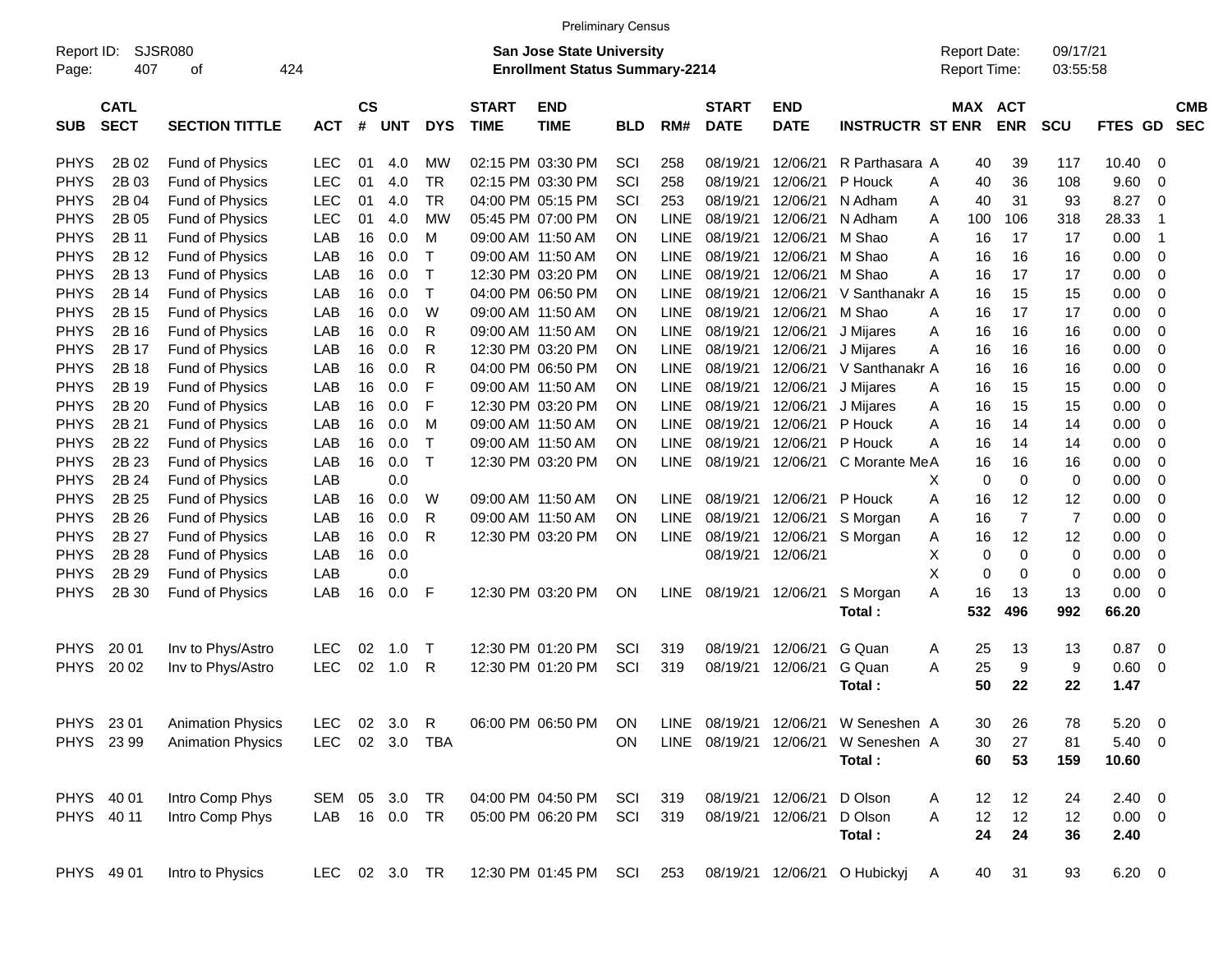|                     |                            |                        |            |                    |            |              |                             | <b>Preliminary Census</b>                                                 |            |      |                             |                           |                         |        |                                     |                    |                      |                     |                          |
|---------------------|----------------------------|------------------------|------------|--------------------|------------|--------------|-----------------------------|---------------------------------------------------------------------------|------------|------|-----------------------------|---------------------------|-------------------------|--------|-------------------------------------|--------------------|----------------------|---------------------|--------------------------|
| Report ID:<br>Page: | SJSR080<br>408             | 424<br>оf              |            |                    |            |              |                             | <b>San Jose State University</b><br><b>Enrollment Status Summary-2214</b> |            |      |                             |                           |                         |        | <b>Report Date:</b><br>Report Time: |                    | 09/17/21<br>03:55:58 |                     |                          |
| <b>SUB</b>          | <b>CATL</b><br><b>SECT</b> | <b>SECTION TITTLE</b>  | <b>ACT</b> | $\mathsf{cs}$<br># | <b>UNT</b> | <b>DYS</b>   | <b>START</b><br><b>TIME</b> | <b>END</b><br><b>TIME</b>                                                 | <b>BLD</b> | RM#  | <b>START</b><br><b>DATE</b> | <b>END</b><br><b>DATE</b> | <b>INSTRUCTR ST ENR</b> |        | MAX ACT                             | <b>ENR</b>         | <b>SCU</b>           | FTES GD             | <b>CMB</b><br><b>SEC</b> |
| <b>PHYS</b>         | 49 02                      | Intro to Physics       | <b>LEC</b> | 02                 | 3.0        | МW           |                             | 04:00 PM 05:15 PM                                                         | SCI        | 253  | 08/19/21                    | 12/06/21                  | O Hubickyj<br>Total:    | A      | 30<br>70                            | 21<br>52           | 63<br>156            | 4.20<br>10.40       | - 0                      |
| <b>PHYS</b>         | 50 01                      | <b>General Physics</b> | <b>LEC</b> | 01                 | 4.0        | <b>TR</b>    |                             | 12:30 PM 01:45 PM                                                         | SCI        | 142  | 08/19/21                    | 12/06/21                  | N Adham                 | A      | 50                                  | 49                 | 147                  | 13.07               | - 0                      |
| <b>PHYS</b>         | 50 02                      | <b>General Physics</b> | <b>LEC</b> | 01                 | 4.0        | МW           |                             | 04:00 PM 05:15 PM                                                         | SCI        | 142  | 08/19/21                    | 12/06/21                  | N Adham                 | A      | 50                                  | 50                 | 150                  | 13.33               | $\mathbf 0$              |
| <b>PHYS</b>         | 50 03                      | <b>General Physics</b> | <b>LEC</b> | 01                 | 4.0        | МW           |                             | 09:00 AM 10:15 AM                                                         | SCI        | 258  | 08/19/21                    | 12/06/21                  | E Sigari                | A      | 40                                  | 38                 | 114                  | 10.13               | $\mathbf 0$              |
| <b>PHYS</b>         | 50 04                      | <b>General Physics</b> | <b>LEC</b> | 01                 | 4.0        | МW           |                             | 10:45 AM 12:00 PM                                                         | SCI        | 258  | 08/19/21                    | 12/06/21                  | E Sigari                | A      | 40                                  | 39                 | 117                  | 10.40               | $\overline{0}$           |
| <b>PHYS</b>         | 50 05                      | <b>General Physics</b> | <b>LEC</b> | 01                 | 4.0        | МW           |                             | 09:00 AM 10:15 AM                                                         | <b>ON</b>  | LINE | 08/19/21                    | 12/06/21                  | A Garcia                | A      | 100                                 | 88                 | 264                  | 23.53               | -1                       |
| <b>PHYS</b>         | 50 11                      | <b>General Physics</b> | LAB        | 16                 | 0.0        | M            |                             | 12:30 PM 03:20 PM                                                         | SCI        | 305  | 08/19/21                    | 12/06/21                  | E Sigari                | A      | 16                                  | 18                 | 18                   | 0.00                | $\overline{0}$           |
| <b>PHYS</b>         | 50 12                      | <b>General Physics</b> | LAB        | 16                 | 0.0        | M            |                             | 12:30 PM 03:20 PM                                                         | SCI        | 307  | 08/19/21                    | 12/06/21                  | A Cabot                 | A      | 16                                  | 18                 | 18                   | 0.00                | $\overline{0}$           |
| <b>PHYS</b>         | 50 13                      | <b>General Physics</b> | LAB        | 16                 | 0.0        | M            |                             | 04:00 PM 06:50 PM                                                         | SCI        | 305  | 08/19/21                    | 12/06/21                  | S Singh                 | A      | 16                                  | 18                 | 18                   | 0.00                | $\overline{0}$           |
| <b>PHYS</b>         | 50 14                      | <b>General Physics</b> | LAB        | 16                 | 0.0        | M            |                             | 04:00 PM 06:50 PM                                                         | SCI        | 307  | 08/19/21                    | 12/06/21                  | A Cabot                 | A      | 16                                  | 16                 | 16                   | 0.00                | $\mathbf 0$              |
| <b>PHYS</b>         | 50 15                      | <b>General Physics</b> | LAB        | 16                 | 0.0        | Т            |                             | 09:00 AM 11:50 AM                                                         | SCI        | 305  | 08/19/21                    | 12/06/21                  | J Mijares               | A      | 16                                  | 17                 | 17                   | 0.00                | $\overline{0}$           |
| <b>PHYS</b>         | 50 16                      | <b>General Physics</b> | LAB        | 16                 | 0.0        | $\mathsf{T}$ |                             | 09:00 AM 11:50 AM                                                         | SCI        | 307  | 08/19/21                    | 12/06/21                  | E Sigari                | A      | 16                                  | 17                 | 17                   | 0.00                | $\overline{0}$           |
| <b>PHYS</b>         | 50 17                      | <b>General Physics</b> | LAB        | 16                 | 0.0        | $\mathsf{T}$ |                             | 12:30 PM 03:20 PM                                                         | SCI        | 305  | 08/19/21                    | 12/06/21                  | J Mijares               | A      | 16                                  | 18                 | 18                   | 0.00                | $\mathbf 0$              |
| <b>PHYS</b>         | 50 18                      | <b>General Physics</b> | LAB        |                    | 0.0        |              |                             |                                                                           |            |      |                             |                           |                         | X      | 0                                   | $\mathbf 0$        | 0                    | 0.00                | $\overline{0}$           |
| <b>PHYS</b>         | 50 19                      | <b>General Physics</b> | LAB        | 16                 | 0.0        | Τ            |                             | 04:00 PM 06:50 PM                                                         | SCI        | 305  | 08/19/21                    | 12/06/21                  | S Singh                 | A      | 16                                  | 17                 | 17                   | 0.00                | $\overline{0}$           |
| <b>PHYS</b>         | 50 20                      | <b>General Physics</b> | LAB        |                    | 0.0        |              |                             |                                                                           |            |      |                             |                           |                         | X      | 0                                   | 0                  | 0                    | 0.00                | $\mathbf 0$              |
| <b>PHYS</b>         | 50 21                      | <b>General Physics</b> | LAB        |                    | 0.0        |              |                             |                                                                           |            |      |                             |                           |                         | X      | 0                                   | 0                  | 0                    | 0.00                | $\overline{0}$           |
| <b>PHYS</b>         | 50 22                      | <b>General Physics</b> | LAB        | 16                 | 0.0        | W            |                             | 12:30 PM 03:20 PM                                                         | SCI        | 307  | 08/19/21 12/06/21           |                           | E Sigari                | Α      | 16                                  | 18                 | 18                   | 0.00                | $\overline{0}$           |
| <b>PHYS</b>         | 50 23                      | <b>General Physics</b> | LAB        | 16                 | 0.0        | W            |                             | 04:00 PM 06:50 PM                                                         | SCI        | 305  | 08/19/21                    | 12/06/21                  | P Dewoo                 | A      | 16                                  | 17                 | 17                   | 0.00                | $\mathbf 0$              |
| <b>PHYS</b>         | 50 24                      | <b>General Physics</b> | LAB        |                    | 0.0        |              |                             |                                                                           |            |      |                             |                           |                         | X      | 0                                   | $\mathbf 0$        | 0                    | 0.00                | $\mathbf 0$              |
| <b>PHYS</b>         | 50 25                      | <b>General Physics</b> | LAB        | 16                 | 0.0        | R            |                             | 09:00 AM 11:50 AM                                                         | SCI        | 305  | 08/19/21                    | 12/06/21                  | N Adham                 | A      | 16                                  | 18                 | 18                   | 0.00                | $\overline{0}$           |
| <b>PHYS</b>         | 50 26                      | <b>General Physics</b> | LAB        |                    | 0.0        |              |                             |                                                                           |            |      |                             |                           |                         | X      | 0                                   | $\mathbf 0$        | 0                    | 0.00                | $\mathbf 0$              |
| <b>PHYS</b>         | 50 27                      | <b>General Physics</b> | LAB        | 16                 | 0.0        | R            |                             | 12:30 PM 03:20 PM                                                         | SCI        | 305  | 08/19/21                    | 12/06/21                  | P Dewoo                 | A      | 16                                  | 18                 | 18                   | 0.00                | $\mathbf 0$              |
| <b>PHYS</b>         | 50 28                      | <b>General Physics</b> | LAB        |                    | 0.0        |              |                             |                                                                           |            |      |                             |                           |                         | X      | 0                                   | $\mathbf 0$        | 0                    | 0.00                | $\overline{0}$           |
| <b>PHYS</b>         | 50 29                      | <b>General Physics</b> | LAB        | 16                 | 0.0        | R            |                             | 04:00 PM 06:50 PM                                                         | SCI        | 305  | 08/19/21                    | 12/06/21                  | S Singh                 | A      | 16                                  | 17                 | 17                   | 0.00                | $\overline{\mathbf{1}}$  |
| <b>PHYS</b>         | 50 30                      | <b>General Physics</b> | LAB        |                    | 0.0        |              |                             |                                                                           |            |      |                             |                           |                         | X      | 0                                   | $\mathbf 0$        | 0                    | 0.00                | $\mathbf 0$              |
| <b>PHYS</b>         | 50 31                      | <b>General Physics</b> | LAB        | 16                 | 0.0        | F            |                             | 09:00 AM 11:50 AM                                                         | SCI        | 305  | 08/19/21                    | 12/06/21                  | Z Smith                 | Α      | 16                                  | 19                 | 19                   | 0.00                | 0                        |
| <b>PHYS</b>         | 50 32                      | <b>General Physics</b> | LAB        |                    | 0.0        |              |                             |                                                                           |            |      |                             |                           |                         | X      | $\Omega$                            | $\Omega$           | $\Omega$             | 0.00                | $\mathbf 0$              |
|                     | PHYS 50 33                 | <b>General Physics</b> | LAB        | 16                 | 0.0        | $\mathsf{F}$ |                             | 12:30 PM 03:20 PM                                                         | SCI        | 305  |                             | 08/19/21 12/06/21         | P Dewoo                 | Α<br>X | 16                                  | 18                 | 18                   | 0.00<br>$0.00 \t 0$ | $\overline{\mathbf{0}}$  |
|                     | PHYS 50 34                 | <b>General Physics</b> | LAB        |                    | 0.0        |              |                             |                                                                           |            |      |                             |                           |                         |        | 0                                   | $\mathbf 0$<br>528 | $\mathbf 0$<br>1056  | 70.47               |                          |
|                     |                            |                        |            |                    |            |              |                             |                                                                           |            |      |                             |                           | Total:                  |        | 520                                 |                    |                      |                     |                          |
| PHYS 51 01          |                            | <b>General Physics</b> | <b>LEC</b> | 01                 | 4.0        | <b>TR</b>    |                             | 09:00 AM 10:15 AM                                                         | SCI        | 258  | 08/19/21 12/06/21           |                           | P Beyersdorf A          |        | 40                                  | 40                 | 120                  | 10.67               | $\overline{\phantom{0}}$ |
| PHYS 51 02          |                            | <b>General Physics</b> | <b>LEC</b> | 01                 | 4.0        | <b>TR</b>    |                             | 10:45 AM 12:00 PM                                                         | SCI        | 258  | 08/19/21                    | 12/06/21                  | A Hatzikoute A          |        | 40                                  | 40                 | 120                  | 10.67 0             |                          |
|                     | PHYS 51 03                 | <b>General Physics</b> | <b>LEC</b> | 01                 | 4.0        | MW           |                             | 12:30 PM 01:45 PM                                                         | SCI        | 164  | 08/19/21 12/06/21           |                           | I Mosqueira A           |        | 40                                  | 41                 | 123                  | 10.93 0             |                          |
|                     | PHYS 51 04                 | <b>General Physics</b> | <b>LEC</b> | 01                 | 4.0        | МW           |                             | 02:15 PM 03:30 PM                                                         | SCI        | 253  | 08/19/21                    | 12/06/21                  | I Mosqueira             | A      | 40                                  | 40                 | 120                  | 10.67 0             |                          |
|                     | PHYS 51 05                 | <b>General Physics</b> | <b>LEC</b> |                    | 01 4.0     | TR           |                             | 09:00 AM 10:15 AM                                                         | ON         |      | LINE 08/19/21               | 12/06/21                  | R Heindl                | Α      | 120                                 | 137                | 411                  | 36.53 0             |                          |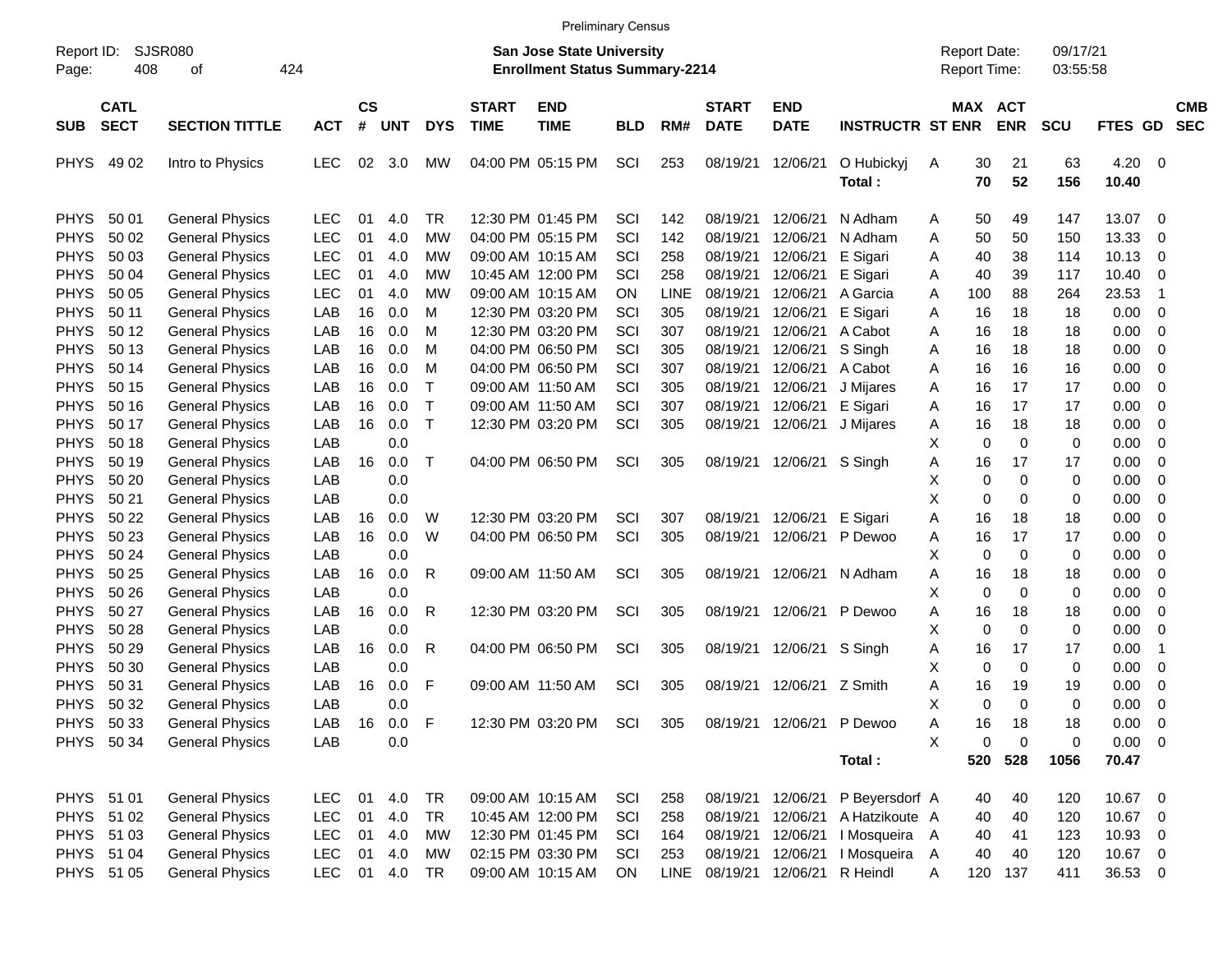|             |             |                        |            |           |            |              |              | <b>Preliminary Census</b>             |            |             |              |                   |                                  |   |                     |            |            |             |                          |            |
|-------------|-------------|------------------------|------------|-----------|------------|--------------|--------------|---------------------------------------|------------|-------------|--------------|-------------------|----------------------------------|---|---------------------|------------|------------|-------------|--------------------------|------------|
| Report ID:  |             | <b>SJSR080</b>         |            |           |            |              |              | <b>San Jose State University</b>      |            |             |              |                   |                                  |   | <b>Report Date:</b> |            | 09/17/21   |             |                          |            |
| Page:       | 409         | 424<br>οf              |            |           |            |              |              | <b>Enrollment Status Summary-2214</b> |            |             |              |                   |                                  |   | Report Time:        |            | 03:55:58   |             |                          |            |
|             | <b>CATL</b> |                        |            | <b>CS</b> |            |              | <b>START</b> | <b>END</b>                            |            |             | <b>START</b> | <b>END</b>        |                                  |   | <b>MAX ACT</b>      |            |            |             |                          | <b>CMB</b> |
| <b>SUB</b>  | <b>SECT</b> | <b>SECTION TITTLE</b>  | <b>ACT</b> | #         | <b>UNT</b> | <b>DYS</b>   | <b>TIME</b>  | <b>TIME</b>                           | <b>BLD</b> | RM#         | <b>DATE</b>  | <b>DATE</b>       | <b>INSTRUCTR ST ENR</b>          |   |                     | <b>ENR</b> | <b>SCU</b> | FTES GD     |                          | <b>SEC</b> |
|             |             |                        |            |           |            |              |              |                                       |            |             |              |                   |                                  |   |                     |            |            |             |                          |            |
| <b>PHYS</b> | 51 11       | <b>General Physics</b> | LAB        | 16        | 0.0        | м            |              | 09:00 AM 11:50 AM                     | SCI        | 241         | 08/19/21     | 12/06/21          | A Vargas                         | A | 16                  | 17         | 17         | 0.00        | - 0                      |            |
| <b>PHYS</b> | 51 12       | <b>General Physics</b> | LAB        | 16        | 0.0        | M            |              | 09:00 AM 11:50 AM                     | SCI        | 251         | 08/19/21     | 12/06/21          | D Olson                          | Α | 16                  | 16         | 16         | 0.00        | 0                        |            |
| <b>PHYS</b> | 51 13       | <b>General Physics</b> | LAB        | 16        | 0.0        | M            |              | 12:30 PM 03:20 PM                     | SCI        | 241         | 08/19/21     | 12/06/21          | A Vargas                         | Α | 16                  | 16         | 16         | 0.00        | 0                        |            |
| <b>PHYS</b> | 51 14       | <b>General Physics</b> | LAB        | 16        | 0.0        | M            |              | 12:30 PM 03:20 PM                     | SCI        | 251         | 08/19/21     | 12/06/21          | A Hatzikoute                     | A | 16                  | 16         | 16         | 0.00        | 0                        |            |
| <b>PHYS</b> | 51 15       | <b>General Physics</b> | LAB        | 16        | 0.0        | M            |              | 04:00 PM 06:50 PM                     | SCI        | 241         | 08/19/21     | 12/06/21          | A Hatzikoute                     | A | 16                  | 17         | 17         | 0.00        | 0                        |            |
| <b>PHYS</b> | 51 16       | <b>General Physics</b> | LAB        |           | 0.0        |              |              |                                       |            |             |              |                   |                                  | х | 0                   | 0          | 0          | 0.00        | 0                        |            |
| <b>PHYS</b> | 51 17       | <b>General Physics</b> | LAB        | 16        | 0.0        | $\mathsf{T}$ |              | 12:30 PM 03:20 PM                     | SCI        | 241         | 08/19/21     | 12/06/21          | D Olson                          | Α | 16                  | 16         | 16         | 0.00        | 0                        |            |
| <b>PHYS</b> | 51 18       | <b>General Physics</b> | LAB        | 16        | 0.0        | $\mathsf{T}$ |              | 12:30 PM 03:20 PM                     | SCI        | 251         | 08/19/21     | 12/06/21          | A Vargas                         | Α | 16                  | 16         | 16         | 0.00        | 0                        |            |
| <b>PHYS</b> | 51 19       | <b>General Physics</b> | LAB        | 16        | 0.0        | $\mathsf{T}$ |              | 04:00 PM 06:50 PM                     | SCI        | 241         | 08/19/21     | 12/06/21          | A Vargas                         | Α | 16                  | 14         | 14         | 0.00        | 0                        |            |
| <b>PHYS</b> | 51 20       | <b>General Physics</b> | LAB        | 16        | 0.0        | $\top$       |              | 04:00 PM 06:50 PM                     | SCI        | 251         | 08/19/21     | 12/06/21          | A Cabot                          | Α | 16                  | 11         | 11         | 0.00        | 0                        |            |
| <b>PHYS</b> | 51 21       | <b>General Physics</b> | LAB        | 16        | 0.0        | W            |              | 09:00 AM 11:50 AM                     | SCI        | 241         | 08/19/21     | 12/06/21          | D Olson                          | Α | 16                  | 16         | 16         | 0.00        | 0                        |            |
| <b>PHYS</b> | 51 22       | <b>General Physics</b> | LAB        |           | 0.0        |              |              |                                       |            |             |              |                   |                                  | Χ | $\mathbf 0$         | 0          | 0          | 0.00        | 0                        |            |
| <b>PHYS</b> | 51 23       | <b>General Physics</b> | LAB        | 16        | 0.0        | W            |              | 12:30 PM 03:20 PM                     | SCI        | 241         | 08/19/21     | 12/06/21          | D Olson                          | Α | 16                  | 11         | 11         | 0.00        | 0                        |            |
| <b>PHYS</b> | 51 24       | <b>General Physics</b> | LAB        |           | 0.0        |              |              |                                       |            |             |              |                   |                                  | Χ | 0                   | 0          | 0          | 0.00        | 0                        |            |
| <b>PHYS</b> | 51 25       | <b>General Physics</b> | LAB        | 16        | 0.0        | W            |              | 04:00 PM 06:50 PM                     | SCI        | 241         | 08/19/21     | 12/06/21          | D Olson                          | Α | 16                  | 11         | 11         | 0.00        | 0                        |            |
| <b>PHYS</b> | 51 26       | <b>General Physics</b> | LAB        | 16        | 0.0        | W            |              | 04:00 PM 06:50 PM                     | SCI        | 251         | 08/19/21     | 12/06/21          | A Shahid-Fay A                   |   | 16                  | 11         | 11         | 0.00        | $\mathbf 0$              |            |
| <b>PHYS</b> | 51 27       | <b>General Physics</b> | LAB        | 16        | 0.0        | R            |              | 12:30 PM 03:20 PM                     | SCI        | 241         | 08/19/21     | 12/06/21          | D Olson                          | Α | 16                  | 16         | 16         | 0.00        | 0                        |            |
| <b>PHYS</b> | 51 28       | <b>General Physics</b> | LAB        | 16        | 0.0        | R            |              | 12:30 PM 03:20 PM                     | SCI        | 251         | 08/19/21     | 12/06/21          | A Cabot                          | Α | 16                  | 16         | 16         | 0.00        | 0                        |            |
| <b>PHYS</b> | 51 29       | <b>General Physics</b> | LAB        | 16        | 0.0        | R            |              | 04:00 PM 06:50 PM                     | SCI        | 241         | 08/19/21     | 12/06/21          | A Cabot                          | Α | 16                  | 15         | 15         | 0.00        | 0                        |            |
| <b>PHYS</b> | 51 30       | <b>General Physics</b> | LAB        |           | 0.0        |              |              |                                       |            |             |              |                   |                                  | X | 0                   | 0          | 0          | 0.00        | 0                        |            |
| <b>PHYS</b> | 51 31       | <b>General Physics</b> | LAB        | 16        | 0.0        | F            |              | 09:00 AM 11:50 AM                     | SCI        | 241         | 08/19/21     | 12/06/21          | V Santhanakr A                   |   | 16                  | 15         | 15         | 0.00        | 0                        |            |
| <b>PHYS</b> | 51 32       | <b>General Physics</b> | LAB        | 16        | 0.0        | F            |              | 09:00 AM 11:50 AM                     | SCI        | 251         | 08/19/21     | 12/06/21          | A Hatzikoute A                   |   | 16                  | 16         | 16         | 0.00        | 0                        |            |
| <b>PHYS</b> | 51 33       | <b>General Physics</b> | LAB        | 16        | 0.0        | F            |              | 12:30 PM 03:20 PM                     | SCI        | 241         | 08/19/21     | 12/06/21          | V Santhanakr A                   |   | 16                  | 16         | 16         | 0.00        | 0                        |            |
| PHYS 51 34  |             | <b>General Physics</b> | LAB        | 16        | 0.0        | F            |              | 12:30 PM 03:20 PM                     | SCI        | 251         | 08/19/21     | 12/06/21          | A Hatzikoute A                   |   | 16                  | 16         | 16         | 0.00        | 0                        |            |
|             |             |                        |            |           |            |              |              |                                       |            |             |              |                   | Total:                           |   | 600                 | 596        | 1192       | 79.47       |                          |            |
|             |             |                        |            |           |            |              |              |                                       |            |             |              |                   |                                  |   |                     |            |            |             |                          |            |
| <b>PHYS</b> | 52 01       | <b>General Physics</b> | <b>LEC</b> | 01        | 4.0        | TR           |              | 09:00 AM 10:15 AM                     | ΟN         | <b>LINE</b> | 08/19/21     | 12/06/21          | R Bahuguna A                     |   | 120                 | 120        | 360        | 32.00       | - 0                      |            |
| <b>PHYS</b> | 52 11       | <b>General Physics</b> | LAB        | 16        | 0.0        | M            |              | 09:00 AM 11:50 AM                     | SCI        | 133         | 08/19/21     | 12/06/21          | R Bahuguna A                     |   | 16                  | 16         | 16         | 0.00        | 0                        |            |
| <b>PHYS</b> | 52 12       | <b>General Physics</b> | LAB        | 16        | 0.0        | M            |              | 12:30 PM 03:20 PM                     | SCI        | 133         | 08/19/21     | 12/06/21          | R Bahuguna A                     |   | 16                  | 17         | 17         | 0.00        | 0                        |            |
| PHYS 52 13  |             | <b>General Physics</b> | LAB        | 16        | 0.0        | M            |              | 04:00 PM 06:50 PM                     | SCI        | 133         |              | 08/19/21 12/06/21 | A Shahid-Fay A                   |   | 16                  | 18         | 18         | 0.00        | 0                        |            |
| PHYS 52 14  |             | <b>General Physics</b> | LAB        | 16        | 0.0        | $\top$       |              | 12:30 PM 03:20 PM                     | SCI        | 133         |              |                   | 08/19/21 12/06/21 A Shahid-Fay A |   | 16                  | 18         | 18         | 0.00        | $\overline{\mathbf{0}}$  |            |
| PHYS 52 15  |             | <b>General Physics</b> | LAB        | 16        | 0.0        | W            |              | 09:00 AM 11:50 AM                     | SCI        | 133         |              | 08/19/21 12/06/21 | R Bahuguna A                     |   | 16                  | 10         | 10         | 0.00        | $\overline{\phantom{0}}$ |            |
| PHYS 52 16  |             | <b>General Physics</b> | LAB        | 16        | 0.0        | W            |              | 12:30 PM 03:20 PM                     | SCI        | 133         |              | 08/19/21 12/06/21 | A Shahid-Fay A                   |   | 16                  | 16         | 16         | 0.00        | $\overline{\phantom{0}}$ |            |
| PHYS 52 17  |             | <b>General Physics</b> | LAB        |           | 0.0        |              |              |                                       |            |             |              |                   |                                  | Х | 0                   | 0          | 0          | 0.00        | $\overline{\mathbf{0}}$  |            |
| PHYS 52 18  |             | <b>General Physics</b> | LAB        | 16        | 0.0        | $\mathsf{R}$ |              | 12:30 PM 03:20 PM                     | SCI        | 133         |              |                   | 08/19/21 12/06/21 A Shahid-Fay A |   | 16                  | 12         | 12         | 0.00        | $\overline{\mathbf{0}}$  |            |
| PHYS 52 19  |             | <b>General Physics</b> | LAB        | 16        | 0.0        | F            |              | 09:00 AM 11:50 AM                     | SCI        | 133         |              | 08/19/21 12/06/21 | S Morgan                         | A | 16                  | 13         | 13         | 0.00        | $\overline{\phantom{0}}$ |            |
| PHYS 52 20  |             | <b>General Physics</b> | LAB        | 16        | 0.0 F      |              |              | 12:30 PM 03:20 PM                     | SCI        | 133         |              | 08/19/21 12/06/21 |                                  | Α | 16                  | 0          | 0          | $0.00 \t 0$ |                          |            |
|             |             |                        |            |           |            |              |              |                                       |            |             |              |                   | Total:                           |   | 264                 | 240        | 480        | 32.00       |                          |            |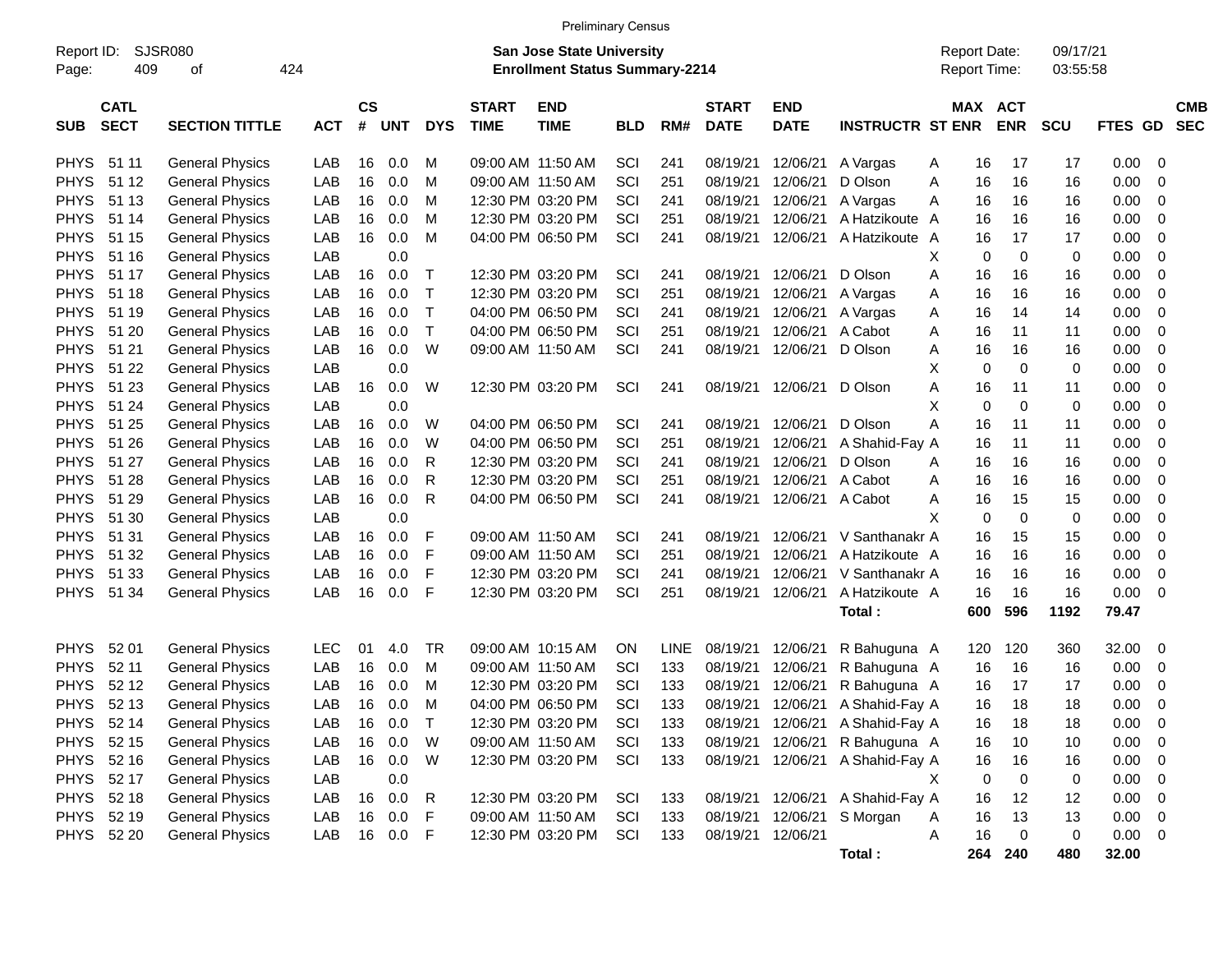|                                                           |                            |                               |            |                    |                                                                           |            |                             | <b>Preliminary Census</b> |            |             |                             |                           |                             |                                     |                       |                              |                     |                          |                          |
|-----------------------------------------------------------|----------------------------|-------------------------------|------------|--------------------|---------------------------------------------------------------------------|------------|-----------------------------|---------------------------|------------|-------------|-----------------------------|---------------------------|-----------------------------|-------------------------------------|-----------------------|------------------------------|---------------------|--------------------------|--------------------------|
| <b>SJSR080</b><br>Report ID:<br>Page:<br>410<br>οf<br>424 |                            |                               |            |                    | <b>San Jose State University</b><br><b>Enrollment Status Summary-2214</b> |            |                             |                           |            |             |                             |                           |                             | <b>Report Date:</b><br>Report Time: |                       | 09/17/21<br>03:55:58         |                     |                          |                          |
| <b>SUB</b>                                                | <b>CATL</b><br><b>SECT</b> | <b>SECTION TITTLE</b>         | <b>ACT</b> | $\mathsf{cs}$<br># | <b>UNT</b>                                                                | <b>DYS</b> | <b>START</b><br><b>TIME</b> | <b>END</b><br><b>TIME</b> | <b>BLD</b> | RM#         | <b>START</b><br><b>DATE</b> | <b>END</b><br><b>DATE</b> | <b>INSTRUCTR ST ENR</b>     |                                     | MAX ACT<br><b>ENR</b> | <b>SCU</b>                   | <b>FTES GD</b>      |                          | <b>CMB</b><br><b>SEC</b> |
|                                                           |                            | PHYS 100W 01 Research methods | LEC.       | 04                 | 3.0                                                                       | -F         |                             | 09:00 AM 11:50 AM         | SCI        | 319         | 08/19/21                    | 12/06/21                  | O Hubickyj<br>Total:        | A                                   | 25<br>10<br>25<br>10  | 30<br>30                     | $2.00 \t 0$<br>2.00 |                          |                          |
|                                                           |                            | PHYS 105A 01 Adv Mechanics I  | <b>LEC</b> |                    | $02 \quad 4.0$                                                            | MW         |                             | 08:30 AM 10:15 AM         | SCI        | 253         | 08/19/21 12/06/21           |                           | N Switz<br>Total:           | Α                                   | 30<br>23<br>30<br>23  | 92<br>92                     | $6.20$ 1<br>6.20    |                          |                          |
|                                                           | PHYS 110A01                | Elec & Magnetism I            | SEM 04     |                    | 3.0                                                                       | МW         |                             | 10:45 AM 12:00 PM         | ON         | LINE        | 08/19/21 12/06/21           |                           | R Heindl<br>Total:          | A                                   | 25<br>26<br>25<br>26  | 78<br>78                     | $5.25$ 1<br>5.25    |                          |                          |
|                                                           | PHYS 122 01                | Mod Phys                      | <b>LEC</b> | 02                 | 4.0                                                                       | TR         |                             | 08:30 AM 10:15 AM         | SCI        | 253         | 08/19/21 12/06/21           |                           | G Quan<br>Total:            | A                                   | 30<br>21<br>30<br>21  | 84<br>84                     | 5.60 0<br>5.60      |                          |                          |
|                                                           | PHYS 140 01                | Comp Meth Physics             | <b>SEM</b> |                    | 3.0                                                                       |            |                             |                           |            |             |                             |                           |                             | X                                   | 0                     | 0<br>0                       | $0.00 \t 0$         |                          |                          |
|                                                           | PHYS 140 02                | Comp Meth Physics             | <b>SEM</b> | 05                 | 3.0                                                                       | W          |                             | 04:00 PM 04:50 PM         | SCI        | 319         |                             | 08/19/21 12/06/21         | E Khatami                   | Α                                   | 12<br>12              | 24                           | 2.40                | $\overline{\phantom{0}}$ |                          |
|                                                           | PHYS 140 11                | Comp Meth Physics             | LAB        |                    | 0.0                                                                       |            |                             |                           |            |             |                             |                           |                             | X                                   | $\Omega$<br>$\Omega$  | 0                            | 0.00                | $\overline{\phantom{0}}$ |                          |
|                                                           | PHYS 140 12                | Comp Meth Physics             | LAB        | 16                 | 0.0                                                                       | F          |                             | 01:30 PM 04:20 PM         | SCI        | 319         | 08/19/21 12/06/21           |                           | E Khatami                   | A                                   | 12<br>12              | 12                           | $0.00 \t 0$         |                          |                          |
|                                                           |                            |                               |            |                    |                                                                           |            |                             |                           |            |             |                             |                           | Total:                      |                                     | 24<br>24              | 36                           | 2.40                |                          |                          |
|                                                           | PHYS 155 01                | Topics Phys/Astron            | <b>LEC</b> | 02                 | 3.0                                                                       | TR         |                             | 10:45 AM 12:00 PM         | SCI        | 320         | 08/19/21                    | 12/06/21                  | P Beyersdorf A              |                                     | 12<br>6               | 18                           | 1.20                | $\overline{\phantom{0}}$ |                          |
|                                                           | PHYS 155 02                | Topics Phys/Astron            | <b>LEC</b> | 02                 | 3.0                                                                       | <b>MW</b>  |                             | 02:15 PM 03:30 PM         | SCI        | 319         | 08/19/21                    | 12/06/21                  | C Asplund                   | Α                                   | 25<br>11              | 33                           | 2.20                | $\overline{\phantom{0}}$ |                          |
|                                                           |                            |                               |            |                    |                                                                           |            |                             |                           |            |             |                             |                           | Total:                      |                                     | 37<br>17              | 51                           | 3.40                |                          |                          |
|                                                           | PHYS 16301                 | <b>Quantum Mechanics</b>      | SEM 04     |                    | 3.0                                                                       | TR         |                             | 02:15 PM 03:30 PM         | SCI        | 253         | 08/19/21 12/06/21           |                           | K Wharton<br>Total:         | Α                                   | 30<br>17<br>30<br>17  | 51<br>51                     | $3.45$ 1<br>3.45    |                          |                          |
|                                                           | PHYS 180 01                | <b>Indiv Studies</b>          | <b>SUP</b> | 36                 | 1.0                                                                       | <b>TBA</b> |                             |                           | <b>ON</b>  | <b>LINE</b> | 08/19/21                    | 12/06/21                  | C Smallwood A               |                                     | 1<br>4                | 4                            | 0.27 0              |                          |                          |
|                                                           | PHYS 180 02                | <b>Indiv Studies</b>          | <b>SUP</b> | 36                 | 4.0                                                                       | <b>TBA</b> |                             |                           |            |             | 08/19/21                    | 12/06/21                  | C Smallwood A               |                                     | 1<br>1                | 4                            | 0.27                | $\overline{\phantom{0}}$ |                          |
|                                                           | PHYS 180 03                | <b>Indiv Studies</b>          | <b>SUP</b> | 36                 | 1.0                                                                       | <b>TBA</b> |                             |                           | <b>ON</b>  | <b>LINE</b> | 08/19/21                    | 12/06/21                  | A Romanowsky                |                                     | 1<br>4                | 4                            | 0.27                | $\overline{\mathbf{0}}$  |                          |
| <b>PHYS</b>                                               | 180 04                     | <b>Indiv Studies</b>          | <b>SUP</b> | 36                 | 1.0                                                                       | <b>TBA</b> |                             |                           |            |             | 08/19/21                    | 12/06/21                  | N Switz                     | A                                   | 1                     | 1                            | 0.07                | $\overline{\mathbf{0}}$  |                          |
|                                                           | PHYS 180 05                | <b>Indiv Studies</b>          | <b>SUP</b> | 36                 | 1.0                                                                       | <b>TBA</b> |                             |                           |            |             |                             | 08/19/21 12/06/21         | G Quan                      | A                                   | 2<br>1                | 2                            | 0.13                | $\overline{\phantom{0}}$ |                          |
|                                                           | PHYS 180 06                | <b>Indiv Studies</b>          | <b>SUP</b> |                    | 36 1.0                                                                    | TBA        |                             |                           |            |             |                             |                           | 08/19/21 12/06/21 K Wharton | A                                   |                       |                              | $0.07$ 0            |                          |                          |
|                                                           | PHYS 180 07                | <b>Indiv Studies</b>          | <b>SUP</b> |                    | 36 1.0                                                                    | TBA        |                             |                           |            |             |                             | 08/19/21 12/06/21         | E Khatami                   | Α                                   |                       | 2<br>2                       | $0.13 \ 0$          |                          |                          |
|                                                           | PHYS 180 08                | <b>Indiv Studies</b>          | <b>SUP</b> |                    | 36 1.0                                                                    | TBA        |                             |                           |            |             |                             | 08/19/21 12/06/21         | T Madura                    | Α                                   |                       | $\overline{1}$               | $0.07$ 0            |                          |                          |
|                                                           |                            |                               |            |                    |                                                                           |            |                             |                           |            |             |                             |                           | Total:                      |                                     | 8<br>16               | 19                           | 1.27                |                          |                          |
|                                                           | PHYS 184 01                | <b>Directed Reading</b>       | <b>SUP</b> |                    | 36 1.0                                                                    | TBA        |                             |                           | <b>ON</b>  |             | LINE 08/19/21 12/06/21      |                           | K Wharton                   | $\mathsf{A}$                        |                       | 1                            | $0.07$ 0            |                          |                          |
|                                                           | PHYS 184 02                | <b>Directed Reading</b>       | <b>SUP</b> |                    | 36 1.0 TBA                                                                |            |                             |                           |            |             |                             | 08/19/21 12/06/21         | A Romanowsky                |                                     |                       | $\mathbf{1}$                 | $0.07$ 0            |                          |                          |
|                                                           |                            |                               |            |                    |                                                                           |            |                             |                           |            |             |                             |                           | Total :                     |                                     | 2                     | $\mathbf{2}$<br>$\mathbf{2}$ | 0.13                |                          |                          |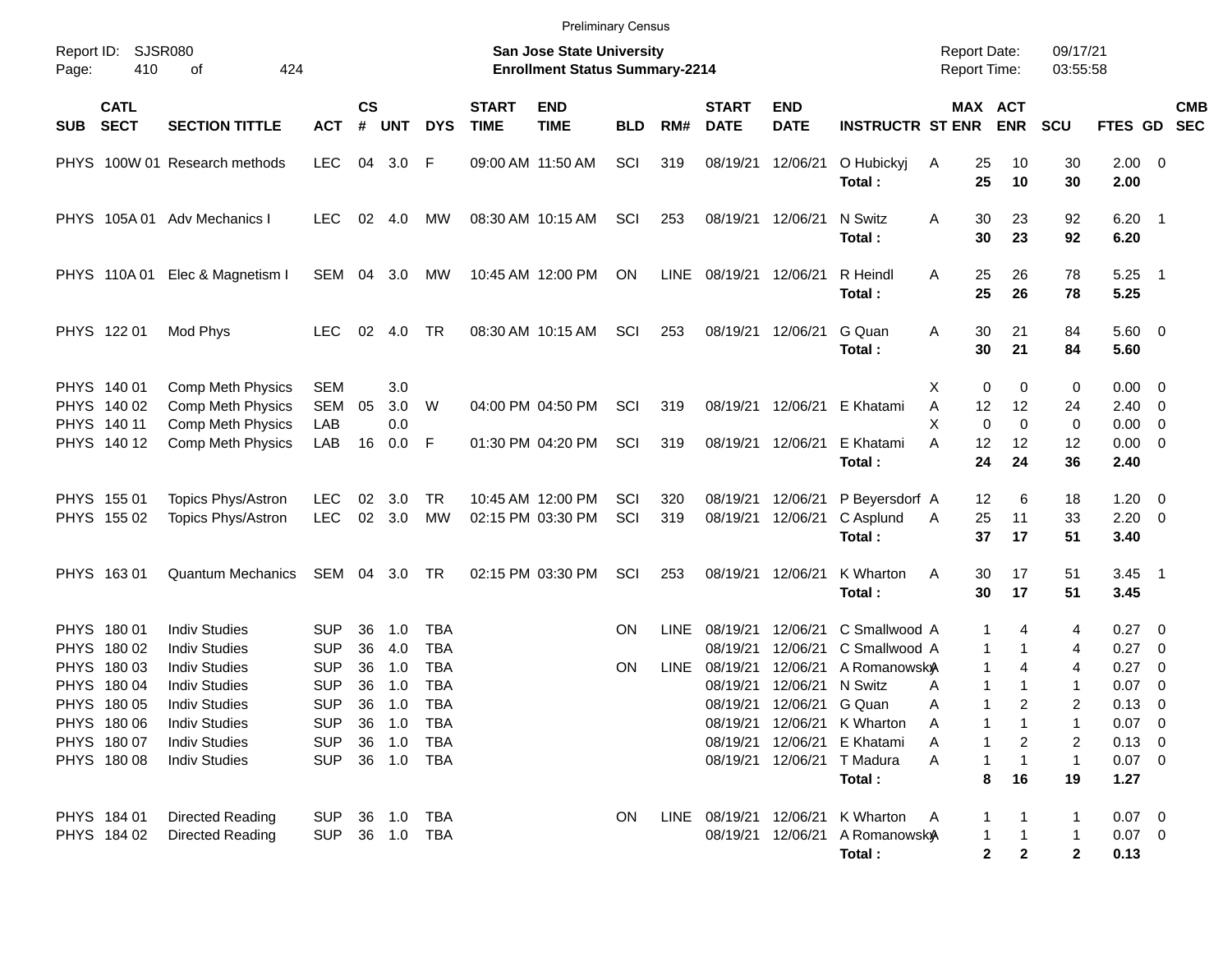| Page:                                     | Report ID: SJSR080<br>411  | 424<br>of                                                                 |                                        |                    |                   |                                        |                             | <b>San Jose State University</b><br><b>Enrollment Status Summary-2214</b> |                       |                                           |                                  |                                  |                                                  | <b>Report Date:</b><br>Report Time: |                                    | 09/17/21<br>03:55:58                  |                          |                                              |  |
|-------------------------------------------|----------------------------|---------------------------------------------------------------------------|----------------------------------------|--------------------|-------------------|----------------------------------------|-----------------------------|---------------------------------------------------------------------------|-----------------------|-------------------------------------------|----------------------------------|----------------------------------|--------------------------------------------------|-------------------------------------|------------------------------------|---------------------------------------|--------------------------|----------------------------------------------|--|
| <b>SUB</b>                                | <b>CATL</b><br><b>SECT</b> | <b>SECTION TITTLE</b>                                                     | <b>ACT</b>                             | $\mathsf{cs}$<br># | <b>UNT</b>        | <b>DYS</b>                             | <b>START</b><br><b>TIME</b> | <b>END</b><br><b>TIME</b>                                                 | <b>BLD</b>            | RM#                                       | <b>START</b><br><b>DATE</b>      | <b>END</b><br><b>DATE</b>        | <b>INSTRUCTR ST ENR ENR</b>                      |                                     | MAX ACT                            | <b>SCU</b>                            | FTES GD SEC              | <b>CMB</b>                                   |  |
|                                           |                            | PHYS 200W 01 Res and Comm in PhysLEC 02 3.0 TR                            |                                        |                    |                   |                                        |                             | 10:45 AM 12:00 PM                                                         | SCI                   | 319                                       | 08/19/21                         | 12/06/21                         | T Madura<br>Total:                               | A<br>15<br>15                       | 8<br>8                             | 24<br>24                              | $2.00 \ 8$<br>2.00       |                                              |  |
| PHYS 230 01                               |                            | Meth in Math Phys                                                         | SEM 05                                 |                    | 3.0               | TR                                     |                             | 09:00 AM 10:15 AM                                                         | SCI                   | 319                                       | 08/19/21                         | 12/06/21                         | K Betre<br>Total:                                | 15<br>A<br>15                       | 6<br>6                             | 18<br>18                              | 1.50 6<br>1.50           |                                              |  |
| PHYS 255 01                               |                            | <b>Advanced Physics</b>                                                   | SEM 05 3.0                             |                    |                   | MW                                     |                             | 09:00 AM 10:15 AM                                                         | SCI                   | 319                                       | 08/19/21                         | 12/06/21                         | K Betre<br>Total:                                | 15<br>A<br>15                       | 8<br>8                             | 24<br>24                              | $1.95$ 7<br>1.95         |                                              |  |
| PHYS 258 01                               |                            | Optics                                                                    | SEM 05                                 |                    | 3.0               | МW                                     |                             | 10:45 AM 12:00 PM                                                         | SCI                   | 253                                       | 08/19/21                         | 12/06/21                         | N Switz<br>Total:                                | A<br>30<br>30                       | 3<br>3                             | 9<br>9                                | $0.75$ 3<br>0.75         |                                              |  |
| PHYS 297 01<br>PHYS 297 02<br>PHYS 297 03 |                            | <b>Directed Research</b><br>Directed Research<br><b>Directed Research</b> | <b>SUP</b><br><b>SUP</b><br><b>SUP</b> | 36<br>36<br>36     | 2.0<br>3.0<br>3.0 | <b>TBA</b><br><b>TBA</b><br><b>TBA</b> |                             |                                                                           | ON<br>ON<br><b>ON</b> | <b>LINE</b><br><b>LINE</b><br><b>LINE</b> | 08/19/21<br>08/19/21<br>08/19/21 | 12/06/21<br>12/06/21<br>12/06/21 | K Betre<br>H Hurst<br>C Paul                     | Α<br>Α<br>1<br>A<br>$\mathbf 1$     | $\overline{2}$<br>1<br>$\mathbf 1$ | 4<br>3<br>3                           | $0.33$ 2<br>0.25<br>0.25 | -1<br>$\overline{1}$                         |  |
| PHYS 297 04<br>PHYS 297 05                |                            | <b>Directed Research</b><br><b>Directed Research</b>                      | <b>SUP</b><br><b>SUP</b>               | 36<br>36           | 1.0<br>2.0        | <b>TBA</b><br><b>TBA</b><br><b>TBA</b> |                             |                                                                           |                       |                                           | 08/19/21<br>08/19/21<br>08/19/21 | 12/06/21<br>12/06/21<br>12/06/21 | A Romanowsk <sub>A</sub><br>T Madura<br>T Madura | A<br>$\mathbf{1}$                   | $\overline{2}$                     | $\overline{2}$<br>$\overline{2}$<br>3 | $0.17$ 2<br>0.17         | $\overline{\phantom{0}}$ 1<br>$\overline{1}$ |  |
| PHYS 297 06<br>PHYS 297 07                |                            | <b>Directed Research</b><br>Directed Research                             | <b>SUP</b><br><b>SUP</b>               | 36<br>36           | 3.0<br>1.0        | <b>TBA</b>                             |                             |                                                                           |                       |                                           | 08/19/21                         | 12/06/21                         | K Wharton<br>Total:                              | A<br>$\mathbf{1}$<br>A              | 1<br>$\overline{7}$<br>9           | $\overline{1}$<br>18                  | 0.25<br>$0.08$ 1<br>1.50 |                                              |  |
| PHYS 298 01                               |                            | Grad Research Report SUP 25 2.0                                           |                                        |                    |                   | TBA                                    |                             |                                                                           | ON                    | LINE                                      | 08/19/21 12/06/21                |                                  | C Asplund<br>Total:                              | 1<br>Α                              | 1<br>$\mathbf 1$<br>$\mathbf 1$    | $\overline{2}$<br>$\overline{2}$      | $0.17$ 1<br>0.17         |                                              |  |
| PHYS 299 01                               |                            | Master's Thesis                                                           | <b>SUP</b>                             |                    | 25 2.0            | <b>TBA</b>                             |                             |                                                                           | <b>ON</b>             | LINE                                      | 08/19/21 12/06/21                |                                  | Total:                                           | Α<br>1<br>$\blacktriangleleft$      | 0<br>$\bf{0}$                      | 0<br>$\bf{0}$                         | $0.00 \t 0$<br>0.00      |                                              |  |

Department : Physics & Astronomy **Department Total : 3410 3182 6745 470.45**<br>Bower Division : 3250 2720 5394 378.58 **Lower Division : 2850 2720 5394 378.58 Upper Division : 491 435 1280 86.00<br>
Graduate Division : 69 27 71 5.87 Graduate Division : 69 27 71 5.87**